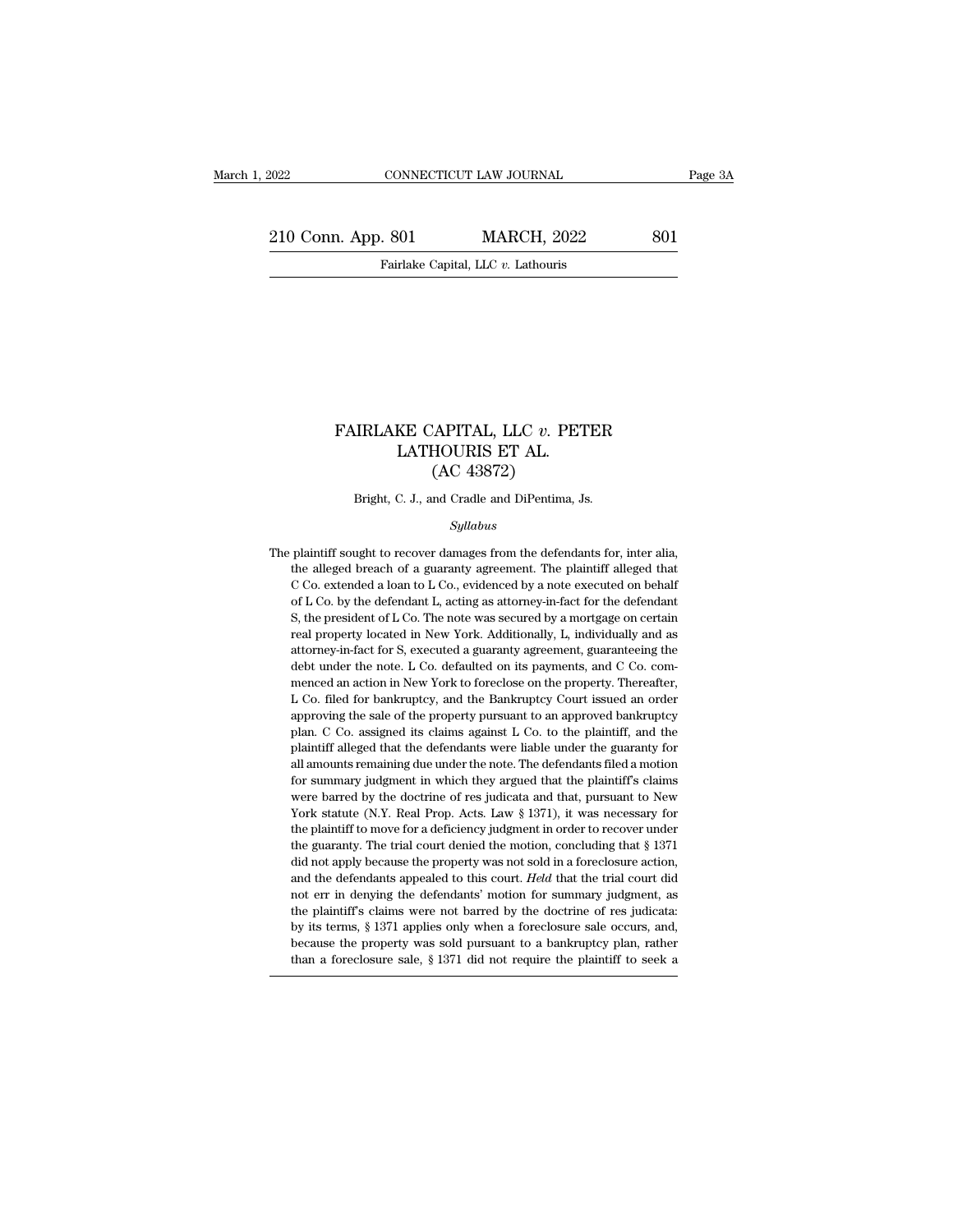### EXECUTE CONNECTICUT LAW JOURNAL March 1, 2022<br>802 MARCH, 2022 210 Conn. App. 801<br>Fairlake Capital, LLC v. Lathouris Fairlake Capital, LLC *v.* Lathouris<br>deficiency judgment, the defendants had not filed for bankruptcy and<br>deficiency judgment, the defendants had not filed for bankruptcy and MARCH, 2022 210 Conn. App. 801<br>Fairlake Capital, LLC v. Lathouris<br>deficiency judgment, the defendants had not filed for bankruptcy and<br>were not parties to L Co.'s bankruptcy proceedings, and, thus, there

MARCH, 2022 210 Conn. App. 801<br>Fairlake Capital, LLC v. Lathouris<br>deficiency judgment, the defendants had not filed for bankruptcy and<br>were not parties to L Co.'s bankruptcy proceedings, and, thus, there<br>was no reason for MARCH, 2022 210 Conn. App. 801<br>Fairlake Capital, LLC v. Lathouris<br>deficiency judgment, the defendants had not filed for bankruptcy and<br>were not parties to L Co.'s bankruptcy proceedings, and, thus, there<br>was no reason for Fairlake Capital, LLC  $v$ . Lathouris<br>deficiency judgment, the defendants had not filed for bankruptcy and<br>were not parties to L Co.'s bankruptcy proceedings, and, thus, there<br>was no reason for the Bankruptcy Court to addr Fairlake Capital, LLC v. Lathouris<br>deficiency judgment, the defendants had not filed for bankruptcy and<br>were not parties to L Co.'s bankruptcy proceedings, and, thus, there<br>was no reason for the Bankruptcy Court to address deficiency judgment, the defendants had not filed for bankruptcy and<br>were not parties to L Co.'s bankruptcy proceedings, and, thus, there<br>was no reason for the Bankruptcy Court to address whether there was<br>any deficiency f were not parties to L Co.'s bankruptcy proceedings, and, thus, there was no reason for the Bankruptcy Court to address whether there was any deficiency from the sale that would trigger the defendants' obligations under the was no reason for the Bankruptcy Court to address whether there was any deficiency from the sale that would trigger the defendants' obligations under the guaranty; moreover, although the Bankruptcy Court determined the amo any deficiency from the sale that would trigger the defendants' obligations under the guaranty; moreover, although the Bankruptcy Court determined the amount that L Co. owed the plaintiff after the sale of the property, t any deficiency from the sale that would trigger the defendants' obligations under the guaranty; moreover, although the Bankruptcy Court determined the amount that L Co. owed the plaintiff after the sale of the property, th determined the amount that L Co. owed the plaintiff after the sale of the property, the parties agreed to litigate claims arising out of the guaranty agreement in Connecticut state court; furthermore, this court was not sa the property, the parties agreed to litigate claims arising out of the guaranty agreement in Connecticut state court; furthermore, this court was not satisfied that the plaintiff had an adequate opportunity to litigate its guaranty agreement in Connecticut state court; furthermore, this court was not satisfied that the plaintiff had an adequate opportunity to litigate its breach of guaranty claims against the defendants in L Co.'s bankruptcy proceeding. breach of guaranty claims against the defendants in L Co.'s bank-<br>ptcy proceeding, and this court was unaware of a case in which a<br>aintiff has pursued a breach of guaranty claim in a bankruptcy court<br>ainst a guarantor who % plaintiff has pursued a breach of guaranty claim in a bankruptcy court against a guarantor who was not the subject of the underlying bankruptcy proceeding.<br>Argued November 17, 2021—officially released March 1, 2022<br>*Proc* repeating has pursued a breach of suaranty claim in a bankruptcy court<br>against a guarantor who was not the subject of the underlying bankruptcy<br>proceeding.<br>Argued November 17, 2021—officially released March 1, 2022<br>*Proced* 

against a guarantor who was not the subject of the underlying bankruptcy<br>proceeding.<br>Argued November 17, 2021—officially released March 1, 2022<br>*Procedural History*<br>**Action seeking damages for, inter alia, breach of a<br>guar** proceeding.<br>
Argued November 17, 2021—officially released March 1, 2022<br>
Procedural History<br>
Action seeking damages for, inter alia, breach of a<br>
guaranty agreement, and for other relief, brought to<br>
the Superior Court in Argued November 17, 2021—officially released March 1, 2022<br>
Procedural History<br>
Action seeking damages for, inter alia, breach of a<br>
guaranty agreement, and for other relief, brought to<br>
the Superior Court in the judicial Procedural History<br>Action seeking damages for, inter alia, breach of a<br>guaranty agreement, and for other relief, brought to<br>the Superior Court in the judicial district of Stamford-<br>Norwalk, where the court, *Lee*, *J*., de Action seeking damages for, inter alia, breach of a<br>guaranty agreement, and for other relief, brought to<br>the Superior Court in the judicial district of Stamford-<br>Norwalk, where the court, *Lee*, *J*., denied the defen-<br>dan guaranty agreement, and for other rener, brought to<br>the Superior Court in the judicial district of Stamford-<br>Norwalk, where the court, *Lee*, *J.*, denied the defen-<br>dants' motion for summary judgment, and the defen-<br>dants

(defendants). *X* motion for summary judgment, and the defen-<br>*Todd R. Michaels*, with whom, on the brief, were *Ann*<br>*Rubin* and *Drew J. Cunningham*, for the appellants<br>efendants).<br>*Yan Margolin*, pro hac vice, with whom was *Patrick* dants appealed to this court. *Affirmed.*<br> *Todd R. Michaels*, with whom, on the br<br> *H. Rubin* and *Drew J. Cunningham*, for t<br>
(defendants).<br> *Yan Margolin*, pro hac vice, with whon<br> *McCabe*, for the appellee (plaintiff

### *Opinion*

Fraction and  $D \infty$  of contributions, for the appendixity<br>efendants).<br>
Fan Margolin, pro hac vice, with whom was Patrick<br>  $cCabe$ , for the appellee (plaintiff).<br>  $Opinion$ <br>
DiPENTIMA, J. The defendants, Peter Lathouris and<br>
tric *Yan Margolin*, pro hac vice, with whom was *Patrick*<br> *McCabe*, for the appellee (plaintiff).<br> *Opinion*<br>
DiPENTIMA, J. The defendants, Peter Lathouris and<br>
Patricia Spanos Lathouris,<sup>1</sup> appeal from the judgment<br>
of the *Yan Margolin*, pro hac vice, with whom was *Patrick*<br> *McCabe*, for the appellee (plaintiff).<br> *Opinion*<br>
DiPENTIMA, J. The defendants, Peter Lathouris and<br>
Patricia Spanos Lathouris,<sup>1</sup> appeal from the judgment<br>
of the  $\mathit{McCabe}$ , for the appellee (plaintiff).<br>  $\mathit{Opinion}$ <br>
DiPENTIMA, J. The defendants, Peter Lathouris and<br>
Patricia Spanos Lathouris,<sup>1</sup> appeal from the judgment<br>
of the trial court denying their motion for summary<br>
judgmen DiPENTIMA, J. The defendants, Peter Lathouris and Patricia Spanos Lathouris,<sup>1</sup> appeal from the judgment of the trial court denying their motion for summary judgment against the plaintiff, Fairlake Capital, LLC. The defen DiPENTIMA, J. The defendants, Peter Lathouris and<br>Patricia Spanos Lathouris,<sup>1</sup> appeal from the judgment<br>of the trial court denying their motion for summary<br>judgment against the plaintiff, Fairlake Capital, LLC.<br>The defen DiPENTIMA, J. The defendants, Peter Lathouris and<br>Patricia Spanos Lathouris,<sup>1</sup> appeal from the judgment<br>of the trial court denying their motion for summary<br>judgment against the plaintiff, Fairlake Capital, LLC.<br>The defen The defendants claim that the trial court erred in denying their motion for summary judgment because the plaintiff's breach of guaranty claims against them are  $\frac{1}{1}$ We will use the defendants' first names when referri plaintiff's breach of guaranty claims against them are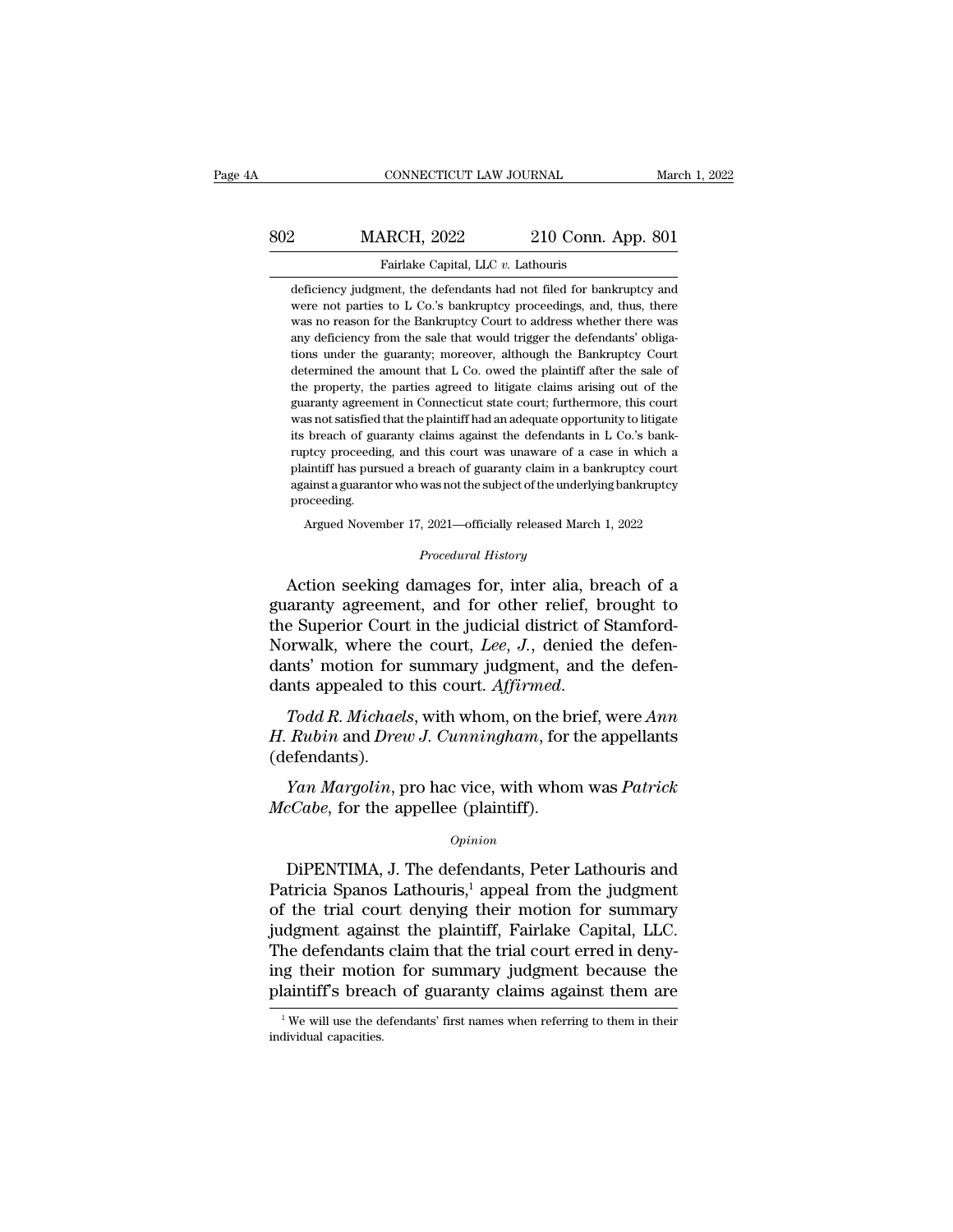| 2022               | CONNECTICUT LAW JOURNAL                                                                                          | Page 5A |
|--------------------|------------------------------------------------------------------------------------------------------------------|---------|
|                    |                                                                                                                  |         |
| 210 Conn. App. 801 | <b>MARCH, 2022</b>                                                                                               | 803     |
|                    | Fairlake Capital, LLC v. Lathouris                                                                               |         |
|                    | barred by the doctrine of res judicata. We disagree and,<br>accordingly, affirm the judgment of the trial court. |         |
|                    | The following facts, viewed in the light most favor-                                                             |         |
|                    | able to the plaintiff, and procedural history are relevant                                                       |         |
|                    | to this enneal The plaintiff commenced the underlying                                                            |         |

Fairlake Capital, LLC v. Lathouris<br>
barred by the doctrine of res judicata. We disagree and,<br>
accordingly, affirm the judgment of the trial court.<br>
The following facts, viewed in the light most favor-<br>
able to the plainti Fairlake Capital, LLC  $v$ . Lathouris<br>barred by the doctrine of res judicata. We disagree and,<br>accordingly, affirm the judgment of the trial court.<br>The following facts, viewed in the light most favor-<br>able to the plaintiff barred by the doctrine of res judicata. We disagree and,<br>accordingly, affirm the judgment of the trial court.<br>The following facts, viewed in the light most favor-<br>able to the plaintiff, and procedural history are relevant<br> accordingly, affirm the judgment of the trial court.<br>The following facts, viewed in the light most favorable to the plaintiff, and procedural history are relevant<br>to this appeal. The plaintiff commenced the underlying<br>acti The following facts, viewed in the light most favorable to the plaintiff, and procedural history are relevant to this appeal. The plaintiff commenced the underlying action on April 26, 2017. The plaintiff filed its second The following facts, viewed in the light most favorable to the plaintiff, and procedural history are relevant<br>to this appeal. The plaintiff commenced the underlying<br>action on April 26, 2017. The plaintiff filed its second<br> able to the plaintiff, and procedural history are relevant<br>to this appeal. The plaintiff commenced the underlying<br>action on April 26, 2017. The plaintiff filed its second<br>amended complaint, which is the operative complaint to this appeal. The plaintiff commenced the underlying<br>action on April 26, 2017. The plaintiff filed its second<br>amended complaint, which is the operative complaint,<br>on June 26, 2018. Counts one and two of that complaint<br>al nended complaint, which is the operative complaint,<br>I June 26, 2018. Counts one and two of that complaint<br>ege claims of breach of guaranty against Peter and<br>tricia, respectively, and count three alleges a claim<br>unjust enri on June 26, 2018. Counts one and two of that complaint<br>allege claims of breach of guaranty against Peter and<br>Patricia, respectively, and count three alleges a claim<br>of unjust enrichment against both defendants.<br>In its memo

allege claims of breach of guaranty against Peter and<br>Patricia, respectively, and count three alleges a claim<br>of unjust enrichment against both defendants.<br>In its memorandum of decision denying the defen-<br>dants' motion for Patricia, respectively, and count three alleges a claim<br>of unjust enrichment against both defendants.<br>In its memorandum of decision denying the defen-<br>dants' motion for summary judgment, the trial court<br>summarized the alle of unjust enrichment against both defendants.<br>In its memorandum of decision denying the defendants' motion for summary judgment, the trial court<br>summarized the allegations of the operative complaint<br>as follows: "[O]n or ab In its memorandum of decision denying the defen-<br>dants' motion for summary judgment, the trial court<br>summarized the allegations of the operative complaint<br>as follows: "[O]n or about July 7, 2006, [Patricia] exe-<br>cuted a st In its memorandum of decision denying the defen-<br>dants' motion for summary judgment, the trial court<br>summarized the allegations of the operative complaint<br>as follows: "[O]n or about July 7, 2006, [Patricia] exe-<br>cuted a s dants' motion for summary judgment, the trial court<br>summarized the allegations of the operative complaint<br>as follows: "[O]n or about July 7, 2006, [Patricia] exe-<br>cuted a statutory short form power of attorney appoint-<br>ing summarized the allegations of the operative complaint<br>as follows: "[O]n or about July 7, 2006, [Patricia] executed a statutory short form power of attorney appoint-<br>ing her husband, [Peter], her attorney-in-fact. On August as follows: "[O]n or about July 7, 2006, [Patricia] executed a statutory short form power of attorney appointing her husband, [Peter], her attorney-in-fact. On August 1, 2006, Carlyle Financial, LLC (Carlyle) extended a lo cuted a statutory short form power of attorney appoint-<br>ing her husband, [Peter], her attorney-in-fact. On August<br>1, 2006, Carlyle Financial, LLC (Carlyle) extended a<br>loan to Lagoon Development Corporation (Lagoon) in<br>the ing her husband, [Peter], her attorney-in-tact. On August<br>1, 2006, Carlyle Financial, LLC (Carlyle) extended a<br>loan to Lagoon Development Corporation (Lagoon) in<br>the amount of \$1,500,000, evidenced by a note executed<br>on be 1, 2006, Carlyle Financial, LLC (Carlyle) extended a<br>loan to Lagoon Development Corporation (Lagoon) in<br>the amount of \$1,500,000, evidenced by a note executed<br>on behalf of Lagoon by [Peter], acting as attorney-in-<br>fact for Ioan to Lagoon Development Corporation (Lagoon) in<br>the amount of \$1,500,000, evidenced by a note executed<br>on behalf of Lagoon by [Peter], acting as attorney-in-<br>fact for [Patricia], [the] president of Lagoon. The note<br>was the amount of \$1,500,000, evidenced by a note executed<br>on behalf of Lagoon by [Peter], acting as attorney-in-<br>fact for [Patricia], [the] president of Lagoon. The note<br>was secured by and made subject to the terms of a<br>comme on behalf of Lagoon by [Peter], acting as attorney-in-<br>fact for [Patricia], [the] president of Lagoon. The note<br>was secured by and made subject to the terms of a<br>commercial mortgage on real property located in<br>Bronx, New Y ract for [Patricia], [the] president of Lagoon. The note<br>was secured by and made subject to the terms of a<br>commercial mortgage on real property located in<br>Bronx, New York. Additionally, [Peter], individually and<br>as attorne was secured by and made subject to the terms of a<br>commercial mortgage on real property located in<br>Bronx, New York. Additionally, [Peter], individually and<br>as attorney-in-fact for [Patricia], executed a guaranty<br>agreement, commercial mortgage on real property located in<br>Bronx, New York. Additionally, [Peter], individually and<br>as attorney-in-fact for [Patricia], executed a guaranty<br>agreement, guaranteeing the debt under the note. Pursu-<br>ant t Bronx, New York. Additionally, [Peter], individually and<br>as attorney-in-fact for [Patricia], executed a guaranty<br>agreement, guaranteeing the debt under the note. Pursu-<br>ant to the note, Lagoon was required to make monthly<br> as attorney-in-tact for [Patricia], executed a guaranty<br>agreement, guaranteeing the debt under the note. Pursu-<br>ant to the note, Lagoon was required to make monthly<br>interest payments commencing on September 1, 2006,<br>with t agreement, guaranteeing the debt under the note. Pursu-<br>ant to the note, Lagoon was required to make monthly<br>interest payments commencing on September 1, 2006,<br>with the entire principal balance and all interest due and<br>pay ant to the note, Lagoon was required to make monthly<br>interest payments commencing on September 1, 2006,<br>with the entire principal balance and all interest due and<br>payable in full on February 1, 2007. Lagoon defaulted<br>on it interest payments commencing on September 1, 2006,<br>with the entire principal balance and all interest due and<br>payable in full on February 1, 2007. Lagoon defaulted<br>on its payments, and Carlyle accelerated the entire debt.<br>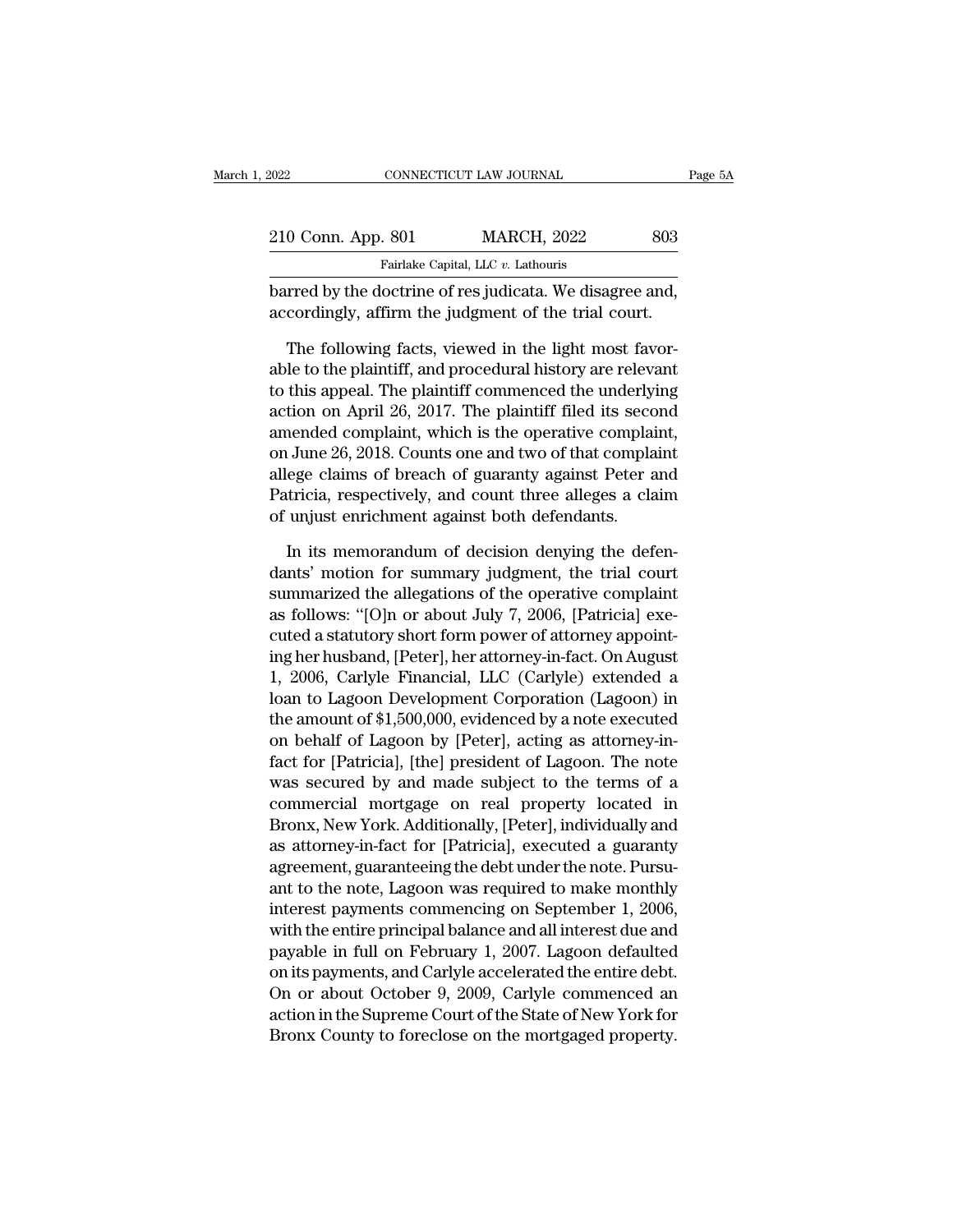|     | CONNECTICUT LAW JOURNAL                                  |                    | March 1, 2022 |
|-----|----------------------------------------------------------|--------------------|---------------|
| 804 | <b>MARCH, 2022</b>                                       | 210 Conn. App. 801 |               |
|     | Fairlake Capital, LLC v. Lathouris                       |                    |               |
|     | "The plaintiff further alleges that on or about October" |                    |               |

CONNECTICUT LAW JOURNAL March 1, 2022<br>
4 MARCH, 2022 210 Conn. App. 801<br>
Fairlake Capital, LLC v. Lathouris<br>
"The plaintiff further alleges that on or about October<br>
7 2013, [before the foreclosure case went to judg-<br>
and 304 MARCH, 2022 210 Conn. App. 801<br>
Fairlake Capital, LLC v. Lathouris<br>
"The plaintiff further alleges that on or about October<br>
31, 2013, [before the foreclosure case went to judg-<br>
ment], Lagoon filed for Chapter 11 prot MARCH, 2022 210 Conn. App. 801<br>
Fairlake Capital, LLC v. Lathouris<br>
"The plaintiff further alleges that on or about October<br>
31, 2013, [before the foreclosure case went to judg-<br>
ment], Lagoon filed for Chapter 11 protecti  $\begin{array}{r} \text{MARCH, 2022} \qquad \text{210 Conn. App. 801} \ \hline \text{Farlake Capital, LLC } v. \text{ Lathouris} \end{array}$ <br>
"The plaintiff further alleges that on or about October 31, 2013, [before the foreclosure case went to judgment], Lagoon filed for Chapter 11 protectio Fairlake Capital, LLC v. Lathouris<br>
"The plaintiff further alleges that on or about October<br>
31, 2013, [before the foreclosure case went to judg-<br>
ment], Lagoon filed for Chapter 11 protection in [the]<br>
Bankruptcy Court. Farlake Capital, LLC v. Lathouris<br>
"The plaintiff further alleges that on or about October<br>
31, 2013, [before the foreclosure case went to judg-<br>
ment], Lagoon filed for Chapter 11 protection in [the]<br>
Bankruptcy Court. I "The plaintiff further alleges that on or about October 31, 2013, [before the foreclosure case went to judgment], Lagoon filed for Chapter 11 protection in [the] Bankruptcy Court. In an assignment of claim, dated February 31, 2013, [before the foreclosure case went to judgment], Lagoon filed for Chapter 11 protection in [the] Bankruptcy Court. In an assignment of claim, dated February 12, 2016  $\ldots$  Carlyle assigned its claims against Lago ment], Lagoon filed for Chapter 11 protection in [the]<br>Bankruptcy Court. In an assignment of claim, dated<br>February 12, 2016 . . . Carlyle assigned its claims<br>against Lagoon in the bankruptcy action, as well as the<br>mortgage Bankruptcy Court. In an assignment of claim, dated<br>February 12, 2016 . . . . Carlyle assigned its claims<br>against Lagoon in the bankruptcy action, as well as the<br>mortgage and guaranty agreement to the plaintiff. The<br>assignm February 12, 2016  $\ldots$  Carlyle assigned its claims<br>against Lagoon in the bankruptcy action, as well as the<br>mortgage and guaranty agreement to the plaintiff. The<br>assignment was recorded in Bronx County. The Bank-<br>ruptcy C against Lagoon in the bankruptcy action, as well as the<br>mortgage and guaranty agreement to the plaintiff. The<br>assignment was recorded in Bronx County. The Bank-<br>ruptcy Court approved the sale of the mortgaged prop-<br>erty fo mortgage and guaranty agreement to the plaintiff. The<br>assignment was recorded in Bronx County. The Bank-<br>ruptcy Court approved the sale of the mortgaged prop-<br>erty for \$5,000,000, said sale being consummated on<br>December 20 assignment was recorded in Bronx County. The Bank-<br>ruptcy Court approved the sale of the mortgaged prop-<br>erty for \$5,000,000, said sale being consummated on<br>December 20, 2016. At the time of the sale, Lagoon owed<br>the plain ruptcy Court approved the sale of the mortgaged property for \$5,000,000, said sale being consummated on<br>December 20, 2016. At the time of the sale, Lagoon owed<br>the plaintiff \$4,160,850, yet the plaintiff only received<br>\$1,8 erty for \$5,000,000, said sale being consummated on<br>December 20, 2016. At the time of the sale, Lagoon owed<br>the plaintiff \$4,160,850, yet the plaintiff only received<br>\$1,862,631.54 from the sale of the property, resulting<br>i December 20, 2016. At the time of the sale, Lagoon owed<br>the plaintiff \$4,160,850, yet the plaintiff only received<br>\$1,862,631.54 from the sale of the property, resulting<br>in a shortfall of \$2,167,604.57. The plaintiff alleg the plaintiff  $$4,160,8$ <br> $$1,862,631.54$  from t<br>in a shortfall of  $$2,16$ <br>the defendants are<br>amounts due and o<br>of Lagoon's failure t<br>became due."<sup>2</sup><br>On October 31, 201 ,862,631.54 from the sale of the property, resulting<br>a shortfall of \$2,167,604.57. The plaintiff alleges that<br>e defendants are liable under the guaranty for all<br>nounts due and owing under the note on account<br>Lagoon's fail In a shortfall of \$2,167,604.57. The plaintiff alleges that<br>the defendants are liable under the guaranty for all<br>amounts due and owing under the note on account<br>of Lagoon's failure to make the payments when they<br>became du

the defendants are liable under the guaranty for all<br>amounts due and owing under the note on account<br>of Lagoon's failure to make the payments when they<br>became due."<sup>2</sup><br>On October 31, 2018, the defendants filed a motion for amounts due and owing under the note on account<br>of Lagoon's failure to make the payments when they<br>became due."<sup>2</sup><br>On October 31, 2018, the defendants filed a motion for<br>summary judgment in which they argued that "[t]here<br> of Lagoon's failure to make the payments when they<br>became due."<sup>2</sup><br>On October 31, 2018, the defendants filed a motion for<br>summary judgment in which they argued that "[t]here<br>[was] no genuine issue as to any material fact," became due."<br>
On October 31, 2018, the defendants filed a motion for<br>
summary judgment in which they argued that "[t]here<br>
[was] no genuine issue as to any material fact," and<br>
that they were entitled to judgment as a mat On October 31, 2018, the defendants filed a motion for summary judgment in which they argued that "[t]here [was] no genuine issue as to any material fact," and that they were entitled to judgment as a matter of law becaus summary judgment in which they argued that "[t]here [was] no genuine issue as to any material fact," and that they were entitled to judgment as a matter of law because, among other things, "[the] plaintiff's claims in cou ecause, among other things, "[the] plaintiff's claims in<br>bunts one and two are barred by the doctrine of res<br>dicata and New York Real Property Actions and Pro-<br>eedings Law § 1371  $\ldots$  ..."<sup>3</sup> Specifically, the defen-<br><sup>2</sup> counts one and two are barred by the doctrine of res<br>judicata and New York Real Property Actions and Pro-<br>ceedings Law § 1371  $\ldots$ ."<sup>3</sup> Specifically, the defen-<br><sup>2</sup> For clarity, we note that the second amended complaint

judicata and New York Real Property Actions and Proceedings Law § 1371  $\ldots$  ."<sup>3</sup> Specifically, the defendants reside in Connecticut. Additionally, the guaranty agreement, which the defendants reside in Connecticut. Addi ceedings Law § 1371  $\ldots$  ."<sup>3</sup> Specifically, the defen-<br><sup>2</sup> For clarity, we note that the second amended complaint alleges that<br>both defendants reside in Connecticut. Additionally, the guaranty agreement,<br>which the defen Ceedings Law  $\frac{1}{8}$  1571  $\ldots$   $\ldots$  5 Specifically, the defer-<br><sup>2</sup> For clarity, we note that the second amended complaint alleges that<br>both defendants reside in Connecticut. Additionally, the guaranty agreement,<br>which <sup>2</sup> For clarity, we note that the second amended complaint alleges that both defendants reside in Connecticut. Additionally, the guaranty agreement, which the defendants filed as an exhibit with their motion for summary j both defendants reside in Connecticut. Additionally, the guaranty agreement, which the defendants filed as an exhibit with their motion for summary judgment, provides in relevant part: "The undersigned acknowledge and agre which the defendants filed as an exhibit with their motion for summary judgment, provides in relevant part: "The undersigned acknowledge and agree that the loan and this Guaranty have been made and entered into in the Sta which the defendants filed as an exhibit with their motion for summary<br>judgment, provides in relevant part: "The undersigned acknowledge and<br>agree that the loan and this Guaranty have been made and entered into in<br>the Sta agree that the loan and this Guaranty have been made and entered into in the State of Connecticut and do hereby agree and consent to in personam<br>jurisdiction and waive any claim of lack of in personam jurisdiction of the<br>courts of the State of Connecticut, and do further waive right to trial b

Connecticut.'' <sup>3</sup> The defendants also argued in their motion for summary judgment that "This agreement is intended to take effect as a sealed instrument and its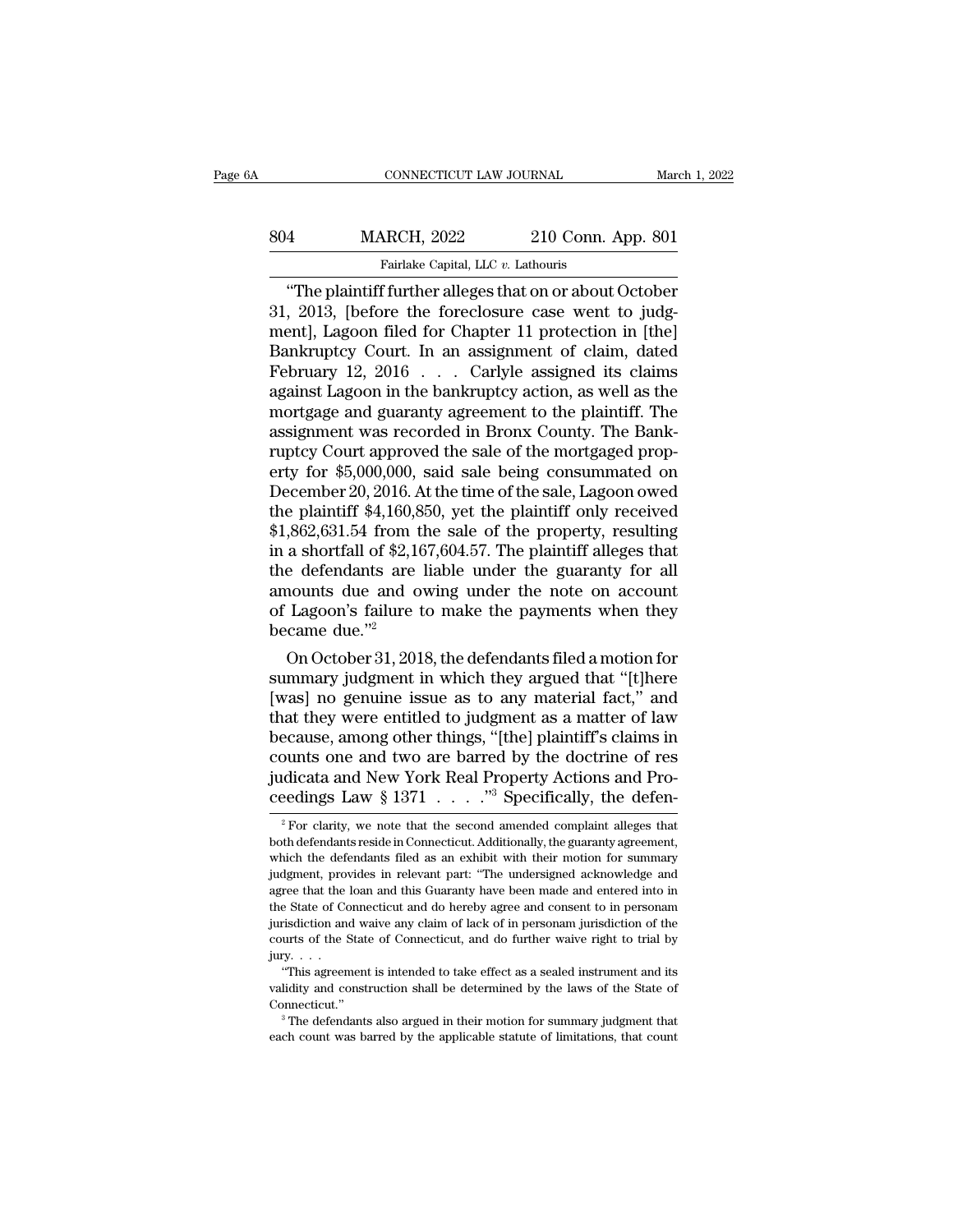| 2022               | CONNECTICUT LAW JOURNAL                               | Page 7A |
|--------------------|-------------------------------------------------------|---------|
| 210 Conn. App. 801 | <b>MARCH, 2022</b>                                    | 805     |
|                    | Fairlake Capital, LLC v. Lathouris                    |         |
|                    | dants contended that the plaintiff had an opportunity |         |

CONNECTICUT LAW JOURNAL Page 7A<br>
210 Conn. App. 801 MARCH, 2022 805<br>
Fairlake Capital, LLC v. Lathouris<br>
dants contended that the plaintiff had an opportunity<br>
to raise a claim for a deficiency judgment in the foreclo-<br>
su 210 Conn. App. 801 MARCH, 2022 805<br>
Fairlake Capital, LLC v. Lathouris<br>
dants contended that the plaintiff had an opportunity<br>
to raise a claim for a deficiency judgment in the foreclo-<br>
support of the motion, the defendan 210 Conn. App. 801 MARCH, 2022 805<br>
Fairlake Capital, LLC  $v$ . Lathouris<br>
dants contended that the plaintiff had an opportunity<br>
to raise a claim for a deficiency judgment in the foreclo-<br>
sure or bankruptcy proceedings b 210 Conn. App. 801 MARCH, 2022 805<br>
Fairlake Capital, LLC v. Lathouris<br>
dants contended that the plaintiff had an opportunity<br>
to raise a claim for a deficiency judgment in the foreclo-<br>
sure or bankruptcy proceedings but Fairlake Capital, LLC  $v$ . Lathouris<br>
dants contended that the plaintiff had an opportunity<br>
to raise a claim for a deficiency judgment in the foreclo-<br>
sure or bankruptcy proceedings but failed to do so. In<br>
support of t Fairlake Capital, LLC  $v$ . Lathouris<br>dants contended that the plaintiff had an opportunity<br>to raise a claim for a deficiency judgment in the foreclo-<br>sure or bankruptcy proceedings but failed to do so. In<br>support of the m dants contended that the plaintiff had an opportunity<br>to raise a claim for a deficiency judgment in the foreclo-<br>sure or bankruptcy proceedings but failed to do so. In<br>support of the motion, the defendants filed a memoranto raise a claim for a deficiency judgment in the foreclosure or bankruptcy proceedings but failed to do so. In support of the motion, the defendants filed a memorandum of law, various exhibits and the signed and sworn aff sure or bankruptcy proceed<br>support of the motion, the d<br>dum of law, various exhibit<br>affidavit of Peter. On Febr<br>filed an objection to the def<br>various exhibits. On March<br>a reply memorandum.<br>In their memorandum o pport of the motion, the defendants filed a memorant-<br>im of law, various exhibits and the signed and sworn<br>fidavit of Peter. On February 15, 2019, the plaintiff<br>ed an objection to the defendants' motion along with<br>rious ex ation of law, various exhibits and the signed and sworn<br>affidavit of Peter. On February 15, 2019, the plaintiff<br>filed an objection to the defendants' motion along with<br>various exhibits. On March 8, 2019, the defendants fi and a consideration of the defendants' motion along with various exhibits. On March 8, 2019, the defendants filed a reply memorandum.<br>In their memorandum of law, the defendants first argued that New York law applied to th

In their memorandum of law, the defendants first<br>argued that New York law applied to the plaintiff's<br>claims, and that  $\S 1371^4$  required the plaintiff to obtain<br>three must be dismissed for lack of subject matter jurisdic In their memorandum of law, the defendants first<br>argued that New York law applied to the plaintiff's<br>claims, and that  $\S 1371^4$  required the plaintiff to obtain<br>three must be dismissed for lack of subject matter jurisdic

consummation of the sale by the delivery of the proceeds, pursuant to the directions contained in such judgment, the amount thereof to be determined by the court as herein provided.<br>"(2) Simultaneously with the making of a the procession properties in such judgment, the amount thereof to be determined<br>by the court as herein provided.<br>"(2) Simultaneously with the making of a motion for an order confirming<br>the sale, provided such motion is mad by the court as herein provided.<br>
"(2) Simultaneously with the making of a motion for an order confirming<br>
the sale, provided such motion is made within ninety days after the date of the<br>
consummation of the sale by the de "(2) Simultaneously with the making of a motion for an order confirming "(2) Simultaneously with the making of a motion for an order confirming the sale, provided such motion is made within ninety days after the date of t the sale, provided such motion is made within ninety days after the date of the consummation of the sale by the delivery of the proper deed of conveyance to the purchaser, the party to whom such residue shall be owing may consummation of the sale by the delivery of the proper deed of conveyance<br>to the purchaser, the party to whom such residue shall be owing may make<br>a motion in the action for leave to enter a deficiency judgment upon notice to the purchaser, the party to whom such residue shall be owing may make a motion in the action for leave to enter a deficiency judgment upon notice to the party against whom such judgment is sought or the attorney who sh of the mortgaged premises as of the date such premises were bid in at anotion in the action for leave to enter a deficiency judgment upon notice to the party against whom such judgment is sought or the attorney who shall h as the party against whom such judgment is sought or the attorney who shall have appeared for such party in such action.  $\ldots$  Upon such motion the court, whether or not the respondent appears, shall determine, upon affid shall have appeared for such party in such action.  $\ldots$  Upon such motion the court, whether or not the respondent appears, shall determine, upon affidavit or otherwise as it shall direct, the fair and reasonable market v shall deficiency whether or not the respondent appears, shall determine, upon affidavit or otherwise as it shall direct, the fair and reasonable market value of the mortgaged premises as of the date such premises were bid affidavit or otherwise as it shall direct, the fair and reasonable market value<br>of the mortgaged premises as of the date such premises were bid in at<br>auction or such nearest earlier date as there shall have been any market of the mortgaged premises as of the date such premises were bid in at

argued that New York law applied to the plaintiff's<br>claims, and that § 1371<sup>4</sup> required the plaintiff to obtain<br>three must be dismissed for lack of subject matter jurisdiction because the<br>plaintiff lacked standing to asser claims, and that  $\S 1371<sup>4</sup>$  required the plaintiff to obtain<br>three must be dismissed for lack of subject matter jurisdiction because the<br>plaintiff lacked standing to assert a claim of unjust enrichment and that<br>count the defendants' motion on those grounds as well. Those portions of the three must be dismissed for lack of subject matter jurisdiction because the plaintiff lacked standing to assert a claim of unjust enrichment and that count three failed as a matter of law because the defendants were not un From three failed as a matter of law because the defendants were not unjustly enriched. The court rejected each of these arguments and denied the defendants' motion on those grounds as well. Those portions of the court's r

is liable to the court rejected each of these arguments and denied the defendants' motion on those grounds as well. Those portions of the court's ruling are not at issue in this appeal.<br>
"Section 1371 of N.Y. Real Property is made a defendants and the deforement in the action of the court's ruling are not at issue in this appeal.<br>
"Section 1371 of N.Y. Real Property Actions and Proceedings Law is titled<br>
"(d]eficiency judgment" and provides served with the summons of the summons of the summons of the "Section 1371 of N.Y. Real Property Actions and Proceedings Law is titled "(d]eficiency judgment" and provides in relevant part: "(1) If a person who is liable t <sup>4</sup> Section 1371 of N.Y. Real Property Actions and Proceedings Law is titled "[d]eficiency judgment" and provides in relevant part: "(1) If a person who is liable to the plaintiff for the payment of the debt secured by th "(d)eficiency judgment" and provides in relevant part: "(1) If a person who is liable to the plaintiff for the payment of the debt secured by the mortgage is made a defendant in the action, and has appeared or has been pe is liable to the plaintiff for the payment of the debt secured by the mortgage is made a defendant in the action, and has appeared or has been personally served with the summons, the final judgment may award payment by him is made a defendant in the action, and has appeared or has been personally served with the summons, the final judgment may award payment by him of the whole residue, or so much thereof as the court may determine to be just served with the summons, the final judgment may award payment by him<br>of the whole residue, or so much thereof as the court may determine to be<br>just and equitable, of the debt remaining unsatisfied, after a sale of the<br>mort The whole residue, or so much thereof as the court may determine to be the whole residue, or so much thereof as the court may determine to be st and equitable, of the debt remaining unsatisfied, after a sale of the protega is the sale, of the debt remaining unsatisfied, after a sale of the mortgaged property and the application of the proceeds, pursuant to the directions contained in such judgment, the amount thereof to be determined by the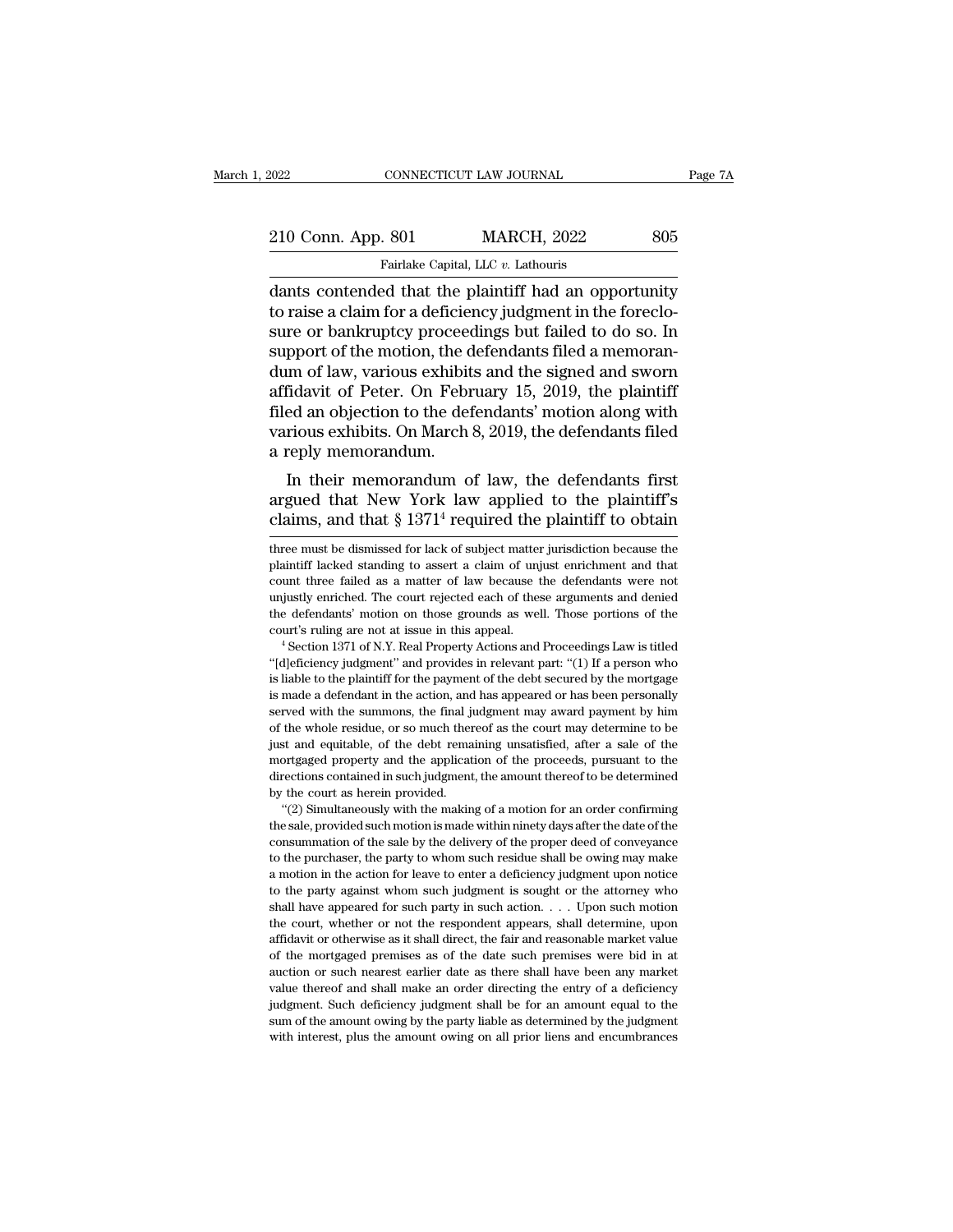|     | CONNECTICUT LAW JOURNAL                                   |                    | March 1, 2022 |
|-----|-----------------------------------------------------------|--------------------|---------------|
|     |                                                           |                    |               |
| 806 | <b>MARCH, 2022</b>                                        | 210 Conn. App. 801 |               |
|     | Fairlake Capital, LLC v. Lathouris                        |                    |               |
|     | a deficiency judgment. Because the plaintiff did not move |                    |               |

CONNECTICUT LAW JOURNAL March 1, 2022<br> **ARRCH**, 2022 210 Conn. App. 801<br>
Fairlake Capital, LLC v. Lathouris<br>
a deficiency judgment. Because the plaintiff did not move<br>
for a deficiency judgment in accordance with § 1371,<br> Fairlake Capital, LLC v. Lathouris<br>
Fairlake Capital, LLC v. Lathouris<br>
a deficiency judgment. Because the plaintiff did not move<br>
for a deficiency judgment in accordance with § 1371,<br>
they argued, the proceeds from the s 806 MARCH, 2022 210 Conn. App. 801<br>
Fairlake Capital, LLC v. Lathouris<br>
a deficiency judgment. Because the plaintiff did not move<br>
for a deficiency judgment in accordance with § 1371,<br>
they argued, the proceeds from the s 806 MARCH, 2022 210 Conn. App. 801<br>
Fairlake Capital, LLC  $v$ . Lathouris<br>
a deficiency judgment. Because the plaintiff did not move<br>
for a deficiency judgment in accordance with § 1371,<br>
they argued, the proceeds from the Fairlake Capital, LLC  $v$ . Lathouris<br>
a deficiency judgment. Because the plaintiff did not move<br>
for a deficiency judgment in accordance with § 1371,<br>
they argued, the proceeds from the sale of the property<br>
constituted a ranake capital, LLC  $v$ . Latitudity<br>a deficiency judgment. Because the plaintiff did not move<br>for a deficiency judgment in accordance with § 1371,<br>they argued, the proceeds from the sale of the property<br>constituted a full a deficiency judgment. Because the plaintiff did not move<br>for a deficiency judgment in accordance with § 1371,<br>they argued, the proceeds from the sale of the property<br>constituted a full satisfaction of Lagoon's debt to the for a deficiency judgment in accordance with § 1371,<br>they argued, the proceeds from the sale of the property<br>constituted a full satisfaction of Lagoon's debt to the<br>plaintiff, and the plaintiff was barred from seeking<br>reco they argued, the proceeds from the sale of the property<br>constituted a full satisfaction of Lagoon's debt to the<br>plaintiff, and the plaintiff was barred from seeking<br>recovery under the guaranty. The defendants further<br>argue constituted a full satisfaction of Lagoon's debt to the<br>plaintiff, and the plaintiff was barred from seeking<br>recovery under the guaranty. The defendants further<br>argued that the plaintiff's breach of guaranty claims in<br>coun plaintiff, and the plaintiff was barred from seeking<br>recovery under the guaranty. The defendants further<br>argued that the plaintiff's breach of guaranty claims in<br>counts one and two of the operative complaint were<br>barred by recovery under the guaranty. The defendants further<br>argued that the plaintiff's breach of guaranty claims in<br>counts one and two of the operative complaint were<br>barred by res judicata because the issue of "whether<br>any amoun argued that the plaintiff's breach of guaranty claims in<br>counts one and two of the operative complaint were<br>barred by res judicata because the issue of "whether<br>any amount is owed by Lagoon under the note" could<br>have been counts one and two of the operative complaint were<br>barred by res judicata because the issue of "whether<br>any amount is owed by Lagoon under the note" could<br>have been litigated in the foreclosure action or the<br>bankruptcy pr barred by res judicata because the issue of "whether<br>any amount is owed by Lagoon under the note" could<br>have been litigated in the foreclosure action or the<br>bankruptcy proceedings. In making this argument, the<br>defendants any amount is owed by Lagoon under the not<br>have been litigated in the foreclosure actior<br>bankruptcy proceedings. In making this argun<br>defendants again relied on § 1371, stating that "N<br>law requires that [a] deficiency jud mkruptcy proceedings. In making this argument, the<br>fendants again relied on § 1371, stating that "New York<br>w requires that [a] deficiency judgment be sought in<br>e same action as the foreclosure (or in the bank-<br>ptcy) withi defendants again relied on § 1371, stating that "New York<br>law requires that [a] deficiency judgment be sought in<br>the same action as the foreclosure (or in the bank-<br>ruptcy) within ninety days of the sale."<sup>5</sup><br>On April 8,

law requires that [a] deficiency judgment be sought in<br>the same action as the foreclosure (or in the bank-<br>ruptcy) within ninety days of the sale."<sup>5</sup><br>On April 8, 2019, the trial court held a hearing on the<br>defendants' mot the same action as the foreclosure (or in the bank-<br>ruptcy) within ninety days of the sale."<sup>5</sup><br>On April 8, 2019, the trial court held a hearing on the<br>defendants' motion for summary judgment. On August<br>13, 2019, the trial On April 8, 2019, the trial court held a hearing on the<br>defendants' motion for summary judgment. On August<br>13, 2019, the trial court issued a memorandum of deci-<br>sion, denying the motion in its entirety. Before reaching<br>wi defendants' motion for summary judgment. On August<br>13, 2019, the trial court issued a memorandum of deci-<br>sion, denying the motion in its entirety. Before reaching<br>with interest, plus costs and disbursements of the action

<sup>13, 2019,</sup> the trial court issued a memorandum of decision, denying the motion in its entirety. Before reaching<br>with interest, plus costs and disbursements of the action including the<br>referee's fee and disbursements, less t On, denying the motion in its entirety. Before reaching<br>th interest, plus costs and disbursements of the action including the<br>feree's fee and disbursements, less the market value as determined by<br>e court or the sale price

short, deriying the motion in its entirety. Defore reacting<br>with interest, plus costs and disbursements of the action including the<br>referee's fee and disbursements, less the market value as determined by<br>the court or the s with interest, plus costs and disbursements of the action including the referee's fee and disbursements, less the market value as determined by the court or the sale price of the property whichever shall be the higher. "( Freferee's fee and disbursements, less the market value as determined by the court or the sale price of the property whichever shall be the higher. "(3) If no motion for a deficiency judgment shall be made as herein presc the court or the sale price of the property whichever shall be the higher.<br>
"(3) If no motion for a deficiency judgment shall be made as herein<br>
prescribed the proceeds of the sale regardless of amount shall be deemed<br>
to prescribed the proceeds of the sale regardless of amount shall be deemed<br>to be in full satisfaction of the mortgage debt and no right to recover any<br>deficiency in any action or proceeding shall exist. . . . " N.Y. Real Pro

From the in full satisfaction of the mortgage debt and no right to recover any deficiency in any action or proceeding shall exist.  $\ldots$  " N.Y. Real Prop.<br>Acts. Law § 1371 (McKinney 2008).<br><sup>5</sup> We note that the defendants' deficiency in any action or proceeding shall exist. . . . " N.Y. Real Prop.<br>Acts. Law § 1371 (McKinney 2008).<br><sup>5</sup> We note that the defendants' argument before the trial court focused<br>on § 1371 and how that statute applied Acts. Law § 1371 (McKinney 2008).<br>
<sup>5</sup> We note that the defendants' argument before the trial court focused<br>
on § 1371 and how that statute applied in Lagoon's bankruptcy proceedings.<br>
Accordingly, the trial court's memora <sup>5</sup> We note that the defendants' argument before the trial court focused on § 1371 and how that statute applied in Lagoon's bankruptcy proceedings. Accordingly, the trial court's memorandum of decision similarly focused o on § 1371 and how that statute applied in Lagoon's bankruptcy proceedings.<br>Accordingly, the trial court's memorandum of decision similarly focused on<br>the applicability of § 1371 and whether the plaintiff could have sought Accordingly, the trial court's menorandum of decision similarly focused on the applicability of  $\S 1371$  and whether the plaintiff could have sought a deficiency judgment pursuant to that statute in either the foreclosure ruption and the applicability of § 1371 and whether the plaintiff could have sought a deficiency judgment pursuant to that statute in either the foreclosure court or the Bankruptcy Court. On appeal to this court, the defe deficiency judgment pursuant to that statute in either the foreclosure court<br>or the Bankruptcy Court. On appeal to this court, the defendants do not<br>rely so heavily on § 1371. Instead, they have shifted their focus to the<br> deficiency judgment pursuant to that statute in either the foreclosure court<br>or the Bankruptcy Court. On appeal to this court, the defendants do not<br>rely so heavily on § 1371. Instead, they have shifted their focus to the rely so heavily on § 1371. Instead, they have shifted their focus to the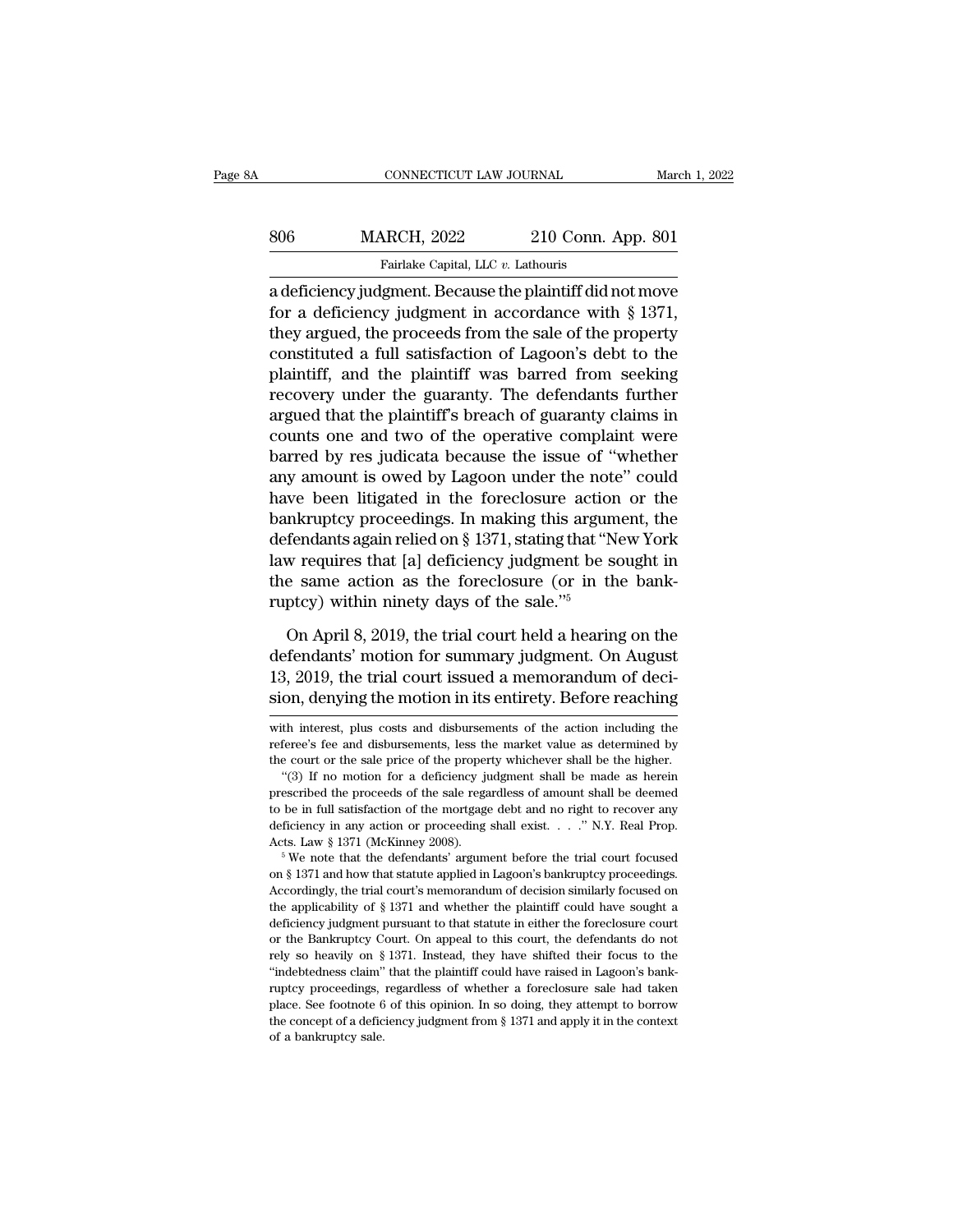| 2022               | CONNECTICUT LAW JOURNAL                               | Page 9A |
|--------------------|-------------------------------------------------------|---------|
|                    |                                                       |         |
| 210 Conn. App. 801 | <b>MARCH, 2022</b>                                    | 807     |
|                    | Fairlake Capital, LLC v. Lathouris                    |         |
|                    | the defendants' res judicata aroument the trial court |         |

The defendants' res judicata argument, the trial court and the defendants' res judicata argument, the trial court and defendants' res judicata argument, the trial court and defendants' res judicata argument, the trial cour 210 Conn. App. 801 MARCH, 2022 807<br>Fairlake Capital, LLC v. Lathouris<br>the defendants' res judicata argument, the trial court<br>addressed their argument that it was necessary for the<br>plaintiff to obtain a deficiency judgment 210 Conn. App. 801 MARCH, 2022 807<br>
Fairlake Capital, LLC v. Lathouris<br>
the defendants' res judicata argument, the trial court<br>
addressed their argument that it was necessary for the<br>
plaintiff to obtain a deficiency judg <sup>210</sup> Conn. App. 801 MARCH, 2022 807<br>
Fairlake Capital, LLC v. Lathouris<br>
the defendants' res judicata argument, the trial court<br>
addressed their argument that it was necessary for the<br>
plaintiff to obtain a deficiency jud Fairlake Capital, LLC v. Lathouris<br>
the defendants' res judicata argument, the trial court<br>
addressed their argument that it was necessary for the<br>
plaintiff to obtain a deficiency judgment pursuant to<br>
§ 1371. The trial Farlake Capital, LLC v. Lathouris<br>the defendants' res judicata argument, the trial court<br>addressed their argument that it was necessary for the<br>plaintiff to obtain a deficiency judgment pursuant to<br>§ 1371. The trial court the defendants' res judicata argument, the trial court<br>addressed their argument that it was necessary for the<br>plaintiff to obtain a deficiency judgment pursuant to<br>§ 1371. The trial court stated in relevant part: "[A]lthou addressed their argument that it was necessary for the<br>plaintiff to obtain a deficiency judgment pursuant to<br>§ 1371. The trial court stated in relevant part: "[A]lthough<br>Carlyle did foreclose on the mortgage, there was no<br> plaintiff to obtain a deficiency judgment pursuant to<br>§ 1371. The trial court stated in relevant part: "[A]lthough<br>Carlyle did foreclose on the mortgage, there was no<br>foreclosure sale, either in the foreclosure action or i § 1371. The trial court stated in relevant part: "[A]lthough<br>Carlyle did foreclose on the mortgage, there was no<br>foreclosure sale, either in the foreclosure action or in<br>the bankruptcy proceeding. Instead, the property was Carlyle did foreclose on the mortgage, there was no<br>foreclosure sale, either in the foreclosure action or in<br>the bankruptcy proceeding. Instead, the property was<br>sold pursuant to 11 U.S.C. § 363, as provided for in the<br>app foreclosure sale, either in the foreclosure action or in<br>the bankruptcy proceeding. Instead, the property was<br>sold pursuant to 11 U.S.C. § 363, as provided for in the<br>approved bankruptcy plan. . . . The terms of the [New<br>Y the bankruptcy proceeding. Instead, the property was<br>sold pursuant to 11 U.S.C. § 363, as provided for in the<br>approved bankruptcy plan. . . . The terms of the [New<br>York Real Property Actions and Proceedings Law],<br>therefor sold pursuant to 11 U.S.C. § 363, as provided for in the<br>approved bankruptcy plan. . . . The terms of the [New<br>York Real Property Actions and Proceedings Law],<br>therefore, do not apply because the property was not<br>sold in a approved bankruptcy plan. . . . The terms of the [New<br>York Real Property Actions and Proceedings Law],<br>therefore, do not apply because the property was not<br>sold in a New York foreclosure action pursuant to New<br>York law." T York Real Property Actions and Proceedings Law],<br>therefore, do not apply because the property was not<br>sold in a New York foreclosure action pursuant to New<br>York law.'' The trial court concluded that, "[b]ecause<br>the propert therefore, do not apply because the property was not<br>sold in a New York foreclosure action pursuant to New<br>York law." The trial court concluded that, "[b]ecause<br>the property was not sold pursuant to a foreclosure<br>action, § sold in a New York foreclosure action pursuant to New<br>York law." The trial court concluded that, "[b]ecause<br>the property was not sold pursuant to a foreclosure<br>action, § 1371 is inapplicable and the plaintiff was not<br>requi York law." The trial court concluded that, "[b]ecause<br>the property was not sold pursuant to a foreclosure<br>action, § 1371 is inapplicable and the plaintiff was not<br>required to seek a deficiency judgment." The trial court,<br>r judicata. From September 3, 2019, the defendants filed a "motion<br>r summary judgment, concluding that the breach of<br>aranty claims against them were not barred by res<br>dicata.<br>On September 3, 2019, the defendants filed a "motion<br>reargu tequired to seek a denciency judgment. The trial court,<br>relying on that conclusion, denied the defendants' motion<br>for summary judgment, concluding that the breach of<br>guaranty claims against them were not barred by res<br>judi

Terying on that conclusion, defiled the defendants induotif<br>for summary judgment, concluding that the breach of<br>guaranty claims against them were not barred by res<br>judicata.<br>On September 3, 2019, the defendants filed a "mo relevant to this appeal. Concluding that the breach of guaranty claims against them were not barred by res judicata.<br>On September 3, 2019, the defendants filed a "motion to reargue/reconsider summary judgment." On January guaranty claims against them were<br>judicata.<br>On September 3, 2019, the defencto reargue/reconsider summary jude<br>10, 2020, the trial court denied that if<br>relevant to this appeal. On January<br>dants appealed to this court.<br>On M On September 3, 2019, the defendants filed a "motion<br>reargue/reconsider summary judgment." On January<br>, 2020, the trial court denied that motion in all respects<br>levant to this appeal. On January 29, 2020, the defen-<br>nts ap on september 5, 2019, the defendants filed a motion<br>to reargue/reconsider summary judgment." On January<br>10, 2020, the trial court denied that motion in all respects<br>relevant to this appeal. On January 29, 2020, the defen-<br>

to reargue/reconsider summary judgment. On January<br>10, 2020, the trial court denied that motion in all respects<br>relevant to this appeal. On January 29, 2020, the defen-<br>dants appealed to this court.<br>On March 18, 2020, the Fo, 2020, the that court defined that motion in an respects<br>relevant to this appeal. On January 29, 2020, the defen-<br>dants appealed to this court.<br>On March 18, 2020, the defendants filed a motion for<br>articulation with the Ferevant to this appear. On January 29, 2020, the defendants appealed to this court.<br>
On March 18, 2020, the defendants filed a motion for<br>
articulation with the trial court "so that [they] and the<br>
Appellate Court [could] Using the defendants filed a motion for<br>
2020, the defendants filed a motion for<br>
articulation with the trial court "so that [they] and the<br>
Appellate Court [could] understand the basis of the trial<br>
court's decision deny On March 18, 2020, the defendants filed a motion for articulation with the trial court "so that [they] and the Appellate Court [could] understand the basis of the trial court's decision denying [their] motion for summary articulation with the trial court "so that [they] and the<br>Appellate Court [could] understand the basis of the trial<br>court's decision denying [their] motion for summary<br>judgment on res judicata grounds." On September 8,<br>202 Appellate Court [could] understand the basis of the trial<br>court's decision denying [their] motion for summary<br>judgment on res judicata grounds." On September 8,<br>2020, the trial court issued an articulation in which it<br>stat court's decision denying [their] motion for summary<br>judgment on res judicata grounds." On September 8,<br>2020, the trial court issued an articulation in which it<br>stated in relevant part: "[T]he court held that [§] 1371<br>was i judgment on res judicata grounds." On September 8,<br>2020, the trial court issued an articulation in which it<br>stated in relevant part: "[T]he court held that [§] 1371<br>was inapplicable because the defendants removed the<br>proc 2020, the trial court issued an articulation in which it stated in relevant part: "[T]he court held that [§] 1371 was inapplicable because the defendants removed the proceedings to Bankruptcy Court. As a result, there was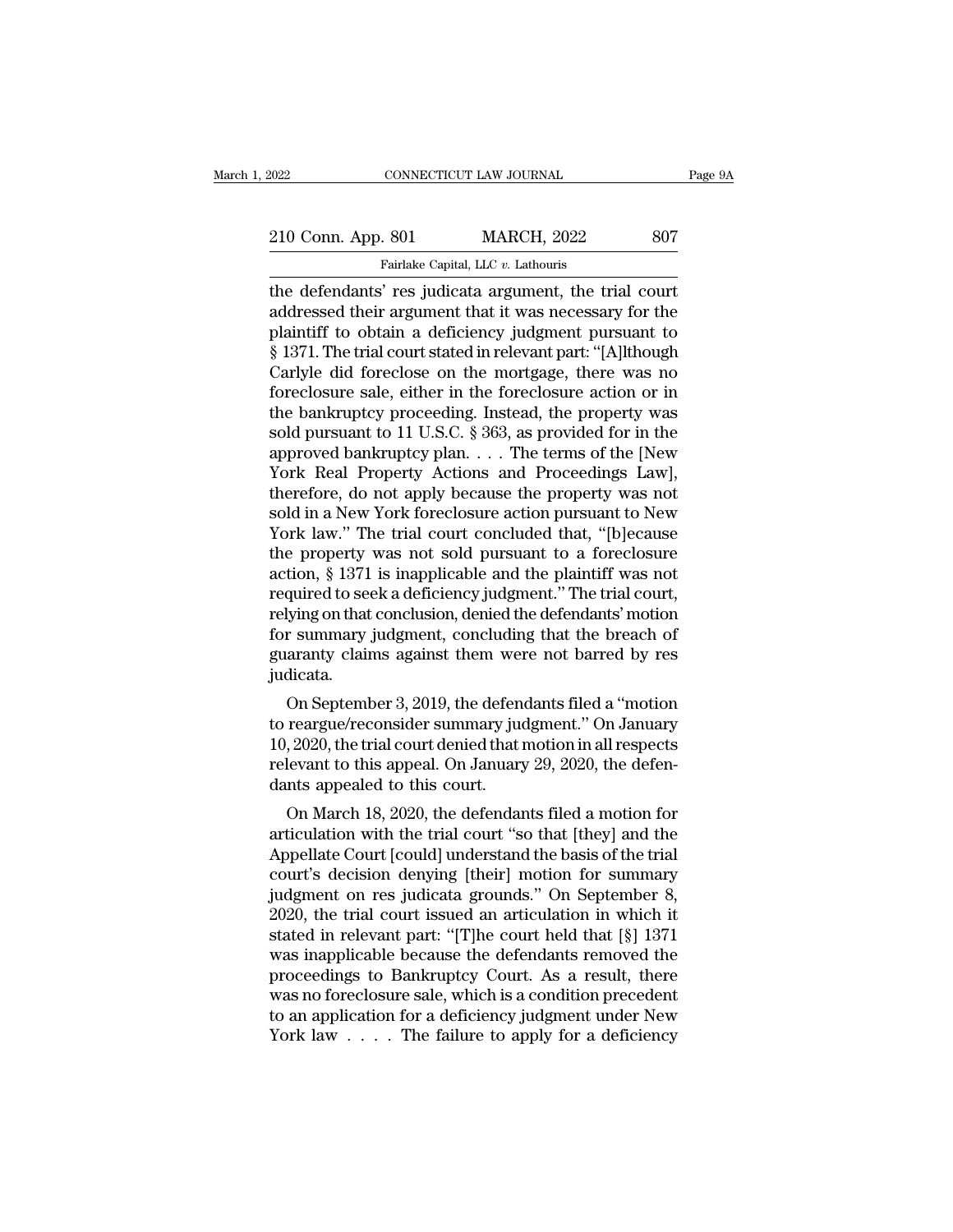| 0A  | CONNECTICUT LAW JOURNAL                                                                                                                                               |                    | March 1, 2022 |
|-----|-----------------------------------------------------------------------------------------------------------------------------------------------------------------------|--------------------|---------------|
| 808 | <b>MARCH, 2022</b>                                                                                                                                                    | 210 Conn. App. 801 |               |
|     | Fairlake Capital, LLC v. Lathouris                                                                                                                                    |                    |               |
|     | judgment in the [§] 1371 proceeding cannot support a<br>res judicata finding because it was not only an unneces-<br>sary component of the proceeding it was precluded |                    |               |

MARCH, 2022 210 Conn. App. 801<br>Fairlake Capital, LLC v. Lathouris<br>judgment in the [§] 1371 proceeding cannot support a<br>res judicata finding because it was not only an unneces-<br>sary component of the proceeding, it was precl  $\begin{tabular}{ll} 808 & MARCH, 2022 & 210 Conn. App. 801 \ \hline \hline \textbf{Farlike Capital, LLC } v. \textbf{Lathours} \ \hline \textbf{judgment in the [§]} 1371 proceeding cannot support a \ \hline \textbf{res judicial finding because it was not only an unnecessary component of the proceeding, it was precluded \textbf{by the defendants' removal to Bankruptcy Court. The \textbf{defendants cannot have it both waves. They cannot do\n\end{tabular}$  $\begin{tabular}{ll} \bf 808 & MARCH, 2022 & 210 Conn. App. 801 \\ \hline \bf 1300 & Fairlake Capital, LLC & Lathouris \\ \end{tabular}$ Fairlake Capital, LLC  $v$ . Lathouris<br>
judgment in the [§] 1371 proceeding cannot support a<br>
res judicata finding because it was not only an unneces-<br>
sary component of the proceeding, it was precluded<br>
by the defendants' Farlake Capital, LLC  $v$ . Lathours<br>judgment in the [§] 1371 proceeding cannot support a<br>res judicata finding because it was not only an unneces-<br>sary component of the proceeding, it was precluded<br>by the defendants' remova judgment in the [§] 1371 proceeding cannot support a<br>res judicata finding because it was not only an unneces-<br>sary component of the proceeding, it was precluded<br>by the defendants' removal to Bankruptcy Court. The<br>defendant res judicata finding because it was not only an unnecessary component of the proceeding, it was precluded<br>by the defendants' removal to Bankruptcy Court. The<br>defendants cannot have it both ways. They cannot derail<br>the fore sary component of the procee<br>by the defendants' removal to<br>defendants cannot have it both v<br>the foreclosure proceeding by r<br>liability because the plaintiff d<br>sure sale." Additional facts and<br>be set forth as necessary.<br>The The defendants cannot have it both ways. They cannot derail<br>fendants cannot have it both ways. They cannot derail<br>the effect oscieve proceeding by removal, and then escape<br>bility because the plaintiff did not obtain a fore decendants cannot have a boat ways. They cannot detain<br>the foreclosure proceeding by removal, and then escape<br>liability because the plaintiff did not obtain a foreclo-<br>sure sale." Additional facts and procedural history wi

are forecosare proceeding by removal, and after escape<br>liability because the plaintiff did not obtain a foreclo-<br>sure sale." Additional facts and procedural history will<br>be set forth as necessary.<br>The defendants claim that hasting because are plaintiff at not boat<br>sure sale." Additional facts and procedura<br>be set forth as necessary.<br>The defendants claim that the trial court<br>ing their motion for summary judgment<br>plaintiff's breach of guaranty expect forth as necessary.<br>The defendants claim that the trial court erred in deny-<br>g their motion for summary judgment because the<br>aintiff's breach of guaranty claims against them are<br>rred by res judicata. We disagree.<br>We The defendants claim that the trial court erred in deny-<br>ing their motion for summary judgment because the<br>plaintiff's breach of guaranty claims against them are<br>barred by res judicata. We disagree.<br>We begin by setting for

ing their motion for summary judgment because the<br>plaintiff's breach of guaranty claims against them are<br>barred by res judicata. We disagree.<br>We begin by setting forth the applicable legal princi-<br>ples and standard of revi may then motion for summary judgment because are<br>plaintiff's breach of guaranty claims against them are<br>barred by res judicata. We disagree.<br>We begin by setting forth the applicable legal princi-<br>ples and standard of revi barred by res judicata. We disagree.<br>
We begin by setting forth the applicable legal princi-<br>
ples and standard of review governing this claim. An<br>
interlocutory appeal may be taken from the denial of<br>
a motion for summary *Holdings, Inc.*, 331 Conn. 379, 383 n.3, 204 A.3d 664<br> *Holdings, Inc.*, 331 Conn. 379, 383 n.3, 204 A.3d 664<br> *Holdings, Inc.*, 331 Conn. 379, 383 n.3, 204 A.3d 664<br> *Holdings, Inc.*, 331 Conn. 379, 383 n.3, 204 A.3d 664 We begin by setting forth the applicable legal princi-<br>ples and standard of review governing this claim. An<br>interlocutory appeal may be taken from the denial of<br>a motion for summary judgment based on res judicata<br>or collat ples and standard of review governing this claim. An<br>interlocutory appeal may be taken from the denial of<br>a motion for summary judgment based on res judicata<br>or collateral estoppel. *Deutsche Bank AG* v. *Sebastian*<br>*Holdi* interlocutory appeal may be taken from the denial of<br>a motion for summary judgment based on res judicata<br>or collateral estoppel. *Deutsche Bank AG* v. *Sebastian*<br>*Holdings, Inc.*, 331 Conn. 379, 383 n.3, 204 A.3d 664<br>(201 a motion for summary judgment based on res judicata<br>or collateral estoppel. *Deutsche Bank AG* v. *Sebastian*<br>*Holdings, Inc.*, 331 Conn. 379, 383 n.3, 204 A.3d 664<br>(2019). "The doctrine of res judicata holds that an<br>exist or collateral estoppel. *Deutsche Bank AG* v. *Sebastian*<br>*Holdings, Inc.*, 331 Conn. 379, 383 n.3, 204 A.3d 664<br>(2019). "The doctrine of res judicata holds that an<br>existing final judgment rendered [on] the merits without<br> Holdings, Inc., 331 Conn. 379, 383 n.3, 204 A.3d 664 (2019). "The doctrine of res judicata holds that an existing final judgment rendered [on] the merits without fraud or collusion, by a court of competent jurisdiction, i (2019). "The doctrine of res judicata holds that an existing final judgment rendered [on] the merits without fraud or collusion, by a court of competent jurisdiction, is conclusive of causes of action and of facts or issu existing final judgment rendered [on] the merits without<br>fraud or collusion, by a court of competent jurisdiction,<br>is conclusive of causes of action and of facts or issues<br>thereby litigated as to the parties and their priv fraud or collusion, by a court of competent jurisdiction,<br>is conclusive of causes of action and of facts or issues<br>thereby litigated as to the parties and their privies in<br>all other actions in the same or any other judici is conclusive of causes of action and of facts or issues<br>thereby litigated as to the parties and their privies in<br>all other actions in the same or any other judicial tribu-<br>nal of concurrent jurisdiction. . . . If the sam thereby litigated<br>all other actions<br>nal of concurrer<br>of action is agai<br>respect to any (<br>[that] were actu<br>made. . . .<br>"The applicab all other actions in the same or any other judicial tribu-<br>
nal of concurrent jurisdiction. . . . If the same cause<br>
of action is again sued on, the judgment is a bar with<br>
respect to any claims relating to the cause of a Fig. 2. The same catalog of action is again sued on, the judgment is a bar with respect to any claims relating to the cause of action [that] were actually made or [that] might have been made. . . .<br>"The applicability of t

because to any claims relating to the cause of action<br>respect to any claims relating to the cause of action<br>[that] were actually made or [that] might have been<br>made....<br>"The applicability of the [doctrine] of ... res judi [that] were actually made or [that] might have been<br>made....<br>"The applicability of the [doctrine] of ... res judi-<br>cata presents a question of law that we review de novo.<br>... Because [the doctrine is a] judicially created made....<br>
"The applicability of the [doctrine] of ... res judicata presents a question of law that we review de novo.<br>
... Because [the doctrine is a] judicially created [rule]<br>
of reason that [is] enforced on public poli "The applicability of the [doctrine] of  $\dots$  res judicata presents a question of law that we review de novo.<br> $\dots$  Because [the doctrine is a] judicially created [rule] of reason that [is] enforced on public policy grounds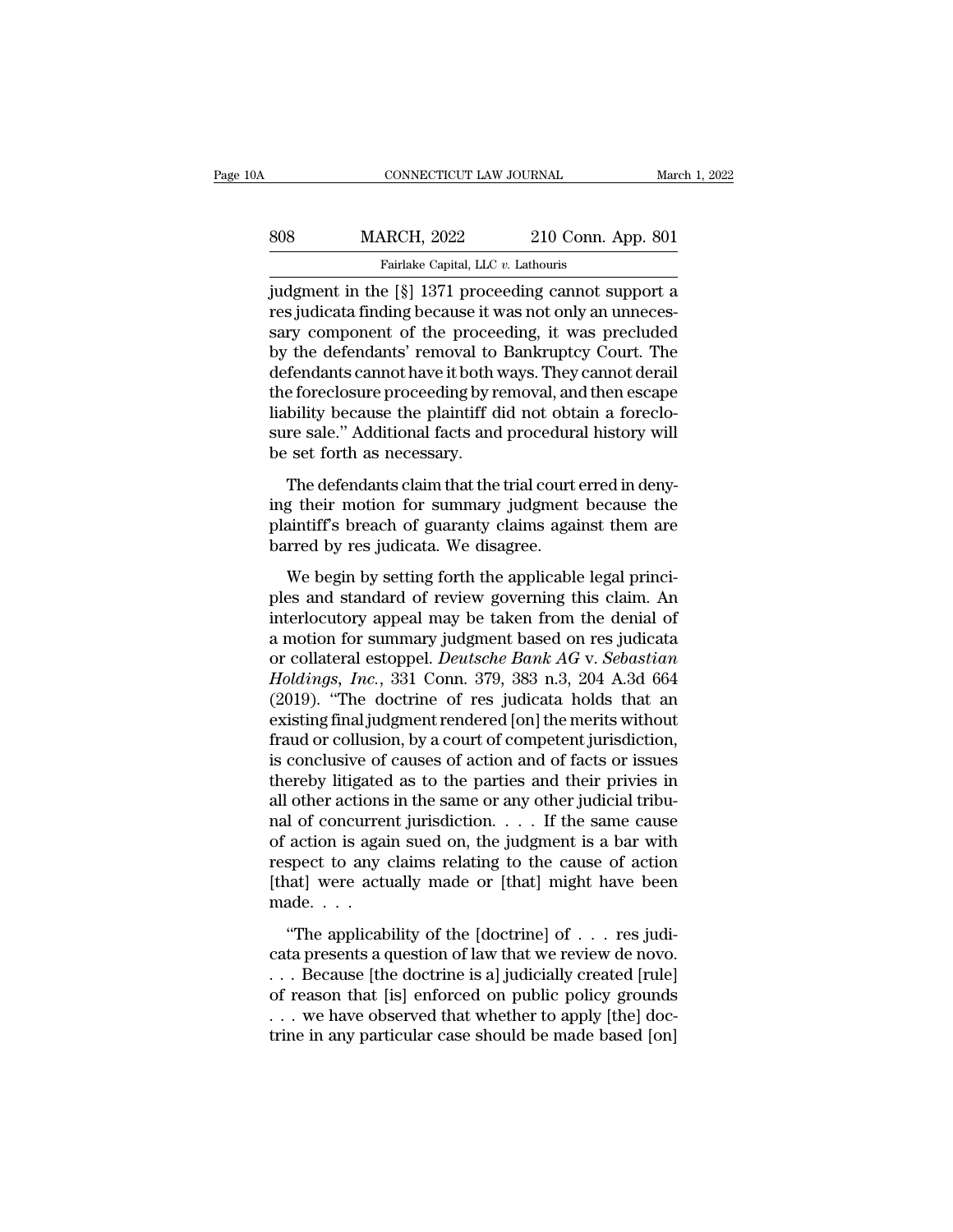Fage 1<br>
210 Conn. App. 801 MARCH, 2022 809<br>
Fairlake Capital, LLC v. Lathouris<br>
a consideration of the doctrine's underlying policies,<br>
namely, the interests of the defendant and of the courts<br>
in bringing litigation to a 210 Conn. App. 801 MARCH, 2022 809<br>
Fairlake Capital, LLC v. Lathouris<br>
a consideration of the doctrine's underlying policies,<br>
namely, the interests of the defendant and of the courts<br>
in bringing litigation to a close . 210 Conn. App. 801 MARCH, 2022 809<br>
Fairlake Capital, LLC v. Lathouris<br>
a consideration of the doctrine's underlying policies,<br>
namely, the interests of the defendant and of the courts<br>
in bringing litigation to a close . 210 Conn. App. 801 MARCH, 2022 809<br>
Fairlake Capital, LLC  $v$ . Lathouris<br>
a consideration of the doctrine's underlying policies,<br>
namely, the interests of the defendant and of the courts<br>
in bringing litigation to a close Fairlake Capital, LLC v. Lathouris<br>
a consideration of the doctrine's underlying policies,<br>
namely, the interests of the defendant and of the courts<br>
in bringing litigation to a close . . . and the competing<br>
interest of t Farlake Capital, LLC  $v$ . Lathouris<br>
a consideration of the doctrine's underlying policies,<br>
in bringing litigation to a close  $\ldots$  and the competing<br>
interest of the plaintiff in the vindication of a just claim.<br>  $\ldots$  a consideration of the doctrine's underlying policies,<br>namely, the interests of the defendant and of the courts<br>in bringing litigation to a close  $\ldots$  and the competing<br>interest of the plaintiff in the vindication of a j namely, the interests of the defendant and of the courts<br>in bringing litigation to a close  $\ldots$  and the competing<br>interest of the plaintiff in the vindication of a just claim.<br> $\ldots$  These [underlying] purposes are genera in bringing litigation to a close  $\dots$  and the competing<br>interest of the plaintiff in the vindication of a just claim.<br> $\dots$  These [underlying] purposes are generally identi-<br>fied as being (1) to promote judicial economy b interest of the plaintiff in the vindication of a just claim.<br>
. . . These [underlying] purposes are generally identi-<br>
fied as being (1) to promote judicial economy by min-<br>
imizing repetitive litigation; (2) to prevent i . . . These [underlying] purposes are generally identified as being (1) to promote judicial economy by minimizing repetitive litigation; (2) to prevent inconsistent judgments [that] undermine the integrity of the judicial fied as being (1) to promote judicial economy by min-<br>imizing repetitive litigation; (2) to prevent inconsistent<br>judgments [that] undermine the integrity of the judicial<br>system; and (3) to provide repose by preventing a pe imizing repetitive litigation; (2) to prevent inconsistent<br>judgments [that] undermine the integrity of the judicial<br>system; and (3) to provide repose by preventing a per-<br>son from being harassed by vexatious litigation... judgments [that] undermine the integrity of the judicial<br>system; and (3) to provide repose by preventing a per-<br>son from being harassed by vexatious litigation. . . .<br>The judicial [doctrine] of res judicata . . . . [is] b system; and (3) to provide repose by preventing a person from being harassed by vexatious litigation. . . . The judicial [doctrine] of res judicata . . . [is] based on the public policy that a party should not be able to son from being harassed by vexatious litigation. . . . The judicial [doctrine] of res judicata . . . [is] based<br>on the public policy that a party should not be able to<br>relitigate a matter [that] it already has had an oppo The judicial [doctrine<br>on the public policy tl<br>relitigate a matter [tha<br>nity to litigate. . . . .<br>parties and others the<br>their affairs [that] rest<br>laid to rest. . . . .<br>"We also have recog The passive policy and a party should not be different indifferent in the state of litigate a matter [that] it already has had an opportuty to litigate.  $\dots$  Stability in judgments grants to retice and others the certaint tenagate a matter patter of all the protection of their affairs (that) results when a controversy is finally laid to rest.  $\ldots$  "We also have recognized, however, that the application of [the] doctrine has dramatic conse

the parties and others the certainty in Jadgmenta grands to<br>parties and others the certainty in the management of<br>their affairs [that] results when a controversy is finally<br>laid to rest....<br>"We also have recognized, howev paracs and safets are erroamly in the management of<br>their affairs [that] results when a controversy is finally<br>laid to rest. . . .<br>"We also have recognized, however, that the applica-<br>tion of [the] doctrine has dramatic c and the state of the application of [the] doctrine has dramatic consequences for the party against whom it is applied, and that we should be careful that the effect of the doctrine does not work an injustice.  $\dots$  Thus, [ fluid to rest.  $\cdots$ <br>
"We also have recognized, however, that the application of [the] doctrine has dramatic consequences for<br>
the party against whom it is applied, and that we should<br>
be careful that the effect of the do "We also have recognized, however, that the application of [the] doctrine has dramatic consequences for the party against whom it is applied, and that we should be careful that the effect of the doctrine does not work an tion of [the] doctrine has dramatic consequences for<br>the party against whom it is applied, and that we should<br>be careful that the effect of the doctrine does not work<br>an injustice....Thus, [t]he [doctrine]...should be<br>fle the party against whom it is applied, and that we should<br>be careful that the effect of the doctrine does not work<br>an injustice.... Thus, [t]he [doctrine]...should be<br>flexible and must give way when [its] mechanical applibe careful that the effect of the doctrine does not work<br>an injustice. . . . Thus, [t]he [doctrine] . . . should be<br>flexible and must give way when [its] mechanical appli-<br>cation would frustrate other social policies based an injustice. . . . Thus, [t]he [doctrine] . . . should be<br>flexible and must give way when [its] mechanical appli-<br>cation would frustrate other social policies based on<br>values equally or more important than the convenience flexible and must give way when [its] mechanical application would frustrate other social policies based on values equally or more important than the convenience afforded by finality in legal controversies." (Citation omit cation would frustrate other social policies based on<br>values equally or more important than the convenience<br>afforded by finality in legal controversies." (Citation<br>omitted; internal quotation marks omitted.) Wellswood<br>*Co* values equally or more important than the convenience<br>afforded by finality in legal controversies." (Citation<br>omitted; internal quotation marks omitted.) Wellswood<br>Columbia, LLC v. Hebron, 327 Conn. 53, 65–66, 171<br>A.3d 40 afforded by finality in legal controversies." (Citation<br>omitted; internal quotation marks omitted.) Wellswood<br>Columbia, LLC v. Hebron, 327 Conn. 53, 65–66, 171<br>A.3d 409 (2017). "Generally, for res judicata to apply,<br>four e omitted; internal quotation marks omitted.) Wellswood<br>Columbia, LLC v. Hebron, 327 Conn. 53, 65–66, 171<br>A.3d 409 (2017). "Generally, for res judicata to apply,<br>four elements must be met: (1) the judgment must have<br>been ren Columbia, LLC v. Hebron, 327 Conn. 53, 65–66, 171<br>A.3d 409 (2017). "Generally, for res judicata to apply,<br>four elements must be met: (1) the judgment must have<br>been rendered on the merits by a court of competent<br>jurisdict A.3d 409 (2017). "Generally, for res judicata to apply,<br>four elements must be met: (1) the judgment must have<br>been rendered on the merits by a court of competent<br>jurisdiction; (2) the parties to the prior and subsequent<br>a four elements must be met: (1) the judgment must have<br>been rendered on the merits by a court of competent<br>jurisdiction; (2) the parties to the prior and subsequent<br>actions must be the same or in privity; (3) there must<br>hav been rendered on the merits by a court of competent<br>jurisdiction; (2) the parties to the prior and subsequent<br>actions must be the same or in privity; (3) there must<br>have been an adequate opportunity to litigate the matter<br>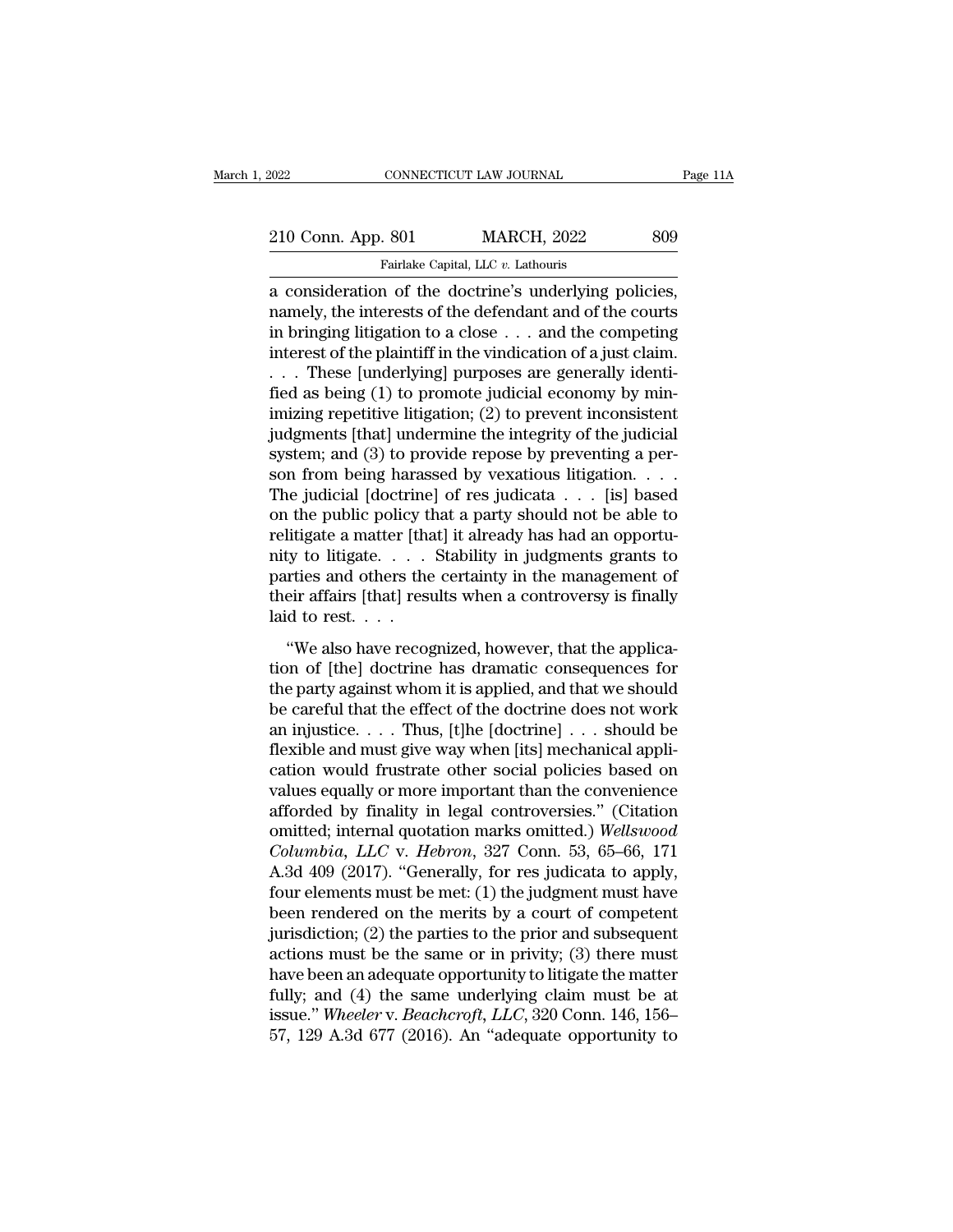# EXECUTE CONNECTICUT LAW JOURNAL March 1, 2022<br>
810 MARCH, 2022 210 Conn. App. 801<br>
Fairlake Capital, LLC v. Lathouris Fairlake Capital, LLC *v.* Lathouris<br>NGCH, 2022 210 Conn.<br>Fairlake Capital, LLC *v.* Lathouris<br>Not include a situation in which

CONNECTICUT LAW JOURNAL March 1, 202:<br>
810 MARCH, 2022 210 Conn. App. 801<br>
Fairlake Capital, LLC v. Lathouris<br>
litigate'' does not include a situation in which a court<br>
in prior litigation clearly does not have jurisdictio MARCH, 2022 210 Conn. App. 801<br>
Fairlake Capital, LLC v. Lathouris<br>
litigate" does not include a situation in which a court<br>
in prior litigation clearly does not have jurisdiction or<br>
clearly would have declined to exercis 810 MARCH, 2022 210 Conn. App. 801<br>
Fairlake Capital, LLC v. Lathouris<br>
litigate" does not include a situation in which a court<br>
in prior litigation clearly does not have jurisdiction or<br>
clearly would have declined to ex 810 MARCH, 2022 210 Conn. App. 801<br>
Fairlake Capital, LLC v. Lathouris<br>
litigate" does not include a situation in which a court<br>
in prior litigation clearly does not have jurisdiction or<br>
clearly would have declined to ex Fairlake Capital, LLC v. Lathouris<br>
litigate" does not include a situation in which a court<br>
in prior litigation clearly does not have jurisdiction or<br>
clearly would have declined to exercise jurisdiction<br>
over a claim pur *Bankke Capital, LEC 0. Latifours*<br> *Bankke* v. *Rythman*, *REC 0. Latifours*<br> *Banky* vould have declined to exercise jurisdiction<br>
over a claim pursued by a plaintiff in subsequent litiga-<br>
tion before a different court. litigate" does not include a situation in which a court<br>in prior litigation clearly does not have jurisdiction or<br>clearly would have declined to exercise jurisdiction<br>over a claim pursued by a plaintiff in subsequent litig in prior litigation clearly does not have jurisdiction or<br>clearly would have declined to exercise jurisdiction<br>over a claim pursued by a plaintiff in subsequent litiga-<br>tion before a different court. See *Connecticut Natio* clearly would have declined to exercise jurisdiction<br>over a claim pursued by a plaintiff in subsequent litiga-<br>tion before a different court. See *Connecticut National*<br>Bank v. Rytman, 241 Conn. 24, 44, 694 A.2d 1246 (1997 over a claim pursued by a plaintiff in subsequent litigation before a different court. See *Connecticut National*<br> *Bank v. Rytman*, 241 Conn. 24, 44, 694 A.2d 1246 (1997)<br>
("[i]f . . . the court in the first action *would* tion before a different court. See *Connecticut National*<br> *Bank v. Rytman*, 241 Conn. 24, 44, 694 A.2d 1246 (1997)<br>
("[i]f . . . the court in the first action would clearly not<br> *have had jurisdiction* to entertain the o *Bank* v. *Rytman*, 241 Conn. 24, 44, 694 A.2d 1246 (1997) ("[i]f... the court in the first action *would clearly not* have had *jurisdiction* to entertain the omitted theory or ground (or, having jurisdiction, *would cle* ("[i]f . . . the court in the first action *would clearly not*<br>have had jurisdiction to entertain the omitted theory<br>or ground (or, having jurisdiction, *would clearly have*<br>declined to exercise it as a matter of discreti omitted)). clined to exercise it as a matter of discretion), then<br>second action in a competent court presenting the<br>nitted theory or ground should [be held not] pre-<br>uded" (emphasis in original; internal quotation marks<br>nitted)).<br>The a second action in a competent court presenting the<br>omitted theory or ground should [be held not] pre-<br>cluded" (emphasis in original; internal quotation marks<br>omitted)).<br>The defendants argue that the plaintiff could have<br>

pursued its claims under the guaranty agreement<sup> $6$ </sup> in omitted theory or ground should [be held not] pre-<br>cluded" (emphasis in original; internal quotation marks<br>omitted)).<br>The defendants argue that the plaintiff could have<br>pursued its claims under the guaranty agreement<sup>6</sup> i cluded" (emphasis in original; internal quotation marks<br>
omitted)).<br>
The defendants argue that the plaintiff could have<br>
pursued its claims under the guaranty agreement<sup>6</sup> in<br>
prior litigation. In their brief to this court omitted)).<br>
The defendants argue that the plaintiff could have<br>
pursued its claims under the guaranty agreement<sup>6</sup> in<br>
prior litigation. In their brief to this court, they state<br>
that "res judicata applies when a plaintiff The defendants argue that the plaintiff could have<br>pursued its claims under the guaranty agreement<sup>6</sup> in<br>prior litigation. In their brief to this court, they state<br>that "res judicata applies when a plaintiff has the *oppo* The defendants argue that the plaintiff could have<br>pursued its claims under the guaranty agreement<sup>6</sup> in<br>prior litigation. In their brief to this court, they state<br>that "res judicata applies when a plaintiff has the *oppo* pursued its claims under the guaranty agreement<sup>6</sup> in<br>prior litigation. In their brief to this court, they state<br>that "res judicata applies when a plaintiff has the *oppor-<br>tunity* to assert a claim in prior litigation, re prior litigation. In their brief to this court, they state<br>that "resjudicata applies when a plaintiff has the *oppor-<br>tunity* to assert a claim in prior litigation, regardless<br>of whether there is a requirement to do so." ( that "res judicata applies when a plaintiff has the *opportunity* to assert a claim in prior litigation, regardless of whether there is a requirement to do so." (Emphasis in original.) The prior litigation referred to is For the prior intigation referred to is the New ork Supreme Court foreclosure action as to the Bronx roperty against Lagoon and the Chapter 11 bankruptcy extion filed by Lagoon. The crux of the defendants'<br> $\frac{1}{6}$  In th York Supreme Court foreclosure action as to the Bronx<br>property against Lagoon and the Chapter 11 bankruptcy<br>action filed by Lagoon. The crux of the defendants'<br> $\frac{1}{6}$  In their brief to this court, the defendants state:

property against Lagoon and the Chapter 11 bankruptcy<br>action filed by Lagoon. The crux of the defendants'<br><sup>6</sup>In their brief to this court, the defendants state: "[The plaintiff's] claim<br>against [the defendants in the prese action filed by Lagoon. The crux of the defendants'<br>
<sup>6</sup> In their brief to this court, the defendants state: "[The plaintiff's] claim<br>
against [the defendants in the present case] is premised on [the plaintiff's]<br>
assertio The UP of the UCLE of the UCLE CHARD TREVERTIES.<br>
<sup>6</sup> In their brief to this court, the defendants state: "[The plaintiff's] claim<br>
against [the defendants in the present case] is premised on [the plaintiff's]<br>
assertion <sup>6</sup> In their brief to this court, the defendants state: "[The plaintiff's] claim against [the defendants in the present case] is premised on [the plaintiff's] assertion that, notwithstanding confirmation and completion of against [the defendants in the present case] is premised on [the plaintiff's] assertion that, notwithstanding confirmation and completion of [the bank-ruptcy plan] in Lagoon's bankruptcy proceeding, which included selling assertion that, notwithstanding confirmation and completion of [the bank-<br>ruptcy plan] in Lagoon's bankruptcy proceeding, which included selling the<br>mortgaged property and distributing the proceeds, Lagoon remains indebted Truptcy plan] in Lagoon's bankruptcy proceeding, which included selling the mortgaged property and distributing the proceeds, Lagoon remains indebted to [the plaintiff] in an amount of  $\frac{4}{2,167,604.57}$  (the 'indebtedn have made in Lagoon's distributing the proceeds, Lagoon remains indebted to [the plaintiff] in an amount of \$2,167,604.57 (the 'indebtedness claim')."<br>Throughout their brief, the defendants use the term "indebtedness claim to the plaintiff] in an amount of \$2,167,604.57 (the 'indebtedness claim')."<br>Throughout their brief, the defendants use the term "indebtedness claim"<br>to refer to the breach of guaranty claims in the present case, as well Throughout their brief, the defendants use the term "indebtedness claim" to refer to the breach of guaranty claims in the present case, as well as to the request for a deficiency judgment that they argue the plaintiff coul From the breach of guaranty claims in the present case, as well as to the request for a deficiency judgment that they argue the plaintiff could have made in Lagoon's foreclosure and bankruptcy cases. Essentially, they use the request for a deficiency judgment that they argue the plaintiff could have made in Lagoon's foreclosure and bankruptcy cases. Essentially, they use this term to assert that there is a single claim that the plaintiff ha have made in Lagoon's foreclosure and bankruptcy cases. Essentially, they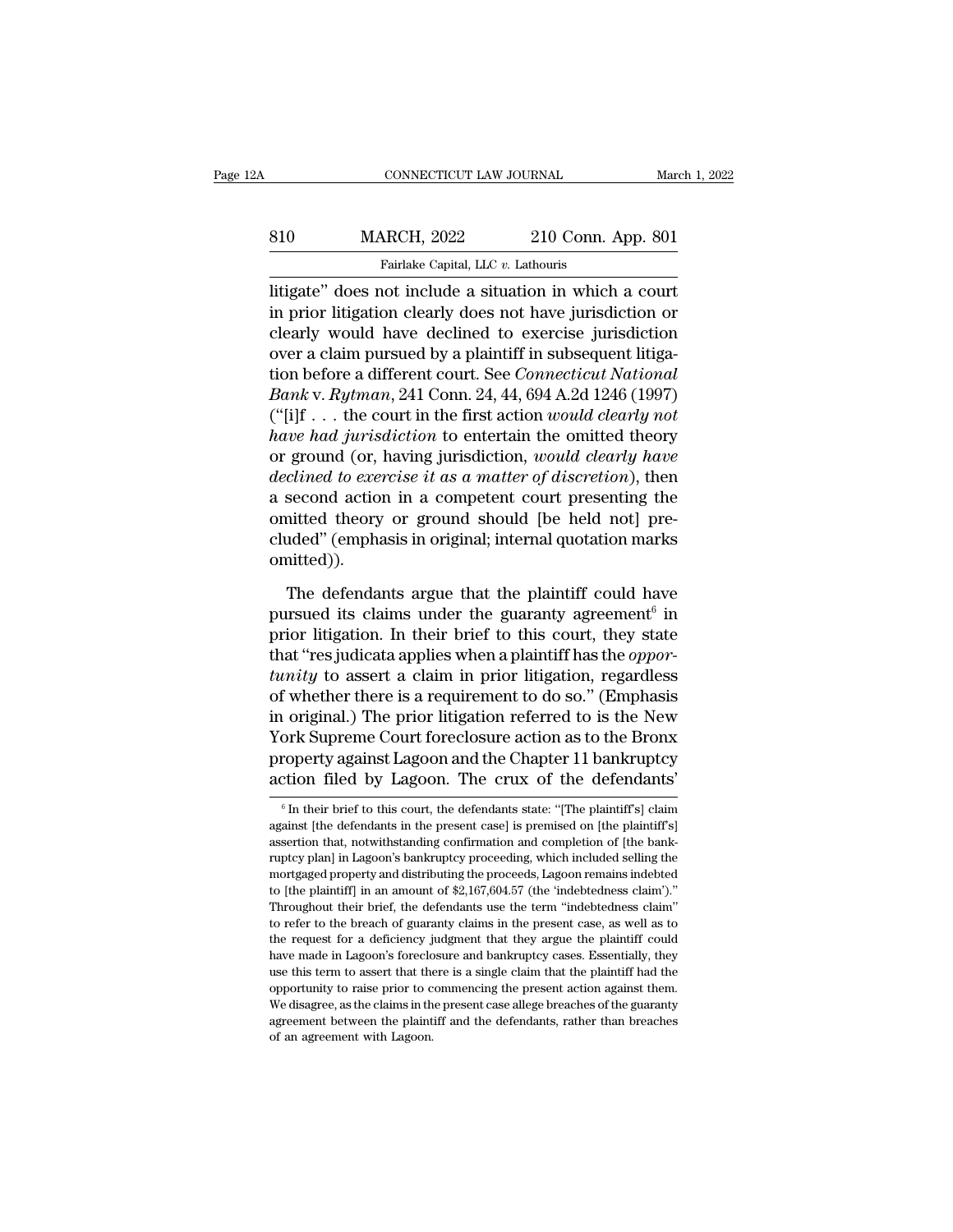| 2022                                                    | CONNECTICUT LAW JOURNAL            | Page 13A |
|---------------------------------------------------------|------------------------------------|----------|
| 210 Conn. App. 801                                      | <b>MARCH, 2022</b>                 | 811      |
|                                                         | Fairlake Capital, LLC v. Lathouris |          |
| aroument is that because the plaintiff had the opportu- |                                    |          |

CONNECTICUT LAW JOURNAL<br>
210 Conn. App. 801 MARCH, 2022 811<br>
Fairlake Capital, LLC v. Lathouris<br>
argument is that because the plaintiff had the opportu-<br>
nity to raise its claims in the present case in the prior<br>
litiestie 210 Conn. App. 801 MARCH, 2022 811<br>
Fairlake Capital, LLC v. Lathouris<br>
argument is that because the plaintiff had the opportu-<br>
nity to raise its claims in the present case in the prior<br>
litigation, but did not, res judic 210 Conn. App. 801 MARCH, 2022 811<br>
Fairlake Capital, LLC  $v$ . Lathouris<br>
argument is that because the plaintiff had the opportu-<br>
nity to raise its claims in the present case in the prior<br>
litigation, but did not, res ju 210 Conn. App. 801 MARCH, 2022 811<br>
Fairlake Capital, LLC v. Lathouris<br>
argument is that because the plaintiff had the opportu-<br>
nity to raise its claims in the present case in the prior<br>
litigation, but did not, res judic Fairlake Capital, LLC v. Lathouris<br>argument is that because the plaintiff had the opportu-<br>nity to raise its claims in the present case in the prior<br>litigation, but did not, res judicata should bar it from<br>raising those cl gument is that because the plaintiff had the opportu-<br>ty to raise its claims in the present case in the prior<br>igation, but did not, res judicata should bar it from<br>ising those claims now. In response, the plaintiff dis-<br>te mity to raise its claims in the present case in the prior<br>litigation, but did not, res judicata should bar it from<br>raising those claims now. In response, the plaintiff dis-<br>putes the applicability of res judicata to this c

litigation, but did not, res judicata should bar it from<br>raising those claims now. In response, the plaintiff dis-<br>putes the applicability of res judicata to this case.<br>The following additional facts and procedural history raising those claims now. In response, the plaintiff dis-<br>putes the applicability of res judicata to this case.<br>The following additional facts and procedural history<br>are relevant. On December 15, 2016, the Bankruptcy<br>Court putes the applicability of res judicata to this case.<br>
The following additional facts and procedural history<br>
are relevant. On December 15, 2016, the Bankruptcy<br>
Court issued an "order approving plan administrator's<br>
sale The following additional facts and procedural history<br>are relevant. On December 15, 2016, the Bankruptcy<br>Court issued an "order approving plan administrator's<br>sale of property and proposed distribution of proceeds<br>pursuant The following additional facts and procedural history<br>are relevant. On December 15, 2016, the Bankruptcy<br>Court issued an "order approving plan administrator's<br>sale of property and proposed distribution of proceeds<br>pursuant are relevant. On December 15, 2016, the Bankruptcy<br>Court issued an "order approving plan administrator's<br>sale of property and proposed distribution of proceeds<br>pursuant to plan." That order stated in relevant part<br>that 33. Court issued an "order approving plan administrator's<br>sale of property and proposed distribution of proceeds<br>pursuant to plan." That order stated in relevant part<br>that 33.87 percent of the proceeds from the sale of the<br>pr sale of property and proposed distribution of proceeds<br>pursuant to plan." That order stated in relevant part<br>that 33.87 percent of the proceeds from the sale of the<br>property shall be distributed to the plaintiff, "which<br>s pursuant to plan." That order stated in relevant part<br>that 33.87 percent of the proceeds from the sale of the<br>property shall be distributed to the plaintiff, "which<br>sum is less than the Allowed Amount of its Class 2C<br>Clai that 33.87 percent of the proceeds from the sale of the<br>property shall be distributed to the plaintiff, "which<br>sum is less than the Allowed Amount of its Class 2C<br>Claim<sup>7</sup> of \$4,156,300 . . . . ." (Footnote added.) The<br>pl property shall be distributed to the plaintiff, "which<br>sum is less than the Allowed Amount of its Class 2C<br>Claim<sup>7</sup> of \$4,156,300 . . . . ." (Footnote added.) The<br>plaintiff argues that the Bankruptcy Court determined<br>that sum is less than the Allowed Amount of its Class 2C<br>Claim<sup>7</sup> of \$4,156,300 . . . . " (Footnote added.) The<br>plaintiff argues that the Bankruptcy Court determined<br>that Lagoon owed it \$4,156,300 when it approved the<br>"allowed Claim' of \$4,156,300  $\ldots$  ." (Footnote added.) The<br>plaintiff argues that the Bankruptcy Court determined<br>that Lagoon owed it \$4,156,300 when it approved the<br>"allowed amount" in its claim.<sup>8</sup> (Internal quotation<br>marks omi plaintiff argues that the Bankruptcy Court determined<br>that Lagoon owed it \$4,156,300 when it approved the<br>"allowed amount" in its claim.<sup>8</sup> (Internal quotation<br>marks omitted.) In its brief to this court, the plaintiff<br>stat that Lagoon owed it  $$4,156,300$  when it approved the<br>
"allowed amount" in its claim.<sup>8</sup> (Internal quotation<br>
marks omitted.) In its brief to this court, the plaintiff<br>
states: "To the extent this court is persuaded that "allowed amount" in its claim." (Internal quotation<br>marks omitted.) In its brief to this court, the plaintiff<br>states: "To the extent this court is persuaded that the<br>plaintiff had to determine the amount owed to it at<br>bank marks omitted<br>states: "To the<br>plaintiff had to<br>bankruptcy in<br>(which is not<br>amount [to be<br>the sale]."<br>The defenda metally a simulatiff had to determine the amount owed to it at<br>the defendants relation of the sale order calculated this<br>nount [to be \$4,156,300 minus the proceeds from<br>e sale]."<br>The defendants rely primarily on two bankru bankruptcy in order to proceed against the guarantor (which is not the law), the sale order calculated this amount [to be \$4,156,300 minus the proceeds from the sale]."<br>The defendants rely primarily on two bankruptcy cases % (which is not the law), the sale order calculated this amount [to be \$4,156,300 minus the proceeds from the sale]."<br>The defendants rely primarily on two bankruptcy cases to argue that the plaintiff "had an adequate oppo

The defendants rely primarily on two bankruptcy<br>ases to argue that the plaintiff "had an adequate oppor-<br>mity to address its indebtedness claim against Lagoon<br><sup>7</sup> Title 11 of the United States Code, § 1122, allows a propo The defendants rely primarily on two bankruptcy cases to argue that the plaintiff "had an adequate opportunity to address its indebtedness claim against Lagoon  $\frac{7}{1}$  Title 11 of the United States Code, § 1122, allows

cases to argue that the plaintiff "had an adequate opportunity to address its indebtedness claim against Lagoon<br>The plan of the United States Code,  $\S 1122$ , allows a proponent of a bankruptcy plan to classify substantial tunity to address its indebtedness claim against Lagoon<br>
<sup>7</sup> Title 11 of the United States Code, § 1122, allows a proponent of a<br>
bankruptcy plan to classify substantially similar claims in a particular class.<br>
The plan of The claim of the United States Code,  $\S$  1122, allows a proponent of a bankruptcy plan to classify substantially similar claims in a particular class.<br>The plan of reorganization that was filed as part of Lagoon's bankrupt <sup>7</sup> Title 11 of the United States Code, § 1122, allows a proponent of a bankruptcy plan to classify substantially similar claims in a particular class. The plan of reorganization that was filed as part of Lagoon's bankrup sale, Lagoon owed it a total of \$4,160,850. The record contains no explanation of reorganization that was filed as part of Lagoon's bankruptcy proceedings lists each claim against Lagoon and its corresponding class accumum

For the relationships lists each claim against Lagoon and its corresponding class<br>proceedings lists each claim against Lagoon and its corresponding class<br>2C claim.<br><sup>8</sup> In its complaint, the plaintiff alleged that, at the t proceedings lists each claim against Lagoon and its corresponding class number. The claim that the plaintiff points to was classified as a Class 2C claim.<br>  $8 \text{ In its complaint, the plaintiff alleged that, at the time of the bankruptcy sale, Lagoon owed it a total of $4,160,850. The record contains no explanation for the relatively small discrepancy between that amount and the allowed amount listed in the Bankruptcy Court$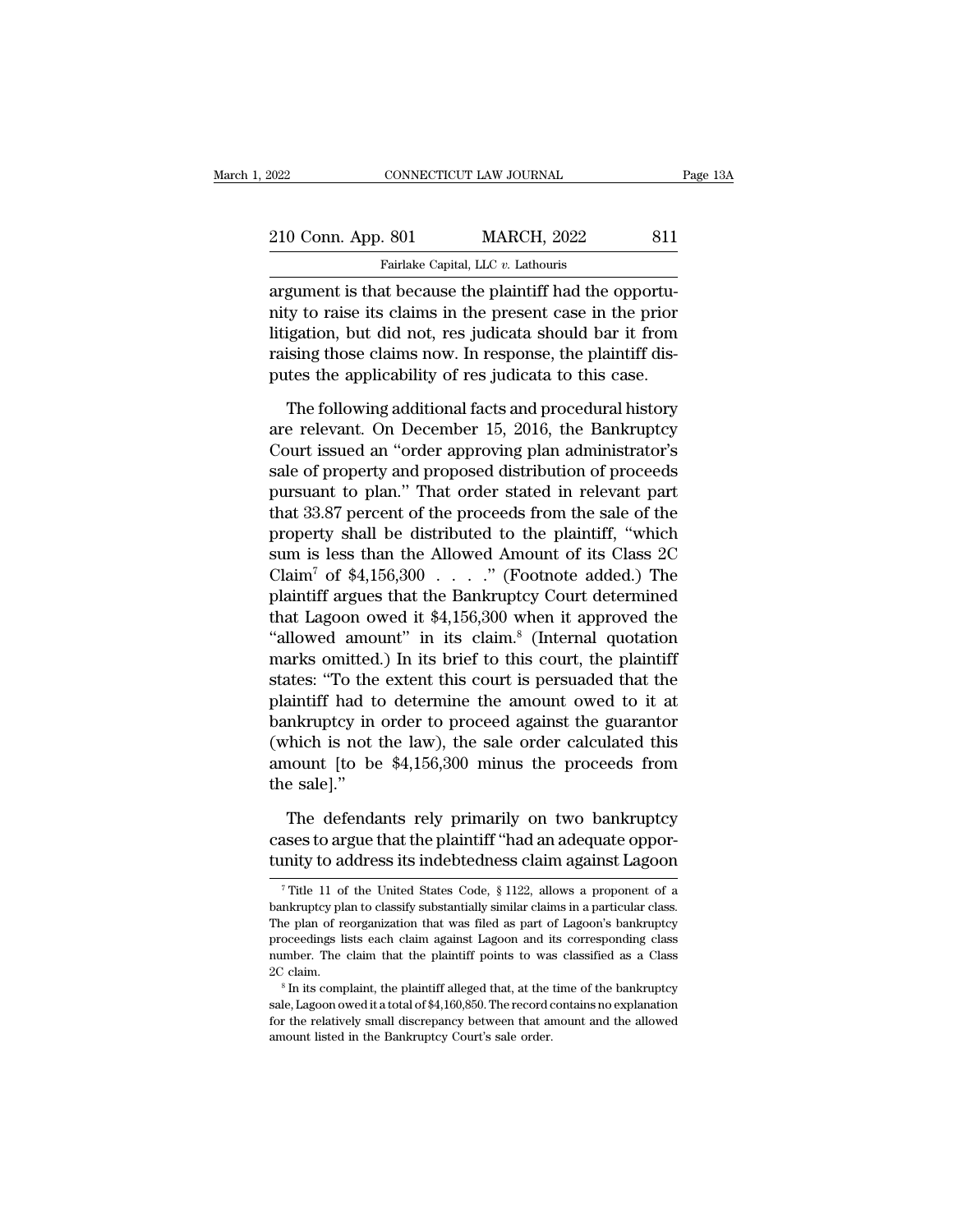# EXECUTE CONNECTICUT LAW JOURNAL March 1, 2022<br>812 MARCH, 2022 210 Conn. App. 801<br>Fairlake Capital, LLC v. Lathouris EXECUTE CONNECTICUT LAW JOURNAL MARTER MARTEN MARCH, 2022 210 Conn. App. 801<br>Fairlake Capital, LLC *v.* Lathouris<br>in Lagoon's bankruptcy."<sup>9</sup> First, in *Crossland Federal*

EXECUTE CONNECTICUT LAW JOURNAL<br>
S12 MARCH, 2022 210 Conn. App. 801<br>
Fairlake Capital, LLC v. Lathouris<br>
in Lagoon's bankruptcy.'<sup>19</sup> First, in *Crossland Federal*<br>
Savings Bank v. LoGuidice-Chatwal Real Estate<br>
Favoriment *Savings Bank* v. *LoGuidice Chatwal Real Estate*<br>*Savings Bank* v. *LoGuidice-Chatwal Real Estate*<br>*Investments Co.*, 159 B.R. 413, 420 (Bankr. S.D.N.Y.<br>1003) (LoGuidice Chatwal) a bankruptcy court con *In Lagoon's bankruptcy."<sup>9</sup> First, in Crossland Federal*<br>*In Lagoon's bankruptcy."<sup>9</sup> First, in Crossland Federal*<br>*Savings Bank v. LoGuidice-Chatwal Real Estate*<br>*Investments Co.*, 159 B.R. 413, 420 (Bankr. S.D.N.Y.<br>1993 MARCH, 2022 210 Conn. App. 801<br>
Fairlake Capital, LLC v. Lathouris<br>
in Lagoon's bankruptcy."<sup>9</sup> First, in *Crossland Federal*<br> *Savings Bank v. LoGuidice-Chatwal Real Estate*<br> *Investments Co.*, 159 B.R. 413, 420 (Bankr. S Fairlake Capital, LLC v. Lathouris<br>
in Lagoon's bankruptcy."<sup>9</sup> First, in *Crossland Federal*<br>
Savings Bank v. LoGuidice-Chatwal Real Estate<br>
Investments Co., 159 B.R. 413, 420 (Bankr. S.D.N.Y.<br>
1993) (LoGuidice-Chatwal), Farlake Capital, LLC v. Lathouris<br>
in Lagoon's bankruptcy."<sup>9</sup> First, in *Crossland Federal*<br>
Savings Bank v. LoGuidice-Chatwal Real Estate<br>
Investments Co., 159 B.R. 413, 420 (Bankr. S.D.N.Y.<br>
1993) (LoGuidice-Chatwal), in Lagoon's bankruptcy."<sup>9</sup> First, in *Crossland Federal*<br>Savings Bank v. LoGuidice-Chatwal Real Estate<br>Investments Co., 159 B.R. 413, 420 (Bankr. S.D.N.Y.<br>1993) (LoGuidice-Chatwal), a bankruptcy court con-<br>firmed the fore Savings Bank v. LoGuidice-Chatwal Real Estate<br>Investments Co., 159 B.R. 413, 420 (Bankr. S.D.N.Y.<br>1993) (LoGuidice-Chatwal), a bankruptcy court con-<br>firmed the foreclosure sale of certain real property and<br>entered a defici Investments Co., 159 B.R. 413, 420 (Bankr. S.D.N.Y.<br>1993) (*LoGuidice-Chatwal*), a bankruptcy court confirmed the foreclosure sale of certain real property and<br>entered a deficiency judgment against the defendants<br>after fin 1993) (*LoGuidice-Chatwal*), a bankruptcy court confirmed the foreclosure sale of certain real property and entered a deficiency judgment against the defendants after finding the market value of the property. The named de firmed the foreclosure sale of certain real property and<br>entered a deficiency judgment against the defendants<br>after finding the market value of the property. The<br>named defendant owned property on which an apart-<br>ment build entered a deficiency judgment against the defendants<br>after finding the market value of the property. The<br>named defendant owned property on which an apart-<br>ment building was constructed. Id., 414. Upon comple-<br>tion of the b after finding the market value of the property. The<br>named defendant owned property on which an apart-<br>ment building was constructed. Id., 414. Upon comple-<br>tion of the building, the named defendant obtained a<br>mortgage, and named defendant owned property on which an apart-<br>ment building was constructed. Id., 414. Upon comple-<br>tion of the building, the named defendant obtained a<br>mortgage, and it was unable to make the mortgage<br>payments to the ment building was constructed. Id., 414. Upon completion of the building, the named defendant obtained a mortgage, and it was unable to make the mortgage payments to the plaintiff. Id. After the plaintiff initiated a forec tion of the building, the named defendant obtained a<br>mortgage, and it was unable to make the mortgage<br>payments to the plaintiff. Id. After the plaintiff initiated<br>a foreclosure action against the property, the named<br>defen mortgage, and it was unable to make the mortgage<br>payments to the plaintiff. Id. After the plaintiff initiated<br>a foreclosure action against the property, the named<br>defendant filed for bankruptcy. Id. The Bankruptcy<br>Court re payments to the plaintiff. Id. After the plaintiff initiated<br>a foreclosure action against the property, the named<br>defendant filed for bankruptcy. Id. The Bankruptcy<br>Court rendered a judgment of foreclosure and sale of<br>the a foreclosure action against the property, the named<br>defendant filed for bankruptcy. Id. The Bankruptcy<br>Court rendered a judgment of foreclosure and sale of<br>the property. Id. A foreclosure sale was held pursuant<br>to § 1371 defendant filed for bankruptcy. Id. The Bankruptcy<br>Court rendered a judgment of foreclosure and sale of<br>the property. Id. A foreclosure sale was held pursuant<br>to § 1371, and the plaintiff, as the highest bidder, pur-<br>chase Court rendered a judgment of foreclosure and sale of<br>the property. Id. A foreclosure sale was held pursuant<br>to § 1371, and the plaintiff, as the highest bidder, pur-<br>chased the property. Id. The plaintiff then sought from  $\S$  1371, and the plaintiff, as the highest bidder, purased the property. Id. The plaintiff then sought from<br>e Bankruptcy Court a deficiency judgment against<br>e defendants for the difference between the amount<br>ving on the to  $\frac{1}{3}$  form, and the phankin, as the highest statue, put<br>chased the property. Id. The plaintiff then sought from<br>the Bankruptcy Court a deficiency judgment against<br>the defendants for the difference between the amoun

the Bankruptcy Court a deficiency judgment against<br>the defendants for the difference between the amount<br>owing on the mortgage and the sale price. Id., 414–15.<br>The defendants in *LoGuidice-Chatwal* argued that<br>the "'fair a the defendants for the difference between the amount<br>the defendants for the difference between the amount<br>owing on the mortgage and the sale price. Id., 414–15.<br>The defendants in *LoGuidice-Chatwal* argued that<br>the "'fair owing on the mortgage and the sale price. Id.,  $414-15$ .<br>The defendants in  $LoGuidice-Chatwal$  argued that<br>the " 'fair and reasonable market value' " of the property<br>was higher than the sale price and sought a finding of<br>this value The defendants in  $LoGuidice-Chatwal$  argued that<br>the "'fair and reasonable market value'" of the property<br>was higher than the sale price and sought a finding of<br>this value from the Bankruptcy Court. Id., 415. The<br>Bankruptcy Court h The defendants in *LoGuidice-Chatwal* argued that<br>the " 'fair and reasonable market value' " of the property<br>was higher than the sale price and sought a finding of<br>this value from the Bankruptcy Court. Id., 415. The<br>Bankr the " fair and reasonable market value" " of the property<br>was higher than the sale price and sought a finding of<br>this value from the Bankruptcy Court. Id., 415. The<br>Bankruptcy Court held a trial in which the plaintiff<br>and was higher than the sale price and sought a finding of<br>this value from the Bankruptcy Court. Id., 415. The<br>Bankruptcy Court held a trial in which the plaintiff<br>and the defendants presented evidence regarding their<br>apprais this value free<br>Bankruptcy<br>and the defer<br>appraisals of<br>market value<br>judgment ag:<br>Id., 420.<br>we disagree v ppraisals of the property. Id. The court then found the arket value of the property and entered a deficiency degment against the defendants pursuant to  $\S 1371$ .<br>  $\ldots$ , 420.<br>
<sup>9</sup> We disagree with the defendants' characte market value of the property and entered a deficiency<br>judgment against the defendants pursuant to  $\S$  1371.<br>Id., 420.<br><sup>9</sup>We disagree with the defendants' characterization of the issue in the<br>present case. The real inquiry

judgment against the defendants pursuant to  $\S$  1371.<br>Id., 420.<br><sup>9</sup>We disagree with the defendants' characterization of the issue in the present case. The real inquiry with regard to the defendants' res judicata argument Id.,  $420$ .<br>
<sup>9</sup> We disagree with the defendants' characterization of the issue in the present case. The real inquiry with regard to the defendants' res judicata argument is whether Lagoon's bankruptcy proceedings provide  $\frac{420}{9}$  We disagree with the defendants' characterization of the issue in the present case. The real inquiry with regard to the defendants' res judicata argument is whether Lagoon's bankruptcy proceedings provided the <sup>9</sup> We disagree with the defendants' characterization of the issue in the present case. The real inquiry with regard to the defendants' res judicata argument is whether Lagoon's bankruptcy proceedings provided the plainti present case. The real inquiry with regard to the defendants' res judicata argument is whether Lagoon's bankruptcy proceedings provided the plaintiff with an adequate opportunity to litigate the breach of guaranty claims a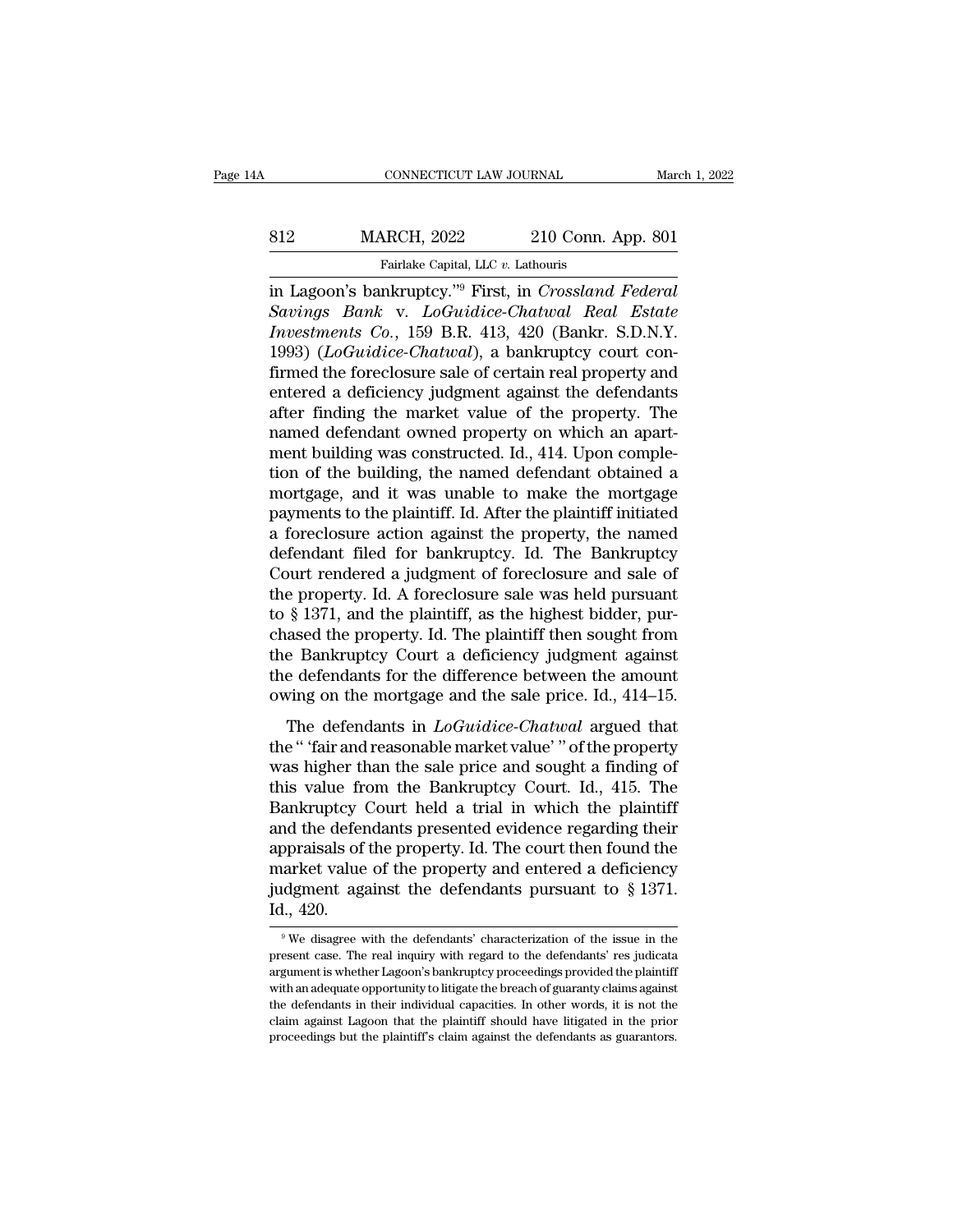# EXECUTE CONNECTICUT LAW JOURNAL Page 15A<br>210 Conn. App. 801 MARCH, 2022 813<br>Fairlake Capital, LLC v. Lathouris

Fairlake Capital, LLC *v.* Lathouris<br>
The facts of *LoGuidice-Chatwal* are easily distin-<br>
Shable from those of the present case. Although<br>
Caudiac Chatwal illustrates that bankruptay courts 210 Conn. App. 801 MARCH, 2022 813<br>
Fairlake Capital, LLC v. Lathouris<br>
The facts of *LoGuidice-Chatwal* are easily distinguishable from those of the present case. Although<br> *LoGuidice-Chatwal* illustrates that bankruptcy 210 Conn. App. 801 MARCH, 2022 813<br> **Eximate Capital, LLC v. Lathouris**<br> **Loguidice-Chatwal** are easily distinguishable from those of the present case. Although<br> *LoGuidice-Chatwal* illustrates that bankruptcy courts<br>
can 210 Conn. App. 801 MARCH, 2022 813<br>
Fairlake Capital, LLC  $v$ . Lathouris<br>
The facts of  $LoGuidice-Chatwal$  are easily distinguishable from those of the present case. Although<br>  $LoGuidice-Chatwal$  illustrates that bankruptcy courts<br>
can enter Fairlake Capital, LLC v. Lathouris<br>
The facts of *LoGuidice-Chatwal* are easily distinguishable from those of the present case. Although<br> *LoGuidice-Chatwal* illustrates that bankruptcy courts<br>
can enter deficiency judgme Fariake Capital, LLC  $v$ . Lathouris<br>
The facts of *LoGuidice-Chatwal* are easily distinguishable from those of the present case. Although<br> *LoGuidice-Chatwal* illustrates that bankruptcy courts<br>
can enter deficiency judgm The facts of *LoGuidice-Chatwal* are easily distinguishable from those of the present case. Although *LoGuidice-Chatwal* illustrates that bankruptcy courts can enter deficiency judgments, they can do so only when a proper guishable from those of the present case. Although *LoGuidice-Chatwal* illustrates that bankruptcy courts can enter deficiency judgments, they can do so only when a property is sold pursuant to a foreclosure sale. As the t LoGuidice-Chatwal illustrates that bankruptcy courts<br>can enter deficiency judgments, they can do so only<br>when a property is sold pursuant to a foreclosure sale.<br>As the trial court noted in its memorandum of decision,<br>ther can enter deficiency judgments, they can do so only<br>when a property is sold pursuant to a foreclosure sale.<br>As the trial court noted in its memorandum of decision,<br>there was no foreclosure sale in the present case. Neverwhen a property is sold pursuant to a foreclosure sale.<br>As the trial court noted in its memorandum of decision,<br>there was no foreclosure sale in the present case. Never-<br>theless, the defendants argue that "*LoGuidice-Chat* As the trial court noted in its memorandum of decision,<br>there was no foreclosure sale in the present case. Never-<br>theless, the defendants argue that "*LoGuidice-Chatwal*<br>demonstrates that there is no substantive differenc there was no foreclosure sale in the present case. Never-<br>theless, the defendants argue that "*LoGuidice-Chatwal*<br>demonstrates that there is no substantive difference<br>between the bankruptcy and the foreclosure as it per-<br>t theless, the defendants argue that "*LoGuidice-Chatwal*<br>demonstrates that there is no substantive difference<br>between the bankruptcy and the foreclosure as it per-<br>tained to the sale of the Lagoon Property and [the plain-<br> demonstrates that there is no substantive difference<br>between the bankruptcy and the foreclosure as it per-<br>tained to the sale of the Lagoon Property and [the plain-<br>tiff's] ability to pursue the indebtedness claim to obtai between the bankruptcy and the foreclosure as it pertained to the sale of the Lagoon Property and [the plaintiff's] ability to pursue the indebtedness claim to obtain a deficiency judgment." In making this argument, the de tained to the sale of the Lagoon Property and [the plaintiff's] ability to pursue the indebtedness claim to obtain<br>a deficiency judgment." In making this argument, the<br>defendants appear to borrow from the requirements<br>rega tiff's] ability to pursue the indebtedness claim to obtain<br>a deficiency judgment." In making this argument, the<br>defendants appear to borrow from the requirements<br>regarding deficiency judgments that are set forth in<br>§ 1371 a deficiency judgment." In making this argument, the<br>defendants appear to borrow from the requirements<br>regarding deficiency judgments that are set forth in<br>§ 1371 and seek to apply them in the context of a bank-<br>ruptcy sal defendants appear to borrow from the requirements<br>regarding deficiency judgments that are set forth in<br>§ 1371 and seek to apply them in the context of a bank-<br>ruptcy sale. The defendants contend that the plaintiff<br>"had an regarding deficiency judgments that are set forth in<br>§ 1371 and seek to apply them in the context of a bank-<br>ruptcy sale. The defendants contend that the plaintiff<br>"had an adequate opportunity to fully litigate its claim<br>a § 1371 and seek to apply them in the context of a bank-<br>ruptcy sale. The defendants contend that the plaintiff<br>"had an adequate opportunity to fully litigate its claim<br>against Lagoon" by requesting a deficiency judgment<br>fr ruptcy sale. The defendants contend that the plaintiff<br>"had an adequate opportunity to fully litigate its claim<br>against Lagoon" by requesting a deficiency judgment<br>from the Bankruptcy Court once the property was sold.<br>The "had an adequate opportunity to fully litigate its claim<br>against Lagoon" by requesting a deficiency judgment<br>from the Bankruptcy Court once the property was sold.<br>The defendants have not cited any case in which a<br>bankruptc against Lagoon" by requesting a deficiency judgment<br>from the Bankruptcy Court once the property was sold.<br>The defendants have not cited any case in which a<br>bankruptcy court has entered a deficiency judgment<br>when a property from the Bankruptcy Court once the property was sold.<br>The defendants have not cited any case in which a<br>bankruptcy court has entered a deficiency judgment<br>when a property is sold through a bankruptcy sale,<br>rather than a fo The defendants have not cited any case in which a<br>bankruptcy court has entered a deficiency judgment<br>when a property is sold through a bankruptcy sale,<br>rather than a foreclosure sale. They also do not explain<br>what procedur bankruptcy court has entered a deficiency judgment<br>when a property is sold through a bankruptcy sale,<br>rather than a foreclosure sale. They also do not explain<br>what procedure the Bankruptcy Court would employ<br>for doing so, case. The second case on which the defendants rely.<br>The second case of why the Bankruptcy Court would have<br>interest in making such a determination when the<br>fendants were not parties to Lagoon's bankruptcy<br>se.<br>The second case on *Futterman*, 602 B.R. 465, 468 (Bankr. S.D.N.Y. 2019)<br>*Futterman*, 602 B.R. 465, 468 (Bankr. S.D.N.Y. 2019)<br>*Futterman*, 602 B.R. 465, 468 (Bankr. S.D.N.Y. 2019)<br>*Futterman*, 602 B.R. 465, 468 (Bankr. S.D.N.Y. 2019)<br>*Futte* 

For aoing so, or *in, are band apter* of a different model and interest in making such a determination when the defendants were not parties to Lagoon's bankruptcy case.<br>The second case on which the defendants rely, *In re* an merest in mannig stern a determination when are<br>defendants were not parties to Lagoon's bankruptcy<br>case.<br>The second case on which the defendants rely, In re<br>Futterman, 602 B.R. 465, 468 (Bankr. S.D.N.Y. 2019)<br>(Futterman ruptcy case.<br>
The second case on which the defendants rely, In re<br>
Futterman, 602 B.R. 465, 468 (Bankr. S.D.N.Y. 2019)<br>
(Futterman), involved a deficiency claim by RWNIH-<br>
DL 122nd Street 1, LLC (RWN), a creditor, in the b The second case on which the defendants rely, In re<br>Futterman, 602 B.R. 465, 468 (Bankr. S.D.N.Y. 2019)<br>(Futterman), involved a deficiency claim by RWNIH-<br>DL 122nd Street 1, LLC (RWN), a creditor, in the bank-<br>ruptcy case The second case on which the defendants rely, In re<br>Futterman, 602 B.R. 465, 468 (Bankr. S.D.N.Y. 2019)<br>(Futterman), involved a deficiency claim by RWNIH-<br>DL 122nd Street 1, LLC (RWN), a creditor, in the bank-<br>ruptcy case Futterman, 602 B.R. 465, 468 (Bankr. S.D.N.Y. 2019)<br>(Futterman), involved a deficiency claim by RWNIH-<br>DL 122nd Street 1, LLC (RWN), a creditor, in the bank-<br>ruptcy case of Hans Futterman, a real estate developer.<br>The defi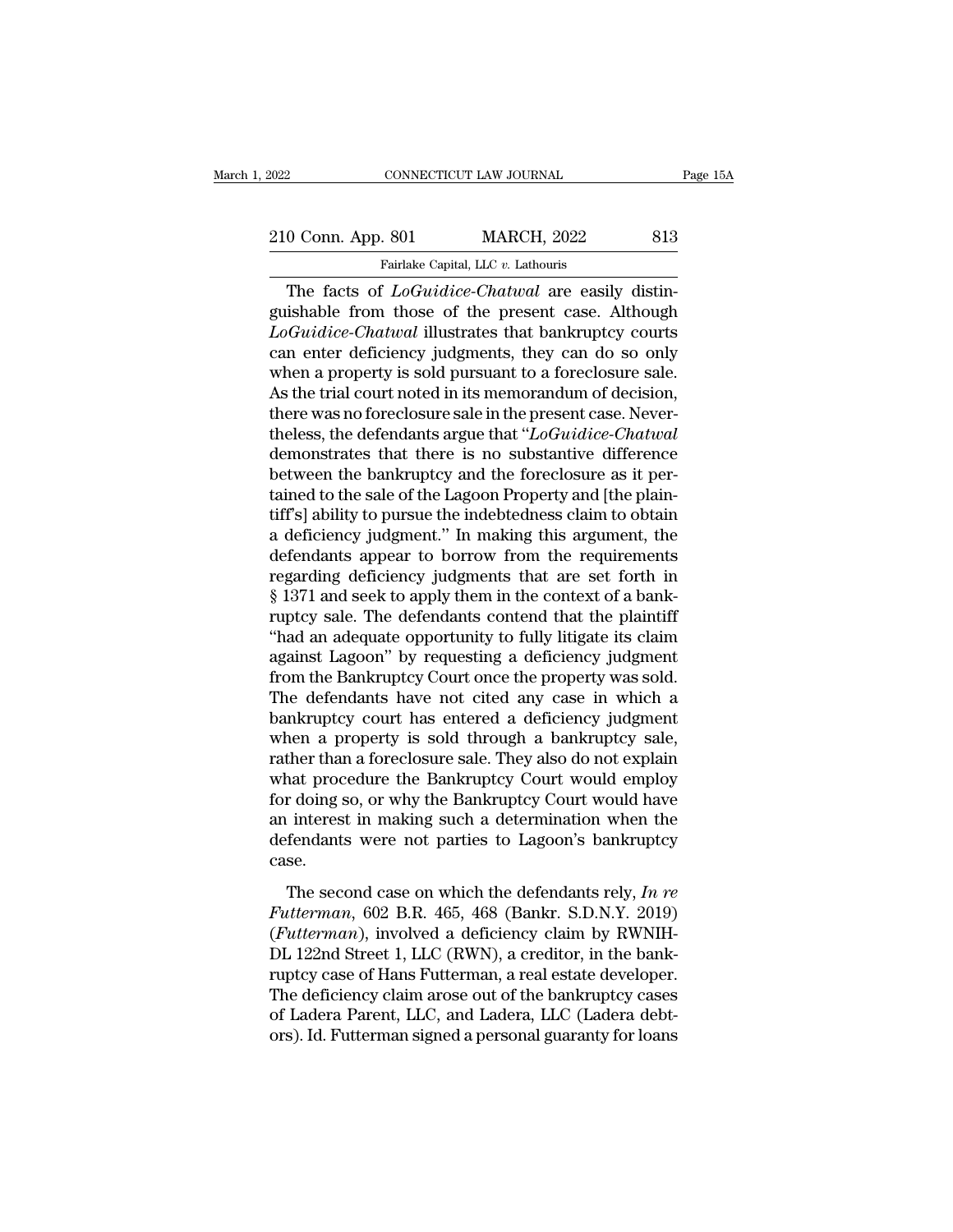| jΑ  | CONNECTICUT LAW JOURNAL                                |                    | March 1, 2022 |
|-----|--------------------------------------------------------|--------------------|---------------|
| 814 | <b>MARCH, 2022</b>                                     | 210 Conn. App. 801 |               |
|     | Fairlake Capital, LLC v. Lathouris                     |                    |               |
|     | to the Ladera debtors to develop certain real property |                    |               |

CONNECTICUT LAW JOURNAL March 1, 2<br>
814 MARCH, 2022 210 Conn. App. 801<br>
Fairlake Capital, LLC v. Lathouris<br>
to the Ladera debtors to develop certain real property.<br>
Id., 468–69. The loans were secured by, among other<br>
thin MARCH, 2022 210 Conn. App. 801<br>
Fairlake Capital, LLC v. Lathouris<br>
to the Ladera debtors to develop certain real property.<br>
Id., 468–69. The loans were secured by, among other<br>
things, priority mortgage liens and security MARCH, 2022 210 Conn. App. 801<br>
Fairlake Capital, LLC  $v$ . Lathouris<br>
to the Ladera debtors to develop certain real property.<br>
Id., 468–69. The loans were secured by, among other<br>
things, priority mortgage liens and secur MARCH,  $2022$   $210$  Conn. App. 801<br>
Fairlake Capital, LLC  $v$ . Lathouris<br>
to the Ladera debtors to develop certain real property.<br>
Id., 468–69. The loans were secured by, among other<br>
things, priority mortgage liens and s Fairlake Capital, LLC v. Lathouris<br>to the Ladera debtors to develop certain real property.<br>Id., 468–69. The loans were secured by, among other<br>things, priority mortgage liens and security interests on<br>the real property and Fanake capital, EEC  $v$ . Eathours<br>to the Ladera debtors to develop certain real property.<br>Id., 468–69. The loans were secured by, among other<br>things, priority mortgage liens and security interests on<br>the real property and to the Ladera debtors to develop certain real property.<br>Id., 468–69. The loans were secured by, among other<br>things, priority mortgage liens and security interests on<br>the real property and other development rights and<br>inter Id., 468–69. The loans were secured by, among other<br>things, priority mortgage liens and security interests on<br>the real property and other development rights and<br>interests Futterman had in certain other entities (Ladera<br>pro things, priority mortgage liens and security interests on<br>the real property and other development rights and<br>interests Futterman had in certain other entities (Ladera<br>properties). Id., 469. The Ladera debtors defaulted on<br> the real property and other development rights and<br>interests Futterman had in certain other entities (Ladera<br>properties). Id., 469. The Ladera debtors defaulted on<br>the loans, and both entities filed for bankruptcy. Id.<br>The interests Futterman had in certain other entities (Ladera<br>properties). Id., 469. The Ladera debtors defaulted on<br>the loans, and both entities filed for bankruptcy. Id.<br>The Ladera properties were sold at auction pursuant to properties). Id., 469. The Ladera debtors defaulted on<br>the loans, and both entities filed for bankruptcy. Id.<br>The Ladera properties were sold at auction pursuant to<br>a bankruptcy sale. Id., 470. Around the same time, Fut-<br>t the loans, and both<br>The Ladera proper<br>a bankruptcy sale<br>terman filed a per<br>subsequently filed<br>to recover approx<br>guaranty. Id.<br>In disputing RV by parameters and the same time, Futterman filed a personal bankruptcy petition, and RWN bsequently filed a claim in his case asserting a right recover approximately \$10 million pursuant to the aranty. Id.<br>In disputing RW terman filed a personal bankruptcy petition, and RWN<br>subsequently filed a claim in his case asserting a right<br>to recover approximately \$10 million pursuant to the<br>guaranty. Id.<br>In disputing RWN's claim, Futterman relied in

subsequently filed a claim in his case asserting a right<br>to recover approximately \$10 million pursuant to the<br>guaranty. Id.<br>In disputing RWN's claim, Futterman relied in part<br>on § 1371 and argued that he was entitled to a to recover approximately \$10 million pursuant to the<br>guaranty. Id.<br>In disputing RWN's claim, Futterman relied in part<br>on § 1371 and argued that he was entitled to a hearing<br>to determine the fair market value of the Ladera guaranty. Id.<br>
In disputing RWN's claim, Futterman relied in part<br>
on § 1371 and argued that he was entitled to a hearing<br>
to determine the fair market value of the Ladera proper-<br>
ties. Id., 472–73. The court noted that § In disputing RWN's claim, Futterman relied in part<br>on § 1371 and argued that he was entitled to a hearing<br>to determine the fair market value of the Ladera proper-<br>ties. Id., 472–73. The court noted that § 1371 was inappli In disputing RWN's claim, Futterman relied in part<br>on § 1371 and argued that he was entitled to a hearing<br>to determine the fair market value of the Ladera proper-<br>ties. Id., 472–73. The court noted that § 1371 was inappli on § 1371 and argued that he was entitled to a hearing<br>to determine the fair market value of the Ladera proper-<br>ties. Id., 472–73. The court noted that § 1371 was inappli-<br>cable because no foreclosure judgment had entered, to determine the fair market value of the Ladera properties. Id., 472–73. The court noted that § 1371 was inapplicable because no foreclosure judgment had entered, and no foreclosure sale had occurred. Id., 473. Rather, t ties. Id., 472–73. The court noted that § 1371 was inappli-<br>cable because no foreclosure judgment had entered,<br>and no foreclosure sale had occurred. Id., 473. Rather,<br>the Ladera properties were sold pursuant to a plan of<br> cable because no foreclosure judgment had entered,<br>and no foreclosure sale had occurred. Id., 473. Rather,<br>the Ladera properties were sold pursuant to a plan of<br>reorganization. Id. The court reasoned that, even if § 1371<br>w and no foreclosure sale had occurred. Id., 473. Rather,<br>the Ladera properties were sold pursuant to a plan of<br>reorganization. Id. The court reasoned that, even if § 1371<br>were applicable, "[t]he relevant 'foreclosure' acti the Ladera properties were sold pursuant to a plan of<br>reorganization. Id. The court reasoned that, even if § 1371<br>were applicable, "[t]he relevant 'foreclosure' action<br>... would have been the proceedings that occurred<br>in t reorganization. Id. The court reasoned that, even if § 1371<br>were applicable, "[t]he relevant 'foreclosure' action<br>... would have been the proceedings that occurred<br>in the Ladera [d]ebtors' cases, and it would have been<br>in were applicable, "[t]he relevant 'foreclosure' action<br>  $\ldots$  would have been the proceedings that occurred<br>
in the Ladera [d]ebtors' cases, and it would have been<br>
in those cases (not  $\ldots$  Futterman's bankruptcy case)<br>
t orseller and the proceedings that occurred<br>in the Ladera [d]ebtors' cases, and it would have been<br>in those cases (not . . . Futterman's bankruptcy case)<br>that the amount of a deficiency judgment against the<br>Ladera [d]ebtor in the Ladera [d]ebtors' cases, and it would have been<br>in those cases (not . . . Futterman's bankruptcy case)<br>that the amount of a deficiency judgment against the<br>Ladera [d]ebtors would have been determined. The<br>[c]ourt d in those cases (not . . . Futterman's bankruptcy case)<br>that the amount of a deficiency judgment against the<br>Ladera [d]ebtors would have been determined. The<br>[c]ourt did make a determination, in the Ladera [d]ebt-<br>ors' case that the amount of a deficiency judgment against the<br>Ladera [d]ebtors would have been determined. The<br>[c]ourt did make a determination, in the Ladera [d]ebt-<br>ors' cases, of the amount of the deficiency claim for<br>which the Ladera [d]ebtors would have been determined. The<br>[c]ourt did make a determination, in the Ladera [d]ebt-<br>ors' cases, of the amount of the deficiency claim for<br>which the Ladera [d]ebtors themselves were liable."<br>Id., 474. [c]ourt did make a determination, in the Ladera [d]ebt-<br>ors' cases, of the amount of the deficiency claim for<br>which the Ladera [d]ebtors themselves were liable."<br>Id., 474. Furthermore, the RWN plan of reorganization<br>provi ors' cases, of the amount of the deficiency claim for<br>which the Ladera [d]ebtors themselves were liable."<br>Id., 474. Furthermore, the RWN plan of reorganization<br>provided that RWN would have an "RWN Deficiency<br>Claim" against which the Ladera [d]ebtors themselves were liable."<br>Id., 474. Furthermore, the RWN plan of reorganization<br>provided that RWN would have an "RWN Deficiency<br>Claim" against the Ladera debtors with a set formula<br>as to how the d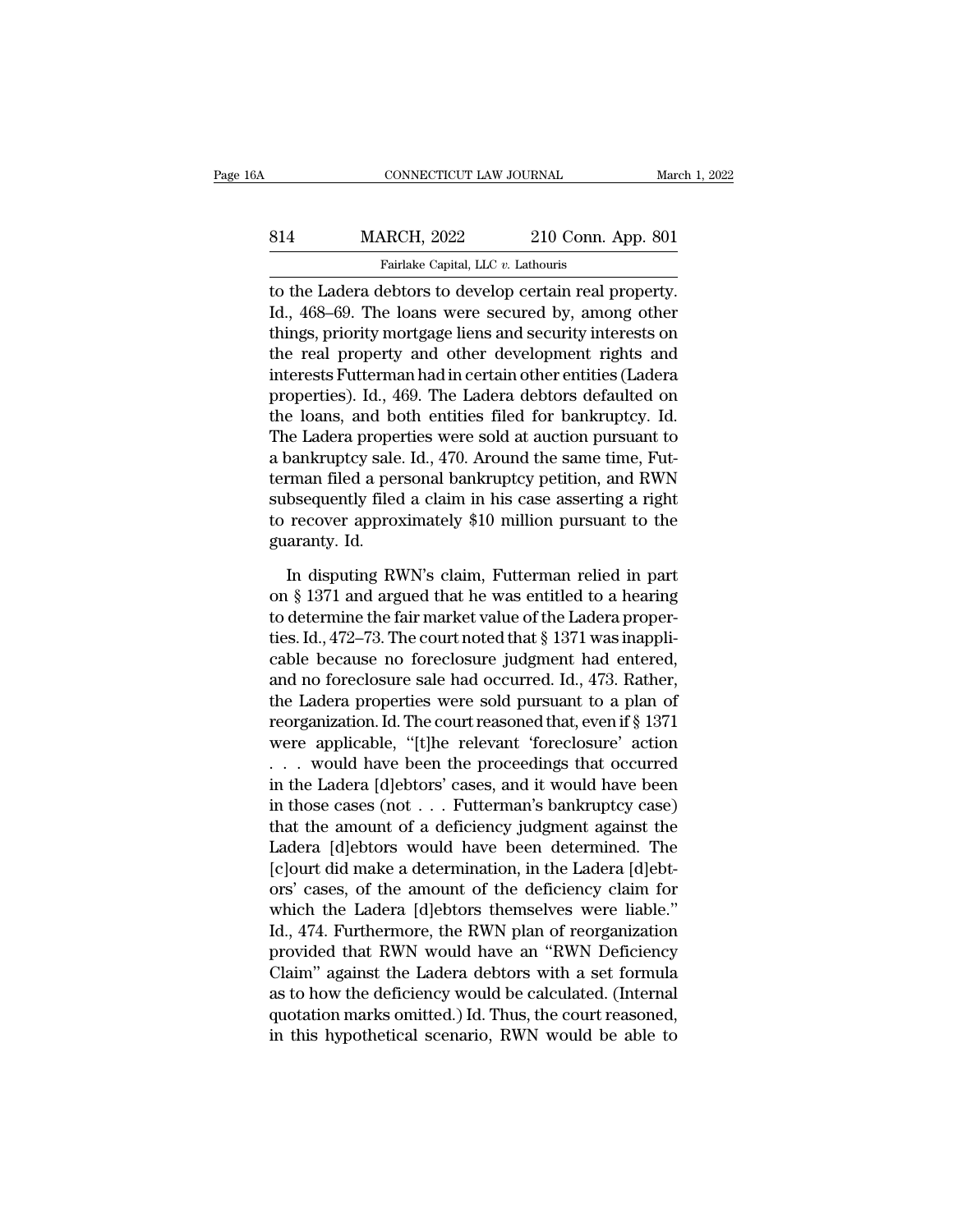| 2022                                  | CONNECTICUT LAW JOURNAL                                                                                                                                                                      |     | Page 17A |
|---------------------------------------|----------------------------------------------------------------------------------------------------------------------------------------------------------------------------------------------|-----|----------|
|                                       |                                                                                                                                                                                              |     |          |
| 210 Conn. App. 801                    | <b>MARCH, 2022</b>                                                                                                                                                                           | 815 |          |
|                                       | Fairlake Capital, LLC v. Lathouris                                                                                                                                                           |     |          |
| the Ladera debtors' bankruptcy cases. | hold Futterman liable for the deficiency calculated in                                                                                                                                       |     |          |
|                                       | In the present case, the defendants rely on the <i>Futter</i> -<br><i>man</i> court's hypothetical discussion of § 1371 to argue<br>that "claims identical to lthe plaintiff's indebtedness" |     |          |

*man* courting and the *man* courting the *man* courting the *man* courting the *man* court's hypothetical discussion of § 1371 to argue that "claims identical to [the plaintiff's] indebtedness claim can be addressed by th Fairlake Capital, LLC  $v$ . Lathouris<br>
hold Futterman liable for the deficiency calculated in<br>
the Ladera debtors' bankruptcy cases.<br>
In the present case, the defendants rely on the *Futter-<br>
man* court's hypothetical disc hold Futterman liable for the deficiency calculated in<br>the Ladera debtors' bankruptcy cases.<br>In the present case, the defendants rely on the *Futter-<br>man* court's hypothetical discussion of  $\S 1371$  to argue<br>that "claims regardless of whether the distribution of the ladera debtors' bankruptcy cases.<br>
In the present case, the defendants rely on the *Futterman* court's hypothetical discussion of § 1371 to argue<br>
that "claims identical to [t In the present case, the defendants rely on the *Futter-<br>man* court's hypothetical discussion of § 1371 to argue<br>that "claims identical to [the plaintiff's] indebtedness<br>claim can be addressed by the Bankruptcy Court,<br>reg In the present case, the defendants rely on the *Futterman* court's hypothetical discussion of § 1371 to argue<br>that "claims identical to [the plaintiff's] indebtedness<br>claim can be addressed by the Bankruptcy Court,<br>regar man court's hypothetical discussion of § 1371 to argue<br>that "claims identical to [the plaintiff's] indebtedness<br>claim can be addressed by the Bankruptcy Court,<br>regardless of whether  $\dots$  § 1371 applies." Again, the<br>defend that "claims identical to [the plaintiff"s] indebtedness<br>claim can be addressed by the Bankruptcy Court,<br>regardless of whether . . . § 1371 applies." Again, the<br>defendants fail to cite a case, and we have found none,<br>in wh claim can be addressed by the Bankruptcy Court,<br>regardless of whether  $\ldots$  § 1371 applies." Again, the<br>defendants fail to cite a case, and we have found none,<br>in which a bankruptcy court has entered a deficiency<br>judgment regardless of whether  $\ldots$  § 1371 applies." Again, the defendants fail to cite a case, and we have found none, in which a bankruptcy court has entered a deficiency judgment after a property is sold pursuant to a bankrupt defendants fail to cite a case, and we have found none,<br>in which a bankruptcy court has entered a deficiency<br>judgment after a property is sold pursuant to a bank-<br>ruptcy sale. Furthermore, the facts of *Futterman* are<br>sign in which a bankruptcy court has entered a deficiency<br>judgment after a property is sold pursuant to a bank-<br>ruptcy sale. Furthermore, the facts of *Futterman* are<br>significantly distinguishable from the facts in the pres-<br>en judgment after a property is sold pursuant to a bank-<br>ruptcy sale. Furthermore, the facts of *Futterman* are<br>significantly distinguishable from the facts in the pres-<br>ent case. Futterman himself had filed for bankruptcy,<br>a ruptcy sale. Furthermore, the facts of *Futterman* are significantly distinguishable from the facts in the present case. Futterman himself had filed for bankruptcy, and, consequently, the Bankruptcy Court had reason to det significantly distinguishable from the facts in the present case. Futterman himself had filed for bankruptcy, and, consequently, the Bankruptcy Court had reason to determine his obligations to his creditors arising from th ent case. Futterman himself had filed for bankruptcy,<br>and, consequently, the Bankruptcy Court had reason<br>to determine his obligations to his creditors arising from<br>the guaranty. Id., 470. In the present case, however, the<br> and, consequently, the Bankruptcy Court had reason<br>to determine his obligations to his creditors arising from<br>the guaranty. Id., 470. In the present case, however, the<br>defendants had not filed for bankruptcy and were not<br>p to determine his obligations to his creditors arising from<br>the guaranty. Id., 470. In the present case, however, the<br>defendants had not filed for bankruptcy and were not<br>parties to the Bankruptcy Court proceeding. Therefor fendants had not filed for bankruptcy and were not<br>rties to the Bankruptcy Court proceeding. Therefore,<br>ere was no reason for the Bankruptcy Court to<br>dress whether there was any deficiency from the sale<br>at would trigger th parties to the Bankruptcy Court proceeding. Therefore,<br>there was no reason for the Bankruptcy Court to<br>address whether there was any deficiency from the sale<br>that would trigger their obligations under the guaranty.<br>Accepti

there was no reason for the Bankruptcy Court to<br>address whether there was any deficiency from the sale<br>that would trigger their obligations under the guaranty.<br>Accepting the defendants' argument as correct, how-<br>ever, the address whether there was any deficiency from the sale<br>that would trigger their obligations under the guaranty.<br>Accepting the defendants' argument as correct, how-<br>ever, the record indicates that the Bankruptcy Court<br>did, that would trigger their obligations under the guaranty.<br>Accepting the defendants' argument as correct, how-<br>ever, the record indicates that the Bankruptcy Court<br>did, in fact, determine the remaining amount that<br>Lagoon owe Accepting the defendants' argument as correct, how-<br>ever, the record indicates that the Bankruptcy Court<br>did, in fact, determine the remaining amount that<br>Lagoon owed the plaintiff after the sale of the property<br>when it a Accepting the defendants' argument as correct, how-<br>ever, the record indicates that the Bankruptcy Court<br>did, in fact, determine the remaining amount that<br>Lagoon owed the plaintiff after the sale of the property<br>when it ap ever, the record indicates that the Bankruptcy Court<br>did, in fact, determine the remaining amount that<br>Lagoon owed the plaintiff after the sale of the property<br>when it approved the "[a]llowed amount" in the plain-<br>tiff's C did, in fact, determine the remaining amount that<br>Lagoon owed the plaintiff after the sale of the property<br>when it approved the "[a]llowed amount" in the plain-<br>tiff's Class 2C claim. Although the defendants assert on<br>appe Lagoon owed the plaintiff after the sale of the property<br>when it approved the "[a]llowed amount" in the plain-<br>tiff's Class 2C claim. Although the defendants assert on<br>appeal that the Bankruptcy Court's statement that the<br> when it approved the "[a]llowed amount" in the plain-<br>tiff's Class 2C claim. Although the defendants assert on<br>appeal that the Bankruptcy Court's statement that the<br>allowed amount is \$4,156,300 was in error or a misstate-<br> tiff's Class 2C claim. Although the defendants assert on<br>appeal that the Bankruptcy Court's statement that the<br>allowed amount is \$4,156,300 was in error or a misstate-<br>ment, we are in no position to resolve such a factual<br> appeal that the Bankruptcy Court's statement that the<br>allowed amount is \$4,156,300 was in error or a misstate-<br>ment, we are in no position to resolve such a factual<br>question. Thus, the defendants' suggestion, at most,<br>rais allowed amount is \$4,156,300 was in error or a misstatement, we are in no position to resolve such a factual question. Thus, the defendants' suggestion, at most, raises a question of fact that further undermines their clai ment, we are in no position to resolve such a factual<br>question. Thus, the defendants' suggestion, at most,<br>raises a question of fact that further undermines their<br>claim that they are entitled to summary judgment.<br>Regardles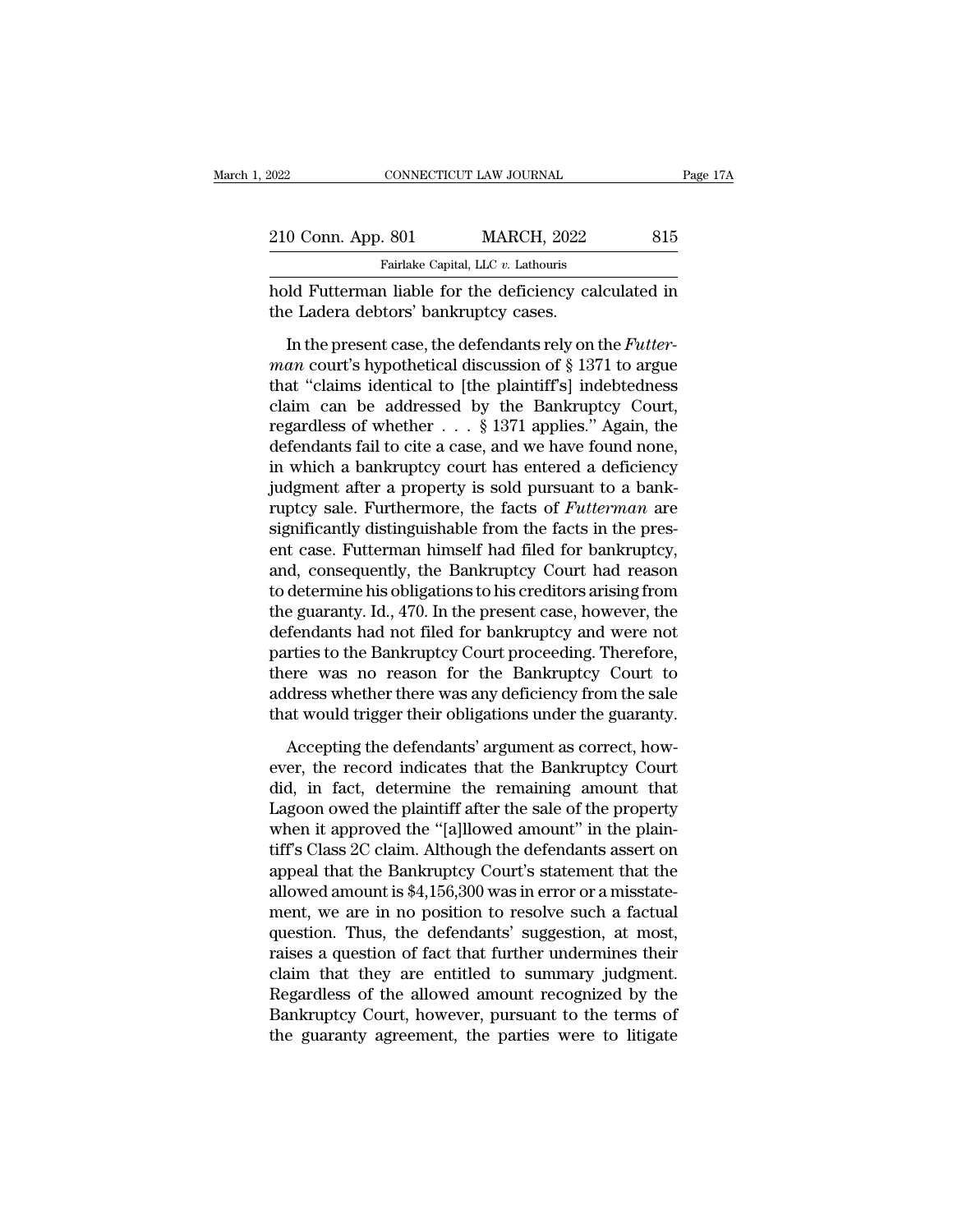| А            | CONNECTICUT LAW JOURNAL                                  |                    | March 1, 2022 |
|--------------|----------------------------------------------------------|--------------------|---------------|
|              |                                                          |                    |               |
| 816          | <b>MARCH, 2022</b>                                       | 210 Conn. App. 801 |               |
|              | Fairlake Capital, LLC v. Lathouris                       |                    |               |
| state court. | claims arising under the agreement in Connecticut        |                    |               |
|              | In the alternative, the defendants argue that the plain- |                    |               |

 $\frac{1}{100}$  MARCH, 2022 210 Conn. App. 801<br>
Fairlake Capital, LLC v. Lathouris<br>
aims arising under the agreement in Connecticut<br>
atte court.<br>
In the alternative, the defendants argue that the plain-<br>
f could have obtained MARCH, 2022 210 Conn. App. 801<br>
Fairlake Capital, LLC  $v$ . Lathouris<br>
claims arising under the agreement in Connecticut<br>
state court.<br>
In the alternative, the defendants argue that the plain-<br>
tiff could have obtained rel Fairlake Capital, LLC v. Lathouris<br>
claims arising under the agreement in Connecticut<br>
state court.<br>
In the alternative, the defendants argue that the plain-<br>
tiff could have obtained relief from the bankruptcy stay<br>
to pu claims arising under the agreement in Connecticut<br>state court.<br>In the alternative, the defendants argue that the plain-<br>tiff could have obtained relief from the bankruptcy stay<br>to pursue its foreclosure action in New York state court.<br>
In the alternative, the defendants argue that the plain-<br>
tiff could have obtained relief from the bankruptcy stay<br>
to pursue its foreclosure action in New York state court.<br>
Had the plaintiff pursued the fo In the alternative, the defendants argue that the plain-<br>tiff could have obtained relief from the bankruptcy stay<br>to pursue its foreclosure action in New York state court.<br>Had the plaintiff pursued the foreclosure action, In the alternative, the defendants argue that the plaintiff could have obtained relief from the bankruptcy stay to pursue its foreclosure action in New York state court.<br>Had the plaintiff pursued the foreclosure action, t tiff could have obtained relief from the bankruptcy s<br>to pursue its foreclosure action in New York state co<br>Had the plaintiff pursued the foreclosure action, t<br>argue, the plaintiff could have obtained a deficier<br>judgment f Farsac as referred at a force trial contribution of the plaintiff pursued the foreclosure action, they gue, the plaintiff could have obtained a deficiency dgment from that court pursuant to § 1371. We rejecte a notion that Fracture plaintiff could have obtained a deficiency<br>judgment from that court pursuant to  $\S$  1371. We reject<br>the notion that the plaintiff was required to do so in<br>order to avoid the application of res judicata.<br>As the tr

defined a definite obtained a definitely<br>judgment from that court pursuant to § 1371. We reject<br>the notion that the plaintiff was required to do so in<br>order to avoid the application of res judicata.<br>As the trial court not solution that the plaintiff was required to do so in<br>order to avoid the application of res judicata.<br>As the trial court noted, Carlyle commenced a foreclo-<br>sure action in New York state court, but, because the<br>defendants closure to avoid the application of res judicata.<br>
As the trial court noted, Carlyle commenced a foreclo-<br>
sure action in New York state court, but, because the<br>
defendants filed for bankruptcy and the property was<br>
sold As the trial court noted, Carlyle commenced a foreclosure action in New York state court, but, because the defendants filed for bankruptcy and the property was sold pursuant to a bankruptcy sale, there was no foreclosure s sure action in New York state court, but, because the<br>defendants filed for bankruptcy and the property was<br>sold pursuant to a bankruptcy sale, there was no fore-<br>closure sale. By its terms, § 1371 only applies when a<br>fore defendants filed for bankruptcy and the property was<br>sold pursuant to a bankruptcy sale, there was no fore-<br>closure sale. By its terms, § 1371 only applies when a<br>foreclosure sale occurs. See, e.g., *In re Futterman*,<br>supr sold pursuant to a bankruptcy sale, there was no fore-<br>closure sale. By its terms, § 1371 only applies when a<br>foreclosure sale occurs. See, e.g., *In re Futterman*,<br>supra, 602 B.R. 473 ("[§] 1371 only applies if a forecloclosure sale. By its terms, § 1371 only applies when a<br>foreclosure sale occurs. See, e.g., *In re Futterman*,<br>supra, 602 B.R. 473 ("[§] 1371 only applies if a foreclo-<br>sure judgment is issued and if a foreclosure sale occ foreclosure sale occurs. See, e.g., *In re Futterman*,<br>supra, 602 B.R. 473 ("[§] 1371 only applies if a foreclo-<br>sure judgment is issued and if a foreclosure sale occurs");<br>*Berkshire Bank* v. *Tedeschi*, Docket No. 1:11supra, 602 B.R. 473 ("[§] 1371 only applies if a foreclo-<br>sure judgment is issued and if a foreclosure sale occurs");<br>*Berkshire Bank v. Tedeschi*, Docket No. 1:11-CV-0767<br>(LEK/CFH), 2013 WL 1291851, \*8–9 (N.D.N.Y. March<br>2 sure judgment is issued and if a foreclosure sale occurs");<br>*Berkshire Bank v. Tedeschi*, Docket No. 1:11-CV-0767<br>(LEK/CFH), 2013 WL 1291851, \*8–9 (N.D.N.Y. March<br>27, 2013) (§ 1371 did not apply because defendant sold<br>prop Berkshire Bank v. Tedeschi, Docket No. 1:11-CV-0767<br>(LEK/CFH), 2013 WL 1291851, \*8–9 (N.D.N.Y. March<br>27, 2013) (§ 1371 did not apply because defendant sold<br>property and no foreclosure sale occurred), aff'd, 646<br>Fed. Appx. (LEK/CFH), 2013 WL 1291851, \*8–9 (N.D.N.Y. March 27, 2013) (§ 1371 did not apply because defendant sold<br>property and no foreclosure sale occurred), aff'd, 646<br>Fed. Appx. 12 (2d Cir. 2016); *Hometown Bank of Hud-*<br>*son Val* 27, 2013) (§ 1371 did not apply because defendant sold<br>property and no foreclosure sale occurred), aff<sup>7</sup>d, 646<br>Fed. Appx. 12 (2d Cir. 2016); *Hometown Bank of Hud-*<br>son Valley v. Colucci, 127 App. Div. 3d 702, 704, 7<br>N.Y property and no foreclosure sale occurred), aff'd, 646<br>Fed. Appx. 12 (2d Cir. 2016); *Hometown Bank of Hudson Valley v. Colucci*, 127 App. Div. 3d 702, 704, 7<br>N.Y.S.3d 291 (2015) (§ 1371 did not apply because no<br>foreclosur Fed. Appx. 12 (2d Cir. 2016); *Hometown Bank of Hudson Valley v. Colucci*, 127 App. Div. 3d 702, 704, 7<br>N.Y.S.3d 291 (2015) (§ 1371 did not apply because no<br>foreclosure sale occurred). Thus, because the Lagoon<br>property was Nevertheless, the defendants argue that the plaintiff<br>defendence the defendant of the bankruptcy plane<br>freclosure sale occurred). Thus, because the Lagoon<br>operty was sold pursuant to the bankruptcy plan,<br>1371 did not appl Foreclosure sale occurred). Thus, because the Lagoon<br>property was sold pursuant to the bankruptcy plan,<br>§ 1371 did not apply to require the plaintiff to seek a<br>deficiency judgment from the New York state court.<br>Nevertheles

because sale occarred). Thus, seedase are lagoon<br>property was sold pursuant to the bankruptcy plan,<br>§ 1371 did not apply to require the plaintiff to seek a<br>deficiency judgment from the New York state court.<br>Nevertheless, t grading from the bankruptcy pairs,<br>  $\S$  1371 did not apply to require the plaintiff to seek a<br>
deficiency judgment from the New York state court.<br>
Nevertheless, the defendants argue that the plaintiff<br>
had the *opportunit* gover the leptry to require the plantative sects and deficiency judgment from the New York state court.<br>Nevertheless, the defendants argue that the plaintiff had the *opportunity* to litigate its "indebtedness claim" again *Nevertheless, the defendants argue that the plaintiff* had the *opportunity* to litigate its "indebtedness claim" against Lagoon in the foreclosure action by seeking relief from stay in the bankruptcy proceedings. In supp Nevertheless, the defendants argue that the plaintiff<br>had the *opportunity* to litigate its "indebtedness claim"<br>against Lagoon in the foreclosure action by seeking<br>relief from stay in the bankruptcy proceedings. In sup-<br>p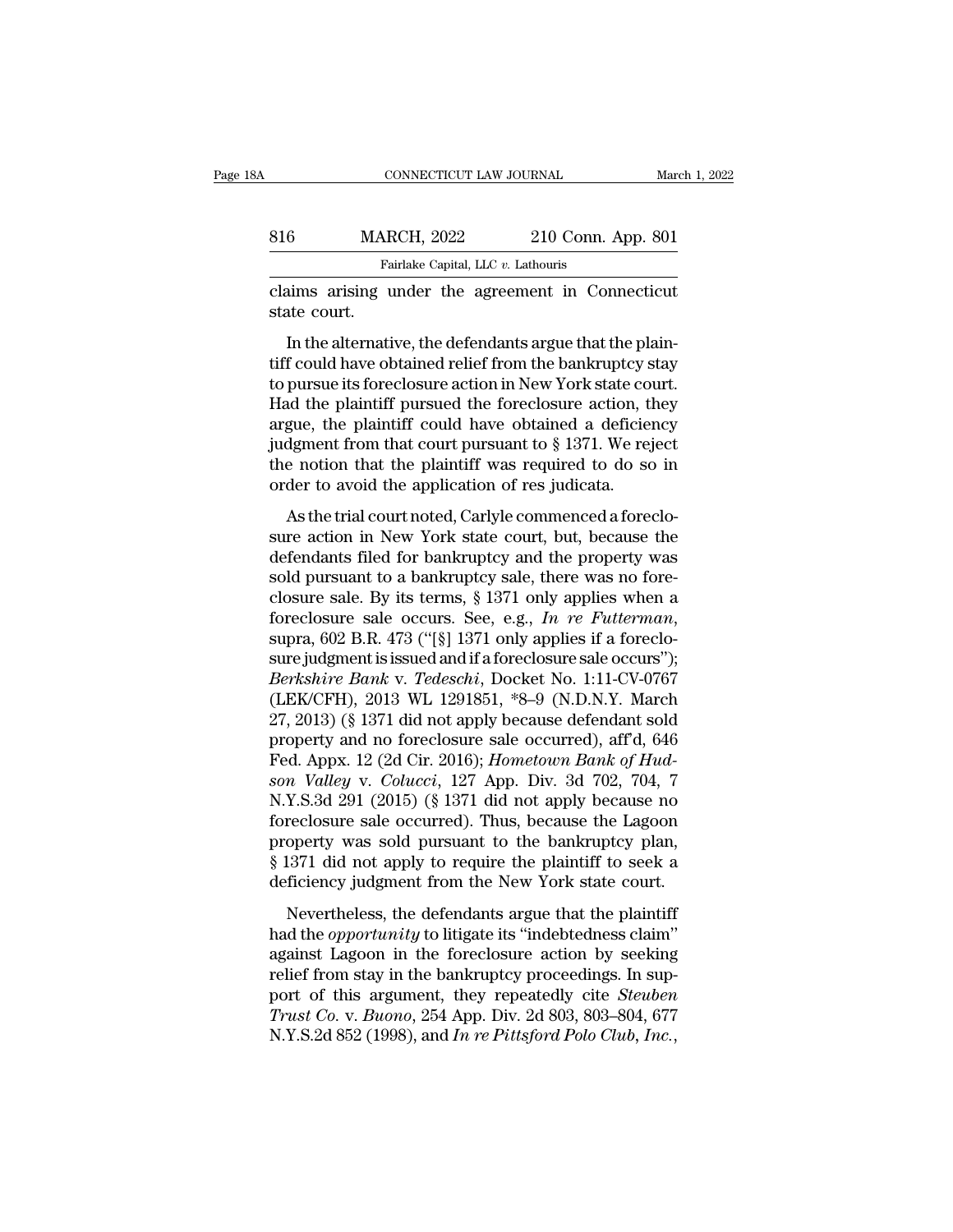2022 CONNECTICUT LAW JOURNAL Page 19A<br>
210 Conn. App. 801 MARCH, 2022 817<br>
Fairlake Capital, LLC v. Lathouris<br>
188 B.R. 339, 344–45 (Bankr. W.D.N.Y. 1995), two cases<br>
that illustrate that bankruptcy courts have the power 210 Conn. App. 801 MARCH, 2022 817<br>Fairlake Capital, LLC v. Lathouris<br>188 B.R. 339, 344–45 (Bankr. W.D.N.Y. 1995), two cases<br>that illustrate that bankruptcy courts have the power<br>to lift automatic stays in order to allow p 210 Conn. App. 801 MARCH, 2022 817<br>
Fairlake Capital, LLC v. Lathouris<br>
188 B.R. 339, 344–45 (Bankr. W.D.N.Y. 1995), two cases<br>
that illustrate that bankruptcy courts have the power<br>
to lift automatic stays in order to al 210 Conn. App. 801 MARCH, 2022 817<br>
Fairlake Capital, LLC v. Lathouris<br>
188 B.R. 339, 344–45 (Bankr. W.D.N.Y. 1995), two cases<br>
that illustrate that bankruptcy courts have the power<br>
to lift automatic stays in order to all Fairlake Capital, LLC  $v$ . Lathouris<br>188 B.R. 339, 344–45 (Bankr. W.D.N.Y. 1995), two cases<br>that illustrate that bankruptcy courts have the power<br>to lift automatic stays in order to allow parties to pursue<br>pending state c Franke Capital, ELC *b*. Eathours<br>188 B.R. 339, 344–45 (Bankr. W.D.N.Y. 1995), two cases<br>that illustrate that bankruptcy courts have the power<br>to lift automatic stays in order to allow parties to pursue<br>pending state cour 188 B.R. 339, 344–45 (Bankr. W.D.N.Y. 1995), two cases<br>that illustrate that bankruptcy courts have the power<br>to lift automatic stays in order to allow parties to pursue<br>pending state court foreclosure actions against debt that illustrate that bankruptcy courts have the power<br>to lift automatic stays in order to allow parties to pursue<br>pending state court foreclosure actions against debtors'<br>real property. The foreclosure action against Lagoo to lift automatic stays in order to allow parties to pursue<br>pending state court foreclosure actions against debtors'<br>real property. The foreclosure action against Lagoon<br>was never completed because Lagoon filed for bank-<br>r pending state court foreclosure actions against debtors'<br>real property. The foreclosure action against Lagoon<br>was never completed because Lagoon filed for bank-<br>ruptcy.<sup>10</sup> Thus, the relevant proceeding here is the bank-<br>r real property. The foreclosure action against Lagoon<br>was never completed because Lagoon filed for bank-<br>ruptcy.<sup>10</sup> Thus, the relevant proceeding here is the bank-<br>ruptcy proceeding, and the issue is whether the plaintiff<br> was never completed because Lagoon filed for bank-<br>ruptcy.<sup>10</sup> Thus, the relevant proceeding here is the bank-<br>ruptcy proceeding, and the issue is whether the plaintiff<br>had the opportunity to fully litigate its breach of g ruptcy.<sup>10</sup> Thus, the relevant proceeding here is the bank-<br>ruptcy proceeding, and the issue is whether the plaintiff<br>had the opportunity to fully litigate its breach of guar-<br>anty claims in *that* forum. By filing for ban ruptcy proceeding, and the issue is whether the plaintiff<br>had the opportunity to fully litigate its breach of guar-<br>anty claims in *that* forum. By filing for bankruptcy,<br>Lagoon evinced its intention to avoid a foreclosure had the opportunity to fully litigate its breach of guar-<br>anty claims in *that* forum. By filing for bankruptcy,<br>Lagoon evinced its intention to avoid a foreclosure sale.<br>It would be unfair to prevent the plaintiff from pu choosing. Would be unfair to prevent the plaintiff from pursuing<br>
e present action against the defendants merely<br>
cause the plaintiff did not take issue with having the<br>
le of the property occur in the venue of Lagoon's<br>
oosing.<br>
In the present action against the defendants merely<br>because the plaintiff did not take issue with having the<br>sale of the property occur in the venue of Lagoon's<br>choosing.<br>In sum, we conclude that the trial court correctly hel

because the plaintiff did not take issue with having the<br>sale of the property occur in the venue of Lagoon's<br>choosing.<br>In sum, we conclude that the trial court correctly held<br>that the plaintiff's breach of guaranty claims sale of the property occur in the venue of Lagoon's<br>choosing.<br>In sum, we conclude that the trial court correctly held<br>that the plaintiff's breach of guaranty claims against<br>the defendants were not barred by the doctrine of choosing.<br>In sum, we conclude that the trial court correctly held<br>that the plaintiff's breach of guaranty claims against<br>the defendants were not barred by the doctrine of res<br>judicata. On the basis of our review of the cas In sum, we conclude that the trial court correctly held<br>that the plaintiff's breach of guaranty claims against<br>the defendants were not barred by the doctrine of res<br>judicata. On the basis of our review of the case law and<br> In sum, we conclude that the trial court correctly held<br>that the plaintiff's breach of guaranty claims against<br>the defendants were not barred by the doctrine of res<br>judicata. On the basis of our review of the case law and<br> that the plaintiff's breach of guaranty claims against<br>the defendants were not barred by the doctrine of res<br>judicata. On the basis of our review of the case law and<br>the record before us, we are unpersuaded that the plainthe defendants were not barred by the doctrine of res<br>judicata. On the basis of our review of the case law and<br>the record before us, we are unpersuaded that the plain-<br>tiff should be precluded, on the basis of res judicata judicata. On the basis of our review of the case law and<br>the record before us, we are unpersuaded that the plain-<br>tiff should be precluded, on the basis of res judicata,<br>from bringing its claims in counts one and two. Firs the record before us, we are unpersuaded that the plain-<br>tiff should be precluded, on the basis of res judicata,<br>from bringing its claims in counts one and two. First,<br>we are not satisfied that the plaintiff had an adequa we are not satisfied that the plaintiff had an adequate<br>opportunity to litigate its breach of guaranty claims<br>against the defendants in Lagoon's bankruptcy proceed-<br>ing. We are unaware of a case in which a plaintiff has<br>opportunity to litigate its breach of guaranty claims<br>against the defendants in Lagoon's bankruptcy proceed-<br>ing. We are unaware of a case in which a plaintiff has<br><sup>10</sup> On May 16, 2013, the foreclosure court issued an amen

against the defendants in Lagoon's bankruptcy proceeding. We are unaware of a case in which a plaintiff has  $\frac{10}{10}$  On May 16, 2013, the foreclosure court issued an amended order regarding Carlyle's motion for summary ing. We are unaware of a case in which a plaintiff has  $\frac{10}{10}$  On May 16, 2013, the foreclosure court issued an amended order regarding Carlyle's motion for summary judgment in the foreclosure action against Lagoon. T Fig. We are unaware or a case in which a planntni has<br>
<sup>10</sup> On May 16, 2013, the foreclosure court issued an amended order regard-<br>
In Wilch a planntni a planntni and order regard-<br>
In the foreclosure action against<br>
Lago <sup>10</sup> On May 16, 2013, the foreclosure court issued an amended order regarding Carlyle's motion for summary judgment in the foreclosure action against Lagoon. That order provided that a referee would be appointed to determ ing Carlyle's motion for summary judgment in the foreclosure action against Lagoon. That order provided that a referee would be appointed to determine the amount owed, and, "on the confirmation of [the] [r]eferee's report Lagoon. That order provided that a referee would be appointed to determine the amount owed, and, "on the confirmation of [the] [r]eferee's report, [Carlyle] shall have judgment of foreclosure and sale as prayed for in the Exercise that word, and, "on the confirmation of [the] [r]eferee's report, [Carlyle] shall have judgment of foreclosure and sale as prayed for in the [c]omplaint . . . . " On October 31, 2013, Lagoon filed for bankruptcy action from the New York State Unified Court System that simply lists a "[c]orryle] shall have judgment of foreclosure and sale as prayed for in the [c]omplaint . . . . " On October 31, 2013, Lagoon filed for bankruptcy an [c]omplaint . . . . " On October 31, 2013, Lagoon filed for bankruptcy and the foreclosure action automatically was stayed pursuant to 11 U.S.C. § 362 (2012). The record does not indicate that the court ever rendered a ju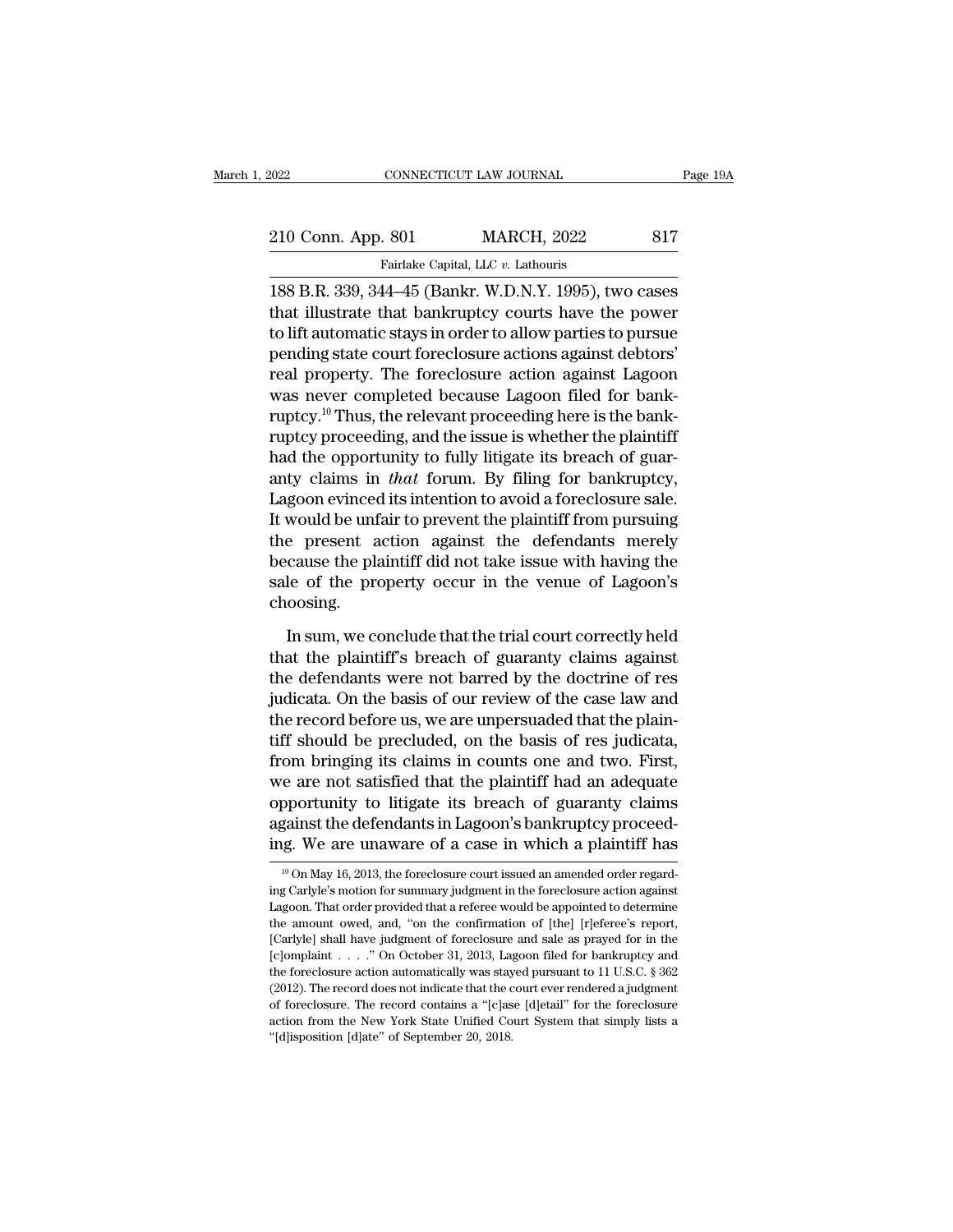| 0A  | CONNECTICUT LAW JOURNAL                            |                    | March 1, 2022 |
|-----|----------------------------------------------------|--------------------|---------------|
| 818 | <b>MARCH, 2022</b>                                 | 210 Conn. App. 801 |               |
|     | Fairlake Capital, LLC v. Lathouris                 |                    |               |
|     | nursued a breach of guaranty claim in a hankruntcy |                    |               |

FRINCH CONNECTICUT LAW JOURNAL March 1, 2022<br> **Pursued a breach of guaranty claim in a bankruptcy**<br> **Pursued a breach of guaranty claim in a bankruptcy**<br> **Pursued a breach of guaranty claim in a bankruptcy**<br> **Pursued a str** MARCH, 2022 210 Conn. App. 801<br>
Fairlake Capital, LLC v. Lathouris<br>
pursued a breach of guaranty claim in a bankruptcy<br>
court against a guarantor who is not the subject of the<br>
underlying bankruptcy proceedings. See *Conne* MARCH, 2022 210 Conn. App. 801<br>
Fairlake Capital, LLC v. Lathouris<br>
pursued a breach of guaranty claim in a bankruptcy<br>
court against a guarantor who is not the subject of the<br>
underlying bankruptcy proceedings. See *Conne NARCH, 2022* 210 Conn. App. 801<br> *Fairlake Capital, LLC v. Lathouris*<br>
pursued a breach of guaranty claim in a bankruptcy<br>
court against a guarantor who is not the subject of the<br>
underlying bankruptcy proceedings. See *C* Fairlake Capital, LLC v. Lathouris<br>
pursued a breach of guaranty claim in a bankruptcy<br>
court against a guarantor who is not the subject of the<br>
underlying bankruptcy proceedings. See *Connecticut*<br>
National Bank v. Rytma Farlake Capital, LLC  $v$ . Lathouris<br>pursued a breach of guaranty claim in a bankruptcy<br>court against a guarantor who is not the subject of the<br>underlying bankruptcy proceedings. See *Connecticut*<br>National Bank v. Rytman, pursued a breach of guaranty claim in a bankruptcy<br>court against a guarantor who is not the subject of the<br>underlying bankruptcy proceedings. See *Connecticut*<br>National Bank v. Rytman, supra, 241 Conn. 44 (plaintiff<br>does n full against a guarantor who is not the subject of the<br>derlying bankruptcy proceedings. See *Connecticut*<br>tional Bank v. Rytman, supra, 241 Conn. 44 (plaintiff<br>nes not have adequate opportunity to litigate when<br>urt in prio materlying bankruptcy proceedings. See Connectical<br>Mational Bank v. Rytman, supra, 241 Conn. 44 (plaintiff<br>does not have adequate opportunity to litigate when<br>court in prior litigation would not have had jurisdiction<br>over

Franchistoria Bank v. *Ryman*, supra, 241 Conit. 44 (plainting does not have adequate opportunity to litigate when court in prior litigation would not have had jurisdiction over ground pursued by plaintiff in current litig in a mean and the dispute between the plaintiff and the dispute over ground pursued by plaintiff in current litigation).<br>Furthermore, it was Lagoon, not the defendants, that was the subject of the bankruptcy proceedings. T defendants, as guarantors, regarding the amount that the defendants, that was the subject of the bankruptcy proceedings. Thus, the Bankruptcy Court would not have had an interest in any contractual dispute between the plai over ground pursued by plantin in current infigation).<br>Furthermore, it was Lagoon, not the defendants, that<br>was the subject of the bankruptcy proceedings. Thus,<br>the Bankruptcy Court would not have had an interest<br>in any co Furthermore, it was Lagoon, not the defendants, that<br>was the subject of the bankruptcy proceedings. Thus,<br>the Bankruptcy Court would not have had an interest<br>in any contractual dispute between the plaintiff and the<br>defenda was the subject of the bankruptcy proceedings. Thus,<br>the Bankruptcy Court would not have had an interest<br>in any contractual dispute between the plaintiff and the<br>defendants, as guarantors, regarding the amount that<br>the def the Bankruptcy Court would not have had an interest<br>in any contractual dispute between the plaintiff and the<br>defendants, as guarantors, regarding the amount that<br>the defendants owed. The defendants have not pointed<br>to any in any contractual dispute between the defendants, as guarantors, regarding the defendants owed. The defendants to any relevant authority in which a g res judicata to preclude a creditor from against it when it was not a p rendants, as guarantors, regarding the antiount that<br>e defendants owed. The defendants have not pointed<br>any relevant authority in which a guarantor has used<br>s judicata to preclude a creditor from pursuing claims<br>ainst it w the defendants owed. The defendants have not pointed<br>to any relevant authority in which a guarantor has used<br>res judicata to preclude a creditor from pursuing claims<br>against it when it was not a party to the bankruptcy<br>pro

to any relevant authority in which a guarantor has used<br>res judicata to preclude a creditor from pursuing claims<br>against it when it was not a party to the bankruptcy<br>proceedings against the debtor.<br>We similarly conclude th res judicata to precide a creducir from pursuing claims<br>against it when it was not a party to the bankruptcy<br>proceedings against the debtor.<br>We similarly conclude that the underlying principles<br>of the doctrine of res judic against it when it was not a party to the bankruptcy<br>proceedings against the debtor.<br>We similarly conclude that the underlying principles<br>of the doctrine of res judicata would not be served by<br>precluding the plaintiff fro proceedings against the debtor.<br>We similarly conclude that the underlying principles<br>of the doctrine of res judicata would not be served by<br>precluding the plaintiff from bringing its claims in this<br>case. In our view, this We similarly conclude that the underlying principles<br>of the doctrine of res judicata would not be served by<br>precluding the plaintiff from bringing its claims in this<br>case. In our view, this would not reduce repetitive liti of the doctrine of res judicata would not be served by<br>precluding the plaintiff from bringing its claims in this<br>case. In our view, this would not reduce repetitive litiga-<br>tion or prevent inconsistent judgments, nor would precluding the plaintiff from bringing its claims in this<br>case. In our view, this would not reduce repetitive litiga-<br>tion or prevent inconsistent judgments, nor would it<br>provide repose to vexatious litigation. See *Wellsw* case. In our view, this would not red<br>tion or prevent inconsistent judgn<br>provide repose to vexatious litigat<br>*Columbia, LLC* v. *Hebron*, supra, 3:<br>we conclude that the application of<br>unfairly impede the plaintiff's inter-In or prevent inconsistent judger<br>ovide repose to vexatious litigarity lumbia, LLC v. Hebron, supra,<br>e conclude that the application<br>fairly impede the plaintiff's inter-<br>a potentially just claim. Id.<br>The judgment is affirm In this application, supra, 327 Conn. 66<br>
In this conclude that the application of res judica<br>
in fairly impede the plaintiff's interest in the viral<br>
in the viral potentially just claim. Id.<br>
The judgment is affirmed.<br>
In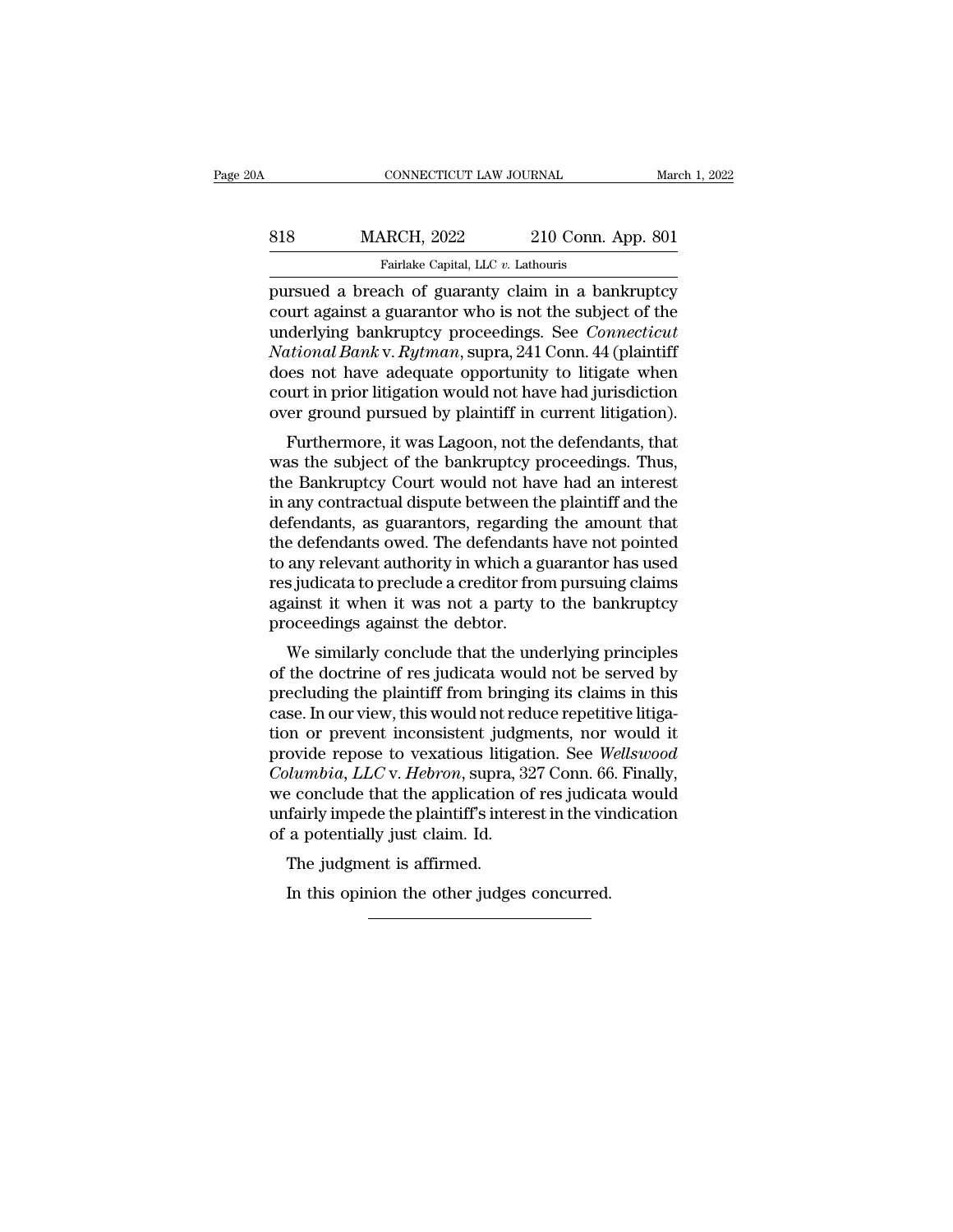### STATE OF CONNECTICUT *v*. DANIEL M.\* (AC 44355) MARCH, 202<br>
tate v. Daniel M.<br>
NECTICUT v. DAN<br>
(AC 44355)<br>
Cradle and Lavine, Js. State v. Daniel M.<br>
STATE OF CONNECTICUT v. DANIEL M.\*<br>  $\left( \mathrm{AC} \right.$  44355)<br>
Alvord, Cradle and Lavine, Js.

### *Syllabus*

 $(AC 44355)$ <br>Alvord, Cradle and Lavine, Js.<br>Syllabus<br>Convicted of the crimes of sexual assault in the fourth degree and risk of<br>injury to a child, the defendant appealed to this court. At trial, the trial Alvord, Cradle and Lavine, Js.<br>
Syllabus<br>
victed of the crimes of sexual assault in the fourth degree and risk of<br>
injury to a child, the defendant appealed to this court. At trial, the trial<br>
court admitted the testimony Alvord, Cradle and Lavine, Js.<br>Syllabus<br>victed of the crimes of sexual assault in the fourth degree and risk of<br>injury to a child, the defendant appealed to this court. At trial, the trial<br>court admitted the testimony of t Syllabus<br>
sical of the crimes of sexual assault in the fourth degree and risk of<br>
injury to a child, the defendant appealed to this court. At trial, the trial<br>
court admitted the testimony of the victim, W, and W's mother, Convicted of the crimes of sexual assault in the fourth degree and risk of injury to a child, the defendant appealed to this court. At trial, the trial court admitted the testimony of the victim, W, and W's mother, that th victed of the crimes of sexual assault in the fourth degree and risk of injury to a child, the defendant appealed to this court. At trial, the trial court admitted the testimony of the victim, W, and W's mother, that the d in the violence of and, the defendant appealed to this court. At trial, the trial court admitted the testimony of the victim, W, and W's mother, that the defendant physically abused W's mother. The state offered this test anyary of the victim, W, and W's mother, that the defendant physically abused W's mother. The state offered this testimony to explain W's alleged delayed disclosure of sexual abuse by the defendant when she was a minor. On defendant physically abused W's mother. The state offered this testimony to explain W's alleged delayed disclosure of sexual abuse by the defendant when she was a minor. On appeal, the defendant claimed that the court erre to explain W's alleged delayed disclosure of sexual abuse by the defendant when she was a minor. On appeal, the defendant claimed that the court erred in admitting the allegations of domestic violence as evidence of unchar dant when she was a minor. On appeal, the defendant claimed that the court erred in admitting the allegations of domestic violence as evidence of uncharged prior misconduct. *Held* that the defendant could not prevail on h court erred in admitting the allegations of domestic violence as evidence of uncharged prior misconduct. *Held* that the defendant could not prevail on his claim that the trial court abused its discretion in admitting the of uncharged prior misconduct. Held that the defendant could not prevail<br>on his claim that the trial court abused its discretion in admitting the<br>uncharged misconduct evidence because it incorrectly determined that<br>the pro on his claim that the trial court abused its discretion in admitting the uncharged misconduct evidence because it incorrectly determined that the probative value of that evidence was not substantially outweighed by its pre uncharged misconduct evidence because it incorrectly determined that<br>the probative value of that evidence was not substantially outweighed<br>by its prejudicial effect: the evidence was relevant because, when<br>assessed in ligh the probative value of that evidence was not substantially outweighed<br>by its prejudicial effect: the evidence was relevant because, when<br>assessed in light of the expert testimony offered at trial regarding domes-<br>tic viole the probative value of that evidence was not substantially outweighed<br>by its prejudicial effect: the evidence was relevant because, when<br>assessed in light of the expert testimony offered at trial regarding domes-<br>tic viole assessed in light of the expert testimony offered at trial regarding domestic violence as a reason a victim may delay disclosure of abuse, it was probative of W's credibility, as it provided an explanation as to why she de tic violence as a reason a victim may delay disclosure of abuse, it was probative of W's credibility, as it provided an explanation as to why she delayed in disclosing the sexual abuse against her, although the defendant d probative of W's credibility, as it provided an explanation as to why<br>she delayed in disclosing the sexual abuse against her, although the<br>defendant did not hit W or threaten her with violence, W testified that<br>she observe she delayed in disclosing the sexual abuse against her, although the defendant did not hit W or threaten her with violence, W testified that she observed the violence between the defendant and her mother, which occurred on defendant did not hit W or threaten her with violence, W testified that she observed the violence between the defendant and her mother, which occurred on a near weekly basis, and it scared her; moreover, the probative valu she observed the violence between the defendant and her mother, which occurred on a near weekly basis, and it scared her; moreover, the probative value of the challenged testimony was not outweighed by its prejudicial effe occurred on a near weekly basis, and it scared her; moreover, the probative value of the challenged testimony was not outweighed by its prejudicial effect, as the evidence of domestic violence between the defendant and W's probative value of the challenged testimony was not outweighed by its<br>prejudicial effect, as the evidence of domestic violence between the<br>defendant and W's mother was less extreme and therefore less prejudi-<br>cial than the prejudicial effect, as the evidence of domestic violence between the defendant and W's mother was less extreme and therefore less prejudicial than the uncharged domestic violence evidence considered by this court in *State* defendant and W's mother was less extreme and therefore less prejudicial than the uncharged domestic violence evidence considered by this court in *State* v. *Gerald A*. (183 Conn. App. 82), and it did not tend to unnecess cial than the uncharged domestic violence evidence considered by this court in *State* v. *Gerald A.* (183 Conn. App. 82), and it did not tend to unnecessarily arouse the jurors' emotions, especially in light of the natur court in *State* v. *Gerald A*. (183 Conn. App. 82), and it did not tend to unnecessarily arouse the jurors' emotions, especially in light of the nature of the crimes with which the defendant had been charged, namely, sexu trial; furthermore, the fact that the court provided a contemporation of the evidence did not create a distracting side issue as it pertained to the credibility of the state's key witnesses, and presentation of the evidenc victims of sexual abuse of a child, during create a distracting side issue as a pertained to the credibility of the state's key witnesses, and presentation of the evidence did not consume an inordinate amount of time durin

pertained to the credibility of the state's key whitesses, and presentation<br>of the evidence did not consume an inordinate amount of time during the<br>trial; furthermore, the fact that the court provided a contemporaneous,<br> $*$ % of the evidence did not consume an inordinate amount of time during the trial; furthermore, the fact that the court provided a contemporaneous,<br>  $*$  In accordance with our policy of protecting the privacy interests of t \* In accordance with our policy of protecting the privacy interests of the victims of sexual abuse and the crime of risk of injury to a child, we decline to identify the victim or others through whom the victim's identity \* In accordance with our policy of protecting the privacy interests of the victims of sexual abuse and the crime of risk of injury to a child, we decline to identify the victim or others through whom the victim's identity

victims of sexual abuse and the crime of risk of injury to a child, we decline to identify the victim or others through whom the victim's identity may be ascertained. See General Statutes  $\S 54-86e$ .<br>Moreover, in accordan to identify the victim or others through whom the victim's identity may be ascertained. See General Statutes  $\S$  54-86e.<br>Moreover, in accordance with federal law; see 18 U.S.C.  $\S$  2265 (d) (3) (2018); we decline to ident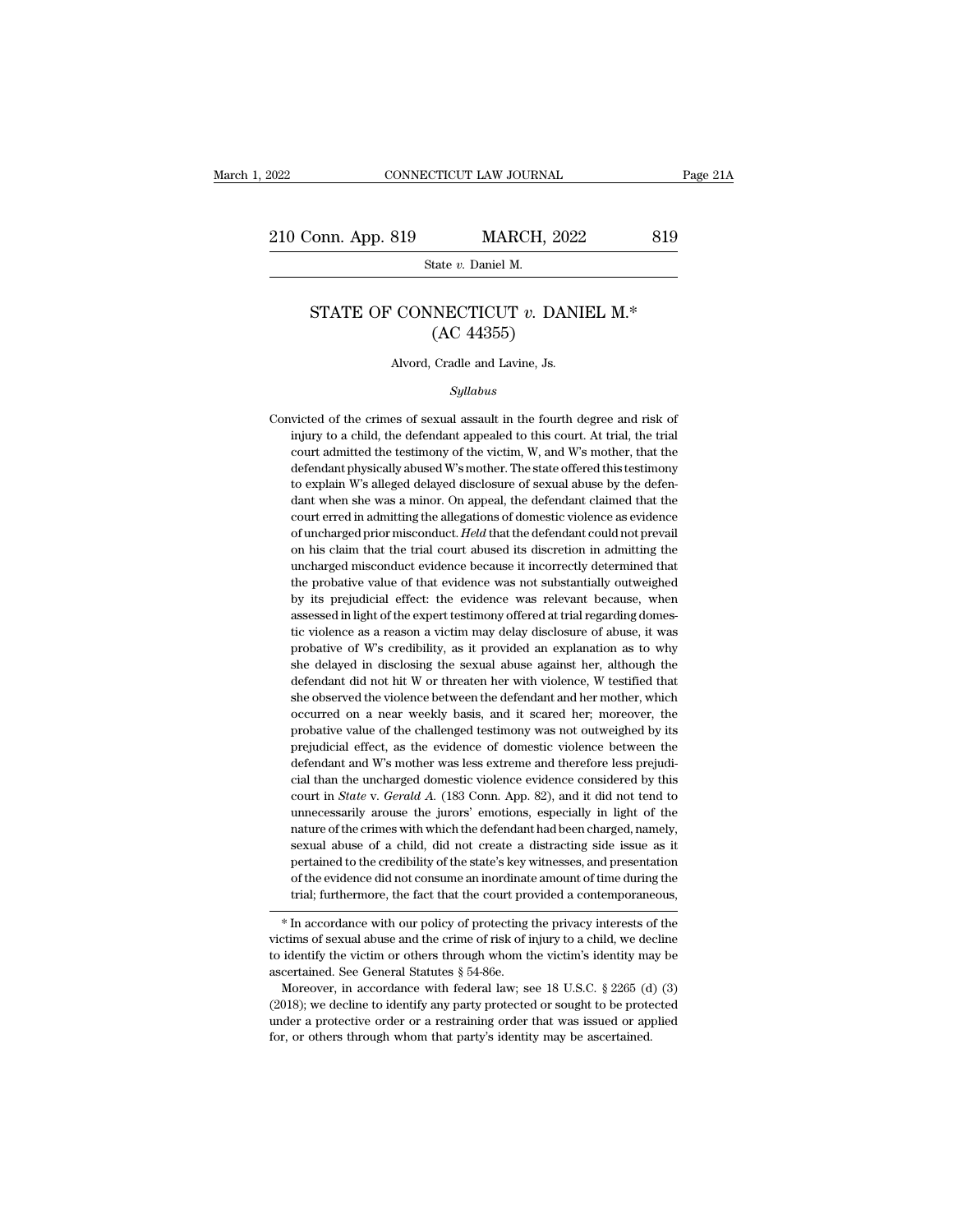### EXECUTE CONNECTICUT LAW JOURNAL March 1, 2022<br>820 MARCH, 2022 210 Conn. App. 819<br>8tate v. Daniel M. SCTICUT LAW JOURNA<br>
2022 210<br>
State *v*. Daniel M.<br>
ng the testimony about MARCH, 2022 210 Conn. App. 819<br>
State v. Daniel M.<br>
limiting instruction during the testimony about the domestic violence,<br>
as well as a limiting instruction in its final charge to the jury, reduced

MARCH,  $2022$  210 Conn. App. 819<br>
State v. Daniel M.<br>
limiting instruction during the testimony about the domestic violence,<br>
as well as a limiting instruction in its final charge to the jury, reduced<br>
any prejudicial imp MARCH,  $2022$  210 Conn.<br>
State  $v$ . Daniel M.<br>
limiting instruction during the testimony about the domes<br>
as well as a limiting instruction in its final charge to the j<br>
any prejudicial impact the evidence might have had. State v. Daniel M.<br>
State v. Daniel M.<br>
State instruction during the testimony about the domestic violence<br>
as a limiting instruction in its final charge to the jury, reduce<br>
eigudicial impact the evidence might have had.<br> as well as a limiting instruction in its final charge to the jury, reduced<br>any prejudicial impact the evidence might have had.<br>Argued January 3—officially released March 1, 2022<br>*Procedural History*<br>Substitute information

Example 18 a limiting instruction in its final charge to the jury, reduced<br>any prejudicial impact the evidence might have had.<br>Argued January 3—officially released March 1, 2022<br>*Procedural History*<br>Substitute information any prejudicial impact the evidence might have had.<br>
Argued January 3—officially released March 1, 2022<br>
Procedural History<br>
Substitute information charging the defendant with<br>
two counts each of the crimes of sexual assau Argued January 3—officially released March 1, 2022<br>
Procedural History<br>
Substitute information charging the defendant with<br>
two counts each of the crimes of sexual assault in the<br>
fourth degree and risk of injury to a chil *Procedural History*<br>*Procedural History*<br>Substitute information charging the defendant with<br>two counts each of the crimes of sexual assault in the<br>fourth degree and risk of injury to a child, brought to<br>the Superior Court *Procedural History*<br>
Substitute information charging the defendant with<br>
two counts each of the crimes of sexual assault in the<br>
fourth degree and risk of injury to a child, brought to<br>
the Superior Court in the judicial Substitute information charging the defendant with<br>two counts each of the crimes of sexual assault in the<br>fourth degree and risk of injury to a child, brought to<br>the Superior Court in the judicial district of Stamford-<br>Nor Substitute information charging the defendant with<br>two counts each of the crimes of sexual assault in the<br>fourth degree and risk of injury to a child, brought to<br>the Superior Court in the judicial district of Stamford-<br>Nor *Affirmed. Roberto Court in the judicial district of Stamford-Norwalk, geographical area number one, and tried to the jury before <i>Blawie, J.*; verdict and judgment of guilty, from which the defendant appealed to this co Norwalk, geographical area number one, and tried to<br>the jury before *Blawie*, *J*.; verdict and judgment of<br>guilty, from which the defendant appealed to this court.<br>Affirmed.<br>Robert L. O'Brien, assigned counsel, with whom, the jury before *Blawie*, *J*.; verdic<br>guilty, from which the defendant ap<br>Affirmed.<br>Robert L. O'Brien, assigned cour<br>the brief, was *Christopher Y. Duby*<br>for the appellant (defendant).<br>Sydney Geer, certified legal inter

*Firmed.*<br> *Robert L. O'Brien*, assigned counsel, with whom, on<br> *e* brief, was *Christopher Y. Duby*, assigned counsel,<br> *r* the appellant (defendant).<br> *Sydney Geer*, certified legal intern, with whom were<br> *atthew A. We* 

*Robert L. O'Brien*, assigned counsel, with whom, on<br>the brief, was *Christopher Y. Duby*, assigned counsel,<br>for the appellant (defendant).<br>*Sydney Geer*, certified legal intern, with whom were<br>*Matthew A. Weiner*, assista Robert L. O'Brien, assigned counsel, with whom, on<br>the brief, was *Christopher Y. Duby*, assigned counsel,<br>for the appellant (defendant).<br>*Sydney Geer*, certified legal intern, with whom were<br>*Matthew A. Weiner*, assistant *Cummings Christopher Y. Duby, assigned counsel,*<br> *Cumming Geer, certified legal intern, with whom were*<br> *Cummings, assistant state's attorney, and, on*<br> *Cummings, assistant state's attorney, Elizabeth K.*<br> *Moran, assi* for the appellant (defendant).<br> *Sydney Geer*, certified legal intern, with whom were<br> *Matthew A. Weiner*, assistant state's attorney, and, on<br>
the brief, *Paul J. Ferencek*, state's attorney, *Daniel*<br> *Cummings*, assist *Sydney Geer*, certified legal intern, with whom were *Matthew A. Weiner*, assistant state's attorney, and, on the brief, *Paul J. Ferencek*, state's attorney, *Daniel Cummings*, assistant state's attorney, *Elizabeth K. M* Sydney Geer,<br>Matthew A. Wei<br>the brief, Paul<br>Cummings, ass<br>Moran, assistan<br>Miller, former a<br>lee (state).  $Pran$ , assistant state's attorney, and *Jennifer F.*<br>  $P.$  iller, former assistant state's attorney, for the appel-<br>  $\geq$  (state).<br>  $Opinion$ <br>
ALVORD, J. The defendant, Daniel M., appeals from<br>  $\geq$  judgment of conviction, r

### *Opinion*

*Miller*, former assistant state's attorney, for the appel-<br>
lee (state).<br>  $\frac{opinion}{\text{binion}}$ <br>
ALVORD, J. The defendant, Daniel M., appeals from<br>
the judgment of conviction, rendered after a jury trial,<br>
of two counts of sexu opinion<br>  $Opinion$ <br>
ALVORD, J. The defendant, Daniel M., appeals from<br>
the judgment of conviction, rendered after a jury trial,<br>
of two counts of sexual assault in the fourth degree in<br>
violation of General Statutes  $\S 53a$ -7 opinion<br>
violation of General Statutes Biomannical Statutes State in Statutes & 53a-73a (a) (2)<sup>1</sup> and two<br>
counts of General Statutes § 53a-73a (a) (2)<sup>1</sup> and two<br>
counts of risk of injury to a child in violation of Gene *Opinion*<br>ALVORD, J. The defendant, Daniel M., appeals from<br>the judgment of conviction, rendered after a jury trial,<br>of two counts of sexual assault in the fourth degree in<br>violation of General Statutes § 53a-73a (a) (2)<sup></sup> the judgment of conviction, rendered after a jury trial,<br>of two counts of sexual assault in the fourth degree in<br>violation of General Statutes § 53a-73a (a)  $(2)^1$  and two<br>counts of risk of injury to a child in violation of two counts of sexual assault in the fourth degree in<br>violation of General Statutes  $\S$  53a-73a (a) (2)<sup>1</sup> and two<br>counts of risk of injury to a child in violation of General<br><sup>1</sup>General Statutes  $\S$  53a-73a (a) (2) prov

violation of General Statutes § 53a-73a (a)  $(2)^1$  and two<br>counts of risk of injury to a child in violation of General<br><sup>1</sup>General Statutes § 53a-73a (a) (2) provides in relevant part: "A person<br>is guilty of sexual assault counts of risk of injury to a child in violation of General<br>  $\frac{1}{1}$  General Statutes § 53a-73a (a) (2) provides in relevant part: "A person<br>
is guilty of sexual assault in the fourth degree when . . . such person<br>
subj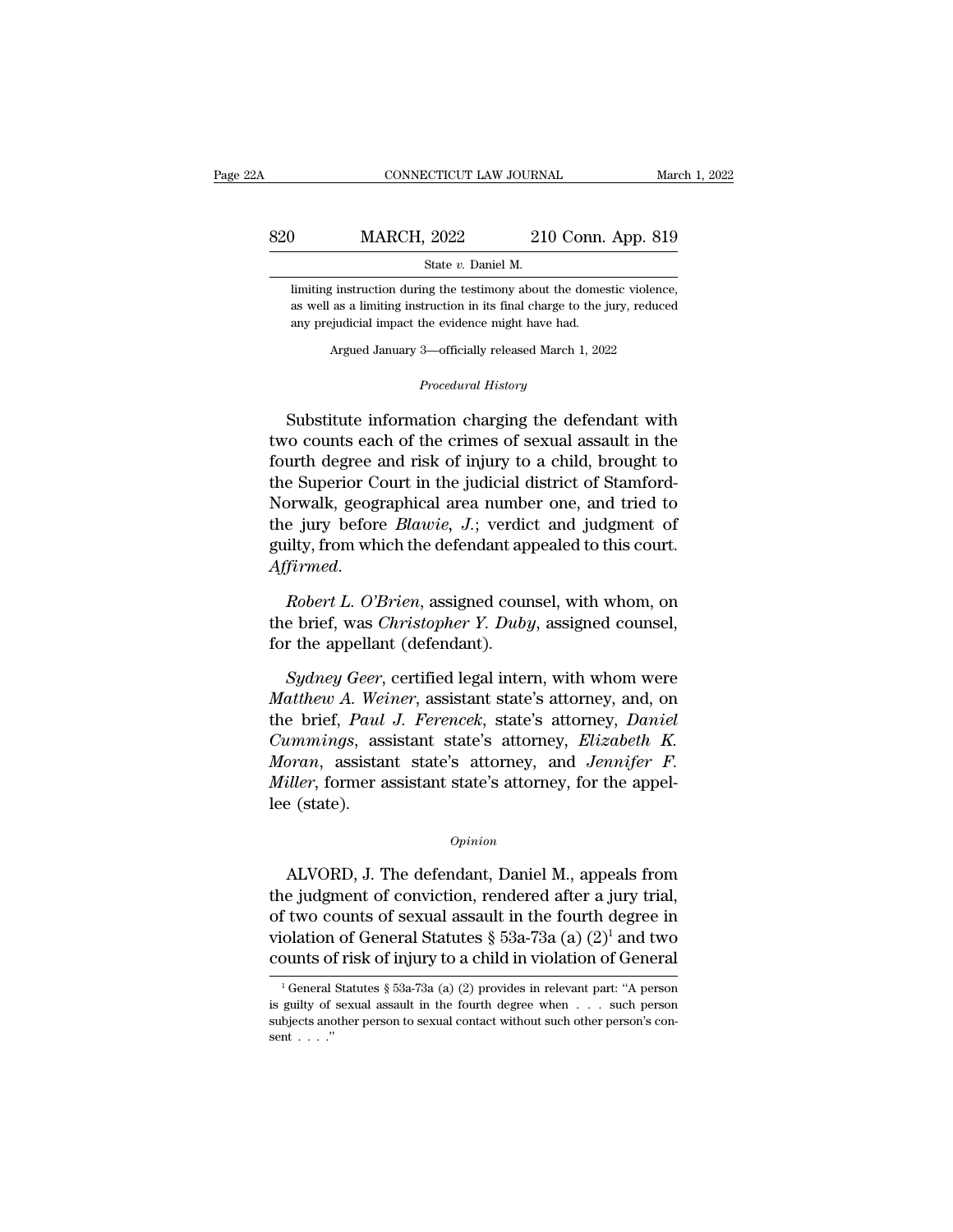| 2022               | CONNECTICUT LAW JOURNAL                                 | Page 23A |
|--------------------|---------------------------------------------------------|----------|
| 210 Conn. App. 819 | <b>MARCH, 2022</b>                                      | 821      |
|                    | State v. Daniel M.                                      |          |
|                    | Statutes § 53-21 (a) $(2)^2$ . On appeal, the defendant |          |

CONNECTICUT LAW JOURNAL Page 231<br>
210 Conn. App. 819 MARCH, 2022 821<br>
Statutes § 53-21 (a) (2).<sup>2</sup> On appeal, the defendant<br>
claims that the trial court erred in admitting evidence<br>
of uncharged prior prison duct. We disag 210 Conn. App. 819 MARCH, 2022 821<br>
Statutes § 53-21 (a)  $(2)^2$  On appeal, the defendant<br>
claims that the trial court erred in admitting evidence<br>
of uncharged prior misconduct. We disagree and, there-<br>
fore affirm the ju 210 Conn. App. 819 MARCH, 2022 821<br>
Statutes § 53-21 (a)  $(2)^2$  On appeal, the defendant<br>
claims that the trial court erred in admitting evidence<br>
of uncharged prior misconduct. We disagree and, there-<br>
fore, affirm the j 210 Conn. App. 819 MARCH, 2022<br>
State v. Daniel M.<br>
Statutes § 53-21 (a) (2).<sup>2</sup> On appeal, the c<br>
claims that the trial court erred in admitting<br>
of uncharged prior misconduct. We disagree a<br>
fore, affirm the judgment of State v. Daniel M.<br>
State v. Daniel M.<br>
State v. Daniel M.<br>
Latter State in admitting evidence<br>
uncharged prior misconduct. We disagree and, there-<br>
re, affirm the judgment of conviction.<br>
The following facts, which the j Statutes § 53-21 (a) (2).<sup>2</sup> On appeal, the defendant<br>claims that the trial court erred in admitting evidence<br>of uncharged prior misconduct. We disagree and, there-<br>fore, affirm the judgment of conviction.<br>The following f

bractions is 35-21 (a) (2). On appear, the defendant<br>claims that the trial court erred in admitting evidence<br>of uncharged prior misconduct. We disagree and, there-<br>fore, affirm the judgment of conviction.<br>The following fa claims that the trial court effect in admitting evidence<br>of uncharged prior misconduct. We disagree and, there-<br>fore, affirm the judgment of conviction.<br>The following facts, which the jury reasonably could<br>have found, and or uncharged prior misconduct. We disagree and, therefore, affirm the judgment of conviction.<br>The following facts, which the jury reasonably could<br>have found, and procedural history are relevant to our<br>resolution of this The following facts, which the jury reasonably could<br>have found, and procedural history are relevant to our<br>resolution of this appeal. In or about 2007,<sup>3</sup> the defen-<br>dant met M. R., the victim's mother, at a party. Altho The following facts, which the jury reasonably could<br>have found, and procedural history are relevant to our<br>resolution of this appeal. In or about 2007,<sup>3</sup> the defen-<br>dant met M. R., the victim's mother, at a party. Altho have found, and procedural history are relevant to our<br>resolution of this appeal. In or about 2007,<sup>3</sup> the defen-<br>dant met M. R., the victim's mother, at a party. Although<br>the defendant was married with children, M. R. and resolution of this appeal. In or about 2007,<sup>3</sup> the defendant met M. R., the victim's mother, at a party. Although the defendant was married with children, M. R. and the defendant began a sexual relationship.<sup>4</sup> Early in dant met M. R., the victim's mother, at a party. Although<br>the defendant was married with children, M. R. and the<br>defendant began a sexual relationship.<sup>4</sup> Early in their<br>relationship, M. R. became pregnant with the defend the defendant was married with children,<br>defendant began a sexual relationship.<sup>4</sup><br>relationship, M. R. became pregnant with the<br>daughter, M. At around the same time, N<br>to the Philippines, in order to move her<br>who was born aughter, M. At around the same time, M. R. traveled<br>
the Philippines, in order to move her daughter, W,<br>
tho was born in 2002 and was five or six at the time<br>
f the move, to the United States.<sup>5</sup><br>
<sup>2</sup> General Statutes § 5 to the Philippines, in order to move her daughter, W,<br>who was born in 2002 and was five or six at the time<br>of the move, to the United States.<sup>5</sup><br> $^{2}$  General Statutes § 53-21 (a) (2) (B) provides in relevant part: "Any p

and M, however, coupled with the defendant's testimony, exactly the court."<br>
General Statutes § 53a-65 (8) defines "[i]ntimate parts" as "the genital<br>
area or any substance emitted therefrom, groin, anus or any substance<br> General Statutes § 53a-65 (8) defines "[i]ntimate parts" as "the genital area or any substance emitted therefrom, groin, anus or any substance emitted therefrom, inner thighs, buttocks or breasts." <sup>3</sup> The defendant testif area or any substance emitted therefrom, groin, ands or any substance emitted therefrom, inner thighs, buttocks or breasts."<br>
<sup>3</sup> The defendant testified that he met M. R. in 2009. The testimony of W and M, however, coupl emitted therefrom, inner thights, buttocks or breasts."<br>
<sup>3</sup> The defendant testified that he met M. R. in 2009. The testimony of W<br>
and M, however, coupled with the defendant's testimony, establishes that<br>
they met in 200 <sup>a</sup> The defendant testified that he met M. R. in 2009. The testimony of W and M, however, coupled with the defendant's testimony, establishes that they met in 2007. Given that W arrived in the United States when she was f and M, however, coupled with the defendant's testimony, establishes that they met in 2007. Given that W arrived in the United States when she was five or six years old and was born in 2002, and because her arrival coincide dive or six years old and was born in 2002, and because her arrival coincided with the start of the defendant's relationship with M. R., the two must have met in 2007 or 2008, at the latest. We note this discrepancy but co

with the start of the defendant's relationship with M. R., the two must have met in 2007 or 2008, at the latest. We note this discrepancy but conclude that it is immaterial to our disposition of the defendant's claim on ap met in 2007 or 2008, at the latest. We note this discrepancy but conclude that it is immaterial to our disposition of the defendant's claim on appeal.<br>  $\overline{ }$  'Shortly after the defendant began the relationship with M. R that it is immaterial to our disposition of the defendant's clim on appeal.<br>
<sup>4</sup> Shortly after the defendant began the relationship with M. R., his wife<br>
discovered the affair. The defendant then made no effort to hide tha  $^4$ Shortly after the defendant began the relationship with M. R., his wife discovered the affair. The defendant then made no effort to hide that he has dividing his time between the two women and their children. The marr

who was born in 2002 and was five or six at the time<br>of the move, to the United States.<sup>5</sup><br> $^2$ General Statutes § 53-21 (a) (2) (B) provides in relevant part: "Any person<br>who . . . has contact with the intimate parts, as of the move, to the United States.<sup>5</sup><br>
<sup>2</sup> General Statutes § 53-21 (a) (2) (B) provides in relevant part: "Any person,<br>
who . . . has contact with the intimate parts, as defined in section 53a-65,<br>
of a child under the a and indecent manner likely to impair the health or morals of such child under the age of sixteen years or subjects a child under sixteen years of a child under the age of sixteen years or subjects a child under sixteen ye <sup>2</sup> General Statutes § 53-21 (a) (2) (B) provides in relevant part: "Any person who . . . has contact with the intimate parts, as defined in section 53a-65, of a child under the age of sixteen years or subjects a child un who ... has contact with the intimate parts, as defined in section 53a-65, of a child under the age of sixteen years or subjects a child under sixteen years of age to contact with the intimate parts of such person, in a s of a child under the age of sixteen years or subjects a child under sixteen years of age to contact with the intimate parts of such person, in a sexual and indecent manner likely to impair the health or morals of such chi such a such a such that is the infinite parts of such person, in a sexual and indecent manner likely to impair the health or morals of such child  $\dots$  shall be guilty of  $\dots$  a class B felony for a violation of subdivisio and indecent manner likely to impair the health or morals of such child  $\dots$  shall be guilty of  $\dots$  a class B felony for a violation of subdivision (2) of this subsection, except that, if the violation is of subdivision Statutes § 53a-65 (8) defines "[i]ntimate parts" as 'the general Statutes § 53a-65 (8) defines ''[i]ntimate parts' as 'the general Statutes § 53a-65 (8) defines ''[i]ntimate parts'' as ''the genital as or any substance em (2) of this subsection, except that, if the violation is of subdivision (2) of this subsection, except that, if the violation is of subdivision (2) of this subsection and the victim of the offense is under thirteen years emitted therefrom, inner thighs, buttocks or breasts.'' 3 The defendant testified that he met M. R. in 2009. The testimony of W and M, however, coupled with the defendant is testimony, establishes that at M. R. in 2009. Th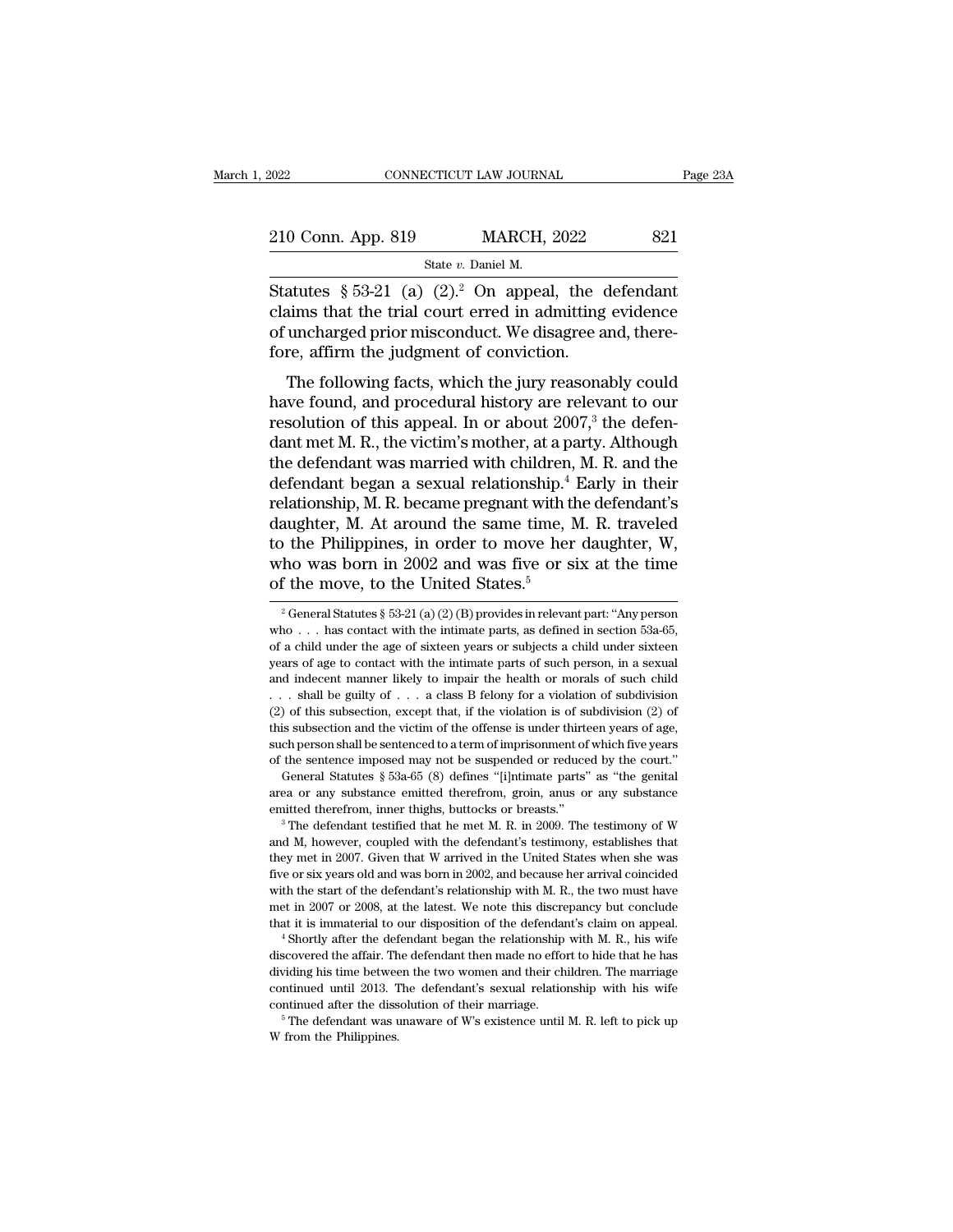| 24A |                                       | CONNECTICUT LAW JOURNAL |                    | March 1, 2022 |
|-----|---------------------------------------|-------------------------|--------------------|---------------|
|     |                                       |                         |                    |               |
| 822 | <b>MARCH, 2022</b>                    |                         | 210 Conn. App. 819 |               |
|     |                                       | State v. Daniel M.      |                    |               |
|     | Initially the family which included W |                         | W's<br>M<br>К      |               |

CONNECTICUT LAW JOURNAL March 1, 2022<br>
210 Conn. App. 819<br>
310 State v. Daniel M.<br>
310 State v. Daniel M.<br>
3210 Conn. App. 819<br>
310 State v. Daniel M.<br>
3210 Conn. App. 819<br>
3210 Conn. App. 819<br>
3210 Conn. App. 819<br>
3210 Co 822 MARCH, 2022 210 Conn. App. 819<br>
state v. Daniel M.<br>
Initially, the family, which included W, M. R., W's<br>
grandmother, and W's half-sister M, lived in a very small<br>
apartment in Norwalk. Because W's grandmother did<br>
an 822 MARCH, 2022 210 Conn. App. 819<br>
State v. Daniel M.<br>
Initially, the family, which included W, M. R., W's<br>
grandmother, and W's half-sister M, lived in a very small<br>
apartment in Norwalk. Because W's grandmother did<br>
no 822 MARCH, 2022 210 Conn. App. 819<br>  $\frac{\text{State } v. \text{ Daniel M.}}{\text{Initially, the family, which included W, M. R., W's  
\ngrandmother, and W's half-sister M, lived in a very small  
\napartment in Norway. Because W's grandmother did  
\nnot like the defendant, he would "sneak in" to the apart-  
\nment at night to be with M. R. When W was in fifth grade,  
\nthe family moved to an construct in Stanford. At this$ State v. Daniel M.<br>
Initially, the family, which included W, M. R., W's<br>
grandmother, and W's half-sister M, lived in a very small<br>
apartment in Norwalk. Because W's grandmother did<br>
not like the defendant, he would "snea Initially, the family, which included W, M. R., W's<br>grandmother, and W's half-sister M, lived in a very small<br>apartment in Norwalk. Because W's grandmother did<br>not like the defendant, he would "sneak in" to the apart-<br>men Initially, the family, which included W, M. R., W's<br>grandmother, and W's half-sister M, lived in a very small<br>apartment in Norwalk. Because W's grandmother did<br>not like the defendant, he would "sneak in" to the apart-<br>ment grandmother, and W's half-sister M, lived in a very small<br>apartment in Norwalk. Because W's grandmother did<br>not like the defendant, he would "sneak in" to the apart-<br>ment at night to be with M. R. When W was in fifth grade t like the defendant, he would "sneak in" to the apart-<br>ent at night to be with M. R. When W was in fifth grade,<br>e family moved to an apartment in Stamford. At this<br>int, the defendant began to spend more time in the<br>artmen ment at night to be with M. R. When W was in fifth grade,<br>the family moved to an apartment in Stamford. At this<br>point, the defendant began to spend more time in the<br>apartment and no longer covertly arrived at night.<br>While

the family moved to an apartment in Stamford. At this<br>point, the defendant began to spend more time in the<br>apartment and no longer covertly arrived at night.<br>While the family lived in Stamford, when W was twelve<br>or thirtee point, the defendant began to spend more time in the<br>apartment and no longer covertly arrived at night.<br>While the family lived in Stamford, when W was twelve<br>or thirteen years old, the defendant began sexually<br>abusing W. " apartment and no longer covertly arrived at night.<br>
While the family lived in Stamford, when W was twelve<br>
or thirteen years old, the defendant began sexually<br>
abusing W. "It started with little subtle things" at first,<br>
a While the family lived in Stamford, when W was twelve<br>or thirteen years old, the defendant began sexually<br>abusing W. "It started with little subtle things" at first,<br>and W became "uncomfortable physically" around the<br>defen While the family lived in Stamford, when W was twelve<br>or thirteen years old, the defendant began sexually<br>abusing W. "It started with little subtle things" at first,<br>and W became "uncomfortable physically" around the<br>defen or thirteen years old, the defendant began sexually<br>abusing W. "It started with little subtle things" at first,<br>and W became "uncomfortable physically" around the<br>defendant. "During car rides, [the defendant] would place<br>h abusing W. "It started with little subtle things" at first,<br>and W became "uncomfortable physically" around the<br>defendant. "During car rides, [the defendant] would place<br>his hand on [W's] upper inner thigh and force [her] t and W became "uncomfortable physically" around the<br>defendant. "During car rides, [the defendant] would place<br>his hand on [W's] upper inner thigh and force [her] to<br>hold his hand."<sup>6</sup> This would happen every time the<br>defend defendant. "During car rides, [the defendant] would place<br>his hand on [W's] upper inner thigh and force [her] to<br>hold his hand."<sup>6</sup> This would happen every time the<br>defendant gave her a ride. The defendant would also<br>"hug his hand on [W's<br>hold his hand."<sup>6</sup><br>defendant gave l<br>"hug [W] from be<br>"The feeling of h<br>she testified: "I<br>behind me."<br>Additionally, o fendant gave her a ride. The defendant would also<br>ug [W] from behind and press himself against [her]."<br>The feeling of him" made her uncomfortable because<br>e testified: "I would just feel that he was aroused<br>hind me."<br>Additi "hug [W] from behind and press himself against [her]."<br>
"The feeling of him" made her uncomfortable because<br>
she testified: "I would just feel that he was aroused<br>
behind me."<br>
Additionally, on weekends when her mother an

"The feeling of him" made her uncomfortable because<br>she testified: "I would just feel that he was aroused<br>behind me."<br>Additionally, on weekends when her mother and<br>grandmother were at work and W was still in bed," the<br>def she testified: "I would just feel that he was aroused<br>behind me."<br>Additionally, on weekends when her mother and<br>grandmother were at work and W was still in bed,<sup>7</sup> the<br>defendant would climb up to her top bunk, get in the<br>b behind me."<br>
Additionally, on weekends when her mother and<br>
grandmother were at work and W was still in bed,<sup>7</sup> the<br>
defendant would climb up to her top bunk, get in the<br>
bed, hug her from behind, and touch her breasts. A Additionally, on weekends when her mother and grandmother were at work and W was still in bed,<sup>7</sup> the defendant would climb up to her top bunk, get in the bed, hug her from behind, and touch her breasts. As he "cuddle[d]" Additionally, on weekends when her mother and<br>grandmother were at work and W was still in bed,<sup>7</sup> the<br>defendant would climb up to her top bunk, get in the<br>bed, hug her from behind, and touch her breasts. As he<br>"cuddle[d]" grandmother were at work and W was still in bed,' the<br>defendant would climb up to her top bunk, get in the<br>bed, hug her from behind, and touch her breasts. As he<br>"cuddle[d]" her, she would "feel that he was aroused."<br>In an defendant would climb up to her top bunk, get in the<br>bed, hug her from behind, and touch her breasts. As he<br>"cuddle[d]" her, she would "feel that he was aroused."<br>In an attempt to make him stop, W would tell the defen-<br>dan bed, hug her from behind, and touch her breasts. As he<br>"cuddle[d]" her, she would "feel that he was aroused."<br>In an attempt to make him stop, W would tell the defen-<br>dant that he was going to break the bunk bed, but he<br>wou "cuddle $[d]$ " her, she would "fee<br>In an attempt to make him stop,<br>dant that he was going to breal<br>would reply that it was fine. W<br>defendant would do this "[it] fe<br>went numb. I—even if I could<br>my mouth wouldn't open."<br> $\frac{1$ defendant would do this "[it] felt like my whole body<br>went numb. I—even if I could try to scream for help<br>my mouth wouldn't open."<br> $\frac{1}{\sqrt{6}}$  The defendant testified that W used to sit in the back seat of the car<br>whenev

went numb. I—even if I could try to scream for help<br>my mouth wouldn't open."<br> $\overline{\phantom{a}}$  fhe defendant testified that W used to sit in the back seat of the car<br>whenever he gave her a ride, but she moved to the front when went numb. I—even if I could try to scream for help<br>my mouth wouldn't open."<br> $\overline{\phantom{a}}^{\text{6}}$  The defendant testified that W used to sit in the back seat of the car<br>whenever he gave her a ride, but she moved to the front  $\,^6$  The defendant testified that W used to sit in the back seat of the car whenever he gave her a ride, but she moved to the front when he encouraged her to sit closer to him.<br>  $\,^7$  Due to the small size of the apart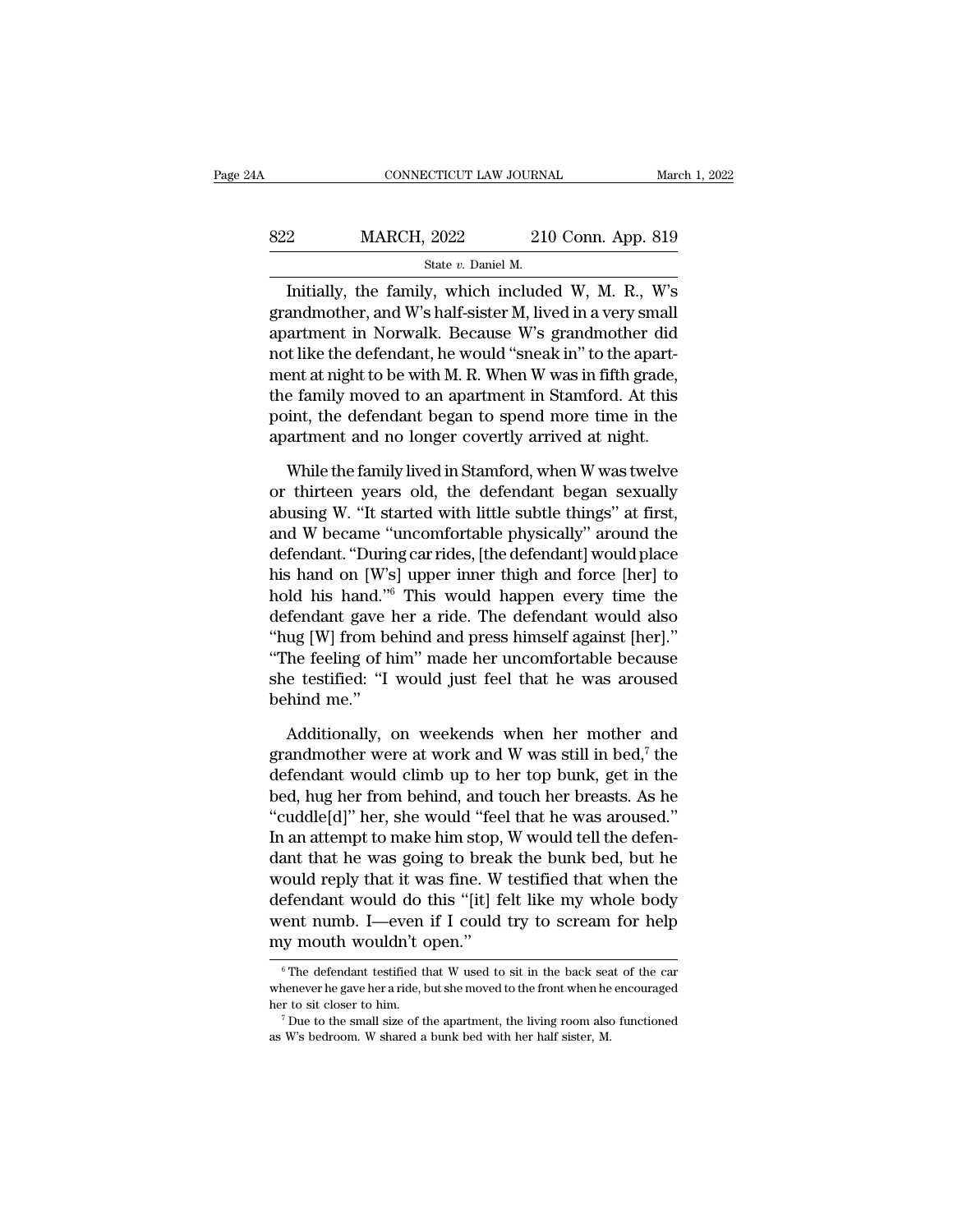CONNECTICUT LAW JOURNAL<br>
0 Conn. App. 819 MARCH, 2022 823<br>
State *v*. Daniel M.<br>
On one occasion, in or around the summer of 2016, CONNECTICUT LAW JOURNAL Page 2<br>
O Conn. App. 819 MARCH, 2022 823<br>
State v. Daniel M.<br>
On one occasion, in or around the summer of 2016,<br>
e defendant was at the apartment with W and M— 210 Conn. App. 819 MARCH, 2022 823<br>
State v. Daniel M.<br>
On one occasion, in or around the summer of 2016,<br>
the defendant was at the apartment with W and M—<br>
M. R. and W's grandmother were at work—watching<br>
tologision in t 210 Conn. App. 819 MARCH, 2022 823<br>
State v. Daniel M.<br>
On one occasion, in or around the summer of 2016,<br>
the defendant was at the apartment with W and M—<br>
M. R. and W's grandmother were at work—watching<br>
television in t 210 Conn. App. 819 MARCH, 2022 823<br>
State v. Daniel M.<br>
On one occasion, in or around the summer of 2016,<br>
the defendant was at the apartment with W and M—<br>
M. R. and W's grandmother were at work—watching<br>
television in t State v. Daniel M.<br>
State v. Daniel M.<br>
On one occasion, in or around the summer of 2016,<br>
the defendant was at the apartment with W and M—<br>
M. R. and W's grandmother were at work—watching<br>
television in the living room. State v. Daniel M.<br>
On one occasion, in or around the summer of 2016,<br>
the defendant was at the apartment with W and M—<br>
M. R. and W's grandmother were at work—watching<br>
television in the living room. The family kept a ma On one occasion, in or around the summer of 2016,<br>the defendant was at the apartment with W and M—<br>M. R. and W's grandmother were at work—watching<br>television in the living room. The family kept a mattress<br>in the living ro the defendant was at the apartment with W and M—<br>M. R. and W's grandmother were at work—watching<br>television in the living room. The family kept a mattress<br>in the living room, which they would pull out in front<br>of the couch M. R. and W's grandmother were at work—watching<br>television in the living room. The family kept a mattress<br>in the living room, which they would pull out in front<br>of the couch when watching television. On this evening,<br>M wa television in the living room. The family kept a mattress<br>in the living room, which they would pull out in front<br>of the couch when watching television. On this evening,<br>M was on the couch and W and the defendant were<br>layin in the living room, which they would pull out in front<br>of the couch when watching television. On this evening,<br>M was on the couch and W and the defendant were<br>laying on the pullout mattress (pullout mattress). While<br>watchi of the couch when watching television. On this evening,<br>M was on the couch and W and the defendant were<br>laying on the pullout mattress (pullout mattress). While<br>watching television, after checking to see that M was<br>not loo M was on the couch and W and the defendant were<br>laying on the pullout mattress (pullout mattress). While<br>watching television, after checking to see that M was<br>not looking, the defendant pulled a blanket over himself<br>and W laying on the pullout mattress (pullout mattress). While<br>watching television, after checking to see that M was<br>not looking, the defendant pulled a blanket over himself<br>and W and moved closer to W. He then put his hand<br>unde watching television, after checking to see that M was<br>not looking, the defendant pulled a blanket over himself<br>and W and moved closer to W. He then put his hand<br>under W's shirt and "grop[ed]" her breasts, commenting<br>that " not looking, the defendant pulled a blanket over himself<br>and W and moved closer to W. He then put his hand<br>under W's shirt and "grop[ed]" her breasts, commenting<br>that "[they] were coming in nicely" and were "a nice<br>shape." and W and moved closer to W. He then put his hand<br>under W's shirt and "grop[ed]" her breasts, commenting<br>that "[they] were coming in nicely" and were "a nice<br>shape." He then "placed his hand under [W's] pants and<br>underwear under W's shirt and "grop[ed]" her breasts, commenting<br>that "[they] were coming in nicely" and were "a nice<br>shape." He then "placed his hand under [W's] pants and<br>underwear and touched [her] vagina" and whispered<br>to her "t that "[they] we<br>shape." He then<br>underwear and<br>to her "that it<br>to touch his er<br>then pretended<br>the room.<br>Another inci ape. The their placed its hand under [w s] pants and<br>derwear and touched [her] vagina" and whispered<br>her "that it was his." The defendant then forced W<br>touch his erect penis and told her to "shake it." W<br>en pretended to fa where wear and couched [her] vagna and whispered<br>to her "that it was his." The defendant then forced W<br>to touch his erect penis and told her to "shake it." W<br>then pretended to fall asleep, and the defendant left<br>the room.

when that it was fils. The defendant then forced w<br>to touch his erect penis and told her to "shake it." W<br>then pretended to fall asleep, and the defendant left<br>the room.<br>Another incident occurred around the same date. W<br>w to touch its efect pents and total ferror shake it. w<br>then pretended to fall asleep, and the defendant left<br>the room.<br>Another incident occurred around the same date. W<br>was sitting on the pullout mattress watching televisio the room.<br>
Another incident occurred around the same date. W<br>
was sitting on the pullout mattress watching television<br>
when the defendant came into the room and laid down<br>
on the couch. He then asked W if she could keep a<br> Another incident occurred around the same date. W<br>was sitting on the pullout mattress watching television<br>when the defendant came into the room and laid down<br>on the couch. He then asked W if she could keep a<br>secret, grabb Another incident occurred around the same date. W<br>was sitting on the pullout mattress watching television<br>when the defendant came into the room and laid down<br>on the couch. He then asked W if she could keep a<br>secret, grabbe was sitting on the pullout mattress watching television<br>when the defendant came into the room and laid down<br>on the couch. He then asked W if she could keep a<br>secret, grabbed W's hand, forced her to touch his erect<br>penis, a when the defendant came into the room and laid down<br>on the couch. He then asked W if she could keep a<br>secret, grabbed W's hand, forced her to touch his erect<br>penis, and asked her how it felt. W did not respond and<br>pretende on the couch. He then asked W if she<br>secret, grabbed W's hand, forced her to to<br>penis, and asked her how it felt. W did no<br>pretended to fall asleep, at which point t<br>left. Although the defendant continued<br>leg and hold her Clet, grabbed w s hand, forced her to touch his erect<br>mis, and asked her how it felt. W did not respond and<br>etended to fall asleep, at which point the defendant<br>it. Although the defendant continued to touch W's<br>g and hold penis, and asked her now it felt. W did not respond and<br>pretended to fall asleep, at which point the defendant<br>left. Although the defendant continued to touch W's<br>leg and hold her hand during car rides, no subsequent<br>incid

pretended to fair asleep, at which point the defendant<br>left. Although the defendant continued to touch W's<br>leg and hold her hand during car rides, no subsequent<br>incidents of sexual abuse occurred.<br>At around this time, M. R not continued to touch w s<br>leg and hold her hand during car rides, no subsequent<br>incidents of sexual abuse occurred.<br>At around this time, M. R. noticed a change in W's<br>behavior when she was around the defendant. M. R.<br>test the defendant and M, W began to cry and would not be defendant. M. R. testified about two incidents when W began to cry for no clear reason. One night, when out to dinner with the defendant and M, W began to cry and would At around this time, M. R. noticed a change in W's<br>behavior when she was around the defendant. M. R.<br>testified about two incidents when W began to cry for<br>no clear reason. One night, when out to dinner with<br>the defendant a At around this time, M. R. noticed a change in W's<br>behavior when she was around the defendant. M. R.<br>testified about two incidents when W began to cry for<br>no clear reason. One night, when out to dinner with<br>the defendant a behavior when she was around the defendant. M. R.<br>testified about two incidents when W began to cry for<br>no clear reason. One night, when out to dinner with<br>the defendant and M, W began to cry and would not<br>tell M. R. what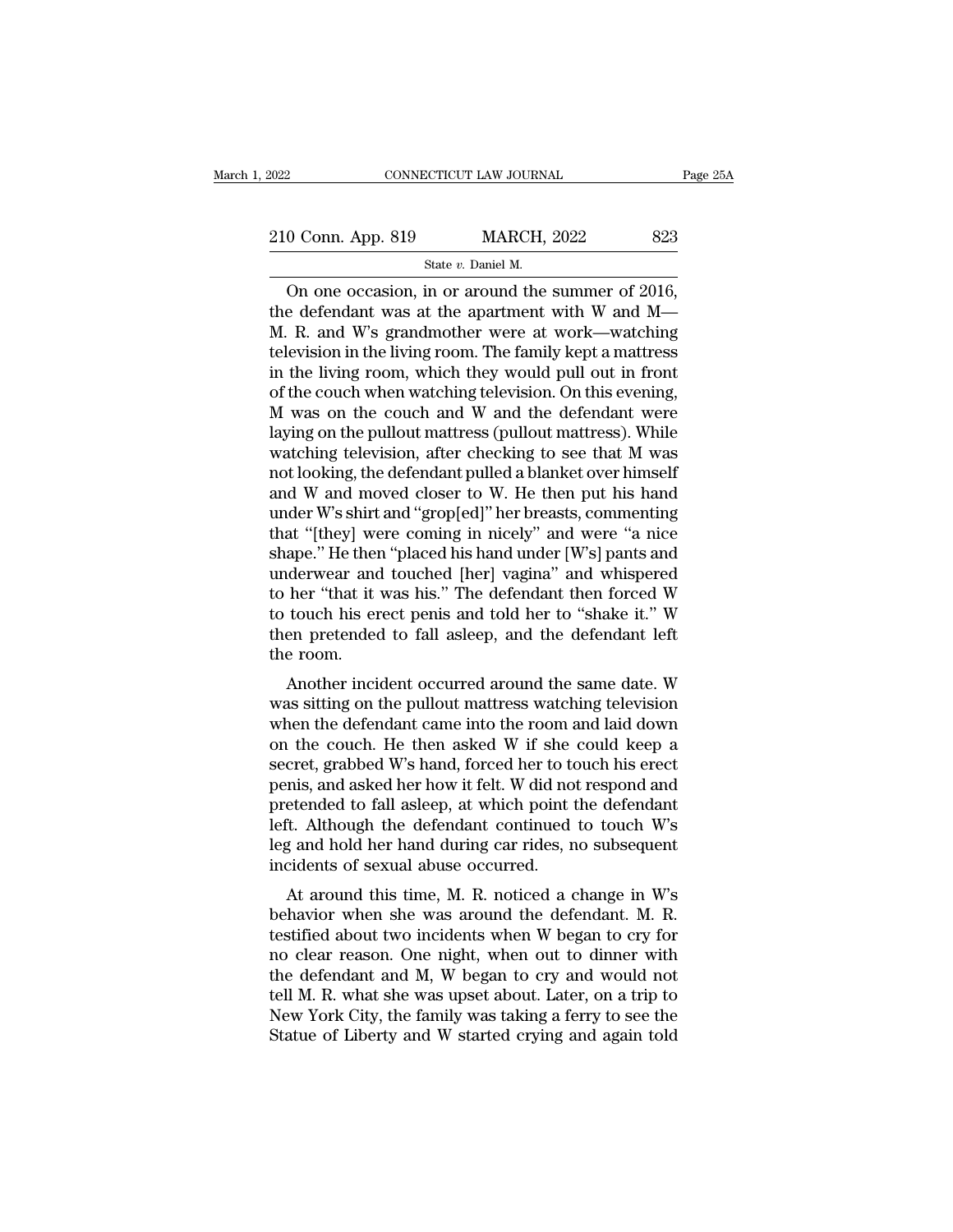# EXECUTE CONNECTICUT LAW JOURNAL March 1, 2022<br>824 MARCH, 2022 210 Conn. App. 819<br>8tate v. Daniel M. SCTICUT LAW JOURNA<br>
2022 210<br>
State *v*. Daniel M.<br>
did not want to

CONNECTICUT LAW JOURNAL March 1, 202<br>
B24 MARCH, 2022 210 Conn. App. 819<br>
State v. Daniel M.<br>
her mother that she did not want to talk about what<br>
was wrong. M. R. expressed concern to the defendant,<br>
who responded "she's MARCH, 2022 210 Conn. App. 819<br>
State v. Daniel M.<br>
her mother that she did not want to talk about what<br>
was wrong. M. R. expressed concern to the defendant,<br>
who responded, "she's fine, she's just like jealous that<br>
we'r MARCH, 2022 210 Conn. App. 819<br>
State v. Daniel M.<br>
her mother that she did not want to talk about what<br>
was wrong. M. R. expressed concern to the defendant,<br>
who responded, "she's fine, she's just like jealous that<br>
we'r MARCH, 2022 210 Conn. App. 819<br>
State v. Daniel M.<br>
her mother that she did not want to talk about what<br>
was wrong. M. R. expressed concern to the defendant,<br>
who responded, "she's fine, she's just like jealous that<br>
we'r State v. Daniel M.<br>
In mother that she did not want to talk about what<br>
as wrong. M. R. expressed concern to the defendant,<br>
no responded, "she's fine, she's just like jealous that<br>
in expected in [M]. And she just want[s basis *i*. Bank *n*.<br>
her mother that she did not want to talk about what<br>
was wrong. M. R. expressed concern to the defendant,<br>
who responded, "she's fine, she's just like jealous that<br>
we're together with [M]. And she j

her mother that she did not want to talk about what<br>was wrong. M. R. expressed concern to the defendant,<br>who responded, "she's fine, she's just like jealous that<br>we're together with [M]. And she just want[s] attention."<br>I was wrong. M. R. expressed concern to the defendant,<br>who responded, "she's fine, she's just like jealous that<br>we're together with [M]. And she just want[s] attention."<br>In late September, 2016, W told her mother about<br>the who responded, "she's fine, she's just like jealous that<br>we're together with [M]. And she just want[s] attention."<br>In late September, 2016, W told her mother about<br>the defendant's abuse.<sup>8</sup> M. R. immediately called the<br>de we're together with [M]. And she just want[s] attention."<br>In late September, 2016, W told her mother about<br>the defendant's abuse.<sup>8</sup> M. R. immediately called the<br>defendant and told him to come to the apartment right<br>away. In late September, 2016, W told her mother about<br>the defendant's abuse.<sup>8</sup> M. R. immediately called the<br>defendant and told him to come to the apartment right<br>away. When he arrived, M. R. told the defendant that<br>W had told the defendant's abuse.<sup>8</sup> M. R. immediately called the defendant and told him to come to the apartment right away. When he arrived, M. R. told the defendant that W had told her that he had "touch[ed] her private part."<sup>9</sup> defendant and told him to come to the apartment right<br>away. When he arrived, M. R. told the defendant that<br>W had told her that he had "touch[ed] her private part."<sup>9</sup><br>Initially, the defendant claimed that W was lying becau away. When he arrived, M. R. told the defendant that W had told her that he had "touch[ed] her private part."<sup>9</sup><br>Initially, the defendant claimed that W was lying because<br>she "didn't want him around anymore." <sup>10</sup> He even W had told her that he had "touch[ed] her private part."<sup>9</sup><br>Initially, the defendant claimed that W was lying because<br>she "didn't want him around anymore." <sup>10</sup> He eventually<br>admitted to touching W and claimed that he did Initially, the defendant claimed that W was lying because<br>she "didn't want him around anymore." <sup>10</sup> He eventually<br>admitted to touching W and claimed that he did it<br>because he wanted to break up with M. R. He later told<br>M she "didn't want him around anymore." <sup>10</sup> He eventually admitted to touching W and claimed that he did it because he wanted to break up with M. R. He later told M. R. that he did it because he wanted to get close to W an she "didn't want him around anymore." <sup>10</sup> He eventually admitted to touching W and claimed that he did it because he wanted to break up with M. R. He later told M. R. that he did it because he wanted to get close to W an cause he wanted to break up with M. R. He later told<br>
R. that he did it because he wanted to get close to<br>
and said that "if he and [W] had like sexual thing<br>
. she will feel comfortable around him." M. R. did<br>
t tell any M. R. that he did it because he wanted to get close to<br>W and said that "if he and [W] had like sexual thing<br>... she will feel comfortable around him." M. R. did<br>not tell anyone about the abuse.<sup>11</sup> The defendant did<br>not c

W and said that "if he and [W] had like sexual thing<br>
. . . she will feel comfortable around him." M. R. did<br>
not tell anyone about the abuse.<sup>11</sup> The defendant did<br>
not cease living in the apartment.<sup>12</sup><br>
In November, 20 . . . she will feel comfortable around him." M. R. did<br>not tell anyone about the abuse.<sup>11</sup> The defendant did<br>not cease living in the apartment.<sup>12</sup><br>In November, 2016, the family moved to Greenwich,<br>and the defendant bega not tell anyone about the abuse.<sup>11</sup> The defendant did<br>not cease living in the apartment.<sup>12</sup><br>In November, 2016, the family moved to Greenwich,<br>and the defendant began to spend even more time living<br>with the family. In ea with the family. In early 2017, W told her aunt about<br>the abuse and her aunt encouraged her to tell someone<br>at school.<sup>13</sup> W then told her school's social worker, who<br><sup>8</sup> M. R. testified that W told her that she no longer with the family. In early 2017, W told her aunt about<br>the abuse and her aunt encouraged her to tell someone<br>at school.<sup>13</sup> W then told her school's social worker, who<br><sup>8</sup> M. R. testified that W told her that she no longer

at school.<sup>13</sup> W then told her school's social worker, who  $\frac{18}{N}$ . R. testified that W told her that she no longer wanted the defendant in the house because he had been touching "her private part."<br>
<sup>9</sup> The defendant At SCHOOL.<sup>23</sup> W LIEH LOIG HET SCHOOL'S SOCIAL WOTKET, WHO<br>
<sup>8</sup> M. R. testified that W told her that she no longer wanted the defendant<br>
in the house because he had been touching "her private part."<br>
<sup>9</sup> The defendant tes in the house because he had been touching "her private part."<br>
<sup>9</sup> The defendant testified that he assumed that M. R. had discovered his<br>
relationship with a third woman and that was why she had called him to<br>
the apartmen The defendant testified that he assumed that M. R. had discovered his<br>
relationship with a third woman and that was why she had called him to<br>
the apartment.<br>
<sup>10</sup> Even as late as the investigation into the defendant's co

the apartment.<br>
<sup>10</sup> Even as late as the investigation into the defendant's conduct, the defendant maintained that W was lying and told M. R. that she should send W<br>
back to the Philippines.<br>
<sup>11</sup> After the confrontation, <sup>10</sup> Even as late as the investigation into the defendant's conduct, the defendant maintained that W was lying and told M. R. that she should send W back to the Philippines.<br><sup>11</sup> After the confrontation, M. R. took W shop back to the Philippines.<br>
<sup>11</sup> After the confrontation, M. R. took W shopping with her grandmother.<br>
M. R. said nothing about the abuse. W understood this as meaning the<br>
information should be kept between the two of them

I. R. said nothing about the abuse. W understood this as meaning the information should be kept between the two of them.<br><sup>12</sup> In fact, the defendant only stopped living in the apartment when he was arrested in July, 2017. For mation should be kept between the two of them.<br>
<sup>12</sup> In fact, the defendant only stopped living in the apartment when he was arrested in July, 2017.<br>
<sup>13</sup> W testified that an incident that occurred on New Year's Eve o <sup>12</sup> In fact, the defendant only stopped living in the apartment when he was arrested in July, 2017.<br><sup>13</sup> W testified that an incident that occurred on New Year's Eve of 2016 impacted her decision to tell her aunt about t arrested in July, 2017.<br><sup>13</sup> W testified that an incident that occurred on New Year's Eve of 2016 impacted her decision to tell her aunt about the abuse: "We were coming home from a New Year's Eve party  $\dots$  [The defendan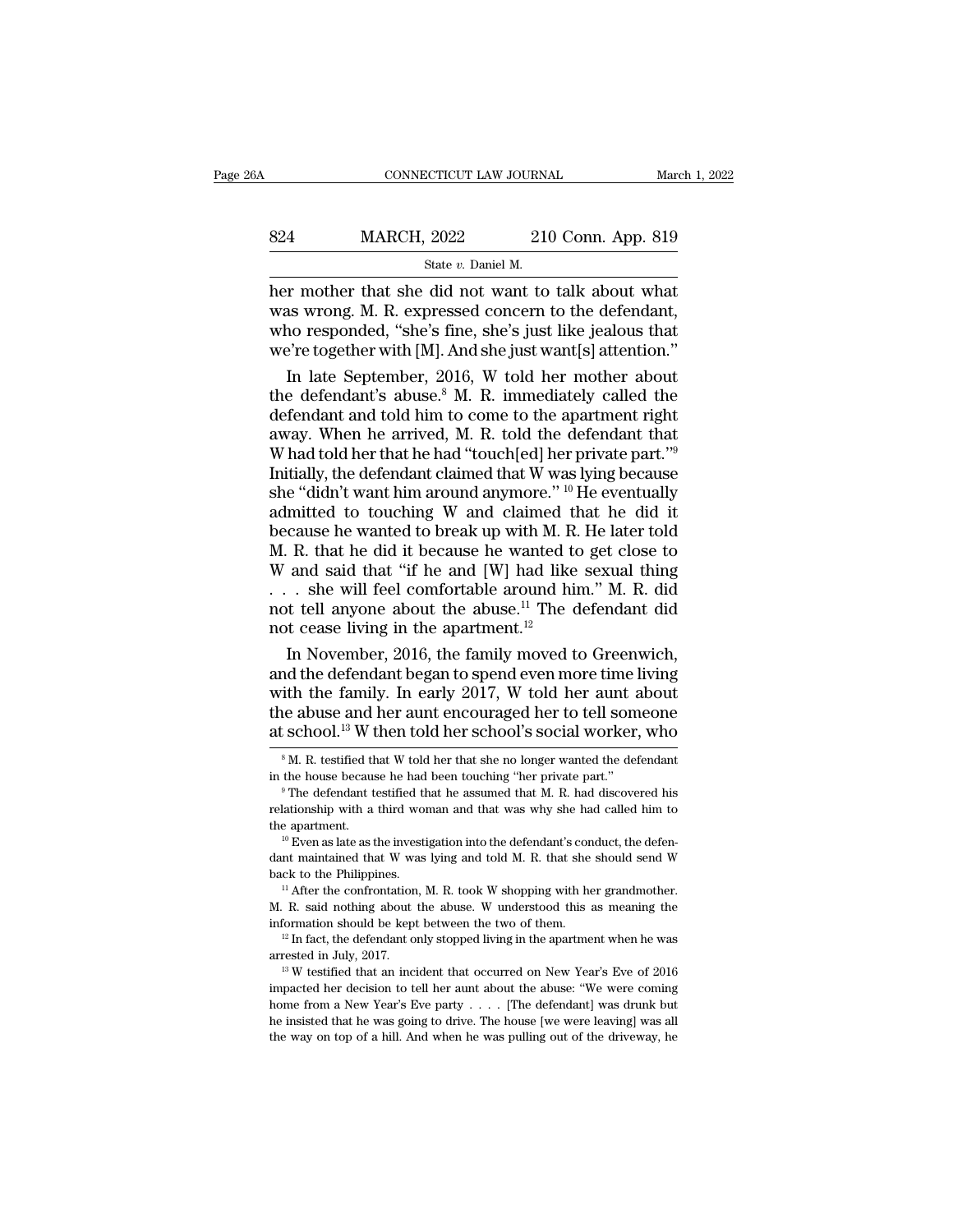| 2022                                                 | CONNECTICUT LAW JOURNAL | Page 27A |
|------------------------------------------------------|-------------------------|----------|
| 210 Conn. App. 819                                   | <b>MARCH, 2022</b>      | 825      |
|                                                      | State v. Daniel M.      |          |
| reported the abuse to the Stamford Police Department |                         |          |

reported the abuse to the Stamford Police Department.<br>
The police investigation, the defendant was arrested Following the police investigation, the defendant was arrested. arrested. 9 Conn. App. 819 MARCH, 2022 825<br>
State *v*. Daniel M.<br>
ported the abuse to the Stamford Police Department.<br>
Illowing the police investigation, the defendant was<br>
rested.<br>
Prior to trial, on July 15, 2019, the state filed

State v. Daniel M.<br>
Feported the abuse to the Stamford Police Department.<br>
Following the police investigation, the defendant was<br>
arrested.<br>
Prior to trial, on July 15, 2019, the state filed a notice<br>
of its intent to pre reported the abuse to the Stamford Police Department.<br>Following the police investigation, the defendant was<br>arrested.<br>Prior to trial, on July 15, 2019, the state filed a notice<br>of its intent to present evidence of uncharg reported the abuse to the stamford Police Department.<br>Following the police investigation, the defendant was<br>arrested.<br>Prior to trial, on July 15, 2019, the state filed a notice<br>of its intent to present evidence of uncharge Following the police investigation, the defendant was<br>arrested.<br>Prior to trial, on July 15, 2019, the state filed a notice<br>of its intent to present evidence of uncharged miscon-<br>duct pursuant to  $\S 4-5$  (c) of the Connect arrested.<br>
Prior to trial, on July 15, 2019, the state filed a notice<br>
of its intent to present evidence of uncharged miscon-<br>
duct pursuant to § 4-5 (c) of the Connecticut Code of<br>
Evidence.<sup>14</sup> Specifically, the state n Prior to trial, on July 15, 2019, the state filed a notice<br>of its intent to present evidence of uncharged miscon-<br>duct pursuant to  $\S 4-5$  (c) of the Connecticut Code of<br>Evidence.<sup>14</sup> Specifically, the state notified the of its intent to present evidence of uncharged misconduct pursuant to  $\S 4-5$  (c) of the Connecticut Code of Evidence.<sup>14</sup> Specifically, the state notified the defendant that it intended to present evidence "of the defend duct pursuant to § 4-5 (c) of the Connecticut Code of<br>Evidence.<sup>14</sup> Specifically, the state notified the defendant<br>that it intended to present evidence "of the defendant's<br>acts of domestic violence toward the mother of the Evidence.<sup>14</sup> Specifically, the state notified the defendant<br>that it intended to present evidence "of the defendant's<br>acts of domestic violence toward the mother of the<br>victim at times prior to the victim reporting the eve that it intended to present evidence "of the defendant's<br>acts of domestic violence toward the mother of the<br>victim at times prior to the victim reporting the events<br>from which the current case arises." The state asserted<br>t is of domestic violence toward the mother of the<br>tim at times prior to the victim reporting the events<br>om which the current case arises." The state asserted<br>at "[t]his evidence is relevant to corroborate crucial<br>osecution victim at times prior to the victim reporting the events<br>from which the current case arises." The state asserted<br>that "[t]his evidence is relevant to corroborate crucial<br>prosecution testimony, to complete the story, and to

rrom which the current case arises. The state asserted<br>that "[t]his evidence is relevant to corroborate crucial<br>prosecution testimony, to complete the story, and to<br>explain any alleged delay in disclosure of sexual abuse." read prosecution testimony, to complete the story, and to<br>explain any alleged delay in disclosure of sexual abuse."<br>The defendant filed a written objection to the uncharged<br>misconduct evidence, arguing that "[t]he probativ prosecution testimony, to complete the story, and to<br>explain any alleged delay in disclosure of sexual abuse."<br>The defendant filed a written objection to the uncharged<br>misconduct evidence, arguing that "[t]he probative<br>val explain any alleged delay in disclosure<br>The defendant filed a written objection<br>misconduct evidence, arguing that<br>value of such evidence is outweighed<br>value" and that "the evidence would<br>trial as evidence may be introduce[ The defendant fied a written objection to the uncharged<br>isconduct evidence, arguing that "[t]he probative<br>lue of such evidence is outweighed by its prejudicial<br>lue" and that "the evidence would also prolong the<br>al as evide misconduct evidence, arguing that "[t]ne probative<br>value of such evidence is outweighed by its prejudicial<br>value" and that "the evidence would also prolong the<br>trial as evidence may be introduce[d] to counter the<br>allegatio

value or such evidence is outweighed by its prejudicial<br>value" and that "the evidence would also prolong the<br>trial as evidence may be introduce[d] to counter the<br>allegation of domestic violence."<br>On September 9, 2019, a h value and that the evidence would also prolong the<br>trial as evidence may be introduce[d] to counter the<br>allegation of domestic violence."<br>On September 9, 2019, a hearing was held before the<br>court, *Blawie*, *J*. The state trial as evidence may be introduce[d] to counter the<br>allegation of domestic violence."<br>On September 9, 2019, a hearing was held before the<br>court, *Blawie*, *J*. The state argued that the uncharged<br>misconduct evidence would court, *Blawie*, J. The state argued that the uncharged<br>misconduct evidence would "corroborate crucial prose-<br>cution testimony, and [would] explain any delayed dis-<br>closure." The state relied on *State* v. *Gerald A*., 183 misconduct evidence would "corroborate crucial prosecution testimony, and [would] explain any delayed disclosure." The state relied on *State* v. *Gerald A.*, 183 sped all the way down the hill and we almost crashed into t closure." The state relied on *State* v. Gerald A.,  $183$ 

cution testimony, and [would] explain any delayed disclosure." The state relied on *State* v. *Gerald A.*, 183 sped all the way down the hill and we almost crashed into the tree." The defendant and M. R. then got into a "

ED SUITE. The State Teneu Off *State* V. Gerald A., 183<br>sped all the way down the hill and we almost crashed into the tree." The<br>defendant and M. R. then got into a "huge fight" which became verbal<br>and physical.<br>Although W sped all the way down the hill and we almost crashed into the tree." The defendant and M. R. then got into a "huge fight" which became verbal and physical.<br>Although W testified that she told her aunt about the abuse in Dec defendant and M. R. then got into a "huge fight" which became verbal<br>and physical.<br>Although W testified that she told her aunt about the abuse in December,<br>2016, given this testimony about the New Year's Eve incident, she and physical.<br>
Although W testified that she told her aunt about the abuse in December,<br>
2016, given this testimony about the New Year's Eve incident, she likely<br>
spoke to her aunt in January, 2017, and not December, 2016. 2016, given this testimony about the New Year's Eve incident, she likely spoke to her aunt in January, 2017, and not December, 2016. We note this discrepancy but conclude that it is immaterial to our disposition of the de

spoke to her aunt in January, 2017, and not December, 2016. We note this discrepancy but conclude that it is immaterial to our disposition of the defendant's claim on appeal.<br><sup>14</sup> Section 4-5 (c) of the Connecticut Code o discrepancy but conclude that it is immaterial to our disposition of the defendant's claim on appeal.<br><sup>14</sup> Section 4-5 (c) of the Connecticut Code of Evidence provides: "Evidence of other crimes, wrongs or acts of a perso defendant's claim on appeal.<br>
<sup>14</sup> Section 4-5 (c) of the Connecticut Code of Evidence provides: "Evidence<br>
of other crimes, wrongs or acts of a person is admissible for purposes other<br>
than those specified in subsection ( of other crimes, wrongs or acts of a person is admissible for purposes other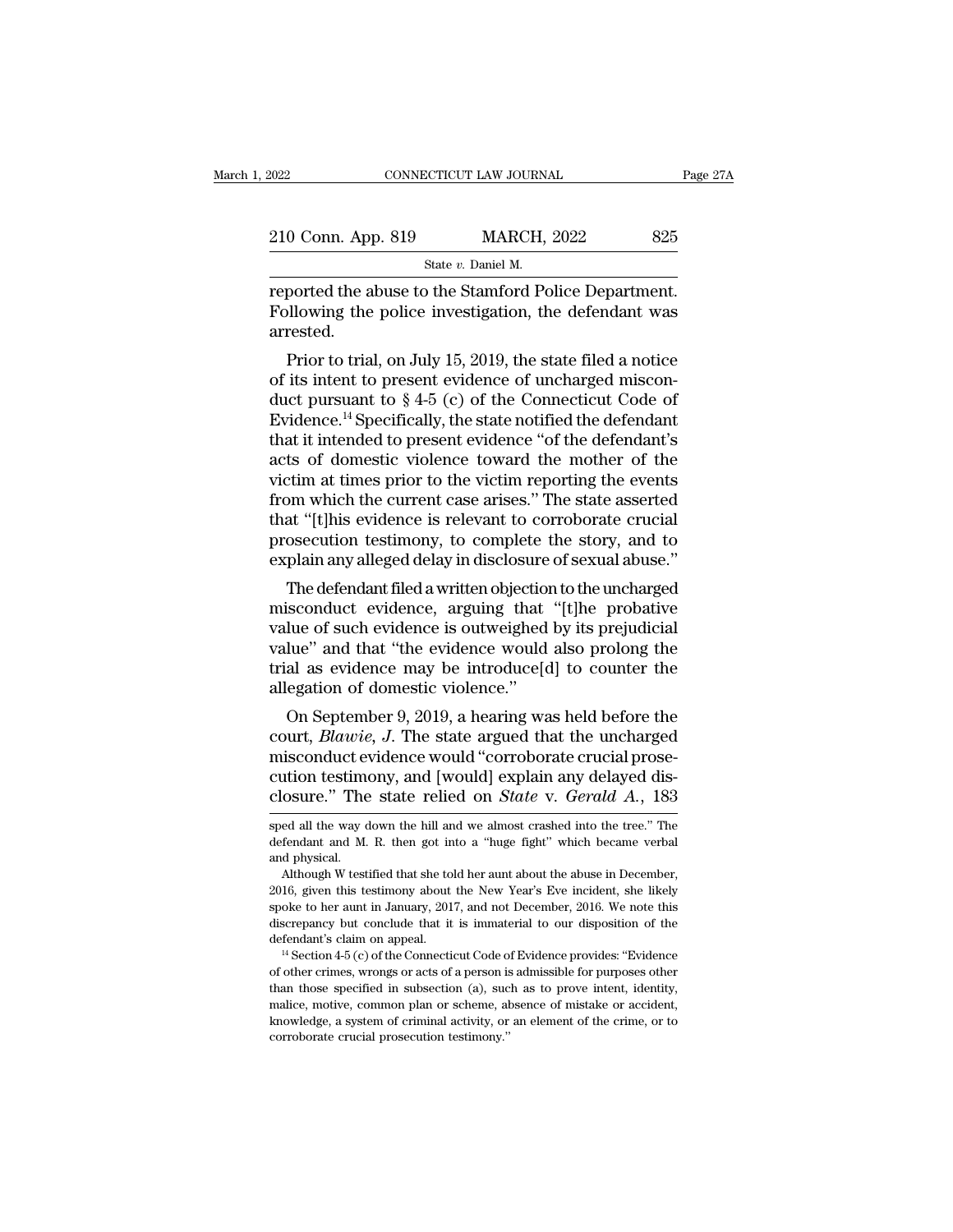| ЗA  | CONNECTICUT LAW JOURNAL                                    |                    | March 1, 2022 |
|-----|------------------------------------------------------------|--------------------|---------------|
| 826 | <b>MARCH, 2022</b>                                         | 210 Conn. App. 819 |               |
|     | State v. Daniel M.                                         |                    |               |
|     | Conn. App. $82, 106-10, 191, 4, 3d, 1003$ (concluding that |                    |               |

CONNECTICUT LAW JOURNAL March 1, 202:<br>
State v. Daniel M.<br>
Conn. App. 82, 106–10, 191 A.3d 1003 (concluding that<br>
court did not abuse its discretion in admitting evidence S26 MARCH, 2022 210 Conn. App. 819<br>
State v. Daniel M.<br>
Conn. App. 82, 106–10, 191 A.3d 1003 (concluding that<br>
court did not abuse its discretion in admitting evidence<br>
of domestic violence as uncharged misconduct evidenc 826 MARCH, 2022 210 Conn. App. 819<br>
State v. Daniel M.<br>
Conn. App. 82, 106–10, 191 A.3d 1003 (concluding that<br>
court did not abuse its discretion in admitting evidence<br>
of domestic violence as uncharged misconduct evidenc 826 MARCH, 2022 210 Conn. App. 819<br>  $\frac{\text{State } v. \text{ Daniel M.}}{\text{Conn. App. 82, 106–10, 191 A.3d 1003 (concluding that court did not abuse its discretion in admitting evidence of domestic violence as uncharged misconduct evidence in child sex abuse case as explanation for delayed disclosure of abuse), cert. denied, 330 Conn. 914, 193 A.3d 1310 (2018) for the transcription that evidence of dense.$ State v. Daniel M.<br>
Conn. App. 82, 106–10, 191 A.3d 1003 (concluding that<br>
court did not abuse its discretion in admitting evidence<br>
of domestic violence as uncharged misconduct evidence<br>
in child sex abuse case as explan Sate  $v$ . Ballet M.<br>Conn. App. 82, 106–10, 191 A.3d 1003 (concluding that<br>court did not abuse its discretion in admitting evidence<br>of domestic violence as uncharged misconduct evidence<br>in child sex abuse case as explanati Conn. App. 82, 106–10, 191 A.3d 1003 (concluding that<br>court did not abuse its discretion in admitting evidence<br>of domestic violence as uncharged misconduct evidence<br>in child sex abuse case as explanation for delayed dis-<br>c court did not abuse its discretion in admitting evidence<br>of domestic violence as uncharged misconduct evidence<br>in child sex abuse case as explanation for delayed dis-<br>closure of abuse), cert. denied, 330 Conn. 914, 193 A.3 of domestic violence as uncharged misconduct evidence<br>in child sex abuse case as explanation for delayed dis-<br>closure of abuse), cert. denied, 330 Conn. 914, 193 A.3d<br>1210 (2018), for the proposition that evidence of domes in child sex abuse case as explanation for delayed disclosure of abuse), cert. denied, 330 Conn. 914, 193 A.3d<br>1210 (2018), for the proposition that evidence of domes-<br>tic violence can show that W "had reason to fear the<br>d closure of abuse), cert. denied, 330 Conn. 914, 193 A.3d<br>1210 (2018), for the proposition that evidence of domes-<br>tic violence can show that W "had reason to fear the<br>defendant because he would regularly commit acts of<br>vio 1210 (2018), for the proposition that evidence of domestic violence can show that W "had reason to fear the defendant because he would regularly commit acts of violence in front of her against her mother causing injuries t tic violence can show that W "had reason to fear the<br>defendant because he would regularly commit acts of<br>violence in front of her against her mother causing inju-<br>ries to her mother, and that explains in part why she<br>did n defendant because he would regularly commit acts of<br>violence in front of her against her mother causing inju-<br>ries to her mother, and that explains in part why she<br>did not make an immediate disclosure when the alleg-<br>ed ab violence in front of her against her mother causing inju-<br>ries to her mother, and that explains in part why she<br>did not make an immediate disclosure when the alleg-<br>ed abuse occurred." Defense counsel objected to the<br>uncha point.'' I abuse occurred." Defense counsel objected to the charged misconduct, arguing that the evidence was<br>pre prejudicial than probative. Defense counsel ackn-<br>vledged, however, that *Gerald A*. "seem[ed] to be on<br>int."<br>The cou uncharged misconduct, arguing that the evidence was<br>more prejudicial than probative. Defense counsel acknowledged, however, that *Gerald A*. "seem[ed] to be on<br>point."<br>The court then made the following oral ruling: "I<br>thin

more prejudicial than probative. Defense counsel acknowledged, however, that *Gerald A*. "seem[ed] to be on point."<br>The court then made the following oral ruling: "I think it is pretty much on point. I understand that ther owledged, however, that *Gerald A*. "seem[ed] to be on<br>point."<br>The court then made the following oral ruling: "I<br>think it is pretty much on point. I understand that there's<br>also maybe some statements made by either the com point."<br>The court then made the following oral ruling: "I<br>think it is pretty much on point. I understand that there's<br>also maybe some statements made by either the com-<br>plaining witness or a family member that would under-The court then m<br>think it is pretty much<br>also maybe some sta<br>plaining witness or a<br>mine the allegations.<br>multiple points.<br>"But I think that I ink it is pretty much on point. I understand that there's<br>
so maybe some statements made by either the com-<br>
aining witness or a family member that would under-<br>
ine the allegations. And again it may be irrelevant on<br>
ulti inclusional also maybe some statements made by either the complaining witness or a family member that would under-<br>mine the allegations. And again it may be irrelevant on<br>multiple points.<br>"But I think that I will await the

plaining witness or a family member that would under-<br>mine the allegations. And again it may be irrelevant on<br>multiple points.<br>"But I think that I will await the evidence, but I'm<br>inclined to allow it if there's an adequat mine the allegations. And again it may be irrelevant on multiple points.<br>
"But I think that I will await the evidence, but I'm inclined to allow it if there's an adequate foundation.<br>
If I do allow it, I intend on using l multiple points.<br>
"But I think that I will await the evide<br>
inclined to allow it if there's an adequate<br>
If I do allow it, I intend on using langua<br>
not identical, to the limiting instruction of<br>
trial court in *State* v. "But I think that I will await the evidence, but I'm clined to allow it if there's an adequate foundation.<br>I do allow it, I intend on using language similar, if the identical, to the limiting instruction offered by the al inclined to allow it if there's an adequate foundation.<br>
If I do allow it, I intend on using language similar, if<br>
not identical, to the limiting instruction offered by the<br>
trial court in *State* v. *Gerald A*. . . .<br>
"S

If I do allow it, I intend on using language similar, if<br>not identical, to the limiting instruction offered by the<br>trial court in *State* v. *Gerald A*. . . .<br>"So again, I'm not necessarily granting the motion. I<br>am going not identical, to the limiting instruction offered by the trial court in *State* v. *Gerald A*. . . .<br>"So again, I'm not necessarily granting the motion. I<br>am going to ask you to excuse—that the jury be excused<br>at the tim trial court in *St*<br>
"So again, I'n<br>
am going to ask<br>
at the time you<br>
a ruling on the<br>
time. . . .<br>
"All right. If "So again, I'm not necessarily granting the motion. I<br>n going to ask you to excuse—that the jury be excused<br>the time you intend to proffer it, and then I will make<br>ruling on the basis of the record as it exists at that<br>me. am going to ask you to excuse—that the jury be excused<br>at the time you intend to proffer it, and then I will make<br>a ruling on the basis of the record as it exists at that<br>time....<br>"All right. If there's an adequate founda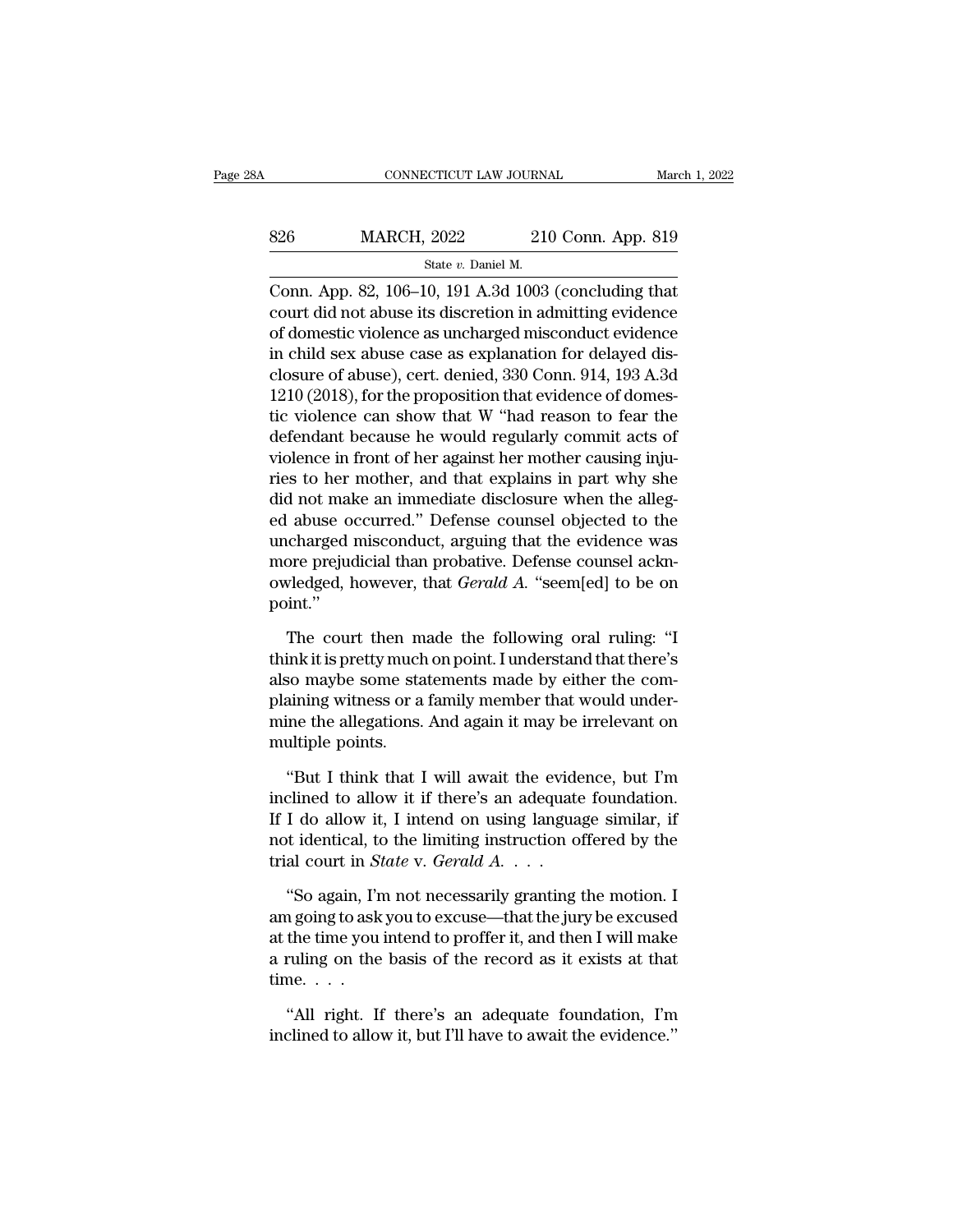EXECUTE CONNECTICUT LAW JOURNAL Page 29A<br>210 Conn. App. 819 MARCH, 2022 827<br>State v. Daniel M. SCTICUT LAW JOURN:<br>MARCH,<br>State *v.* Daniel M.<br>2019 the first day

CONNECTICUT LAW JOURNAL Page 29A<br>
O Conn. App. 819 MARCH, 2022 827<br>
State v. Daniel M.<br>
On September 11, 2019, the first day of evidence, the<br>
atte called W as a witness. W testified that the defen-210 Conn. App. 819 MARCH, 2022 827<br>
State v. Daniel M.<br>
On September 11, 2019, the first day of evidence, the<br>
state called W as a witness. W testified that the defen-<br>
dant and her mother would get into fights that often 210 Conn. App. 819 MARCH, 2022 827<br>
State v. Daniel M.<br>
On September 11, 2019, the first day of evidence, the<br>
state called W as a witness. W testified that the defen-<br>
dant and her mother would get into fights that often 210 Conn. App. 819 MARCH, 2022 827<br>
State v. Daniel M.<br>
On September 11, 2019, the first day of evidence, the<br>
state called W as a witness. W testified that the defen-<br>
dant and her mother would get into fights that often State v. Daniel M.<br>
On September 11, 2019, the first day of evidence, the<br>
state called W as a witness. W testified that the defen-<br>
dant and her mother would get into fights that often<br>
turned physical.<sup>15</sup> She testified On September 11, 2019, the first day of evidence, the<br>state called W as a witness. W testified that the defen-<br>dant and her mother would get into fights that often<br>turned physical.<sup>15</sup> She testified that the defendant<br>"wo On september 11, 2019, the first day of evidence, the state called W as a witness. W testified that the defendant and her mother would get into fights that often turned physical.<sup>15</sup> She testified that the defendant "woul state called w as a witness. W testlifted that the defendant<br>dant and her mother would get into fights that often<br>turned physical.<sup>15</sup> She testified that the defendant<br>"would grab [M. R.] by the hair, grab her by the arm<br> dant and ner mother would get mto nghts that often<br>turned physical.<sup>15</sup> She testified that the defendant<br>"would grab [M. R.] by the hair, grab her by the arm<br>and twist her arm . . . pull her hair, choke her." W<br>testified turned physical.<sup>3</sup> Sne testified that the defendant "would grab [M. R.] by the hair, grab her by the arm<br>and twist her arm  $\ldots$  pull her hair, choke her." W<br>testified that this violence scared her and was the reason she would grab [M. K.] by the nair, grab her by the arm<br>and twist her arm . . . pull her hair, choke her." W<br>testified that this violence scared her and was the rea-<br>son she "never liked" the defendant. Following this<br>testimo and twist her arm  $\ldots$  pull her nair, choke her. w<br>testified that this violence scared her and was the rea-<br>son she "never liked" the defendant. Following this<br>testimony, the court gave a limiting instruction.<sup>16</sup> W<br>then destined that this violence scared her and was the reason she "never liked" the defendant. Following this testimony, the court gave a limiting instruction.<sup>16</sup> W then testified that she had observed bruises on her mother' son she hever liked the defendant. Following this<br>testimony, the court gave a limiting instruction.<sup>16</sup> W<br>then testified that she had observed bruises on her<br>mother's arms and stomach as a result of the violence.<br>W also t desumony, the court gave a filter<br>then testified that she had of<br>mother's arms and stomach as<br>W also testified that once, whe<br>old, she yelled at the defend:<br>mother, and he "grabbed [W] a<br>and started yelling . . . ."<br>The st other's arms and stomach as a result of the violence.<br>
also testified that once, when she was twelve years<br>
d, she yelled at the defendant to stop hitting her<br>
other, and he "grabbed [W] and raised his voice . . .<br>
d star W also testified that once, when she was twelve years<br>old, she yelled at the defendant to stop hitting her<br>mother, and he "grabbed [W] and raised his voice  $\dots$ <br>and started yelling  $\dots$ ."<br>The state also called M. R. durin

old, she yelled at the defendant to stop hitting her<br>mother, and he "grabbed [W] and raised his voice . . .<br>and started yelling . . . ."<br>The state also called M. R. during its case-in-chief.<br>M. R. testified that she and t mother, and he "grabbed [W] and raised his voice . . .<br>and started yelling . . . ."<br>The state also called M. R. during its case-in-chief.<br>M. R. testified that she and the defendant fought every<br>week, that the fights somet and started yelling  $\ldots$ ."<br>The state also called M. R. during its case-in-chief.<br>M. R. testified that she and the defendant fought every<br>week, that the fights sometimes became physical, and<br>that the defendant would grab 15 W also testified that many of these fights were provoked by the fact the defendant could grab her, pull her hair, and noke her.<sup>17</sup> She also testified that W and M had with  $W$ <sup>15</sup> W also testified that many of these f week, that the fights sometimes became physical, and<br>that the defendant would grab her, pull her hair, and<br>choke her.<sup>17</sup> She also testified that W and M had wit-<br> $\frac{15 \text{ W}}{15 \text{ W}}$  also testified that many of these fig

use it at all, for one purpose. And that is to assess the credibility of this tness' testimony.<br>
"It cannot be used for any other purpose, including as substantive evidence<br>
at the defendant is guilty or not guilty of the

"And you cannot use that evidence that the defendant allegedly attacked witness' testimony.<br>
"It cannot be used for any other purpose, including as substantive evidence<br>
that the defendant is guilty or not guilty of the crimes charged in this case.<br>
It only may be used to assess the credibilit "It cannot be used for any other purpose, including as substantive evidence that the defendant is guilty or not guilty of the crimes charged in this case. It only may be used to assess the credibility of this witness. "An It only may be used to assess the credibility of this witness.<br>
"And you cannot use that evidence that the defendant allegedly attacked<br>
the witness' mother in determining whether the defendant is guilty or not<br>
guilty of only may be used to assess the credibility of this witness.<br>
"And you cannot use that evidence that the defendant allegedly attacked<br>
"And you cannot use that evidence that the defendant is guilty or not<br>
ity of the crime the witness' mother in determining whether the defendant is guilty or not guilty of the crimes charged in this case. I will give you more instructions on this in a moment. "But understand that this evidence is offered for

% guilty of the crimes charged in this case. I will give you more instructions on this in a moment.<br>"But understand that this evidence is offered for a limited purpose."<br>"TM. R. testified that she and the defendant fought

that the defendant would grab her, pull her hair, and choke her.<sup>17</sup> She also testified that W and M had wit-<br><sup>15</sup> W also testified that many of these fights were provoked by the fact that the defendant continued to have choke her.<sup>17</sup> She also testified that W and M had wit-<br><sup>15</sup> W also testified that many of these fights were provoked by the fact<br>that the defendant continued to have a sexual relationship with his wife<br>(later ex-wife) an <sup>15</sup> W also testified that many of these fights were provoked by the fact that the defendant continued to have a sexual relationship with his wife (later ex-wife) and M. R. She also testified that M. R., and not the defen

that the defendant continued to have a sexual relationship with his wife (later ex-wife) and M. R. She also testified that M. R., and not the defendant, was sometimes the initial aggressor.<br><sup>16</sup> The court instructed the j that the defendant continued to have a sexual relationship with his wife (later ex-wife) and M. R. She also testified that M. R., and not the defendant, was sometimes the initial aggressor.<br><sup>16</sup> The court instructed the j as sometimes the initial aggressor.<br>
<sup>16</sup> The court instructed the jury as follows: "[T]he evidence that you're aring, I must instruct you, that evidence is to be used by you if you decide<br>
use it at all, for one purpose. <sup>16</sup> The court instructed the jury as follows: "[T]he evidence that you're hearing, I must instruct you, that evidence is to be used by you if you decide to use it at all, for one purpose. And that is to assess the credib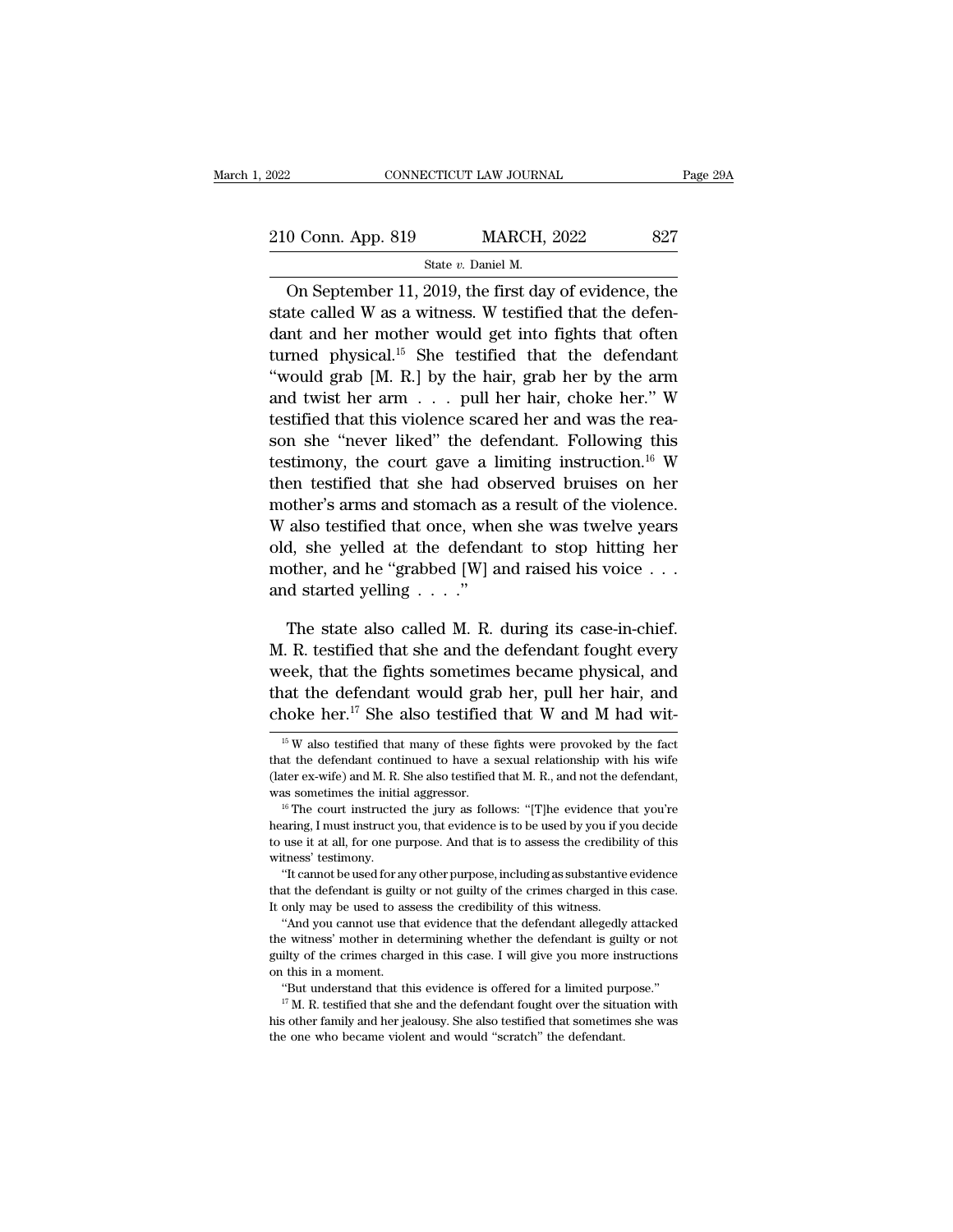| ЭA  | CONNECTICUT LAW JOURNAL                                                                                      |                    | March 1, 2022 |
|-----|--------------------------------------------------------------------------------------------------------------|--------------------|---------------|
| 828 | <b>MARCH, 2022</b>                                                                                           | 210 Conn. App. 819 |               |
|     | State v. Daniel M.                                                                                           |                    |               |
|     | nessed these verbal fights become physical. The court<br>then provided a limiting instruction. <sup>18</sup> |                    |               |

MARCH,  $2022$  210 Conn. App. 819<br>
State *v*. Daniel M.<br>
State *v*. Daniel M.<br>
State also presented the testimony of Lynn Nich-<br>
The state also presented the testimony of Lynn Nich-<br>
State also presented the testimony of L S28 MARCH, 2022 210 Conn. App. 819<br>
State v. Daniel M.<br>
nessed these verbal fights become physical. The court<br>
then provided a limiting instruction.<sup>18</sup><br>
The state also presented the testimony of Lynn Nich-<br>
ols, the dire State  $v$ . Daniel M.<br>
The state verbal fights become physical. The court<br>
then provided a limiting instruction.<sup>18</sup><br>
The state also presented the testimony of Lynn Nich-<br>
ols, the director of victim's services at the Wome nessed these verbal fights become physical. The court<br>then provided a limiting instruction.<sup>18</sup><br>The state also presented the testimony of Lynn Nich-<br>ols, the director of victim's services at the Women's<br>Center of Greater D from provided a limiting instruction.<sup>18</sup><br>The state also presented the testimony of Lynn Nich-<br>ols, the director of victim's services at the Women's<br>Center of Greater Danbury and a forensic interviewer.<br>Nichols testified t The state also presented the testimony of Lynn Nich-<br>ols, the director of victim's services at the Women's<br>Center of Greater Danbury and a forensic interviewer.<br>Nichols testified that domestic violence can be a reason<br>for The state also presented the testimony of Lynn Nich-<br>ols, the director of victim's services at the Women's<br>Center of Greater Danbury and a forensic interviewer.<br>Nichols testified that domestic violence can be a reason<br>for ols, the director of victim's services at the Women's<br>Center of Greater Danbury and a forensic interviewer.<br>Nichols testified that domestic violence can be a reason<br>for delayed disclosure of abuse and that a victim could<br>" Center of Greater Danbury and a forensic interviewer.<br>Nichols testified that domestic violence can be a reason<br>for delayed disclosure of abuse and that a victim could<br>"fear that another family member might get hurt" if the Nichols testified that domestic violence can be a reason<br>for delayed disclosure of abuse and that a victim could<br>"fear that another family member might get hurt" if they<br>were to disclose the abuse. In addition, when asked forward.'' Free to disclose the abuse. In addition, when asked by<br>eeprosecutor, Nichols agreed that "if  $\dots$  the per-<br>n's primary caregiver was a victim of violence by<br>e abuser" it could "affect their willingness to come<br>rward."<br>Aft were to this<br>control. Nichols agreed that "if  $\ldots$  the per-<br>son's primary caregiver was a victim of violence by<br>the abuser" it could "affect their willingness to come<br>forward."<br>After the close of evidence, the court inst

son's primary caregiver was a victim of violence by<br>the abuser" it could "affect their willingness to come<br>forward."<br>After the close of evidence, the court instructed the<br>jury with respect to this evidence as follows: "No some primary categrer was a vietal of visitines by<br>the abuser" it could "affect their willingness to come<br>forward."<br>After the close of evidence, the court instructed the<br>jury with respect to this evidence as follows: "Now, forward."<br>
After the close of evidence, the court instructed the<br>
jury with respect to this evidence as follows: "Now, you<br>
will recall that I told you at the start of this trial that<br>
some testimony may be admitted for a After the close of evidence, the court instructed the<br>jury with respect to this evidence as follows: "Now, you<br>will recall that I told you at the start of this trial that<br>some testimony may be admitted for a limited purpos After the close of evidence, the court instructed the<br>jury with respect to this evidence as follows: "Now, you<br>will recall that I told you at the start of this trial that<br>some testimony may be admitted for a limited purpos jury with respect to this evidence as follows: "Now, you<br>will recall that I told you at the start of this trial that<br>some testimony may be admitted for a limited purpose.<br>Any testimony which I've identified as being limite will recall that I told you at the<br>some testimony may be admitted<br>Any testimony which I've identif<br>a purpose must be considered<br>relates to the limits for which it<br>should not consider such testimo<br>facts as to any other issu In the state of the state has being limited to<br>the state of the state of the state of the state of the purpose.<br>In this case the limits for which it was allowed. And you<br>ould not consider such testimony in finding any othe Fig. assumed the considered by the jury only as it relates to the limits for which it was allowed. And you should not consider such testimony in finding any other facts as to any other issue.<br>"In this case the state has o

 $\alpha$  parpose mast be considered by the jary only as relates to the limits for which it was allowed. And you should not consider such testimony in finding any other facts as to any other issue.<br>
"In this case the state has relates to the links for which it was allowed. This you<br>should not consider such testimony in finding any other<br>facts as to any other issue.<br>"In this case the state has offered evidence through<br>both the complainant, [W], a facts as to any other issue.<br>
"In this case the state has offered evidence through<br>
both the complainant, [W], and the complainant's mot-<br>
her, [M. R.], about the defendant's alleged acts of domes-<br>
tic violence with [M. "In this case the state has offered evidence through<br>both the complainant, [W], and the complainant's mother, [M. R.], about the defendant's alleged acts of domes-<br>tic violence with [M. R.]. This evidence was not admit-<br>t "In this case the state has offered evidence through<br>both the complainant, [W], and the complainant's mot-<br>her, [M. R.], about the defendant's alleged acts of domes-<br>tic violence with [M. R.]. This evidence was not admitboth the complainant, [W], and the complainant's mother, [M. R.], about the defendant's alleged acts of domestic violence with [M. R.]. This evidence was not admitted to prove the bad character, propensity, or criminal ten her, [M. R.], about the defendant's alleged acts of domestic violence with [M. R.]. This evidence was not admitted to prove the bad character, propensity, or criminal tendency of the defendant. Such evidence was admitted s tic violence with [M. R.]. This evidence was not admitted to prove the bad character, propensity, or criminal tendency of the defendant. Such evidence was admitted solely in an attempt to show or to establish a possible re ted to prove the bad character, propensity, or criminal tendency of the defendant. Such evidence was admitted solely in an attempt to show or to establish a possible reason why the complainant may have delayed reporting th ble reason why the complainant may have delayed<br>porting the allegations of sexual assault. However,<br>ou may not consider such evidence as establishing a<br>redisposition on the part of the defendant to commit<br><sup>18</sup> The court in reporting the allegations of sexual assault. However, you may not consider such evidence as establishing a predisposition on the part of the defendant to commit <sup>18</sup> The court instructed: "[T]his evidence is being offered

But recall, the defendant to commonly predisposition on the part of the defendant to commonly is the court instructed: "[T]his evidence is being offered for a limit purpose and I will explain that to you more fully in my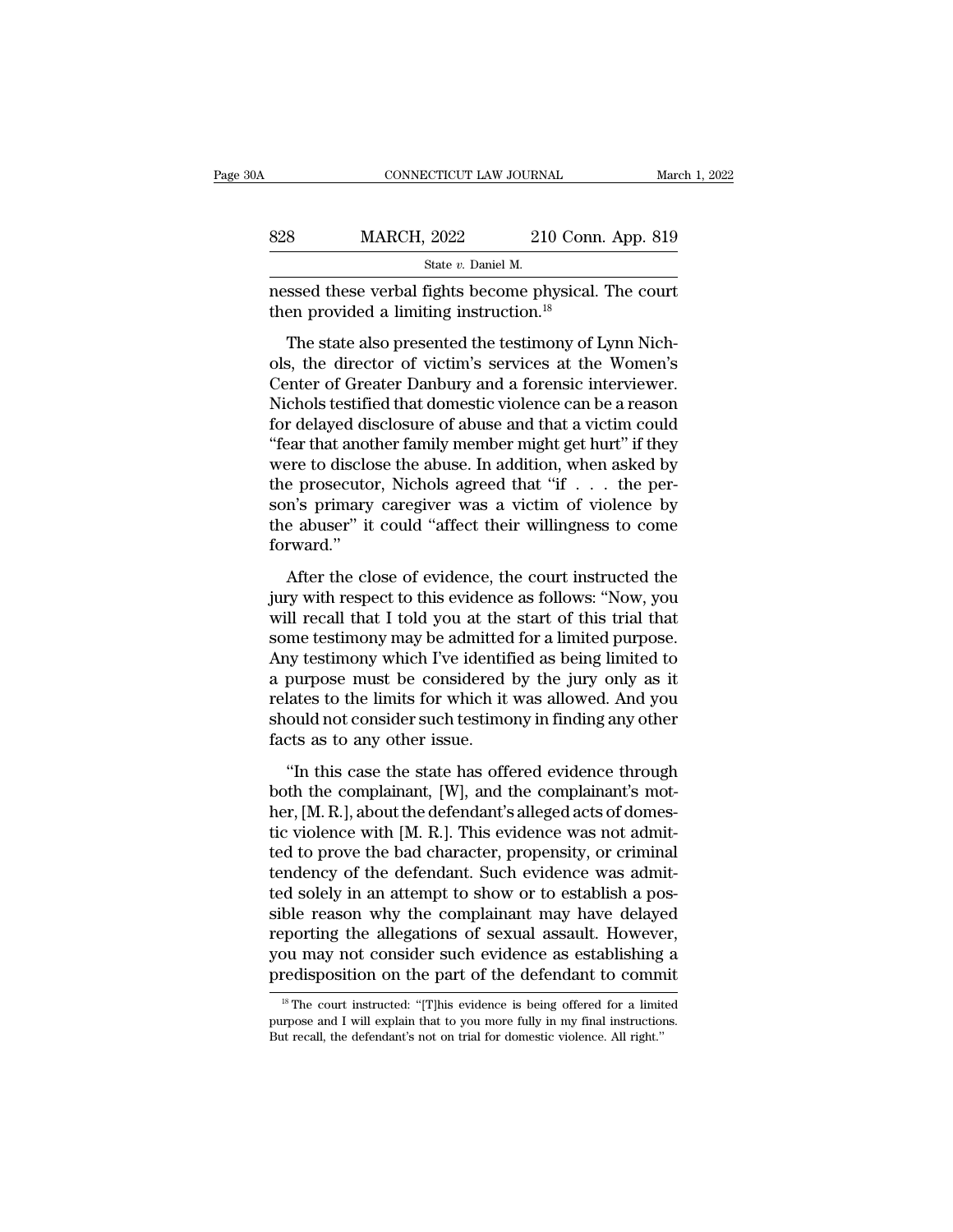| 2022                                                   | CONNECTICUT LAW JOURNAL |     |
|--------------------------------------------------------|-------------------------|-----|
| 210 Conn. App. 819                                     | <b>MARCH, 2022</b>      | 829 |
|                                                        | State v. Daniel M.      |     |
| any of the crimes charged or to demonstrate a criminal |                         |     |

CONNECTICUT LAW JOURNAL Page 3<br>
210 Conn. App. 819 MARCH, 2022 829<br>
State v. Daniel M.<br>
any of the crimes charged or to demonstrate a criminal<br>
propensity. You may consider such evidence if you<br>
believe it and if you furth 210 Conn. App. 819 MARCH, 2022 829<br>
State v. Daniel M.<br>
any of the crimes charged or to demonstrate a criminal<br>
propensity. You may consider such evidence if you<br>
believe it and if you further find that it logically, rati 210 Conn. App. 819 MARCH, 2022 829<br>
State v. Daniel M.<br>
any of the crimes charged or to demonstrate a criminal<br>
propensity. You may consider such evidence if you<br>
believe it and if you further find that it logically, rati 210 Conn. App. 819 MARCH, 2022 829<br>
State v. Daniel M.<br>
any of the crimes charged or to demonstrate a criminal<br>
propensity. You may consider such evidence if you<br>
believe it and if you further find that it logically, rati State  $v$ . Daniel M.<br>
any of the crimes charged or to demonstrate a criminal<br>
propensity. You may consider such evidence if you<br>
believe it and if you further find that it logically, ratio-<br>
nally, and conclusively suppor state *v*. Datter *M*.<br>any of the crimes charged or to demonstrate a crimi<br>propensity. You may consider such evidence if y<br>believe it and if you further find that it logically, ra<br>nally, and conclusively supports the issu believe it and if you may consider such evidence if you<br>
lieve it and if you further find that it logically, ratio-<br>
lly, and conclusively supports the issues for which<br>
is being offered by the state but only as it may bea believe it and if you further find that it logically, ratio-<br>nally, and conclusively supports the issues for which<br>it is being offered by the state but only as it may bear<br>on the issues of a possible delay in reporting.<br>"O

nally, and conclusively supports the issues for which<br>it is being offered by the state but only as it may bear<br>on the issues of a possible delay in reporting.<br>"On the other hand, if you do not believe such evi-<br>dence or ev it is being offered by the state but only as it may bear<br>on the issues of a possible delay in reporting.<br>"On the other hand, if you do not believe such evi-<br>dence or even if you do if you find that it does not<br>logically, r on the issues of a possible delay in reporting.<br>
"On the other hand, if you do not believe such evidence or even if you do if you find that it does not<br>
logically, rationally, and conclusively support the issues<br>
for which "On the other hand, if you do not believe such evi-<br>dence or even if you do if you find that it does not<br>logically, rationally, and conclusively support the issues<br>for which it was offered by the state, then you may not<br>co "On the other hand, if you do not believe such evi-<br>dence or even if you do if you find that it does not<br>logically, rationally, and conclusively support the issues<br>for which it was offered by the state, then you may not<br>co dence or even if you do if you find that it does not<br>logically, rationally, and conclusively support the issues<br>for which it was offered by the state, then you may not<br>consider that testimony for any purpose. Otherwise it<br> logically, rationally, and conclusively support the issues<br>for which it was offered by the state, then you may not<br>consider that testimony for any purpose. Otherwise it<br>may predispose your mind uncritically to believe that for which it was offered by the state, then you may not consider that testimony for any purpose. Otherwise it may predispose your mind uncritically to believe that the defendant [may be] guilty of the offenses charged mere consider that testimony for any purpose<br>may predispose your mind uncritically the defendant [may be] guilty of the off<br>merely because of alleged acts of dom<br>For this reason, you may consider the<br>on the issues of a possible e defendant [may be] guilty of the offenses charged<br>erely because of alleged acts of domestic violence.<br>or this reason, you may consider the evidence only<br>the issues of a possible reason for a delayed reporting<br>[W] and fo merely because of alleged acts of domestic violence.<br>For this reason, you may consider the evidence only<br>on the issues of a possible reason for a delayed reporting<br>by [W] and for no other purposes."<br>The jury found the def

For this reason, you may consider the evidence only<br>on the issues of a possible reason for a delayed reporting<br>by [W] and for no other purposes."<br>The jury found the defendant guilty of all four counts:<br>two counts of sexua on the issues of a possible reason for a delayed reporting<br>by [W] and for no other purposes."<br>The jury found the defendant guilty of all four counts:<br>two counts of sexual assault in the fourth degree in<br>violation of § 53a by [W] and for no other purposes."<br>The jury found the defendant guilty of all four counts:<br>two counts of sexual assault in the fourth degree in<br>violation of  $\S$  53a-73a (a) (2) and two counts of risk of<br>injury to a child The jury found the defendant guilty of all four counts:<br>two counts of sexual assault in the fourth degree in<br>violation of § 53a-73a (a) (2) and two counts of risk of<br>injury to a child in violation of § 53-21 (a) (2). The The jury found the defendant guilty of all four counts:<br>two counts of sexual assault in the fourth degree in<br>violation of § 53a-73a (a) (2) and two counts of risk of<br>injury to a child in violation of § 53-21 (a) (2). The two counts of sexual assault in the fourth degree in<br>violation of § 53a-73a (a) (2) and two counts of risk of<br>injury to a child in violation of § 53-21 (a) (2). The court<br>sentenced the defendant to a total effective term violation of § 53a-73a (a) (2) and two counts of risk of<br>injury to a child in violation of § 53-21 (a) (2). The court<br>sentenced the defendant to a total effective term of twen-<br>ty years of incarceration suspended after ei injury to a child in violation of  $\S$  53-21 (a) (2). The court<br>sentenced the defendant to a total effective term of twen-<br>ty years of incarceration suspended after eight years<br>followed by twenty years of probation. In add years of incarceration suspended after eight years<br>llowed by twenty years of probation. In addition, the<br>urt entered a standing protective order with respect<br>W and M. R. and ordered lifetime registration as a sex<br>fender. followed by twenty years of probation. In addition, the<br>court entered a standing protective order with respect<br>to W and M. R. and ordered lifetime registration as a sex<br>offender. This appeal followed.<br>On appeal, the defend

court entered a standing protective order with respect<br>to W and M. R. and ordered lifetime registration as a sex<br>offender. This appeal followed.<br>On appeal, the defendant claims that the trial court<br>improperly admitted evid to W and M. R. and ordered lifetime registration as a sex<br>offender. This appeal followed.<br>On appeal, the defendant claims that the trial court<br>improperly admitted evidence of uncharged misconduct<br>in the form of the testimo offender. This appeal followed.<br>
On appeal, the defendant claims that the trial court<br>
improperly admitted evidence of uncharged misconduct<br>
in the form of the testimony of M. R. and W that the defen-<br>
dant physically abus On appeal, the defendant claims that the trial court<br>improperly admitted evidence of uncharged misconduct<br>in the form of the testimony of M. R. and W that the defen-<br>dant physically abused M. R. Specifically, the defendant On appeal, the defendant claims that the trial court<br>improperly admitted evidence of uncharged misconduct<br>in the form of the testimony of M. R. and W that the defen-<br>dant physically abused M. R. Specifically, the defendant persuaded.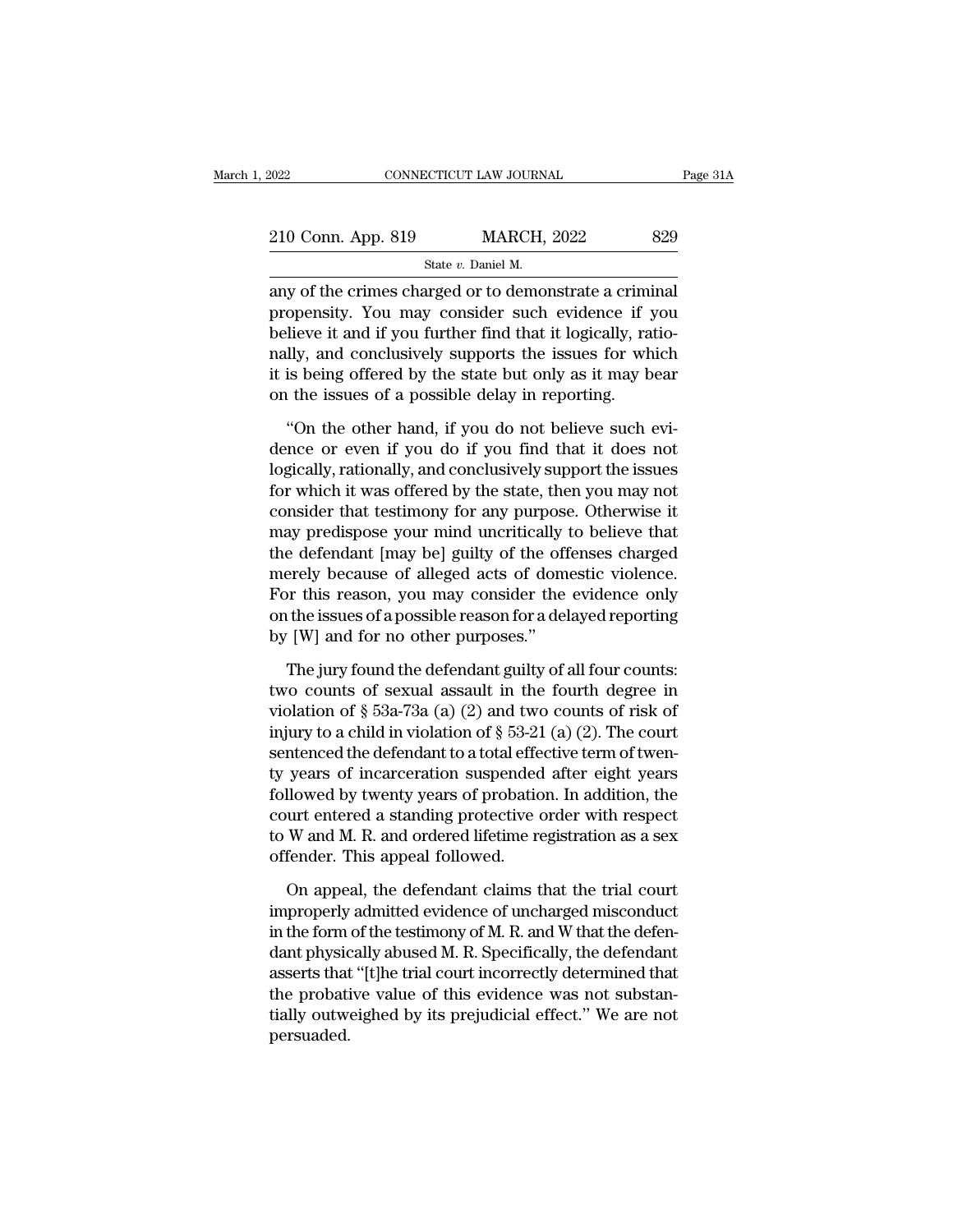# EXECUTE CONNECTICUT LAW JOURNAL March 1, 2022<br>
830 MARCH, 2022 210 Conn. App. 819<br>
84te v. Daniel M. STICUT LAW JOURNAL<br>
<u>2022 210</u><br>
State *v*. Daniel M.<br>
State *v*. Daniel M.

CONNECTICUT LAW JOURNAL March 1, 202<br>  $\begin{array}{r}\n 0 \text{ MARCH, } 2022 \text{ } 210 \text{ Conn. App. 819}\n \end{array}$ <br>
State v. Daniel M.<br>
We begin by setting forth the applicable standard of<br>
view and legal principles that guide our analysis. "We<br>
v 830 MARCH, 2022 210 Conn. App. 819<br>
State v. Daniel M.<br>
We begin by setting forth the applicable standard of<br>
review and legal principles that guide our analysis. "We<br>
review the trial court's decision to admit evidence, 830 MARCH, 2022 210 Conn. App. 819<br>
State v. Daniel M.<br>
We begin by setting forth the applicable standard of<br>
review and legal principles that guide our analysis. "We<br>
review the trial court's decision to admit evidence, premised on a correct view of the law . . . for an abuse State<br>
We begin by setting f<br>
review and legal princip<br>
review the trial court's<br>
premised on a correct v.<br>
of discretion. . . .<br>
"As a general rule, e We begin by setting forth the applicable standard of<br>
view and legal principles that guide our analysis. "We<br>
view the trial court's decision to admit evidence, if<br>
emised on a correct view of the law  $\dots$  for an abuse<br>
d review and legal principles that guide our analysis. "We<br>review the trial court's decision to admit evidence, if<br>premised on a correct view of the law  $\ldots$  for an abuse<br>of discretion.  $\ldots$ <br>"As a general rule, evidence o

review the trial court's decision to admit evidence, if<br>premised on a correct view of the law . . . for an abuse<br>of discretion. . . .<br>"As a general rule, evidence of prior misconduct is<br>inadmissible to prove that a defend premised on a correct view of the law . . . for an abuse<br>of discretion. . . .<br>"As a general rule, evidence of prior misconduct is<br>inadmissible to prove that a defendant is guilty of the<br>crime of which he is accused. . . . character or a propensity for criminal behavior.<br>
"As a general rule, evidence of prior misconduct is<br>
inadmissible to prove that a defendant is guilty of the<br>
crime of which he is accused. . . . Nor can such evi-<br>
dence "As a general rule, evidence of prior misconduct is<br>inadmissible to prove that a defendant is guilty of the<br>crime of which he is accused. . . . Nor can such evi-<br>dence be used to suggest that the defendant has a bad<br>chara "As a general rule, evidence of prior misconduct is<br>inadmissible to prove that a defendant is guilty of the<br>crime of which he is accused. . . . Nor can such evi-<br>dence be used to suggest that the defendant has a bad<br>chara inadmissible to prove that a defendant is guilty of the crime of which he is accused. . . . Nor can such evidence be used to suggest that the defendant has a bad character or a propensity for criminal behavior. . . . In o crime of which he is accused. . . . Nor can such evidence be used to suggest that the defendant has a bad character or a propensity for criminal behavior. . . . In order to determine whether such evidence is admissible, w dence be used to suggest that the defendant has a bad character or a propensity for criminal behavior. . . . In order to determine whether such evidence is admissible, we use a two part test. First, the evidence must be r character or a propensity for criminal behavior. . . . .<br>In order to determine whether such evidence is admissible, we use a two part test. First, the evidence must be<br>relevant and material to at least one of the circum-<br> In order to determine whether such evidence is admissible, we use a two part test. First, the evidence must be relevant and material to at least one of the circumstances encompassed by the exceptions.<sup>19</sup> Second, the prob ble, we use a two part test. First, the evidence must be<br>relevant and material to at least one of the circum-<br>stances encompassed by the exceptions.<sup>19</sup> Second, the<br>probative value of [the prior misconduct] evidence must<br>o relevant and material to at least one of the circum-<br>stances encompassed by the exceptions.<sup>19</sup> Second, the<br>probative value of [the prior misconduct] evidence must<br>outweigh [its] prejudicial effect . . . . . The primary<br>re stances encompassed by the exceptions.<sup>19</sup> Second, the<br>probative value of [the prior misconduct] evidence must<br>outweigh [its] prejudicial effect  $\dots$ . The primary<br>responsibility for making these determinations rests<br>with probative value of [the prior misconduct] evidence must<br>outweigh [its] prejudicial effect  $\dots$ . The primary<br>responsibility for making these determinations rests<br>with the trial court. We will make every reasonable<br>presumpt outweigh [its] prejudicial effect . . . . The primary responsibility for making these determinations rests with the trial court. We will make every reasonable presumption in favor of upholding the trial court's ruling, and responsibility<br>with the trial<br>presumption in<br>ing, and only uj<br>(Citations omi<br>marks omitted<br>App. 106.<br>We first add esumption in favor of upholding the trial court's rul-<br>g, and only upset it for a manifest abuse of discretion."<br>itations omitted; footnote added; internal quotation<br>arks omitted.) *State* v. *Gerald A*., supra, 183 Conn.<br> ing, and only upset it for a manifest abuse of discretion."<br>(Citations omitted; footnote added; internal quotation<br>marks omitted.) *State* v. *Gerald A*., supra, 183 Conn.<br>App. 106.<br>We first address the relevance of the ch

(Citations omitted; footnote added; internal quotation<br>marks omitted.) State v. Gerald A., supra, 183 Conn.<br>App. 106.<br>We first address the relevance of the challenged evi-<br>dence. The defendant argues that the evidence had marks omitted.) *State* v. *Gerald A.*, supra, 183 Conn.<br>App. 106.<br>We first address the relevance of the challenged evi-<br>dence. The defendant argues that the evidence had "lit-<br>tle to no" probative value for the purposes App. 106.<br>We first address the relevance of the challenged evidence. The defendant argues that the evidence had "lit-<br>tle to no" probative value for the purposes of the balanc-<br>ing test, suggesting that "[o]vercoming the p We first address the relevance of the challenged evidence. The defendant argues that the evidence had "little to no" probative value for the purposes of the balancing test, suggesting that "[o]vercoming the probative valu e to no" probative value for the purposes of the balancing test, suggesting that "[o]vercoming the probative alue of this evidence with undue prejudice would be asier than ripping through a wet paper bag." In making  $\frac{19$ ing test, suggesting that "[o]vercoming the probative value of this evidence with undue prejudice would be easier than ripping through a wet paper bag." In making  $\frac{10 \text{ V} \cdot \text{Under the first prop of the test, the evidence must be relevant for a purpose other than showing the defendant's bad character or criminal tendencies. . . . Reognized exceptions to this rule have permitted the$ 

value of this evidence with undue prejudice would be easier than ripping through a wet paper bag." In making  $\frac{10 \text{ °U}}{1000}$   $\frac{10 \text{ °U}}{1000}$  the first prong of the test, the evidence must be relevant for a purpose **Example 19 The United States of the state of prior**  $\overline{P}$  is  $\overline{P}$  in  $\overline{P}$  is  $\overline{P}$  if  $\overline{P}$  is  $\overline{P}$  if  $\overline{P}$  if  $\overline{P}$  if  $\overline{P}$  if  $\overline{P}$  if  $\overline{P}$  if  $\overline{P}$  if  $\overline{P}$  if  $\overline{P}$  if Easier trian ripping tirough a wet paper bag. In infiating<br>  $\frac{10}{10}$  "Under the first prong of the test, the evidence must be relevant for<br>
a purpose other than showing the defendant's bad character or criminal<br>
tenden <sup>19</sup> "Under the first prong of the test, the evidence must be relevant for a purpose other than showing the defendant's bad character or criminal tendencies. . . . Recognized exceptions to this rule have permitted the int a purpose other than showing the defendant's bad character or criminal tendencies.... Recognized exceptions to this rule have permitted the introduction of prior misconduct evidence to prove intent, identity, malice, moti tendencies. . . . Recognized exceptions to this rule have permitted the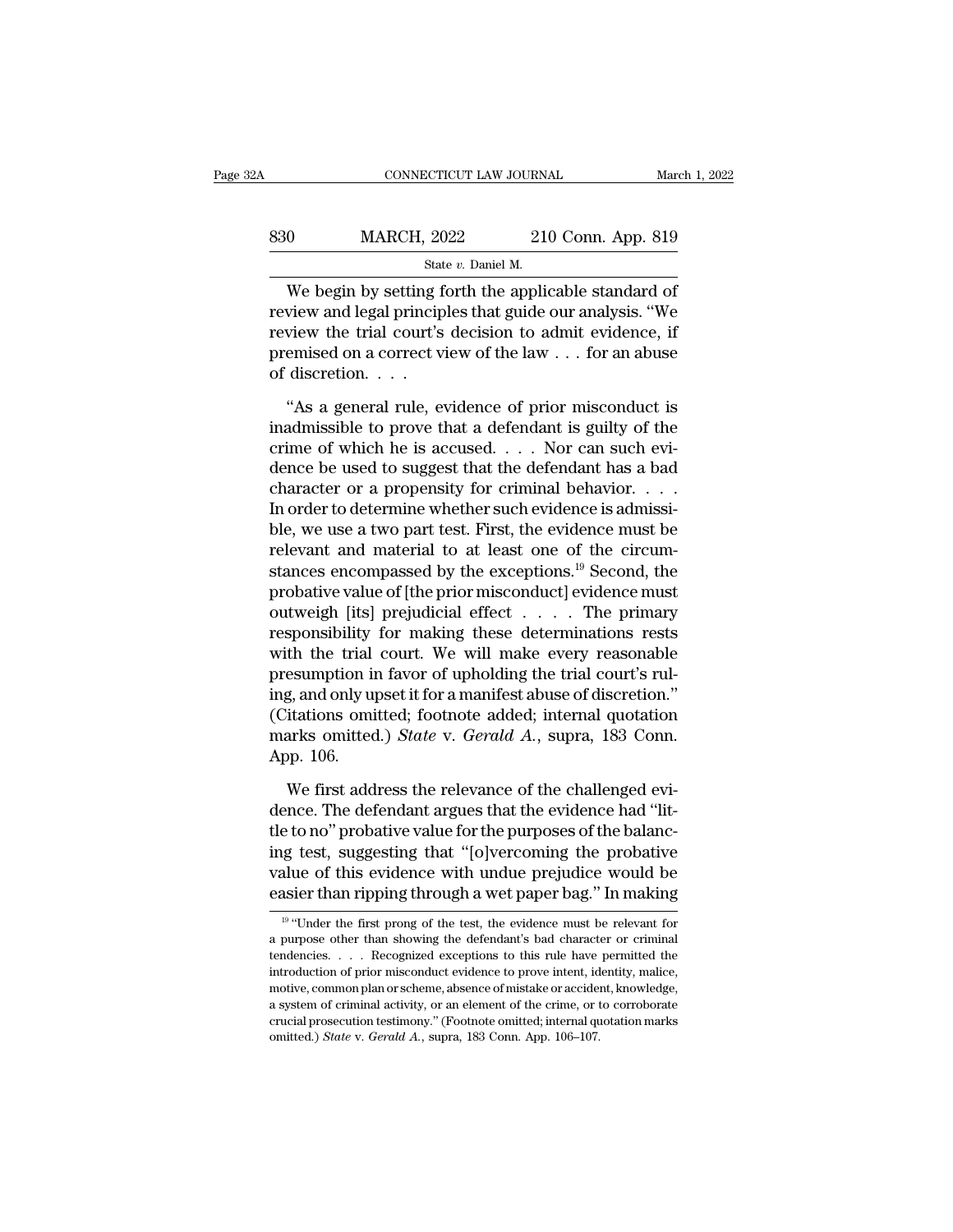| 2022                                                | CONNECTICUT LAW JOURNAL | Page 33A |
|-----------------------------------------------------|-------------------------|----------|
| 210 Conn. App. 819                                  | <b>MARCH, 2022</b>      | 831      |
|                                                     | State v. Daniel M.      |          |
| this aroument the defendant attempts to distinguish |                         |          |

EXECTE AN JOURNAL Page 33A<br>
210 Conn. App. 819 MARCH, 2022 831<br>
31 State v. Daniel M.<br>
21 Conn. App. 819 MARCH, 2022 831<br>
52 State v. Gerald A., supra, 183 Conn. App. 82, by comparing the nature of the democratic violence 210 Conn. App. 819 MARCH, 2022 831<br> *State v. Daniel M.*<br> *State v. Gerald A.*, supra, 183 Conn. App. 82, by comparing the nature of the domestic violence evidence in that 210 Conn. App. 819 MARCH, 2022 831<br>
State v. Daniel M.<br>
this argument, the defendant attempts to distinguish<br>
State v. Gerald A., supra, 183 Conn. App. 82, by compar-<br>
ing the nature of the domestic violence evidence in t 210 Conn. App. 819 MARCH, 2022 831<br>
State v. Daniel M.<br>
this argument, the defendant attempts to distinguish<br>
State v. Gerald A., supra, 183 Conn. App. 82, by compar-<br>
ing the nature of the domestic violence evidence in th case. is argument, the defendant attempts to distinguish<br> *ate* v. *Gerald A.*, supra, 183 Conn. App. 82, by compar-<br>
g the nature of the domestic violence evidence in that<br>
se to the domestic violence evidence in the present<br>
s State v. Gerald A., supra, 183 Conn. App. 82, by comparing the nature of the domestic violence evidence in that case to the domestic violence evidence in the present case.<br>
In Gerald A., this court addressed the use of do

ing the nature of the domestic violence evidence in that<br>case to the domestic violence evidence in the present<br>case.<br>In *Gerald A*., this court addressed the use of domestic<br>violence as uncharged misconduct evidence in chi case to the domestic violence evidence in the present<br>case.<br>In *Gerald A*., this court addressed the use of domestic<br>violence as uncharged misconduct evidence in child<br>sexual abuse cases and determined that the "uncharged<br> case.<br>
In  $GeraldA$ , this court addressed the use of domestic<br>
violence as uncharged misconduct evidence in child<br>
sexual abuse cases and determined that the "uncharged<br>
misconduct evidence provided an explanation for why<br>
[t In *Gerald A*., this court addressed the use of domestic violence as uncharged misconduct evidence in child sexual abuse cases and determined that the "uncharged misconduct evidence provided an explanation for why [the ch In Gerald A., this court addressed the use of domestic<br>violence as uncharged misconduct evidence in child<br>sexual abuse cases and determined that the "uncharged<br>misconduct evidence provided an explanation for why<br>[the chil violence as uncharged misconduct evidence in child<br>sexual abuse cases and determined that the "uncharge<br>misconduct evidence provided an explanation for wh<br>[the children] delayed in disclosing the sexual abus<br>and, therefore isconduct evidence provided an explanation for why<br>he children] delayed in disclosing the sexual abuse<br>d, therefore, the court was correct in its determina-<br>on that it was relevant because it bore on the important<br>sue of t [the children] delayed in disclosing the sexual abuse<br>and, therefore, the court was correct in its determina-<br>tion that it was relevant because it bore on the important<br>issue of their credibility as witnesses." Id., 108.<br>T

and, therefore, the court was correct in its determination that it was relevant because it bore on the important issue of their credibility as witnesses." Id., 108.<br>The defendant points out that the domestic violence in *G* tion that it was relevant because it bore on the important<br>issue of their credibility as witnesses." Id., 108.<br>The defendant points out that the domestic violence<br>in *Gerald A*. included violence against the victim of the issue of their credibility as witnesses." Id., 108.<br>The defendant points out that the domestic violence<br>in *Gerald A*. included violence against the victim of the<br>sexual abuse, was long-standing, and involved threats<br>of v The defendant points out that the domestic violence<br>in *Gerald A*. included violence against the victim of the<br>sexual abuse, was long-standing, and involved threats<br>of violence against the victim if she were to disclose<br>t The detendant points out that the domestic violence<br>
in *Gerald A*. included violence against the victim of the<br>
sexual abuse, was long-standing, and involved threats<br>
of violence against the victim if she were to disclos in *Gerald A*. included violence against the victim of the<br>sexual abuse, was long-standing, and involved threats<br>of violence against the victim if she were to disclose<br>the abuse. Therefore, because the defendant in this c sexual abuse, was long-standing, and involved threats<br>of violence against the victim if she were to disclose<br>the abuse. Therefore, because the defendant in this case<br>did not threaten W, he never hit W, and the violence<br>wa of violence against the victim if she were to disclose<br>the abuse. Therefore, because the defendant in this case<br>did not threaten W, he never hit W, and the violence<br>was not as "long-standing,"<sup>20</sup> the defendant argues that the abuse. Therefore, because the defendant in this case<br>did not threaten W, he never hit W, and the violence<br>was not as "long-standing,"<sup>20</sup> the defendant argues that<br>"the entire issue of domestic violence did not shed an did not threaten w, he never hit w, and the violence<br>was not as "long-standing,"<sup>20</sup> the defendant argues that<br>"the entire issue of domestic violence did not shed any<br>light on whether [W] was credible or whether there<br>was was not as "long-standing,"<sup>20</sup> the defendant argues that<br>"the entire issue of domestic violence did not shed any<br>light on whether [W] was credible or whether there<br>was a legitimate reason for her delayed disclosure."<br>We d "the entire issue of domestic violence did not shed any<br>light on whether [W] was credible or whether there<br>was a legitimate reason for her delayed disclosure."<br>We disagree. Assessed in light of the expert testimony<br>regardi light on whether  $[W]$  was credible or whether there<br>was a legitimate reason for her delayed disclosure."<br>We disagree. Assessed in light of the expert testimony<br>regarding delayed disclosure, that the defendant did<br>not hit was a legitimate reason for her delayed disclosure."<br>We disagree. Assessed in light of the expert testimony<br>regarding delayed disclosure, that the defendant did<br>not hit W or threaten her with violence does not dimin-<br>ish t We disagree. Assessed in light of the expert testimony<br>regarding delayed disclosure, that the defendant did<br>not hit W or threaten her with violence does not dimin-<br>ish the fact that W observed the violence between the<br>defe regarding delayed disclosure, that the detendant did<br>not hit W or threaten her with violence does not dimin-<br>ish the fact that W observed the violence between the<br>defendant and her mother and it scared her. The evi-<br>dence not hit W or threaten her with violence does not dimin-<br>ish the fact that W observed the violence between the<br>defendant and her mother and it scared her. The evi-<br>dence of the domestic violence between the defendant<br>and M dence of the domestic violence between the defendant and M. R., which occurred on a near weekly basis, is probative of W's credibility as it provided an explanation as to why W delayed in disclosing the sexual  $\frac{1}{\sqrt{2}}$ and M. R., which occurred on a near weekly basis, is<br>probative of W's credibility as it provided an expla-<br>nation as to why W delayed in disclosing the sexual<br> $\frac{1}{20}$ We note that M. R. testified that she fought with th probative of W<br>nation as to w<br> $\frac{1}{20}$  We note that M.<br>week and that the r<br>"[a]bout nine years."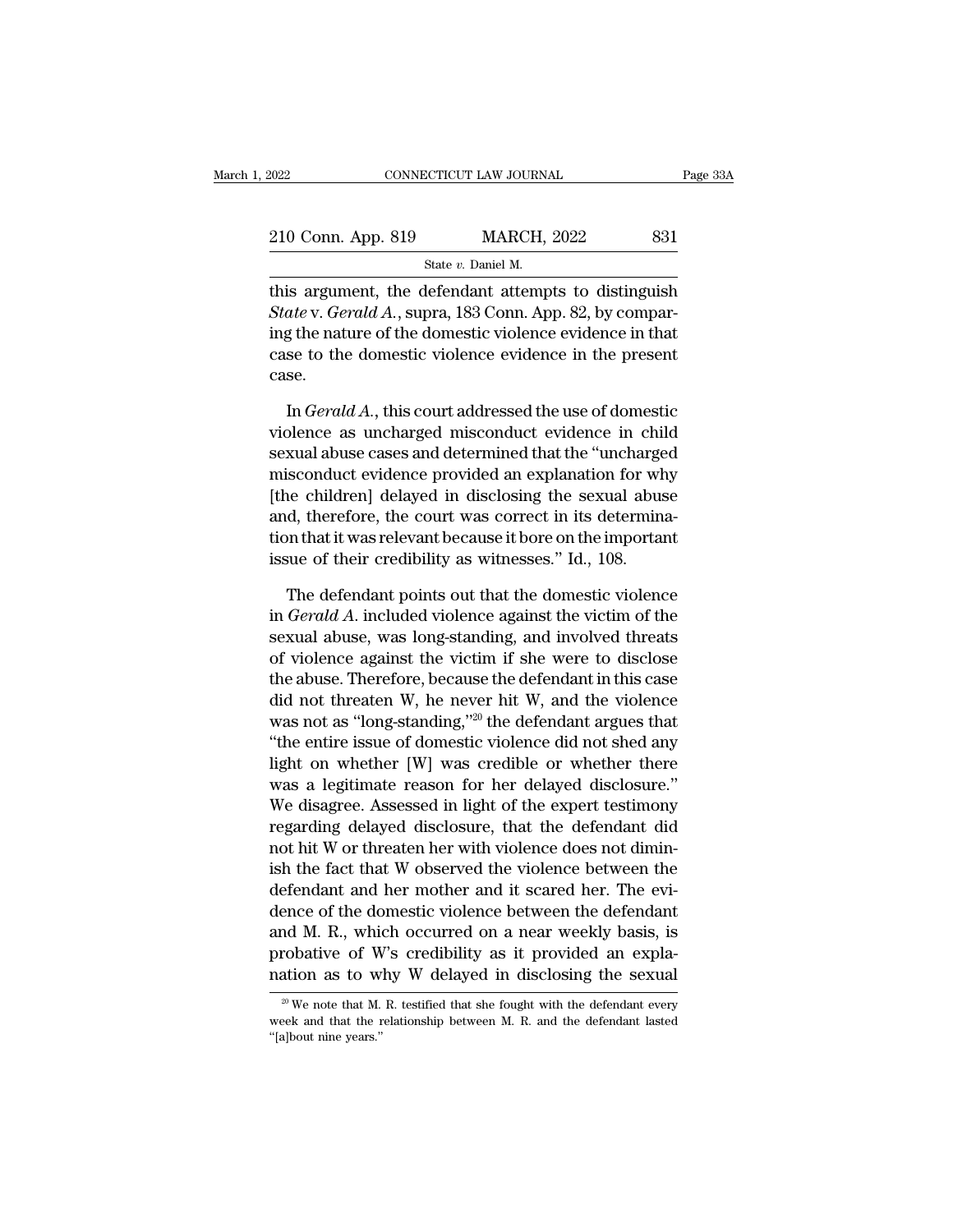| 1A  | CONNECTICUT LAW JOURNAL |                    | March 1, 2022 |
|-----|-------------------------|--------------------|---------------|
| 832 | <b>MARCH, 2022</b>      | 210 Conn. App. 819 |               |
|     | State v. Daniel M.      |                    |               |

CONNECTICUT LAW JOURNAL<br>
State *v.* Daniel M.<br>
State *v.* Daniel M.<br>
abuse.<sup>21</sup> See *State* v. *Gerald A.*, supra, 183 Conn. App.<br>
108. Therefore, we disagree with the defendant's con-<br>
tention that the evidence had "littl CONNECTICUT LAW JOURNAL March 1, 2<br>
832 MARCH, 2022 210 Conn. App. 819<br>
<sup>State v. Daniel M.</sup><br>
abuse.<sup>21</sup> See *State* v. *Gerald A.*, supra, 183 Conn. App.<br>
108. Therefore, we disagree with the defendant's contention that t MARCH, 2022 210 Conn. App. 819<br>
State v. Daniel M.<br>
abuse.<sup>21</sup> See *State* v. *Gerald A.*, supra, 183 Conn. App.<br>
108. Therefore, we disagree with the defendant's contention that the evidence had "little to no" probative value. State v. Daniel M.<br>
State v. Gerald A., supra, 183 Conn. App.<br>
8. Therefore, we disagree with the defendant's contion that the evidence had "little to no" probative<br>
lue.<br>
We next turn to whether the probative value of th abuse.<sup>21</sup> See *State* v. *Gerald A.*, supra, 183 Conn. App.<br>108. Therefore, we disagree with the defendant's contention that the evidence had "little to no" probative<br>value.<br>We next turn to whether the probative value of

distance. See *Blatte V*. derivative, paper, 105 containing the 108. Therefore, we disagree with the defendant's contention that the evidence had "little to no" probative value.<br>We next turn to whether the probative value Foot Therefore, we alsay be what the actordance of the<br>tention that the evidence had "little to no" probative<br>value.<br>We next turn to whether the probative value of the<br>prior misconduct evidence outweighed its prejudicial<br>e value.<br>
We next turn to whether the probative value of the<br>
prior misconduct evidence outweighed its prejudicial<br>
effect. See id., 106. "Section 4-3 of the Connecticut Code<br>
of Evidence . . . provides that [r]elevant evide We next turn to whether the probative value of the<br>prior misconduct evidence outweighed its prejudicial<br>effect. See id., 106. "Section 4-3 of the Connecticut Code<br>of Evidence  $\dots$  provides that [r]elevant evidence may<br>be We next turn to whether the probative value of the<br>prior misconduct evidence outweighed its prejudicial<br>effect. See id., 106. "Section 4-3 of the Connecticut Code<br>of Evidence . . . provides that [r]elevant evidence may<br>be prior misconduct evidence outweighed its prejudicial<br>effect. See id., 106. "Section 4-3 of the Connecticut Code<br>of Evidence . . . provides that [r]elevant evidence may<br>be excluded if its probative value is outweighed by th effect. See id., 106. "Section 4-3 of the Connecticut Code<br>of Evidence . . . provides that [r]elevant evidence may<br>be excluded if its probative value is outweighed by the<br>danger of unfair prejudice or surprise, confusion o of Evidence . . . provides that [r]elevant evidence may<br>be excluded if its probative value is outweighed by the<br>danger of unfair prejudice or surprise, confusion of the<br>issues, or misleading the jury, or by considerations be excluded if its probative value is outweighed by the danger of unfair prejudice or surprise, confusion of the issues, or misleading the jury, or by considerations of undue delay, waste of time or needless presentation o danger of unfair prejudice or surprise, confusion of the<br>issues, or misleading the jury, or by considerations of<br>undue delay, waste of time or needless presentation of<br>cumulative evidence. [T]he determination of whether<br>th issues, or misleading the jury, or by considerations of<br>undue delay, waste of time or needless presentation of<br>cumulative evidence. [T]he determination of whether<br>the prejudicial impact of evidence outweighs it proba-<br>tive undue delay, waste of time or needless presentation of<br>cumulative evidence. [T]he determination of whether<br>the prejudicial impact of evidence outweighs it proba-<br>tive value is left to the sound discretion of the trial<br>cour cumulative evidence. [T]he determination of whether<br>the prejudicial impact of evidence outweighs it proba-<br>tive value is left to the sound discretion of the trial<br>court judge and is subject to reversal only where an<br>abuse the prejudicial impact of evidence outweighs it probative value is left to the sound discretion of the trial<br>court judge and is subject to reversal only where an<br>abuse of discretion is manifest or injustice appears to<br>have tive value is left to the sound discretion of the trial<br>court judge and is subject to reversal only where an<br>abuse of discretion is manifest or injustice appears to<br>have been done. . . . [Our Supreme Court] has pre-<br>viousl court judge and is subject to reversal only where an<br>abuse of discretion is manifest or injustice appears to<br>have been done. . . . [Our Supreme Court] has pre-<br>viously enumerated situations in which the potential<br>prejudic abuse of discretion is manifest or injustice appears to<br>have been done. . . . [Our Supreme Court] has pre-<br>viously enumerated situations in which the potential<br>prejudicial effect of relevant evidence would counsel<br>its exc have been done. . . . [Our Supreme Court] has pre-<br>viously enumerated situations in which the potential<br>prejudicial effect of relevant evidence would counsel<br>its exclusion. Evidence should be excluded as unduly<br>prejudicia viously enumerated situations in which the potential<br>prejudicial effect of relevant evidence would counsel<br>its exclusion. Evidence should be excluded as unduly<br>prejudicial: (1) where it may unnecessarily arouse the<br>jury's prejudicial effect of relevant evidence would counsel<br>its exclusion. Evidence should be excluded as unduly<br>prejudicial: (1) where it may unnecessarily arouse the<br>jury's emotions, hostility or sympathy; (2) where it may<br>cre its exclusion. Evidence should be excluded as unduly<br>prejudicial: (1) where it may unnecessarily arouse the<br>jury's emotions, hostility or sympathy; (2) where it may<br>create distracting side issues; (3) where the evidence<br>an prejudicial: (1) where it ma<br>jury's emotions, hostility or<br>create distracting side issue<br>and counterproof will cons<br>of time; and (4) where one<br>and unprepared to meet it.'<br>omitted.) Id., 108–109.<br>The defendant argues tha eate distracting side issues; (3) where the evidence<br>eate distracting side issues; (3) where the evidence<br>d counterproof will consume an inordinate amount<br>time; and (4) where one party is unfairly surprised<br>d unprepared t and counterproof will consume an inordinate amount<br>of time; and (4) where one party is unfairly surprised<br>and unprepared to meet it." (Internal quotation marks<br>omitted.) Id., 108–109.<br>The defendant argues that the evidence of time; and (4) where one party is unfairly surprised<br>and unprepared to meet it." (Internal quotation marks<br>omitted.) Id., 108–109.<br>The defendant argues that the evidence was "danger-<br>ously prejudicial" because it unnece

The defendant argues that the evidence was "danger-<br>usly prejudicial" because it unnecessarily aroused the<br>rors' emotions and created a secondary issue that<br><sup>21</sup> "Issues of credibility typically are determinative in child The defendant argues that the evidence was "danger-<br>ously prejudicial" because it unnecessarily aroused the<br>jurors' emotions and created a secondary issue that<br> $\frac{21}{1}$ "Issues of credibility typically are determinative i

ously prejudicial" because it unnecessarily aroused the jurors' emotions and created a secondary issue that  $\frac{21 \text{ ft}}{21 \text{ ft}}$  "Issues of credibility typically are determinative in child sexual abuse prosecutions. This jurors' emotions and created a secondary issue that<br>
<sup>21</sup> "Issues of credibility typically are determinative in child sexual abuse<br>
prosecutions. This is so because in sex crime cases generally, and in child<br>
molestation <sup>21</sup> "Issues of credibility typically are determinative in child sexual abuse prosecutions. This is so because in sex crime cases generally, and in child molestation cases in particular, the offense often is committed surr <sup>21</sup> "Issues of credibility typically aprosecutions. This is so because in s<br>molestation cases in particular, the<br>tiously, in the absence of any neutral<br>omitted.) *State v. Estrella J.C.*, 169 (<br>see also footnote 19 of th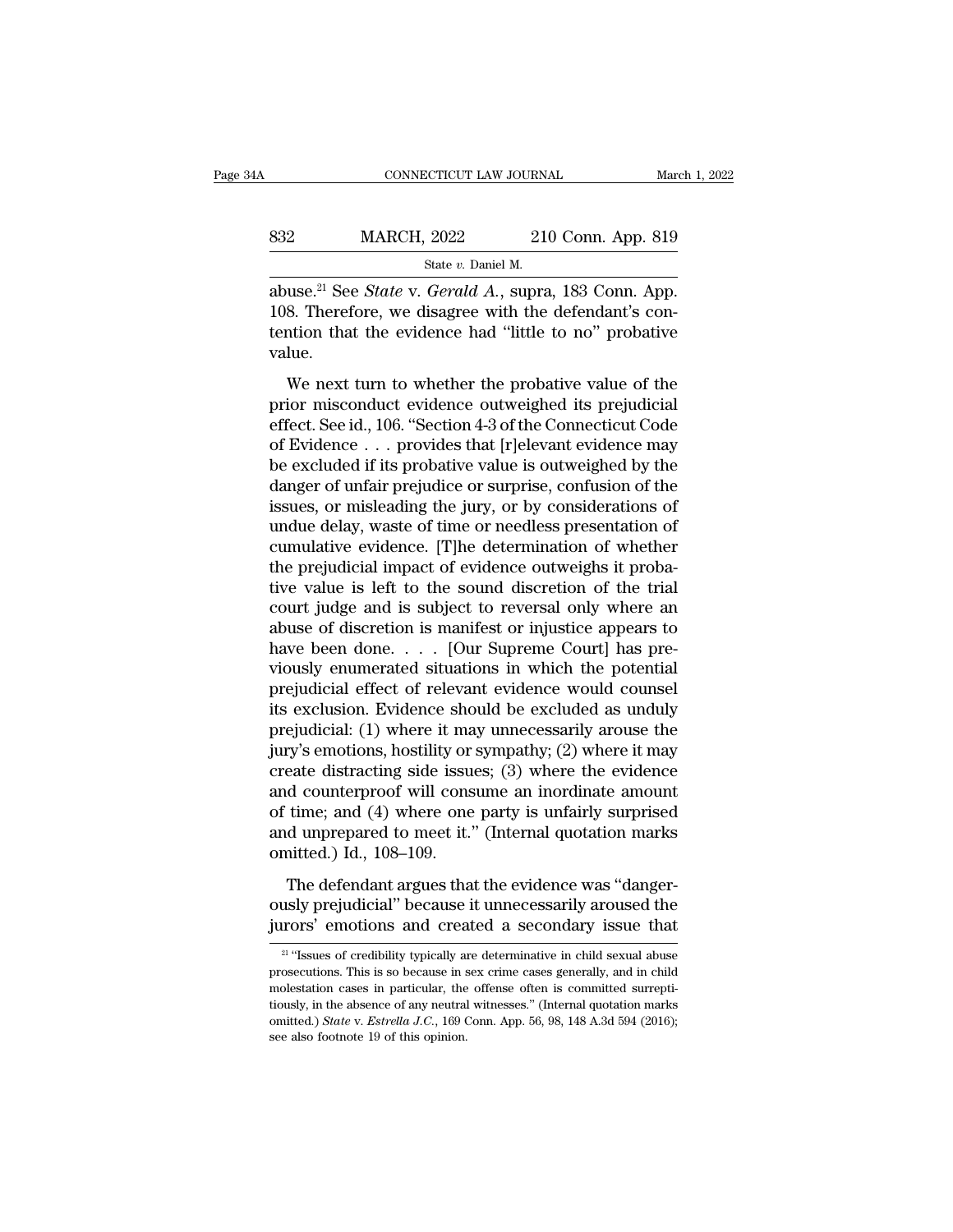EXECT CONNECTICUT LAW JOURNAL Page 35A<br>
210 Conn. App. 819 MARCH, 2022 833<br>
State v. Daniel M.<br>
became "a side show." Therefore, he asserts that "[g]iven<br>
the evidence's scant probative value, this prejudicial<br>
impact outw 210 Conn. App. 819 MARCH, 2022 833<br>
State v. Daniel M.<br>
became "a side show." Therefore, he asserts that "[g]iven<br>
the evidence's scant probative value, this prejudicial<br>
impact outweighed its probative value and the tria 210 Conn. App. 819 MARCH, 2022 833<br>
State v. Daniel M.<br>
became "a side show." Therefore, he asserts that "[g]iven<br>
the evidence's scant probative value, this prejudicial<br>
impact outweighed its probative value and the tria 210 Conn. App. 819 MARCH, 2022 833<br>
State v. Daniel M.<br>
became "a side show." Therefore, he asserts that "[g]iven<br>
the evidence's scant probative value, this prejudicial<br>
impact outweighed its probative value and the tria State v. Daniel M.<br>
became "a side show." Therefore, he asserts that "[g]iven<br>
the evidence's scant probative value, this prejudicial<br>
impact outweighed its probative value and the trial<br>
court erred in granting the state state v. Daniel M.<br>
became "a side show." Therefore, he asserts that "[g]iven<br>
the evidence's scant probative value, this prejudicial<br>
impact outweighed its probative value and the trial<br>
court erred in granting the state became "a side show." Therefore, he asserts that "[g]iven<br>the evidence's scant probative value, this prejudicial<br>impact outweighed its probative value and the trial<br>court erred in granting the state's motion to admit it<br>in the evidence's scant probative value, this prejudicial impact outweighed its probative value and the trial court erred in granting the state's motion to admit it into evidence." The state contends that the probative value pact outweghed its probative value and the that<br>urt erred in granting the state's motion to admit it<br>to evidence." The state contends that the probative<br>lue of the evidence outweighed any prejudicial effect,<br>pecially in li Figure 3.1 and the evidence." The state contends that the probative value of the evidence outweighed any prejudicial effect, especially in light of the nature of the case and the court's limiting instructions.<sup>22</sup> We agre

mo evidence. The state contends that the probative<br>value of the evidence outweighed any prejudicial effect,<br>especially in light of the nature of the case and the<br>court's limiting instructions.<sup>22</sup> We agree with the state.<br> value of the evidence outwerghed any prejudicial effect,<br>especially in light of the nature of the case and the<br>court's limiting instructions.<sup>22</sup> We agree with the state.<br>We conclude that the court did not abuse its discr court's limiting instructions.<sup>22</sup> We agree with the state.<br>We conclude that the court did not abuse its discretion in determining that the probative value of the challenged testimony was not outweighed by its prejudicial *State with the state with the state.*<br> *We conclude that the court did not abuse its discretion in determining that the probative value of the challenged testimony was not outweighed by its prejudicial effect. At the outs* We conclude that the court did not abuse its discretion in determining that the probative value of the challenged testimony was not outweighed by its prejudicial effect. At the outset, we note that this court previously co tion in determining that the probative value of the chal-<br>lenged testimony was not outweighed by its prejudi-<br>cial effect. At the outset, we note that this court previ-<br>ously considered uncharged misconduct evidence in<br>*St* lenged testimony was not outweighed by its prejudicial effect. At the outset, we note that this court previously considered uncharged misconduct evidence in *State* v. *Gerald A*., supra, 183 Conn. App. 109, and concluded cial effect. At the outset, we note that this court previously considered uncharged misconduct evidence in *State* v. *Gerald A.*, supra, 183 Conn. App. 109, and concluded that the trial court properly determined that the ously considered uncharged misconduct evidence in<br>State v. Gerald A., supra, 183 Conn. App. 109, and con-<br>cluded that the trial court properly determined that the<br>probative value of the evidence outweighed its prejudi-<br>cia State v. Gerald A., supra, 183 Conn. App. 109, and concluded that the trial court properly determined that the<br>probative value of the evidence outweighed its prejudi-<br>cial effect. In that case, the state presented evidence cluded that the trial court properly determined that the<br>probative value of the evidence outweighed its prejudi-<br>cial effect. In that case, the state presented evidence<br>of the defendant hitting his children with a belt on<br> probative value of the evidence outweighed its prejudicial effect. In that case, the state presented evidence of the defendant hitting his children with a belt on multiple occasions, hitting their mother in front of them, cial effect. In that case, the state presented evidence<br>of the defendant hitting his children with a belt on<br>multiple occasions, hitting their mother in front of them,<br>and threatening them with violence if they disclosed<br> and threatening them with violence if they disclosed<br>is escyllar alows as relevant to why the two children<br>elayed reporting the sexual abuse that they suffered<br>the hands of their father. Id.,  $101-104$ . Because the<br> $\frac{22$ the sexual abuse as relevant to why the two children delayed reporting the sexual abuse that they suffered at the hands of their father. Id.,  $101-104$ . Because the  $\frac{2}{x}$  The state also argues that that the defendant'

delayed reporting the sexual abuse that they suffered<br>at the hands of their father. Id.,  $101-104$ . Because the<br> $\frac{1}{2}$  The state also argues that that the defendant's claim is not preserved<br>because "the trial court exp at the hands of their father. Id.,  $101-104$ . Because the<br>
<sup>22</sup> The state also argues that that the defendant's claim is not preserved<br>
because "the trial court expressly deferred its ruling on the admissibility of<br>
the u at trie rialities of their ratifier. Id., 101–104. Decause the  $\frac{2}{x}$  The state also argues that that the defendant's claim is not preserved because "the trial court expressly deferred its ruling on the admissibility o  $^2$  The state also argues that that the defendant's claim is not preserved because "the trial court expressly deferred its ruling on the admissibility of the uncharged misconduct evidence until the state presented such e because "the trial court expressly deferred its ruling on the admissibility of the uncharged misconduct evidence until the state presented such evidence" and the defendant was required to object to the evidence when it was be uncharged misconduct evidence until the state presented such evidence"<br>and the defendant was required to object to the evidence when it was<br>presented at trial in order to preserve the claim of evidence when it was<br>prese and the defendant was required to object to the evidence when it was<br>presented at trial in order to preserve the claim of evidentiary error. Thus,<br>the state asserts that the defendant's claim is unreviewable for lack of a<br> presented at trial in order to preserve the claim of evident<br>the state asserts that the defendant's claim is unreviewal<br>final ruling. The defendant, however, argues that the cou<br>unambiguous that the evidence was coming in e state asserts that the defendant's claim is unreviewable for lack of a hal ruling. The defendant, however, argues that the court's "ruling was ambiguous that the evidence was coming in subject to the state's ability lay final ruling. The defendant, however, argues that the court's "ruling was unambiguous that the evidence was coming in subject to the state's ability to lay foundation" and that because he objected and the objection was ove

that it would be vidence was coming in subject to the state's ability<br>to lay foundation" and that because he objected and the objection was<br>overruled, he "had no further role in this procedure."<br>Here, the defendant objecte between the basis of the basis of the basis of the basis of the basis overruled, he "had no further role in this procedure."<br>Here, the defendant objected to the evidence and the court held a hearing, ruled that, barring a be a serticular that the move in the cases of the court held a hearing,<br>overruled, he "had no further role in this procedure."<br>There, the defendant objected to the evidence and the court held a hearing,<br>ruled that, barring Here, the defendant objected to the evidence and the court held a hearing,<br>There, the defendant objected to the evidence was admissible, noted<br>that it would provide a limiting instruction along with the evidence, and<br>provi ruled that, barring a lack of foundation, the evidence what it would provide a limiting instruction along with provided such a limiting instruction. Further, we agree assertion in his reply brief that the cases on which th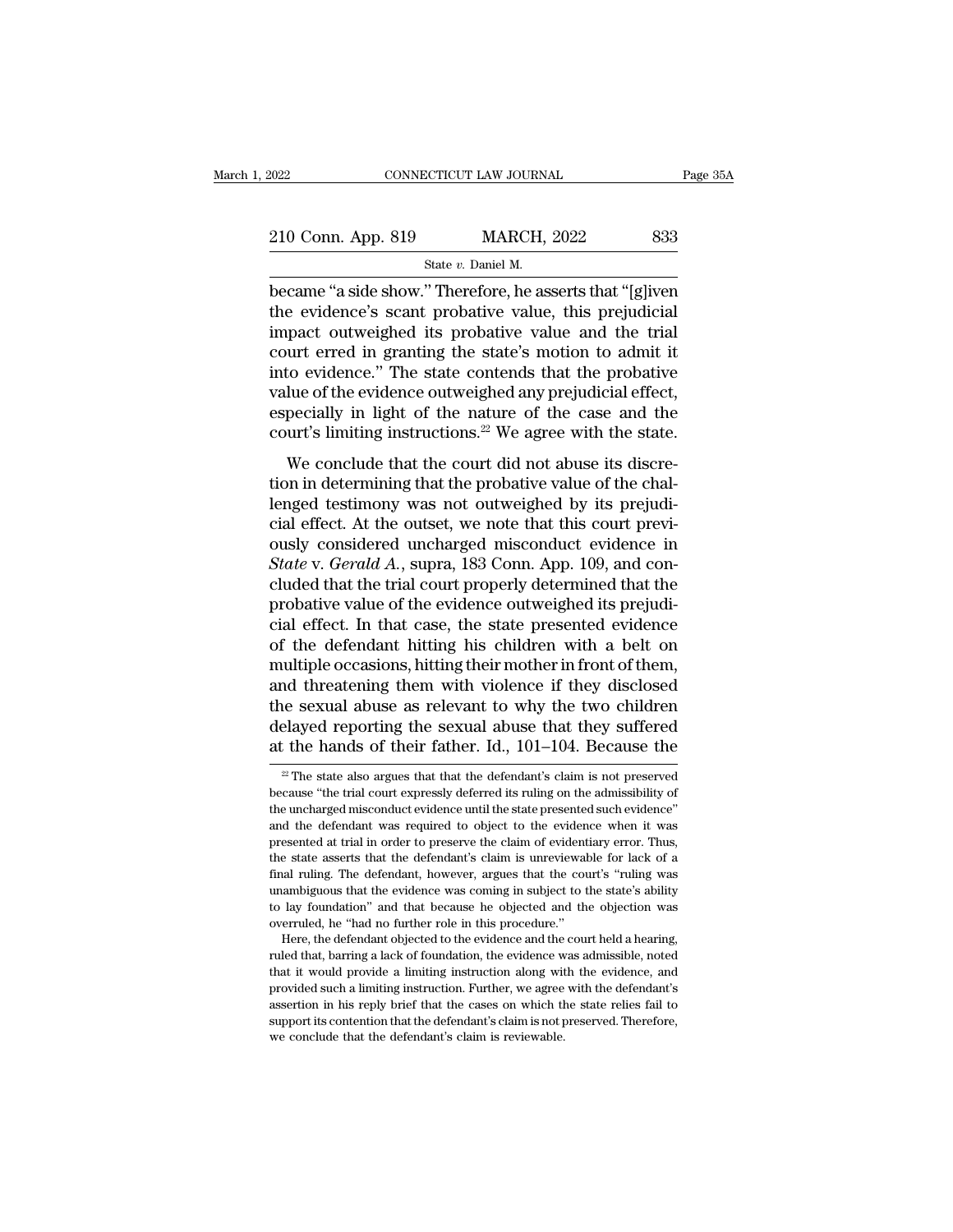# EXECUTE CONNECTICUT LAW JOURNAL March 1, 2022<br>
834 MARCH, 2022 210 Conn. App. 819<br>
84 State v. Daniel M. CONNECTICUT LAW JOURNAL MARTER MARTEN MARCH, 2022 210 Conn. App. 819<br>
State *v.* Daniel M.<br>
Uncharged misconduct evidence was dissimilar from

CONNECTICUT LAW JOURNAL March 1, 2022<br>
S34 MARCH, 2022 210 Conn. App. 819<br>
State v. Daniel M.<br>
uncharged misconduct evidence was dissimilar from<br>
the charged crimes, went to the essence of the state's<br>
case (i.e. the credi MARCH,  $2022$  210 Conn. App. 819<br>
State v. Daniel M.<br>
uncharged misconduct evidence was dissimilar from<br>
the charged crimes, went to the essence of the state's<br>
case (i.e., the credibility of the victim-witnesses), and<br>
d MARCH, 2022 210 Conn. App. 819<br>
State v. Daniel M.<br>
uncharged misconduct evidence was dissimilar from<br>
the charged crimes, went to the essence of the state's<br>
case (i.e., the credibility of the victim-witnesses), and<br>
did MARCH, 2022 210 Conn. App. 819<br>  $\frac{\text{State } v. \text{ Daniel M.}}{\text{uncharged misconduct evidence was dissimilar from}}$ <br>
the charged crimes, went to the essence of the state's<br>
case (i.e., the credibility of the victim-witnesses), and<br>
did not consume an inordinate amount of State v. Daniel M.<br>
State v. Daniel M.<br>
uncharged misconduct evidence was dissimilar from<br>
the charged crimes, went to the essence of the state's<br>
case (i.e., the credibility of the victim-witnesses), and<br>
did not consume state v. Damel M.<br>
uncharged misconduct evidence was dissimilar from<br>
the charged crimes, went to the essence of the state's<br>
case (i.e., the credibility of the victim-witnesses), and<br>
did not consume an inordinate amount uncharged misconduct evidence was dissimilar from<br>the charged crimes, went to the essence of the state's<br>case (i.e., the credibility of the victim-witnesses), and<br>did not consume an inordinate amount of time at trial,<br>this the charged crimes, went to the essence of the state's<br>case (i.e., the credibility of the victim-witnesses), and<br>did not consume an inordinate amount of time at trial,<br>this court concluded that the trial court did not abus case (i.e., the credibility of the victim-witnesses), and<br>did not consume an inordinate amount of time at trial,<br>this court concluded that the trial court did not abuse<br>its discretion in admitting the evidence. Id., 109–10 did not consume an inordinate amount of time at trial,<br>this court concluded that the trial court did not abuse<br>its discretion in admitting the evidence. Id., 109–10. Here,<br>as the defendant points out, the evidence of domes this court concluded that the trial court did not all<br>its discretion in admitting the evidence. Id., 109–10. F<br>as the defendant points out, the evidence of dome<br>violence is less extreme and, therefore, less prejudi<br>than th the defendant points out, the evidence of domestic<br>plence is less extreme and, therefore, less prejudicial,<br>an the domestic violence evidence in *Gerald A*., sup-<br>primg our conclusion that the uncharged misconduct<br>idence as the detendant points out, the evidence of domestic<br>violence is less extreme and, therefore, less prejudicial,<br>than the domestic violence evidence in  $Gerald A$ ., sup-<br>porting our conclusion that the uncharged misconduct<br>evi

whence is less extreme and, therefore, less prejudictal,<br>than the domestic violence evidence in *Gerald A*., sup-<br>porting our conclusion that the uncharged misconduct<br>evidence was properly admitted in this case.<br>Furthermo the definition of the defendant had been charged misconduct evidence was properly admitted in this case.<br>Furthermore, the uncharged misconduct evidence did<br>not tend to unnecessarily arouse the jurors' emotions,<br>especially porting our conclusion that the uncharged misconduct<br>evidence was properly admitted in this case.<br>Furthermore, the uncharged misconduct evidence did<br>not tend to unnecessarily arouse the jurors' emotions,<br>especially in ligh evidence was properly admitted in this case.<br>
Furthermore, the uncharged misconduct evidence did<br>
not tend to unnecessarily arouse the jurors' emotions,<br>
especially in light of the nature of the crimes with which<br>
the defe Furthermore, the uncharged misconduct evidence did<br>not tend to unnecessarily arouse the jurors' emotions,<br>especially in light of the nature of the crimes with which<br>the defendant had been charged, namely sexual abuse<br>of a not tend to unnecessarily arouse the jurors' emotions,<br>especially in light of the nature of the crimes with which<br>the defendant had been charged, namely sexual abuse<br>of a child. See id., 109; see also *State* v. *Vega*, 25 especially in light of the nature of the crimes with which<br>the defendant had been charged, namely sexual abuse<br>of a child. See id., 109; see also *State* v. *Vega*, 259 Conn.<br>374, 398, 788 A.2d 1221 ("evidence of dissimila (2002). a child. See id., 109; see also *Sidde* v. *vega*, 259 Confi.<br>4, 398, 788 A.2d 1221 ("evidence of dissimilar acts is<br>ss likely to be prejudicial than evidence of similar or<br>entical acts" (internal quotation marks omitted) 374, 398, 788 A.2d 1221 ( evidence of dissimilar acts is<br>less likely to be prejudicial than evidence of similar or<br>identical acts" (internal quotation marks omitted)),<br>cert. denied, 537 U.S. 836, 123 S. Ct. 152, 154 L. Ed.

issues intery to be prejudicial than evidence of simular or<br>identical acts" (internal quotation marks omitted)),<br>cert. denied, 537 U.S. 836, 123 S. Ct. 152, 154 L. Ed. 2d 56<br>(2002).<br>Moreover, despite the defendant's assert ndentical acts (internal quotation marks omitted)),<br>cert. denied, 537 U.S. 836, 123 S. Ct. 152, 154 L. Ed. 2d 56<br>(2002).<br>Moreover, despite the defendant's assertions to the<br>contrary, the evidence did not create a distracti *Called*, 337 U.S. 830, 123 S. Ct. 152, 154 L. Ed. 2d 56<br> *Called*).<br> *Moreover*, despite the defendant's assertions to the<br>
contrary, the evidence did not create a distracting side<br>
issue as it "pertained to the credibili (2002).<br>
Moreover, despite the defendant's assertions to the<br>
contrary, the evidence did not create a distracting side<br>
issue as it "pertained to the credibility of the state's key<br>
witness[es], which was the essence of t Moreover, despite the defendant's assertions to the contrary, the evidence did not create a distracting side issue as it "pertained to the credibility of the state's key witness[es], which was the essence of the state's c contrary, the evidence did not create a distracting side<br>issue as it "pertained to the credibility of the state's key<br>witness[es], which was the essence of the state's case."<br>State v. Estrella J.C., 169 Conn. App. 56, 99–1 issue as it "pertained to the credibility of the state's key<br>witness[es], which was the essence of the state's case."<br>State v. *Estrella J.C.*, 169 Conn. App. 56, 99–100, 148 A.3d<br>594 (2016). Additionally, presentation of witness[es], which was the essence of the state<br>State v. Estrella J.C., 169 Conn. App. 56, 99–100,<br>594 (2016). Additionally, presentation of the un<br>misconduct evidence and counterproof of it<br>consume an inordinate amount of die v. Estretua J.C., 109 Conn. App. 50, 99–100, 148 A.5d<br>4 (2016). Additionally, presentation of the uncharged<br>isconduct evidence and counterproof of it did not<br>nsume an inordinate amount of time during the trial.<sup>23</sup><br>ner  $2994$  ( $2010$ ). Additionally, presentation of the uncharged<br>misconduct evidence and counterproof of it did not<br>consume an inordinate amount of time during the trial.<sup>23</sup><br>Therefore, the court did not abuse its discretion

Therefore, the court did not abuse its discretion in admitting the uncharged misconduct evidence.<br>Finally, the fact that the court provided a contemporaneous limiting instruction during both W's and M. R.'s<br> $\frac{23}{12}$  Fu Finally, the fact that the court provided a contemporaneous limiting instruction during both W's and M. R.'s<br>
<sup>23</sup> Further, there was no surprise because the state notified the defendant of its intent to present this evid Finally, the fact that the court provided a contemporaneous limiting instruction during both W's and M. R.'s <sup>23</sup> Further, there was no surprise because the state notified the defendant of its intent to present this eviden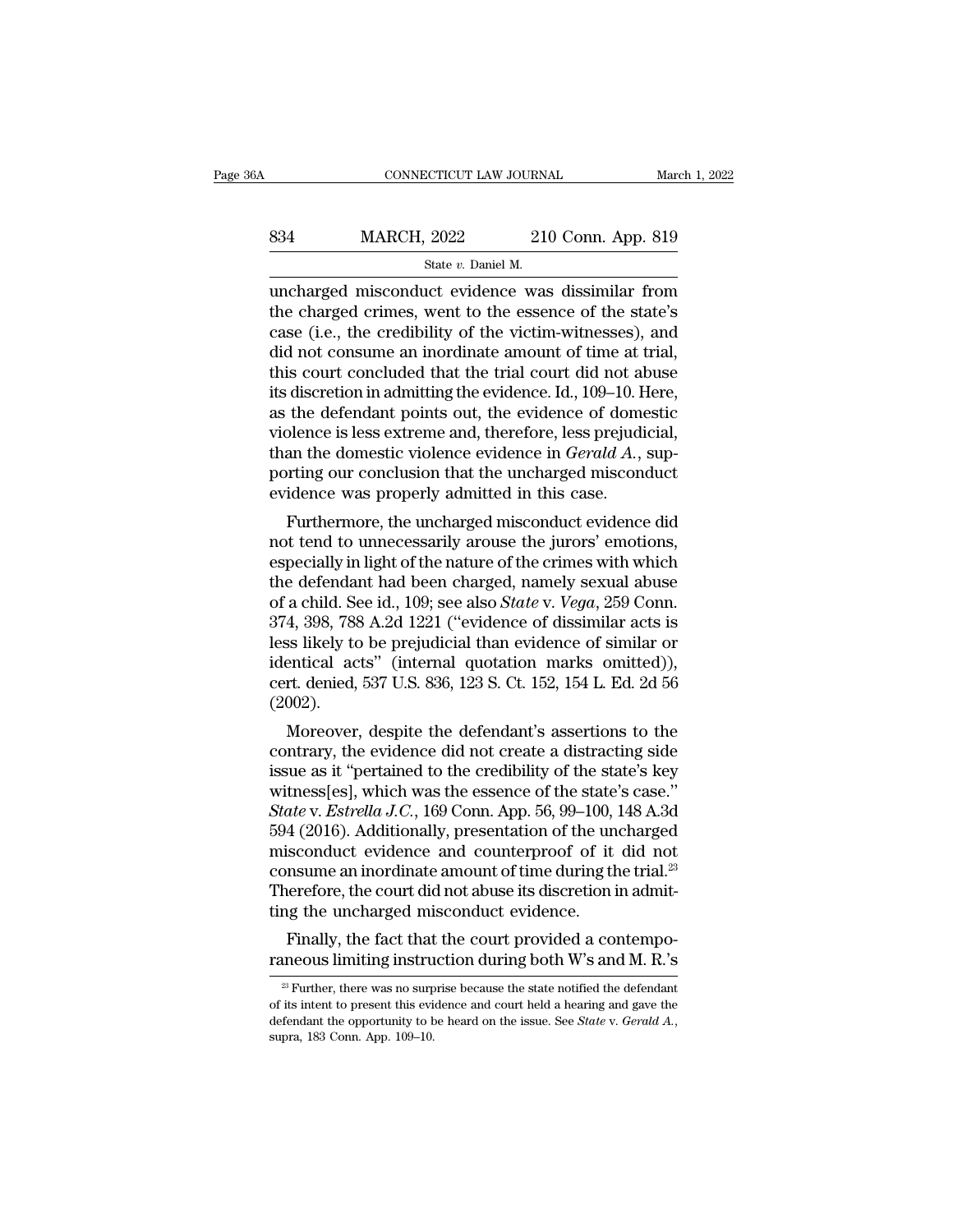| 2022                                                 | CONNECTICUT LAW JOURNAL | Page 37A |
|------------------------------------------------------|-------------------------|----------|
| 210 Conn. App. 819                                   | <b>MARCH, 2022</b>      | 835      |
|                                                      | State v. Daniel M.      |          |
| testimony about the domestic violence, as well as in |                         |          |

EXECT 2022 CONNECTICUT LAW JOURNAL Page 37A<br>
210 Conn. App. 819 MARCH, 2022 835<br>
State v. Daniel M.<br>
Testimony about the domestic violence, as well as in<br>
its final charge to the jury, reduced any prejudicial<br>
impact the 210 Conn. App. 819 MARCH, 2022 835<br>
State v. Daniel M.<br>
testimony about the domestic violence, as well as in<br>
its final charge to the jury, reduced any prejudicial<br>
impact the evidence might have had.<sup>24</sup> See State v. Gon 210 Conn. App. 819 MARCH, 2022 835<br>
State *v*. Daniel M.<br>
testimony about the domestic violence, as well as in<br>
its final charge to the jury, reduced any prejudicial<br>
impact the evidence might have had.<sup>24</sup> See *State* v. *zald Conn. App. 819 MARCH, 2022* 835<br> *zate v. Daniel M.*<br> *zate v. Daniel M.*<br> *zatesimony about the domestic violence, as well as in*<br> *its final charge to the jury, reduced any prejudicial*<br> *impact the evidence migh* State v. Daniel M.<br>
State v. Daniel M.<br>
testimony about the domestic violence, as well as in<br>
its final charge to the jury, reduced any prejudicial<br>
impact the evidence might have had.<sup>24</sup> See *State* v. *Gon-<br>
zalez*, 16 state v. Daniel M.<br>
destimony about the domestic violence, as well as in<br>
its final charge to the jury, reduced any prejudicial<br>
impact the evidence might have had.<sup>24</sup> See *State* v. *Gon-*<br>
zalez, 167 Conn. App. 298, 31 testimony about the domestic violence, as well as in<br>its final charge to the jury, reduced any prejudicial<br>impact the evidence might have had.<sup>24</sup> See *State* v. *Gon-<br>zalez*, 167 Conn. App. 298, 310, 142 A.3d 1227 ("[w]h its final charge to the jury, reduced any prejudicial<br>impact the evidence might have had.<sup>24</sup> See *State* v. *Gon-<br>zalez*, 167 Conn. App. 298, 310, 142 A.3d 1227 ("[w]here<br>... [t]he court also [gives] a limiting instructi impact the evidence might have had.<sup>24</sup> See *State* v. *Gon-<br>zalez*, 167 Conn. App. 298, 310, 142 A.3d 1227 ("[w]here<br>... [t]he court also [gives] a limiting instruction imme-<br>diately, the prejudicial impact is lessened an *zalez*, 167 Conn. App. 298, 310, 142 A.3d 1227 ("[w]here . . . . [t]he court also [gives] a limiting instruction immediately, the prejudicial impact is lessened and the evidence is more likely admissible" (internal quota ... [t]he court also [gives] a limiting instruction immediately, the prejudicial impact is lessened and the evidence is more likely admissible" (internal quotation marks omitted)), cert. denied, 323 Conn. 929, 149 A.3d 50 diately, the prejudicial impact is lessened and the evidence is more likely admissible" (internal quotation marks omitted)), cert. denied, 323 Conn. 929, 149 A.3d 500 (2016); see also *State v. Pereira*, 113 Conn. App. 705 dence is more likely admissible" (internal quotation<br>marks omitted)), cert. denied, 323 Conn. 929, 149 A.3d<br>500 (2016); see also *State* v. *Pereira*, 113 Conn. App.<br>705, 715, 967 A.2d 121 ("Proper limiting instructions<br>of marks omitted)), cert. denied, 323 Conn. 929, 149 A.3d<br>500 (2016); see also *State* v. *Pereira*, 113 Conn. App.<br>705, 715, 967 A.2d 121 ("Proper limiting instructions<br>often mitigate the prejudicial impact of evidence of<br>p 500 (2016); see also *State* v. *Pereira*, 113 Conn. App.<br>705, 715, 967 A.2d 121 ("Proper limiting instructions<br>often mitigate the prejudicial impact of evidence of<br>prior misconduct.... Furthermore, a jury is pre-<br>sumed t 705, 715, 967 A.2d 121 ("Proper limiting instructions<br>often mitigate the prejudicial impact of evidence of<br>prior misconduct..... Furthermore, a jury is pre-<br>sumed to have followed a court's limiting instructions,<br>which se (2009). The judgment is affirmed. inch serves to lessen any prejudice resulting from<br>Initiation of such evidence." (Internal quotation mainted.)), cert. denied, 292 Conn. 909, 973 A.2d<br>1009).<br>The judgment is affirmed.<br>In this opinion the other judges concu

 $^{24}$  The defendant asks us to disregard our long-standing rule that a jury presumed to have followed a court's limiting instruction. The defendant <sup>24</sup> The defendant asks us to disregard our long-standing rule that a jury<br>is presumed to have followed a court's limiting instruction. The defendant<br>argues that "[s]omewhere, in sorting out these salacious details and wa <sup>24</sup> The defendant asks us to disregard our long-standing rule that a jury<br>is presumed to have followed a court's limiting instruction. The defendant<br>argues that "[s]omewhere, in sorting out these salacious details and wa <sup>24</sup> The defendant asks us to disregard our long-standing rule that a jury is presumed to have followed a court's limiting instruction. The defendant argues that "[s]omewhere, in sorting out these salacious details and wa <sup>24</sup> The defendant asks us to disregard our long-standing rule that a jury is presumed to have followed a court's limiting instruction. The defendant argues that "[s]omewhere, in sorting out these salacious details and wa <sup>24</sup> The defendant asks us to disregard our long-standing rule that a jury<br>is presumed to have followed a court's limiting instruction. The defendant<br>argues that "[s]omewhere, in sorting out these salacious details and wa is presumed to have followed a court's limiting instruction. The defendant argues that "[s]omewhere, in sorting out these salacious details and watching this drama play out in the courtroom, the jury was supposed to limit argues that "[s]omewhere, in sorting out these salacious details and watching this drama play out in the courtroom, the jury was supposed to limit their consideration of evidence of domestic violence to explain why [W] sho this drama play out in the courtroom, the jury was supposed to limit their consideration of evidence of domestic violence to explain why  $[W]$  should be believed and why she delayed her disclosure. That would have been nex consideration of evidence of domestic violence to explain why [W] should<br>be believed and why she delayed her disclosure. That would have been next<br>to impossible. The jury was put on a street corner at the time of a car cr be believed and why she delayed her disclosure. That would have been next to impossible. The jury was put on a street corner at the time of a car crash and told to look away. The jury's task was beyond the limits of human brief to this court, however, "[t]hat argument finds no support in either the diverse of a carrow and told to look away. The jury's task was beyond the limits of human nature, they could not have been expected not to be o and told to look away. The jury's task was beyond the limits of human nature, they could not have been expected not to be offended by this evidence."<br>According to the defendant, the "noxious cocktail of the facts of the ca they could not have been expected not to be offended by this evidence."<br>According to the defendant, the "noxious cocktail of the facts of the case"<br>was "too much for the jury to bear." As the state correctly points out in they could not have been expected not to be offended by this evidence." According to the defendant, the "noxious cocktail of the facts of the case" was "too much for the jury to bear." As the state correctly points out in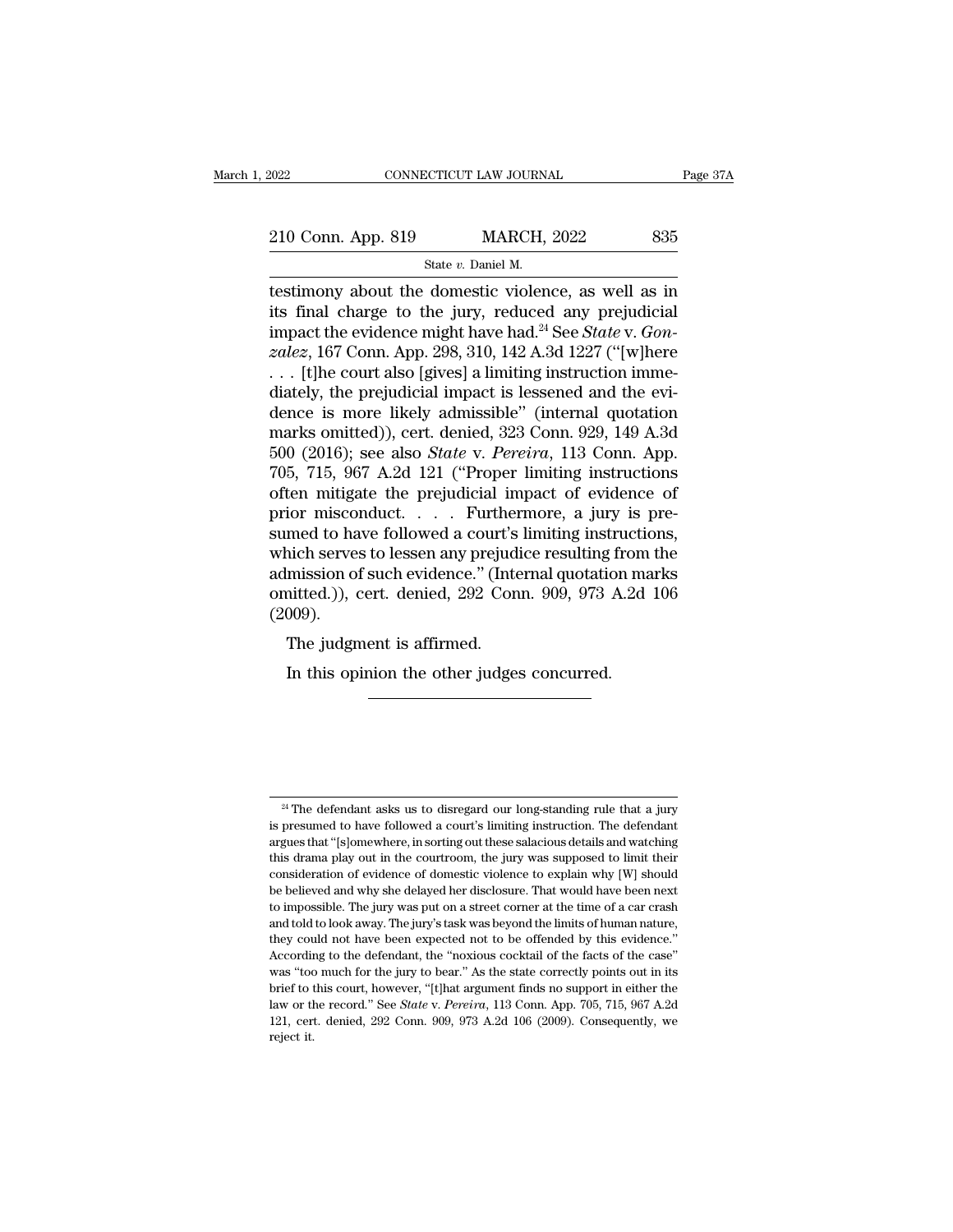# CONNECTICUT LAW JOURNAL March 1, 2022<br>836 MARCH, 2022 210 Conn. App. 836<br>C'Rourke v. Dept. of Labor NNECTICUT LAW JOURNAL<br>CH<sub>2</sub> 2022 210 Con<br>O'Rourke *v*. Dept. of Labor

### MARCH, 2022 210 Conn. App. 836<br>
O'Rourke *v*. Dept. of Labor<br>
JOAN O'ROURKE *v*. DEPARTMENT OF LABOR ET AL.<br>
(AC 43519) 2022 210 C<br>
The v. Dept. of Labor<br>
DEPARTMENT OF L<br>
(AC 43519)<br>
escott and DiPentima, Js. O'Rourke v. Dept. of Labor<br>
JOAN O'ROURKE v. DEPARTMENT OF LABOR ET AL.<br>
(AC 43519)<br>
Alvord, Prescott and DiPentima, Js.

### *Syllabus*

 $\rm (AC~43519)$ <br>Alvord, Prescott and DiPentima, Js.<br> $Syllabus$ <br>The plaintiff, a former employee of the defendant Department of Children<br>and Families (department), appealed to this court from the judgment Alvord, Prescott and DiPentima, Js.<br>
Syllabus<br>
plaintiff, a former employee of the defendant Department of Children<br>
and Families (department), appealed to this court from the judgment<br>
of the trial court dismissing her ad Alvord, Prescott and DiPentima, Js.<br>
Syllabus<br>
plaintiff, a former employee of the defendant Department of Children<br>
and Families (department), appealed to this court from the judgment<br>
of the trial court dismissing her ad Syllabus<br>
plaintiff, a former employee of the defendant Department of Children<br>
and Families (department), appealed to this court from the judgment<br>
of the trial court dismissing her administrative appeal from the decision Syllabus<br>plaintiff, a former employee of the defendant Department of Children<br>and Families (department), appealed to this court from the judgment<br>of the trial court dismissing her administrative appeal from the decision<br>of plaintiff, a former employee of the defendant Department of Children<br>and Families (department), appealed to this court from the judgment<br>of the trial court dismissing her administrative appeal from the decision<br>of the defe plant Families (department), appealed to this court from the judgment of the trial court dismissing her administrative appeal from the decision of the defendant Department of Labor, State Board of Labor Relations, concludi and Families (department), appealed to this court from the judgment of the trial court dismissing her administrative appeal from the decision of the defendant Department of Labor, State Board of Labor Relations, concluding of the defendant Department of Labor, State Board of Labor Relations, concluding that she had failed to establish that the defendant union had breached its duty of fair representation during arbitration proceedings with th concluding that she had failed to establish that the defendant union had breached its duty of fair representation during arbitration proceedings with the department regarding whether the department had just cause to termin breached its duty of fair representation during arbitration proceedings<br>with the department regarding whether the department had just cause<br>to terminate the plaintiff's employment. In her position with the depart-<br>ment, th with the department regarding whether the department had just cause<br>to terminate the plaintiff's employment. In her position with the department, the plaintiff investigated allegations of child abuse and neglect.<br>After com respect to terminate the plaintiff's employment. In her position with the department, the plaintiff's employment. In her position with the department, the plaintiff investigated allegations of child abuse and neglect. Afte ment, the plaintiff investigated allegations of child abuse and neglect.<br>After completing an investigation of a particular case involving a mother's alleged neglect of her two children, the plaintiff submitted to her super After completing an investigation of a particular case involving a mother's alleged neglect of her two children, the plaintiff submitted to her supervisor, F, a draft investigative report, which concluded that, with respec First sulleged neglect of her two children, the plaintiff submitted to her supervisor,  $F$ , a draft investigative report, which concluded that, with respect to one of the children, the allegation was not substantiated.  $F$ supervisor, F, a draft investigative report, which concluded that, with respect to one of the children, the allegation was not substantiated. F disagreed with various parts of the draft report and made various changes in t presect to one of the children, the allegation was not substantiated. F<br>disagreed with various parts of the draft report and made various<br>changes in the final draft of that report to address her concerns. On<br>the basis of t disagreed with various parts of the draft report and made various changes in the final draft of that report to address her concerns. On the basis of the information included in the final report, the department filed an app changes in the final draft of that report to address her concerns. On the basis of the information included in the final report, the department filed an application for an ex parte order of temporary custody. The plaintiff the basis of the information included in the final report, the department filed an application for an ex parte order of temporary custody. The plaintiff, believing that the final report contained false and misleading infor filed an application for an ex parte order of temporary custody. The plaintiff, believing that the final report contained false and misleading information and omitted certain exculpatory information, and without notifying meantiff, believing that the final report contained false and misleading information and omitted certain exculpatory information, and without notifying or obtaining permission from the department, sent a copy of the draft information and omitted certain exculpatory information, and without notifying or obtaining permission from the department, sent a copy of the draft report to the attorney who represented the mother in the order of tempora notifying or obtaining permission from the department, sent a copy of the draft report to the attorney who represented the mother in the order of temporary custody proceedings. Thereafter, a human resources specialist for notifying or obtaining permission from the department, sent a copy of the draft report to the attorney who represented the mother in the order of temporary custody proceedings. Thereafter, a human resources specialist for order of temporary custody proceedings. Thereafter, a human resources specialist for the department initiated an investigation of the plaintiff relating to her disclosure of the confidential, draft report. He determined t specialist for the department initiated an investigation of the plaintiff<br>relating to her disclosure of the confidential, draft report. He determined<br>that she had violated various department policies, a state statute ((Su relating to her disclosure of the confidential, draft report. He determined that she had violated various department policies, a state statute ((Supp. 2010) § 17a-28), and a state regulation (§ 5-240-1a (c)), and the depa that she had violated various department policies, a state statute ((Supp. 2010) § 17a-28), and a state regulation (§ 5-240-1a (c)), and the department terminated her employment. The union filed a grievance on behalf of t  $2010$ ) § 17a-28), and a state regulation (§ 5-240-1a (c)), and the department terminated her employment. The union filed a grievance on behalf of the plaintiff, claiming that the department had terminated her employment ment terminated her employment. The union filed a grievance on behalf of the plaintiff, claiming that the department had terminated her employment without just cause in violation of the applicable collective bargaining agr of the plaintiff, claiming that the department had terminated her employment without just cause in violation of the applicable collective bargaining agreement. C, an agent of the union, represented the plaintiff in the pro ment without just cause in violation of the applicable collective bargaining agreement. C, an agent of the union, represented the plaintiff in the proceedings related to her grievance. After a hearing officer dismissed the gaining agreement. C, an agent of the union, represented the plaintiff<br>in the proceedings related to her grievance. After a hearing officer<br>dismissed the grievance, the union requested review by an arbitrator.<br>At the concl in the proceedings related to her grievance. After a hearing officer dismissed the grievance, the union requested review by an arbitrator. At the conclusion of the arbitration proceedings, the arbitrator dismissed the grie At the conclusion of the arbitration proceedings, the arbitrator dismissed<br>the grievance, and the plaintiff filed a complaint with the board against<br>both the department and the union. The board dismissed the action, and<br>th At the conclusion of the arbitration proceedings, the arbitrator dismissed<br>the grievance, and the plaintiff filed a complaint with the board against<br>both the department and the union. The board dismissed the action, and<br>th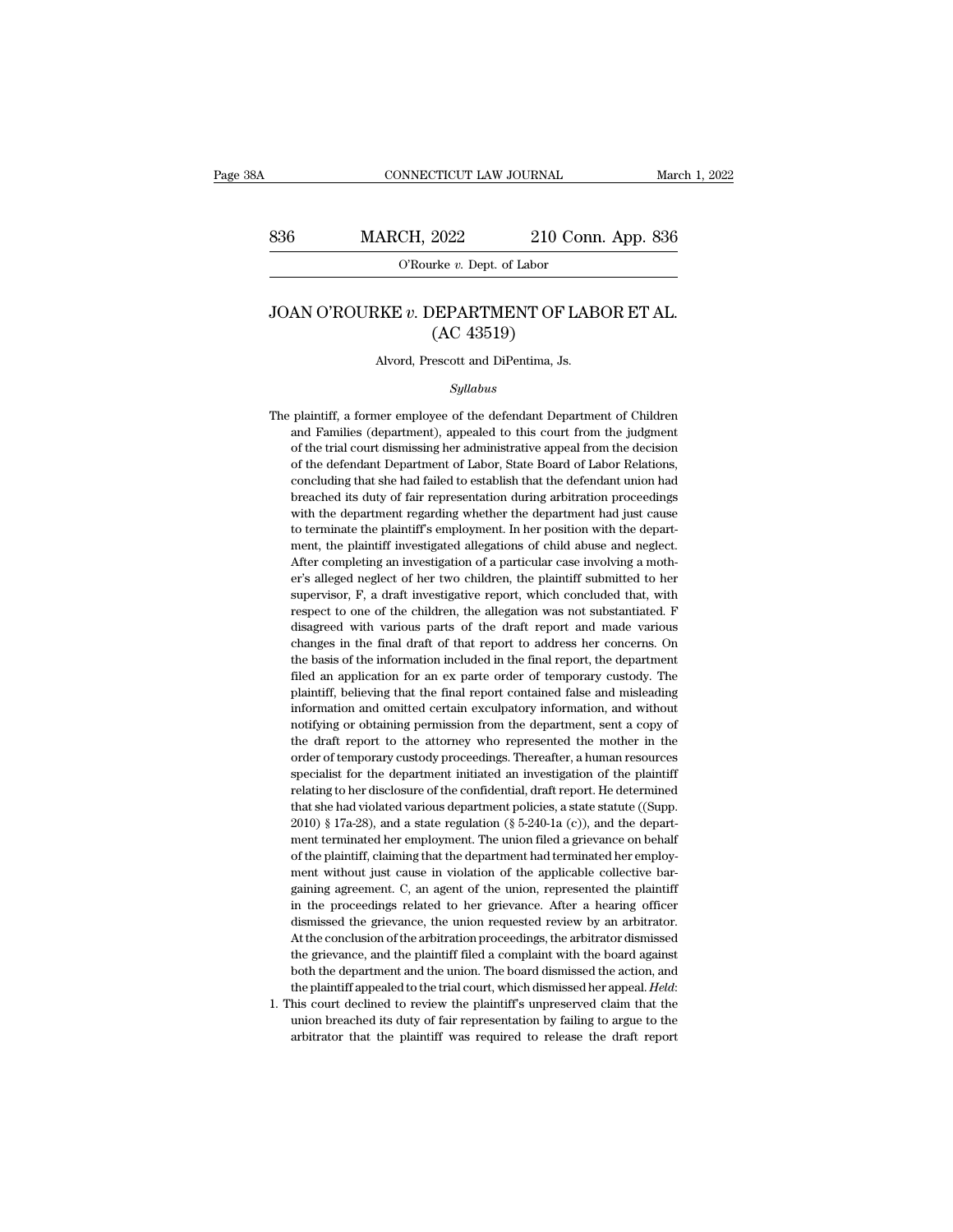9 Conn. App. 836 MARCH, 2022 837<br>
9 Courke v. Dept. of Labor<br>
pursuant to (Supp. 2010) § 17a-28 (f) and (m): the plaintiff conceded<br>
that she did not raise her argument concerning the applicability of the **that she did not raise here** argument concerning the applicability of the statute to the board; moreover, the mere fact that the arbitrator, the statute to the board; moreover, the mere fact that the arbitrator, the Statute to the board; moreover, the mere fact that the arbitrator, the board; moreover, the mere fact that the arbitrator, the board, and the union were aware that (Supp. 2010)  $\S 17a-28$  existed  $\S 17a-28$  existed  $\S 17a$ O'Rourke v. Dept. of Labor<br>pursuant to (Supp. 2010) § 17a-28 (f) and (m): the plaintiff conceded<br>that she did not raise her argument concerning the applicability of the<br>statute to the board; moreover, the mere fact that t O'Rourke v. Dept. of Labor<br>pursuant to (Supp. 2010) § 17a-28 (f) and (m): the plaintiff conceded<br>that she did not raise her argument concerning the applicability of the<br>statute to the board; moreover, the mere fact that t pursuant to (Supp. 2010) § 17a-28 (f) and (m): the plaintiff conceded that she did not raise her argument concerning the applicability of the statute to the board; moreover, the mere fact that the arbitrator, the board, a that she did not raise her argument concerning the applicability of the statute to the board; moreover, the mere fact that the arbitrator, the board, and the union were aware that (Supp. 2010)  $\S$  17a-28 existed was insuf statute to the board; moreover, the mere fact that the arbitrator, the board, and the union were aware that (Supp. 2010) § 17a-28 existed was insufficient to establish that the plaintiff distinctly or precisely articulate board, and the union were aware that (Supp. 2010) § 17a-28 existed was insufficient to establish that the plaintiff distinctly or precisely articulated to the board why the statute was applicable or how it obligated the p

was insufficient to establish that the plaintiff distinctly or precisely articulated to the board why the statute was applicable or how it obligated the plaintiff to release the draft report.<br>he plaintiff failed to meet h articulated to the board why the statute was applicable or how it obligated the plaintiff to release the draft report.<br>he plaintiff failed to meet her burden of demonstrating that the board had acted unreasonably, arbitrar gated the plaintiff to release the draft report.<br> *P.* (he plaintiff failed to meet her burden of demonstrating that the board<br> *P.* (and acted unreasonably, arbitrarily, illegally or in abuse of its discretion<br>
in determ he plaintiff failed to meet her burden of demonstrating that the board<br>had acted unreasonably, arbitrarily, illegally or in abuse of its discretion<br>in determining that the union had not acted arbitrarily or in bad faith<br>i had acted unreasonably, arbitrarily, illegally or in abuse of its discretion<br>in determining that the union had not acted arbitrarily or in bad faith<br>in its representation of the plaintiff by failing to argue that  $In re Lindsey$ <br> in determining that the union had not acted arbitrarily or in bad faith<br>in its representation of the plaintiff by failing to argue that  $In$   $re$   $Lindsey$ <br> $P.$  (49 Conn. Supp. 132) required the plaintiff to disclose the draft in its representation of the plaintiff by failing to argue that  $In$   $re$   $Lindsey$   $P.$  (49 Conn. Supp. 132) required the plaintiff to disclose the draft report: it was unclear whether the directive issued by the trial court i  $P.$  (49 Conn. Supp. 132) required the plaintiff to disclose the draft report:<br>it was unclear whether the directive issued by the trial court in  $In$   $re$ <br> $Lindsey$   $P.$  applied outside of that case and to conclude that  $C$  had it was unclear whether the directive issued by the trial court in  $In$   $re$   $Lindsey$   $P$ . applied outside of that case and to conclude that  $C$  had acted arbitrarily or in bad faith by failing to present such a legal argument *Lindsey P.* applied outside of that case and to conclude that C had acted arbitrarily or in bad faith by failing to present such a legal argument would impose a duty on the union greater than that of fair representation; acted arbitrarily or in bad faith by failing to present such a legal argument would impose a duty on the union greater than that of fair representation; moreover, even if the directive set forth in  $In$   $ne$   $Lindsey$   $P$ . did would impose a duty on the union greater than that of fair representation;<br>moreover, even if the directive set forth in  $In$   $re$  Lindsey  $P$ , did apply<br>outside of that case, it arguably was inapplicable to the plaintiff in present case, as it instructed the department, rather than individual social workers, to include information that was exculpatory or favorable to the parents in its application for an ex parte order of temporary custody; f outside of that case, it arguably was inapplicable to the plaintiff in the present case, as it instructed the department, rather than individual social workers, to include information that was exculpatory or favorable to t present case, as it instructed the department, rather than individual social workers, to include information that was exculpatory or favorable to the parents in its application for an ex parte order of temporary custody; f social workers, to include information that was exculpatory or favorable<br>to the parents in its application for an ex parte order of temporary<br>custody; furthermore, the trial court properly determined that substan-<br>tial evi to the parents in its application for an ex parents custody; furthermore, the trial court properly defined and final reported the factual finding of argued to the arbitrator that the draft report information, as he brought % tial evidence supported the factual finding of the board that C had argued to the arbitrator that the draft report contained exculpatory information, as he brought to the attention of the arbitrator the differences betw

Argued December 1, 2021—officially released March 1, 2022<br>*Procedural History*<br>Appeal from the decision of the named defendant argued to the anotrator that the diatt report contained excupatory<br>information, as he brought to the attention of the arbitrator the differ-<br>ences between the draft and final reports.<br>Argued December 1, 2021—officially rel ences between the draft and final reports.<br>
Argued December 1, 2021—officially released March 1, 2022<br> *Procedural History*<br>
Appeal from the decision of the named defendant<br>
dismissing the plaintiff's complaint challenging Argued December 1, 2021—officially released March 1, 2022<br> *Procedural History*<br>
Appeal from the decision of the named defendant<br>
dismissing the plaintiff's complaint challenging the ter-<br>
mination of her employment by the ment of Children and Families and alleging that the<br>defendant of the name of the name of defendant<br>dismissing the plaintiff's complaint challenging the ter-<br>mination of her employment by the defendant Depart-<br>ment of Child *Procedural History*<br>Appeal from the decision of the named defendant<br>dismissing the plaintiff's complaint challenging the ter-<br>mination of her employment by the defendant Depart-<br>ment of Children and Families and alleging Appeal from the decision of the named defendant<br>dismissing the plaintiff's complaint challenging the ter-<br>mination of her employment by the defendant Depart-<br>ment of Children and Families and alleging that the<br>defendant AF Appeal from the decision of the named defendant<br>dismissing the plaintiff's complaint challenging the ter-<br>mination of her employment by the defendant Depart-<br>ment of Children and Families and alleging that the<br>defendant A dismissing the plaintiff's complaint challenging the ter-<br>mination of her employment by the defendant Depart-<br>ment of Children and Families and alleging that the<br>defendant AFSCME, AFL-CIO, Council 4, Local 2663<br>breached it mination of her employment by the defendant Depart-<br>ment of Children and Families and alleging that the<br>defendant AFSCME, AFL-CIO, Council 4, Local 2663<br>breached its duty of fair representation, brought to the<br>Superior Cou breached its duty of fair representation, brought to the Superior Court in the judicial district of New Britain and tried to the court, *Cordani*, *J*.; judgment dismissing the appeal, from which the plaintiff appealed to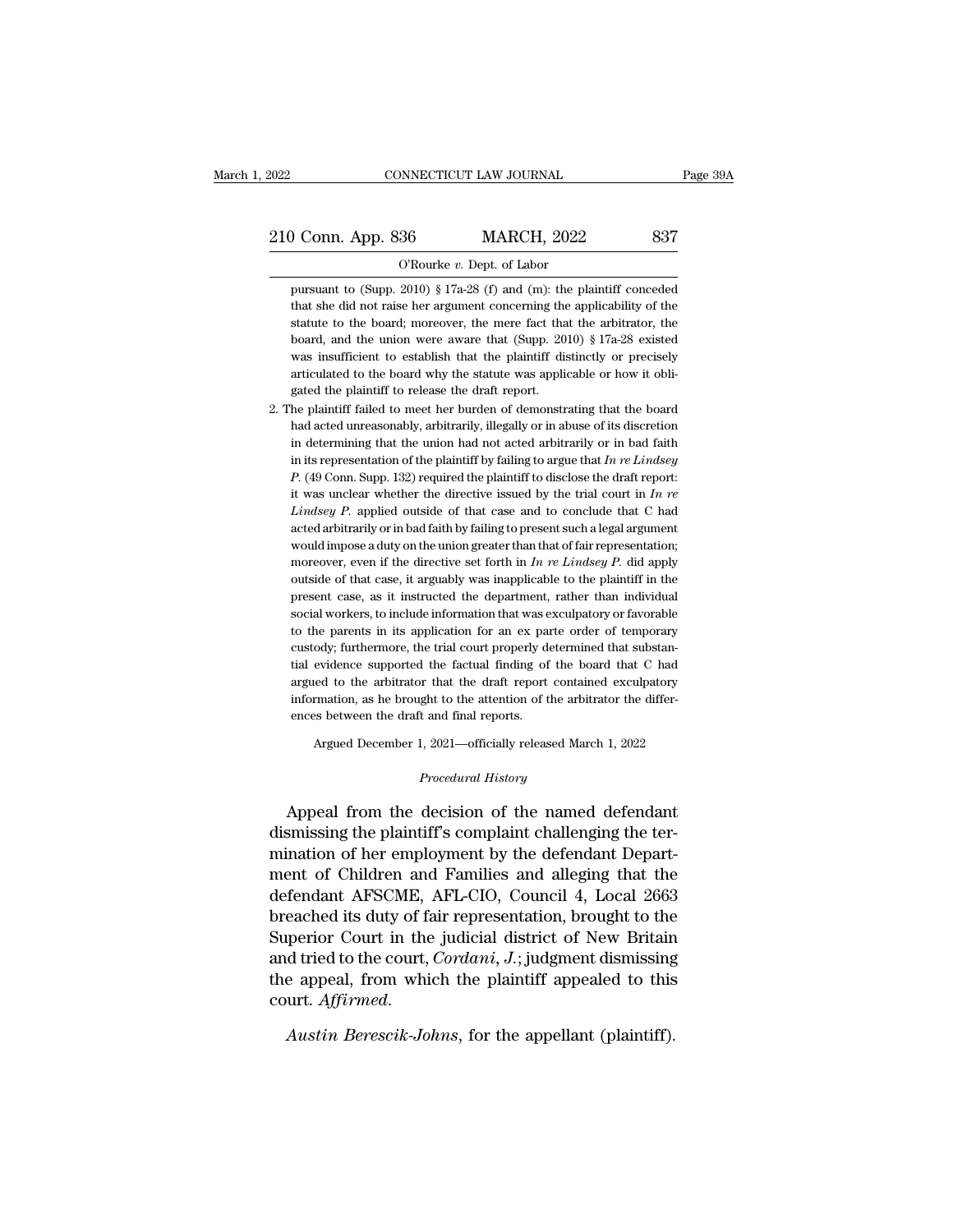# CONNECTICUT LAW JOURNAL March 1, 2022<br>838 MARCH, 2022 210 Conn. App. 836<br>C'Rourke v. Dept. of Labor NNECTICUT LAW JOURNAL<br>CH, 2022 210 Con<br><sup>O'Rourke v. Dept. of Labor<br>*otta. se*neral counsel with</sup>

*Frank N. Cassetta*, general counsel, with whom was<br>*Frank N. Cassetta*, general counsel, with whom was<br>*Frank N. Cassetta*, general counsel, with whom was<br>*Brian Meskill*, assistant general counsel, for the<br>pollog (named *J. Brian Meskill*, assistant general counsel, for the appellee (named defendant). 838 MARCH, 2022<br>
O'Rourke v. Dept. of L<br>
Frank N. Cassetta, general cour<br>
J. Brian Meskill, assistant gene<br>
appellee (named defendant).<br>
Richard T. Sponzo, assistant a *Richard MARCH, 2022* 210 Conn. App. 836<br> *Richard CRourke v. Dept. of Labor*<br> *Richard Meskill, assistant general counsel, for the*<br>
pellee (named defendant).<br> *Richard T. Sponzo, assistant attorney general, for*<br> *Richar* 

O'Rourke v. Dept. of Labor<br>Frank N. Cassetta, general counsel, with whom was<br>J. Brian Meskill, assistant general counsel, for the<br>appellee (named defendant).<br>Richard T. Sponzo, assistant attorney general, for<br>the appellee Families). *Brian Meskill*, assistant general counsel, for the pellee (named defendant).<br>*Richard T. Sponzo*, assistant attorney general, for<br>e appellee (defendant Department of Children and<br>unilies).<br>*Anthony J. Bento*, for the appe appellee (named defendant).<br> *Richard T. Sponzo*, assistant attorney generate<br>
the appellee (defendant Department of Childre:<br>
Families).<br> *Anthony J. Bento*, for the appellee (defe<br>
AFSCME, AFL-CIO, Council 4, Local 2663)

### *Opinion*

E appenee (defendant Department of Cindrent and<br>millies).<br>FSCME, AFL-CIO, Council 4, Local 2663).<br>*Opinion*<br>PRESCOTT, J. In this administrative appeal, the plain-<br>f, Joan O'Rourke, appeals from the decision of the<br>provier tiff, Joan O'Rourke, appeals from the decision of the Anthony J. Bento, for the appellee (defendant<br>AFSCME, AFL-CIO, Council 4, Local 2663).<br>
Opinion<br>
PRESCOTT, J. In this administrative appeal, the plain-<br>
tiff, Joan O'Rourke, appeals from the decision of the<br>
Superior Court AFSCME, AFL-CIO, Council 4, Local 2663).<br>
opinion<br>
PRESCOTT, J. In this administrative appeal, the plain-<br>
tiff, Joan O'Rourke, appeals from the decision of the<br>
Superior Court, affirming the dismissal of her hybrid<br>
actio opinion<br>
PRESCOTT, J. In this administrative appeal, the plain-<br>
tiff, Joan O'Rourke, appeals from the decision of the<br>
Superior Court, affirming the dismissal of her hybrid<br>
action<sup>1</sup> against the defendant AFSCME, AFL-CIO opmon<br>
PRESCOTT, J. In this administrative appeal, the plain-<br>
tiff, Joan O'Rourke, appeals from the decision of the<br>
Superior Court, affirming the dismissal of her hybrid<br>
action<sup>1</sup> against the defendant AFSCME, AFL-CIO, PRESCOTT, J. In this administrative appeal, the plain-<br>tiff, Joan O'Rourke, appeals from the decision of the<br>Superior Court, affirming the dismissal of her hybrid<br>action<sup>1</sup> against the defendant AFSCME, AFL-CIO, Coun-<br>cil tiff, Joan O'Rourke, appeals from the decision of the<br>Superior Court, affirming the dismissal of her hybrid<br>action<sup>1</sup> against the defendant AFSCME, AFL-CIO, Coun-<br>cil 4, Local 2663 (union) and the defendant Department<br>of C Superior Court, affirming the dismissal of her hybrid<br>action<sup>1</sup> against the defendant AFSCME, AFL-CIO, Coun-<br>cil 4, Local 2663 (union) and the defendant Department<br>of Children and Families (department) by the Depart-<br>ment action<sup>1</sup> against the defendant AFSCME, AFL-CIO, Council 4, Local 2663 (union) and the defendant Department<br>of Children and Families (department) by the Department of Labor, State Board of Labor Relations (board),<br>a codefe cil 4, Local 2663 (union) and the defendant Department<br>of Children and Families (department) by the Depart-<br>ment of Labor, State Board of Labor Relations (board),<br>a codefendant in this case. Following the termination<br>of th a codefendant in this case. Following the termination<br>of the plaintiff's employment with the department, the<br>union filed a grievance on her behalf and represented<br>her in an arbitration proceeding. After the arbitrator<br> $\frac$ of the plaintiff's employment with the department, the union filed a grievance on her behalf and represented her in an arbitration proceeding. After the arbitrator  $\frac{1}{1}$  "[An] employee may seek judicial enforcement of

<sup>&</sup>lt;sup>1</sup> "[An] employee may seek judicial enforcement of his contractual rights union filed a grievance on her behalf and represented<br>her in an arbitration proceeding. After the arbitrator<br> $\frac{1}{1}$ "[An] employee may seek judicial enforcement of his contractual rights<br>[under a collective bargaining a the mean and arbitration proceeding. After the arbitrator<br>  $\frac{1}{1}$  "[An] employee may seek judicial enforcement of his contractual rights<br>
[under a collective bargaining agreement when] . . . the union has sole<br>
power u The mean and distribution proceeding. After the arbitration<br>  $\frac{1}{1}$  "[An] employee may seek judicial enforcement of his contractual rights<br>
[under a collective bargaining agreement when] . . . the union has sole<br>
prove <sup>1</sup>"[An] employee may seek judicial enforcement of his contractual rights [under a collective bargaining agreement when] . . . the union has sole power under the [agreement] to invoke the higher stages of the grievance pr [under a collective bargaining agreement when] . . . the union has sole power under the [agreement] to invoke the higher stages of the grievance procedure . . . and . . . the [employee] has been prevented from exhausting power under the [agreement] to invoke the higher stages of the grievance procedure . . . and . . . the [employee] has been prevented from exhausting his contractual remedies by the union's wrongful refusal to process the procedure  $\ldots$  and  $\ldots$  the [employee] has been prevented from exhausting his contractual remedies by the union's wrongful refusal to process the grievance.  $\ldots$  [In such a case, an employee may file a hybrid action, w **Exhausting his contractual remedies by the union's wrongful refusal to exhausting his contractual remedies by the union's wrongful refusal to process the grievance. . . . [In such a case, an employee may file a hybrid ac** process the grievance.... [In such a case, an employee may file a hybrid action, which] comprises two causes of action. The [action] against the employer rests on ... a breach of the collective-bargaining agreement. The [ action, which] comprises two causes of action. The [action] against the employer rests on  $\ldots$  a breach of the collective-bargaining agreement.<br>The [action] against the union is one for breach of the union's duty of fair employer rests on  $\ldots$  a breach of the collective-bargaining agreement.<br>The [action] against the union is one for breach of the union's duty of fair<br>representation  $\ldots$ . [T]he two claims are inextricably interdependent. The [action] against the union is one for breach of the union's duty of fair representation . . . . [T]he two claims are inextricably interdependent. To prevail against either the [employer] or the [u]nion . . . [the empl representation . . . . [T]<br>he two claims are inextricably interdependent. To prevail against either the [employer] or the [u]<br>nion . . . [the employee] must [show] not only . . . that [her] discharge was contrary to the [ prevail against either the [employer] or the [u]nion  $\ldots$  [the employee] must [show] not only  $\ldots$  that [her] discharge was contrary to the [agreement] but must also carry the burden of demonstrating breach of [the] dut must [show] not only . . . that [her] discharge was contrary to the [agreement] but must also carry the burden of demonstrating breach of [the] duty [of fair representation] by the [u]nion. . . . The [action] is thus not ment] but must also carry the burden of demonstrating breach of [the] duty [of fair representation] by the [u]nion. . . . The [action] is thus not a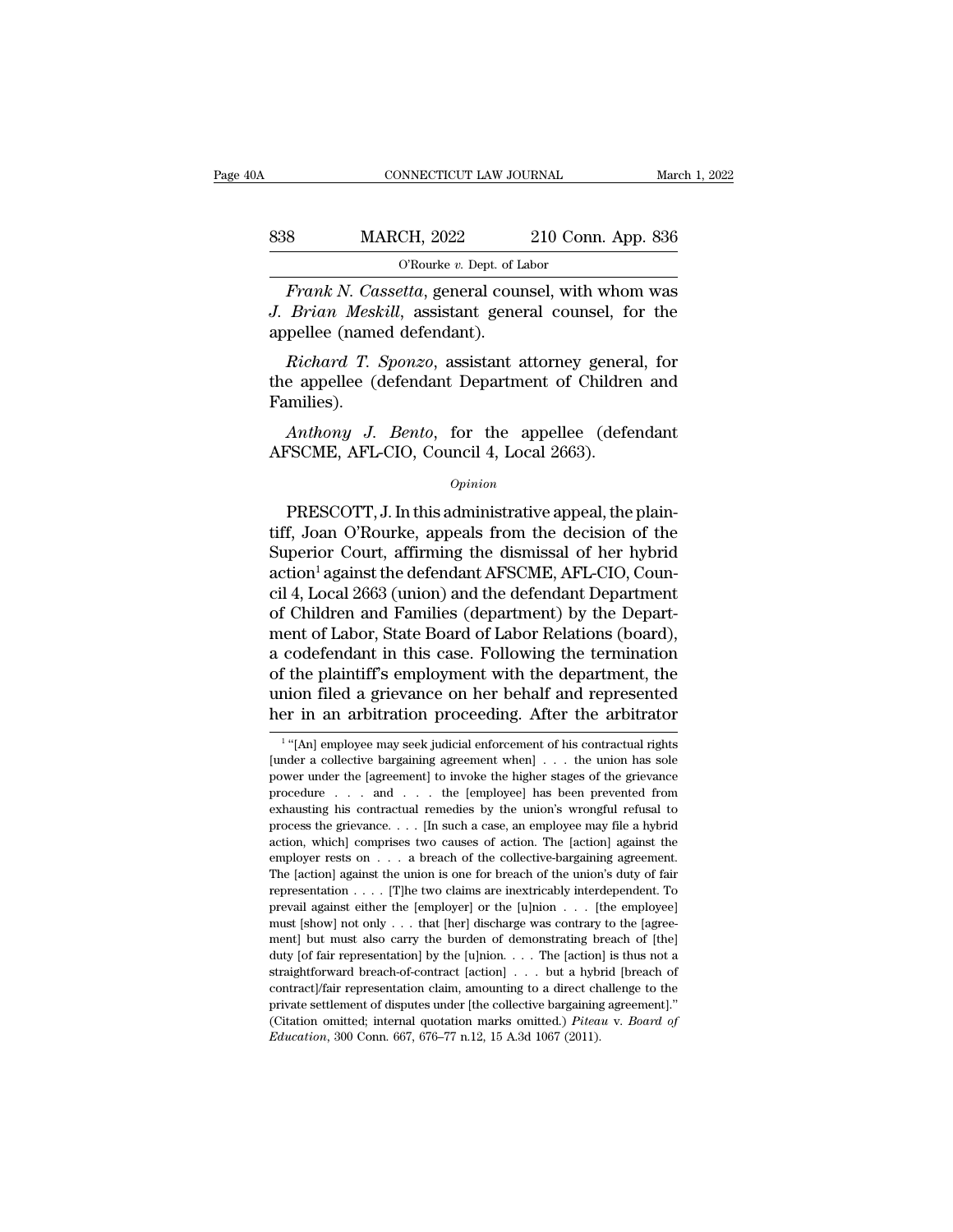| 2022               | CONNECTICUT LAW JOURNAL                                 | Page 41A |
|--------------------|---------------------------------------------------------|----------|
| 210 Conn. App. 836 | <b>MARCH, 2022</b>                                      | 839      |
|                    | O'Rourke $v$ . Dept. of Labor                           |          |
|                    | determined that the department had just cause to termi- |          |

CONNECTICUT LAW JOURNAL<br>
210 Conn. App. 836 MARCH, 2022 839<br>
O'Rourke v. Dept. of Labor<br>
determined that the department had just cause to termi-<br>
nate the plaintiff's employment, the plaintiff filed a complete with the boa 210 Conn. App. 836 MARCH, 2022 839<br>  $O$ Rourke v. Dept. of Labor<br>
determined that the department had just cause to termi-<br>
nate the plaintiff's employment, the plaintiff filed a com-<br>
plaint with the board and, ultimately, 210 Conn. App. 836 MARCH, 2022 839<br>
O'Rourke v. Dept. of Labor<br>
determined that the department had just cause to termi-<br>
nate the plaintiff's employment, the plaintiff filed a com-<br>
plaint with the board and, ultimately, 210 Conn. App. 836 MARCH, 2022 839<br>  $\overline{O$  The board to the Superior Court.<br>
determined that the department had just cause to terminate the plaintiff's employment, the plaintiff filed a complaint with the board and, ulti  $O$ Rourke  $v$ . Dept. of Labor<br>determined that the department had just cause to termi-<br>nate the plaintiff's employment, the plaintiff filed a com-<br>plaint with the board and, ultimately, appealed the deci-<br>sion of the board  $\frac{6 \text{ m} \cdot \text{m} \cdot \text{m} \cdot \text{m} \cdot \text{m} \cdot \text{m} \cdot \text{m}}{2 \text{ d} \cdot \text{m} \cdot \text{m} \cdot \text{m} \cdot \text{m} \cdot \text{m} \cdot \text{m} \cdot \text{m} \cdot \text{m} \cdot \text{m} \cdot \text{m}}$  and just cause to terminate the plaintiff's employment, the plaintiff filed a complaint wi determined that the department had just cause to termi-<br>nate the plaintiff's employment, the plaintiff filed a com-<br>plaint with the board and, ultimately, appealed the deci-<br>sion of the board to the Superior Court. On appe nate the plaintiff's employment, the plaintiff filed a complaint with the board and, ultimately, appealed the decision of the board to the Superior Court. On appeal, the plaintiff claims that the Superior Court improperly plaint with the board and, ultimately, appealed the decision of the board to the Superior Court. On appeal, the plaintiff claims that the Superior Court improperly determined that substantial evidence supported the finding sion of the board to the Superior Court. On appeal, the<br>plaintiff claims that the Superior Court improperly deter-<br>mined that substantial evidence supported the findings<br>of the board and that the board reasonably concluded plaintiff claims that the Superior Court improperly deter-<br>mined that substantial evidence supported the findings<br>of the board and that the board reasonably concluded<br>that the plaintiff had failed to establish that the uni mined that substantial evidence supported the findings<br>of the board and that the board reasonably concluded<br>that the plaintiff had failed to establish that the union<br>breached its duty of fair representation. The plaintiff<br> of the board and that the board reasona<br>that the plaintiff had failed to establish<br>breached its duty of fair representation<br>specifically contends that the union breacher<br>of fair representation because it failed<br>particular eached its duty of fair representation. The plaintiff<br>ecifically contends that the union breached its duty<br>fair representation because it failed to make two<br>rticular legal arguments to the arbitrator. We affirm<br>e decision specifically contends that the union breached its duty<br>of fair representation because it failed to make two<br>particular legal arguments to the arbitrator. We affirm<br>the decision of the Superior Court.<br>The following facts, w

of fair representation because it failed to make two<br>particular legal arguments to the arbitrator. We affirm<br>the decision of the Superior Court.<br>The following facts, which the board found, and pro-<br>cedural history are rele particular legal arguments to the arbitrator. We affirm<br>the decision of the Superior Court.<br>The following facts, which the board found, and pro-<br>cedural history are relevant to our resolution of the pre-<br>sent appeal. The u the decision of the Superior Court.<br>The following facts, which the board found, and pro-<br>cedural history are relevant to our resolution of the pre-<br>sent appeal. The union represents a bargaining unit com-<br>posed of departme The following facts, which the board found, and procedural history are relevant to our resolution of the present appeal. The union represents a bargaining unit composed of department employees, including social work-<br>ers a The following facts, which the board found, and procedural history are relevant to our resolution of the present appeal. The union represents a bargaining unit composed of department employees, including social workers and nt appeal. The union represents a bargaining unit com-<br>sed of department employees, including social work-<br>s and social work supervisors. In 2004, the department<br>red the plaintiff as a social work trainee and, in 2006,<br>omo posed of department employees, including social work-<br>ers and social work supervisors. In 2004, the department<br>hired the plaintiff as a social work trainee and, in 2006,<br>promoted her to the position of full-time social wor

ers and social work supervisors. In 2004, the department<br>hired the plaintiff as a social work trainee and, in 2006,<br>promoted her to the position of full-time social worker.<br>In 2009, the plaintiff became an investigative so hired the plaintiff as a social work trainee and, in 2006,<br>promoted her to the position of full-time social worker.<br>In 2009, the plaintiff became an investigative social<br>worker for the department.<sup>2</sup> In this position, the promoted her to the position of full-time social worker.<br>
In 2009, the plaintiff became an investigative social<br>
worker for the department.<sup>2</sup> In this position, the plaintiff<br>
investigated allegations of child abuse and ne In 2009, the plaintiff became an investigative social<br>worker for the department.<sup>2</sup> In this position, the plaintiff<br>investigated allegations of child abuse and neglect to<br>determine whether there was evidence to substantiat In 2009, the plaintiff became an investigative social<br>worker for the department.<sup>2</sup> In this position, the plaintiff<br>investigated allegations of child abuse and neglect to<br>determine whether there was evidence to substantiat worker for the department.<sup>2</sup> In this position, the plaintiff<br>investigated allegations of child abuse and neglect to<br>determine whether there was evidence to substantiate<br>the allegations. Generally, after being assigned a c investigated allegations of child abuse and neglect to<br>determine whether there was evidence to substantiate<br>the allegations. Generally, after being assigned a case,<br>the plaintiff would review the family's prior history wit determine whether there was evidence to substantiate<br>the allegations. Generally, after being assigned a case,<br>the plaintiff would review the family's prior history with<br>the department, conduct home visits, review relevant<br> the allegations. Generally, after being assigned a case,<br>the plaintiff would review the family's prior history with<br>the department, conduct home visits, review relevant<br>records, and conduct interviews with individuals, inc the plaintiff would review the family's prior history with<br>the department, conduct home visits, review relevant<br>records, and conduct interviews with individuals, includ-<br>ing the children, their parents, other family member the department, conduct home visits, review relevant<br>records, and conduct interviews with individuals, includ-<br>ing the children, their parents, other family members,<br>witnesses, health care providers, counselors, school<br>sta witnesses, health care providers, counselors, school staff, and law enforcement officials. The plaintiff would document her investigation and her conclusions concerning the safety of the children in a draft investigative cerning the safety of the children in a draft investigative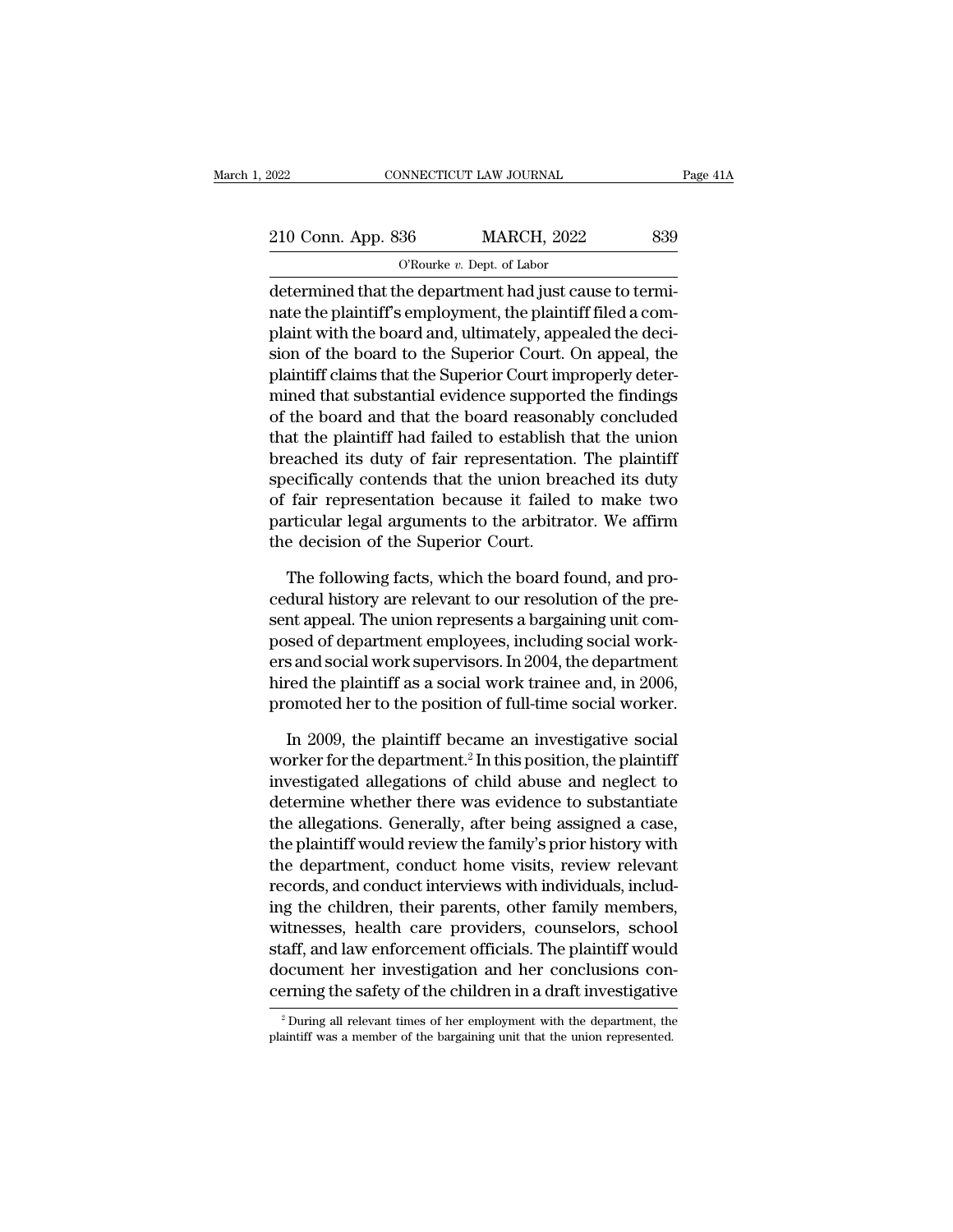| 2Α  | CONNECTICUT LAW JOURNAL                                                                                                                                                                   |                    | March 1, 2022 |
|-----|-------------------------------------------------------------------------------------------------------------------------------------------------------------------------------------------|--------------------|---------------|
| 840 | <b>MARCH, 2022</b>                                                                                                                                                                        | 210 Conn. App. 836 |               |
|     | O'Rourke $v$ . Dept. of Labor                                                                                                                                                             |                    |               |
|     | report. <sup>3</sup> Once she completed her investigation, the plain-<br>tiff would submit electronically her draft investigative<br>report to be superisor for epproval If her superisor |                    |               |

MARCH, 2022 210 Conn. App. 836<br>
O'Rourke v. Dept. of Labor<br>
Teport.<sup>3</sup> Once she completed her investigation, the plain-<br>
tiff would submit electronically her draft investigative<br>
report to her supervisor for approval. If h  $\begin{tabular}{ll} \bf 840 & MARCH, 2022 & 210 Conn. App. 836 \\ \hline \multicolumn{3}{l}{\textcolor{red}{\bf 0}} {\rm {\bf 7}6} {\rm {\bf 8}7} {\rm {\bf 8}8} {\rm {\bf 7}} & 210 Conn. App. 836 \\ \hline \multicolumn{2}{l}{\bf 7} {\rm {\bf 8}7} & 210 Conn. App. 836 \\ \hline \multicolumn{2}{l}{\bf 8} {\rm {\bf 7}} & 210 Conn. App. 836 \\ \hline \multicolumn{2}{l}{\bf 8} {\rm {\bf 7}} & 210 Conn. App.$  $\begin{tabular}{ll} \bf 840 & MARCH, 2022 & 210 Conn. App. 836 \\ \hline \multicolumn{3}{l}{\textcolor{red}{\bf 0}} {\textcolor{red}{\bf 0}} {\textcolor{red}{\bf 0}} {\textcolor{red}{\bf 0}} {\textcolor{red}{\bf 0}} {\textcolor{red}{\bf 0}} {\textcolor{red}{\bf 0}} {\textcolor{red}{\bf 0}} {\textcolor{red}{\bf 0}} {\textcolor{red}{\bf 0}} {\textcolor{red}{\bf 0}} {\textcolor{red}{\bf 0}} {\textcolor{red}{\bf 0}} {\textcolor{red}{\bf 0}} {\textcolor{red}{\bf 0}} {\textcolor{red}{$ The Columbury of the Columbury of the Columbury of Columbury (Columbury 1990)<br>
Teport.<sup>3</sup> Once she completed her investigation, the plain-<br>
tiff would submit electronically her draft investigative<br>
report to her supervisor  $\alpha$  or report.<sup>3</sup> Once she completed her investigation, the plaintiff would submit electronically her draft investigative report to her supervisor for approval. If her supervisor determined that the investigative report report.<sup>3</sup> Once she completed l<br>tiff would submit electronic:<br>report to her supervisor for :<br>determined that the investig<br>tional information, the super<br>additional information or req<br>the necessary changes.<br>In March, 2011, S In March, 2011, Sandra Fitzpatrick, a social work<br>port to her supervisor for approval. If her supervisor<br>termined that the investigative report required addi-<br>and information, the supervisor either would add the<br>ditional i supervisor for approval. If the supervisor<br>determined that the investigative report required additional information, the supervisor either would add the<br>additional information or request that the plaintiff make<br>the necessa

supervisor of the supervisor either would add the<br>additional information or request that the plaintiff make<br>the necessary changes.<br>In March, 2011, Sandra Fitzpatrick, a social work<br>supervisor for the department, became the additional information, the supervisor cliner would did the<br>additional information or request that the plaintiff make<br>the necessary changes.<br>In March, 2011, Sandra Fitzpatrick, a social work<br>supervisor for the department, motional mothiation of request that the plantin make<br>the necessary changes.<br>In March, 2011, Sandra Fitzpatrick, a social work<br>supervisor for the department, became the immediate<br>supervisor of the plaintiff. In the followin In March, 2011, Sandra Fitzpatrick, a social work<br>supervisor for the department, became the immediate<br>supervisor of the plaintiff. In the following two months,<br>the department received reports that alleged that a<br>mother of In March, 2011, Sandra Fitzpatrick, a social work<br>supervisor for the department, became the immediate<br>supervisor of the plaintiff. In the following two months,<br>the department received reports that alleged that a<br>mother of supervisor for the department, became the immediate<br>supervisor of the plaintiff. In the following two months,<br>the department received reports that alleged that a<br>mother of two children was neglecting them. Specifi-<br>cally, supervisor of the plaintiff. In the following two months,<br>the department received reports that alleged that a<br>mother of two children was neglecting them. Specifi-<br>cally, according to the allegations, the mother had<br>refused the department received reports that alleged that a<br>mother of two children was neglecting them. Specifi-<br>cally, according to the allegations, the mother had<br>refused to take her son to outpatient therapy sessions<br>or to have mother of two children was neglecting them. Specifically, according to the allegations, the mother had refused to take her son to outpatient therapy sessions or to have her son evaluated by a psychiatrist, which evaluation cally, according to the allegations, the mother had<br>refused to take her son to outpatient therapy sessions<br>or to have her son evaluated by a psychiatrist, which<br>evaluation the son needed in order to attend school.<br>Further, refused to take her son to outpatient therapy sessions<br>or to have her son evaluated by a psychiatrist, which<br>evaluation the son needed in order to attend school.<br>Further, the mother allegedly had prevented her daugh-<br>ter f or to have her son evaluated by a psychiatrist, which<br>evaluation the son needed in order to attend school.<br>Further, the mother allegedly had prevented her daugh-<br>ter from attending school. Fitzpatrick assigned the<br>plaintif report. In the draft report. The investigate the allegations, and, following<br>
a completion of her investigation, the plaintiff sub-<br>
itted to Fitzpatrick a thirty page, draft investigative<br>
port.<br>
In the draft report, the plaintif Let Hom attending School. Trapartek assigned the<br>plaintiff to investigate the allegations, and, following<br>the completion of her investigation, the plaintiff sub-<br>mitted to Fitzpatrick a thirty page, draft investigative<br>rep

plantant to investigate the directions, that, following<br>the completion of her investigation, the plaintiff sub-<br>mitted to Fitzpatrick a thirty page, draft investigative<br>report.<br>In the draft report, the plaintiff concluded and the completion of her investigation, the plaintiff sometries in the distribution of educational neglect of the son was not substantiated.<sup>4</sup> According to the plaintiff, a school psychologist who had examined the son de mated to Trapatrick a time, page, that investigative<br>
report.<br>
In the draft report, the plaintiff concluded that the<br>
allegation of educational neglect of the son was not<br>
substantiated.<sup>4</sup> According to the plaintiff, a sc In the draft report, the plaintiff concluded that the<br>allegation of educational neglect of the son was not<br>substantiated.<sup>4</sup> According to the plaintiff, a school psy-<br>chologist who had examined the son determined that<br>" ([ In the draft report, the plaintiff concluded that the<br>allegation of educational neglect of the son was not<br>substantiated.<sup>4</sup> According to the plaintiff, a school psy-<br>chologist who had examined the son determined that<br>"[th allegation of educational neglect of the son was not<br>substantiated.<sup>4</sup> According to the plaintiff, a school psy-<br>chologist who had examined the son determined that<br>" (the son] [wa]s [psychotic] because he [was] hear[ing]<br>v substantiated.<sup>4</sup> According to the plaintiff, a school psychologist who had examined the son determined that " [the son] [wa]s [psychotic] because he [was] hear[ing] voices," " but a clinician who had evaluated the son did chologist who had examined the son determined that<br>"'[the son] [wa]s [psychotic] because he [was] hear[ing]<br>voices,'" but a clinician who had evaluated the son did<br>not observe that the son had experienced any such<br>auditory 3 The department and its employees refer to the plaintiff, after the son was hospitalized in connection with concerns bout his mental health, administrators from his school <sup>3</sup> The department and its employees refer to the auditory hallucinations. According to the plaintiff, after<br>the son was hospitalized in connection with concerns<br>about his mental health, administrators from his school<br><sup>3</sup>The department and its employees refer to the inves

the son was hospitalized in connection with concerns<br>about his mental health, administrators from his school<br><sup>3</sup>The department and its employees refer to the investigative reports<br>as "protocols." For the purpose of clarity  $^3$  The department and its employees refer to the investigative reports as "protocols." For the purpose of clarity, we refer to these reports as "investigative reports" throughout this opinion.<br> $^4$  The plaintiff, howeve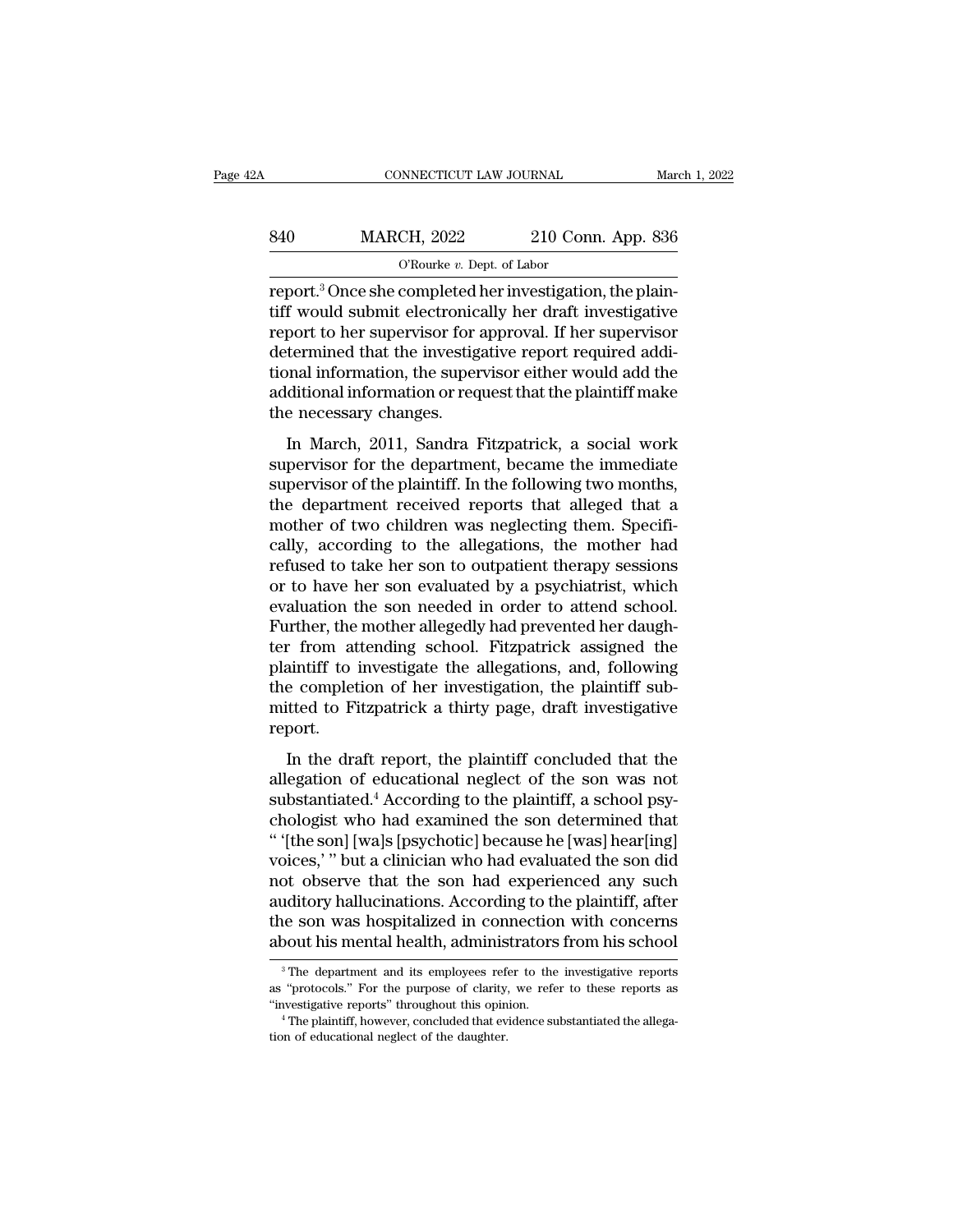| 2022               | CONNECTICUT LAW JOURNAL                                 | Page 43A |
|--------------------|---------------------------------------------------------|----------|
|                    |                                                         |          |
| 210 Conn. App. 836 | <b>MARCH, 2022</b>                                      | 841      |
|                    | O'Rourke $v$ . Dept. of Labor                           |          |
|                    | would not allow him to return to school until he under- |          |

CONNECTICUT LAW JOURNAL<br>
210 Conn. App. 836 MARCH, 2022 841<br>
C'Rourke v. Dept. of Labor<br>
would not allow him to return to school until he under-<br>
would not allow him to return to school until he under-<br>
whet a psychiatric 210 Conn. App. 836 MARCH, 2022 841<br>
O'Rourke v. Dept. of Labor<br>
would not allow him to return to school until he under-<br>
went a psychiatric evaluation. The plaintiff reported<br>
that, although the son had not received a psyc 210 Conn. App. 836 MARCH, 2022 841<br>
O'Rourke v. Dept. of Labor<br>
would not allow him to return to school until he under-<br>
went a psychiatric evaluation. The plaintiff reported<br>
that, although the son had not received a psy 210 Conn. App. 836 MARCH, 2022 841<br>
O'Rourke v. Dept. of Labor<br>
would not allow him to return to school until he under-<br>
went a psychiatric evaluation. The plaintiff reported<br>
that, although the son had not received a psy  $\begin{array}{l}\n\hline\n\text{SCAR} \rightarrow \text{Pp} \text{SOC} & \text{SCAR} \text{SOCR} \text{COCR} \text{COCR} \text{COCR} \text{COCR} \text{COCR} \text{COCR} \text{COCR} \text{COCR} \text{COCR} \text{COCR} \text{COCR} \text{COCR} \text{COCR} \text{COCR} \text{COCR} \text{COCR} \text{COCR} \text{COCR} \text{COCR} \text{COCR} \text{COCR} \text{COCR} \text{COCR} \text{COCR} \text{C$  $\alpha$  o'Rourke v. Dept. of Labor<br>would not allow him to return to school until he under-<br>went a psychiatric evaluation. The plaintiff reported<br>that, although the son had not received a psychiatric<br>evaluation and, thus, had would not allow him to return to school until he underwent a psychiatric evaluation. The plaintiff reported that, although the son had not received a psychiatric evaluation and, thus, had not returned to school, the school went a psychiatric evaluation. The plaintiff reported<br>that, although the son had not received a psychiatric<br>evaluation and, thus, had not returned to school, the<br>school nonetheless had excused his absences. She thus<br>determ that, although the son had not received a psychiatric<br>evaluation and, thus, had not returned to school, the<br>school nonetheless had excused his absences. She thus<br>determined that the mother and the school administra-<br>tors s evaluation and, thus, had not returned to school, t<br>school nonetheless had excused his absences. She th<br>determined that the mother and the school administ<br>tors simply were "at odds" with respect to the nee<br>of the son. The Friend that the mother and the school administrative remined that the mother and the school administrative simply were "at odds" with respect to the needs the son. The plaintiff recommended that the case be unsferred to an determined that the mother and the school administra-<br>tors simply were "at odds" with respect to the needs<br>of the son. The plaintiff recommended that the case be<br>transferred to another unit within the department and<br>that f

tors simply were at odds whit respect to the heeds<br>of the son. The plaintiff recommended that the case be<br>transferred to another unit within the department and<br>that further support be provided to the family.<br>Fitzpatrick re of the son. The plantificant recommended that the case be transferred to another unit within the department and that further support be provided to the family.<br>Fitzpatrick reviewed the draft investigative report and disagr transferred to another unit whill the department and<br>that further support be provided to the family.<br>Fitzpatrick reviewed the draft investigative report and<br>disagreed with various parts of it. For example, Fitzpa-<br>trick co Fitzpatrick reviewed the draft investigative report and<br>disagreed with various parts of it. For example, Fitzpa-<br>trick contended that a *clinician*, not school administra-<br>tors, recommended that the son be evaluated by a p Fitzpatrick reviewed the draft investigative report and<br>disagreed with various parts of it. For example, Fitzpa-<br>trick contended that a *clinician*, not school administra-<br>tors, recommended that the son be evaluated by a p disagreed with various parts of it. For example, Fitzpatrick contended that a *clinician*, not school administrators, recommended that the son be evaluated by a psychiatrist before returning to school. Fitzpatrick made cha trick contended that a *clinician*, not school administrators, recommended that the son be evaluated by a psy-<br>chiatrist before returning to school. Fitzpatrick made<br>changes to the draft investigative report to address her tors, recommended that the son be evaluated by a psy-<br>chiatrist before returning to school. Fitzpatrick made<br>changes to the draft investigative report to address her<br>concerns, including removing a reference to the fact<br>tha chiatrist before returning to school. Fitzpatrick made<br>changes to the draft investigative report to address her<br>concerns, including removing a reference to the fact<br>that the clinician who had evaluated the son did not<br>obse changes to the draft investigative report to address her concerns, including removing a reference to the fact that the clinician who had evaluated the son did not observe that the child was "hear[ing] voices" and editing t concerns, including removing a reference to the fact<br>that the clinician who had evaluated the son did not<br>observe that the child was "hear[ing] voices" and editing<br>the report to reflect that the *clinician*, not school adm that the clinician who had evaluated the son did not<br>observe that the child was "hear[ing] voices" and editing<br>the report to reflect that the *clinician*, not school admin-<br>istrators, had directed that the son be evaluated % observe that the child was "hear[ing] voices" and editing<br>the report to reflect that the *clinician*, not school admin-<br>istrators, had directed that the son be evaluated by a<br>psychiatrist before he returned to school. F the report to reflect that the *clinician*, not school administrators, had directed that the son be evaluated by a psychiatrist before he returned to school. Fitzpatrick also added that the clinician had "wanted to admit" istrators, had directed that the son be evaluated by a<br>psychiatrist before he returned to school. Fitzpatrick<br>also added that the clinician had "wanted to admit" the<br>son to the hospital but that his "mother [had] refused," psychiatrist before he returned to school. Fitzpatrick<br>also added that the clinician had "wanted to admit" the<br>son to the hospital but that his "mother [had] refused,"<br>notwithstanding the fact that the son was "hearing<br>voi also added that the clinician had "wanted to admit" the<br>son to the hospital but that his "mother [had] refused,"<br>notwithstanding the fact that the son was "hearing<br>voices and . . . [expressed] at [the] hospital that he<br>wan son to the hospital but that his "mother [had] refused,"<br>notwithstanding the fact that the son was "hearing<br>voices and  $\ldots$  [expressed] at [the] hospital that he<br>wanted to kill himself  $\ldots$ ." The final version of the<br>re notwithstanding the fact the voices and . . . [expressed wanted to kill himself . . . . report incorporated the channade. Fitzpatrick subseque from investigating the case another social worker. In light of the information In light of the information in the final version of the port incorporated the changes that Fitzpatrick had ade. Fitzpatrick subsequently removed the plaintiff om investigating the case and reassigned the case to other soc wanted to kin infilsen  $\ldots$  . The film version of the<br>report incorporated the changes that Fitzpatrick had<br>made. Fitzpatrick subsequently removed the plaintiff<br>from investigating the case and reassigned the case to<br>anoth

report incorporated the changes that Fitzparrick had<br>made. Fitzpatrick subsequently removed the plaintiff<br>from investigating the case and reassigned the case to<br>another social worker.<br>In light of the information in the fin made. Fizpatrick subsequently removed the plaintiff<br>from investigating the case and reassigned the case to<br>another social worker.<br>In light of the information in the final investigative<br>report, the department filed an appli mont investigating the case and reassigned the case to<br>another social worker.<br>In light of the information in the final investigative<br>report, the department filed an application for an ex<br>parte order of temporary custody (O another social worker.<br>
In light of the information in the final investigative<br>
report, the department filed an application for an ex<br>
parte order of temporary custody (OTC) of both chil-<br>
dren. When the plaintiff became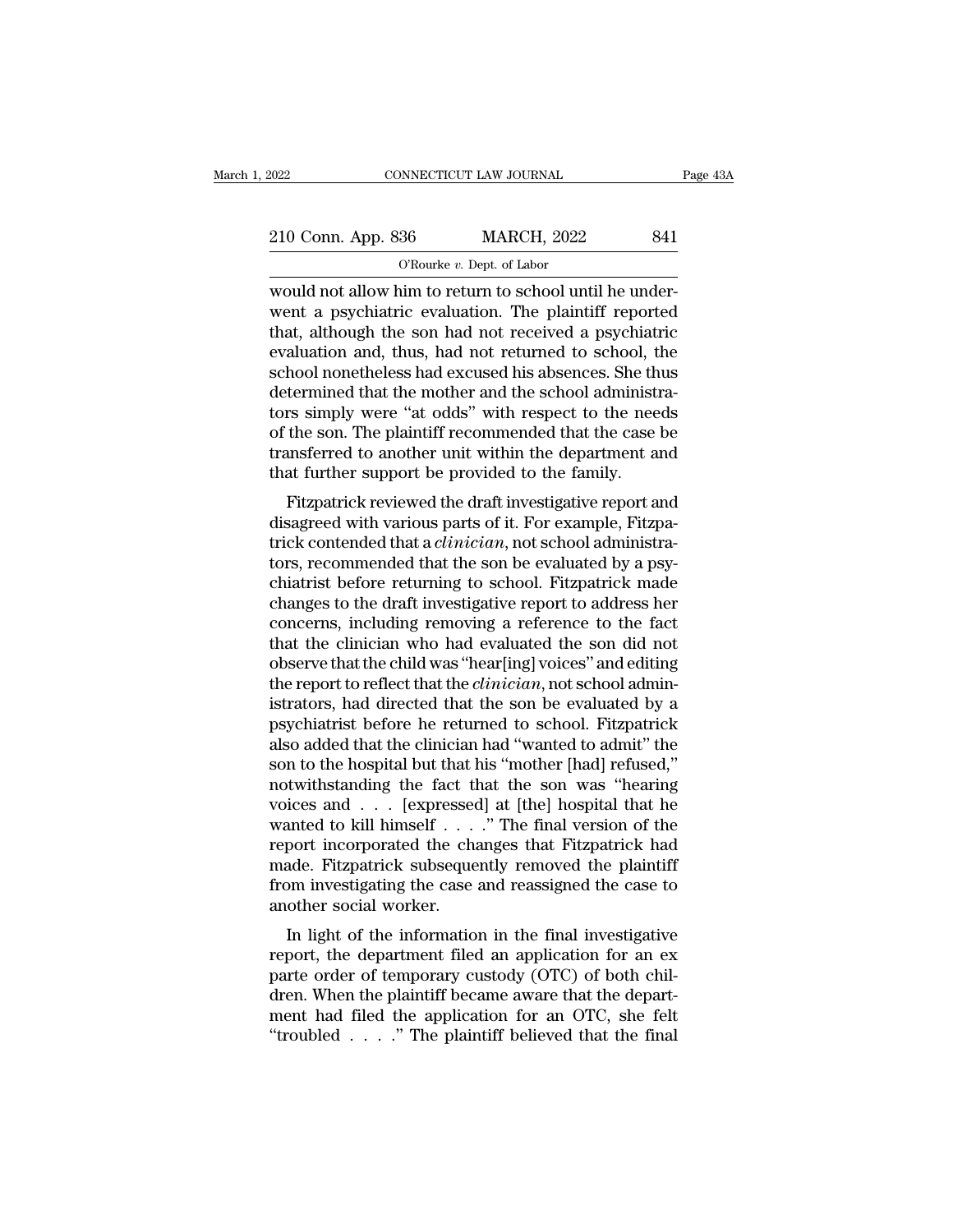# CONNECTICUT LAW JOURNAL March 1, 2022<br>842 MARCH, 2022 210 Conn. App. 836<br>C'Rourke v. Dept. of Labor NNECTICUT LAW JOURNAL<br>CH, 2022 210 Con<br><sup>O'Rourke *v*. Dept. of Labor<br>nrt. and the documents rel</sup>

CONNECTICUT LAW JOURNAL March 1, 2022<br> **EXECUTE AN ARCH, 2022** 210 Conn. App. 836<br>
The origin of Rourke v. Dept. of Labor<br>
investigative report and the documents related to the application, both of which she had reviewed, MARCH, 2022 210 Conn. App. 836<br>
O'Rourke v. Dept. of Labor<br>
investigative report and the documents related to the<br>
application, both of which she had reviewed, contained<br>
false and misleading information that did not repre  $\begin{array}{r} \text{MARCH, 2022} \ \text{O} & \text{210 Conn. App. 836} \ \hline \text{or} \ \text{investigative report and the documents related to the application, both of which she had reviewed, contained false and misleading information that did not represent accurately the circumstances surrounding the family.} \end{array}$  $\begin{tabular}{ll} \bf 842 & \tt {MARCH, 2022} & \tt 210 Conn. App. 836 \\ \hline \hline \end{tabular}$   $\begin{tabular}{ll} \hline \textbf{or} \\ \hline \end{tabular} \end{tabular} \textbf{investigative report and the documents related to the application, both of which she had reviewed, contained false and misleading information that did not represent accurately the circumstances surrounding the family. The plaintiff submitted a complaint to Vannesa Dorantes, an office director for the department in which the$  $O$ <sup>N</sup>Rourke *v*. Dept. of Labor<br>investigative report and the documents related to the<br>application, both of which she had reviewed, contained<br>false and misleading information that did not represent<br>accurately the circumst  $\sigma$  is being order to the dependent of the application, both of which she had reviewed, contained false and misleading information that did not represent accurately the circumstances surrounding the family. The plaintiff investigative report and the documents related to the application, both of which she had reviewed, contained false and misleading information that did not represent accurately the circumstances surrounding the family. The application, both of which she had reviewed, contained<br>false and misleading information that did not represent<br>accurately the circumstances surrounding the family.<br>The plaintiff submitted a complaint to Vannessa Doran-<br>tes false and misleading information that did not represent<br>accurately the circumstances surrounding the family.<br>The plaintiff submitted a complaint to Vannessa Doran-<br>tes, an office director for the department, in which the<br>p accurately the circumstances surrounding the family.<br>The plaintiff submitted a complaint to Vannessa Dorantes, an office director for the department, in which the<br>plaintiff insisted that Fitzpatrick had removed "exculpa-<br>t The plaintiff submitted a complaint to Vannessa Dorantes, an office director for the department, in which the plaintiff insisted that Fitzpatrick had removed "exculpatory information" or, in her words, information " 'that tes, an office director for the department, in which the plaintiff insisted that Fitzpatrick had removed "exculpatory information" or, in her words, information " 'that . . . tend[ed] to [demonstrate] the innocence of " th plaintiff insisted that Fitzpatrick had removed "exculpatory information" or, in her words, information "'that<br>
... tend[ed] to [demonstrate] the innocence of " the<br>
mother, which the plaintiff intentionally had included<br> tory information" or, in her words, information " "that<br>
... tend[ed] to [demonstrate] the innocence of " the<br>
mother, which the plaintiff intentionally had included<br>
in the draft investigative report. The plaintiff conten ... tend[ed] to [demonstrate] the innocence of" " the<br>mother, which the plaintiff intentionally had included<br>in the draft investigative report. The plaintiff contended<br>that the documents that the department filed in conju mother, which the plaintiff intentionally had included<br>in the draft investigative report. The plaintiff contended<br>that the documents that the department filed in conjunc-<br>tion with its application for an OTC likewise omitt in the draft investigative report. The plaintiff contended<br>that the documents that the department filed in conjunc-<br>tion with its application for an OTC likewise omitted<br>the "exculpatory" information that she had included that the documents that the<br>tion with its application<br>the "exculpatory" inform.<br>the draft investigative rep<br>that Fitzpatrick had mish<br>had mischaracterized the<br>investigative report.<br>The plaintiff also sent a e "exculpatory" information that she had included in<br>e draft investigative report. The plaintiff maintained<br>at Fitzpatrick had mishandled the investigation and<br>d mischaracterized the facts of the case in the final<br>vestigat the draft investigative report. The plaintiff maintained<br>that Fitzpatrick had mishandled the investigation and<br>had mischaracterized the facts of the case in the final<br>investigative report.<br>The plaintiff also sent a copy of

that Fitzpatrick had mishandled the investigation and<br>had mischaracterized the facts of the case in the final<br>investigative report.<br>The plaintiff also sent a copy of her draft investigative<br>report to assistant attorney gen had mischaracterized the facts of the case in the final<br>investigative report.<br>The plaintiff also sent a copy of her draft investigative<br>report to assistant attorney general Cynthia Mahon, who<br>represented the department in investigative report.<br>The plaintiff also sent a copy of her draft investigative<br>report to assistant attorney general Cynthia Mahon, who<br>represented the department in the proceedings on the<br>application for an OTC. Mahon com The plaintiff also sent a copy of her draft investigative<br>report to assistant attorney general Cynthia Mahon, who<br>represented the department in the proceedings on the<br>application for an OTC. Mahon compared the draft and<br>fi The plaintiff also sent a copy of her draft investigative<br>report to assistant attorney general Cynthia Mahon, who<br>represented the department in the proceedings on the<br>application for an OTC. Mahon compared the draft and<br>fi report to assistant attorney general Cynthia Mahon, who<br>represented the department in the proceedings on the<br>application for an OTC. Mahon compared the draft and<br>final investigative reports, ultimately disagreed with the<br>p represented the department in the proceedings on the application for an OTC. Mahon compared the draft and final investigative reports, ultimately disagreed with the plaintiff that the final investigative report omitted " ' application for an OTC. Mahon compared the draft and<br>final investigative reports, ultimately disagreed with the<br>plaintiff that the final investigative report omitted " 'salient<br>exculpatory information' " that the plaintiff final investigative reports, ultimately disagreed with the plaintiff that the final investigative report omitted " 'salient exculpatory information' " that the plaintiff had included in the draft investigative report, and plaintiff that the finexculpatory inform<br>in the draft investifinal investigative<br>vant facts of the c<br>with its filing of a<br>the children.<br>On June 23, 201 the draft investigative report, and concluded that the<br>aal investigative report correctly represented the rele-<br>ant facts of the case. The department then proceeded<br>th its filing of an application for an ex parte OTC of<br>e final investigative report correctly represented the relevant facts of the case. The department then proceeded<br>with its filing of an application for an ex parte OTC of<br>the children.<br>On June 23, 2011, without notifying or vant facts of the case. The department then proceeded<br>with its filing of an application for an ex parte OTC of<br>the children.<br>On June 23, 2011, without notifying or obtaining per-<br>mission from the department, the plaintiff

On June 23, 2011, without notifying or obtaining perission from the department, the plaintiff sent a copy f the confidential,<sup>5</sup> draft investigative report to the  $\frac{5}{10}$  As we explain in greater detail later in this o On June 23, 2011, without notifying or obtaining per-<br>mission from the department, the plaintiff sent a copy<br>of the confidential,<sup>5</sup> draft investigative report to the<br> $\frac{5}{10}$  As we explain in greater detail later in th

mission from the depart of the confidential,  $5\text{ d}$ <br> $\frac{5}{16}$  As we explain in greater detained a "confident Statutes (Supp. 2010) § 17a-28.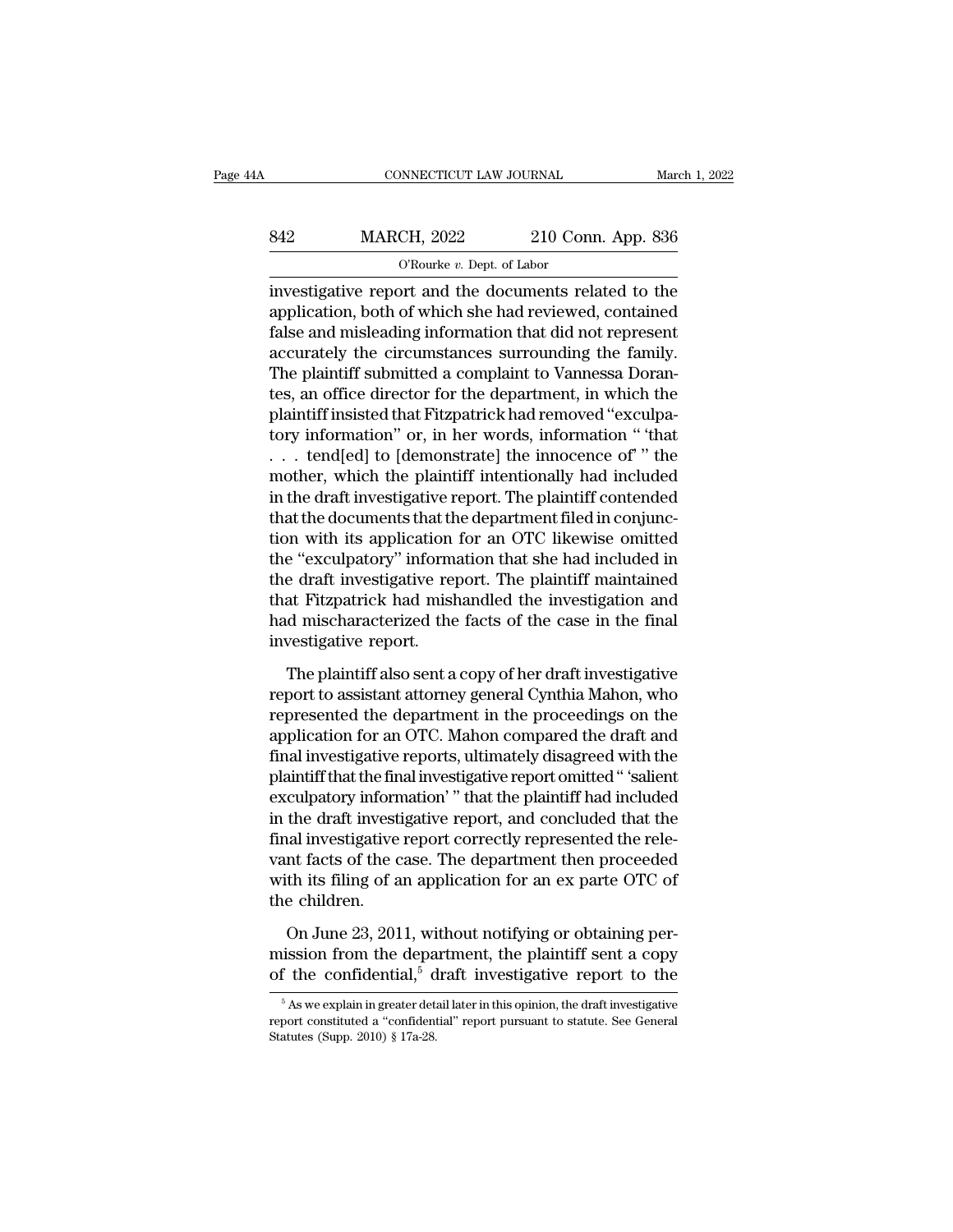| 2022               | CONNECTICUT LAW JOURNAL                             | Page 45A |
|--------------------|-----------------------------------------------------|----------|
|                    |                                                     |          |
| 210 Conn. App. 836 | <b>MARCH, 2022</b>                                  | 843      |
|                    | O'Rourke $v$ . Dept. of Labor                       |          |
|                    | attorney who represented the mother in the OTC pro- |          |

connectricut LAW JOURNAL<br>
210 Conn. App. 836 MARCH, 2022 843<br>
0'Rourke v. Dept. of Labor<br>
attorney who represented the mother in the OTC pro-<br>
ceedings. At a hearing concerning the application for<br>
an OTC that same day cou 210 Conn. App. 836 MARCH, 2022 843<br>
O'Rourke v. Dept. of Labor<br>
attorney who represented the mother in the OTC pro-<br>
ceedings. At a hearing concerning the application for<br>
an OTC that same day, counsel for the mother broug 210 Conn. App. 836 MARCH, 2022 843<br>
O'Rourke v. Dept. of Labor<br>
attorney who represented the mother in the OTC pro-<br>
ceedings. At a hearing concerning the application for<br>
an OTC that same day, counsel for the mother brou 210 Conn. App. 836 MARCH, 2022 843<br>
O'Rourke v. Dept. of Labor<br>
attorney who represented the mother in the OTC pro-<br>
ceedings. At a hearing concerning the application for<br>
an OTC that same day, counsel for the mother brou COURTER COURTED TREET COURTER THE OTC DEPTENDENT ORDER ALL DEPTENDENT ALL OF CONCREDING A BET A learning concerning the application for an OTC that same day, counsel for the mother brought the draft investigative report t <sup>O'Rourke v. Dept. of Labor<br>attorney who represented the mother in the OTC pro-<br>ceedings. At a hearing concerning the application for<br>an OTC that same day, counsel for the mother brought<br>the draft investigative report to </sup> attorney who represented the mother in the OTC proceedings. At a hearing concerning the application for<br>an OTC that same day, counsel for the mother brought<br>the draft investigative report to the attention of the<br>court, and ceedings. At a hearing concerning the application for<br>an OTC that same day, counsel for the mother brought<br>the draft investigative report to the attention of the<br>court, and the department agreed to withdraw the appli-<br>cati an OTC that same day, counsel for the mother brought<br>the draft investigative report to the attention of the<br>court, and the department agreed to withdraw the appli-<br>cation for an OTC of the daughter,  $\stackrel{6}{\ }$  so long as the draft investigative report to the attention of the<br>court, and the department agreed to withdraw the appli-<br>cation for an OTC of the daughter,<sup>6</sup> so long as the mother<br>abided by certain conditions, including bringing he court, and the department agreed to withdraw the accretion for an OTC of the daughter,<sup>6</sup> so long as the m abided by certain conditions, including bringing daughter to therapy sessions. On the following however, the depart tion for an OTC of the daughter,<sup>6</sup> so long as the mother<br>ided by certain conditions, including bringing her<br>ughter to therapy sessions. On the following day,<br>wever, the department filed a second application for<br>OTC of the abided by certain conditions, including bringing her<br>daughter to therapy sessions. On the following day,<br>however, the department filed a second application for<br>an OTC of the daughter after the department received<br>allegatio

daughter to therapy sessions. On the following day,<br>however, the department filed a second application for<br>an OTC of the daughter after the department received<br>allegations of sexual abuse of the daughter.<br>Tyrone Mellon, a however, the department filed a second application for<br>an OTC of the daughter after the department received<br>allegations of sexual abuse of the daughter.<br>Tyrone Mellon, a principal human resources special-<br>ist for the depar an OTC of the daughter after the department received<br>allegations of sexual abuse of the daughter.<br>Tyrone Mellon, a principal human resources special-<br>ist for the department, subsequently initiated an investi-<br>gation of the allegations of sexual abuse of the daughter.<br>Tyrone Mellon, a principal human resources special-<br>ist for the department, subsequently initiated an investi-<br>gation of the plaintiff regarding her disclosure of the<br>confidenti Tyrone Mellon, a principal human resources specialist for the department, subsequently initiated an investigation of the plaintiff regarding her disclosure of the confidential, draft investigative report. As part of his in ist for the department, subsequently initiated an investigation of the plaintiff regarding her disclosure of the confidential, draft investigative report. As part of his investigation, Mellon searched the plaintiff's work gation of the plaintiff regarding her disclosure of the<br>confidential, draft investigative report. As part of his<br>investigation, Mellon searched the plaintiff's work com-<br>puter and her e-mail communications. He uncovered<br>th confidential, draft investigative report. As part of his<br>investigation, Mellon searched the plaintiff's work com-<br>puter and her e-mail communications. He uncovered<br>that, between March, 2006, and September, 2010, the<br>plaint investigation, Mellon searched the plaintiff's work computer and her e-mail communications. He uncovered<br>that, between March, 2006, and September, 2010, the<br>plaintiff had sent nine e-mails, which contained confi-<br>dential d puter and her e-mail communications. He uncovered<br>that, between March, 2006, and September, 2010, the<br>plaintiff had sent nine e-mails, which contained confi-<br>dential department information, to her then husband,<br>who was not that, between March, 2006, and September, 2010, the plaintiff had sent nine e-mails, which contained confidential department information, to her then husband, who was not an employee of the department. Additionally, the de plaintiff had sent nine e-mails, which contained confidential department information, to her then husband, who was not an employee of the department. Additionally, the department received a report that, in May, 2011, the p dential department information, to her then husband,<br>who was not an employee of the department. Addition-<br>ally, the department received a report that, in May, 2011,<br>the plaintiff had left a five year old child unattended i who was not an employee of the department. Additionally, the department received a report that, in May, 2011, the plaintiff had left a five year old child unattended in a car while transporting children to foster homes on ally, the department received a report that, in May, 2011, the plaintiff had left a five year old child unattended in a car while transporting children to foster homes on behalf of the department. The plaintiff admitted to the plaintiff had left a five year old child unattended in<br>a car while transporting children to foster homes on<br>behalf of the department. The plaintiff admitted to Mel-<br>lon that she had sent the draft investigative report a car while transporting children to foster homes on<br>behalf of the department. The plaintiff admitted to Mel-<br>lon that she had sent the draft investigative report to<br>counsel for the mother without authorization from the<br>de behalf of the department. The plaintiff admitted to Mellon that she had sent the draft investigative report to counsel for the mother without authorization from the department, e-mailed confidential information to a non-<br>e lon that she had sent the draft investigative report to counsel for the mother without authorization from the department, e-mailed confidential information to a non-employee on nine occasions, and left the five year old ch counsel for the mother without authorization<br>department, e-mailed confidential information.<br>employee on nine occasions, and left the fichild unattended in a car. At the conclusion<br>tigation, Mellon determined that, in his mild unattended in a car. At the conclusion of his inves-<br>gation, Mellon determined that, in his opinion, the<br>laintiff had violated various department policies, a<br>ate statute, and a state regulation.<sup>7</sup><br> $\,^6$ The departme tigation, Mellon determined that, in his opinion, the plaintiff had violated various department policies, a state statute, and a state regulation.<sup>7</sup>  $\circ$ The department did not withdraw the application for an OTC of the s

plant in Trade Volated Various department policies, a<br>state statute, and a state regulation.<sup>7</sup><br><sup>6</sup> The department did not withdraw the application for an OTC of the son,<br>who was hospitalized at the time.<br><sup>7</sup> Specifically, State Statute, and a State regulation.<br>
<sup>6</sup> The department did not withdraw the application for an OTC of the son,<br>
<sup>7</sup> Specifically, Mellon determined that the plaintiff had violated the follow-<br>
<sup>7</sup> Specifically, Mellon <sup>6</sup> The department did not withdraw the application for an OTC of the son, who was hospitalized at the time.<br><sup>7</sup> Specifically, Mellon determined that the plaintiff had violated the following department policies: Policy 74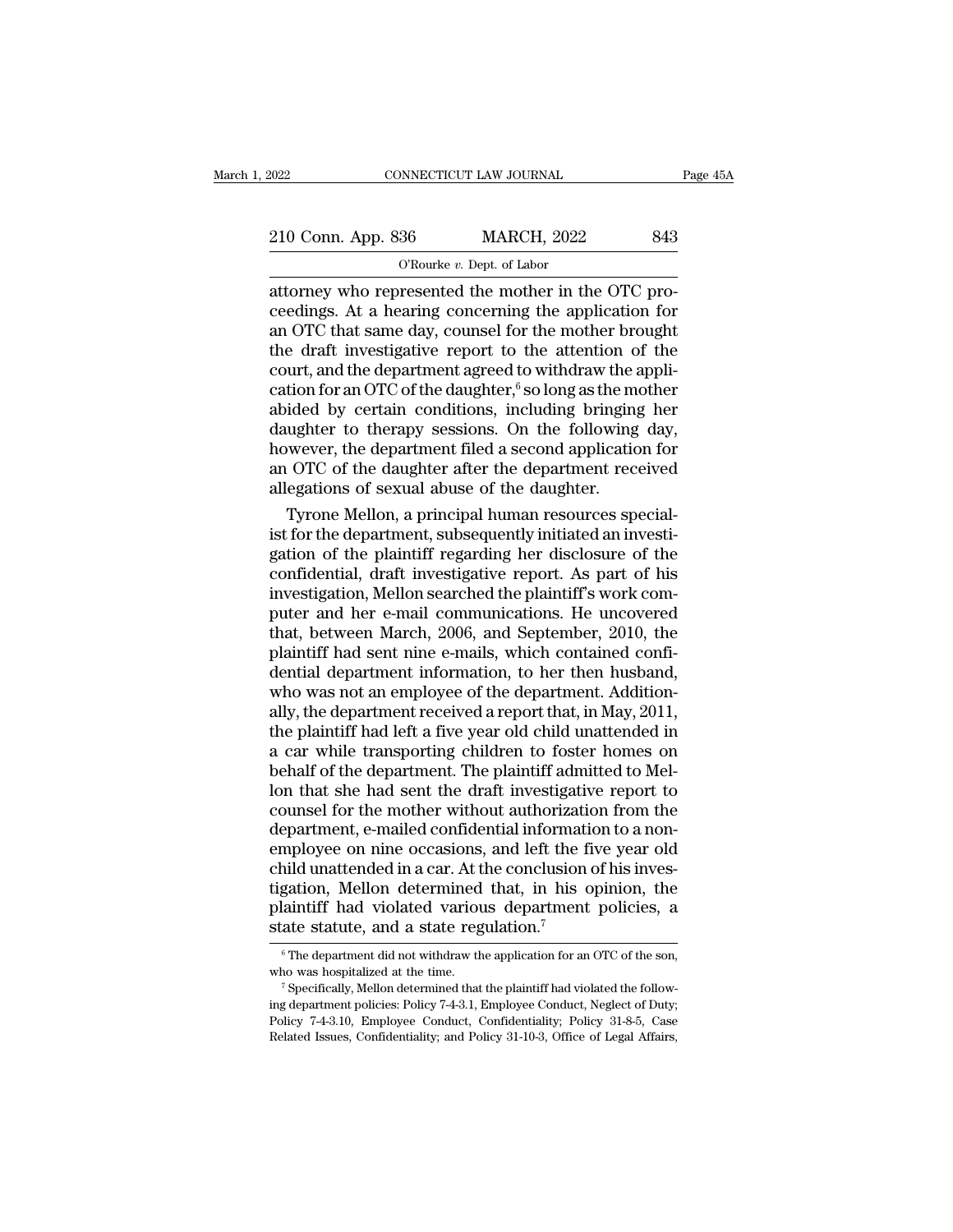| 6A  | CONNECTICUT LAW JOURNAL                               |                    | March 1, 2022 |
|-----|-------------------------------------------------------|--------------------|---------------|
| 844 | <b>MARCH, 2022</b>                                    | 210 Conn. App. 836 |               |
|     | O'Rourke $v$ . Dept. of Labor                         |                    |               |
|     | On November 17, 2011, Dorantes notified the plaintiff |                    |               |

CONNECTICUT LAW JOURNAL March 1, 202<br>
4<br>
MARCH, 2022 210 Conn. App. 836<br>
O'Rourke v. Dept. of Labor<br>
On November 17, 2011, Dorantes notified the plaintiff<br>
letter that, effective November 29, 2011, her employ-844 MARCH, 2022 210 Conn. App. 836<br>
O'Rourke v. Dept. of Labor<br>
On November 17, 2011, Dorantes notified the plaintiff<br>
by letter that, effective November 29, 2011, her employ-<br>
ment with the department would be terminated. MARCH, 2022 210 Conn. App. 836<br>  $\overline{O \text{Rourke } v. \text{ Dept. of Labor}}$ <br>
On November 17, 2011, Dorantes notified the plaintiff<br>
by letter that, effective November 29, 2011, her employ-<br>
ment with the department would be terminated. Dor MARCH,  $2022$  210 Conn. App. 836<br>
O'Rourke v. Dept. of Labor<br>
On November 17, 2011, Dorantes notified the plaintiff<br>
by letter that, effective November 29, 2011, her employ-<br>
ment with the department would be terminated. OROURE v. Dept. of Labor<br>
On November 17, 2011, Dorantes notified the plaintiff<br>
by letter that, effective November 29, 2011, her employ-<br>
ment with the department would be terminated. Doran-<br>
tes provided as grounds for O November 17, 2011, Dorantes notified the plaintiff<br>by letter that, effective November 29, 2011, her employ-<br>ment with the department would be terminated. Doran-<br>tes provided as grounds for the termination that the plain On November 17, 2011, Dorantes notified the plaintiff<br>by letter that, effective November 29, 2011, her employ-<br>ment with the department would be terminated. Doran-<br>tes provided as grounds for the termination that the plain by letter that, effective November 29, 2011, her employ-<br>ment with the department would be terminated. Doran-<br>tes provided as grounds for the termination that the plain-<br>tiff had released the confidential, draft investigat ment with the department would be terminated. Dorantes provided as grounds for the termination that the plaintiff had released the confidential, draft investigative report without authorization from the commissioner of the tes provided a<br>tiff had release<br>without author<br>ment or her d<br>department ir<br>a child, who w<br>in a car.<br>The union 1 thout authorization from the commissioner of the depart-<br>ent or her designee, had sent via e-mail confidential<br>partment information to a nonemployee, and had left<br>thild, who was in the care of the department, unattended<br>a ment or her designee, had sent via e-mail confidential<br>department information to a nonemployee, and had left<br>a child, who was in the care of the department, unattended<br>in a car.<br>The union filed a grievance on behalf of the

department information to a nonemployee, and had left<br>a child, who was in the care of the department, unattended<br>in a car.<br>The union filed a grievance on behalf of the plaintiff,<br>claiming that the department had terminated a child, who was in the care of the department, unattended<br>in a car.<br>The union filed a grievance on behalf of the plaintiff,<br>claiming that the department had terminated her employ-<br>ment without just cause in violation of t in a car.<br>The union filed a grievance on behalf of the plaintiff,<br>claiming that the department had terminated her employ-<br>ment without just cause in violation of the applicable col-<br>lective bargaining agreement.<sup>8</sup> Neal Cu The union filed a grievance on behalf of the plaintiff,<br>claiming that the department had terminated her employ-<br>ment without just cause in violation of the applicable col-<br>lective bargaining agreement.<sup>8</sup> Neal Cunningham, The union filed a grievance on behalf of the plaintiff,<br>claiming that the department had terminated her employ-<br>ment without just cause in violation of the applicable col-<br>lective bargaining agreement.<sup>8</sup> Neal Cunningham, claiming that the department had terminated her employ-<br>ment without just cause in violation of the applicable col-<br>lective bargaining agreement.<sup>8</sup> Neal Cunningham, an agent<br>of the union, represented the plaintiff in the ment without just cause in violation of the applicable collective bargaining agreement.<sup>8</sup> Neal Cunningham, an agent of the union, represented the plaintiff in the proceedings related to her grievance. The state office of lective bargaining agreement.<sup>8</sup> Neal Cunningham, an agent<br>of the union, represented the plaintiff in the proceedings<br>related to her grievance. The state office of labor rela-<br>tions convened a step two grievance hearing, a of the union, represented the plaintiff in the proceedings<br>related to her grievance. The state office of labor rela-<br>tions convened a step two grievance hearing, and a hear-<br>ing officer dismissed the grievance, concluding related to her grievance. The state office of labor relations convened a step two grievance hearing, and a hearing officer dismissed the grievance, concluding that the department had just cause to terminate the plaintiff's tions convened a step two grievance<br>ing officer dismissed the grievance,<br>department had just cause to term<br>employment. The union requested if<br>tor of the dismissal of the grievance<br>proceeding took place over several in<br>May employment. The union requested review by an arbitration<br>tor of the dismissal of the grievance, and an arbitration<br>proceeding took place over several nonconsecutive days<br>in May through August, 2012.<br>Confidentiality. Mello

proceeding took place over several nonconsecutive days<br>in May through August, 2012.<br>Confidentiality. Mellon also concluded that, in his opinion, the plaintiff had<br>violated General Statutes § 17a-28 and § 5-240-1a (c) (8), proceeding took place over several nonconsecutive days<br>in May through August, 2012.<br>Confidentiality. Mellon also concluded that, in his opinion, the plaintiff had<br>violated General Statutes § 17a-28 and § 5-240-1a (c) (8), part: ''Mondellign' August, 2012.<br>
Confidentiality. Mellon also concluded that, in his opinion, the plaintiff had<br>
violated General Statutes § 17a-28 and § 5-240-1a (c) (8), (11), and (13) of<br>
the Regulations of Connecticu

part: "No permanent employee . . . shall be . . . dismissed except for just cause." (Emphasis added.)<br>Section 5-240-1a (c) of the Regulations of Connecticut State Agencies

the Regulations of Connecticut State Agencies.<br>
<sup>8</sup> Article sixteen of the collective bargaining agreement provides in relevant<br>
part: "No permanent employee . . . shall be . . . dismissed *except for just*<br> *cause.*" (Em <sup>8</sup> Article sixteen of the collective bargaining agreement provides in relevant part: "No permanent employee . . . shall be . . . dismissed *except for just cause.*" (Emphasis added.) Section 5-240-1a (c) of the Regulatio part: "No permanent employee . . . shall be . . . dismissed *except for just* cause." (Emphasis added.)<br>Section 5-240-1a (c) of the Regulations of Connecticut State Agencies<br>defines " '[j]ust cause' " to mean "any conduct From the Fremhasis added.)<br>
Section 5-240-1a (c) of the Regulations of Connecticut State Agencies<br>
defines " [j]ust cause " to mean "any conduct for which an employee may<br>
be suspended, demoted or dismissed and includes, Section 5-240-1a (c) of the Regulations of Connecticut State Agencies<br>defines " [j]ust cause' " to mean "any conduct for which an employee may<br>be suspended, demoted or dismissed and includes, but is not limited to . . .<br>[ defines " '[j]ust cause<br>be suspended, demo<br>[d]eliberate violation<br>[n]eglect of duty, or of may activity w<br>or of the state."<br>Article sixteen of t Article sixteen of the collective bargaining agreement also provides: ''Just' and includes: but is not limited to  $\ldots$  leglect of duty, or other employment related misconduct  $\ldots$  [or] [e]ngaging in any activity which i [d]eliberate violation of any law, state regulation or agency rule . . . [n] [e]ngaging in any activity which is detrimental to the best interests of the agency or of the state." Article sixteen of the collective bargaini [n]eglect of duty, or other employment related misconduct . . . [or] [e]ngag-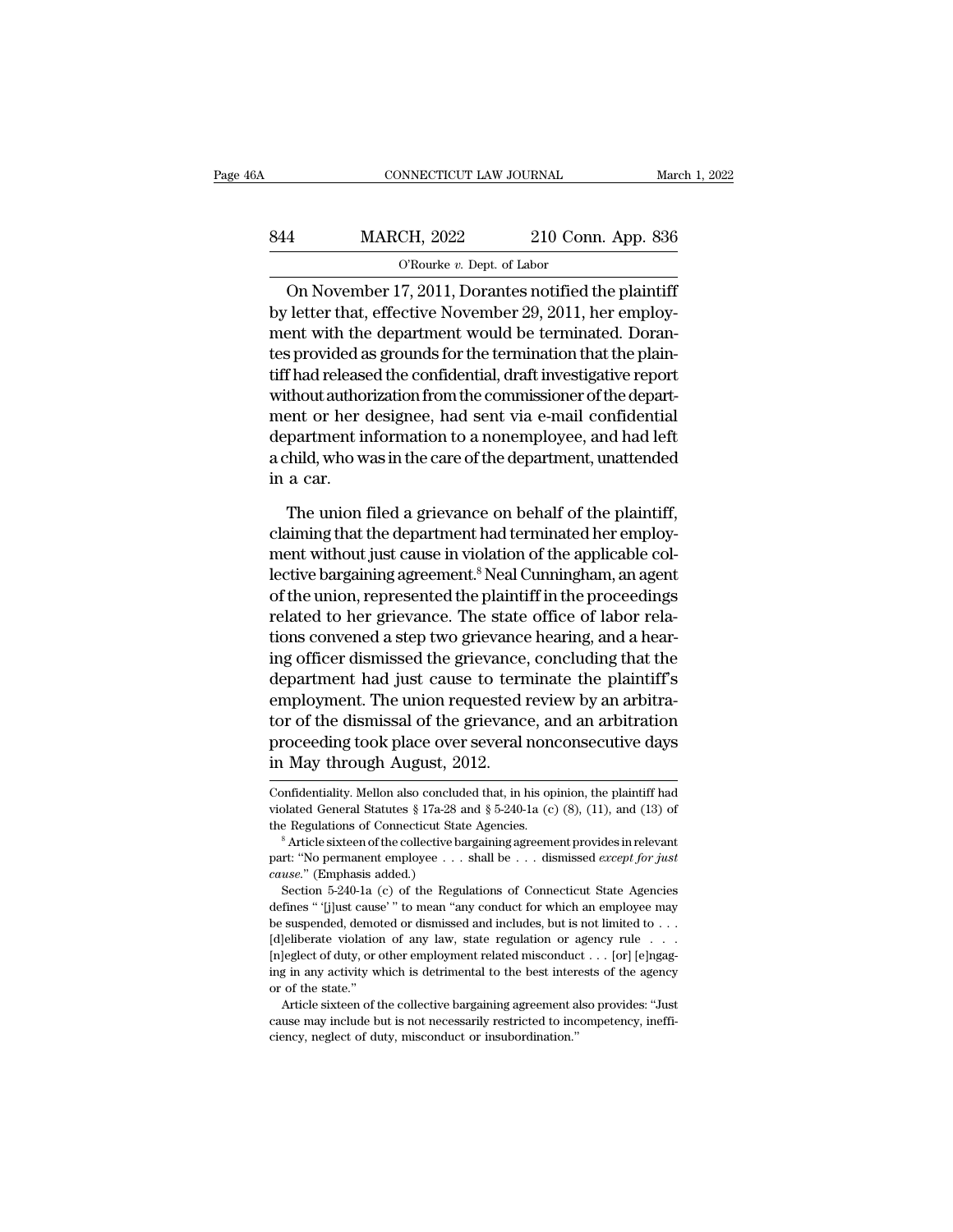| 2022               | CONNECTICUT LAW JOURNAL                            | Page 47A |
|--------------------|----------------------------------------------------|----------|
|                    |                                                    |          |
| 210 Conn. App. 836 | <b>MARCH, 2022</b>                                 | 845      |
|                    | O'Rourke $v$ . Dept. of Labor                      |          |
|                    | Cunningham in his canacity as a union agent repre- |          |

CONNECTICUT LAW JOURNAL<br>
O Conn. App. 836 MARCH, 2022 845<br>
O'Rourke v. Dept. of Labor<br>
Cunningham, in his capacity as a union agent, repre-<br>
nted the plaintiff during the arbitration proceeding.  $\frac{210 \text{ Conn. App. 836}}{\text{O'Rowke } v. \text{ Dept. of Labor}}$ <br>Cunningham, in his capacity as a union agent, represented the plaintiff during the arbitration proceeding.<br>Cunningham called witnesses, including the plaintiff, to testify on her beh  $\frac{210 \text{ Conn. App. 836}}{\text{O'Rowke } v. \text{ Dept. of Labor}}$ <br>Cunningham, in his capacity as a union agent, represented the plaintiff during the arbitration proceeding.<br>Cunningham called witnesses, including the plaintiff, to testify on her beh 210 Conn. App. 836 MARCH, 2022 845<br>
O'Rourke v. Dept. of Labor<br>
Cunningham, in his capacity as a union agent, represented the plaintiff during the arbitration proceeding.<br>
Cunningham called witnesses, including the plaint Cunningham, in his capacity as a union agent, represented the plaintiff during the arbitration proceeding.<br>Cunningham called witnesses, including the plaintiff, to testify on her behalf and cross-examined the witnesses ca Cunningham, in his capacity as a union agent, represented the plaintiff during the arbitration proceeding.<br>Cunningham called witnesses, including the plaintiff, to testify on her behalf and cross-examined the witnesses ca Cunningham, in his capacity as a union agent, represented the plaintiff during the arbitration proceeding.<br>Cunningham called witnesses, including the plaintiff, to testify on her behalf and cross-examined the witnesses<br>cal sented the plaintiff during the arbitration proceeding.<br>Cunningham called witnesses, including the plaintiff,<br>to testify on her behalf and cross-examined the witnesses<br>called by the department. Following the conclusion of<br> Cunningham called witnes<br>to testify on her behalf and c<br>called by the department. If<br>the arbitration hearing, Cu<br>to the arbitrator on behalf<br>argued that the department<br>nate her employment.<br>The arbitrator dismissed t Eastly of the behala and cross examined the whitesses<br>lled by the department. Following the conclusion of<br>e arbitrator on behalf of the plaintiff, in which he<br>gued that the department lacked just cause to termi-<br>te her emp determined by the department. Tolowing the conclusion of<br>the arbitration hearing, Cunningham submitted a brief<br>to the arbitrator on behalf of the plaintiff, in which he<br>argued that the department lacked just cause to termi

nate the arbitrator nearing, curring<br>that the department lacked just cause to termi-<br>nate her employment.<br>The arbitrator dismissed the grievance. The arbitrator<br>determined that the department had just cause to termi-<br>nate us are arbitrator on bentan of the planning, in which its<br>argued that the department lacked just cause to termi-<br>nate her employment.<br>The arbitrator dismissed the grievance. The arbitrator<br>determined that the department ha the arbitrator dismissed the grievance. The arbitrator<br>the arbitrator dismissed the grievance. The arbitrator<br>determined that the department had just cause to termi-<br>nate the plaintiff's employment based solely on her<br>unau The arbitrator dismissed the grievance. The arbitrator<br>determined that the department had just cause to termi-<br>nate the plaintiff's employment based solely on her<br>unauthorized disclosure of the confidential, draft inves-<br>t The arbitrator dismissed the grievance. The arbitrator<br>determined that the department had just cause to termi-<br>nate the plaintiff's employment based solely on her<br>unauthorized disclosure of the confidential, draft inves-<br>t determined that the department had just cause to termi-<br>nate the plaintiff's employment based solely on her<br>unauthorized disclosure of the confidential, draft inves-<br>tigative report to counsel for the mother.<sup>9</sup> The arbitr nate the plaintiff's employment based solely on her<br>unauthorized disclosure of the confidential, draft inves-<br>tigative report to counsel for the mother.<sup>9</sup> The arbitrator<br>acknowledged that the plaintiff believed that the o unauthorized disclosure of the confidential, draft inves-<br>tigative report to counsel for the mother.<sup>9</sup> The arbitrator<br>acknowledged that the plaintiff believed that the only<br>way she could remediate what she understood to b tigative report to counsel for the mother.<sup>9</sup> The arbitrator acknowledged that the plaintiff believed that the only way she could remediate what she understood to be "false" representations in the final investigative repor acknowledged that the plaintiff believed that the only<br>way she could remediate what she understood to be<br>"false" representations in the final investigative report<br>"was to [release] confidential [department] records" to<br>cou way she could remediate what she understood to be "false" representations in the final investigative report "was to [release] confidential [department] records" to counsel for the mother without first obtaining permission "false" representations in the final investigative report<br>"was to [release] confidential [department] records" to<br>counsel for the mother without first obtaining permis-<br>sion from the department. The arbitrator, however, di "was to [release] confidential [department] records" to<br>counsel for the mother without first obtaining permis-<br>sion from the department. The arbitrator, however, dis-<br>agreed with the plaintiff that she had the right to re counsel for the mother without first obtaining permis-<br>sion from the department. The arbitrator, however, dis-<br>agreed with the plaintiff that she had the right to release<br>the draft investigative report under the circumsta sion from the departn<br>agreed with the plaint<br>the draft investigative<br>The arbitrator stated t<br>sed her concerns in a<br>various confidentiality<br>case in court.<sup>10</sup><br>Following the issua Following the issuance of the arbitration award, the arbitrator stated that the plaintiff could have addresd her concerns in a way that would not have violated rious confidentiality rules, such as testifying about the se i The arbitrator stated that the plaintiff could have addressed her concerns in a way that would not have violated various confidentiality rules, such as testifying about the case in court.<sup>10</sup><br>Following the issuance of the

9 Because the arbitration award, the arbitration award, the laintiff filed a complaint with the board against the  $9^9$  Because the arbitrator determined that the decision of the plaintiff to lease the draft investigative

Following the issuance of the arbitration award, the plaintiff filed a complaint with the board against the  $\frac{9}{2}$  Because the arbitrator determined that the decision of the plaintiff to release the draft investigative Following the issuance of the arbitration award, the plaintiff filed a complaint with the board against the <br>
<sup>9</sup> Because the arbitrator determined that the decision of the plaintiff to release the draft investigative repo plaintiff filed a complaint with the board against the<br>
<sup>9</sup> Because the arbitrator determined that the decision of the plaintiff to<br>
release the draft investigative report without authorization from the commis-<br>
sioner or  $\degree$  Because the arbitrator determined that the decision of the plaintiff to release the draft investigative report without authorization from the commissioner or her designee provided the department sufficient just cause <sup>9</sup> Because the arbitrator determined that the decision of the plaintiff to release the draft investigative report without authorization from the commissioner or her designee provided the department sufficient just cause release the draft investigative report without authorization from the commissioner or her designee provided the department sufficient just cause to terminate her employment, the arbitrator did not reach the question of whe Exercise the remployment, the arbitrator did not reach the question of whether her employment, the arbitrator did not reach the question of whether her release of the confidential information in the e-mails or her decisio whether her release of the confidential information in the e-mails or her decision to leave the child in the car unattended also constituted just cause to terminate her employment.<br><sup>10</sup> The arbitrator also rejected the pl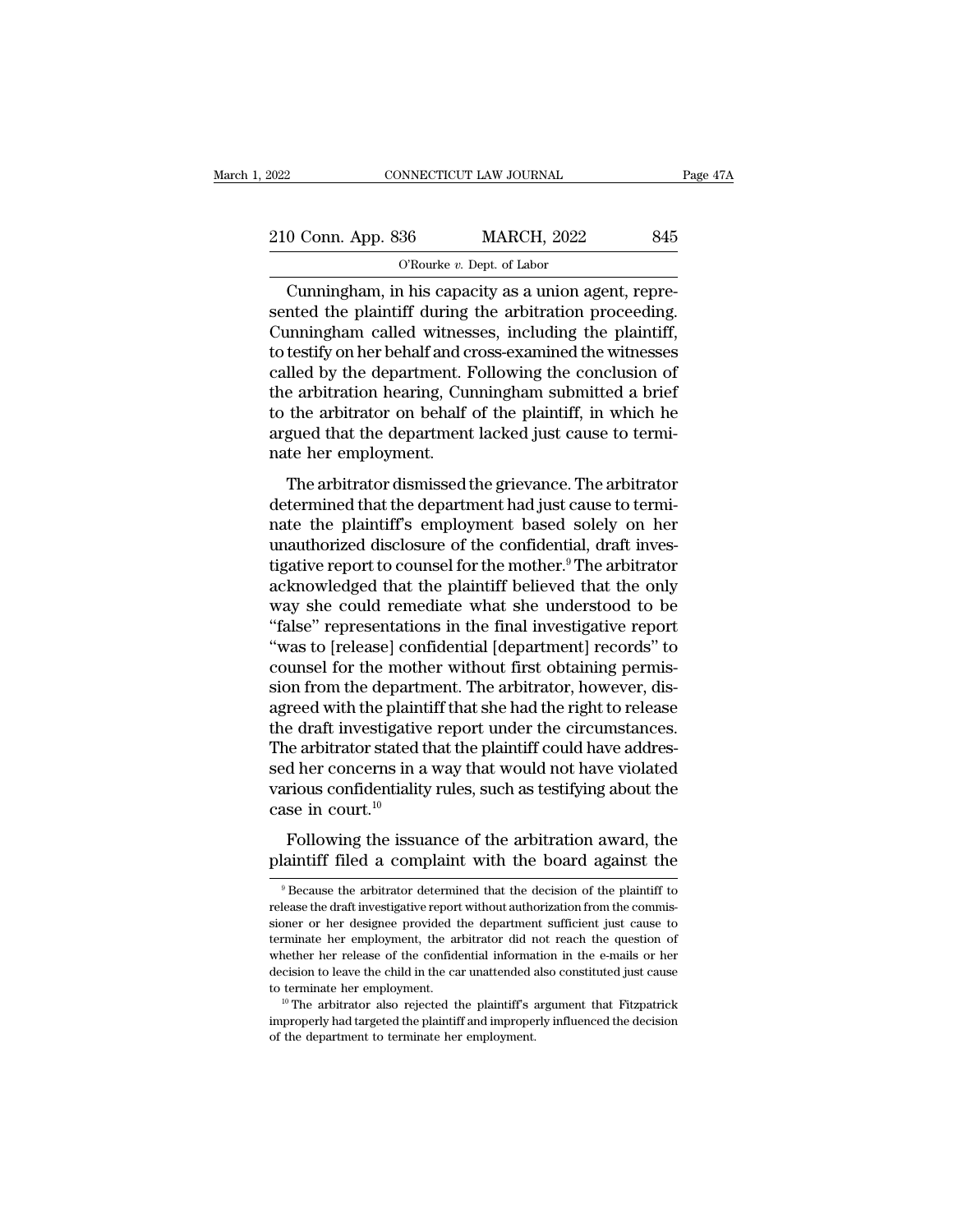# CONNECTICUT LAW JOURNAL March 1, 2022<br>846 MARCH, 2022 210 Conn. App. 836<br>C'Rourke v. Dept. of Labor NNECTICUT LAW JOURNAL<br>CH, 2022 210 Con<br><sup>O'Rourke v.</sup> Dept. of Labor<br>partment. The plaintiff all

CONNECTICUT LAW JOURNAL March 1, 2022<br>
MARCH, 2022 210 Conn. App. 836<br>
O'Rourke v. Dept. of Labor<br>
Union and the department. The plaintiff alleged in her<br>
complaint to the board a hybrid claim that the union<br>
Michael the C MARCH, 2022 210 Conn. App. 836<br>
C'Rourke v. Dept. of Labor<br>
union and the department. The plaintiff alleged in her<br>
complaint to the board a hybrid claim that the union<br>
violated the Collective Bargaining for State Employ 846 MARCH, 2022 210 Conn. App. 836<br>
O'Rourke v. Dept. of Labor<br>
union and the department. The plaintiff alleged in her<br>
complaint to the board a hybrid claim that the union<br>
violated the Collective Bargaining for State Em MARCH, 2022 210 Conn. App. 836<br>
O'Rourke v. Dept. of Labor<br>
union and the department. The plaintiff alleged in her<br>
complaint to the board a hybrid claim that the union<br>
violated the Collective Bargaining for State Employ Figure 2.1 The Collective Baranteent Collective Bulletin and the department. The plaintiff alleged in her complaint to the board a hybrid claim that the union violated the Collective Bargaining for State Employees Act (ac  $\sigma$  consider the department. The plaintiff alleged in her complaint to the board a hybrid claim that the union violated the Collective Bargaining for State Employees Act (act), General Statutes  $\S~5$ -270 et seq., by brea union and the department. The plaintiff alleged in her complaint to the board a hybrid claim that the union violated the Collective Bargaining for State Employees Act (act), General Statutes § 5-270 et seq., by breaching i complaint to the board a hybrid claim that the union<br>violated the Collective Bargaining for State Employees<br>Act (act), General Statutes § 5-270 et seq., by breaching<br>its duty of fair representation during the arbitration<br>p violated the Collective Bargaining for State Employees<br>Act (act), General Statutes § 5-270 et seq., by breaching<br>its duty of fair representation during the arbitration<br>proceeding and that the department violated the act by Act (act), General Statutes  $\S$  5-270 et seq., by breaching<br>its duty of fair representation during the arbitration<br>proceeding and that the department violated the act by<br>terminating her employment without just cause. The<br> its duty of fair representation during the arbitration<br>proceeding and that the department violated the act by<br>terminating her employment without just cause. The<br>plaintiff argued, inter alia, that the union had breached<br>its proceeding and that the department violated the act by<br>terminating her employment without just cause. The<br>plaintiff argued, inter alia, that the union had breached<br>its duty of fair representation by failing to emphasize<br>ce terminating her employment without just cause. The<br>plaintiff argued, inter alia, that the union had breached<br>its duty of fair representation by failing to emphasize<br>certain arguments to the arbitrator—namely, that Fitz-<br>pa plaintiff argued, inter alia, that the union had breached<br>its duty of fair representation by failing to emphasize<br>certain arguments to the arbitrator—namely, that Fitz-<br>patrick had "lied" in the final investigative report its duty of fair representation by failing to emphasize<br>certain arguments to the arbitrator—namely, that Fitz-<br>patrick had "lied" in the final investigative report and<br>had "targeted" the plaintiff—and by mischaracterizing<br> certain arguments to the arbitrator—namely, that Fitz-<br>patrick had "lied" in the final investigative report and<br>had "targeted" the plaintiff—and by mischaracterizing<br>or omitting facts and arguments in the postarbitration<br>b patrick had "lied" in the final investigative report and<br>had "targeted" the plaintiff—and by mischaracterizing<br>or omitting facts and arguments in the postarbitration<br>brief it filed on her behalf. The plaintiff contended th had "targeted" the plaintiff—and by mischaracterizing<br>or omitting facts and arguments in the postarbitration<br>brief it filed on her behalf. The plaintiff contended that<br>the department had terminated her employment with-<br>out or omitting facts and arguments in the postarbitration<br>brief it filed on her behalf. The plaintiff contended that<br>the department had terminated her employment with-<br>out just cause and that, had the union fairly represented brief it filed on her behalf. The plaintiff contended that<br>the department had terminated her employment with-<br>out just cause and that, had the union fairly represented<br>her during the arbitration proceeding, she would have<br> the department had terminated her employment with-<br>out just cause and that, had the union fairly represented<br>her during the arbitration proceeding, she would have<br>been reinstated to her position of employment with<br>the depa out just cause and that, had the<br>her during the arbitration pr<br>been reinstated to her posi<br>the department. The board<br>between April, 2014, and Feb<br>the conclusion of the heari<br>briefs from the parties.<br>In a memorandum of dec In a memorandum of decision dated September 6,<br>In a memorandum of the hearings tween April, 2014, and February, 2018, and, following<br>tween April, 2014, and February, 2018, and, following<br>e conclusion of the hearings, recei been femsuated to her position of employment what<br>the department. The board held a series of hearings<br>between April, 2014, and February, 2018, and, following<br>the conclusion of the hearings, received posthearing<br>briefs from

reference approaches. The board field a series of hearings<br>between April, 2014, and February, 2018, and, following<br>the conclusion of the hearings, received posthearing<br>briefs from the parties.<br>In a memorandum of decision d between Fight, 2011, and February, 2010, and, following<br>the conclusion of the hearings, received posthearing<br>briefs from the parties.<br>In a memorandum of decision dated September 6,<br>2018, the board dismissed the hybrid acti that the union of the mannifer, it is due to posite and the parties.<br>In a memorandum of decision dated September 6,<br>2018, the board dismissed the hybrid action. The board<br>rejected each of the arguments that the plaintiff r In a memorandum of decision dated September 6,<br>2018, the board dismissed the hybrid action. The board<br>rejected each of the arguments that the plaintiff raised<br>and concluded that the plaintiff had failed to establish<br>that t In a memorandum of decision dated September 6,<br>2018, the board dismissed the hybrid action. The board<br>rejected each of the arguments that the plaintiff raised<br>and concluded that the plaintiff had failed to establish<br>that t 2018, the board dismissed the hybrid action. The board<br>rejected each of the arguments that the plaintiff raised<br>and concluded that the plaintiff had failed to establish<br>that the union breached its duty of fair representati rejected each of the arguments that the plaintiff raised<br>and concluded that the plaintiff had failed to establish<br>that the union breached its duty of fair representation.<br>The board noted that, because the plaintiff admitte and concluded that the plaintiff had failed to establish<br>that the union breached its duty of fair representation.<br>The board noted that, because the plaintiff admitted<br>that she had committed each instance of conduct for<br>whi that the union breached its duty of fair representation.<br>The board noted that, because the plaintiff admitted<br>that she had committed each instance of conduct for<br>which she was terminated, the union reasonably<br>focused its a The board noted that, because the plaintiff admitted<br>that she had committed each instance of conduct for<br>which she was terminated, the union reasonably<br>focused its argument to the arbitrator on attacking<br>whether the depart that she had committed each instance of conduct for<br>which she was terminated, the union reasonably<br>focused its argument to the arbitrator on attacking<br>whether the department had just cause to terminate<br>her in light of her which she was terminated, the union reasonably<br>focused its argument to the arbitrator on attacking<br>whether the department had just cause to terminate<br>her in light of her undisputed conduct or, instead,<br>should have imposed focused its argument to the arbitrator on attacking<br>whether the department had just cause to terminate<br>her in light of her undisputed conduct or, instead,<br>should have imposed some other form of lesser disci-<br>pline. The boa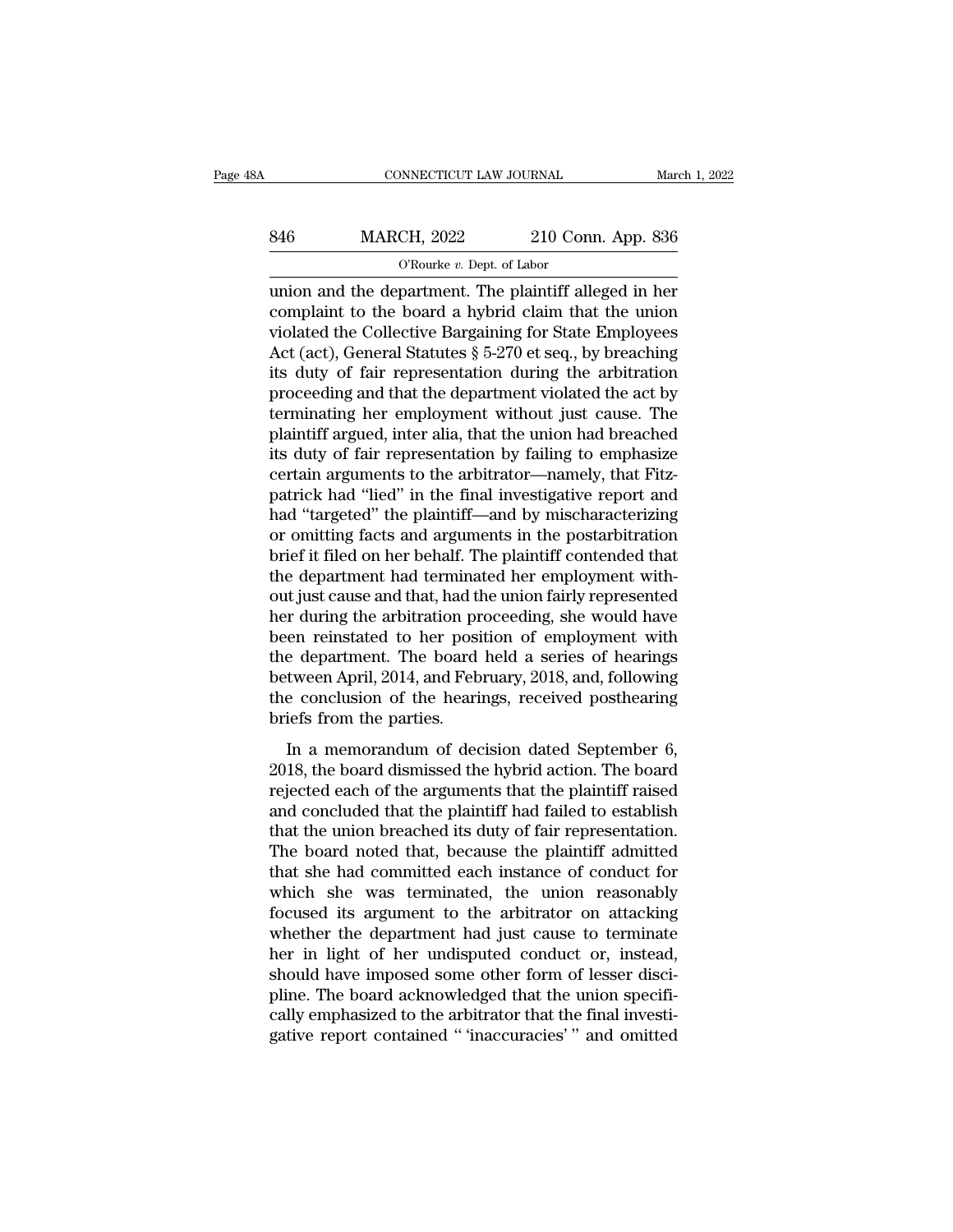| 2022               | CONNECTICUT LAW JOURNAL                                   | Page 49A |
|--------------------|-----------------------------------------------------------|----------|
|                    |                                                           |          |
| 210 Conn. App. 836 | <b>MARCH, 2022</b>                                        | 847      |
|                    | O'Rourke $v$ . Dept. of Labor                             |          |
|                    | information that the plaintiff believed to be " 'exculpa- |          |

EXECTE AN SOURNAL<br>
210 Conn. App. 836 MARCH, 2022 847<br>
CRourke v. Dept. of Labor<br>
information that the plaintiff believed to be " 'exculpa-<br>
tory,' " which, in the view of the plaintiff, triggered her<br>
right or duty to rel 210 Conn. App. 836 MARCH, 2022 847<br>
O'Rourke v. Dept. of Labor<br>
information that the plaintiff believed to be " 'exculpa-<br>
tory,' " which, in the view of the plaintiff, triggered her<br>
right or duty to release the draft inv 210 Conn. App. 836 MARCH, 2022 847<br>
O'Rourke v. Dept. of Labor<br>
information that the plaintiff believed to be "'exculpa-<br>
tory,' " which, in the view of the plaintiff, triggered her<br>
right or duty to release the draft inv 210 Conn. App. 836 MARCH, 2022 847<br>  $\overline{O}$  Connected to Dept. of Labor<br>
information that the plaintiff believed to be " 'exculpa-<br>
tory,' " which, in the view of the plaintiff, triggered her<br>
right or duty to release th  $\frac{1}{2}$  obstaint  $\frac{1}{2}$  or  $\frac{1}{2}$  or  $\frac{1}{2}$  or  $\frac{1}{2}$  or  $\frac{1}{2}$  or  $\frac{1}{2}$  or  $\frac{1}{2}$  or  $\frac{1}{2}$  or  $\frac{1}{2}$  or  $\frac{1}{2}$  or  $\frac{1}{2}$  or  $\frac{1}{2}$  or  $\frac{1}{2}$  or  $\frac{1}{2}$  or  $\frac{1}{2}$  or  $\frac{1}{2$ The department and the plaintiff believed to be " 'exculpatory,' " which, in the view of the plaintiff, triggered her right or duty to release the draft investigative report.<br>The board found that the union had stressed to information that the plaintiff believed to be "'exculpatory,'" which, in the view of the plaintiff, triggered her right or duty to release the draft investigative report.<br>The board found that the union had stressed to the tory,'" which, in the view of the plaintiff, triggered her<br>right or duty to release the draft investigative report.<br>The board found that the union had stressed to the<br>arbitrator that the plaintiff had raised her concerns t right or duty to release the draft investigative report.<br>The board found that the union had stressed to the<br>arbitrator that the plaintiff had raised her concerns to<br>the department and Mahon and, when the department<br>and Mah The board found that the union had stressed to the<br>arbitrator that the plaintiff had raised her concerns to<br>the department and Mahon and, when the department<br>and Mahon took no action to address them, that the<br>plaintiff fel arbitrator that the plaintiff had raised her concerns to<br>the department and Mahon and, when the department<br>and Mahon took no action to address them, that the<br>plaintiff felt that she had no choice but to release the<br>draft i the department and Mahon and, when the department<br>and Mahon took no action to address them, that the<br>plaintiff felt that she had no choice but to release the<br>draft investigative report. Although the board acknowl-<br>edged th and Mahon took no action to address them, that the plaintiff felt that she had no choice but to release the draft investigative report. Although the board acknowledged that the union did not "highlight every" difference be plaintiff felt that she l<br>draft investigative repe<br>edged that the union di<br>between the draft and<br>arbitrator, it determine<br>to the arbitrator the cl<br>to be significant.<br>The board determin The board determined that the plaintiff did not meet<br>tween the draft and final investigative reports to the<br>bitrator, it determined that the union had underscored<br>the arbitrator the changes that the plaintiff believed<br>be s between the draft and final investigative reports to the<br>arbitrator, it determined that the union had underscored<br>to the arbitrator the changes that the plaintiff believed<br>to be significant.<br>The board determined that the p

between the that and that investigative reports to the<br>arbitrator, it determined that the union had underscored<br>to be significant.<br>The board determined that the plaintiff did not meet<br>her burden of establishing that the un that the arbitrator, it determined that the union had diactrises<br>of to the arbitrator the changes that the plaintiff believed<br>to be significant.<br>The board determined that the plaintiff did not meet<br>her burden of establishi to be significant.<br>The board determined that the plaintiff did not meet<br>her burden of establishing that the union breached its<br>duty of fair representation. Although the board noted<br>that the plaintiff was "dissatisf[ied] wi The board determined that the plaintiff did not meet<br>her burden of establishing that the union breached its<br>duty of fair representation. Although the board noted<br>that the plaintiff was "dissatisf[ied] with the union's<br>stra The board determined that the plaintiff did not meet<br>her burden of establishing that the union breached its<br>duty of fair representation. Although the board noted<br>that the plaintiff was "dissatisf[ied] with the union's<br>stra her burden of establishing that the union breached its<br>duty of fair representation. Although the board noted<br>that the plaintiff was "dissatisf[ied] with the union's<br>strategy and tactics," the board concluded that Cun-<br>ning duty of fair representation. Although the board noted<br>that the plaintiff was "dissatisf[ied] with the union's<br>strategy and tactics," the board concluded that Cun-<br>ningham "made legitimate tactical and strategic choices<br>as The plaintiff appealed the decision of the board concluded that Cun-<br>ngham "made legitimate tactical and strategic choices<br>expected of a union advocate" and that the union<br>d not, as the plaintiff contended, act arbitrarily baraces, and decres, are board concluded and strategic minigham "made legitimate tactical and strategic choices<br>as expected of a union advocate" and that the union<br>did not, as the plaintiff contended, act arbitrarily, dis-

here are a sexpected of a union advocate" and substantial evidences<br>as expected of a union advocate" and that the union<br>did not, as the plaintiff contended, act arbitrarily, dis-<br>criminatorily, or in bad faith in its repre did not, as the plaintiff contended, act arbitrarily, discriminatorily, or in bad faith in its representation of her.<br>The plaintiff appealed the decision of the board to<br>the Superior Court, and the court ultimately dismiss dual ros, as are plantial estimated, are distributed, and contributed the controllation of her.<br>The plaintiff appealed the decision of the board to<br>the Superior Court, and the court ultimately dismissed<br>her appeal. The cou The plaintiff appealed the decision of the board to<br>the Superior Court, and the court ultimately dismissed<br>her appeal. The court determined that substantial evi-<br>dence supported the findings of the board. The court<br>determi The plaintiff appealed the decision of the board to<br>the Superior Court, and the court ultimately dismissed<br>her appeal. The court determined that substantial evi-<br>dence supported the findings of the board. The court<br>determi the Superior Court, and the court ultimately dismissed<br>her appeal. The court determined that substantial evi-<br>dence supported the findings of the board. The court<br>determined that the board reasonably concluded that<br>the pla her appeal. The comported that the plaintiff had breached its duty<br>followed. Addition<br>as necessary.<br>On appeal to thi The supposed are mangle of all board. The court<br>termined that the board reasonably concluded that<br>e plaintiff had failed to establish that the union<br>eached its duty of fair representation. This appeal<br>llowed. Additional pr determined that the board reasonably concluded that<br>the plaintiff had failed to establish that the union<br>breached its duty of fair representation. This appeal<br>followed. Additional procedural history will be set forth<br>as ne

evidence frame and the finding between the finding between the supported its duty of fair representation. This appeal followed. Additional procedural history will be set forth as necessary.<br>On appeal to this court, the pla the board reasonably concluded that the plaintiff had the board reasonably concluded that the plaintiff had the board reasonably concluded that the plaintiff had the board reasonably concluded that the plaintiff had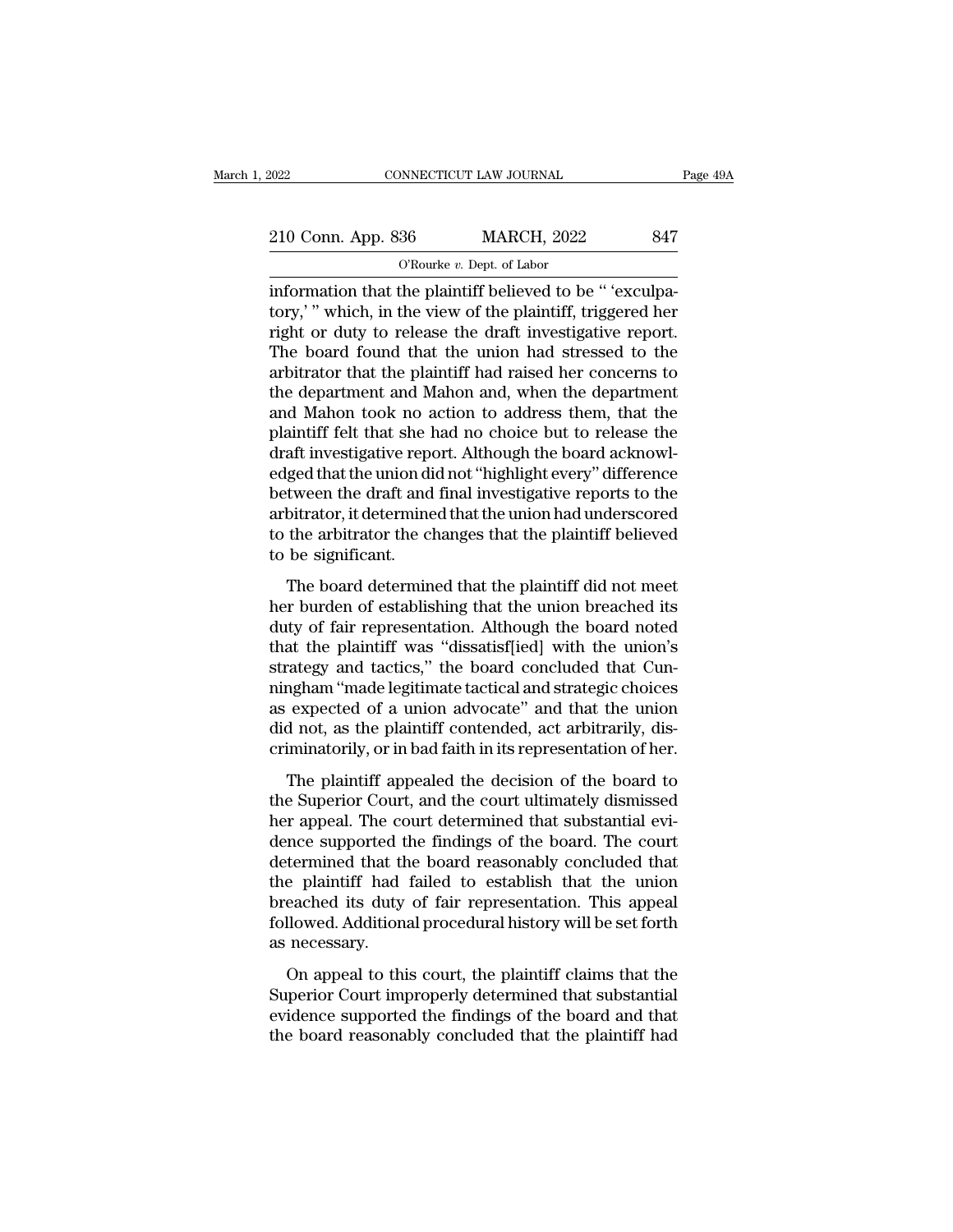| 0A  | CONNECTICUT LAW JOURNAL                                 |                    | March 1, 2022 |
|-----|---------------------------------------------------------|--------------------|---------------|
| 848 | <b>MARCH, 2022</b>                                      | 210 Conn. App. 836 |               |
|     | O'Rourke $v$ . Dept. of Labor                           |                    |               |
|     | failed to establish that the union breached its duty of |                    |               |

Failed to establish that the union breached its duty of<br>
the plaintiff advances two related arguments<br>
the union breached its duty of<br>
failed to establish that the union breached its duty of<br>
fair representation. In connec Fair representation. In connection with her sole claim on<br>appeal,<sup>11</sup> the plaintiff advances two related arguments.<br>First, she entitled with her sole claim on<br>First, she entitled with the union acted arbitrarily distingui  $\begin{tabular}{ll} \multicolumn{1}{l}{{\bf{0.836}}} & {\bf{MARCH, 2022}} & {\bf{210 Conn. App. 836}} \\ \hline \hline \multicolumn{1}{l}{\text{0.836}} & {\bf{0.836}} \\ \hline \multicolumn{1}{l}{\text{436}} & {\bf{0.836}} \\ \hline \multicolumn{1}{l}{\text{436}} & {\bf{0.836}} \\ \hline \multicolumn{1}{l}{\text{436}} & {\bf{0.836}} \\ \hline \multicolumn{1}{l}{\text{436}} & {\bf{0.836}} \\ \hline \multicolumn{$ First, MARCH, 2022 210 Conn. App. 836<br>
Tailed to establish that the union breached its duty of<br>
fair representation. In connection with her sole claim on<br>
appeal,<sup>11</sup> the plaintiff advances two related arguments.<br>
First, CROWER 2. Dept. of Labor<br>
failed to establish that the union breached its duty of<br>
fair representation. In connection with her sole claim on<br>
appeal,<sup>11</sup> the plaintiff advances two related arguments.<br>
First, she argues th O'Rourke *v*. Dept. of Labor<br>
failed to establish that the union breached its duty of<br>
fair representation. In connection with her sole claim on<br>
appeal,<sup>11</sup> the plaintiff advances two related arguments.<br>
First, she argue failed to establish that the union breached its duty of<br>fair representation. In connection with her sole claim on<br>appeal,<sup>11</sup> the plaintiff advances two related arguments.<br>First, she argues that the union acted arbitrarily fair representation. In connection with her sole claim on<br>appeal,<sup>11</sup> the plaintiff advances two related arguments.<br>First, she argues that the union acted arbitrarily, dis-<br>criminatorily, or in bad faith by failing to arg appeal,<sup>11</sup> the plaintiff advances two related arguments.<br>First, she argues that the union acted arbitrarily, discriminatorily, or in bad faith by failing to argue to the arbitrator that she was *required* by statute to r First, she argues that the union acted arbitrarily, discriminatorily, or in bad faith by failing to argue to the arbitrator that she was *required* by statute to release the draft investigative report to counsel for the mo criminatorily, or in bad faith by failing to argue to the<br>arbitrator that she was *required* by statute to release<br>the draft investigative report to counsel for the mother.<br>Second, she asserts that the union acted arbitrar arbitrator that she was *required* by statute to release<br>the draft investigative report to counsel for the mother.<br>Second, she asserts that the union acted arbitrarily or<br>in bad faith by failing to argue to the arbitrator the draft investigative report to counsel for the mother.<br>Second, she asserts that the union acted arbitrarily or<br>in bad faith by failing to argue to the arbitrator that,<br>under  $In$   $re$  Lindsey  $P$ ., 49 Conn. Supp. 132, 86 Second, she asserts that the union acted arbitrarily or<br>in bad faith by failing to argue to the arbitrator that,<br>under  $In$   $re$   $Lindsey$   $P$ ,  $49$  Conn. Supp. 132, 864 A.2d<br>888 (2004) ( $Lindsey$   $P$ .), she was required to release in bad faith by failing to argue to the arbitrator tunder *In re Lindsey P.*, 49 Conn. Supp. 132, 864 *A* 888 (2004) (*Lindsey P.*), she was required to rele the draft investigative report to counsel for the mot because F  $W$  behavior  $H$ , 45 Colli. Supp. 152, 664 A.2d  $(2004)$  (*Lindsey P.*), she was required to release e draft investigative report to counsel for the mother cause Fitzpatrick removed from the final investigate report "excu  $\frac{1}{2004}$  (*Linuseg* 1.), site was required to release<br>the draft investigative report to counsel for the mother<br>because Fitzpatrick removed from the final investiga-<br>tive report "exculpatory" information that the plain

the dark hivestigative report to counser for the model<br>
because Fitzpatrick removed from the final investiga-<br>
tive report "exculpatory" information that the plaintiff<br>
had included in the draft investigative report.<br>
We b because Theparick removed nomine manimizesigative report "exculpatory" information that the plaintiff<br>had included in the draft investigative report.<br>We begin our analysis by setting forth the well estab-<br>lished standard From the draft investigative report.<br>
We begin our analysis by setting forth the well established standard governing our review of this claim.<br>
"[J]udicial review of an administrative agency's action<br>
is governed by the Un We begin our analysis by setting forth the well established standard governing our review of this claim.<br>
"[J]udicial review of an administrative agency's action<br>
is governed by the Uniform Administrative Procedure<br>
Act ( We begin our analysis by setting forth the well established standard governing our review of this claim.<br>"[J]udicial review of an administrative agency's action<br>is governed by the Uniform Administrative Procedure<br>Act (UAP lished standard governing our review of this claim.<br>
"[J]udicial review of an administrative agency's action<br>
is governed by the Uniform Administrative Procedure<br>
Act (UAPA), General Statutes § 4-166 et seq., and the<br>
scop "[J]udicial review of an administrative agency's action<br>is governed by the Uniform Administrative Procedure<br>Act (UAPA), General Statutes  $\S 4{\text -}166$  et seq., and the<br>scope of that review is limited. . . . When reviewing<br> is governed by the Uniform Administrative Procedure<br>Act (UAPA), General Statutes  $\S$  4-166 et seq., and the<br>scope of that review is limited. . . . When reviewing<br>the trial court's decision, we seek to determine whether<br>it Act (UAPA), General Statutes  $\S$  4-166 et seq., and the scope of that review is limited. . . . When reviewing the trial court's decision, we seek to determine whether it comports with the [UAPA]. . . . . [R]eview of an ad scope of that review is limited. . . . When reviewing<br>the trial court's decision, we seek to determine whether<br>it comports with the [UAPA]. . . . [R]eview of an<br>administrative agency decision requires a court to deter-<br>mi administrative agency decision requires a court to determine whether there is substantial evidence in the administrative record to support the agency's findings of basic fact and whether the conclusions drawn from those mine whether there is substantial evidence in the administrative record to support the agency's findings of basic<br>fact and whether the conclusions drawn from those<br> $\frac{11}{10}$  To the extent that the plaintiff claims in her

istrative record to support the agency's findings of basic fact and whether the conclusions drawn from those  $\frac{11}{10}$  the extent that the plaintiff claims in her principal appellate brief that the department violated t In the extent that the plaintiff claims in her principal appellate brief<br>In To the extent that the plaintiff claims in her principal appellate brief<br>that the department violated the collective bargaining agreement by termi The extent that the plaintiff claims in her principal appellate brief<br><sup>11</sup> To the extent that the plaintiff claims in her principal appellate brief<br>that the department violated the collective bargaining agreement by termi <sup>11</sup> To the extent that the plaintiff claims in her principal appellate brief that the department violated the collective bargaining agreement by terminating her without just cause, we find it unnecessary to reach this cl *b* that the department violated the collective bargaining agreement by terminating her without just cause, we find it unnecessary to reach this claim. In connection with her hybrid action, the plaintiff not only was obli and marks omitted.) *Piteau* is the land marking ber without just cause, we find it unnecessary to reach this claim.<br>In connection with her hybrid action, the plaintiff not only was obligated to establish "that [her] di In connection with her hybrid action, the plaintiff not only was obligated to establish "that [her] discharge was contrary to the [collective bargaining agreement] but . . . [she] *also* [*was required to*] . . . *demonst* agreement] but . . . [she] also [was required to] . . . demonstrat[e] [a] breach of  $[the]$  duty  $[of fair representation]$  by the  $[u]nion."$  (Emphasis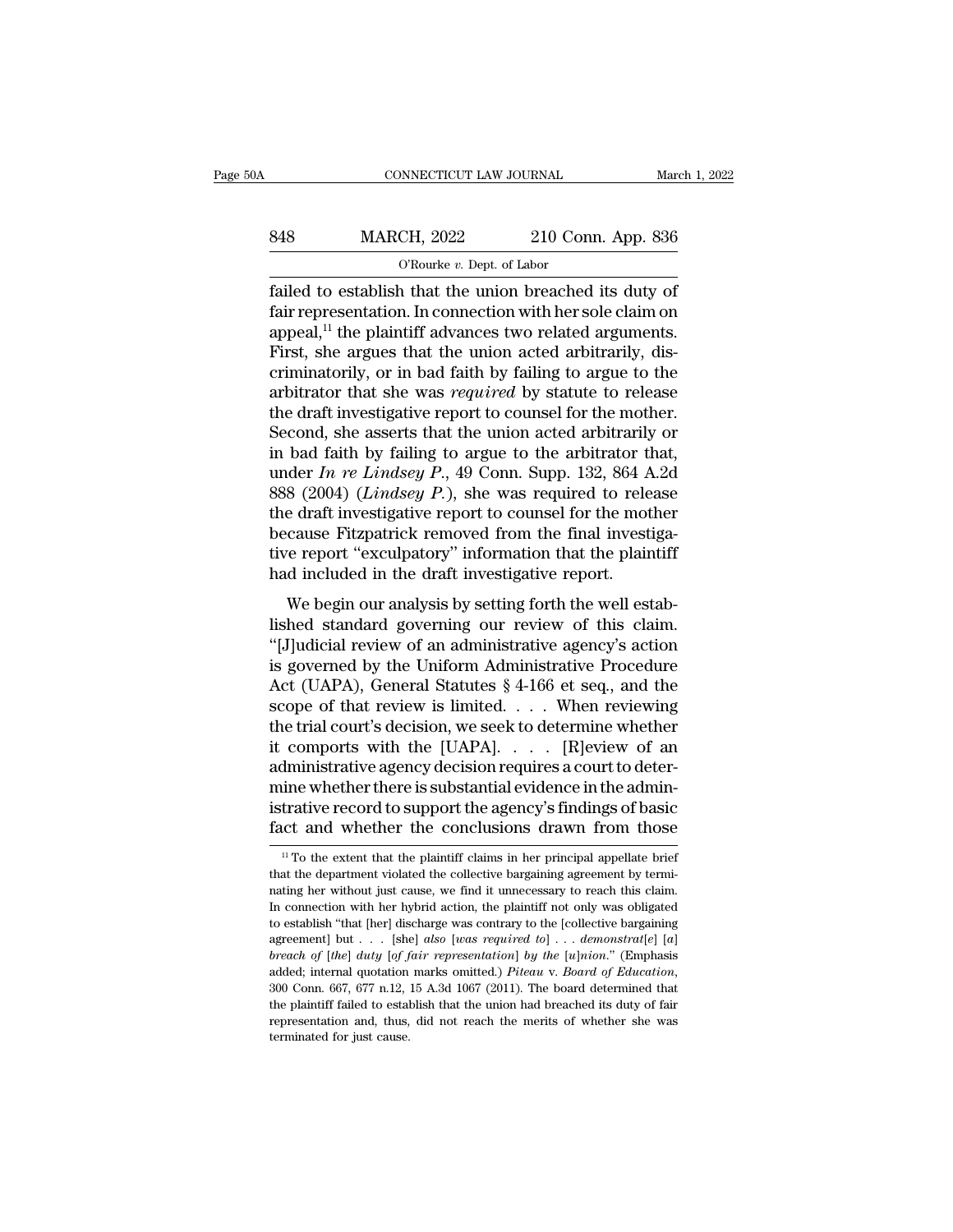Fage 51A<br>
Fage 51A<br>
210 Conn. App. 836 MARCH, 2022 849<br>
O'Rourke v. Dept. of Labor<br>
facts are reasonable. . . . . Neither this court nor the<br>
trial court may retry the case or substitute its own<br>
independ for that of the a 210 Conn. App. 836 MARCH, 2022 849<br>
O'Rourke v. Dept. of Labor<br>
facts are reasonable.... Neither this court nor the<br>
trial court may retry the case or substitute its own<br>
judgment for that of the administrative agency on 210 Conn. App. 836 MARCH, 2022 849<br>
O'Rourke v. Dept. of Labor<br>
facts are reasonable.... Neither this court nor the<br>
trial court may retry the case or substitute its own<br>
judgment for that of the administrative agency on 210 Conn. App. 836 MARCH, 2022 849<br>
O'Rourke v. Dept. of Labor<br>
facts are reasonable. . . . Neither this court nor the<br>
trial court may retry the case or substitute its own<br>
judgment for that of the administrative agency Cluster of Law reachest  $\frac{1}{2}$  of Labor<br>
facts are reasonable. . . . Neither this court nor the<br>
trial court may retry the case or substitute its own<br>
judgment for that of the administrative agency on the<br>
weight of th O'Rourke v. Dept. of Labor<br>
facts are reasonable. . . . Neither this court nor the<br>
trial court may retry the case or substitute its own<br>
judgment for that of the administrative agency on the<br>
weight of the evidence or qu facts are reasonable. . . . . Neither this court nor the<br>trial court may retry the case or substitute its own<br>judgment for that of the administrative agency on the<br>weight of the evidence or questions of fact. . . . Con-<br>c trial court may retry the case or substitute its own<br>judgment for that of the administrative agency on the<br>weight of the evidence or questions of fact. . . . Con-<br>clusions of law reached by the administrative agency<br>must judgment for that of the administrative agency on the<br>weight of the evidence or questions of fact. . . . Con-<br>clusions of law reached by the administrative agency<br>must stand if . . . they resulted from a correct applica-<br> weight of the evidence or questions of fact. . . . Conclusions of law reached by the administrative agency<br>must stand if . . . they resulted from a correct applica-<br>tion of the law to the facts found and could reasonably<br> clusions of law reached by the administrative agency<br>must stand if . . . they resulted from a correct applica-<br>tion of the law to the facts found and could reasonably<br>and logically follow from such facts. . . . The court' must stand if . . . they resulted from a correct application of the law to the facts found and could reasonably and logically follow from such facts. . . . The court's ultimate duty is only to decide whether, in light of t tion of the law to the facts found and could reasonably<br>and logically follow from such facts. . . . The court's<br>ultimate duty is only to decide whether, in light of the<br>evidence, the [agency] has acted unreasonably, arbi-<br> and logically follow from<br>ultimate duty is only to devidence, the [agency] h:<br>trarily, illegally, or in abus<br>quotation marks omitted.)<br> $4, Local$   $2405$  v. Norwall<br>113 A.3d  $430$  (2015).<br>Before we turn to the la timate duty is only to decide whether, in light of the<br>idence, the [agency] has acted unreasonably, arbi-<br>arily, illegally, or in abuse of [its] discretion." (Internal<br>otation marks omitted.)  $AFSCME$ ,  $AFL-CIO$ ,  $Council$ <br> $Local 2405$ evidence, the [agency] has acted unreasonably, arbitrarily, illegally, or in abuse of [its] discretion." (Internal<br>quotation marks omitted.) AFSCME, AFL-CIO, Council<br>4, Local 2405 v. Norwalk, 156 Conn. App. 79, 85–86,<br>113

trarity, inegally, or in abuse or [its] discretion. (internal<br>quotation marks omitted.)  $AFSCME$ ,  $AFL$ -CIO, Council<br>4, Local 2405 v. Norwalk, 156 Conn. App. 79, 85–86,<br>113 A.3d 430 (2015).<br>Before we turn to the law that gove quotation marks omitted.) *AFSCME*, *AFL-CIO*, *Councit*<br>4, *Local 2405* v. *Norwalk*, 156 Conn. App. 79, 85–86,<br>113 A.3d 430 (2015).<br>Before we turn to the law that governs the plaintiff's<br>claim, we emphasize that, pursua 4, *Local 2405* V. *Norwalk*, 150 Conn. App. 79, 85–80, 113 A.3d 430 (2015).<br>
Before we turn to the law that governs the plaintiff's claim, we emphasize that, pursuant to statute, records, defined as "information created 113 A.3d 430 (2015).<br>
Before we turn to the law that governs the plaintiff's<br>
claim, we emphasize that, pursuant to statute, records,<br>
defined as "information created or obtained in connec-<br>
tion with the department's chi Before we turn to the law that governs the plaintiff's<br>claim, we emphasize that, pursuant to statute, records,<br>defined as "information created or obtained in connec-<br>tion with the department's child protection activities<br>o claim, we emphasize that, pursuant to statute, records,<br>defined as "information created or obtained in connec-<br>tion with the department's child protection activities<br>or activities related to a child while in the care or cu defined as "information created or obtained in connection with the department's child protection activities<br>or activities related to a child while in the care or cus-<br>tody of the department''; General Statutes (Supp. 2010) tion with the department's child protection activities<br>or activities related to a child while in the care or cus-<br>tody of the department"; General Statutes (Supp. 2010)<br>§ 17a-28 (a) (5); that are maintained by the departm or activities related to a child while in the care or cus-<br>tody of the department"; General Statutes (Supp. 2010)<br>§ 17a-28 (a) (5); that are maintained by the department<br>are "confidential" and generally "shall not be disc tody of the department"; General Statutes (Supp. 2010)<br>
§ 17a-28 (a) (5); that are maintained by the department<br>
are "confidential" and generally "shall not be disclosed"<br>
in the absence of "written consent" from the indi § 17a-28 (a) (5); that are maintained by the department<br>are "confidential" and generally "shall not be disclosed"<br>in the absence of "written consent" from the individual<br>about which the record is written, his parent, or h are "confidential" and generally "shall not be disclosed"<br>
in the absence of "written consent" from the individual<br>
about which the record is written, his parent, or his<br>
authorized representative.<sup>12</sup> General Statutes (Su in the absence of "written consent" from the individual<br>about which the record is written, his parent, or his<br>authorized representative.<sup>12</sup> General Statutes (Supp.<br>2010) § 17a-28 (a) (1) and (b). Accordingly, the draft<br>i about which the record is written, his parent, or his authorized representative.<sup>12</sup> General Statutes (Supp. 2010) § 17a-28 (a) (1) and (b). Accordingly, the draft investigative reports prepared by the plaintiff were "con westigative reports prepared by the plaintiff were<br>confidential" records. General Statutes (Supp. 2010)<br>17a-28 (b). *Only* the "commissioner or the commis-<br>oner's designee . . . [was authorized by statute to]<br><sup>12</sup> Althoug "confidential" records. General Statutes (Supp. 2010)<br>
§ 17a-28 (b). *Only* the "commissioner or the commissioner's designee . . . [was authorized by statute to]<br>
<sup>12</sup> Although the plaintiff disclosed the confidential, dr

<sup>§ 17</sup>a-28 (b). *Only* the "commissioner or the commissioner's designee . . . [was authorized by statute to]<br><sup>12</sup> Although the plaintiff disclosed the confidential, draft investigative report to counsel for the parent of th sioner's designee . . . [was authorized by statute to]<br> $\frac{12}{12}$  Although the plaintiff disclosed the confidential, draft investigative<br>report to counsel for the parent of the child about which the report was<br>created; s SIOTIET S CURSTURE . . . [WAS AULTIOTIZECT DY STATUTE TO  $\frac{12}{12}$  Although the plaintiff disclosed the confidential, draft investigative report to counsel for the parent of the child about which the report was created; <sup>12</sup> Although the plaintiff disclosed the confidential, draft investigative report to counsel for the parent of the child about which the report was created; see General Statutes (Supp. 2010) § 17a-28 (a) and (b); the pla report to counsel for the parent of the child about which the report was created; see General Statutes (Supp. 2010) § 17a-28 (a) and (b); the plaintiff did not argue to the board, to the Superior Court, or to this court t reposed is see General Statutes (Supp. 2010) § 17a-28 (a) and (b); the plaintiff did not argue to the board, to the Superior Court, or to this court that the mother had provided her "[c]onsent,'" defined as "permission gi created; see General Statutes (Supp. 2010) § 17a-28 (a) and (b); the plaintiff did not argue to the board, to the Superior Court, or to this court that the mother had provided her "'[c]onsent,'" defined as "permission giv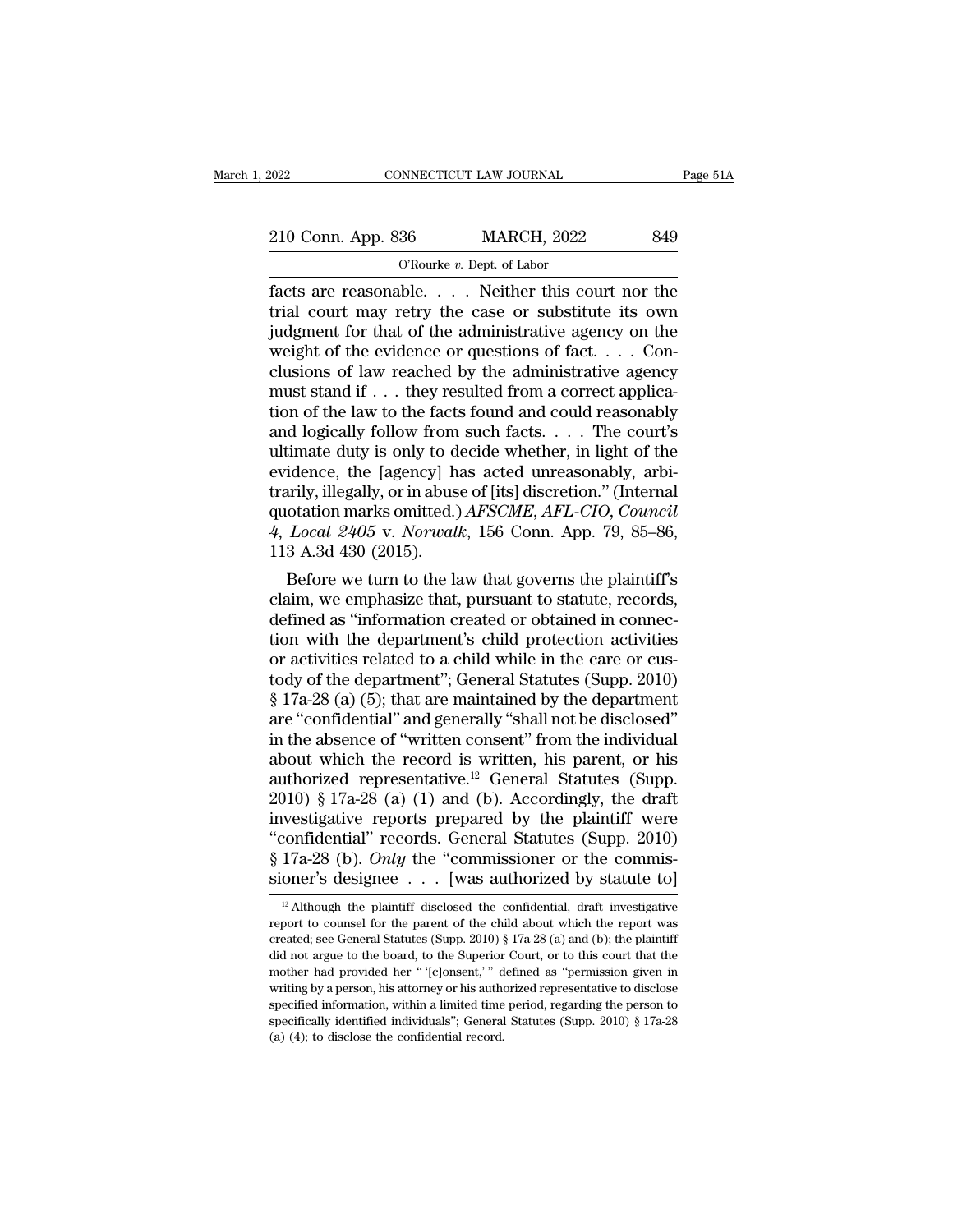| 52A | CONNECTICUT LAW JOURNAL                                                                                                                                                    |                    | March 1, 2022 |
|-----|----------------------------------------------------------------------------------------------------------------------------------------------------------------------------|--------------------|---------------|
| 850 | <b>MARCH, 2022</b>                                                                                                                                                         | 210 Conn. App. 836 |               |
|     | O'Rourke $v$ . Dept. of Labor                                                                                                                                              |                    |               |
|     | provide copies of [these confidential] records, without<br>consent  to $(9)$ a party in a custody pro-<br>cooding under section 17 <sub>2</sub> 112 or 46b 120 in the Supe |                    |               |

850 MARCH, 2022 210 Conn. App. 836<br>
O'Rourke v. Dept. of Labor<br>
provide copies of [these confidential] records, without<br>
... consent ... to ... (9) a party in a custody pro-<br>
ceeding under section 17a-112 or 46b-129, in t 850 MARCH, 2022 210 Conn. App. 836<br>
CRourke v. Dept. of Labor<br>
provide copies of [these confidential] records, without<br>
... consent ... to ... (9) a party in a custody pro-<br>
ceeding under section 17a-112 or 46b-129, in th 850 MARCH, 2022 210 Conn. App. 836<br>
O'Rourke v. Dept. of Labor<br>
provide copies of [these confidential] records, without<br>
... consent ... to ... (9) a party in a custody pro-<br>
ceeding under section 17a-112 or 46b-129, in t [wa]s the subject of the proceeding or the parent of O'Rourke v. Dept. of Labor<br>provide copies of [these confidential] records, without<br>... consent ... to ... (9) a party in a custody pro-<br>ceeding under section 17a-112 or 46b-129, in the Supe-<br>rior Court where such records provide cop<br>
... conser<br>
ceeding une<br>
rior Court v<br>
[wa]s the s<br>
such child<br>
28 (f).<br>
We next t Consent  $\ldots$  to  $\ldots$  (3) a party in a custody pro-<br>eding under section 17a-112 or 46b-129, in the Supe-<br>or Court where such records concern[ed] a child who<br>als the subject of the proceeding or the parent of<br>ch child . . ceeding under section 174-112 or 400-129, in the super-<br>rior Court where such records concern[ed] a child who<br>[wa]s the subject of the proceeding or the parent of<br>such child . . . . " General Statutes (Supp. 2010) § 17a-<br>

From Court where such records concernied a child who<br>[wa]s the subject of the proceeding or the parent of<br>such child . . . ." General Statutes (Supp. 2010) § 17a-<br>28 (f).<br>We next turn to the applicable law that governs a [wa]s the subject of the proceeding of the parent of<br>such child . . . ." General Statutes (Supp. 2010) § 17a-<br>28 (f).<br>We next turn to the applicable law that governs a claim<br>of breach of the duty of fair representation by Such child . . . . General statutes (Supp. 2010)  $\S$  17a-28 (f).<br>
We next turn to the applicable law that governs a claim<br>
of breach of the duty of fair representation by a union.<br>
General Statutes  $\S$  5-271 (d) provides 20 (1).<br>We next turn to the applicable law that governs a claim<br>of breach of the duty of fair representation by a union.<br>General Statutes § 5-271 (d) provides in relevant part:<br>"When an employee organization has been desi We next turn to the applicable law that governs a claim<br>of breach of the duty of fair representation by a union.<br>General Statutes § 5-271 (d) provides in relevant part:<br>"When an employee organization has been designated<br>% of breach of the duty of fair representation by a union.<br>
General Statutes § 5-271 (d) provides in relevant part:<br>
"When an employee organization has been designated<br>  $\dots$  as the exclusive representative of employees in General Statutes § 5-271 (d) provides in relevant part:<br>
"When an employee organization has been designated<br>  $\ldots$  as the exclusive representative of employees in<br>
an appropriate unit, it shall have a duty of fair represe "When an employee organization has been designated<br>
. . . as the exclusive representative of employees in<br>
an appropriate unit, it shall have a duty of fair represen-<br>
tation to the members of that unit." "This duty of fa For an appropriate unit, it shall have a duty of fair representation to the members of that unit." "This duty of fair representation to the members of that unit." "This duty of fair representation derives from the union's an appropriate unit, it shall have a duty of fair representation to the members of that unit." "This duty of fair representation derives from the union's status as the sole bargaining representative for its members. As suc tation to the members of that unit." "This duty of fair<br>representation derives from the union's status as the<br>sole bargaining representative for its members. As such,<br>the union has the exclusive right and obligation to ac representation derives from the union's status as the sole bargaining representative for its members. As such, the union has the exclusive right and obligation to act for its members and to represent their interests." *Lab* sole bargaining representative for its members. As such,<br>the union has the exclusive right and obligation to act<br>for its members and to represent their interests." *Labbe*<br>v. *Pension Commission*, 239 Conn. 168, 193, 682 A the union has the exclusive right and obligation to act<br>for its members and to represent their interests." *Labbe*<br>v. *Pension Commission*, 239 Conn. 168, 193, 682 A.2d<br>490 (1996). "The duty of fair representation require for its members and to represent their interests." *Labbe*<br>v. *Pension Commission*, 239 Conn. 168, 193, 682 A.2d<br>490 (1996). "The duty of fair representation requires<br>the union to serve the interests of all members withou v. *Pension Commission*, 239 Conn. 168, 193, 682 A.2d<br>490 (1996). "The duty of fair representation requires<br>the union to serve the interests of all members without<br>hostility or discrimination toward any, to exercise its<br>di 490 (1996). "The duty of fair representation requires<br>the union to serve the interests of all members without<br>hostility or discrimination toward any, to exercise its<br>discretion in complete good faith and honesty, and to<br>a the union to serve the interests of all members without<br>hostility or discrimination toward any, to exercise its<br>discretion in complete good faith and honesty, and to<br>avoid arbitrary conduct." (Internal quotation marks<br>omi hostility or discrimination toward any, to exercise its<br>discretion in complete good faith and honesty, and to<br>avoid arbitrary conduct." (Internal quotation marks<br>omitted.) *Piteau* v. *Board of Education*, 300 Conn. 667,<br> discretion in complete good faith and honesty, and to<br>avoid arbitrary conduct." (Internal quotation marks<br>omitted.) *Piteau v. Board of Education*, 300 Conn. 667,<br>674 n.7, 15 A.3d 1067 (2011). "Employee organizations<br>or t avoid arbitrary conduct." (Internal quotation marks<br>omitted.) *Piteau* v. *Board of Education*, 300 Conn. 667,<br>674 n.7, 15 A.3d 1067 (2011). "Employee organizations<br>or their agents are prohibited from . . . . ." General St omitted.) *Piteau* v. *Board of Education*, 300 Conn. 667, 674 n.7, 15 A.3d 1067 (2011). "Employee organizations or their agents are prohibited from . . . (4) breaching their duty of fair representation . . . . " General S 674 n.7, 15 A<br>or their agen<br>their duty of<br>utes  $\S~5$ -272<br>sent its men<br>marks omitte<br>674 n.7.<br>We note th The agents are promoted from  $\ldots$  (4) breaching<br>eir duty of fair representation  $\ldots$ ." General Stat-<br>es § 5-272 (b). Consequently, "[a] union must repre-<br>nt its members in good faith." (Internal quotation<br>arks omitted.) calculated status of an imposed in the status status  $\S$  5-272 (b). Consequently, "[a] union must represent its members in good faith." (Internal quotation marks omitted.) *Piteau v. Board of Education*, supra, 674 n.7.<br>W

the represent its members in good faith." (Internal quotation<br>marks omitted.) *Piteau v. Board of Education*, supra,<br>674 n.7.<br>We note that neither our jurisprudence nor the appli-<br>cable statutory scheme imposes on agents marks omitted.) *Piteau v. Board of Education*, supra, 674 n.7.<br>We note that neither our jurisprudence nor the applicable statutory scheme imposes on agents of a union, in the representation of bargaining unit members, a marks onlined.) Theod v. Board of Baucation, supra, 674 n.7.<br>We note that neither our jurisprudence nor the applicable statutory scheme imposes on agents of a union, in the representation of bargaining unit members, a dut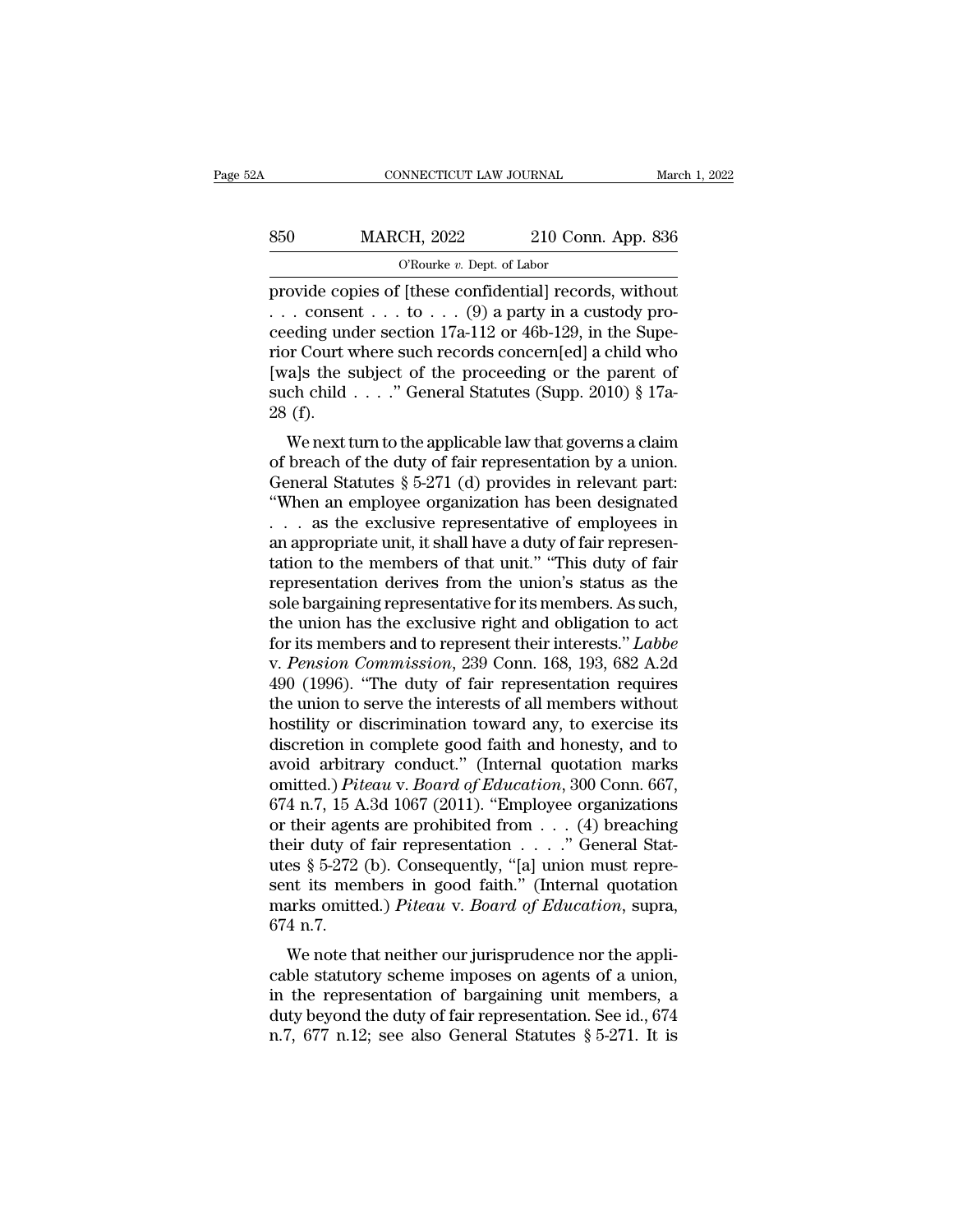EXECUTE CONNECTICUT LAW JOURNAL Page 53A<br>210 Conn. App. 836 MARCH, 2022 851<br>C'Rourke v. Dept. of Labor NNECTICUT LAW JOURNAL<br>36 MARCH, 2022<br><sup>O'Rourke *v.* Dept. of Labor<br>tic that union agents in the</sup>

Therefore axiomatic that union agents, in the representa-<br>therefore axiomatic that union agents, in the representa-<br>tion of bargaining unit members, are not obligated to,<br>for evenuals exercise the same degree of skill as l 210 Conn. App. 836 MARCH, 2022 851<br>
O'Rourke v. Dept. of Labor<br>
therefore axiomatic that union agents, in the representa-<br>
tion of bargaining unit members, are not obligated to,<br>
for example, exercise the same degree of s 210 Conn. App. 836 MARCH, 2022 851<br>
C'Rourke v. Dept. of Labor<br>
therefore axiomatic that union agents, in the representa-<br>
tion of bargaining unit members, are not obligated to,<br>
for example, exercise the same degree of s 210 Conn. App. 836 MARCH, 2022 851<br>
O'Rourke v. Dept. of Labor<br>
therefore axiomatic that union agents, in the representa-<br>
tion of bargaining unit members, are not obligated to,<br>
for example, exercise the same degree of sk *CROWRE v. Dept. of Labor*<br> *CROWRE v. Dept. of Labor*<br> *Kerefore axiomatic that union agents, in the representa-*<br> *Kelly exercise the same degree of skill as law-*<br> *Kelly & Spellacy, P.C. v. Beckett*, 269 Conn. 613, 649  $\sigma$  Rourke *v*. Dept. of Labor<br>therefore axiomatic that union agents, in the representa-<br>tion of bargaining unit members, are not obligated to,<br>for example, exercise the same degree of skill as law-<br>yers in their represe therefore axiomatic that union agents, in the representation of bargaining unit members, are not obligated to, for example, exercise the same degree of skill as lawyers in their representation of clients. See, e.g., *Updik* tion of bargaining unit members, are not obligated to,<br>for example, exercise the same degree of skill as law-<br>yers in their representation of clients. See, e.g.,  $Update$ ,<br> $Kelly \& Spellacy, P.C. v. Beckett, 269$  Conn. 613, 649,<br>850 A.2d 145 (2 for example, exercise the same degree of skill as law-<br>yers in their representation of clients. See, e.g.,  $Update$ ,<br> $Kelly & Spellacy, P.C. v. Beckett, 269$  Conn. 613, 649,<br>850 A.2d 145 (2004) (discussing legal malpractice and<br>requiring lawyers yers in their representation of clients. See, e.g., Updike,<br>Kelly & Spellacy, P.C. v. Beckett, 269 Conn. 613, 649,<br>850 A.2d 145 (2004) (discussing legal malpractice and<br>requiring lawyers to "exercise that degree of skill a Kelly & Spellacy, P.C. v. Beckett, 269 Conn. 613, 649,<br>850 A.2d 145 (2004) (discussing legal malpractice and<br>requiring lawyers to "exercise that degree of skill and<br>learning commonly applied under all the circumstances<br>in 850 A.2d 145 (2004) (discussing legal malpractice and<br>requiring lawyers to "exercise that degree of skill and<br>learning commonly applied under all the circumstances<br>in the community by the average prudent reputable<br>member requiring lawyers to "exercise that degree of skill and<br>learning commonly applied under all the circumstances<br>in the community by the average prudent reputable<br>member of the [legal] profession" (internal quotation<br>marks om learning commonly applied under all the circumstances<br>in the community by the average prudent reputable<br>member of the [legal] profession" (internal quotation<br>marks omitted)). Put differently, and as the United States<br>Cour in the community by the average prudent reputable<br>member of the [legal] profession" (internal quotation<br>marks omitted)). Put differently, and as the United States<br>Court of Appeals for the Sixth Circuit has explained,<br>"unio member of the [legal] profession" (internal quotation<br>marks omitted)). Put differently, and as the United States<br>Court of Appeals for the Sixth Circuit has explained,<br>"union agents are not lawyers,<sup>13</sup> and as a general pro marks omitted)). Put differently, and as the United States<br>Court of Appeals for the Sixth Circuit has explained,<br>"union agents are not lawyers,<sup>13</sup> and as a general propo-<br>sition, cannot be held to the same standard as tha Court of Appeals<br>"union agents are i<br>sition, cannot be l<br>licensed professio:<br>*Cassens Transpor*<br>cert. denied, 540 U<br>2d 80 (2004).<br>"The standard f Then ugents are necessary  $\sigma$  and a calculate propertion, cannot be held to the same standard as that of ensed professionals." (Footnote added.) *Garrison* v.<br> *ussens Transport Co.*, 334 F.3d 528, 539 (6th Cir. 2003),<br> icensed professionals." (Footnote added.) *Garrison v.*<br>Cassens Transport Co., 334 F.3d 528, 539 (6th Cir. 2003),<br>cert. denied, 540 U.S. 1179, 124 S. Ct. 1413, 158 L. Ed.<br>2d 80 (2004).<br>"The standard for a claim of breach o

*Cassens Transport Co.*, 334 F.3d 528, 539 (6th Cir. 2003),<br>
cert. denied, 540 U.S. 1179, 124 S. Ct. 1413, 158 L. Ed.<br>
2d 80 (2004).<br>
"The standard for a claim of breach of duty of fair<br>
representation is well established. cert. denied, 540 U.S. 1179, 124 S. Ct. 1413, 158 L. Ed.<br>2d 80 (2004).<br>"The standard for a claim of breach of duty of fair<br>representation is well established." *Council 4, AFSCME,<br>AFL-CIO v. State Board of Labor Relations* 2d 80 (2004).<br>
"The standard for a claim of breach of duty of fair<br>
representation is well established." *Council 4, AFSCME,*<br> *AFL-CIO v. State Board of Labor Relations*, 111 Conn.<br>
App. 666, 673, 961 A.2d 451 (2008), ce The standard for a claim of breach of duty of fair<br>representation is well established." *Council 4, AFSCME,*<br>*AFL-CIO v. State Board of Labor Relations*, 111 Conn.<br>App. 666, 673, 961 A.2d 451 (2008), cert. denied, 291<br>Con "The standard for a claim of breach of duty of fair<br>representation is well established." *Council 4, AFSCME,*<br>AFL-CIO v. *State Board of Labor Relations*, 111 Conn.<br>App. 666, 673, 961 A.2d 451 (2008), cert. denied, 291<br>Co representation is well established." *Council 4, AFSCME,*<br>AFL-CIO v. *State Board of Labor Relations*, 111 Conn.<br>App. 666, 673, 961 A.2d 451 (2008), cert. denied, 291<br>Conn. 901, 967 A.2d 112 (2009). "A union breaches th[e] AFL-CIO v. State Board of Labor Relations, 111 Conn.<br>App. 666, 673, 961 A.2d 451 (2008), cert. denied, 291<br>Conn. 901, 967 A.2d 112 (2009). "A union breaches th[e]<br>duty [of fair representation] if it acts arbitrarily, disc App. 666, 673, 961 A.2d 451 (2008), cert. denied, 291<br>Conn. 901, 967 A.2d 112 (2009). "A union breaches th[e]<br>duty [of fair representation] if it acts arbitrarily, discrim-<br>inatorily or in bad faith." (Internal quotation m Conn. 901, 967 A.2d 112 (2009). "A union breaches th[e]<br>duty [of fair representation] if it acts arbitrarily, discrim-<br>inatorily or in bad faith." (Internal quotation marks omit-<br>ted.) *Piteau* v. *Board of Education*, sup n.12. (Al.) *Piteau* v. *Board of Education*, supra, 300 Conn.<br>4 n.7. The plaintiff has "the burden of demonstrat-<br>g breach of [the] duty [of fair representation] by the<br>lnion." (Internal quotation marks omitted.) Id., 677<br>12.<br> 674 n.7. The plaintiff has "the burden of demonstrating breach of [the] duty [of fair representation] by the [u]nion." (Internal quotation marks omitted.) Id., 677 n.12.<br>"[A] union's actions are arbitrary only if, in ligh

ing breach of [the] duty [of fair representation] by the [u]nion." (Internal quotation marks omitted.) Id., 677 n.12.<br>"[A] union's actions are arbitrary only if, in light of the factual and legal landscape at the time of [u]nion." (Internal quotation marks omitted.) Id., 677<br>n.12.<br>"[A] union's actions are arbitrary only if, in light of<br>the factual and legal landscape at the time of the union's<br>actions, the union's behavior is so far outsi "[A] union's actions are arbitrary only if, in light of<br>the factual and legal landscape at the time of the union's<br>actions, the union's behavior is so far outside a wide<br>range of reasonableness  $\ldots$  as to be irrational." range of reasonableness . . . as to be irrational."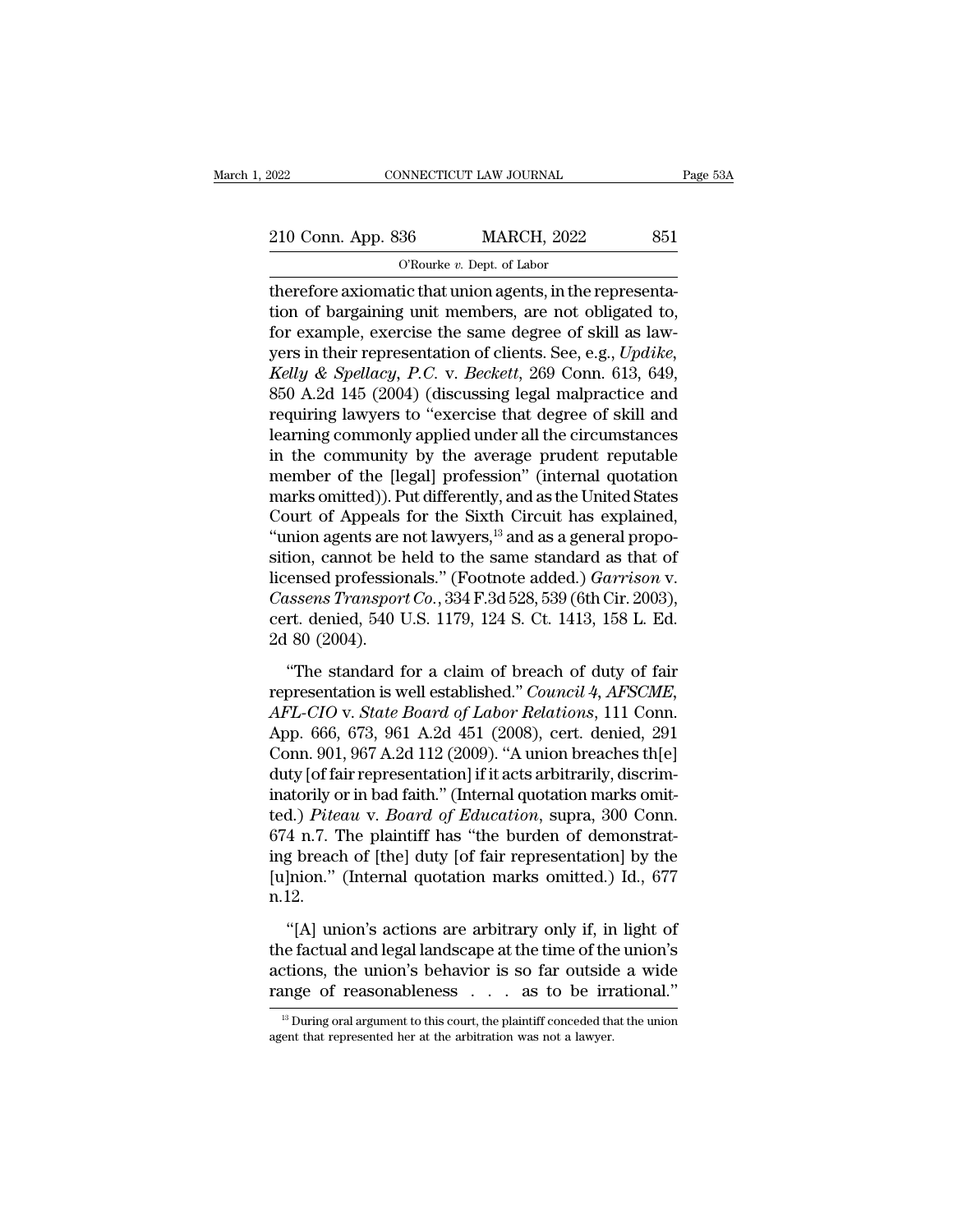# CONNECTICUT LAW JOURNAL March 1, 2022<br>852 MARCH, 2022 210 Conn. App. 836<br>C'Rourke v. Dept. of Labor NNECTICUT LAW JOURNAL<br>CH, 2022 210 Con<br><sup>O'Rourke v. Dept. of Labor<br>nn marks omitted ) *Labbe*</sup>

(INTER 1, 2022 MARCH, 2022 210 Conn. App. 836<br>
The original quotation marks omitted.) *Labbe* v. *Pension*<br>
(Internal quotation marks omitted.) *Labbe* v. *Pension*<br>
Commission, supra, 239 Conn. 195. For example, "[a] *CROWER 2022* 210 Conn. App. 836<br> *CROWER v. Dept. of Labor*<br> *Commission, supra, 239 Conn. 195. For example, "[a]*<br> *Commission, supra, 239 Conn. 195. For example, "[a]*<br>
union may not arbitrarily ignore a meritorious gri 852 MARCH, 2022 210 Conn. App. 836<br>
O'Rourke v. Dept. of Labor<br>
(Internal quotation marks omitted.) *Labbe* v. *Pension*<br> *Commission*, supra, 239 Conn. 195. For example, "[a]<br>
union may not arbitrarily ignore a meritorio MARCH, 2022 210 Conn. App. 836<br>
O'Rourke v. Dept. of Labor<br>
(Internal quotation marks omitted.) *Labbe v. Pension*<br>
Commission, supra, 239 Conn. 195. For example, "[a]<br>
union may not arbitrarily ignore a meritorious grieva GRourke v. Dept. of Labor<br>
(Internal quotation marks omitted.) *Labbe* v. *Pension*<br> *Commission*, supra, 239 Conn. 195. For example, "[a]<br>
union may not arbitrarily ignore a meritorious grievance<br>
or process it in a perfu Chinal quotation marks omitted.) *Labbe v. Pension*<br>Commission, supra, 239 Conn. 195. For example, "[a]<br>union may not arbitrarily ignore a meritorious grievance<br>or process it in a perfunctory fashion . . . ." (Internal<br>quo (Internal quotation marks omitted.) *Labbe v. Pension*<br> *Commission*, supra, 239 Conn. 195. For example, "[a]<br>
union may not arbitrarily ignore a meritorious grievance<br>
or process it in a perfunctory fashion . . . . ." (In Commission, supra, 239 Conn. 195. For example, "[a]<br>union may not arbitrarily ignore a meritorious grievance<br>or process it in a perfunctory fashion  $\ldots$ ." (Internal<br>quotation marks omitted.) *Tedesco* v. *Stamford*, 222<br> union may not arbitrarily ignore a meritorious grievance<br>or process it in a perfunctory fashion  $\ldots$ ." (Internal<br>quotation marks omitted.) *Tedesco* v. *Stamford*, 222<br>Conn. 233, 248, 610 A.2d 574 (1992); see also *Vaca* or process it in a perfunctory fashion . . . . ." (Internal<br>quotation marks omitted.) *Tedesco* v. *Stamford*, 222<br>Conn. 233, 248, 610 A.2d 574 (1992); see also *Vaca* v.<br>*Sipes*, 386 U.S. 171, 191, 87 S. Ct. 903, 17 L. Ed quotation marks omitted.) *Tedesco* v. *Stamford*, 222<br>Conn. 233, 248, 610 A.2d 574 (1992); see also *Vaca* v.<br>*Sipes*, 386 U.S. 171, 191, 87 S. Ct. 903, 17 L. Ed. 2d 842<br>(1967). Our Supreme Court has explained that, altho Conn. 233, 248, 610 A.2d 574 (1992); see also *Vaca v.*<br> *Sipes*, 386 U.S. 171, 191, 87 S. Ct. 903, 17 L. Ed. 2d 842<br>
(1967). Our Supreme Court has explained that, although<br>
a union does not "have unfettered discretion whe Sipes, 386 U.S. 171, 191, 87 S. Ct. 903, 17 L. Ed. 2d 842<br>(1967). Our Supreme Court has explained that, although<br>a union does not "have unfettered discretion when decid-<br>ing *whether* to take [an employee's meritorious] gr (1967). Our Supreme Court has explained that, although<br>a union does not "have unfettered discretion when decid-<br>ing *whether* to take [an employee's meritorious] griev-<br>ance to arbitration"; (emphasis added) *Tedesco* v. a union does not "have unfettered discretion when decid-<br>ing *whether* to take [an employee's meritorious] griev-<br>ance to arbitration"; (emphasis added) *Tedesco* v. *Stam-*<br>ford, supra, 247; it properly may exercise, in g ing *whether* t<br>ance to arbitr<br>*ford*, supra, 2<br>its "discretio<br>[are meritori<br>arbitration" or<br>Id., 248.<br>"[A] union" *rd*, supra, 247; it properly may exercise, in good faith,<br>
"discretion  $\ldots$  to [determine] *which* grievances<br>
re meritorious and thus should be] submit[ted] to<br>
bitration" on behalf of the employee. (Emphasis added.)<br> its "discretion . . . to [determine] *which* grievances<br>[are meritorious and thus should be] submit[ted] to<br>arbitration" on behalf of the employee. (Emphasis added.)<br>Id., 248.<br>"[A] union's actions are in bad faith if the

[are meritorious and thus should be] submit[ted] to<br>arbitration" on behalf of the employee. (Emphasis added.)<br>Id., 248.<br>"[A] union's actions are in bad faith if the union acts<br>fraudulently or deceitfully  $\dots$  or does not arbitration" on behalf of the employee. (Emphasis added.)<br>
Id., 248.<br>
"[A] union's actions are in bad faith if the union acts<br>
fraudulently or deceitfully . . . or does not act to fur-<br>
ther the best interests of its membe 1d., 248.<br>
"[A] union's actions are in bad faith if the union acts<br>
fraudulently or deceitfully . . . or does not act to fur-<br>
ther the best interests of its members." (Citation omit-<br>
ted.) *Labbe* v. *Pension Commission* "[A] union's actions are in bad faith if the union acts<br>fraudulently or deceitfully . . . or does not act to fur-<br>ther the best interests of its members." (Citation omit-<br>ted.) *Labbe* v. *Pension Commission*, supra, 239 "[A] union's actions are in bad faith if the union acts<br>fraudulently or deceitfully . . . or does not act to fur-<br>ther the best interests of its members." (Citation omit-<br>ted.) *Labbe* v. *Pension Commission*, supra, 239 fraudulently or deceitfully . . . or does not act to fur-<br>ther the best interests of its members." (Citation omit-<br>ted.) *Labbe* v. *Pension Commission*, supra, 239 Conn.<br>195. For example, our Supreme Court has observed<br>t ther the best interests of its members." (Citation omit-<br>ted.) *Labbe v. Pension Commission*, supra, 239 Conn.<br>195. For example, our Supreme Court has observed<br>that, when a union "*deliberately* misrepresent[ed] to<br>employ ted.) *Labbe v. Pension Commission*, supra, 239 Conn.<br>195. For example, our Supreme Court has observed<br>that, when a union "deliberately misrepresent[ed] to<br>employees . . . [that the] rights [that were] guaranteed<br>[to them 195. For example, our Supreme Court has observed<br>that, when a union "*deliberately* misrepresent[ed] to<br>employees . . . [that the] rights [that were] guaranteed<br>[to them] under [a] collective bargaining agreement [had<br>chan that, when a union "*deliberately* misrepresent[ed] to<br>employees . . . [that the] rights [that were] guaranteed<br>[to them] under [a] collective bargaining agreement [had<br>changed, the union had] violat[ed] [its] duty of fair employees . . . [that the] rights [that were] guaranteed<br>[to them] under [a] collective bargaining agreement [had<br>changed, the union had] violat[ed] [its] duty of fair rep-<br>resentation . . . . . " (Emphasis added; interna [to them] under [a] collective bargaining agreement [had changed, the union had] violat[ed] [its] duty of fair representation  $\ldots$  . . ." (Emphasis added; internal quotation marks omitted.) Id., 197; see also *Lewis* v. changed, the union had] violat[ed] [its] duty of fair representation  $\ldots$  ." (Emphasis added; internal quotation marks omitted.) Id., 197; see also *Lewis v. Tuscan Dairy Farms, Inc.*, 25 F.3d 1138, 1143 (2d Cir. 1994) resentation . . . . ." (Emphasis added; internal quotation marks omitted.) Id., 197; see also *Lewis v. Tuscan Dairy Farms, Inc.*, 25 F.3d 1138, 1143 (2d Cir. 1994). By contrast, if there is no evidence that the union ac tion marks omitted.) Id., 197; see also *Lewis v. Tuscan*<br>Dairy Farms, Inc., 25 F.3d 1138, 1143 (2d Cir. 1994).<br>By contrast, if there is no evidence that the union acted<br>fraudulently or intentionally to deceive an employee Dairy Farms, Inc., 25 F.3d 1138, 1143 (2d Cir. 1994).<br>By contrast, if there is no evidence that the union acted<br>fraudulently or intentionally to deceive an employee, it<br>cannot be said that the union acted in bad faith. Se By contrast, if there is no evidence that the union acted<br>fraudulently or intentionally to deceive an employee, it<br>cannot be said that the union acted in bad faith. See<br>*Labbe* v. *Pension Commission*, supra, 196–97. For<br>i fraudulently or intentionally to deceive an em<br>cannot be said that the union acted in bad if<br>*Labbe* v. *Pension Commission*, supra, 196<br>instance, "[a] breach [by a union agent] of th<br>bylaws alone, unaccompanied by proof o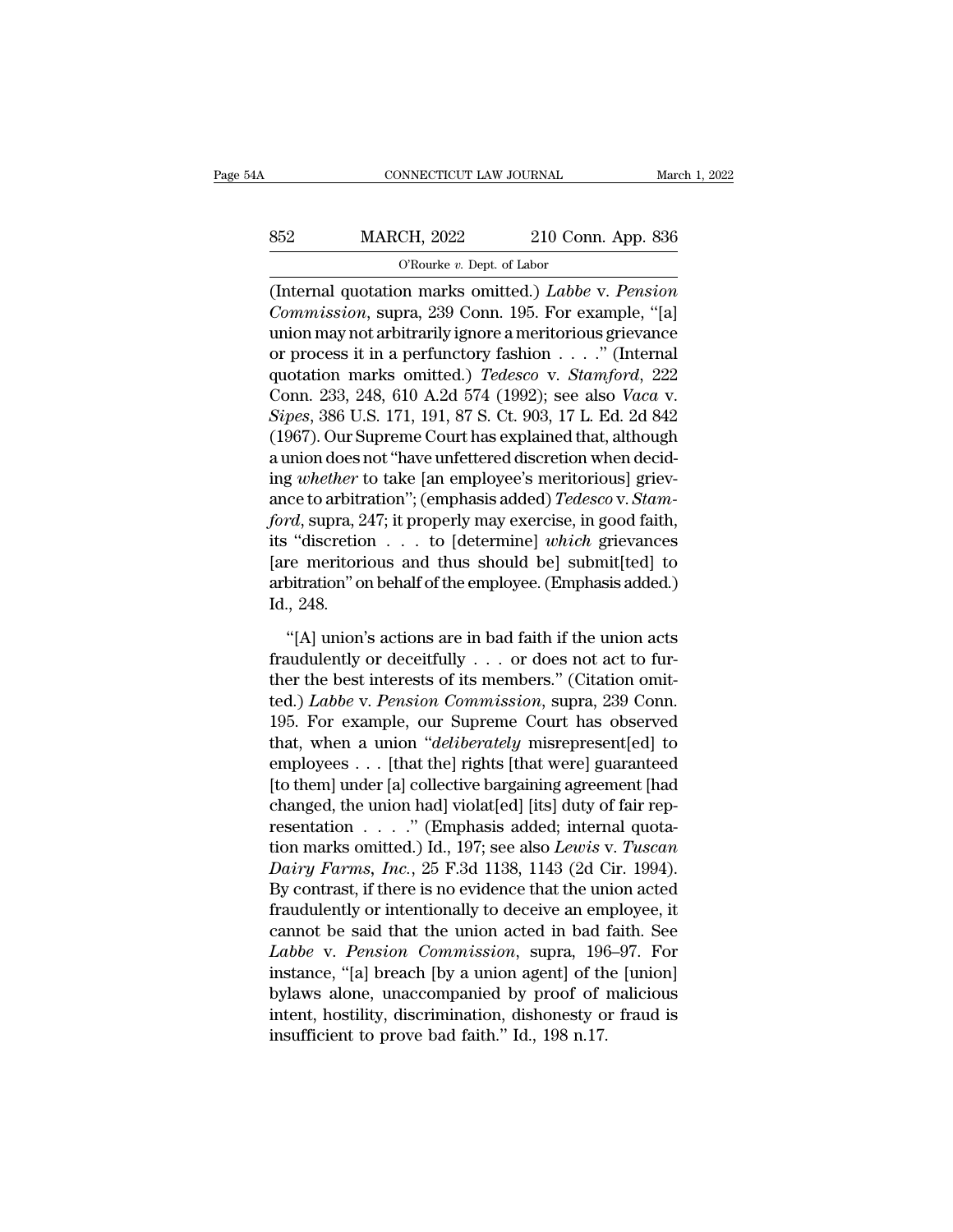| ,2022              | CONNECTICUT LAW JOURNAL                                                                                                                                                   | Page 55A |
|--------------------|---------------------------------------------------------------------------------------------------------------------------------------------------------------------------|----------|
| 210 Conn. App. 836 | <b>MARCH, 2022</b>                                                                                                                                                        | 853      |
|                    | O'Rourke $v$ . Dept. of Labor                                                                                                                                             |          |
|                    |                                                                                                                                                                           |          |
|                    | The plaint if first contends that the court improperly<br>determined that the board reasonably concluded that<br>the union did not broach its duty of foir representation |          |

210 Conn. App. 836 MARCH, 2022 853<br>
O'Rourke v. Dept. of Labor<br>
I<br>
The plaintiff first contends that the court improperly<br>
determined that the board reasonably concluded that<br>
the union did not breach its duty of fair rep 210 Conn. App. 836 MARCH, 2022 853<br>
O'Rourke v. Dept. of Labor<br>
I<br>
The plaintiff first contends that the court improperly<br>
determined that the board reasonably concluded that<br>
the union did not breach its duty of fair rep  $\overline{O}$  The plaintiff first contends that the court improperly<br>determined that the board reasonably concluded that<br>the union did not breach its duty of fair representation<br>because the union acted arbitrarily, discriminat I<br>
The plaintiff first contends that the court improperly<br>
determined that the board reasonably concluded that<br>
the union did not breach its duty of fair representation<br>
because the union acted arbitrarily, discriminatori The plaintiff first contends that the court improperly<br>determined that the board reasonably concluded that<br>the union did not breach its duty of fair representation<br>because the union acted arbitrarily, discriminatorily, or The plaintiff first contends that the court improperly<br>determined that the board reasonably concluded that<br>the union did not breach its duty of fair representation<br>because the union acted arbitrarily, discriminatorily, or determined that the board reasonably concluded that<br>the union did not breach its duty of fair representation<br>because the union acted arbitrarily, discriminatorily, or<br>in bad faith by failing to argue to the arbitrator that the union did not breach its duty of fair representation<br>because the union acted arbitrarily, discriminatorily, or<br>in bad faith by failing to argue to the arbitrator that she<br>was *required* to release the draft investigat because the union acted arbitrarily, discriminatorily, or<br>in bad faith by failing to argue to the arbitrator that she<br>was *required* to release the draft investigative report<br>by General Statutes (Supp. 2010) § 17a-28 (f) in bad faith by failing to argue to the arbitrator that she<br>was *required* to release the draft investigative report<br>by General Statutes (Supp. 2010) § 17a-28 (f) (9) and<br>(m).<sup>14</sup> Although the plaintiff did not raise this was *required* to release the draft investigative report<br>by General Statutes (Supp. 2010) § 17a-28 (f) (9) and<br>(m).<sup>14</sup> Although the plaintiff did not raise this argument<br>before the board, as she acknowledged during oral by General Statutes (Supp. 2010) § 17a-28 (f) (9) and (m).<sup>14</sup> Although the plaintiff did not raise this argument before the board, as she acknowledged during oral argument to this court, or before the Superior Court, the (m).<sup>14</sup> Although the plaintiff did not raise this argument<br>before the board, as she acknowledged during oral argument to this court, or before the Superior Court, the<br>plaintiff maintains that this court nonetheless may c before the board, as she acknowledged during oral argument to this court, or before the Superior Court, the plaintiff maintains that this court nonetheless may consider the merits of the argument. Specifically, the plainti ment to this court, or before the Superior Court, the<br>plaintiff maintains that this court nonetheless may con-<br>sider the merits of the argument. Specifically, the plain-<br>tiff contends that, because the department cited Gen plaintiff maintains that this court nonetheless may consider the merits of the argument. Specifically, the plaintiff contends that, because the department cited General Statutes (Supp. 2010) § 17a-28 as a basis for the ter sider the merits of the argument. Specifitiff contends that, because the departmeral Statutes (Supp. 2010) § 17a-28 as termination of her employment, the a enced the statute in its award, and the use the statute to the boa Triangulary 1921–28 as a basis for the mination of her employment, the arbitrator refer-<br>ced the statute in its award, and the union submitted<br>e statute to the board as an exhibit, her argument is<br>eserved. We are not pers rear statutes (supp. 2010) § 17a-23 as a basis for the<br>termination of her employment, the arbitrator refer-<br>enced the statute in its award, and the union submitted<br>the statute to the board as an exhibit, her argument is<br>pr

vernimation of the employment, the arbitration referenced the statute in its award, and the union submitted the statute to the board as an exhibit, her argument is preserved. We are not persuaded.<br>
"Our appellate courts, a enced the statute in its award, and the union submitted<br>the statute to the board as an exhibit, her argument is<br>preserved. We are not persuaded.<br>"Our appellate courts, as a general practice, will not<br>review claims made fo administrative proceedings . . . .'' *Ferraro* v. *Ridgefield European Motors, Inc.*, 313 Conn. 735, 759, 99 A.3d <sup>14</sup> General Statutes (Supp. 2010) § 17a-28 (f) provides in relevant particular Chemeral Statutes (Supp. 2010) § 17a-28 (f) provides in relevant particular Chemera *Mazda Motor of America, Inc.*, 313 Conn. 610, 619,  $\theta$  A.3d 1079 (2014). "This rule applies to appeals from dministrative proceedings . . . ." *Ferraro v. Ridge-*<br>*eld European Motors, Inc.*, 313 Conn. 735, 759, 99 A.3d 99 A.3d 1079 (2014). "This rule applies to appeals from<br>administrative proceedings . . . . " *Ferraro* v. *Ridge-<br>field European Motors, Inc.*, 313 Conn. 735, 759, 99 A.3d<br><sup>14</sup> General Statutes (Supp. 2010) § 17a-28 (f) pr

administrative proceedings . . . . " Ferraro v. Ridge-<br>field European Motors, Inc., 313 Conn. 735, 759, 99 A.3d<br><sup>14</sup> General Statutes (Supp. 2010) § 17a-28 (f) provides in relevant part:<br>"The *commissioner or the commissi* Field European Motors, Inc., 313 Conn. 735, 759, 99 A.3d<br>
<sup>14</sup> General Statutes (Supp. 2010) § 17a-28 (f) provides in relevant part:<br>
"The *commissioner or the commissioner's designee* shall, upon request,<br>
promptly provi in the Superior Court MOCOS, The SUPER 199, 199, 199, 39 A.500<br>
<sup>14</sup> General Statutes (Supp. 2010) § 17a-28 (f) provides in relevant part:<br>
"The *commissioner or the commissioner's designee* shall, upon request,<br>
promptly <sup>14</sup> General Statutes (Supp. 2010) § 17a-28 (f) provides in relevant part:<br>"The *commissioner or the commissioner's designee* shall, upon request,<br>promptly provide copies of records, without the consent of a person, to<br>. The *commissioner or the commissioner's designee* shall, upon request, omptly provide copies of records, without the consent of a person, to . (9) a party in a custody proceeding under section 17a-112 or 46b-129, the Supe promptly provide copies of records, without the consent of a person, to . . . (9) a party in a custody proceeding under section 17a-112 or 46b-129, in the Superior Court where such records concern a child who is the subje

shall have the right of access to any records made, maintained or kept on the byperform of such provides in the supject of the proceeding or the parent of such child . . . ." (Emphasis added.) General Statutes (Supp. 2010 file by the department, where such records concern a child who is the subject<br>of the proceeding or the parent of such child  $\ldots$ ." (Emphasis added.)<br>General Statutes (Supp. 2010) § 17a-28 (m) provides in relevant part:<br>" In the proceeding or the parent of such child  $\ldots$ ." (Emphasis added.)<br>
General Statutes (Supp. 2010) § 17a-28 (m) provides in relevant part:<br>
"[A]ny person, regardless of age, his authorized representative or attorney<br> General Statutes (Supp. 2010) § 17a-28 (m) provides in relevant part:<br>
"(Alny person, regardless of age, his authorized representative or attorney<br>
shall have the right of access to any records made, maintained or kept on<br> "(A) and but not limited to records and performance of the person, regardless of age, his authorized representative or attorney shall have the right of access to any records made, maintained or kept on file by the departm shall have the right of access to any records made, maintained or kept on file by the department, whether or not such records are required by any law or by any rule or regulation, when those records pertain to or contain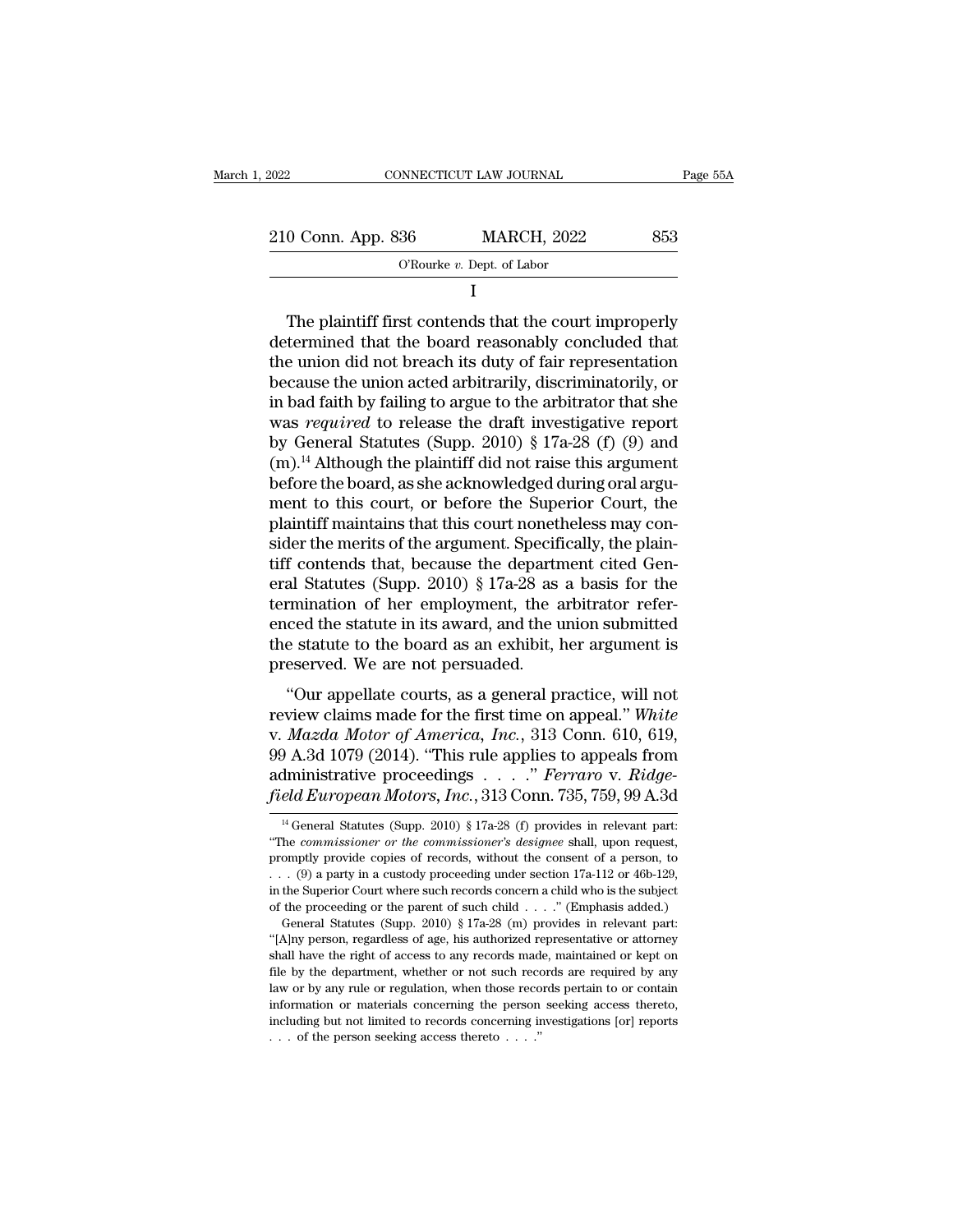# CONNECTICUT LAW JOURNAL March 1, 2022<br>854 MARCH, 2022 210 Conn. App. 836<br>C'Rourke v. Dept. of Labor NNECTICUT LAW JOURNAL<br>CH, 2022 210 Con<br><sup>O'Rourke v. Dept. of Labor<br>party to an administrative</sup>

CONNECTICUT LAW JOURNAL March 1, 2022<br>
1114 (2014). ''A party to an administrative proceeding<br>
1114 (2014). ''A party to an administrative proceeding<br>
1114 (2014). ''A party to an administrative proceeding<br>
1114 (2014). '' MARCH, 2022 210 Conn. App. 836<br>
CROWERE v. Dept. of Labor<br>
1114 (2014). "A party to an administrative proceeding<br>
cannot be allowed to participate fully at hearings and<br>
then, on appeal, raise claims that were not asserted MARCH, 2022 210 Conn. App. 836<br>
O'Rourke v. Dept. of Labor<br>
1114 (2014). "A party to an administrative proceeding<br>
cannot be allowed to participate fully at hearings and<br>
then, on appeal, raise claims that were not assert 854 MARCH, 2022 210 Conn. App. 836<br>
<sup>O'Rourke v. Dept. of Labor<br>
1114 (2014). "A party to an administrative proceeding<br>
cannot be allowed to participate fully at hearings and<br>
then, on appeal, raise claims that were not as</sup> *Examinion, 2022*<br> *Examining Board, 14pp.* 000<br> **Examining Connect Solution**<br> **Examining Board**, raise claims that were not asserted<br>
before the board." *Dragan* v. *Connecticut Medical*<br> *Examining Board*, 223 Conn. 618, (1992). Thus, "[t]he failure to raise failure to respect the band of the allowed to participate fully at hearings and then, on appeal, raise claims that were not asserted before the board." *Dragan* v. *Connecticut Medica* 1114 (2014). "A party to an administrative proceeding<br>cannot be allowed to participate fully at hearings and<br>then, on appeal, raise claims that were not asserted<br>before the board." *Dragan* v. *Connecticut Medical*<br>*Exami* cannot be allowed to participate fully at hearings and<br>then, on appeal, raise claims that were not asserted<br>before the board.'' *Dragan* v. *Connecticut Medical*<br>*Examining Board*, 223 Conn. 618, 632, 613 A.2d 739<br>(1992). then, on appeal, raise claims that were not asserted<br>before the board." *Dragan* v. *Connecticut Medical*<br>*Examining Board*, 223 Conn. 618, 632, 613 A.2d 739<br>(1992). Thus, "[t]he failure to raise [a] claim . . . at<br>the tim before the board." *Dragan* v. *Connecticut Medical* Examining Board, 223 Conn. 618, 632, 613 A.2d 739 (1992). Thus, "[t]he failure to raise [a] claim . . . at the time of the [administrative] hearing precludes [a party] f mining Board, 223 Conn. 618, 632, 613 A.2d 739<br>2). Thus, "[t]he failure to raise [a] claim . . . at<br>time of the [administrative] hearing precludes [a<br>y] from raising the issue on appeal." *Berka v. Mid-*<br>*own*, 205 Conn. by 2). Thus, [t] the Tanure to Tase [a] claim  $\cdot \cdot \cdot$  at<br>e time of the [administrative] hearing precludes [a<br>rty] from raising the issue on appeal." *Berka* v. *Mid-*<br>etown, 205 Conn. App. 213, 218, 257 A.3d 384, cert.<br>n the time of the [administrative] hearing precides [a]<br>party] from raising the issue on appeal." *Berka* v. *Mid-<br>dletown*, 205 Conn. App. 213, 218, 257 A.3d 384, cert.<br>denied, 337 Conn. 910, 253 A.3d 44 (2021), cert. deni

party] Hold raising the issue of appear. *Berka v. maddletown*, 205 Conn. App. 213, 218, 257 A.3d 384, cert.<br>denied, 337 Conn. 910, 253 A.3d 44 (2021), cert. denied,<br>U.S. , 142 S. Ct. 351, 211 L. Ed. 2d 186 (2021).<br>Our Sup detailed, 337 Conn. 810, 253 A.3d 44 (2021), cert. denied, 337 Conn. 910, 253 A.3d 44 (2021), cert. denied, U.S. , 142 S. Ct. 351, 211 L. Ed. 2d 186 (2021).<br>Our Supreme Court has explained that, within the context of admi defined, 357 Collit. 910, 253 A.3d 44 (2021), cert. defined,<br>U.S. , 142 S. Ct. 351, 211 L. Ed. 2d 186 (2021).<br>Our Supreme Court has explained that, within the<br>context of administrative appeals, appellate courts "shall<br>not C.S.  $\rightarrow$  142 S. Ct. 351, 211 L. Ed. 2d 160 (2021).<br>Our Supreme Court has explained that, within the<br>context of administrative appeals, appellate courts "shall<br>not be bound to consider a claim unless it was *distinctly*<br>r Our Supreme Court has explained that, within the context of administrative appeals, appellate courts "shall not be bound to consider a claim unless it was *distinctly* raised at the [administrative hearing] or arose subse context of administrative appeals, appellate courts "shall<br>not be bound to consider a claim unless it was *distinctly*<br>raised at the [administrative hearing] or arose subse-<br>quent to the [hearing].... Indeed, it is the ap not be bound to consider a claim unless it was *distinctly*<br>raised at the [administrative hearing] or arose subse-<br>quent to the [hearing]. . . . Indeed, it is the appellant's<br>responsibility to present such a claim clearly raised at the [administrative hearing] or arose subsequent to the [hearing]. . . . Indeed, it is the appellant's responsibility to present such a claim clearly to the [administrative board] so that the [board] may consider quent to the [hearing].  $\ldots$  Indeed, it is the appellant's<br>responsibility to present such a claim clearly to the<br>[administrative board] so that the [board] may consider<br>it and, if it is meritorious, take appropriate acti responsibility to present such a claim clearly to the<br>[administrative board] so that the [board] may consider<br>it and, if it is meritorious, take appropriate action."<br>(Emphasis added; internal quotation marks omitted.)<br>*Fer* [administrative board] so that the [board] may consider<br>it and, if it is meritorious, take appropriate action."<br>(Emphasis added; internal quotation marks omitted.)<br>*Ferraro* v. *Ridgefield European Motors*, *Inc.*, supra, it and, if it is meritorious, take appropriate action."<br>(Emphasis added; internal quotation marks omitted.)<br>Ferraro v. Ridgefield European Motors, Inc., supra, 313<br>Conn. 758–59. "The requirement that [a] claim be raised<br>d (Emphasis added; internal quotation marks omitted.)<br>*Ferraro* v. *Ridgefield European Motors*, *Inc.*, supra, 313<br>Conn. 758–59. "The requirement that [a] claim be raised<br>distinctly means that it must be so stated as to bri *Ferraro* v. *Ridgefield European Motors, Inc.*, supra, 313<br>
Conn. 758–59. "The requirement that [a] claim be raised<br>
distinctly means that it must be so stated as to bring<br>
to the attention of the court the *precise* matt Conn. 758–59. "The requirement that [a] claim be raised<br>distinctly means that it must be so stated as to bring<br>to the attention of the court the *precise* matter on which<br>its decision is being asked." (Emphasis in original distinctly means that it must be so stated as to bring<br>to the attention of the court the *precise* matter on which<br>its decision is being asked." (Emphasis in original; inter-<br>nal quotation marks omitted.) White v. Mazda Mo to the attention of the court the *precise* matter on which<br>its decision is being asked." (Emphasis in original; inter-<br>nal quotation marks omitted.) White v. Mazda Motor<br>of America, Inc., supra, 313 Conn. 620; see also Co its decision is being asked." (Emphasis in original; inter-<br>nal quotation marks omitted.) White v. Mazda Motor<br>of America, Inc., supra, 313 Conn. 620; see also Com-<br>missioner of Mental Health & Addiction Services v.<br>Saeedi nal quotation marks omitted.) Wh<br>of America, Inc., supra, 313 Conn.<br>missioner of Mental Health & Ac<br>Saeedi, 143 Conn. App. 839, 855–56<br>(setting forth same principle in ac<br>and applying it to claim that was before administr America,  $mc$ , supra, 313 Collit. 020, see also Com-<br>issioner of Mental Health & Addiction Services v.<br>leedi, 143 Conn. App. 839, 855–56, 71 A.3d 619 (2013)<br>etting forth same principle in administrative appeal<br>d applying i *the board*, 143 Conn. App. 839, 855–56, 71 A.3d 619 (2013)<br>(setting forth same principle in administrative appeal<br>and applying it to claim that was not distinctly raised<br>before administrative board).<br>In the present case,

suceut, 145 Colli. App. 639, 635–50, 71 A.5d 019 (2015)<br>(setting forth same principle in administrative appeal<br>and applying it to claim that was not distinctly raised<br>before administrative board).<br>In the present case, a r (setting forth same principle in administrative appear)<br>and applying it to claim that was not distinctly raised<br>before administrative board).<br>In the present case, a review of the transcripts from<br>the board hearings and the and applying it to claim that was not usunctly raised<br>before administrative board).<br>In the present case, a review of the transcripts from<br>the board hearings and the posthearing briefs that the<br>plaintiff submitted to the bo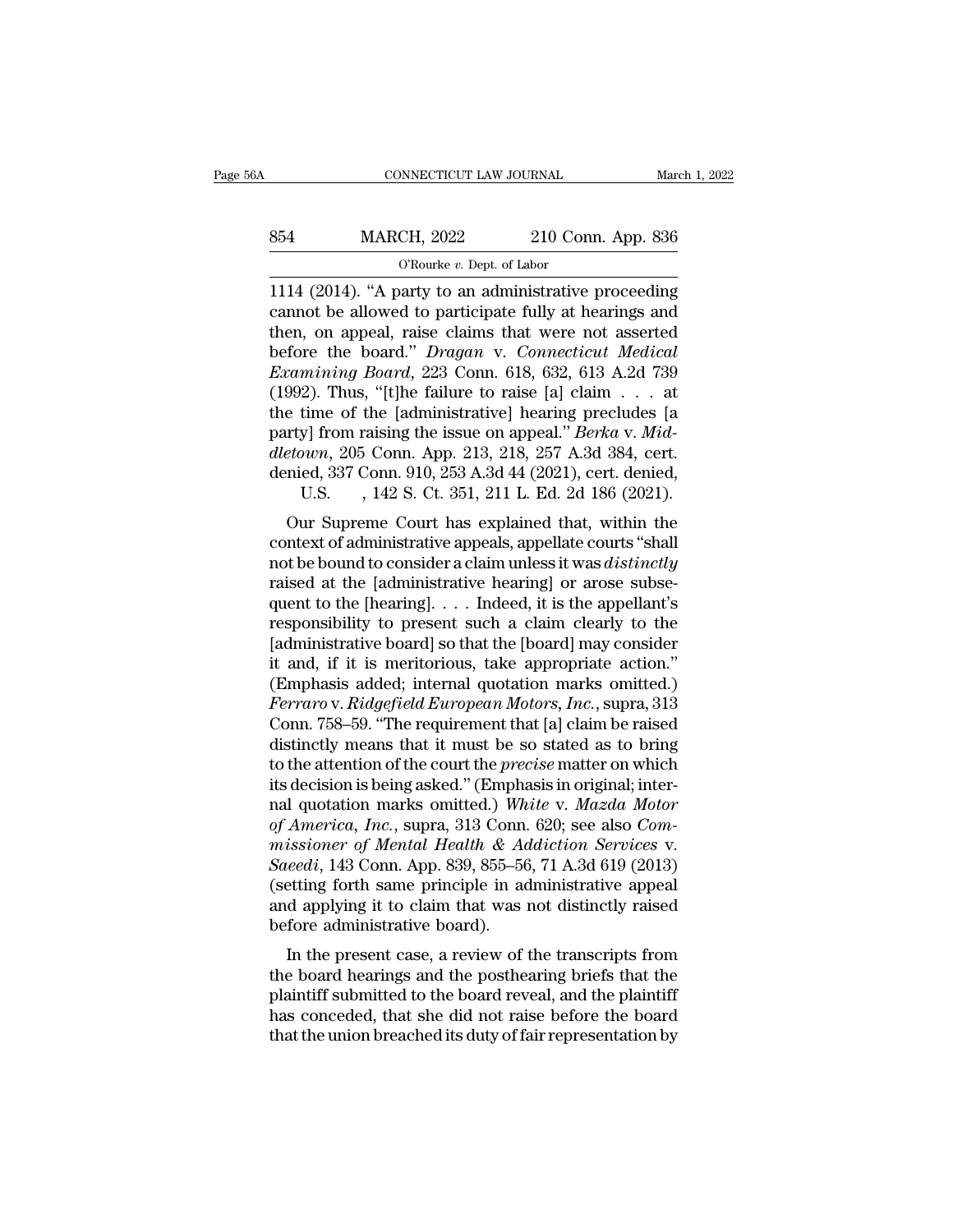EXECUTE CONNECTICUT LAW JOURNAL Page 57A<br>210 Conn. App. 836 MARCH, 2022 855<br>C'Rourke v. Dept. of Labor NNECTICUT LAW JOURNAL<br>
36 MARCH, 2022<br>
<sup>O'Rourke *v*. Dept. of Labor<br>
p the arbitrator that she w</sup>

Fage 57A<br>
Fage 57A<br>
10 Conn. App. 836 MARCH, 2022 855<br>
The order of Labor<br>
Tailing to argue to the arbitrator that she was *required*<br>
to release the draft investigative report by General Stat-210 Conn. App. 836 MARCH, 2022 855<br>
O'Rourke v. Dept. of Labor<br>
failing to argue to the arbitrator that she was *required*<br>
to release the draft investigative report by General Stat-<br>
utes (Supp. 2010) § 17a-28 (f) (9) an 210 Conn. App. 836 MARCH, 2022 855<br>
O'Rourke v. Dept. of Labor<br>
failing to argue to the arbitrator that she was *required*<br>
to release the draft investigative report by General Stat-<br>
utes (Supp. 2010) § 17a-28 (f) (9) an 210 Conn. App. 836 MARCH, 2022 855<br>
O'Rourke v. Dept. of Labor<br>
failing to argue to the arbitrator that she was *required*<br>
to release the draft investigative report by General Stat-<br>
utes (Supp. 2010) § 17a-28 (f) (9) an The state of the arbitrator of Labor<br>
failing to argue to the arbitrator that she was *required*<br>
to release the draft investigative report by General Stat-<br>
utes (Supp. 2010) § 17a-28 (f) (9) and (m). Because the<br>
record CROUTKE *v.* Dept. of Labor<br>
failing to argue to the arbitrator that she was *required*<br>
to release the draft investigative report by General Stat-<br>
utes (Supp. 2010) § 17a-28 (f) (9) and (m). Because the<br>
record demonstra failing to argue to the arbitrator that she was *required*<br>to release the draft investigative report by General Stat-<br>utes (Supp. 2010) § 17a-28 (f) (9) and (m). Because the<br>record demonstrates that the plaintiff neither d to release the draft investigative report by General Stat-<br>utes (Supp. 2010) § 17a-28 (f) (9) and (m). Because the<br>record demonstrates that the plaintiff neither distinctly<br>nor precisely articulated her argument concerning utes (Supp. 2010) § 17a-28 (f) (9) and (m). Because the<br>record demonstrates that the plaintiff neither distinctly<br>nor precisely articulated her argument concerning the<br>applicability of the statute to the board; see *White* record demonstrates that the plaintiff neither distinctly<br>nor precisely articulated her argument concerning the<br>applicability of the statute to the board; see White v.<br>Mazda Motor of America, Inc., supra, 313 Conn. 620;<br>se nor precisely articulated her argument concerning the<br>applicability of the statute to the board; see White v.<br>Mazda Motor of America, Inc., supra, 313 Conn. 620;<br>see also Commissioner of Mental Health & Addiction<br>Services applicability of the statute to the board; see White v.<br>Mazda Motor of America, Inc., supra, 313 Conn. 620;<br>see also Commissioner of Mental Health & Addiction<br>Services v. Saeedi, supra, 143 Conn. App. 855–56; her<br>reliance Mazda Motor of America, Inc., supra, 313 Conn. 620;<br>see also Commissioner of Mental Health & Addiction<br>Services v. Saeedi, supra, 143 Conn. App. 855–56; her<br>reliance on the arbitrator's, the board's, and the union's<br>gener see also *Commissioner of Mental Health & Addiction*<br>Services v. Saeedi, supra, 143 Conn. App. 855–56; her<br>reliance on the arbitrator's, the board's, and the union's<br>general awareness of General Statutes (Supp. 2010)<br>§ 17a Services v. Saeedi, supra, 143 Conn. App. 855–56; her reliance on the arbitrator's, the board's, and the union's general awareness of General Statutes (Supp. 2010) § 17a-28 is misplaced. The mere fact that the arbitrator, reliance on the arbitrator's, the board's, and the union's<br>general awareness of General Statutes (Supp. 2010)<br> $§ 17a-28$  is misplaced. The mere fact that the arbitrator,<br>the board, and the union were aware that the statut general awareness of General Statutes (Supp. 2010)<br>§ 17a-28 is misplaced. The mere fact that the arbitrator,<br>the board, and the union were aware that the statute<br>existed is insufficient to establish that the plaintiff dis-§ 17a-28 is misplaced. The mere fact that the arbitrator,<br>the board, and the union were aware that the statute<br>existed is insufficient to establish that the plaintiff dis-<br>tinctly or precisely articulated to the board why the board, and the union were aware that the statute<br>existed is insufficient to establish that the plaintiff dis-<br>tinctly or precisely articulated to the board why the<br>statute was applicable in the present case or how the existed is insufficient to establi<br>tinctly or precisely articulated<br>statute was applicable in the p<br>statute obligated *the plaintiff* to<br>igative report. Accordingly, we<br>was not preserved adequately fo<br>we decline to review Must a be plaintiff to release the draft invest-<br>tive report. Accordingly, we conclude that the issue<br>as not preserved adequately for appellate review, and<br>education in the court improperly<br> $\Pi$ <br>The plaintiff next argues igative report. Accordingly, we conclude that the issue<br>was not preserved adequately for appellate review, and<br>we decline to review it.<sup>15</sup><br> $II$ <br>The plaintiff next argues that the court improperly<br>determined that the board

II

II<br>
15 The plaintiff next argues that the court improperly<br>
determined that the board reasonably concluded that<br>
<sup>15</sup> Alternatively, the plaintiff argues that she should prevail on this claim<br>
argues that she should prevai

The plaintiff next argues that the court improperly<br>determined that the board reasonably concluded that<br> $\frac{15}{15}$  Alternatively, the plaintiff argues that she should prevail on this claim<br>pursuant to the plain error doc The plaintiff next argues that the court improperly<br>determined that the board reasonably concluded that<br> $\frac{15}{15}$  Alternatively, the plaintiff argues that she should prevail on this claim<br>pursuant to the plain error doc determined that the board reasonably concluded that<br>
<sup>15</sup> Alternatively, the plaintiff argues that she should prevail on this claim<br>
pursuant to the plain error doctrine. "[The plain error] doctrine  $\dots$  is an<br>
extraordin determined that the board reasonably concluded that<br>
<sup>15</sup> Alternatively, the plaintiff argues that she should prevail on this claim<br>
pursuant to the plain error doctrine. "[The plain error] doctrine . . . is an<br>
extraordi <sup>15</sup> Alternatively, the plaintiff argues that she should prevail on this claim pursuant to the plain error doctrine. "[The plain error] doctrine . . . is an extraordinary remedy used by appellate courts to rectify errors pursuant to the plain error doctrine. "[The plain error] doctrine  $\ldots$  is an extraordinary remedy used by appellate courts to rectify errors committed at trial that, although unpreserved, are of such monumental proportio pextraordinary remedy used by appellate courts to rectify errors committed at trial that, although unpreserved, are of such monumental proportion that they threaten to erode our system of justice and work a serious and man at trial that, although unpreserved, are of such monumental proportion that they threaten to erode our system of justice and work a serious and manifest injustice on the aggrieved party.  $\dots$  It is a rule of reversibility they threaten to erode our system of justice and work a serious and manifest<br>injustice on the aggrieved party. . . . It is a rule of reversibility . . . that<br>this court invokes in order to rectify a trial court ruling that injustice on the aggrieved party.  $\ldots$  It is a rule of reversibility  $\ldots$  that this court invokes in order to rectify a trial court ruling that, although either not properly preserved or never raised at all in the trial must determine if the error is indeed plain in the sense that it is patent for energing the range reversal of the trial court's judgment, for reasons of policy." (Internal quotation marks omitted.) *Reville* v. *Reville*, not properly preserved or never raised at all in the trial court, nonetheless<br>requires reversal of the trial court's judgment, for reasons of policy." (Inter-<br>nal quotation marks omitted.) *Reville* v. *Reville*, 312 Conn. not properly preserved or never raised at all in the trial court, nonetheless<br>requires reversal of the trial court's judgment, for reasons of policy." (Inter-<br>nal quotation marks omitted.) *Reville* v. *Reville*, 312 Conn nal quotation marks omitted.) *Reville* v. *Reville*, 312 Conn. 428, 467–68, 93<br>A.3d 1076 (2014). "An appellate court addressing a claim of plain error first<br>must determine if the error is indeed plain in the sense that it A.3d 1076 (2014). "An appellate court addressing a claim of plain error first must determine if the error is indeed plain in the sense that it is patent [or] readily discernable on the face of a factually adequate record, must determine if the error is indeed plain in the sense that it is patent [or]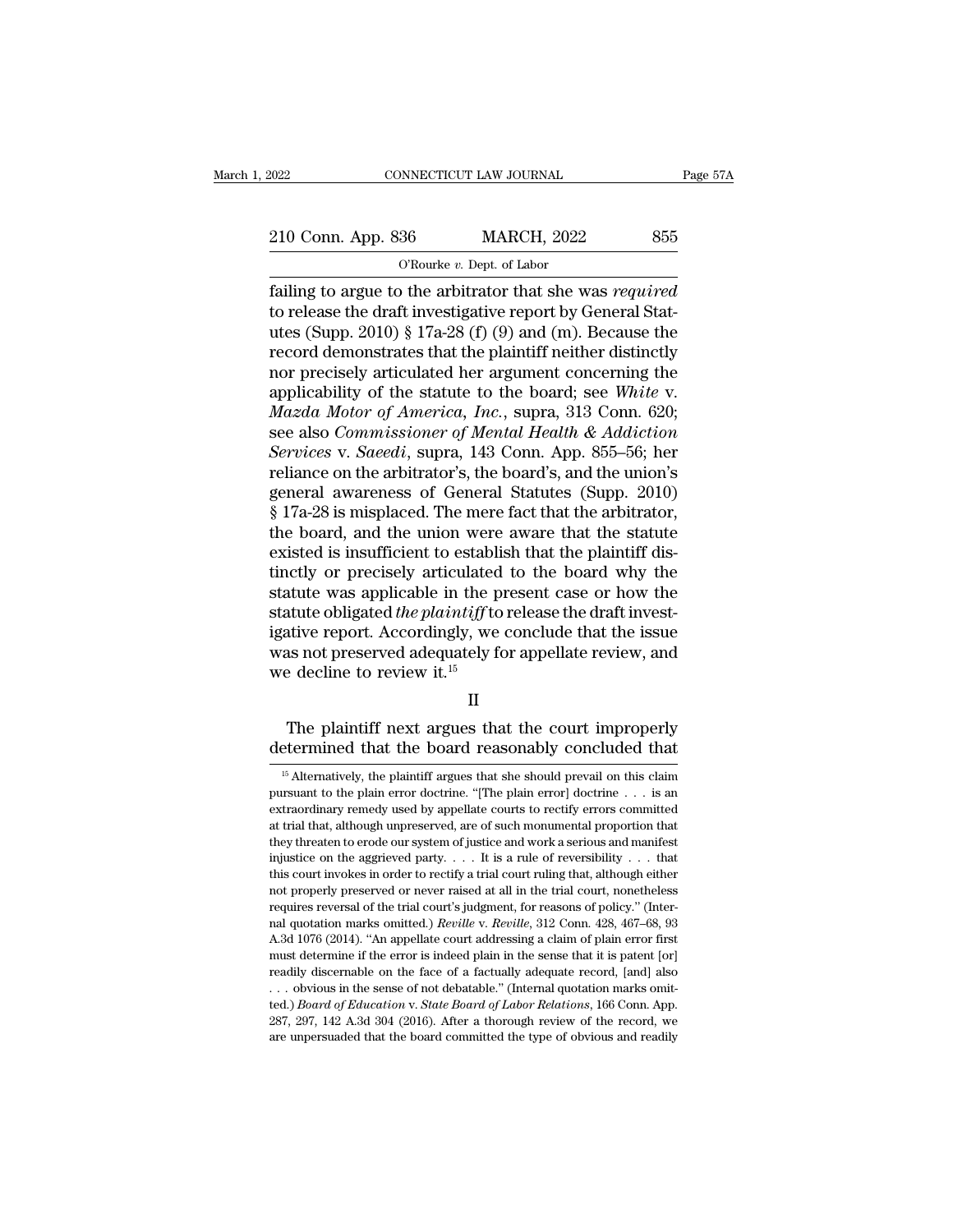# CONNECTICUT LAW JOURNAL March 1, 2022<br>856 MARCH, 2022 210 Conn. App. 836<br>C'Rourke v. Dept. of Labor NNECTICUT LAW JOURNAL<br>CH, 2022 210 Con<br><sup>O'Rourke v.</sup> Dept. of Labor<br>breach its duty of fair ren

CONNECTICUT LAW JOURNAL March 1, 2022<br>
S56 MARCH, 2022 210 Conn. App. 836<br>
O'Rourke v. Dept. of Labor<br>
the union did not breach its duty of fair representation<br>
because the union acted arbitrarily or in bad faith by<br>
faili  $\begin{array}{r} \text{856} \text{} \text{MARCH, 2022} \text{210 Conn. App. 836} \\ \text{0'Rowike } v. \text{ Dept. of Labor} \\ \text{the union did not breach its duty of fair representation} \\ \text{because the union acted arbitrarily or in bad faith by failing to argue to the arbitrary or in according to a specific image.} \\ \text{with $l_1$ are labeled $l_2$ sums 40 Conn. Sumn. 132, the$ Failing to argue to the arbitrator that, in accordance<br>
with the union did not breach its duty of fair representation<br>
because the union acted arbitrarily or in bad faith by<br>
failing to argue to the arbitrator that, in ac MARCH, 2022 210 Conn. App. 836<br>
<sup>O'Rourke v. Dept. of Labor<br>
the union did not breach its duty of fair representation<br>
because the union acted arbitrarily or in bad faith by<br>
failing to argue to the arbitrator that, in acc</sup> Planet is duty of fair representation<br>the union did not breach its duty of fair representation<br>because the union acted arbitrarily or in bad faith by<br>failing to argue to the arbitrator that, in accordance<br>with *In re Lind*  $\sigma$  is the courting of Kourke *v*. Dept. of Eabor<br>the union did not breach its duty of fair representation<br>because the union acted arbitrarily or in bad faith by<br>failing to argue to the arbitrator that, in accordance<br>wit the union did not breach its duty of fair representation<br>because the union acted arbitrarily or in bad faith by<br>failing to argue to the arbitrator that, in accordance<br>with  $In$   $re$  Lindsey  $P$ ., supra, 49 Conn. Supp. 132, because the union acted arbitrarily or in bad faith by<br>failing to argue to the arbitrator that, in accordance<br>with  $In$   $re$  Lindsey  $P$ ., supra, 49 Conn. Supp. 132, the<br>plaintiff was required to release the draft investiga failing to argue to the arbitrator that, in accordance<br>with *In re Lindsey P*., supra, 49 Conn. Supp. 132, the<br>plaintiff was required to release the draft investigative<br>report to the court and counsel for the mother becau with *In re Lindsey P.*, supra, 49 Conn. Supp. 132, the plaintiff was required to release the draft investigative report to the court and counsel for the mother because the final investigative report improperly omitted in plaintiff was required to release the draft investigative<br>report to the court and counsel for the mother because<br>the final investigative report improperly omitted infor-<br>mation that was exculpatory and favorable to the mot report to the court and counsel for the mother because<br>the final investigative report improperly omitted infor-<br>mation that was exculpatory and favorable to the mot-<br>her.<sup>16</sup> The plaintiff specifically asserts that the uni the final investigative report improperly omitted information that was exculpatory and favorable to the mother.<sup>16</sup> The plaintiff specifically asserts that the union should have argued to the arbitrator that the Superior mation that was exculpatory and favorable to the mother.<sup>16</sup> The plaintiff specifically asserts that the union should have argued to the arbitrator that the Superior Court in *Lindsey P*. mandated the department to include her.<sup>16</sup> The plaintiff specifically asserts that the union<br>should have argued to the arbitrator that the Superior<br>Court in *Lindsey P*. mandated the department to include<br>in any application for an ex parte OTC all informa should have argued to the arbitrator that the Superior<br>Court in  $Lindsey P$ , mandated the department to include<br>in any application for an ex parte OTC all information<br>that is exculpatory or favorable to the respondents. The<br>pl Court in *Lindsey P*. mandated the department to include<br>in any application for an ex parte OTC all information<br>that is exculpatory or favorable to the respondents. The<br>plaintiff also argues that the decision in *Lindsey* in any application for an ex parte OTC all information<br>that is exculpatory or favorable to the respondents. The<br>plaintiff also argues that the decision in *Lindsey P*.<br>obligated the plaintiff to turn over the draft invest that is exculpatory or favorable to the respondents. The<br>plaintiff also argues that the decision in *Lindsey P*.<br>obligated the plaintiff to turn over the draft investigative<br>report because the court in that case had admoni plaintiff also argues that the decision in *Lindsey P*.<br>obligated the plaintiff to turn over the draft investigative<br>report because the court in that case had admonished<br>a social worker for omitting from an affidavit certa obligated the plaintiff to turn over the draft investigative<br>report because the court in that case had admonished<br>a social worker for omitting from an affidavit certain<br>information that was favorable to the respondent and<br> report because the court in that case had admonished<br>a social worker for omitting from an affidavit certain<br>information that was favorable to the respondent and<br>directed the department to turn over information that<br>was exc a social worker for omitting from an affidavit certain<br>information that was favorable to the respondent and<br>directed the department to turn over information that<br>was exculpatory or favorable to the respondent. In con-<br>nec information that was favorable to the respondent and<br>directed the department to turn over information that<br>was exculpatory or favorable to the respondent. In con-<br>nection with this argument, the plaintiff also contends<br>tha directed the department to turn over information that<br>was exculpatory or favorable to the respondent. In con-<br>nection with this argument, the plaintiff also contends<br>that the union did not emphasize sufficiently to the<br>arb was exculpatory or favorable to the respondent. In connection with this argument, the plaintiff also contends that the union did not emphasize sufficiently to the arbitrator that the draft investigative report contained ex report. bitrator that the draft investigative report contained<br>culpatory information that Fitzpatrick omitted from<br>e final investigative report, such that, under *Lindsey*<br>, she was obligated to turn over the draft investigative<br> exculpatory information that Fitzpatrick omitted from<br>the final investigative report, such that, under *Lindsey*<br>*P.*, she was obligated to turn over the draft investigative<br>report.<br>We begin our analysis with a brief overv

the final investigative report, such that, under *Lindsey*<br>  $P$ , she was obligated to turn over the draft investigative<br>
report.<br>
We begin our analysis with a brief overview of the<br>
decision of the Superior Court in *Lind P*., she was obligated to turn over the draft investigative report.<br>We begin our analysis with a brief overview of the decision of the Superior Court in *Lindsey P*. In that case, the department filed an ex parte OTC app Freport.<br>We begin our analysis with a brief overview of the<br>decision of the Superior Court in *Lindsey P*. In that<br>case, the department filed an ex parte OTC application,<br>based on the alleged physical abuse of a child by h decision of the superior Court in *Lindsey P*. In that case, the department filed an ex parte OTC application, based on the alleged physical abuse of a child by her father. Id., 132–33. In conjunction with its application case, the department filed an ex parte OTC application,<br>based on the alleged physical abuse of a child by her<br>father. Id., 132–33. In conjunction with its application<br>discernible error that would meet this extraordinarily

Father. Id., 132–33. In conjunction with its application<br>discernible error that would meet this extraordinarily high standard and<br>warrant reversal.<br><sup>16</sup> The plaintiff properly preserved this claim for review by raising it discernible error that would meet this extraordinarily high standard and warrant reversal.<br><sup>16</sup> The plaintiff properly preserved this claim for review by raising it to the board. See *Ferraro v. Ridgefield European Motors*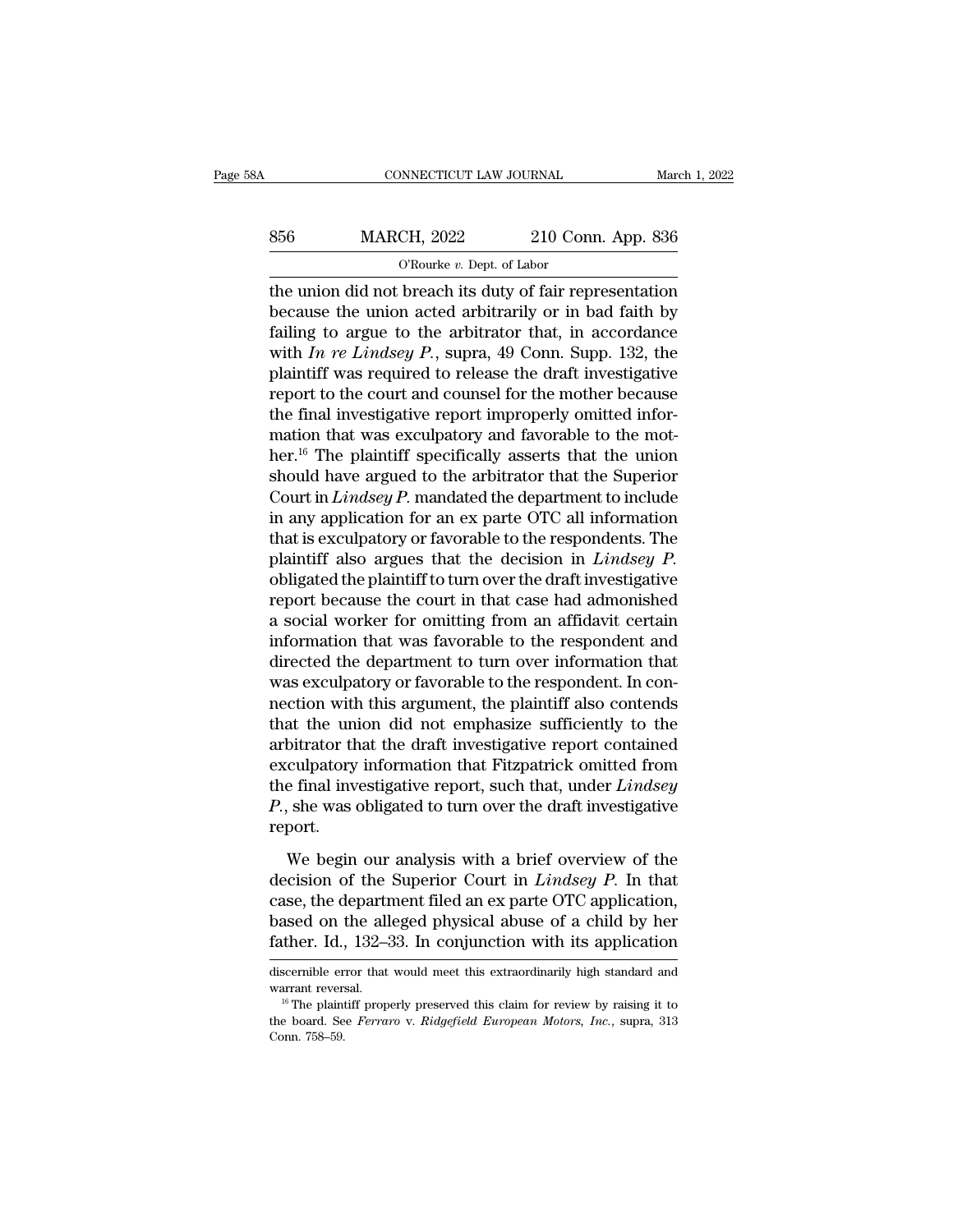| 2022               | CONNECTICUT LAW JOURNAL                             | Page 59A |
|--------------------|-----------------------------------------------------|----------|
|                    |                                                     |          |
| 210 Conn. App. 836 | <b>MARCH, 2022</b>                                  | 857      |
|                    | O'Rourke $v$ . Dept. of Labor                       |          |
|                    | for the ex parte order, the department submitted an |          |

Fage 59A<br>
Fage 59A<br>
210 Conn. App. 836 MARCH, 2022 857<br>
O'Rourke v. Dept. of Labor<br>
for the ex parte order, the department submitted an<br>
affidavit from a social worker. Id., 133. The affidavit<br>
averred that the child had s 210 Conn. App. 836 MARCH, 2022 857<br>
O'Rourke v. Dept. of Labor<br>
for the ex parte order, the department submitted an<br>
affidavit from a social worker. Id., 133. The affidavit<br>
averred that the child had sustained a fracture 210 Conn. App. 836 MARCH, 2022 857<br>
O'Rourke v. Dept. of Labor<br>
for the ex parte order, the department submitted an<br>
affidavit from a social worker. Id., 133. The affidavit<br>
averred that the child had sustained a fracture 210 Conn. App. 836 MARCH, 2022 857<br>
O'Rourke v. Dept. of Labor<br>
for the ex parte order, the department submitted an<br>
affidavit from a social worker. Id., 133. The affidavit<br>
averred that the child had sustained a fracture For the expansion of Rourke v. Dept. of Labor<br>for the exparte order, the department submitted an<br>affidavit from a social worker. Id., 133. The affidavit<br>averred that the child had sustained a fractured clavicle<br>as a resul For the exparte order, the department submitted an affidavit from a social worker. Id., 133. The affidavit averred that the child had sustained a fractured clavicle as a result of the physical abuse inflicted on her by he for the ex parte order, the department submitted an affidavit from a social worker. Id., 133. The affidavit averred that the child had sustained a fractured clavicle as a result of the physical abuse inflicted on her by he affidavit from a social worker. Id., 133. The affidavit<br>averred that the child had sustained a fractured clavicle<br>as a result of the physical abuse inflicted on her by her<br>father and, in light of her injuries and prior, un averred that the child had sustained a fractured clavicle<br>as a result of the physical abuse inflicted on her by her<br>father and, in light of her injuries and prior, unrelated<br>instances of abuse of the other children of the as a result of the physical abuse inflicted on her by her<br>father and, in light of her injuries and prior, unrelated<br>instances of abuse of the other children of the father,<br>the child was in immediate physical danger. Id. T father and, in light of her injuries and prior, unrelated<br>instances of abuse of the other children of the father,<br>the child was in immediate physical danger. Id. The<br>social worker also represented in the affidavit that the instances of abuse of the other children of the father,<br>the child was in immediate physical danger. Id. The<br>social worker also represented in the affidavit that the<br>child had been physically examined by a specific doctor<br> the child was in immediate physical danger. Id. The social worker also represented in the affidavit that the child had been physically examined by a specific doctor in connection with her injuries. Id. The department and social worker also represented in the affidavit that the child had been physically examined by a specific doctor in connection with her injuries. Id. The department and the father later presented to the court,  $Lopez$ ,  $J$ . child had been physically examined by a specific doctor<br>in connection with her injuries. Id. The department and<br>the father later presented to the court, *Lopez*, *J*., an<br>agreement under which, inter alia, the father woul 132–33. Frame in the agreement under which, inter alia, the father would<br>ter a plea of nolo contendere to the underlying neglect<br>tition and the court would enter a dispositional order<br>protective supervision for a limited time peri reflerence and the court who the doctor the underlying neglect<br>petition and the court would enter a dispositional order<br>of protective supervision for a limited time period. Id.,<br>132–33.<br>Before it accepted the agreement, th

the affidavit testified in the court would enter a dispositional order<br>of protective supervision for a limited time period. Id.,<br>132–33.<br>Before it accepted the agreement, the court requested<br>that the doctor who the social injuries. Id., 133. The doctor testified, contrary to the representations that the doctor who the social worker had identified in the affidavit testify concerning the extent of the child's injuries. Id., 133. The doctor te represente supervision for a intitive alternative ferrories. Tal.,<br>132–33.<br>Before it accepted the agreement, the court requested<br>that the doctor who the social worker had identified in<br>the affidavit testify concerning the Before it accepted the agreement, the court requested<br>that the doctor who the social worker had identified in<br>the affidavit testify concerning the extent of the child's<br>injuries. Id., 133. The doctor testified, contrary t Before it accepted the agreement, the court requested<br>that the doctor who the social worker had identified in<br>the affidavit testify concerning the extent of the child's<br>injuries. Id., 133. The doctor testified, contrary to that the doctor who the social worker had identified in<br>the affidavit testify concerning the extent of the child's<br>injuries. Id., 133. The doctor testified, contrary to the<br>representations that the social worker had made i the affidavit testify concerning the extent of the child's<br>injuries. Id., 133. The doctor testified, contrary to the<br>representations that the social worker had made in the<br>affidavit, that he had not physically examined the injuries. Id., 133. The doctor testified, contrary to the<br>representations that the social worker had made in the<br>affidavit, that he had not physically examined the child;<br>he merely had reviewed the medical reports that the representations that the social worker had made in the affidavit, that he had not physically examined the child;<br>he merely had reviewed the medical reports that the<br>department had provided to him. Id., 134. The doctor<br>also affidavit, that he had not physically examined the child;<br>he merely had reviewed the medical reports that the<br>department had provided to him. Id., 134. The doctor<br>also testified, consistent with the report he had pre-<br>pare he merely had reviewed the medical reports that the<br>department had provided to him. Id., 134. The doctor<br>also testified, consistent with the report he had pre-<br>pared, that the injuries could have been inflicted on the<br>chil department had provided to him. Id., 134. The doctor<br>also testified, consistent with the report he had pre-<br>pared, that the injuries could have been inflicted on the<br>child " 'accidental[ly]' " and that he recommended that<br> also testified, consistent with the report he had pre-<br>pared, that the injuries could have been inflicted on the<br>child " 'accidental[ly]' " and that he recommended that<br>the father be enrolled in parenting classes. Id., 133 pared, that the injuries could have been inflicted on the child " 'accidental[ly]' " and that he recommended that the father be enrolled in parenting classes. Id., 133–34. The affidavit accompanying the OTC application did child " 'accidental[ly]' " and that he recommended that<br>the father be enrolled in parenting classes. Id., 133–34.<br>The affidavit accompanying the OTC application did<br>not include the opinion of the doctor that the injuries<br>c the father be enrolled in parenting classes. Id., 133–34.<br>The affidavit accompanying the OTC application did<br>not include the opinion of the doctor that the injuries<br>could have been accidental or his recommendation that<br>the The affidavit accompanying the OTC application did<br>not include the opinion of the doctor that the injuries<br>could have been accidental or his recommendation that<br>the father be enrolled in parenting classes. Id., 134. The<br>s not include the opinion of the doctor that the injuries<br>could have been accidental or his recommendation that<br>the father be enrolled in parenting classes. Id., 134. The<br>social worker also failed to include in her affidavit could have been accidental or his recon<br>the father be enrolled in parenting class<br>social worker also failed to include in l<br>conclusion of the child's pediatrician t<br>to the child did not necessarily result<br>force but, instea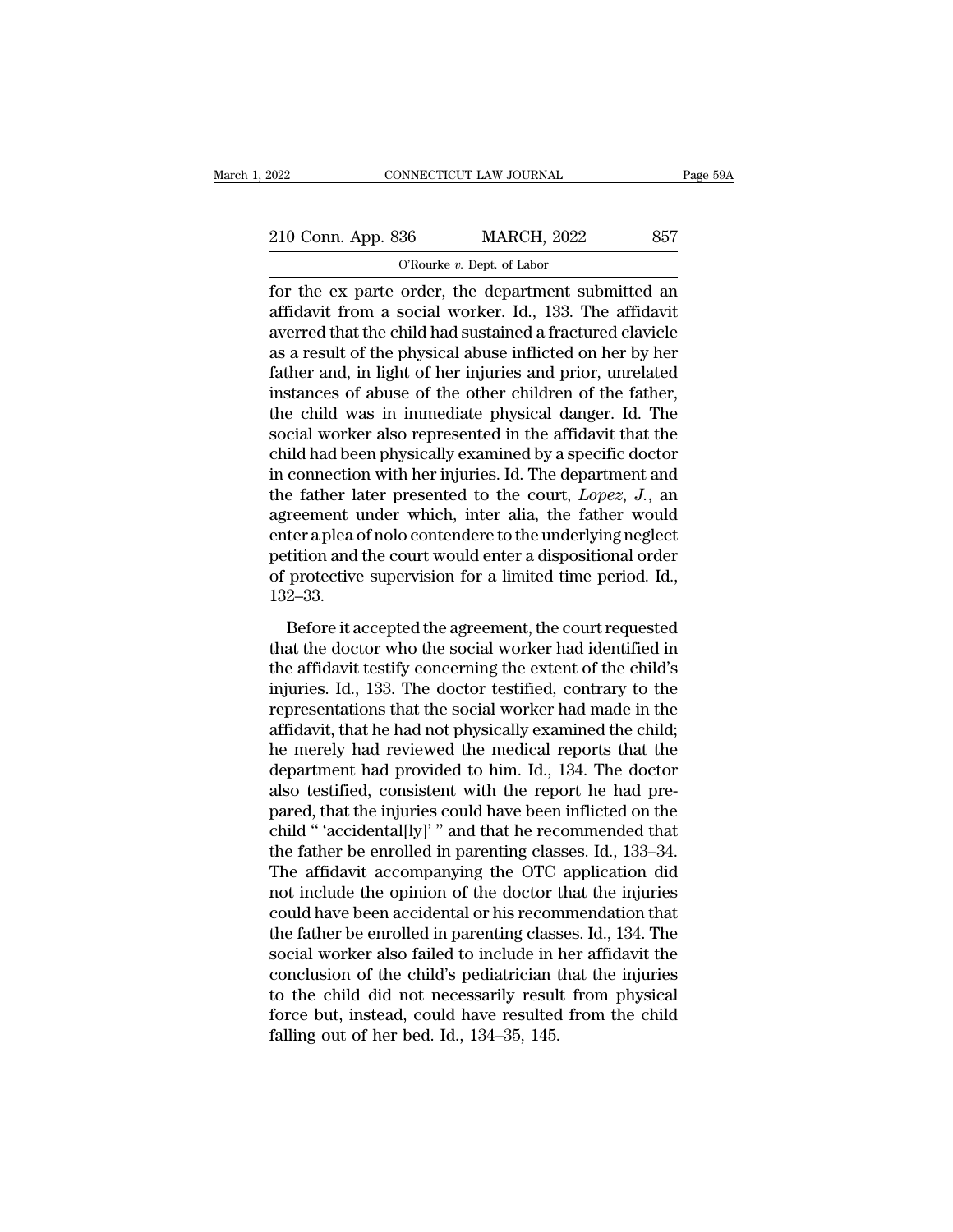| 30A | CONNECTICUT LAW JOURNAL                          |                    | March 1, 2022 |
|-----|--------------------------------------------------|--------------------|---------------|
| 858 | <b>MARCH, 2022</b>                               | 210 Conn. App. 836 |               |
|     | O'Rourke $v$ . Dept. of Labor                    |                    |               |
|     | The court held a series of hearings to determine |                    |               |

CONNECTICUT LAW JOURNAL March 1, 2022<br>
Sandwick MARCH, 2022 210 Conn. App. 836<br>
CRourke v. Dept. of Labor<br>
The court held a series of hearings to determine<br>
The court held a series of hearings to determine<br>
The court held WARCH, 2022 210 Conn. App. 836<br>
O'Rourke v. Dept. of Labor<br>
The court held a series of hearings to determine<br>
whether it would hold the department in contempt for<br>
failing to provide accurate information to the court<br>
when Failing to provide a series of hearings to determine<br>whether it would hold the department in contempt for<br>failing to provide accurate information to the court<br>when it initially had filed its application for the ex WARCH, 2022 210 Conn. App. 836<br>
O'Rourke v. Dept. of Labor<br>
The court held a series of hearings to determine<br>
whether it would hold the department in contempt for<br>
failing to provide accurate information to the court<br>
whe Provide *v.* Dept. of Labor<br>
The court held a series of hearings to determine<br>
whether it would hold the department in contempt for<br>
failing to provide accurate information to the court<br>
when it initially had filed its ap  $\alpha$  a series of hearings to determine<br>
whether it would hold the department in contempt for<br>
failing to provide accurate information to the court<br>
when it initially had filed its application for the ex<br>
parte OTC of the The court held a series of hearings to determine<br>whether it would hold the department in contempt for<br>failing to provide accurate information to the court<br>when it initially had filed its application for the ex<br>parte OTC of whether it would hold the department in contempt for<br>failing to provide accurate information to the court<br>when it initially had filed its application for the ex<br>parte OTC of the child. Id., 134–35. The court ultimately<br>dec failing to provide accurate information to the court<br>when it initially had filed its application for the ex<br>parte OTC of the child. Id., 134–35. The court ultimately<br>decided not to hold the department in contempt. Id.,<br>149 when it initially had filed its application for the ex<br>parte OTC of the child. Id., 134–35. The court ultimately<br>decided not to hold the department in contempt. Id.,<br>149. The court, however, stated that the social worker<br>h parte OTC of the child. Id., 134–35. The court ultimately<br>decided not to hold the department in contempt. Id.,<br>149. The court, however, stated that the social worker<br>had included in the sworn affidavit "misleading and<br>inac decided not to hold the department in contempt. Id., 149. The court, however, stated that the social worker had included in the sworn affidavit "misleading and inaccurate statements," which she knew to be "[un]true and [in 149. The court, however, stated that the social worker<br>had included in the sworn affidavit "misleading and<br>inaccurate statements," which she knew to be "[un]true<br>and [in]accurate," in order to "mislead the court into<br>beli had included in the sworn affidavit "misleading and<br>inaccurate statements," which she knew to be "[un]true<br>and [in]accurate," in order to "mislead the court into<br>believing that [the child] was in immediate physical<br>danger" inaccurate statements," which she knew to be "[un]true<br>and [in]accurate," in order to "mislead the court into<br>believing that [the child] was in immediate physical<br>danger" in the custody of her father. Id., 146, 148–49.<br>Th and [in]accurate," in order to "mislead the court into<br>believing that [the child] was in immediate physical<br>danger" in the custody of her father. Id., 146, 148–49.<br>The court "[found] the conduct of the department, or<br>its believing that [the child] was in immediate physical<br>danger" in the custody of her father. Id., 146, 148–49.<br>The court "[found] the conduct of the department, or<br>its employees, to be  $\ldots$  outrageous and insensitive";<br>id. danger" in the custody of her father. Id.,  $146$ ,  $148-49$ .<br>The court "[found] the conduct of the department, or<br>its employees, to be . . . outrageous and insensitive";<br>id., 149; and, in turn, stated that it would employ The court "[found] the conduct of the department, or<br>its employees, to be  $\ldots$  outrageous and insensitive";<br>id., 149; and, in turn, stated that it would employ its<br>"inherent supervisory authority  $\ldots$  [to] deter similar its employees, to be  $\ldots$  outrageous and insensitive";<br>id., 149; and, in turn, stated that it would employ its<br>"inherent supervisory authority  $\ldots$  [to] deter similar<br>conduct by the department in the future." Id., 152. id., 149; and, in turn, stated that it would employ its<br>
"inherent supervisory authority . . . [to] deter similar<br>
conduct by the department in the future." Id., 152. The<br>
court thus stated: "The *department* is therefore "inherent supervisory authority  $\ldots$  [to] deter similar conduct by the department in the future." Id., 152. The court thus stated: "The *department* is therefore directed, when presenting an application for an ex parte o conduct by the department in the future." Id., 152. The court thus stated: "The *department* is therefore directed, when presenting an application for an ex parte order of temporary custody, to include in its materials all court thus stated: "The *department* is therefore directed, when presenting an application for an ex parte order of temporary custody, to include in its materials all information which is exculpatory or favorable to the pa directed, when presenting an application for an ex parte<br>order of temporary custody, to include in its materials<br>all information which is exculpatory or favorable to the<br>parents or guardians." (Emphasis added.) Id., 153. T order of temporary custody, to include in its materials<br>all information which is exculpatory or favorable to the<br>parents or guardians." (Emphasis added.) Id., 153. The<br>court additionally ordered the supervisors and adminis all information which is exculpatory or favorable to the parents or guardians." (Emphasis added.) Id., 153. The court additionally ordered the supervisors and administrators of the unit of the department in which the socia parents or guar<br>court additiona<br>trators of the un<br>worker worked<br>the steps that<br>misrepresentat<br>future. Id.<br>In assessing urt additionally ordered the supervisors and adminis-<br>tors of the unit of the department in which the social<br>orker worked to appear before the court and address<br>e steps that the unit had taken to prevent similar<br>isreprese trators of the unit of the department in which the social<br>worker worked to appear before the court and address<br>the steps that the unit had taken to prevent similar<br>misrepresentations from being made to the court in the<br>fu

worker worked to appear before the court and address<br>the steps that the unit had taken to prevent similar<br>misrepresentations from being made to the court in the<br>future. Id.<br>In assessing whether the union breached its duty the steps that the unit had taken to prevent similar<br>misrepresentations from being made to the court in the<br>future. Id.<br>In assessing whether the union breached its duty of<br>fair representation by failing to argue to the ar misrepresentations from being made to the court in the<br>future. Id.<br>In assessing whether the union breached its duty of<br>fair representation by failing to argue to the arbitrator<br>that *Lindsey P*. required the plaintiff to future. Id.<br>In assessing whether the union breached its duty of<br>fair representation by failing to argue to the arbitrator<br>that *Lindsey P*. required the plaintiff to disclose the<br>draft report, we emphasize that it is entir In assessing whether the union breached its duty of<br>fair representation by failing to argue to the arbitrator<br>that *Lindsey P*. required the plaintiff to disclose the<br>draft report, we emphasize that it is entirely unclear raft report, we emphasize that it is entirely unclear,<br>
is a matter of law, whether the directive set forth in<br>
indsey P. applies outside of that case.<sup>17</sup> Indeed, a split<br>
if authority among the Superior Courts exists as as a matter of law, whether the directive set forth in *Lindsey P*. applies outside of that case.<sup>17</sup> Indeed, a split of authority among the Superior Courts exists as to  $\frac{17}{17}$  It is also entirely unclear whether the

as a matter of law, whether the directive set forth in *Lindsey P*. applies outside of that case.<sup>17</sup> Indeed, a split of authority among the Superior Courts exists as to  $\frac{\pi}{L}$  it is also entirely unclear whether the c *Lindsey P*. applies outside of that case.<sup>14</sup> Indeed, a split of authority among the Superior Courts exists as to  $\frac{\pi}{1}$  it is also entirely unclear whether the court had the authority to order the department to engag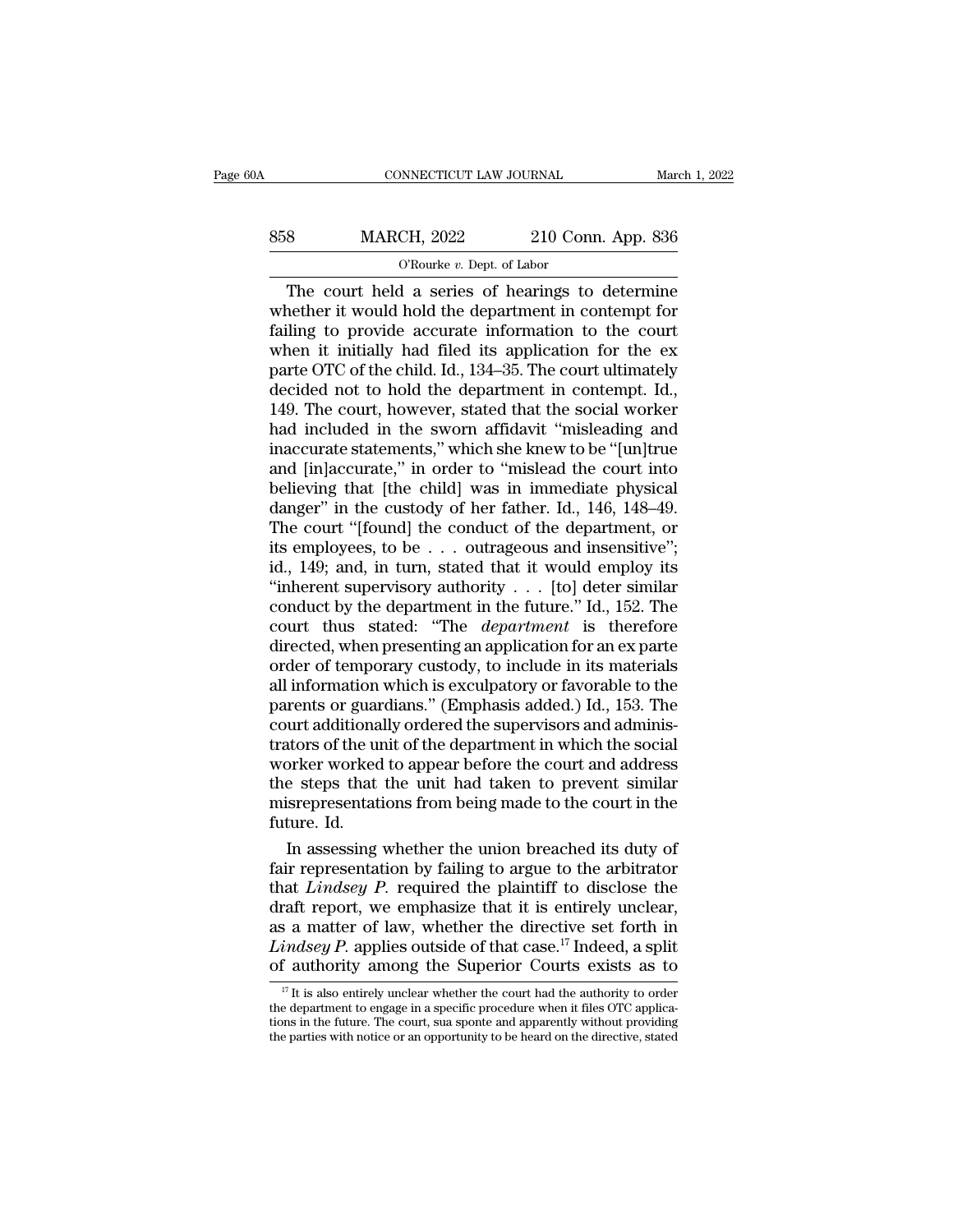NNECTICUT LAW JOURNAL<br>
36 MARCH, 2022<br>
<sup>O'Rourke *v.* Dept. of Labor<br>
ctive issued in *Lindseu F*</sup> CONNECTICUT LAW JOURNAL Page 61A<br>
210 Conn. App. 836 MARCH, 2022 859<br>
O'Rourke v. Dept. of Labor<br>
whether the directive issued in *Lindsey P*. binds the<br>
department in all cases that it brings.<sup>18</sup> At least one<br>
other Supe 210 Conn. App. 836 MARCH, 2022 859<br>
O'Rourke v. Dept. of Labor<br>
whether the directive issued in *Lindsey P*. binds the<br>
department in all cases that it brings.<sup>18</sup> At least one<br>
other Superior Court has determined that the 210 Conn. App. 836 MARCH, 2022 859<br>
O'Rourke v. Dept. of Labor<br>
whether the directive issued in *Lindsey P*. binds the<br>
department in all cases that it brings.<sup>18</sup> At least one<br>
other Superior Court has determined that th <sup>o</sup> *Kourke <i>v*. Dept. of Easor<br>whether the directive issued in *Lindsey P*. binds the<br>department in all cases that it brings.<sup>18</sup> At least one<br>other Superior Court has determined that the directive<br>that, "*under its inher* whether the directive issued in *Lindsey P*. binds the<br>department in all cases that it brings.<sup>18</sup> At least one<br>other Superior Court has determined that the directive<br> $\frac{1}{\text{that}}$ , "*under its inherent supervisory authori* 

department in all cases that it brings.<sup>18</sup> At least one<br>other Superior Court has determined that the directive<br>that, "*under its inherent supervisory authority*, [it could] deter similar<br>conduct by the department in the department in all cases that it brings.<sup>15</sup> At other Superior Court has determined that the that, "*under its inherent supervisory authority*, [it could] conduct by the department in the future" by directing the d follow a ther Superior Court has determined that the directive<br>at, "*under its inherent supervisory authority*, [it could] deter similar<br>mduct by the department in the future" by directing the department to<br>llow a specific procedur That, "*under its inherent supervisory authority*, [it could] deter similar conduct by the department in the future" by directing the department to follow a specific procedure when it files future OTC applications. (Empha

that, "*under its inherent supervisory authority*, [it could] deter similar conduct by the department in the future" by directing the department to follow a specific procedure when it files future OTC applications. (Empha conduct by the department in the future" by directing the department to follow a specific procedure when it files future OTC applications. (Emphasis added.) *In re Lindsey P.*, supra, 49 Conn. Supp. 152–53. In *In re Darl* follow a specific procedure when it files future OTC applications. (Emphasis added.) *In re Lindsey P.*, supra, 49 Conn. Supp.  $152-53$ .<br>In *In re Darlene C.*, 247 Conn. 1, 2, 717 A.2d 1242 (1998), our Supreme Court revie added.) In re Lindsey P., supra, 49 Conn. Supp. 152–53.<br>In In re Darlene C., 247 Conn. 1, 2, 717 A.2d 1242 (1998), our Supreme Court reviewed a trial court's sua sponte decision to permanently enjoin<br>the commissioner of t In *In re Darlene C.*, 247 Conn. 1, 2, 717 A.2d 1242 (1998), our Supreme Court reviewed a trial court's sua sponte decision to permanently enjoin the commissioner of the department from filing petitions for the terminatio Court reviewed a trial court's sua sponte decision to permanently enjoin<br>the commissioner of the department from filing petitions for the termination<br>of parental rights that had been prepared, signed, and filed by individu the commissioner of the department from filing petitions for the termination<br>of parental rights that had been prepared, signed, and filed by individuals<br>who were not admitted to the practice of law. Our Supreme Court ulti of parental rights that had been prepared, signed, and filed by individuals<br>who were not admitted to the practice of law. Our Supreme Court ultimately<br>determined that the relevant statutory scheme explicitly permitted indi who were not admitted to the practice of law. Our Supreme Court ultimately<br>determined that the relevant statutory scheme explicitly permitted individuals<br>who were not admitted to the practice of law to draft and sign such<br> determined that the relevant statutory scheme explicitly permitted individuals who were not admitted to the practice of law to draft and sign such petitions. Id., 9–14. Our Supreme Court further noted, however, that it "di als who were not admitted to the practice of law to draft and sign such petitions. Id., 9–14. Our Supreme Court further noted, however, that it "disapprov[ed] of the procedure employed by the trial court in rendering an i petitions. Id., 9–14. Our Supreme Court further noted, however, that it "disapprov[ed] of the procedure employed by the trial court in rendering an injunction, sua sponte, without first affording the parties notice and an prov[ed] of the procedure employed by the trial court in rendering an injunction, sua sponte, without first affording the parties notice and an opportunity to be heard." Id., 9 n.22. Our Supreme Court specifically stated t tion, sua sponte, without first affording the parties notice and an opportunity<br>to be heard." Id., 9 n.22. Our Supreme Court specifically stated that it "[did]<br>not doubt that the action of the trial court, in issuing an i to be heard." Id.,  $9$  n.22. (<br>not doubt that the action<br>the commissioner, was w<br>previously . . . however<br>the conduct of courts as<br>court's conduct did not comarks omitted.) Id.<br>Likewise, the court in<br>likewise, the court i It doubt that the action of the trial court, in issuing an injunction against<br>
e commissioner, was well intentioned. As [the Supreme Court had] noted<br>
eviously . . . however, [b]asic principles of courtesy and fairness gov the commissioner, was well intentioned. As [the Supreme Court had] noted<br>previously . . . however, [b]asic principles of courtesy and fairness govern<br>the conduct of courts as well as that of litigants and their counsel. T

previously . . . however, [b]asic principles of courtesy and fairness govern<br>the conduct of courts as well as that of litigants and their counsel. The trial<br>court's conduct did not comport with these principles." (Interna the conduct of courts as well as that of litigants and their counsel. The trial court's conduct did not comport with these principles." (Internal quotation marks omitted.) Id. Likewise, the court in *Lindsey P.*, in its ru court's conduct did not comport with these principles." (Internal quotation marks omitted.) Id.<br>
Likewise, the court in *Lindsey P.*, in its ruling concerning whether it would hold the department in contempt, sua sponte i marks omitted.) Id.<br>
Likewise, the court in *Lindsey P.*, in its ruling concerning whether it<br>
would hold the department in contempt, sua sponte issued a directive that<br>
obligated the department to comply with certain pro Likewise, the court in *Lindsey P*., in its ruling concerning whether it would hold the department in contempt, sua sponte issued a directive that obligated the department to comply with certain procedures when it files f would hold the department in contempt, sua sponte issued a directive that obligated the department to comply with certain procedures when it files future OTC applications. *In re Lindsey P*., supra, 49 Conn. Supp. 152–53. obligated the department to comply with certain procedures when it files future OTC applications. *In re Lindsey P.*, supra, 49 Conn. Supp. 152–53. Although the court instructed the department to "show cause" concerning w future OTC applications. *In re Lindsey P.*, supra, 49 Conn. Supp. 152–53.<br>Although the court instructed the department to "show cause" concerning<br>why it should not be held in contempt, a thorough reading of its decision<br> Although the court instructed the department to "show cause" concerning<br>why it should not be held in contempt, a thorough reading of its decision<br>does not indicate that it provided the parties with notice or the opportuni why it should not be held in contempt, a thorough reading of its decision does not indicate that it provided the parties with notice or the opportunity to be heard concerning the directive before it set forth the directiv does not indicate that it provided the parties with notice or the opportunity<br>to be heard concerning the directive before it set forth the directive. See<br>id., 134. Further, neither the court in *Lindsey P*. nor the plainti to be heard concerning the directive before it set forth the directive. See id., 134. Further, neither the court in *Lindsey P*. nor the plaintiff in the present case has identified a statutory, constitutional, or commonid., 134. Further, neither the court in *Lindsey P*. nor the plaintiff in the present case has identified a statutory, constitutional, or common-law basis that granted the court the authority to impose on an agency an ord present case has identified a statutory, constitutional, or common-law basis<br>that granted the court the authority to impose on an agency an order that<br>bound the department in its future applications. Although we need not representation. bound the department in its future applications. Although we need not reach<br>
nether the court in *Lindsey P*. had the authority to issue such a directive,<br>
e emphasize that Cunningham was not obligated to raise to the arb whether the court in *Lindsey P*. had the authority to issue such a directive, we emphasize that Cunningham was not obligated to raise to the arbitrator this particular legal question in order to satisfy his duty of fair

we emphasize that Cunningham was not obligated to raise to the arbitrator<br>this particular legal question in order to satisfy his duty of fair representation,<br>so long as he did not act arbitrarily, discriminatorily, or in this particular legal question in order to satisfy his duty of fair representation,<br>so long as he did not act arbitrarily, discriminatorily, or in bad faith in his<br>representation.<br><sup>18</sup> The plaintiff requests that this cour so long as he did not act arbitrarily, discriminatorily, or in bad faith in his representation.<br><sup>18</sup> The plaintiff requests that this court mandate the department to turn over all information that is potentially exculpato representation.<br>
<sup>18</sup> The plaintiff requests that this court mandate the department to turn<br>
over all information that is potentially exculpatory to the opposing party<br>
whenever it files an OTC application. We decline to <sup>18</sup> The plaintiff requests that this court mandate the department to turn over all information that is potentially exculpatory to the opposing party whenever it files an OTC application. We decline to do so. At issue in over all information that is potentially exculpatory to the opposing party whenever it files an OTC application. We decline to do so. At issue in this case is *not* whether the department must provide to an opposing party whenever it files an OTC a<br>case is *not* whether the de<br>an OTC proceeding all info<br>have explained, at issue in<br>mined that substantial evid<br>whether the board reasona<br>duty of fair representation.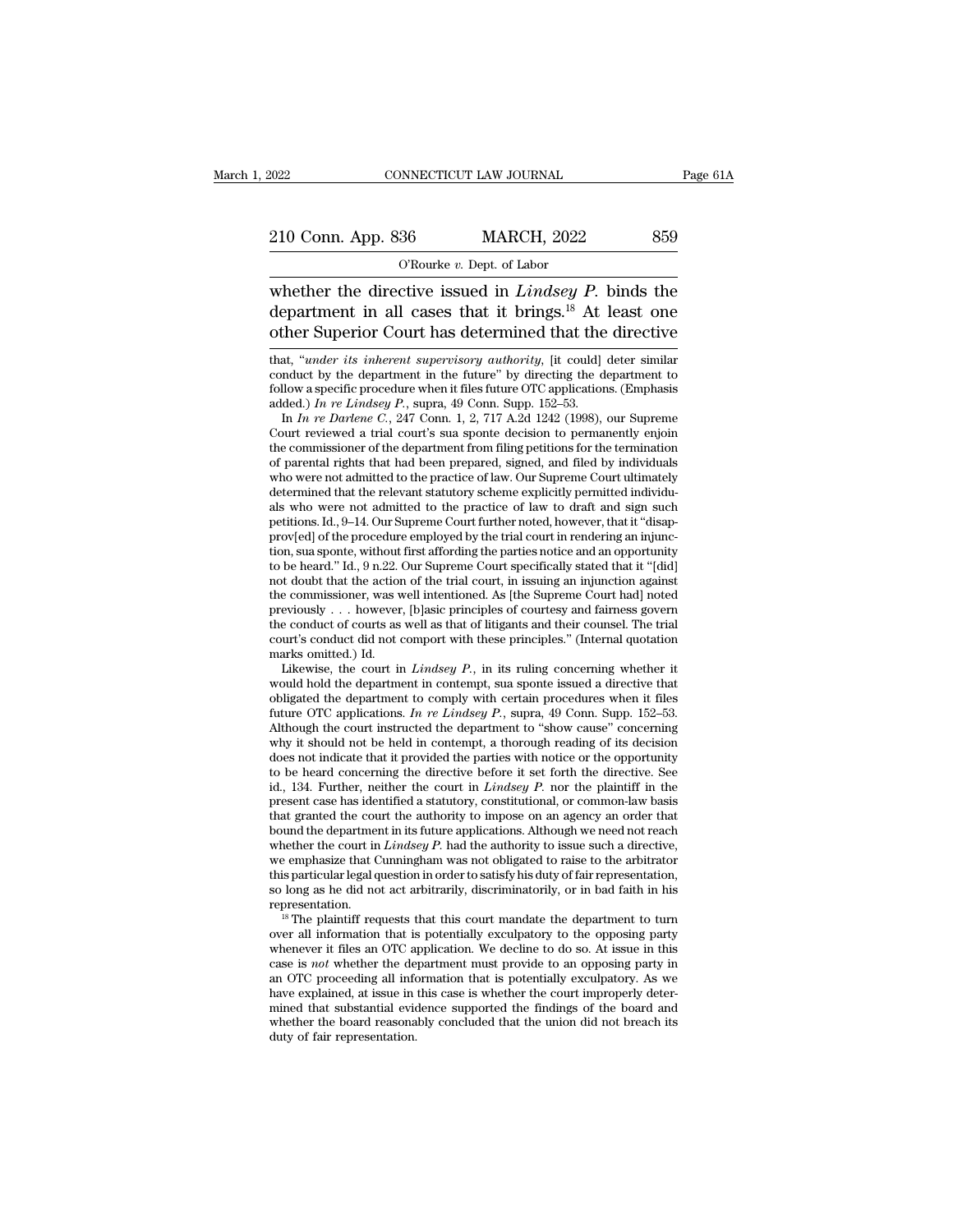| 2Α  | CONNECTICUT LAW JOURNAL                                      |                    | March 1, 2022 |
|-----|--------------------------------------------------------------|--------------------|---------------|
| 860 | <b>MARCH, 2022</b>                                           | 210 Conn. App. 836 |               |
|     | O'Rourke $v$ . Dept. of Labor                                |                    |               |
|     | set forth in <i>Lindseu P</i> does not apply outside of that |                    |               |

Set forth in *Lindsey P.* does not apply outside of that<br>
that case. See *In re Heather F.*, Superior Court, judicial<br>
district of Middlesey P. does not apply outside of that<br>
district of Middlesey Docket No. 1.15 CP 08008 Example 19 2022<br>
See *In re Heather F.*, Superior Court, judicial<br>
See *In re Heather F.*, Superior Court, judicial<br>
district of Middlesex, Docket No. L-15-CP-08008515-A<br>
(November 12, 2008). In *In re Heather F.*, a fathe MARCH, 2022 210 Conn. App. 836<br>  $\overline{O\text{Rourke } v. \text{ Dept. of Labor}}$ <br>
set forth in *Lindsey P*. does not apply outside of that<br>
case. See *In re Heather F*., Superior Court, judicial<br>
district of Middlesex, Docket No. L-15-CP-080085 MARCH, 2022 210 Conn. App. 836<br>
<sup>O'Rourke v. Dept. of Labor<br>
set forth in *Lindsey P*. does not apply outside of that<br>
case. See *In re Heather F*., Superior Court, judicial<br>
district of Middlesex, Docket No. L-15-CP-08008</sup> CONDUCTERT CONSUMBED TO CONSUMPT THE CONSUMING SET OF CONSUMING SET OF CONTROLLATION CONSUMING A Case. See *In re Heather F.*, Superior Court, judicial district of Middlesex, Docket No. L-15-CP-08008515-A (November 12, 20 ORourke v. Dept. of Labor<br>
set forth in *Lindsey P.* does not apply outside of that<br>
case. See *In re Heather F.*, Superior Court, judicial<br>
district of Middlesex, Docket No. L-15-CP-08008515-A<br>
(November 12, 2008). In *I* set forth in *Lindsey P*. does not apply outside of that<br>case. See *In re Heather F*., Superior Court, judicial<br>district of Middlesex, Docket No. L-15-CP-08008515-A<br>(November 12, 2008). In *In re Heather F*., a father fil case. See In re Heather F., Superior Court, judicial<br>district of Middlesex, Docket No. L-15-CP-08008515-A<br>(November 12, 2008). In In re Heather F., a father filed<br>a motion for contempt against the department, alleging<br>tha district of Middlesex, Docket No. L-15-CP-08008515-A<br>(November 12, 2008). In *In re Heather F*., a father filed<br>a motion for contempt against the department, alleging<br>that, when the department filed an affidavit from a<br>soc (November 12, 2008). In *In re Heather F*., a father filed<br>a motion for contempt against the department, alleging<br>that, when the department filed an affidavit from a<br>social worker in conjunction with an application for an a motion for contempt against the department, alleging that, when the department filed an affidavit from a social worker in conjunction with an application for an ex parte OTC of his child, the department had failed to co that, when the department filed an af<br>social worker in conjunction with an app<br>ex parte OTC of his child, the departm<br>to comply with the directive set forth in<br>Specifically, the father alleged that the<br>excluded from the a Early with the directive set forth in *Lindsey P.* Id.<br>
ie parte OTC of his child, the department had failed<br>
comply with the directive set forth in *Lindsey P.* Id.<br>
iecifically, the father alleged that the social worker Ex parte OTC of first child, the department had failed<br>to comply with the directive set forth in *Lindsey P*. Id.<br>Specifically, the father alleged that the social worker<br>excluded from the affidavit information that was ex

Lo comply with the directive set forth in *Lindsey P.* 1d.<br>Specifically, the father alleged that the social worker<br>excluded from the affidavit information that was excul-<br>patory or favorable to him. See id.<br>The court, *Bea* specifically, the failer aneged that the social worker<br>excluded from the affidavit information that was excul-<br>patory or favorable to him. See id.<br>The court, *Bear*, *J*., determined that the father had<br>failed to establish Excluded Hold the amazon information that was exclu-<br>patory or favorable to him. See id.<br>**The court,** *Bear*, *J.*, determined that the father had<br>failed to establish that the directive set forth by Judge<br>Lopez applied in patory of favorable to film. See id.<br>The court, *Bear*, *J*., determined that the father had<br>failed to establish that the directive set forth by Judge<br>Lopez applied in cases outside of *Lindsey P*. See id.<br>Judge Bear spec The court, *Bear*, *J.*, determined that the father had failed to establish that the directive set forth by Judge Lopez applied in cases outside of *Lindsey P*. See id. Judge Bear specifically noted that "the court in *Lin* failed to establish that the directive set forth by Judge<br>Lopez applied in cases outside of *Lindsey P*. See id.<br>Judge Bear specifically noted that "the court in *Lindsey*<br>*P*. seem[ed] to have give[n] authoritative instru Lopez applied in cases outside of *Lindsey P*. See id.<br>Judge Bear specifically noted that "the court in *Lindsey*<br>*P*. seem[ed] to have give[n] authoritative instructions<br>to [the department]." (Internal quotation marks omi Judge Bear specifically noted that "the court in  $Lindsey$ <br>  $P$ . seem[ed] to have give[n] authoritative instructions<br>
to [the department]." (Internal quotation marks omit-<br>
ted.) Id. Because the court in  $Lindsey$   $P$ ., however, *P.* seem[ed] to have give[n] authoritative instructions<br>to [the department]." (Internal quotation marks omit-<br>ted.) Id. Because the court in *Lindsey P.*, however, had<br>"used the word 'directed' instead of the word 'ordere to [the department]." (Internal quotation marks omit-<br>ted.) Id. Because the court in *Lindsey P*., however, had<br>"used the word 'directed' instead of the word 'ordered'"<br>in its instruction to the department to turn over th ted.) Id. Because the court in *Lindsey P.*, however, had<br>"used the word 'directed' instead of the word 'ordered' "<br>in its instruction to the department to turn over the<br>exculpatory or favorable information; id.; Judge Be "used the word 'directed' instead of the word 'ordered' "<br>in its instruction to the department to turn over the<br>exculpatory or favorable information; id.; Judge Bear<br>presumed that Judge Lopez did not *order* the depart-<br>m in its instruction to the department to turn over the exculpatory or favorable information; id.; Judge Bear<br>presumed that Judge Lopez did not *order* the depart-<br>ment to include, under penalty of contempt, all exculpa-<br>to exculpatory or favorable information; id.; Judge Bear<br>presumed that Judge Lopez did not *order* the depart-<br>ment to include, under penalty of contempt, all exculpa-<br>tory or favorable information to the parents or guard-<br>ia presumed that Judge Lopez did not *order* the department to include, under penalty of contempt, all exculpatory or favorable information to the parents or guardians in its *future* applications for ex parte orders of temp ment to include, under penalty of contempt, all exculpatory or favorable information to the parents or guardians in its *future* applications for ex parte orders of temporary custody. See id. The court in *In re Heather F* tory or favorable information to the parents or guardians in its *future* applications for ex parte orders of temporary custody. See id. The court in  $In$   $re$  *Heather*  $F$ . additionally stated that, if a social worker fai ians in its *future* applications for ex parte orders of temporary custody. See id. The court in *In re Heather F*. additionally stated that, if a social worker failed to include in an application for an ex parte OTC "any temporary custody. See id. The court in *In re Heather*  $F$ . additionally stated that, if a social worker failed to include in an application for an ex parte OTC "any, some or all  $\ldots$  relevant exculpatory or favorable m F. additionally stated that, if a social winclude in an application for an ex pa some or all  $\ldots$  relevant exculpatory material" to the parents, that informatio mostly like [would] be raised at a controncerning the appli Figure in an application for an ex-parte OTC any,<br>
me or all  $\ldots$  relevant exculpatory or favorable<br>
aterial" to the parents, that information "[could] and<br>
ostly like [would] be raised at a contested hearing"<br>
necerning some of an  $\cdot \cdot \cdot$  relevant excurpatory of favorable material" to the parents, that information "[could] and mostly like [would] be raised at a contested hearing" concerning the application and would inform the ruling of materiar to the parents, that mormation [could] and<br>mostly like [would] be raised at a contested hearing"<br>concerning the application and would inform the ruling<br>of the court on the application. Id.<br>In the present case, the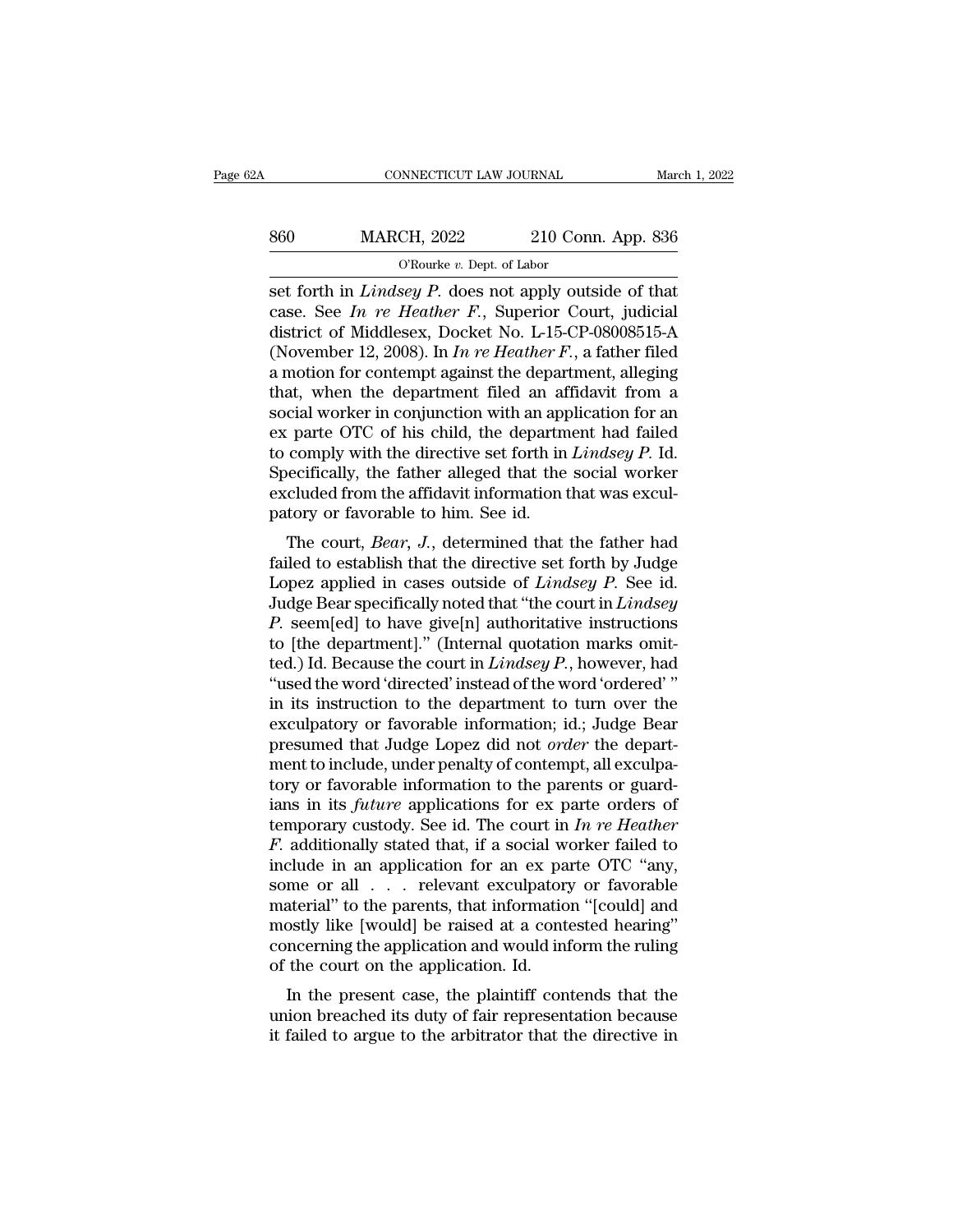EXECUTE CONNECTICUT LAW JOURNAL Page 63A<br>210 Conn. App. 836 MARCH, 2022 861<br>C'Rourke v. Dept. of Labor NNECTICUT LAW JOURNAL<br>36 MARCH, 2022<br><sup>O'Rourke *v.* Dept. of Labor<br>red her to disclose the dra</sup>

<sup>2022</sup> CONNECTICUT LAW JOURNAL<br>
<sup>210</sup> Conn. App. 836 MARCH, 2022 861<br>
<sup>O'Rourke v. Dept. of Labor<br> *Lindsey P*. required her to disclose the draft investiga-<br>
tive report in the manner that she did. As we have</sup> 210 Conn. App. 836 MARCH, 2022 861<br>
O'Rourke v. Dept. of Labor<br>
Lindsey P. required her to disclose the draft investiga-<br>
tive report in the manner that she did. As we have<br>
emphasized, whether the directive applies outsi 210 Conn. App. 836 MARCH, 2022 861<br>
O'Rourke v. Dept. of Labor<br>
Lindsey P. required her to disclose the draft investiga-<br>
tive report in the manner that she did. As we have<br>
emphasized, whether the directive applies outsi 210 Conn. App. 836 MARCH, 2022 861<br> *CRourke v. Dept. of Labor*<br> *Lindsey P.* required her to disclose the draft investiga-<br>
tive report in the manner that she did. As we have<br>
emphasized, whether the directive applies out  $O$ Rourke v. Dept. of Labor<br>Lindsey P. required her to disclose the draft investiga-<br>tive report in the manner that she did. As we have<br>emphasized, whether the directive applies outside of<br>Lindsey P. is subject to serious O Rourke v. Dept. of Labor<br>Lindsey P. required her to disclose the draft investiga-<br>tive report in the manner that she did. As we have<br>emphasized, whether the directive applies outside of<br>Lindsey P. is subject to serious Lindsey P. required her to disclose the draft investigative report in the manner that she did. As we have emphasized, whether the directive applies outside of Lindsey P. is subject to serious debate. The plaintiff does not tive report in the manner that she did. As we have<br>emphasized, whether the directive applies outside of<br>*Lindsey P*. is subject to serious debate. The plaintiff<br>does not point us to any authority to support the propo-<br>siti emphasized, whether the directive applies outside of *Lindsey P*. is subject to serious debate. The plaintiff does not point us to any authority to support the proposition that the failure of a union to argue that a direct Lindsey P. is subject to serious debate. The plaintiff<br>does not point us to any authority to support the propo-<br>sition that the failure of a union to argue that a directive<br>set forth in a Superior Court case, which neither does not point us to any authority to support the proposition that the failure of a union to argue that a directive<br>set forth in a Superior Court case, which neither our<br>appellate courts nor, uniformly, our Superior Courts sition that the failure of a union to argue that a directive<br>set forth in a Superior Court case, which neither our<br>appellate courts nor, uniformly, our Superior Courts have<br>adopted, required her to act in the present case set forth in a Superior Court case, which neither our<br>appellate courts nor, uniformly, our Superior Courts have<br>adopted, required her to act in the present case consti-<br>tutes arbitrary action or action in bad faith. As we appellate courts nor, uniformly, our Superior Courts have<br>adopted, required her to act in the present case consti-<br>tutes arbitrary action or action in bad faith. As we have<br>explained, union agents are not lawyers. Cunning adopted, required her to act in the present case constitutes arbitrary action or action in bad faith. As we have explained, union agents are not lawyers. Cunningham, in his capacity as a union agent, was not obligated to e tutes arbitrary action or action in bad faith. As we have<br>explained, union agents are not lawyers. Cunningham,<br>in his capacity as a union agent, was not obligated to<br>exercise the degree of skill that a lawyer must exercise explained, union agents are not lawyers. Cunningham,<br>in his capacity as a union agent, was not obligated to<br>exercise the degree of skill that a lawyer must exercise<br>when representing a client, so long as he did not act<br>arb in his capacity as a union agent, was not obligated to exercise the degree of skill that a lawyer must exercise when representing a client, so long as he did not act arbitrarily, discriminatorily, or in bad faith. See *Pit* exercise the degree of skill that a lawyer must exercise<br>when representing a client, so long as he did not act<br>arbitrarily, discriminatorily, or in bad faith. See *Piteau*<br>v. *Board of Education*, supra, 300 Conn. 674 n.7. when representing a client, so long as he did n<br>arbitrarily, discriminatorily, or in bad faith. See  $I$ <br>v. *Board of Education*, supra, 300 Conn. 674 n<br>conclude that Cunningham acted arbitrarily or i<br>faith because he fail Board of Education, supra, 300 Conn. 674 n.7. To<br>nelude that Cunningham acted arbitrarily or in bad<br>ith because he failed to present to the arbitrator this<br>gal argument would be to impose on the union a duty<br>eater than it the conclude that Cunningham acted arbitrarily or in bad faith because he failed to present to the arbitrator this legal argument would be to impose on the union a duty greater than its duty of fair representation.<br>Additio

Faith because he failed to present to the arbitrator this<br>legal argument would be to impose on the union a duty<br>greater than its duty of fair representation.<br>Additionally, although the plaintiff appears to argue<br>that the c *the parents* and the parents and the parents and the parents and the parents than its duty of fair representation.<br> *Additionally, although the plaintiff appears to argue*<br> *that the court's directive in Lindsey P. obliga* factor than its duty of fair representation.<br>
Additionally, although the plaintiff appears to argue<br>
that the court's directive in *Lindsey P*. obligated social<br> *workers*, such as herself, to turn over to the court *and* Additionally, although the plaintiff appears to argue<br>that the court's directive in *Lindsey P*. obligated social<br>workers, such as herself, to turn over to the court and<br>the parents any information that is "'exculpatory'' Additionally, although the plaintiff appears to argue<br>that the court's directive in *Lindsey P.* obligated *social*<br>*workers*, such as herself, to turn over to the court *and*<br>*the parents* any information that is "exculp that the court's directive in *Lindsey P*. obligated *social workers*, such as herself, to turn over to the court and the parents any information that is "exculpatory" or favorable to the parents, the plaintiff fails to *uorkers*, such as herself, to turn over to the court *and*<br>*the parents* any information that is "'exculpatory'" or<br>favorable to the parents, the plaintiff fails to identify<br>any such directive. We acknowledge that the cou the parents any information that is "exculpatory" " or<br>favorable to the parents, the plaintiff fails to identify<br>any such directive. We acknowledge that the court in<br>*Lindsey P*. admonished the social worker for excluding<br> favorable to the parents, the plaintiff fails to identify<br>any such directive. We acknowledge that the court in<br>*Lindsey P*. admonished the social worker for excluding<br>from a " 'subscribed and sworn' " affidavit; *In re Lin* any such directive. We acknowledge that the court in *Lindsey P*. admonished the social worker for excluding from a " 'subscribed and sworn' " affidavit; *In re Lindsey P*., supra, 49 Conn. Supp. 139, 146; clearly relevant Lindsey P. admonished the social worker for excluding<br>from a "'subscribed and sworn'" affidavit; In re Lind-<br>sey P., supra, 49 Conn. Supp. 139, 146; clearly relevant<br>and favorable information to the father. See id., 148–49 from a "subscribed and sworn'" affidavit; *In re Lindsey P.*, supra, 49 Conn. Supp. 139, 146; clearly relevant and favorable information to the father. See id., 148–49. The court, however, did not indicate that the *socia* sey P., supra, 49 Conn. Supp. 139, 146; clearly relevant<br>and favorable information to the father. See id., 148–49.<br>The court, however, did not indicate that the *social*<br>*worker*, personally, had an obligation to turn over and favorable information to the father. See id., 148–49.<br>The court, however, did not indicate that the *social*<br>*worker*, personally, had an obligation to turn over to<br>the court and the father any information that was exc The court, however, did not indicate that the *social* worker, personally, had an obligation to turn over to the court and the father any information that was exculpatory and favorable to the father. See id., 153. Rather,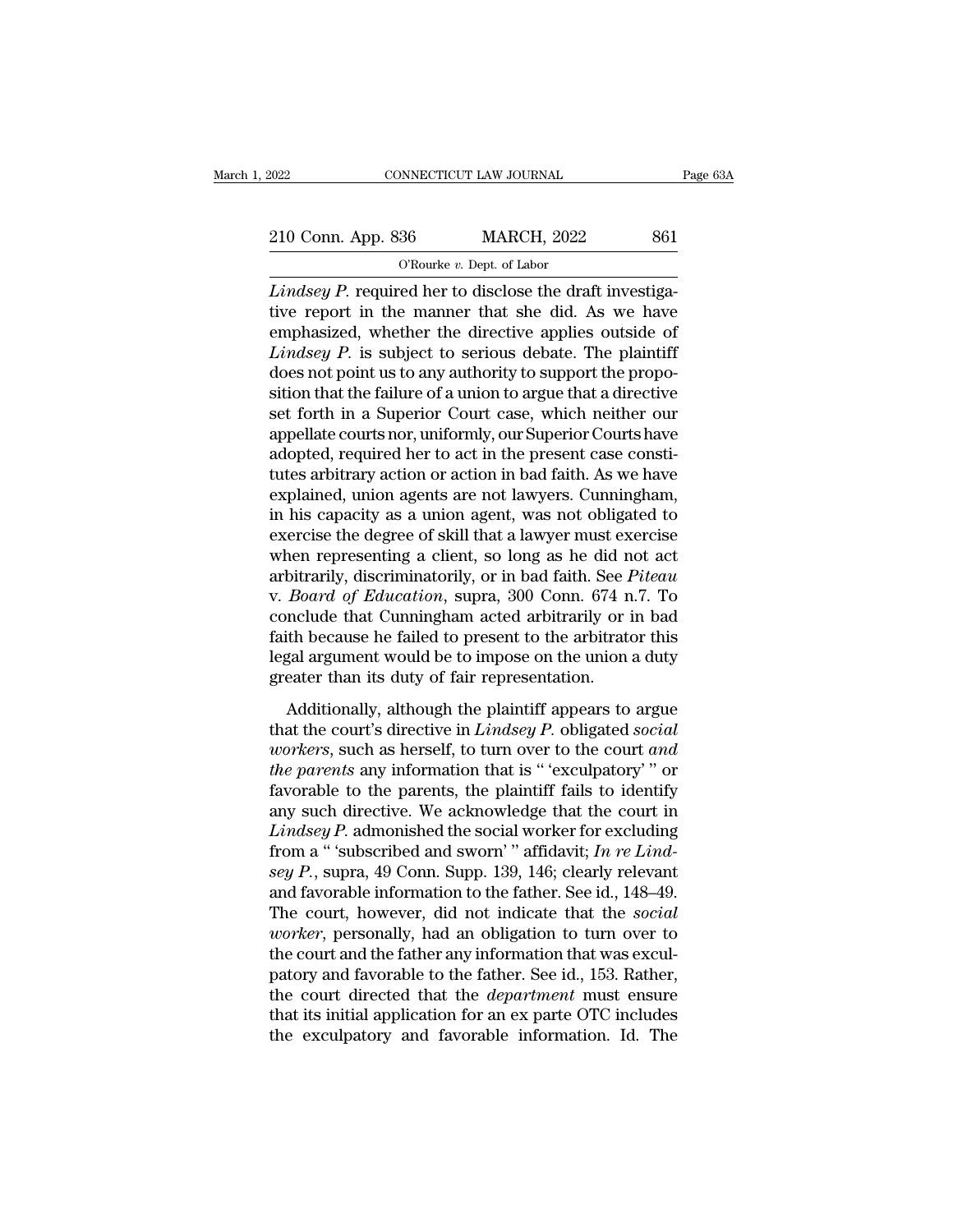| 4Α  | CONNECTICUT LAW JOURNAL                                          |                    | March 1, 2022 |
|-----|------------------------------------------------------------------|--------------------|---------------|
| 862 | <b>MARCH, 2022</b>                                               | 210 Conn. App. 836 |               |
|     | O'Rourke $v$ . Dept. of Labor                                    |                    |               |
|     | court additionally required the <i>supervisors</i> of the social |                    |               |

connectricut LAW JOURNAL March 1, 20<br>
862 MARCH, 2022 210 Conn. App. 836<br>
<sup>O'Rourke v. Dept. of Labor</sup><br>
court additionally required the *supervisors* of the social<br>
worker—not the social worker, personally—to appear<br>
hofor MARCH, 2022 210 Conn. App. 836<br>
O'Rourke v. Dept. of Labor<br>
Court additionally required the *supervisors* of the social<br>
worker—not the social worker, personally—to appear<br>
before the court to address the remedial efforts  $\begin{array}{r} \text{862}\ \text{9862}\ \text{98636}\ \text{9864}\ \text{19864}\ \text{10864}\ \text{10864}\ \text{10864}\ \text{10864}\ \text{10864}\ \text{10864}\ \text{10864}\ \text{10864}\ \text{10864}\ \text{10864}\ \text{10864}\ \text{10864}\ \text{10864}\ \text{10864}\ \text{10864}\ \text{10864}\ \text{10864}\ \text{10864}\ \text{10864}\ \$ MARCH, 2022 210 Conn. App. 836<br>
O'Rourke v. Dept. of Labor<br>
court additionally required the *supervisors* of the social<br>
worker—not the social worker, personally—to appear<br>
before the court to address the remedial efforts WE CONDEVED TO COUNTERPT OF THE COUNTERPT OF THE COUNTERPT OF THE COUNTERPT COUNTERPT COUNTERPT COUNTERPT COURT AND NOTE THE MOREOVER THE MANGE WORKER THE UNIT AND MOREOVERT AND NOTE THAT MISS WOULD not be made to the cou urt additionally required the *supervisors* of the social<br>prker—not the social worker, personally—to appear<br>fore the court to address the remedial efforts that the<br>it had implemented to assure that misrepresentations<br>pull court additionally required the *supervisors* of the social<br>worker—not the social worker, personally—to appear<br>before the court to address the remedial efforts that the<br>unit had implemented to assure that misrepresentation

worker—not the social worker, personally—to appear<br>before the court to address the remedial efforts that the<br>unit had implemented to assure that misrepresentations<br>would not be made to the court in the future. Id.<br>Because before the court to address the reinfedial enors that the<br>unit had implemented to assure that misrepresentations<br>would not be made to the court in the future. Id.<br>Because the court in *Lindsey P*. instructed the *depart-<br>* would not be made to the court in the future. Id.<br>Because the court in Lindsey P. instructed the *depart-*<br>ment to include in its application information that was<br>exculpatory and favorable to the father; see id.; the<br>cour secause the court in the future. In:<br>Because the court in *Lindsey P*. instructed the *depart-*<br>ment to include in its application information that was<br>exculpatory and favorable to the father; see id.; the<br>court's directi Because the court in *Lindsey P*. instructed the *department* to include in its application information that was exculpatory and favorable to the father; see id.; the court's directive arguably was inapplicable to the pla ment to include in its application information that was<br>exculpatory and favorable to the father; see id.; the<br>court's directive arguably was inapplicable to the plain-<br>tiff, personally, and did not require or authorize her exculpatory and favorable to the father; see id.; the<br>court's directive arguably was inapplicable to the plain-<br>tiff, personally, and did not require or authorize her to<br>send the draft investigative report to counsel for t court's directive arguably was inapplicable to the plain-<br>tiff, personally, and did not require or authorize her to<br>send the draft investigative report to counsel for the<br>mother. The plaintiff does not point us to any auth tiff, personally, and did not require or authorize her to<br>send the draft investigative report to counsel for the<br>mother. The plaintiff does not point us to any authority<br>to support the proposition that the failure of a uni send the draft investigative report to counsel for the mother. The plaintiff does not point us to any authority to support the proposition that the failure of a union to formulate a legal argument that misconstrues the cas mother. The plaintiff does not point us to any authority<br>to support the proposition that the failure of a union<br>to formulate a legal argument that misconstrues the<br>case on which it relies constitutes arbitrary action or<br>ac to support the proposition that the failure of a union<br>to formulate a legal argument that misconstrues the<br>case on which it relies constitutes arbitrary action or<br>action in bad faith. Accordingly, we cannot conclude<br>that to formulate a legal argument that misconstrues the<br>case on which it relies constitutes arbitrary action or<br>action in bad faith. Accordingly, we cannot conclude<br>that the board acted unreasonably, arbitrarily, illegally,<br>o case on which it relies constitutes arbitrary action or<br>action in bad faith. Accordingly, we cannot conclude<br>that the board acted unreasonably, arbitrarily, illegally,<br>or in abuse of its discretion by concluding that the u action in bad faith. Accordingly, we cannot conclude<br>that the board acted unreasonably, arbitrarily, illegally,<br>or in abuse of its discretion by concluding that the union<br>did not breach its duty of fair representation beca that the board acted unreasonably, arbitrarily, illegally,<br>or in abuse of its discretion by concluding that the union<br>did not breach its duty of fair representation because<br>it failed to argue to the arbitrator that the dir In abuse of its uscretion by concluding that the union<br>d not breach its duty of fair representation because<br>failed to argue to the arbitrator that the directive in<br>*ndsey P*. obligated her to release the confidential,<br>aft it failed to argue to the arbitrator that the directive in<br>Lindsey P. obligated her to release the confidential,<br>draft investigative report. See AFSCME, AFL-CIO, Coun-<br>cil 4, Local 2405 v. Norwalk, supra, 156 Conn. App. 86

draft investigative report. See *AFSCME*, *AFL-CIO*, *Council 4*, *Local 2405* v. *Norwalk*, supra, 156 Conn. App. 86.<br>To the extent that the plaintiff contends that the union failed to emphasize sufficiently to the arbitr Ethistory 1 : obligated the to telease the confidential,<br>draft investigative report. See *AFSCME*, *AFL-CIO*, *Coun-*<br>cil 4, *Local 2405* v. *Norwalk*, supra, 156 Conn. App. 86.<br>To the extent that the plaintiff contends t of the extent that the plaintiff contends that the union<br>failed to emphasize sufficiently to the arbitrator that the<br>draft investigative report contained exculpatory infor-<br>mation, we conclude that substantial evidence ex the extent that the plaintiff contends that the union failed to emphasize sufficiently to the arbitrator that the draft investigative report contained exculpatory information, we conclude that substantial evidence exists i To the extent that the plaintiff contends that the union<br>failed to emphasize sufficiently to the arbitrator that the<br>draft investigative report contained exculpatory infor-<br>mation, we conclude that substantial evidence exi failed to emphasize sufficiently to the arbitrator that the<br>draft investigative report contained exculpatory infor-<br>mation, we conclude that substantial evidence exists in<br>the record to support the board's contrary finding draft investigative report contained exculpatory information, we conclude that substantial evidence exists in<br>the record to support the board's contrary finding that<br>the union *did* argue that the draft investigative repor mation, we conclude that substantial evidence exists in<br>the record to support the board's contrary finding that<br>the union *did* argue that the draft investigative report<br>contained "'exculpatory'' information. The arbitrato the record to support the board's contrary finding that<br>the union *did* argue that the draft investigative report<br>contained "'exculpatory'' information. The arbitrator<br>delineated in the arbitration award the differences<br>be the union *did* argue that the draft investigative report<br>contained "'exculpatory'" information. The arbitrator<br>delineated in the arbitration award the differences<br>between the draft and final investigative reports that,<br>ac contained "'exculpatory'" information. The arbitrator<br>delineated in the arbitration award the differences<br>between the draft and final investigative reports that,<br>according to the arbitrator, the plaintiff thought to be<br>"si delineated in the arbitration award the differences<br>between the draft and final investigative reports that,<br>according to the arbitrator, the plaintiff thought to be<br>"significant" and that, according to the arbitrator, the<br>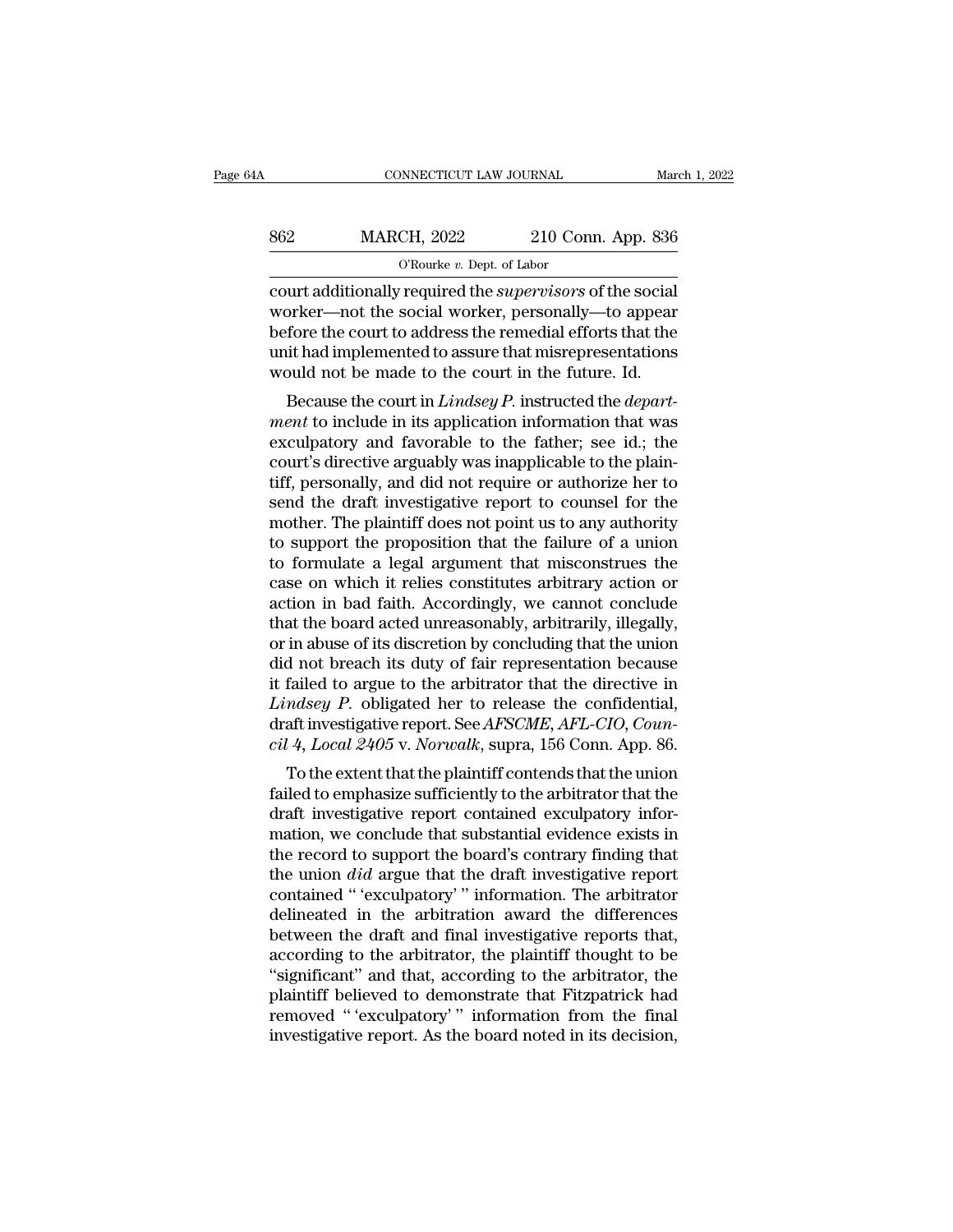| 2022               | CONNECTICUT LAW JOURNAL                                 | Page 65A |
|--------------------|---------------------------------------------------------|----------|
|                    |                                                         |          |
| 210 Conn. App. 836 | <b>MARCH, 2022</b>                                      | 863      |
|                    | O'Rourke $v$ . Dept. of Labor                           |          |
|                    | the fact that the arhitrator recognized the differences |          |

The fact that the arbitrator recognized the differences<br>
the fact that the arbitrator recognized the differences<br>
between the draft and final investigative reports that<br>
the plaintiff found to be cignificant reflects that  $\begin{array}{r} \text{210 Conn. App. 836} \qquad \text{MARCH, 2022} \qquad \text{863} \ \text{or} \qquad \text{or} \qquad \text{or} \qquad \text{or} \qquad \text{or} \qquad \text{or} \qquad \text{or} \qquad \text{or} \qquad \text{or} \qquad \text{or} \qquad \text{or} \qquad \text{or} \qquad \text{or} \qquad \text{or} \qquad \text{or} \qquad \text{or} \qquad \text{or} \qquad \text{or} \qquad \text{or} \qquad \text{or} \qquad \text{or} \qquad \text{or$ 210 Conn. App. 836 MARCH, 2022 863<br>
O'Rourke v. Dept. of Labor<br>
the fact that the arbitrator recognized the differences<br>
between the draft and final investigative reports that<br>
the plaintiff found to be significant reflec 210 Conn. App. 836 MARCH, 2022 863<br>
O'Rourke v. Dept. of Labor<br>
the fact that the arbitrator recognized the differences<br>
between the draft and final investigative reports that<br>
the plaintiff found to be significant reflec THERET CONTINUITY<br>the fact that the arbitrator.<br>the plaintiff found<br>the arbitrator.<br>Further, in the p Further, in the arbitrator recognized the differences<br>tween the draft and final investigative reports that<br>e plaintiff found to be significant reflects that Cun-<br>ngham brought these differences to the attention of<br>e arbitr ning the distribution in the arbitrator telegration are anti-cross<br>between the draft and final investigative reports that<br>the plaintiff found to be significant reflects that Cun-<br>ningham brought these differences to the at

sent of the draft and their investigative reports that<br>the plaintiff found to be significant reflects that Cun-<br>ningham brought these differences to the attention of<br>the arbitrator.<br>Further, in the plaintiff's postarbitrat mingham brought these differences to the attention of<br>the arbitrator.<br>Further, in the plaintiff's postarbitration brief, Cun-<br>ningham emphasized to the arbitrator that the plaintiff<br>sent the draft investigative report to c report of the arbitrator.<br>
Further, in the plaintiff's postarbitration brief, Cun-<br>
ningham emphasized to the arbitrator that the plaintiff<br>
sent the draft investigative report to counsel for the<br>
mother because she believ Further, in the plaintiff's postarbitration brief, Cunningham emphasized to the arbitrator that the plaintiff<br>sent the draft investigative report to counsel for the<br>mother because she believed that the final investigative Further, in the plaintiff's postarbitration brief, Cun-<br>ningham emphasized to the arbitrator that the plaintiff<br>sent the draft investigative report to counsel for the<br>mother because she believed that the final investigati mingham emphasized to the arbitrator that the plaintiff<br>sent the draft investigative report to counsel for the<br>mother because she believed that the final investigative<br>report presented the facts of the family's case in a sent the draft investigative report to counsel for the<br>mother because she believed that the final investigative<br>report presented the facts of the family's case in a "false"<br>light and that the information Fitzpatrick had r mother because she believed that the final investigative<br>report presented the facts of the family's case in a "false"<br>light and that the information Fitzpatrick had removed<br>was "salient" and "exculpatory  $\dots$ ."<sup>19</sup> We con report presented the facts of the family's case in a "false"<br>light and that the information Fitzpatrick had removed<br>was "salient" and "exculpatory  $\ldots$ ."<sup>19</sup> We conclude,<br>therefore, that the court properly determined tha light and that the information Fitzpatrick had removed<br>was "salient" and "exculpatory  $\ldots$ ."<sup>19</sup> We conclude,<br>therefore, that the court properly determined that sub-<br>stantial evidence supported the factual finding of the was "salient" and "exculpatory  $\ldots$ ."<sup>19</sup> We conclude,<br>therefore, that the court properly determined that sub-<br>stantial evidence supported the factual finding of the<br>board that Cunningham argued to the arbitrator that th therefore, that the court properly determined that substantial evidence supported the factual finding of the board that Cunningham argued to the arbitrator that the draft investigative report contained exculpatory informat stantial evidence supported the factual finding of the<br>board that Cunningham argued to the arbitrator that the<br>draft investigative report contained exculpatory infor-<br>mation. To the extent that this factual finding informe board that Cunningham argued to the arbitrator that the<br>draft investigative report contained exculpatory infor-<br>mation. To the extent that this factual finding informed<br>the conclusion of the board that the union did not a the conclusion of the board that the union did not act<br>
bitrarily or in bad faith in its representation of the<br>
laintiff, we agree with the court that the plaintiff has<br>
of met her burden of demonstrating that the board<br>
<sup></sup> arbitrarily or in bad faith in its representation of the plaintiff, we agree with the court that the plaintiff has not met her burden of demonstrating that the board  $\frac{10}{10}$  The plaintiff emphasizes in her principal ap

plaintiff, we agree with the court that the plaintiff has<br>not met her burden of demonstrating that the board<br> $\frac{10}{10}$  The plaintiff emphasizes in her principal appellate brief that Cunningham<br>acted improperly by using The plaintiff emphasizes in her principal appellate brief that Cunningham<br>
<sup>19</sup> The plaintiff emphasizes in her principal appellate brief that Cunningham<br>
acted improperly by using the word "believed," when he stated in th The metallical conduction of definitionstrating that the board<br>
<sup>19</sup> The plaintiff emphasizes in her principal appellate brief that Cunningham<br>
acted improperly by using the word "believed," when he stated in the<br>
postarb <sup>19</sup> The plaintiff emphasizes in her principal appellate brief that Cunningham acted improperly by using the word "believed," when he stated in the postarbitration brief that the plaintiff "believed" that the omitted info and improperly by using the word "believed,"<br>postarbitration brief that the plaintiff "believed,"<br>postarbitration brief that the plaintiff "believed" "this<br>ion was exculpatory. She specifically argues the<br>"believed" "that example of that the plaintiff "believed" that the onitted informal m was exculpatory. She specifically argues that, by stating that she believed" that the information was exculpatory instead of stating that believed" that From was exculpatory. She specifically argues that, by stating that she to the well-<br>in the seculpatory. She specifically argues that, by stating that she<br>"believed" that the information was exculpatory, Cunningham cast do

<sup>&</sup>quot;believed" what the information was exculpatory instead of stating that the information "was" exculpatory, Cunningham cast doubt on whether the omitted information was, in fact, exculpatory.<br>We are not persuaded. The fact the information "was" exculpatory, Cunningham cast doubt on whether the omitted information was, in fact, exculpatory.<br>We are not persuaded. The fact that a union agent used one word over another in the postarbitration bri omitted information was, in fact, exculpatory.<br>
We are not persuaded. The fact that a union agent used one word over<br>
another in the postarbitration brief that he filed on behalf of the plaintiff<br>
does not constitute actio *Labbe* v. *Pension Commission*, The fact that a union agent used one word over another in the postarbitration brief that a union agent used one word over another in the postarbitration that is "so far outside a wide range another in the postarbitration brief that he filed on behalf of the plaintiff does not constitute action that is "so far outside a wide range of reasonable-<br>ness . . . as to be irrational," that is fraudulent or deceitful does not constitute action that is "so far outside a wide range of reasonable-<br>ness . . . as to be irrational," that is fraudulent or deceitful, or that hinders<br>"the best interests of its members." (Internal quotation mar ness  $\ldots$  as to be irrational," that is fraudulent or deceitful, or that hinders "<br>the best interests of its members." (Internal quotation marks omitted.)<br>*Labbe* v. *Pension Commission*, supra, 239 Conn. 195. Further, t "the best interests of its members." (Internal quotation marks omitted.)<br>
"the best interests of its members." (Internal quotation marks omitted.)<br> *Labbe* v. *Pension Commission*, supra, 239 Conn. 195. Further, the admin Labbe v. Pension Commission, supra, 239 Conn. 195. Further, the administrative record reflects that the arbitrator considered, and ultimately rejected, the position of the plaintiff that, because the information was exculp trative record reflects that the arbitrator considered, and ultimately rejected,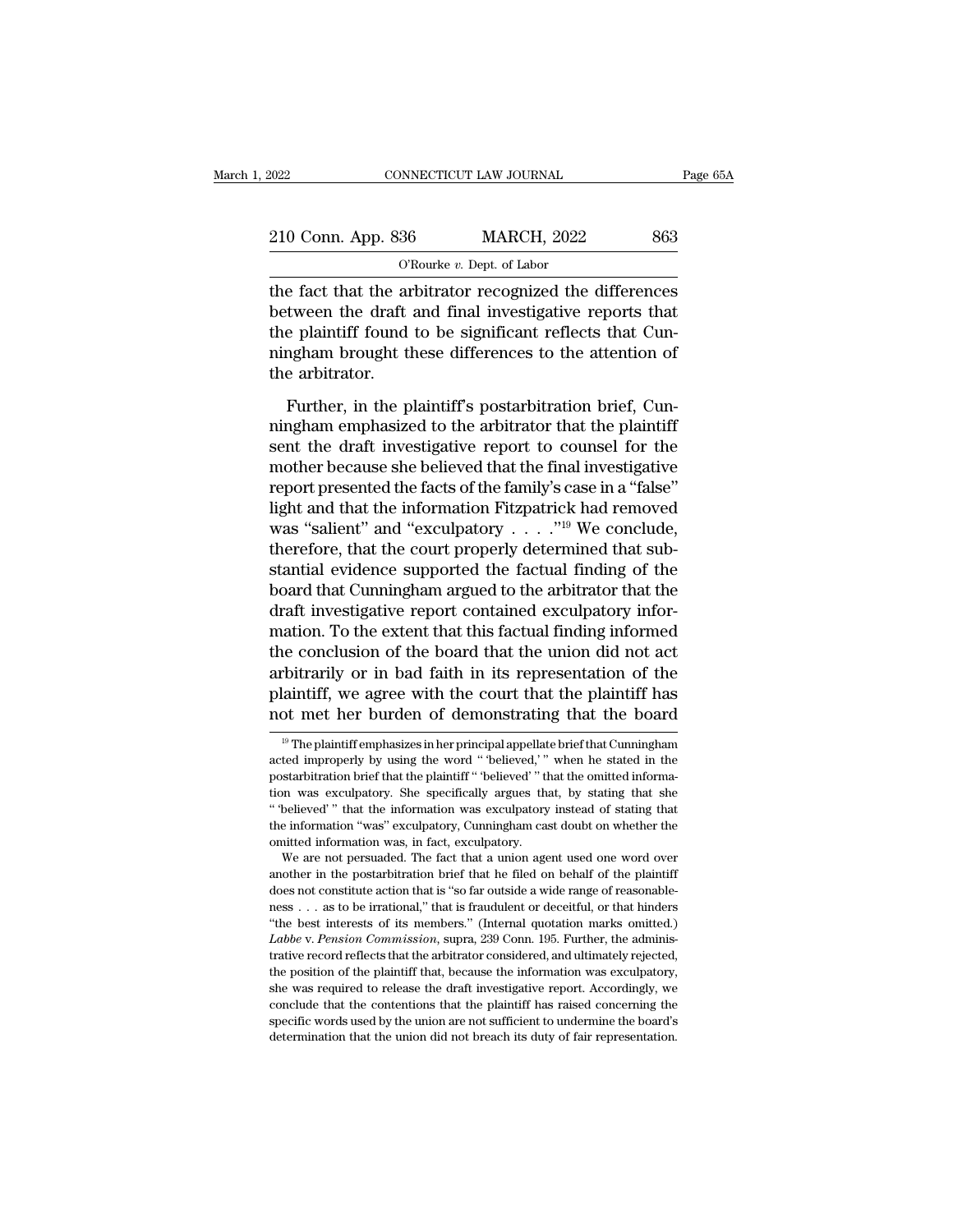# CONNECTICUT LAW JOURNAL March 1, 2022<br>864 MARCH, 2022 210 Conn. App. 864<br>L. D. v. G. T. L. D. *v.* G. T.

CONNECTICUT LAW JOURNAL March 1, 202<br>
864 MARCH, 2022 210 Conn. App. 864<br>
L. D. v. G. T.<br>
acted unreasonably, arbitrarily, illegally, or in abuse of<br>
its discretion by so concluding. See *AFSCME*, *AFL-CIO*, MARCH, 2022 210 Conn. App. 864<br>
L. D. v. G. T.<br>
acted unreasonably, arbitrarily, illegally, or in abuse of<br>
its discretion by so concluding. See *AFSCME*, *AFL-CIO*,<br> *Council* 4, *Local 2405* v. *Norwalk*, supra, 156 Conn *Council 4, Local 2405* v. *Norwalk*, supra, 156 Conn. App. 864<br>*L. D. v. G. T.*<br>acted unreasonably, arbitrarily, illegally, or in abuse of<br>its discretion by so concluding. See *AFSCME*, *AFL-CIO*,<br>*Council 4, Local 2405* 864 M<br>
<br>
acted unrease<br>
its discretion<br>
Council 4, L<br>
App. 86.<br>
The judgme L. D. v. G. T.<br>ted unreasonably, arbitrarily, ill<br>discretion by so concluding. See<br>*nuncil 4, Local 2405* v. *Norwa*<br>pp. 86.<br>The judgment is affirmed.<br>In this opinion the other judge: ted unreasonably, arbitrarily, liegally, or in abuse<br>discretion by so concluding. See *AFSCME*, *AFL-C*<br>*nuncil 4, Local 2405* v. *Norwalk*, supra, 156 Co<br>p. 86.<br>The judgment is affirmed.<br>In this opinion the other judges c

### offirmed.<br>
e other judges concurre<br>
L. D. *v.* G. T.\*<br>
(AC 44386) firmed.<br>
other judges concu<br>
. D. v. G. T.\*<br>
(AC 44386)<br>
, Elgo and Eveleigh, Js. L. D.  $v$ . G. T.\*<br>  $(AC 44386)$ <br>
Prescott, Elgo and Eveleigh, Js.

### *Syllabus*

 $(AC 44386)$ <br>Prescott, Elgo and Eveleigh, Js.<br> $Syllabus$ <br>The defendant appealed to this court from the judgment of the trial court<br>granting the application for relief from abuse filed by the plaintiff and Prescott, Elgo and Eveleigh, Js.<br>
Syllabus<br>
defendant appealed to this court from the judgment of the trial court<br>
granting the application for relief from abuse filed by the plaintiff and<br>
issuing an order of protection a Frescou, Eigo and Eveleign, Js.<br>Syllabus<br>defendant appealed to this court from the judgment of the trial court<br>granting the application for relief from abuse filed by the plaintiff and<br>issuing an order of protection agains  $Syllabus$ <br>defendant appealed to this court from the judgment of the trial court<br>granting the application for relief from abuse filed by the plaintiff and<br>issuing an order of protection against him pursuant to the applicable<br>s defendant appealed to this court from the judgment of the trial court<br>granting the application for relief from abuse filed by the plaintiff and<br>issuing an order of protection against him pursuant to the applicable<br>statute defendant appealed to this court from the judgment of the trial court granting the application for relief from abuse filed by the plaintiff and issuing an order of protection against him pursuant to the applicable statute issuing an order of protection against him pursuant to the applicable statute ((Rev. to 2019) § 46b-15). The trial court granted the plaintiff's ex parte application for relief from abuse on behalf of herself and the part issuing an order of protection against him pursuant to the applicable statute ((Rev. to 2019) § 46b-15). The trial court granted the plaintiff's ex parte application for relief from abuse on behalf of herself and the part statute ((Rev. to 2019) § 46b-15). The trial court granted the plaintiff's ex parte application for relief from abuse on behalf of herself and the parties' minor child, and issued a domestic violence order of protection a ex parte application for relief from abuse on behalf of herself and the parties' minor child, and issued a domestic violence order of protection against the defendant that required him, inter alia, not to assault, threate parties' minor child, and issued a domestic violence order of protection against the defendant that required him, inter alia, not to assault, threaten, abuse, harass, follow, interfere with, or stalk the plaintiff. The cou against the defendant that required him, inter alia, not to assault, threaten, abuse, harass, follow, interfere with, or stalk the plaintiff. The court thereafter conducted a hearing on whether to extend the ex parte order threaten, abuse, harass, follow, interfere with, or stalk the plaintiff. The court thereafter conducted a hearing on whether to extend the ex parte order, at which the plaintiff testified regarding her allegations against court thereafter conducted a hearing on whether to extend the ex parte<br>order, at which the plaintiff testified regarding her allegations against<br>the defendant. At that hearing, the court denied the request of the<br>defendant order, at which the plaintiff testified regarding her allegations against<br>the defendant. At that hearing, the court denied the request of the<br>defendant's counsel to cross-examine the plaintiff. The court rendered<br>judgment the defendant. At that hearing, the court denied the request of the defendant's counsel to cross-examine the plaintiff. The court rendered judgment granting the continuation of the order, from which the defendant appealed defendant's counsel to cross-examine the plaintiff. The court rendered judgment granting the continuation of the order, from which the defendant appealed to this court. Held that the trial court abused its discretion in de judgment granting the continuation of the order, from which the defendant appealed to this court. Held that the trial court abused its discretion in denying the defendant the opportunity to cross-examine the plaintiff duri dant appealed to this court. Held that the trial court abused its discretion in denying the defendant the opportunity to cross-examine the plaintiff during the hearing on the plaintiff's application for relief from abuse; in denying the defendant the opportunity to cross-examine the plaintiff during the hearing on the plaintiff's application for relief from abuse; this court disagreed with the trial court's reasoning that the posture of the during the hearing on the plaintiff's application for relief from<br>this court disagreed with the trial court's reasoning that the post<br>the proceeding at issue as a hearing, as opposed to a trial, ob<br>the need to provide an o examination would have aided the court in assessing credibility, including any bias, motive, interest and prejudice of the plaintiff.<br>Argued November 15, 2021—officially released March 1, 2022<br>\* In accordance with federal the need to provide an opportunity for cross-examination, as cross-<br>examination would have aided the court in assessing credibility, includ-<br>ing any bias, motive, interest and prejudice of the plaintiff.<br>Argued November 1

examination would have aided the court in assessing credibility, including any bias, motive, interest and prejudice of the plaintiff.<br>Argued November 15, 2021—officially released March 1, 2022<br>\* In accordance with federal ing any bias, motive, interest and prejudice of the plaintiff.<br>
Argued November 15, 2021—officially released March 1, 2022<br>  $*$  In accordance with federal law; 18 U.S.C. § 2265 (d) (3) (2018); we<br>
decline to identify any decline to identify any party protected or sought to be protected under a protective order or a restraining order that was issued or applied for, or others through whom that party's identity may be ascertained.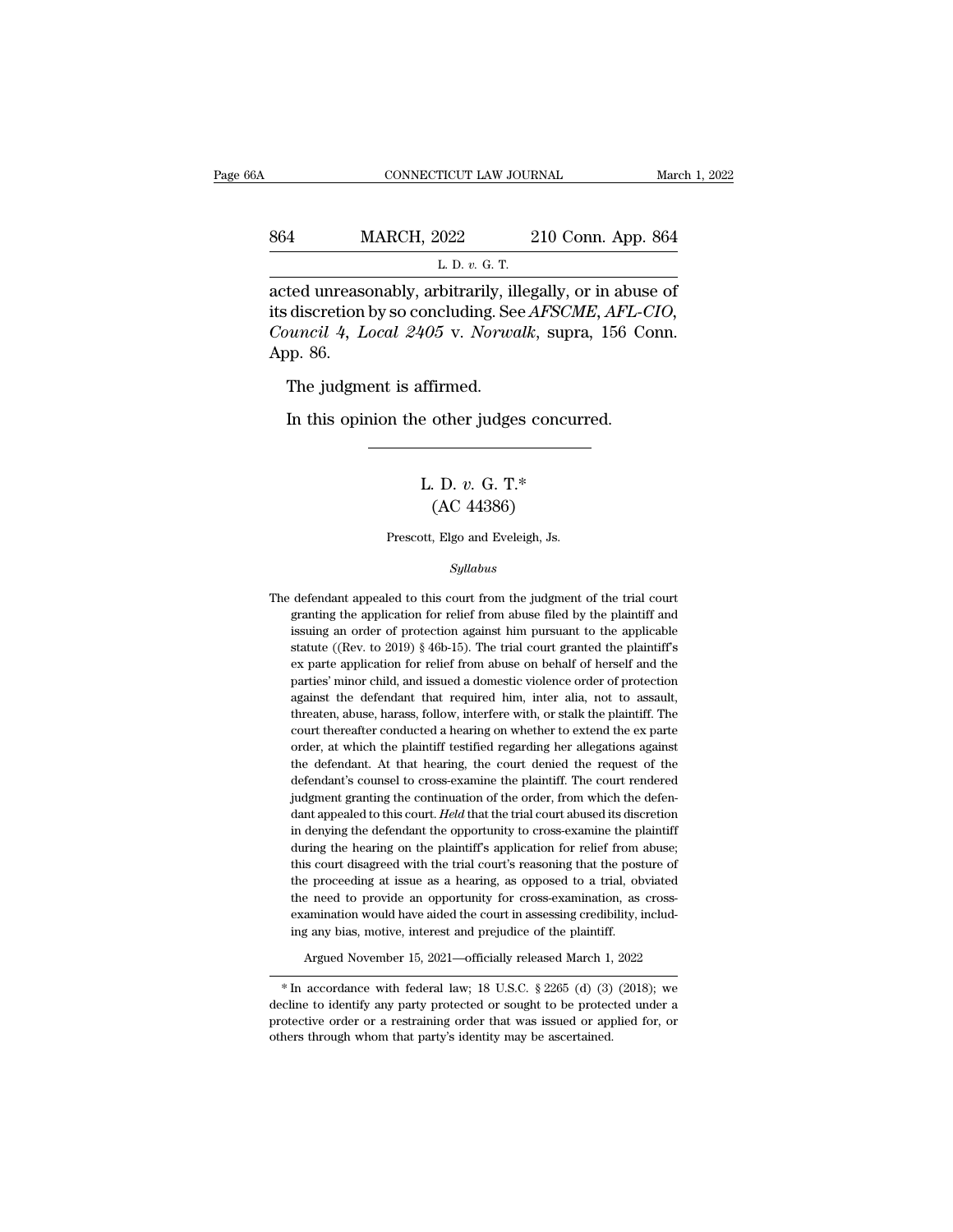| 2022               | CONNECTICUT LAW JOURNAL | Page 67A |
|--------------------|-------------------------|----------|
| 210 Conn. App. 864 | <b>MARCH, 2022</b>      | 865      |
|                    | L. D. $v$ . G. T.       |          |
|                    | Procedural History      |          |

 $\begin{array}{r} 0 \text{ Conn. App. 864} \hline \text{L. D. } v. \text{ G. T.} \end{array}$ <br>  $\begin{array}{r} \text{Procedural History} \ \text{Application for relief from abuse, brought to the \text{perior Court in the judicial district of Litchfield,} \end{array}$ 210 Conn. App. 864 MARCH, 2022 865<br>
L. D. v. G. T.<br>
Procedural History<br>
Application for relief from abuse, brought to the<br>
Superior Court in the judicial district of Litchfield,<br>
where the court,  $W_u$ , J., granted the app EP US CONN. App. 864 MARCH, 2022 865<br>
L. D. v. G. T.<br>
Procedural History<br>
Application for relief from abuse, brought to the<br>
Superior Court in the judicial district of Litchfield,<br>
where the court, *Wu*, *J*., granted the  $L. D. v. G. T.$ <br>Procedural History<br>Application for relief from abuse, brought to the<br>Superior Court in the judicial district of Litchfield,<br>where the court,  $Wu, J.,$  granted the application and<br>issued an order of protection, *Procedural History*<br>Application for relief from abuse, brought to the<br>Superior Court in the judicial district of Litchfield,<br>where the court, *Wu*, *J*., granted the application and<br>issued an order of protection, and the

### *Opinion*

EVELET and order of protection, and the defendant<br>pealed to this court. *Reversed*; *judgment directed.*<br>*Robert A. Salerno*, for the appellant (defendant).<br> $opinion$ <br>EVELEIGH, J. The defendant, G. T., appeals from the<br>dgment appealed to this court. *Reversed*; *judgment directed.*<br> *Robert A. Salerno*, for the appellant (defendant).<br>  $\overline{O}$ <br>
EVELEIGH, J. The defendant, G. T., appeals from the judgment of the trial court granting the applica Robert A. Salerno, for the appellant (defendant).<br>  $\frac{Opinion}{P}$ <br>
EVELEIGH, J. The defendant, G. T., appeals from the<br>
judgment of the trial court granting the application of<br>
the plaintiff, L. D.,<sup>1</sup> for relief from abuse Robert A. Salerno, for the appellant (defendant).<br>  $\phi_{pinion}$ <br>
EVELEIGH, J. The defendant, G. T., appeals from the<br>
judgment of the trial court granting the application of<br>
the plaintiff, L. D.,<sup>1</sup> for relief from abuse and *Opinion*<br>
EVELEIGH, J. The defendant, G. T., appeals from the<br>
judgment of the trial court granting the application of<br>
the plaintiff, L. D.,<sup>1</sup> for relief from abuse and issuing a<br>
domestic violence order of protection EVELEIGH, J. The defendant, G. T., appeals from the<br>judgment of the trial court granting the application of<br>the plaintiff, L. D.,<sup>1</sup> for relief from abuse and issuing a<br>domestic violence order of protection pursuant to Ge EVELEIGH, J. The defendant, G. T., appeals from the<br>judgment of the trial court granting the application of<br>the plaintiff, L. D.,<sup>1</sup> for relief from abuse and issuing a<br>domestic violence order of protection pursuant to Ge judgment of the trial court granting the application of<br>the plaintiff, L. D.,<sup>1</sup> for relief from abuse and issuing a<br>domestic violence order of protection pursuant to Gen-<br>eral Statutes (Rev. to 2019) § 46b-15.<sup>2</sup> On appe the plaintiff, L. D.,<sup>1</sup> for relief from abuse and issuing a<br>domestic violence order of protection pursuant to Gen-<br>eral Statutes (Rev. to 2019) § 46b-15.<sup>2</sup> On appeal, the<br>defendant argues, inter alia, that the court abu discretion by precluding him from cross-examining the<br>plaintiff during the hearing on the plaintiff's application<br>for relief from abuse.<sup>3</sup> We agree and, accordingly, reverse<br>the judgment of the trial court.<br><sup>1</sup>The plainti plaintiff during the hearing on the plaintiff's application plaintiff during the hearing on the plaintiff's application<br>for relief from abuse.<sup>3</sup> We agree and, accordingly, reverse<br>the judgment of the trial court.<br><sup>1</sup>The plaintiff represented herself before the trial court and did

for relief from abuse.<sup>3</sup> We agree and, accordingly, reverse<br>the judgment of the trial court.<br> $\frac{1}{1}$ The plaintiff represented herself before the trial court and did not partici-<br>pate in the present appeal. We, therefor the judgment of the trial court.<br>
<sup>1</sup> The plaintiff represented herself before the trial court and did not partici-<br>
pate in the present appeal. We, therefore, decide the appeal on the basis of<br>
the defendant's brief, the <sup>1</sup> The plaintiff represented herself before the trial court and did not participate in the present appeal. We, therefore, decide the appeal on the basis of the defendant's brief, the record, and the defendant's oral argu From present appearance of the appearance in the present appearance in the present appeal. We, therefore, decide the appeal on the basis of e defendant's brief, the record, and the defendant's oral argument before is cour

the defendant's brief, the record, and the defendant's oral argument before<br>this court.<br><sup>2</sup> Hereinafter, unless otherwise indicated, all references to § 46b-15 in this<br>opinion are to the 2019 revision of the statute.<br>Gene this court.<br>
<sup>2</sup> Hereinafter, unless otherwise indicated, all references to § 46b-15 in this opinion are to the 2019 revision of the statute.<br>
General Statutes (Rev. to 2019) § 46b-15 (a) provides in relevant part:<br>
"Any <sup>2</sup> Hereinafter, unless otherwise indicated, all references to § 46b-15 in this opinion are to the 2019 revision of the statute.<br>
General Statutes (Rev. to 2019) § 46b-15 (a) provides in relevant part:<br>
"Any family or hou by another family or household member may make an application to the Superior Ceneral Statute.<br>
General Statutes (Rev. to 2019) § 46b-15 (a) provides in relevant part:<br>
"Any family or household member ... who has been sub General Statutes (Rev. to 2019) § 46b-15 (a) provides in relevant part:<br>
"Any family or household member . . . who has been subjected to a continuous threat of present physical pain or physical injury, stalking or a patte his motion for present physical pain or physical injury, stalking or a pattern of threatening, including, but not limited to, a pattern of threatening . . . by another family or household member may make an application to

for threatening, including, but not limited to, a pattern of threatening  $\ldots$ <br>by another family or household member may make an application to the<br>Superior Court for relief under this section.  $\ldots$ ."<br><sup>3</sup> On appeal, the by another family or household member may make an application to the Superior Court for relief under this section.  $\ldots$  "<br><sup>3</sup> On appeal, the defendant also claims that the court improperly denied his motion for reconside by uperior Court for relief under this section.  $\ldots$ ."<br>Superior Court for relief under this section.  $\ldots$ ."<br><sup>3</sup> On appeal, the defendant also claims that the court improperly denied<br>his motion for reconsideration and vi <sup>3</sup> On appeal, the defendant also claims that the court improperly denied his motion for reconsideration and violated his first, second, fourth, and fourteenth amendment rights under the United States constitution and his the motion for reconsideration and violated his first, second, fourth, and fourteenth amendment rights under the United States constitution and his rights under article first,  $\S$ § 3, 7, 9, 10, and 15, of the Connecticut fourteenth annedment rights under the United States constitution and his frights under article first, §§ 3, 7, 9, 10, and 15, of the Connecticut constitution by improperly depriving him of his right to cross-examine the pl four<br>teenth amendment rights under the United States constitution and his<br>rights under article first,  $\S$  3, 7, 9, 10, and 15, of the Connecticut constitution<br>by improperly depriving him of his right to cross-examine the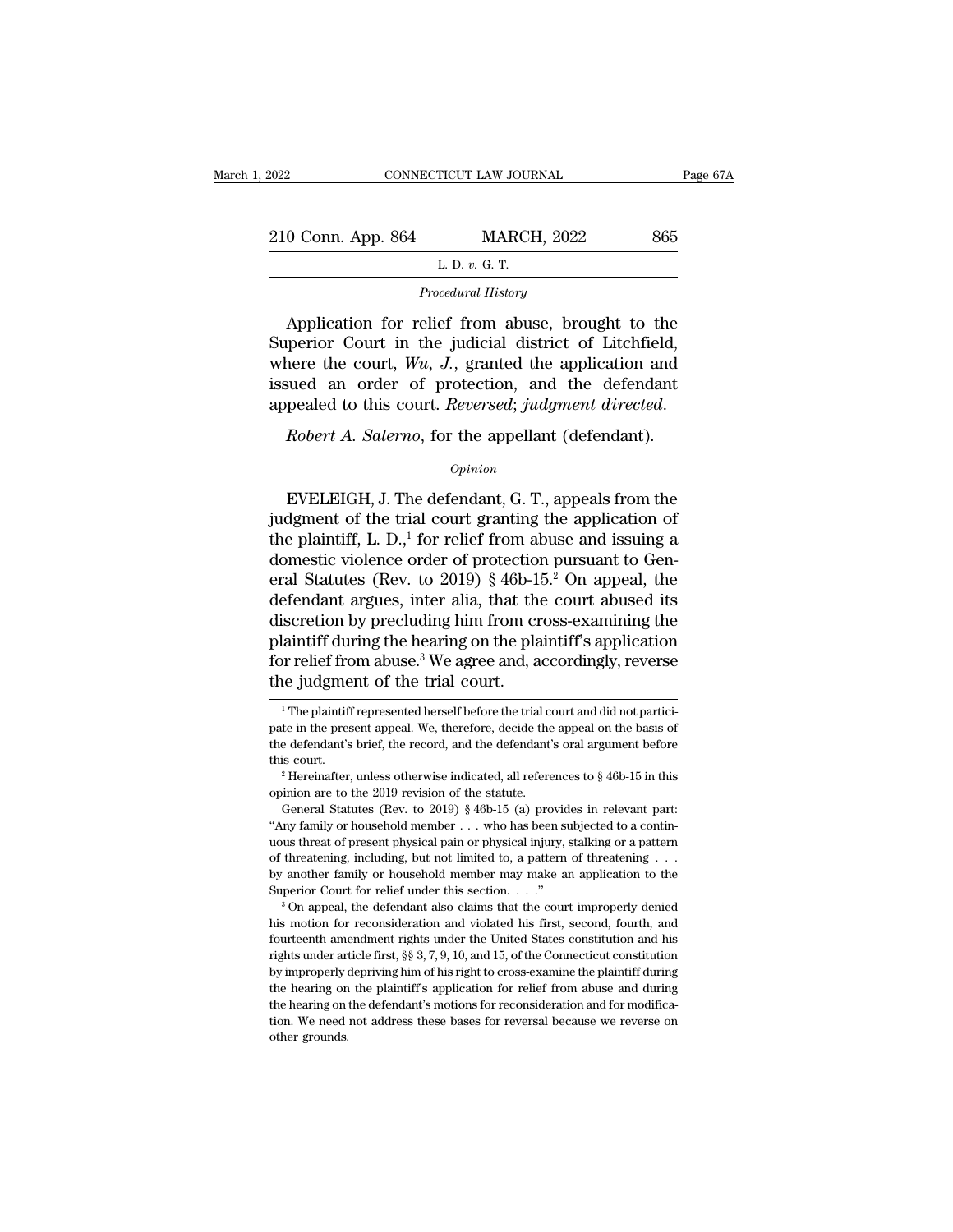| A   | CONNECTICUT LAW JOURNAL                              |                    | March 1, 2022 |
|-----|------------------------------------------------------|--------------------|---------------|
| 866 | <b>MARCH, 2022</b>                                   | 210 Conn. App. 864 |               |
|     | L. D. v. G. T.                                       |                    |               |
|     | The following facts and procedural history are rele- |                    |               |

CONNECTICUT LAW JOURNAL<br>
6 MARCH, 2022 210 Conn. App. 864<br>
L. D. v. G. T.<br>
The following facts and procedural history are rele-<br>
nt to this appeal. The plaintiff and the defendant are<br>
appropriate of a minor child who at t MARCH, 2022 210 Conn. App. 864<br>
L. D. v. G. T.<br>
The following facts and procedural history are relevant to this appeal. The plaintiff and the defendant are<br>
the parents of a minor child, who, at the time of the application 866 MARCH, 2022 210 Conn. App. 864<br>
L. D. v. G. T.<br>
The following facts and procedural history are relevant to this appeal. The plaintiff and the defendant are<br>
the parents of a minor child, who, at the time of the appli-MARCH, 2022 210 Conn. App. 864<br>
L. D. v. G. T.<br>
The following facts and procedural history are relevant to this appeal. The plaintiff and the defendant are<br>
the parents of a minor child, who, at the time of the applicatio 2020, the plaintiff filed an application for reliefondant nursuant to  $k$  and  $p$  receives and procedural history are relevant to this appeal. The plaintiff and the defendant are the parents of a minor child, who, at the L. D. v. G. T.<br>The following facts and procedural history are relevant to this appeal. The plaintiff and the defendant are<br>the parents of a minor child, who, at the time of the appli-<br>cation, was about three months old. O The following facts and procedural history are relevant to this appeal. The plaintiff and the defendant are the parents of a minor child, who, at the time of the application, was about three months old. On September 14, 2 vant to this appeal. The plaintiff and the defendant are<br>the parents of a minor child, who, at the time of the appli-<br>cation, was about three months old. On September 14,<br>2020, the plaintiff filed an application for relie the parents of a minor child, who, at the time of the application, was about three months old. On September 14, 2020, the plaintiff filed an application for relief from abuse on behalf of herself and the child against the cation, was about three months old. On September 14,<br>2020, the plaintiff filed an application for relief from<br>abuse on behalf of herself and the child against the<br>defendant pursuant to § 46b-15. In her application, the<br>pla 2020, the plaintiff filed an application for relief from<br>abuse on behalf of herself and the child against the<br>defendant pursuant to  $\S$  46b-15. In her application, the<br>plaintiff averred under oath to the following facts. abuse on behalf of herself and the child against the<br>defendant pursuant to  $\S$  46b-15. In her application, the<br>plaintiff averred under oath to the following facts. From<br>June 11, 2020, to September 10, 2020, the parties an defendant pursuant to § 46b-15. In her application, the plaintiff averred under oath to the following facts. From June 11, 2020, to September 10, 2020, the parties and the child were residing in the home of the defendant's plaintiff averred under oath to the following facts. From<br>June 11, 2020, to September 10, 2020, the parties and<br>the child were residing in the home of the defendant's<br>parents. From September, 2019, to September, 2020,<br>the June 11, 2020, to September 10, 2020<br>the child were residing in the home of<br>parents. From September, 2019, to S<br>the defendant threatened her life, inti<br>guns, blackmailed her, and tracked th<br>phone without her knowledge or c rents. From September, 2019, to September, 2020,<br>rents. From September, 2019, to September, 2020,<br>ne defendant threatened her life, intimidated her with<br>ns, blackmailed her, and tracked the location of her<br>one without her parents. Tront september, 2010, to september, 2020,<br>the defendant threatened her life, intimidated her with<br>guns, blackmailed her, and tracked the location of her<br>phone without her knowledge or consent, often show-<br>ing up

and the definition and tradenced their metallical text with definitions, blackmailed her, and tracked the location of her phone without her knowledge or consent, often showing up to her location uninvited.<br>The plaintiff fu gans, stachmared rier, and alcohed are focation of fier<br>phone without her knowledge or consent, often show-<br>ing up to her location uninvited.<br>The plaintiff further averred that from June 11, 2020,<br>to September 10, 2020, wh ing up to her location uninvited.<br>The plaintiff further averred that from June 11, 2020,<br>to September 10, 2020, when the plaintiff, the defendant,<br>and their child were residing in the home of the defen-<br>dant's parents, the The plaintiff further averred that from June 11, 2020,<br>to September 10, 2020, when the plaintiff, the defendant,<br>and their child were residing in the home of the defen-<br>dant's parents, the defendant was forceful with thei The plaintiff further averred that from June 11, 2020,<br>to September 10, 2020, when the plaintiff, the defendant,<br>and their child were residing in the home of the defen-<br>dant's parents, the defendant was forceful with their to September 10, 2020, when the plaintiff, the defendant,<br>and their child were residing in the home of the defen-<br>dant's parents, the defendant was forceful with their<br>child. Specifically, according to the plaintiff, the d and their child were residing in the home of the defendant's parents, the defendant was forceful with their child. Specifically, according to the plaintiff, the defendant force-fed the child, yelled in the child's face whi dant's parents, the defendant was forceful with their<br>child. Specifically, according to the plaintiff, the defen-<br>dant force-fed the child, yelled in the child's face while<br>the child was sleeping, shook the child, and thre child. Specifically, according to the plaintiff, the defendant force-fed the child, yelled in the child's face while<br>the child was sleeping, shook the child, and threw objects<br>onto the child. Additionally, the defendant al dant force-fed the child, yelled in the child's face while<br>the child was sleeping, shook the child, and threw objects<br>onto the child. Additionally, the defendant allegedly<br>surveilled the plaintiff's actions and prevented h the child was sleeping, shook the child, and threw objects<br>onto the child. Additionally, the defendant allegedly<br>surveilled the plaintiff's actions and prevented her from<br>turning off a baby monitor during therapy sessions. onto the child. Additionally, the defendant allegedly<br>surveilled the plaintiff's actions and prevented her from<br>turning off a baby monitor during therapy sessions. The<br>plaintiff also claimed that the defendant threatened t surveilled the plaintiff's actions and prevented her from<br>turning off a baby monitor during therapy sessions. The<br>plaintiff also claimed that the defendant threatened to<br>find a way to take their minor child away from her a turning off a baby monitor during therapy sessions. The plaintiff also claimed that the defendant threatened to find a way to take their minor child away from her and told her that, if she tried to leave with the child or plaintiff also claimed that the defendant threatened to<br>find a way to take their minor child away from her and<br>told her that, if she tried to leave with the child or protect<br>herself from him, she would be unsuccessful beca find a way to take their minor child away from her and<br>told her that, if she tried to leave with the child or protect<br>herself from him, she would be unsuccessful because<br>he had connections to law enforcement. The plaintiff told her that, if she tried to leave with the child or protect<br>herself from him, she would be unsuccessful because<br>he had connections to law enforcement. The plaintiff<br>further alleged that the defendant had sexually assaul herself from him, she would be unsuccessful because<br>he had connections to law enforcement. The plaintiff<br>further alleged that the defendant had sexually assaulted<br>her on numerous occasions, and that there was a police<br>inve he had connections to law enforcement. The plaintiff<br>further alleged that the defendant had sexually assaulted<br>her on numerous occasions, and that there was a police<br>investigation pending as a result of an incident that<br>to further alleged that the defendant had sexually assaulted<br>her on numerous occasions, and that there was a police<br>investigation pending as a result of an incident that<br>took place on September 4, 2020. On September 10,<br>2020,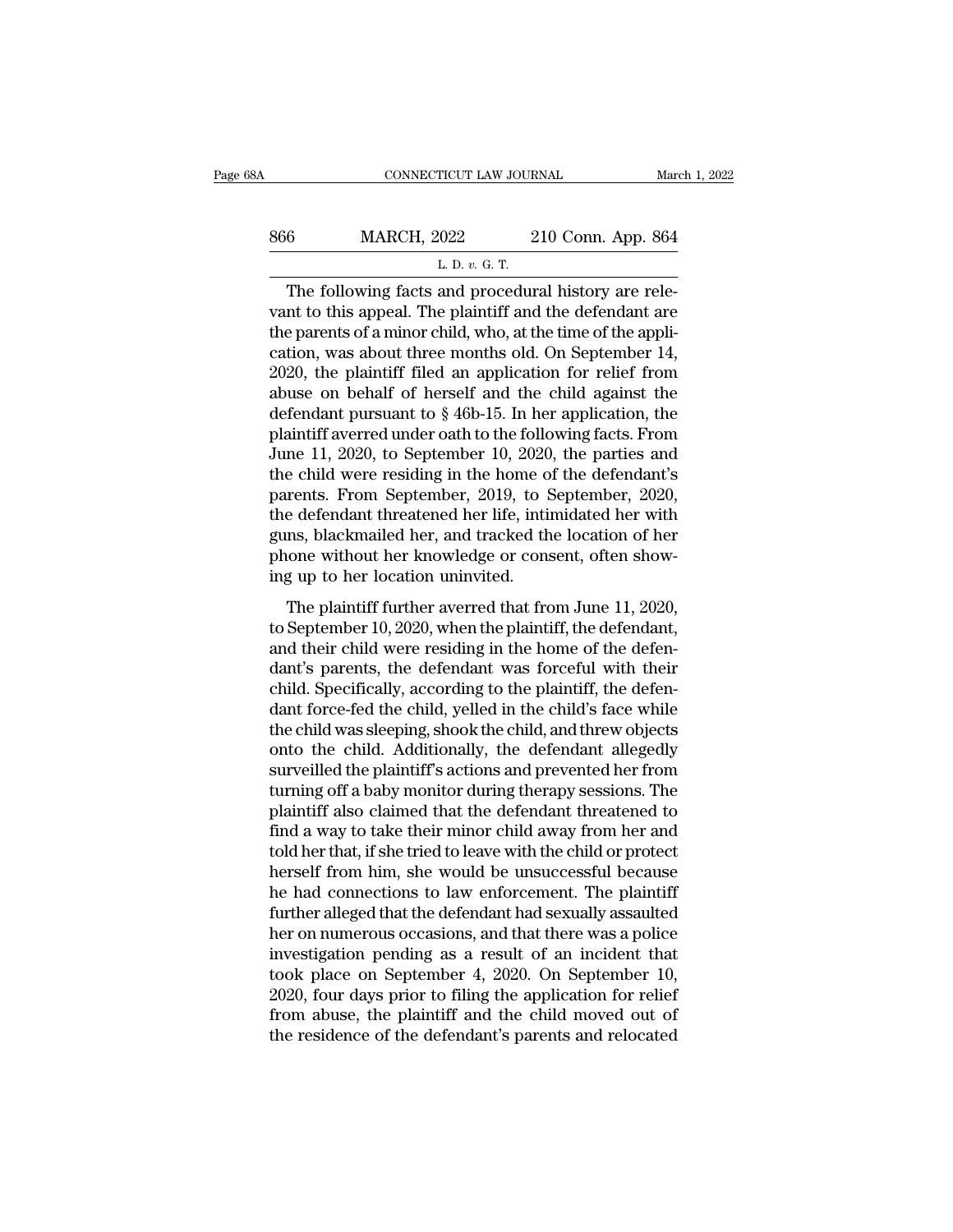| 2022               | CONNECTICUT LAW JOURNAL                                | Page 69A |
|--------------------|--------------------------------------------------------|----------|
| 210 Conn. App. 864 | <b>MARCH, 2022</b>                                     | 867      |
|                    | L. D. $v$ . G. T.                                      |          |
|                    | to a new residence. The plaintiff's application stated |          |

The connective connective transformation of the plaintiff's application stated<br>that the defendant knew where the plaintiff and the child wore residence. 210 Conn. App. 864 MARCH, 2022 867<br>
L. D. v. G. T.<br>
to a new residence. The plaintiff's application stated<br>
that the defendant knew where the plaintiff and the<br>
child were residing.  $\begin{tabular}{c} 210 Conn. App. 864 \quad \textcolor{blue}{\textcolor{blue}{\textbf{L I}}} \\ \hline \textbf{to a new residence.} \quad \textcolor{blue}{\textbf{The} \\ \textbf{that the defendant knew} \\ \textbf{child were residing.} \quad \textbf{On September 14, 2020} \end{tabular}$ O Conn. App. 864 MARCH, 2022 867<br>
L. D. v. G. T.<br>
a new residence. The plaintiff's application stated<br>
at the defendant knew where the plaintiff and the<br>
ild were residing.<br>
On September 14, 2020, the court issued an ex p

L. D.  $v$ . G. T.<br>
to a new residence. The plaintiff's application stated<br>
that the defendant knew where the plaintiff and the<br>
child were residing.<br>
On September 14, 2020, the court issued an ex parte<br>
domestic violence o to a new residence. The plaintiff's application stated<br>that the defendant knew where the plaintiff and the<br>child were residing.<br>On September 14, 2020, the court issued an ex parte<br>domestic violence order of protection agai that the defendant knew where the plaintiff and the<br>child were residing.<br>On September 14, 2020, the court issued an ex parte<br>domestic violence order of protection against the defen-<br>dant, effective until September 21, 202 child were residing.<br>
On September 14, 2020, the court issued an ex parte<br>
domestic violence order of protection against the defen-<br>
dant, effective until September 21, 2020. The court set<br>
a hearing date of September 21, On September 14, 2020, the court issued an ex parte<br>domestic violence order of protection against the defen-<br>dant, effective until September 21, 2020. The court set<br>a hearing date of September 21, 2020, to determine<br>whethe On September 14, 2020, the court issued an ex parte<br>domestic violence order of protection against the defen-<br>dant, effective until September 21, 2020. The court set<br>a hearing date of September 21, 2020, to determine<br>whethe domestic violence order of protection against the defen-<br>dant, effective until September 21, 2020. The court set<br>a hearing date of September 21, 2020, to determine<br>whether to extend the order. At the time of the hearing,<br>t dant, effective until September 21, 2020. The court set<br>a hearing date of September 21, 2020, to determine<br>whether to extend the order. At the time of the hearing,<br>the Department of Children and Families (department)<br>was i a hearing date of<br>whether to extend<br>the Department of<br>was investigating<br>tions of physical<br>addition, there was<br>to the child.<br>Both the defend retiref to extend the order. At the three of the hearing,<br>a bend to children and Families (department)<br>as investigating the defendant on the basis of allega-<br>ms of physical neglect of the parties' minor child. In<br>dition, t the Department of Children and Families (department)<br>was investigating the defendant on the basis of allega-<br>tions of physical neglect of the parties' minor child. In<br>addition, there was an ongoing custody action with resp

was investigating the detendant on the basis of anegations of physical neglect of the parties' minor child. In addition, there was an ongoing custody action with respect to the child.<br>Both the defendant and the self-repres tions of physical negrect of the parties finitor chind. In<br>addition, there was an ongoing custody action with respect<br>to the child.<br>Both the defendant and the self-represented plaintiff<br>appeared at the hearing on the plain addition, there was an ongoing custody action white spect<br>to the child.<br>Both the defendant and the self-represented plaintiff<br>appeared at the hearing on the plaintiff's application<br>for relief from abuse. During the hearing to the child.<br>Both the defendant and the self-represented plaintiff<br>appeared at the hearing on the plaintiff's application<br>for relief from abuse. During the hearing, the plaintiff's<br>testimony largely mirrored the statement Both the defendant and the self-represented plaintiff<br>appeared at the hearing on the plaintiff's application<br>for relief from abuse. During the hearing, the plaintiff's<br>testimony largely mirrored the statements she set fort appeared at the hearing on the plaintiff's application<br>for relief from abuse. During the hearing, the plaintiff's<br>testimony largely mirrored the statements she set forth<br>in her application. After the completion of the plai for relief from abuse. During the hearing, the plaintiff's<br>testimony largely mirrored the statements she set forth<br>in her application. After the completion of the plaintiff's<br>testimony, counsel for the defendant sought to testimony largely mirrored the statements she set fort<br>in her application. After the completion of the plaintiff<br>testimony, counsel for the defendant sought to cross<br>examine the plaintiff. The court, however, stated tha<br>it The application. After the completion of the plaintin's<br>
stimony, counsel for the defendant sought to cross-<br>
amine the plaintiff. The court, however, stated that<br>
was not going to permit the defendant to cross-exam-<br>
e th Examinony, courser for the deed<br>examine the plaintiff. The covid was not going to permit the office<br>ine the plaintiff. The follow<br>between the court and the deed<br>"The Court:... I'm assum<br>your client testify...."<br>"[The Defe was not going to permit the defendant to cross-exam-<br>
e the plaintiff. The following exchange occurred<br>
tween the court and the defendant's counsel:<br>
"The Court: . . . I'm assuming you're going to have<br>
ur client testify .

ine the plaintiff. The following exchange occurred<br>between the court and the defendant's counsel:<br>"The Court:.... I'm assuming you're going to have<br>your client testify ....<br>"[The Defendant's Counsel]:... I'm assuming that between the court and the defendant's courfierd.<br>
"The Court: . . . I'm assuming you're go<br>
your client testify . . . .<br>
"[The Defendant's Counsel]: . . . I was<br>
cross-examination first. . . . I'm assuming<br>
mitted to cross "The Court: . . . . I'm assuming you're going to have<br>ur client testify . . . .<br>"[The Defendant's Counsel]: . . . . I was going to do<br>oss-examination first. . . . I'm assuming that I'm per-<br>itted to cross-examine the plai

your client testify . . . .<br>
"[The Defendant's Counsel]: . . . I was going to do<br>
cross-examination first. . . . I'm assuming that I'm per-<br>
mitted to cross-examine the plaintiff.<br>
"The Court: No. I'm not going to allow cr "[The Defendant's Counsel]:  $\dots$  I was going to do<br>cross-examination first.  $\dots$  I'm assuming that I'm per-<br>mitted to cross-examine the plaintiff.<br>"The Court: No. I'm not going to allow cross-examina-<br>tion. This is [an or The Detendant's Counser<br>
cross-examination first.  $\dots$  I'm assumitted to cross-examine the plaintifi<br>
"The Court: No. I'm not going to all<br>
tion. This is [an order of protection]<br>
hears the statement of the [plaintiff]<br>
r itted to cross-examine the plaintiff.<br>
"The Court: No. I'm not going to allow cross-examina-<br>
"In Court ars is [an order of protection] hearing. The court<br>
ars the statement of the [plaintiff] and then hears the<br>
sponse fr "The Court: No. I'm not going to allow cross-examination. This is [an order of protection] hearing. The court<br>hears the statement of the [plaintiff] and then hears the<br>response from the [defendant].<br>"[The Defendant's Couns From the Sourt. No. 1 in not going to allow cross-examina-<br>tion. This is [an order of protection] hearing. The court<br>hears the statement of the [plaintiff] and then hears the<br>response from the [defendant].<br>"[The Defendant'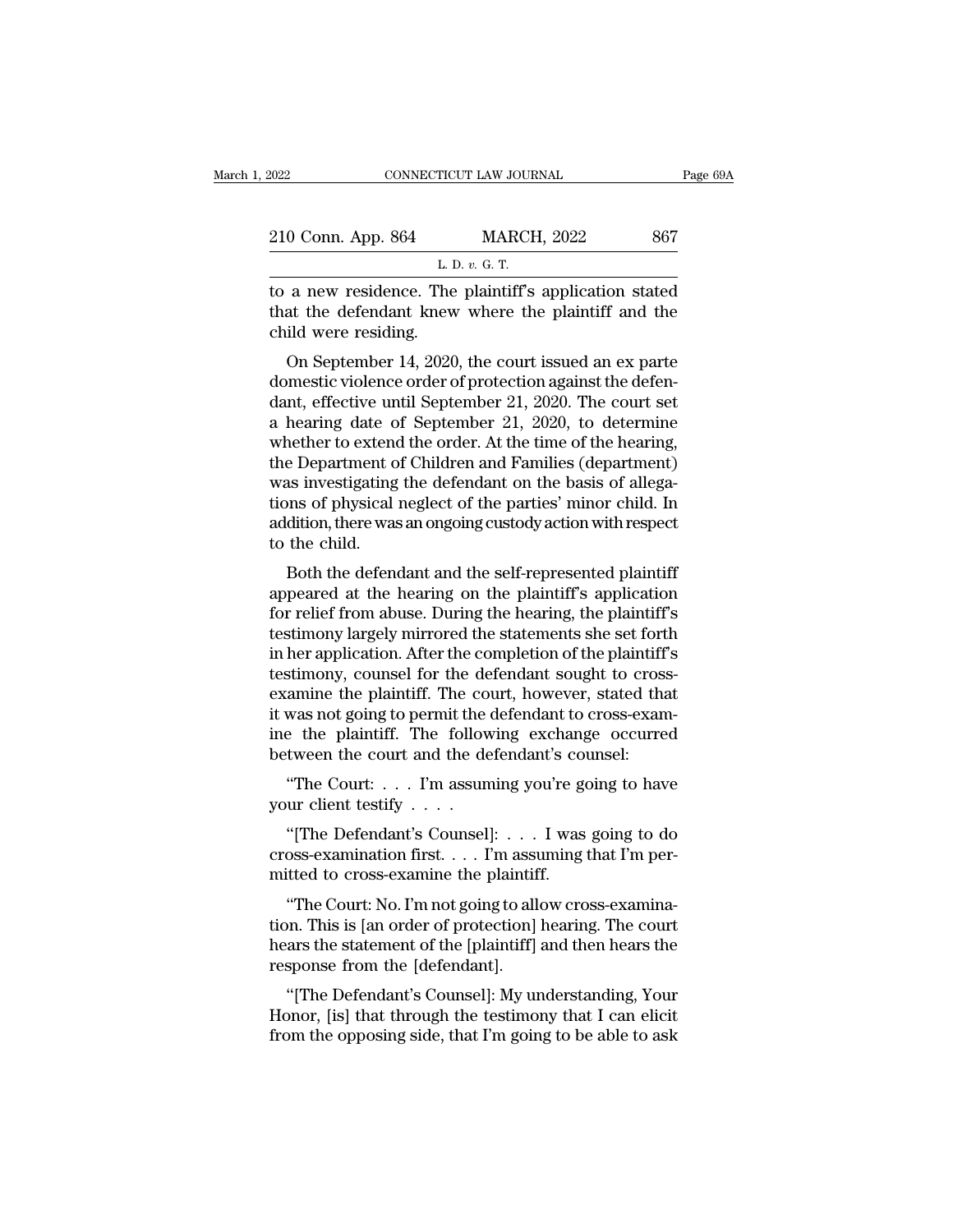|                    |                    | March 1, 2022                                |
|--------------------|--------------------|----------------------------------------------|
| <b>MARCH, 2022</b> | 210 Conn. App. 864 |                                              |
|                    |                    |                                              |
|                    |                    | CONNECTICUT LAW JOURNAL<br>L. D. $v$ . G. T. |

 $\begin{array}{r} \text{COMRECTICUT LAW JOURNAL} \qquad \text{March 1, } 2022 \\ \text{868} \qquad \text{MARCH, } 2022 \qquad \text{210 Conn. App. 864} \\ \text{L. D. } v. G. T. \\ \text{her questions with regard to these allegations. These are allegations that involve sexual assault in the second degree, which she has admitted to bringing this to the end of the original. } \end{array}$ MARCH, 2022 210 Conn. App. 864<br>
L. D. v. G. T.<br>
her questions with regard to these allegations. These<br>
are allegations that involve sexual assault in the second<br>
degree, which she has admitted to bringing this to the<br>
poli MARCH, 2022 210 Conn. App. 864<br>
L. D. v. G. T.<br>
her questions with regard to these allegations. These<br>
are allegations that involve sexual assault in the second<br>
degree, which she has admitted to bringing this to the<br>
pol MARCH, 2022 210 Conn. App. 864<br>
L. D.  $v$ . G. T.<br>
her questions with regard to these allegations. These<br>
are allegations that involve sexual assault in the second<br>
degree, which she has admitted to bringing this to the<br>
p L. D.  $v$ . G. T.<br>
L. D.  $v$ . G. T.<br>
her questions with regard to these allegations. These<br>
are allegations that involve sexual assault in the second<br>
degree, which she has admitted to bringing this to the<br>
police departme priate. Transis with regard to these anegations. These<br>
e allegations that involve sexual assault in the second<br>
gree, which she has admitted to bringing this to the<br>
lice department at this point. I think that it is best<br>
have te the different at this point. I think that it is best<br>degree, which she has admitted to bringing this to the<br>police department at this point. I think that it is best<br>to have testimony that is scrutinized, would be appro-<br>pr

need are the mass and the of orthogonic department at this point. I think that it is best to have testimony that is scrutinized, would be appropriate.<br>
"The Court: Again, the court feels comfortable taking testimony from y France department at to have testimony that<br>priate.<br>"The Court: Again, the testimony from your<br>needs any further info<br>ask the question.<br>"[The Defendant's C iate.<br>"The Court: Again, the court feels comfortable taking<br>stimony from your client. If the court feels that it<br>eds any further information from the [plaintiff], I'll<br>k the question.<br>"[The Defendant's Counsel]: If I may h "The Court: Again, the contestimony from your climined<br>needs any further inform<br>ask the question.<br>"[The Defendant's Courplease, Your Honor.<br>"The Court: Yes, you n stimony from your client. If the<br>ds any further information from<br>k the question.<br>"[The Defendant's Counsel]: If I<br>"The Court: Yes, you may.<br>"[The Defendant's Counsel]:

The personsistic and the distribution of the distribution of the distribution of the Defendant's Counsel]: If I may have a moment,<br>
"The Court: Yes, you may.<br>
"The Defendant's Counsel]: With respect, Your poor, at this poi "[The Defendant's Counsel]: If I may have a moment,<br>please, Your Honor.<br>"The Court: Yes, you may.<br>"[The Defendant's Counsel]: With respect, Your<br>Honor, at this point in time, my client is not going<br>to elect to testify as a "[The Defendant's Counsel]: If I may have a moment,<br>please, Your Honor.<br>"The Court: Yes, you may.<br>"[The Defendant's Counsel]: With respect, Your<br>Honor, at this point in time, my client is not going<br>to elect to testify as a please, Your Honor.<br>
"The Court: Yes, you may.<br>
"[The Defendant's Counsel]: With respect, Your<br>
Honor, at this point in time, my client is not going<br>
to elect to testify as a result of his fifth amendment<br>
privileges. We a "The Court: Yes, you may.<br>"[The Defendant's Counsel]: With respect, Your<br>Honor, at this point in time, my client is not going<br>to elect to testify as a result of his fifth amendment<br>privileges. We are going to seek to enter "[The Defendant's Counsel]: With respect, Your<br>Honor, at this point in time, my client is not going<br>to elect to testify as a result of his fifth amendment<br>privileges. We are going to seek to enter into this [order<br>of prote "[The Defendant's Counsel]: With respect, Your<br>Honor, at this point in time, my client is not going<br>to elect to testify as a result of his fifth amendment<br>privileges. We are going to seek to enter into this [order<br>of prot Honor, at this point in time, my client is not going<br>to elect to testify as a result of his fifth amendment<br>privileges. We are going to seek to enter into this [order<br>of protection] without prejudice to be able to revisit to elect to testify as a result of his fifth amendment<br>privileges. We are going to seek to enter into this [order<br>of protection] without prejudice to be able to revisit it<br>at a later point in time. Should there be some sor privileges. We are going to seek to enter into this [order<br>of protection] without prejudice to be able to revisit it<br>at a later point in time. Should there be some sort of<br>application or motion for modification, I'm hopefu of protection] without prejudice to be able to revisit it<br>at a later point in time. Should there be some sort of<br>application or motion for modification, I'm hopeful, at<br>that point, I'll be able to admit exhibits through th at a later point in time. Should there be some sort of application or motion for modification, I'm hopeful, at that point, I'll be able to admit exhibits through the opposing applicant, because I have a voluminous amount o pheation of motion for modification, The hoperal, at<br>at point, I'll be able to admit exhibits through the<br>pposing applicant, because I have a voluminous<br>nount of information that I would like to present, but<br>thout being ab charged applicant, because I have a voluminous<br>amount of information that I would like to present, but<br>without being able to cross-examine at this point, I'm<br>hamstrung, Your Honor, with respect to Your Honor.<br>"The Court: O

prosing appreasity because T have a voluminous<br>amount of information that I would like to present, but<br>without being able to cross-examine at this point, I'm<br>hamstrung, Your Honor, with respect to Your Honor.<br>"The Court: O motion of mormalism and I would like to present, but<br>without being able to cross-examine at this point, I'm<br>hamstrung, Your Honor, with respect to Your Honor.<br>"The Court: Okay. All right. Well, very good. So the<br>court is g whatsar sentg able to cross extantive around point, The hamstrung, Your Honor, with respect to Your Honor.<br>
"The Court: Okay. All right. Well, very good. So the court is going to enter a protective order. Again, any<br>
prote "The Court: Okay. All right. Well, very good. So the<br>court is going to enter a protective order. Again, any<br>protective order the [defendant] has an ability to file a<br>motion to ask the court to reconsider it so I don't beli "The Court: Okay. All right. Well, very good. So the court is going to enter a protective order. Again, any protective order the [defendant] has an ability to file a motion to ask the court to reconsider it so I don't beli court is going to enter a protective order. Again, any<br>protective order the [defendant] has an ability to file a<br>motion to ask the court to reconsider it so I don't believe<br>that we're actually doing anything different from protective order the [defendant] has an ability to file a<br>motion to ask the court to reconsider it so I don't believe<br>that we're actually doing anything different from the<br>standard but, under this protective order the cour motion to ask the court to reconsider it so I don't believe<br>that we're actually doing anything different from the<br>standard but, under this protective order the court is<br>ordering today, the [defendant] is to surrender or tr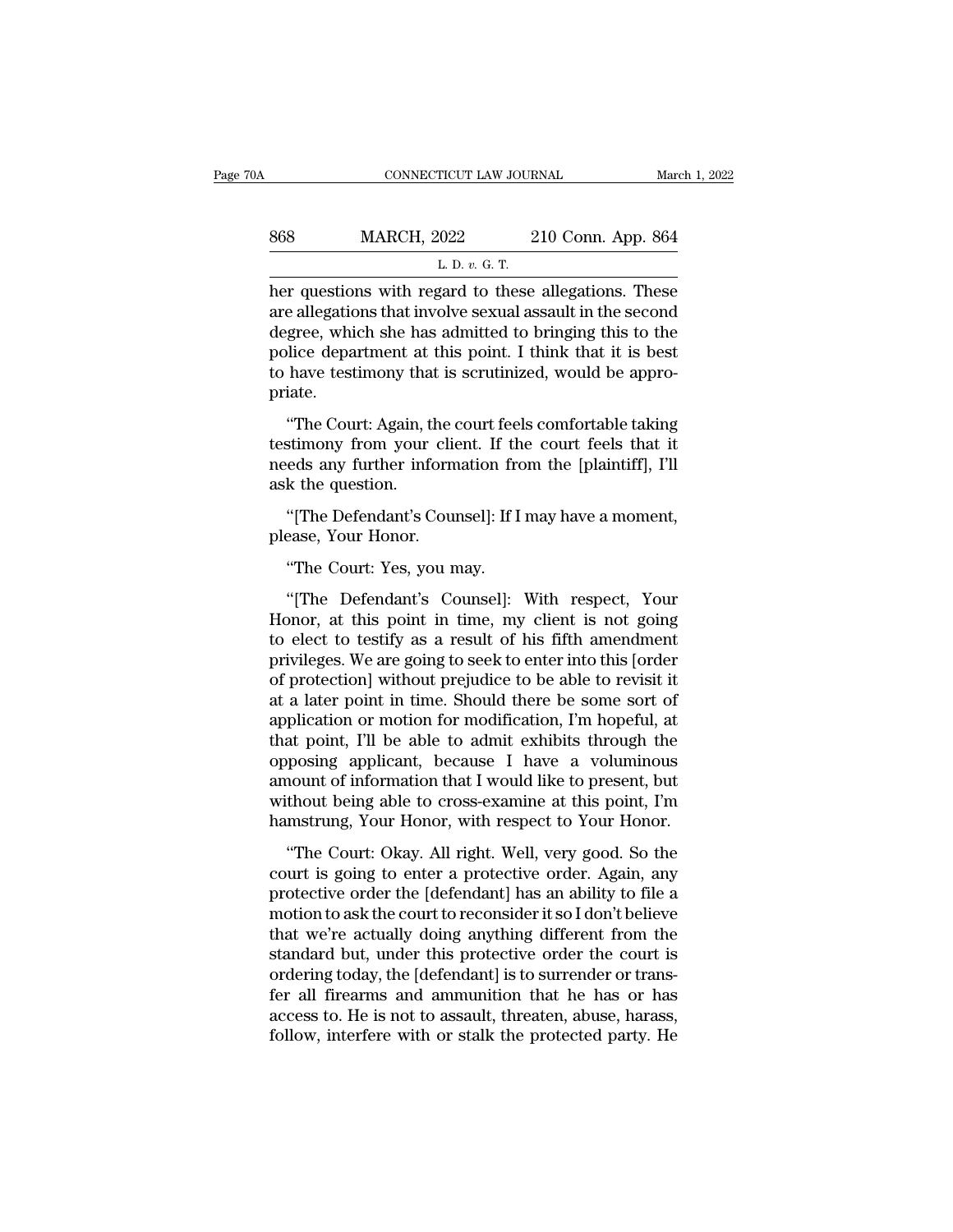| 2022                                                  | CONNECTICUT LAW JOURNAL | Page 71A |
|-------------------------------------------------------|-------------------------|----------|
| 210 Conn. App. 864                                    | <b>MARCH, 2022</b>      | 869      |
|                                                       | L. D. $v$ . G. T.       |          |
| is to stay away from the home of the protected person |                         |          |

EXECT 2022 CONNECTICUT LAW JOURNAL Page 7<br>
210 Conn. App. 864 MARCH, 2022 869<br>
L. D. v. G. T.<br>
is to stay away from the home of the protected person,<br>
wherever the protected person shall reside. He is not<br>
to contact the p 210 Conn. App. 864 MARCH, 2022 869<br>
L. D. v. G. T.<br>
is to stay away from the home of the protected person,<br>
wherever the protected person shall reside. He is not<br>
to contact the protected person in any manner, whether<br>
it 210 Conn. App. 864 MARCH, 2022 869<br>
L. D. v. G. T.<br>
is to stay away from the home of the protected person,<br>
wherever the protected person shall reside. He is not<br>
to contact the protected person in any manner, whether<br>
it 210 Conn. App. 864 MARCH, 2022 869<br>
L. D. v. G. T.<br>
is to stay away from the home of the protected person,<br>
wherever the protected person shall reside. He is not<br>
to contact the protected person in any manner, whether<br>
it L. D.  $v$ . G. T.<br>
is to stay away from the home of the protected person,<br>
wherever the protected person shall reside. He is not<br>
to contact the protected person in any manner, whether<br>
it be in writing, electronically, te L. D.  $v$ . G. 1.<br>
is to stay away from the home of the protected person,<br>
wherever the protected person shall reside. He is not<br>
to contact the protected person in any manner, whether<br>
it be in writing, electronically, te is to stay away from the home of the protected person,<br>wherever the protected person shall reside. He is not<br>to contact the protected person in any manner, whether<br>it be in writing, electronically, telephonically, social<br>m wherever the protected person shall reside. He is not<br>to contact the protected person in any manner, whether<br>it be in writing, electronically, telephonically, social<br>media. He's not to contact the protected person's home,<br> to contact the protected person in any manner, whether<br>it be in writing, electronically, telephonically, social<br>media. He's not to contact the protected person's home,<br>workplace . . . or have others contact the protected<br> it be in writing, electronically, telephonically, social<br>media. He's not to contact the protected person's home,<br>workplace  $\ldots$  or have others contact the protected<br>party in any way that would likely cause annoyance or<br>a The state with the protocol persons resmits,<br>orkplace  $\ldots$  or have others contact the protected<br>rty in any way that would likely cause annoyance or<br>arm to the protected person. This protective order<br>less protective order party in any way that would likely cause annoyance or<br>alarm to the protected person. This protective order<br>does protect the minor child . . . . And the period of<br>this protective order is going to be six months. . . ."<br>In

Finally and the protected person. This protective order<br>does protect the minor child . . . . And the period of<br>this protective order is going to be six months. . . ."<br>In accordance with its oral ruling, the court issued<br>a March 21, 2021.<sup>4</sup> On October 7, 2020, the defendant filed<br>a morth 21, 2021.<sup>4</sup> On October 7, 2020, the defendant filed<br>a morth 21, 2021.<sup>4</sup> On October 7, 2020, the defendant filed<br>a motion for reconsideration in which he This protective order is going to be six months.  $\ldots$ "<br>In accordance with its oral ruling, the court issued<br>a written domestic violence order of protection against<br>the defendant, effective for six months, to expire on<br>Ma In accordance with its oral ruling, the court issued<br>a written domestic violence order of protection against<br>the defendant, effective for six months, to expire on<br>March 21, 2021.<sup>4</sup> On October 7, 2020, the defendant filed In accordance with its oral ruling, the court issued<br>a written domestic violence order of protection against<br>the defendant, effective for six months, to expire on<br>March 21, 2021.<sup>4</sup> On October 7, 2020, the defendant filed<br> a written domestic violence order of protection against<br>the defendant, effective for six months, to expire on<br>March 21, 2021.<sup>4</sup> On October 7, 2020, the defendant filed<br>a motion for reconsideration in which he requested th the defendant, effective for six months, to expire on March 21, 2021.<sup>4</sup> On October 7, 2020, the defendant filed a motion for reconsideration in which he requested the court to reconsider its order of protection against hi March 21, 2021.<sup>4</sup> On October 7, 2020, the defendant filed<br>a motion for reconsideration in which he requested the<br>court to reconsider its order of protection against him<br>or, in the alternative, to modify the order of prote a motion for reconsideration in which he requested the<br>court to reconsider its order of protection against him<br>or, in the alternative, to modify the order of protection<br>to allow contact with the minor child. On October 22, court to reconsider its order of protection against him<br>or, in the alternative, to modify the order of protection<br>to allow contact with the minor child. On October 22,<br>2021, the defendant filed a motion for modification re or, in the alternative, to modify the order of protection<br>to allow contact with the minor child. On October 22,<br>2021, the defendant filed a motion for modification request-<br>ing that the court permit the parties to communic to allow contact with the minor child. On October 22, 2021, the defendant filed a motion for modification requesting that the court permit the parties to communicate for the sole purpose of arranging parenting time for the tion. r the sole purpose of arranging parenting time for the<br>fendant, on the basis of the department's request to<br>serve the defendant and the minor child together for<br>rrposes of resolving the open department investiga-<br>pn.<br>A hea Not also been parpose of antalging parating allie for the<br>defendant, on the basis of the department's request to<br>observe the defendant and the minor child together for<br>purposes of resolving the open department investiga-<br>t

determinally, on the state of the departments requests to<br>observe the defendant and the minor child together for<br>purposes of resolving the open department investiga-<br>tion.<br>A hearing on the defendant's motions was held on<br>N purposes of resolving the open department investigation.<br>A hearing on the defendant's motions was held on<br>November 6, 2020. At the commencement of the hear-<br>ing, the defendant's counsel stated that there were two<br>motions b tion.<br>
A hearing on the defendant's motions was held on<br>
November 6, 2020. At the commencement of the hear-<br>
ing, the defendant's counsel stated that there were two<br>
motions before the court—the motion for reconsidera-<br>
ti by ovember 6, 2020. At the commencement of the near-<br>ig, the defendant's counsel stated that there were two<br>incotions before the court—the motion for reconsidera-<br>on and the motion for modification. With regard to<br> $\frac{4 \text$ ing, the defendant's counsel stated that there were two<br>motions before the court—the motion for reconsidera-<br>tion and the motion for modification. With regard to<br><sup>4</sup> Despite the expiration of the domestic violence order of

motions before the court—the motion for reconsideration and the motion for modification. With regard to  $^{4}$  Despite the expiration of the domestic violence order of protection on March 21, 2021, the defendant's appeal i tion and the motion for modification. With regard to<br>
<sup>4</sup> Despite the expiration of the domestic violence order of protection on<br>
March 21, 2021, the defendant's appeal is not moot. See *C. A. v. G. L.*, 201<br>
Conn. App. 7 Similar domestic violence restrained by Thomas March 21, 2021, the defendant's appeal is not moot. See *C. A. v. G. L.*, 201 Conn. App. 734, 736 n.4, 243 A.3d 807 (2020) (applying to order of civil protection under Genera <sup>4</sup> Despite the expiration of the domestic violence order of protection on March 21, 2021, the defendant's appeal is not moot. See *C. A.* v. *G. L.*, 201 Conn. App. 734, 736 n.4, 243 A.3d 807 (2020) (applying to order of March 21, 2021, the defendant's appeal is not moot. See *C. A. v. G. L.*, 201 Conn. App. 734, 736 n.4, 243 A.3d 807 (2020) (applying to order of civil protection under General Statutes § 46b-16a principle that "expiration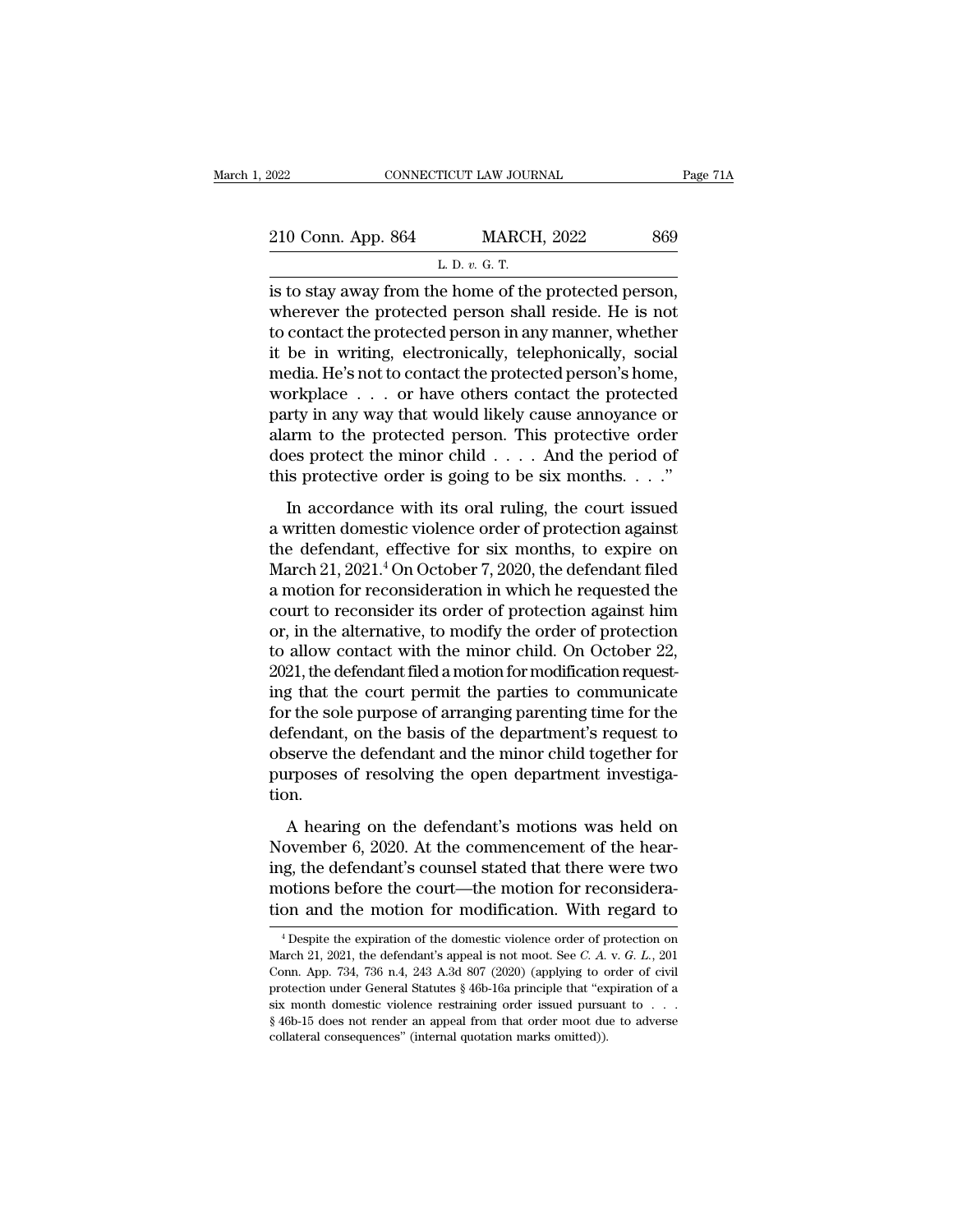|     | CONNECTICUT LAW JOURNAL                               |                    | March 1, 2022 |
|-----|-------------------------------------------------------|--------------------|---------------|
| 870 | <b>MARCH, 2022</b>                                    | 210 Conn. App. 864 |               |
|     | L. D. $v$ . G. T.                                     |                    |               |
|     | the motion for reconsideration the following colloguy |                    |               |

CONNECTICUT LAW JOURNAL March 1, 2022<br>
STO MARCH, 2022 210 Conn. App. 864<br>
L. D. v. G. T.<br>
the motion for reconsideration, the following colloquy<br>
occurred between the court and the defendant's councel 870 MARCH, 2022 210 Conn. App. 864<br>
L. D. v. G. T.<br>
the motion for reconsideration, the following colloquy<br>
occurred between the court and the defendant's coun-<br>
sel: sel:  $\frac{L \cdot D. v. G. T.}{L \cdot D. v. G. T.}$ <br>
Exp.  $v. G. T.}$ <br>
Exp.  $v. G. T.}$ <br>
Exp.  $v. G. T.}$ <br>
Exp.  $v. G. T.}$ <br>
Court: Okay. And counsel, it's your motion.<br>
"The Court: Okay. And counsel, it's your motion.<br>
"The Defendant's Counsel]: Why, e motion for reconsideration, the following colloquy<br>curred between the court and the defendant's coun-<br>l:<br>"The Court: Okay. And counsel, it's your motion.<br>"[The Defendant's Counsel]: Why, I believe two motions<br>re] before

the motion for reconsideration, the following colloquy<br>occurred between the court and the defendant's counsel:<br>"The Court: Okay. And counsel, it's your motion.<br>"[The Defendant's Counsel]: Why, I believe two motions<br>[are] b occurred between the court and the defendant's counsel:<br>"The Court: Okay. And counsel, it's your motion.<br>"[The Defendant's Counsel]: Why, I believe two motions<br>[are] before the court today. I have the motion for reconsider ser:<br>
"The Court: Okay. And counsel, it's your<br>
"[The Defendant's Counsel]: Why, I believe t<br>
[are] before the court today. I have the motio<br>
sideration. And then we have the motion fo<br>
tion of the [order of protection] he The Court: Okay. And counsel, it s your motion.<br>"[The Defendant's Counsel]: Why, I believe two motions<br>re] before the court today. I have the motion for recon-<br>deration. And then we have the motion for modifica-<br>"The Court The Defore the court today. Thave the motion for reconstrained and then we have the motion for modification of the [order of protection] here.<br>
"The Court: Okay. I'm hearing the motion for modifition.<br>
"[The Defendant's Co

cation.

sideration. And then we have the motion for modification of the [order of protection] here.<br>
"The Court: Okay. I'm hearing the motion for modification.<br>
"[The Defendant's Counsel]: All right. Your Honor,<br>
with respect, I d tion of the [order of protection] here.<br>
"The Court: Okay. I'm hearing the motion for modification.<br>
"[The Defendant's Counsel]: All right. Your Honor,<br>
with respect, I do not know if we could address the<br>
motion for recon "The Court: Okay. I'm hearing the motion for modification.<br>
"[The Defendant's Counsel]: All right. Your Honor,<br>
with respect, I do not know if we could address the<br>
motion for reconsideration first, as I believe that it,<br> exation.<br>
"[The Defendant's Counsel]: All right. Your Honor,<br>
with respect, I do not know if we could address the<br>
motion for reconsideration first, as I believe that it,<br>
obviously, impacts any motions that I make with re "[The Defendant's Counsel]: All right. Your Honor,<br>with respect, I do not know if we could address the<br>motion for reconsideration first, as I believe that it,<br>obviously, impacts any motions that I make with regard<br>to the m "[The Defendant's Counsel]: All right. Your Honor,<br>with respect, I do not know if we could address the<br>motion for reconsideration first, as I believe that it,<br>obviously, impacts any motions that I make with regard<br>to the with respect, I do not know if we could address the<br>motion for reconsideration first, as I believe that it,<br>obviously, impacts any motions that I make with regard<br>to the motion for modification, because the ability to<br>cros motion for reconsideration first, as I believe that it,<br>obviously, impacts any motions that I make with regard<br>to the motion for modification, because the ability to<br>cross-examine, I think, would be of great import to the<br> obviously, in<br>to the motio<br>cross-examir<br>court. But at<br>that is not a<br>that is, obvic<br>to take.<br>"The Cour oss-examine, I think, would be of great import to the<br>urt. But at the same time, if the court decides that<br>at is not a motion that we're going to hear, then<br>at is, obviously, the court's prerogative and position<br>take.<br>"The court. But at the same time, if the court decides that<br>that is not a motion that we're going to hear, then<br>that is, obviously, the court's prerogative and position<br>to take.<br>"The Court: And . . . as you have correctly state

that is not a motion that we're going to hear, then<br>that is, obviously, the court's prerogative and position<br>to take.<br>"The Court: And . . . as you have correctly stated,<br>it is the court's prerogative in a [order of protect that is, obviously, the court's prerogative and position<br>to take.<br>"The Court: And . . . as you have correctly stated,<br>it is the court's prerogative in a [order of protection]<br>application—this is not a trial—this is a [orde to take.<br>
"The Court: And . . . as you have correctly s<br>
it is the court's prerogative in a [order of prote<br>
application—this is not a trial—this is a [order of prote<br>
tion] application, and the court is not inclined to<br>
c "The Court: And . . . as you have correctly stated, it is the court's prerogative in a [order of protection] application—this is not a trial—this is a [order of protection] application, and the court is not inclined to al Is the court's prerogative in a [order of protection]<br>
plication—this is not a trial—this is a [order of protec-<br>
on] application, and the court is not inclined to allow<br>
oss-examination. So the—<br>
"[The Defendant's Counsel

only application, and the court is not inclined to allow<br>
oss-examination. So the—<br>
"[The Defendant's Counsel]: Understood . . . .<br>
"The Court: —the motion for reconsideration is denied."<br>
The court then heard testimony on eross-examination. So the—<br>
"[The Defendant's Counsel]: Understood . . . .<br>
"The Court: —the motion for reconsideration is denied."<br>
The court then heard testimony on the motion for<br>
modification. Contrary to the plaintiff "[The Defendant's Counsel]: Understood  $\ldots$  .<br>
"The Court: —the motion for reconsideration is denied."<br>
The court then heard testimony on the motion for<br>
modification. Contrary to the plaintiff's assertions, the<br>
defenda The Detendant Scounser]. Understood  $\ldots$  .<br>
"The Court: —the motion for reconsideration is denied."<br>
The court then heard testimony on the motion for<br>
modification. Contrary to the plaintiff's assertions, the<br>
defendant "The Court: —the motion for reconsideration is denied."<br>The court then heard testimony on the motion for<br>modification. Contrary to the plaintiff's assertions, the<br>defendant testified that he had never screamed at or<br>shook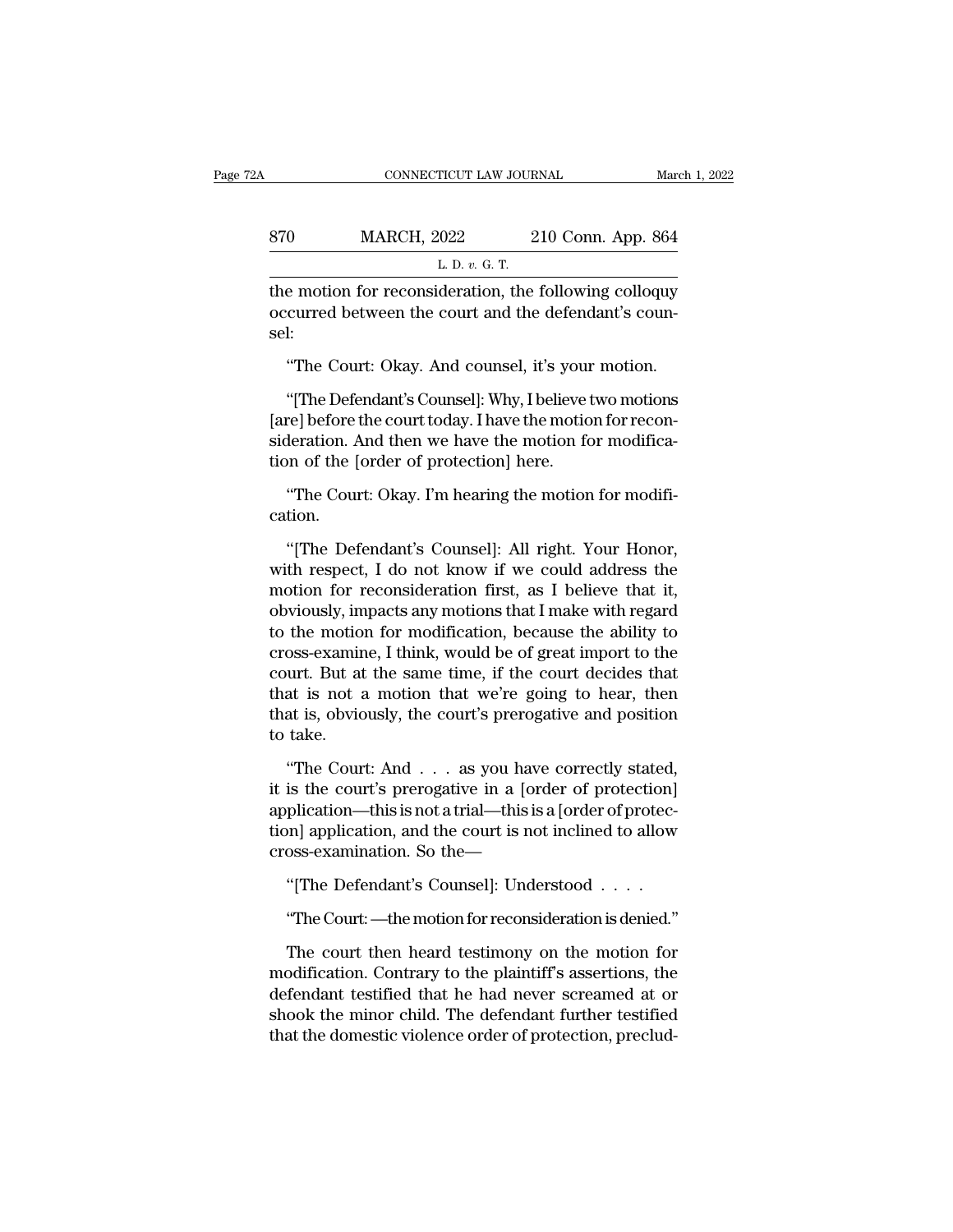| 2022                                                     | CONNECTICUT LAW JOURNAL | Page 73A |
|----------------------------------------------------------|-------------------------|----------|
| 210 Conn. App. 864                                       | <b>MARCH, 2022</b>      | 871      |
|                                                          | L. D. $v$ . G. T.       |          |
| ing him from seeing his child would affect his relation- |                         |          |

FORE CONNECTICUT LAW JOURNAL<br>
210 Conn. App. 864 MARCH, 2022 871<br>
L. D. v. G. T.<br>
ing him from seeing his child, would affect his relation-<br>
ship with the child. The defendant testified that he would<br>
he willing to be supe 210 Conn. App. 864 MARCH, 2022 871<br>
L. D. v. G. T.<br>
ing him from seeing his child, would affect his relationship with the child. The defendant testified that he would<br>
be willing to be supervised during visits with the ch 210 Conn. App. 864 MARCH, 2022 871<br>
L. D. v. G. T.<br>
ing him from seeing his child, would affect his relationship with the child. The defendant testified that he would<br>
be willing to be supervised during visits with the ch 210 Conn. App. 864 MARCH, 2022 871<br>
L. D. v. G. T.<br>
ing him from seeing his child, would affect his relationship with the child. The defendant testified that he would<br>
be willing to be supervised during visits with the ch L. D. v. G. T.<br>
ing him from seeing his child, would affect his relationship with the child. The defendant testified that he would<br>
be willing to be supervised during visits with the child<br>
should he be permitted to see h L. D.  $v$ . G. T.<br>
ing him from seeing his child, would affect his relationship with the child. The defendant testified that he would<br>
be willing to be supervised during visits with the child<br>
should he be permitted to see ing him from seeing his child, would affect his relationship with the child. The defendant testified that he would<br>be willing to be supervised during visits with the child<br>should he be permitted to see his child. Additiona ship with the child. The defendant testified that he would<br>be willing to be supervised during visits with the child<br>should he be permitted to see his child. Additionally, the<br>defendant testified that the department had fou be willing to be supervised during visits with the child<br>should he be permitted to see his child. Additionally, the<br>defendant testified that the department had found that<br>the allegations of physical neglect of the minor ch should he be permitted to<br>defendant testified that<br>the allegations of physical<br>him were unsubstantiat<br>investigation. Finally, the<br>the court that the custoc<br>child was ongoing.<br>The plaintiff also testif rendant testified that the department had found that<br>e allegations of physical neglect of the minor child against<br>m were unsubstantiated and, as a result, closed its<br>vestigation. Finally, the defendant's counsel informed<br>e For an<br>example to the filling cluster and against him were unsubstantiated and, as a result, closed its<br>investigation. Finally, the defendant's counsel informed<br>the court that the custody action concerning the minor<br>child

lence this investigation. Finally, the defendant's counsel informed<br>the court that the custody action concerning the minor<br>child was ongoing.<br>The plaintiff also testified, in opposition to the motion<br>for modification, stat mvestigation: Finany, the defendant s'counser informed<br>the court that the custody action concerning the minor<br>child was ongoing.<br>The plaintiff also testified, in opposition to the motion<br>for modification, stating that, wit the court that the custody action concerning the nunior<br>child was ongoing.<br>The plaintiff also testified, in opposition to the motion<br>for modification, stating that, without the domestic vio-<br>lence order of protection in pl The plaintiff also testified, in opposition to the motion<br>for modification, stating that, without the domestic vio-<br>lence order of protection in place, there was nothing<br>ensuring her or the minor child's safety. The plaint ture. r modification, stating that, while the domestic vio-<br>nce order of protection in place, there was nothing<br>suring her or the minor child's safety. The plaintiff<br>stified that she believed that a modification of the<br>mestic vi rence offer of protection in place, there was nothing<br>ensuring her or the minor child's safety. The plaintiff<br>testified that she believed that a modification of the<br>domestic violence order of protection would be prema-<br>tur

Eisuing her of the filmot child s safety. The plantification testified that she believed that a modification of the domestic violence order of protection would be premature.<br>The court denied the defendant's motion for modi domestic violence order of protection would be prema-<br>ture.<br>The court denied the defendant's motion for modifi-<br>cation, stating that no testimony was provided concern-<br>ing what constituted a significant change in circum-<br>s domestic violence ofder of protection would be prenia-<br>ture.<br>The court denied the defendant's motion for modifi-<br>cation, stating that no testimony was provided concern-<br>ing what constituted a significant change in circum-<br> The court denied the defendant's motion for modification, stating that no testimony was provided concerning what constituted a significant change in circumstances, nor had enough time passed since the court's order for it The court denied the cation, stating that no<br>ing what constituted<br>stances, nor had enou<br>order for it to find the<br>change in circumstanc<br>appeal followed.<br>On appeal, the defe Figure what constituted a significant change in circum-<br>ances, nor had enough time passed since the court's<br>der for it to find that there had been a significant<br>ange in circumstances to warrant a modification. This<br>peal fo mg what constituted a significant change in circum-<br>stances, nor had enough time passed since the court's<br>order for it to find that there had been a significant<br>change in circumstances to warrant a modification. This<br>appea

stances, not had enough three passed since the court's<br>order for it to find that there had been a significant<br>change in circumstances to warrant a modification. This<br>appeal followed.<br>On appeal, the defendant claims, inter but for it to find that there had been a significant<br>change in circumstances to warrant a modification. This<br>appeal followed.<br>On appeal, the defendant claims, inter alia, that the<br>court abused its discretion by not affordi range in circumstance<br>appeal followed.<br>On appeal, the defe<br>court abused its discr<br>opportunity to cross-<br>hearing on the plaint<br>abuse. We agree.<br>We begin by setting On appeal, the defendant claims, inter alia, that the<br>urt abused its discretion by not affording him any<br>portunity to cross-examine the plaintiff during the<br>aring on the plaintiff's application for relief from<br>use. We agre on appear, the defendant claims, inter ana, that the<br>court abused its discretion by not affording him any<br>opportunity to cross-examine the plaintiff during the<br>hearing on the plaintiff's application for relief from<br>abuse.

court abused its uiscretion by not anotuing film any<br>opportunity to cross-examine the plaintiff during the<br>hearing on the plaintiff's application for relief from<br>abuse. We agree.<br>We begin by setting forth the standard of r by the court improper that the court in the standard of review and<br>the law that governs our analysis of the defendant's<br>claim on appeal. "Our standard of review of a claim<br>that the court improperly limited the cross-exami The arm of the plant in supplication for reflect from<br>abuse. We agree.<br>We begin by setting forth the standard of review and<br>the law that governs our analysis of the defendant's<br>claim on appeal. "Our standard of review of a We begin by setting forth the standard of review and<br>the law that governs our analysis of the defendant's<br>claim on appeal. "Our standard of review of a claim<br>that the court improperly limited the cross-examination<br>of a wi We begin by setting forth the standard of review and<br>the law that governs our analysis of the defendant's<br>claim on appeal. "Our standard of review of a claim<br>that the court improperly limited the cross-examination<br>of a wi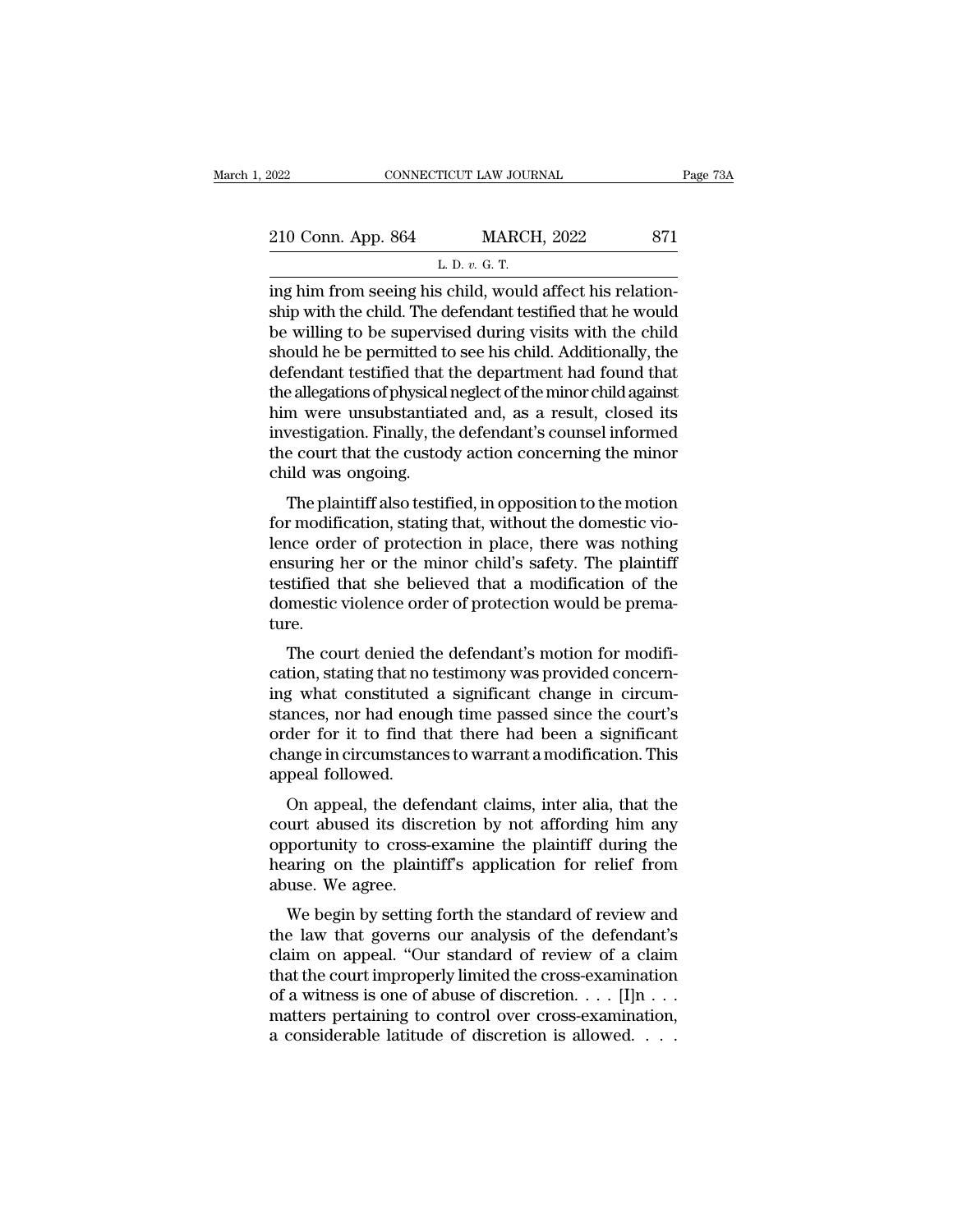| 4Α  | CONNECTICUT LAW JOURNAL                              |                    | March 1, 2022 |
|-----|------------------------------------------------------|--------------------|---------------|
| 872 | <b>MARCH, 2022</b>                                   | 210 Conn. App. 864 |               |
|     | L. D. $v$ . G. T.                                    |                    |               |
|     | The determination of whether a matter is relevant or |                    |               |

CONNECTICUT LAW JOURNAL March 1, 2022<br>
ST2 MARCH, 2022 210 Conn. App. 864<br>
L. D. v. G. T.<br>
The determination of whether a matter is relevant or collateral, and the scope and extent of cross-examination of a witness general ST2 MARCH, 2022 210 Conn. App. 864<br>
L. D. v. G. T.<br>
The determination of whether a matter is relevant or<br>
collateral, and the scope and extent of cross-examina-<br>
tion of a witness, generally rests within the sound dis-<br>
cr 872 MARCH, 2022 210 Conn. App. 864<br>
L. D. v. G. T.<br>
The determination of whether a matter is relevant or<br>
collateral, and the scope and extent of cross-examina-<br>
tion of a witness, generally rests within the sound dis-<br>
c **EXECUTE:** MARCH, 2022 210 Conn. App. 864<br>
L. D. v. G. T.<br>
The determination of whether a matter is relevant or<br>
collateral, and the scope and extent of cross-examina-<br>
tion of a witness, generally rests within the sound L. D. v. G. T.<br>
The determination of whether a matter is relevant or<br>
collateral, and the scope and extent of cross-examina-<br>
tion of a witness, generally rests within the sound dis-<br>
cretion of the trial court." (Citation  $\frac{1}{2}$  D.  $\frac{1}{2}$ ,  $\frac{1}{2}$ ,  $\frac{1}{2}$ . The determination of whether a matter is relevant or collateral, and the scope and extent of cross-examination of a witness, generally rests within the sound discretion of the The determination of<br>collateral, and the sco<br>tion of a witness, gen<br>cretion of the trial cou<br>tation marks omitted.<br>35, 41, 781 A.2d 503<br>A.2d 698 (2004).<br>"Cross-examination materia, and the seepe and entern of cross-emanation<br>of a witness, generally rests within the sound dis-<br>etion of the trial court." (Citation omitted; internal quo-<br>tion marks omitted.) *Dubreuil* v. Witt, 65 Conn. App.<br>41 from of the trial court." (Citation omitted; internal quotation marks omitted.) *Dubreuil* v. Witt, 65 Conn. App.<br>35, 41, 781 A.2d 503 (2001), aff'd, 271 Conn. 782, 860<br>A.2d 698 (2004).<br>"Cross-examination is an indispensa

tation marks omitted.) *Dubreuil* v. Witt, 65 Conn. App.<br>35, 41, 781 A.2d 503 (2001), aff'd, 271 Conn. 782, 860<br>A.2d 698 (2004).<br>"Cross-examination is an indispensable means of elic-<br>iting facts that may raise questions a 35, 41, 781 A.2d 503 (2001), aff'd, 271 Conn. 782, 860<br>A.2d 698 (2004).<br>"Cross-examination is an indispensable means of elic-<br>iting facts that may raise questions about the credibil-<br>ity of witnesses and, as a substantial A.2d 698 (2004).<br>
"Cross-examination is an indispensable means of elic-<br>
iting facts that may raise questions about the credibil-<br>
ity of witnesses and, as a substantial legal right, it may<br>
not be abrogated or abridged a The sos (2002).<br>
"Cross-examination is an indispensable means of elic-<br>
iting facts that may raise questions about the credibil-<br>
ity of witnesses and, as a substantial legal right, it may<br>
not be abrogated or abridged at "Cross-examination is an indispensable means of eliciting facts that may raise questions about the credibility of witnesses and, as a substantial legal right, it may not be abrogated or abridged at the discretion of the co iting facts that may raise questions about the credibility of witnesses and, as a substantial legal right, it may<br>not be abrogated or abridged at the discretion of the<br>court to the prejudice of the party conducting that cr ity of witnesses and, as a substantial legal right, it may<br>not be abrogated or abridged at the discretion of the<br>court to the prejudice of the party conducting that cross-<br>examination." *Hayes* v. *Manchester Memorial Hosp* not be abrogated or abridged at the discretion of the<br>court to the prejudice of the party conducting that cross-<br>examination." Hayes v. Manchester Memorial Hospi-<br>tal, 38 Conn. App. 471, 474, 661 A.2d 123, cert. denied,<br>2 court to the prejudice of the party conducting that cross-<br>examination." *Hayes* v. *Manchester Memorial Hospi-*<br>tal, 38 Conn. App. 471, 474, 661 A.2d 123, cert. denied,<br>235 Conn. 922, 666 A.2d 1185 (1995). "When a party examination." *Hayes v. Manchester Memorial Hospital,* 38 Conn. App. 471, 474, 661 A.2d 123, cert. denied, 235 Conn. 922, 666 A.2d 1185 (1995). "When a party has been deprived of a fair and full cross-examination of a wit tal, 38 Conn. App. 471, 474, 661 A.2d 123, cert. denied, 235 Conn. 922, 666 A.2d 1185 (1995). "When a party has been deprived of a fair and full cross-examination of a witness upon the subjects of his examination in chief 45. these upon the subjects of his examination in chief . [the] denial of this right is  $\ldots$  prejudicial and quires reversal by this court." (Internal quotation arks omitted.) *Dubreuil* v. *Witt*, supra, 65 Conn. App. . "In Fig. 1. Final of this right is  $\ldots$  prejudicial and requires reversal by this court." (Internal quotation marks omitted.) *Dubreuil v. Witt*, supra, 65 Conn. App. 45.<br>
"In determining whether a defendant's right of cross

the nature of the scourt." (Internal quotation<br>marks omitted.) Dubreuil v. Witt, supra, 65 Conn. App.<br>45.<br>"In determining whether a defendant's right of cross-<br>examination has been unduly restricted, we consider<br>the natur marks omitted.) *Dubreuil v. Witt*, supra, 65 Conn. App.<br>45.<br>"In determining whether a defendant's right of cross-<br>examination has been unduly restricted, we consider<br>the nature of the excluded inquiry, whether the field<br>o 45.<br>
"In determining whether a defendant's right of cross-<br>
examination has been unduly restricted, we consider<br>
the nature of the excluded inquiry, whether the field<br>
of inquiry was adequately covered by other questions<br> "In determining whether a defendant's right of cross-<br>examination has been unduly restricted, we consider<br>the nature of the excluded inquiry, whether the field<br>of inquiry was adequately covered by other questions<br>that wer "In determining whether a defendant's right of cross-<br>examination has been unduly restricted, we consider<br>the nature of the excluded inquiry, whether the field<br>of inquiry was adequately covered by other questions<br>that wer examination has been unduly restricted, we consider<br>the nature of the excluded inquiry, whether the field<br>of inquiry was adequately covered by other questions<br>that were allowed, and the overall quality of the cross-<br>examin the nature of the excluded inquiry, whether the field<br>of inquiry was adequately covered by other questions<br>that were allowed, and the overall quality of the cross-<br>examination viewed in relation to the issues actually<br>liti of inquiry was adequately covered by other questions<br>that were allowed, and the overall quality of the cross-<br>examination viewed in relation to the issues actually<br>litigated at trial.... Although it is axiomatic that the<br> that were allowed, and the overall quality of the cross-<br>examination viewed in relation to the issues actually<br>litigated at trial.... Although it is axiomatic that the<br>scope of cross-examination generally rests within the examination viewed in relation to the issues actually<br>litigated at trial. . . . Although it is axiomatic that the<br>scope of cross-examination generally rests within the<br>discretion of the trial court, [t]he denial of all mea litigated at trial. . . . Although it is axiomatic that the<br>scope of cross-examination generally rests within the<br>discretion of the trial court, [t]he denial of all meaning-<br>ful cross-examination into a legitimate inquiry scope of cross-examination generally rests within the<br>discretion of the trial court, [t]he denial of all meaning-<br>ful cross-examination into a legitimate inquiry consti-<br>tutes an abuse of discretion." (Internal quotation m discretion of the trial court, [t]he denial of all meaning-<br>ful cross-examination into a legitimate inquiry consti-<br>tutes an abuse of discretion." (Internal quotation marks<br>omitted.) *Rousseau v. Perricone*, 148 Conn. App.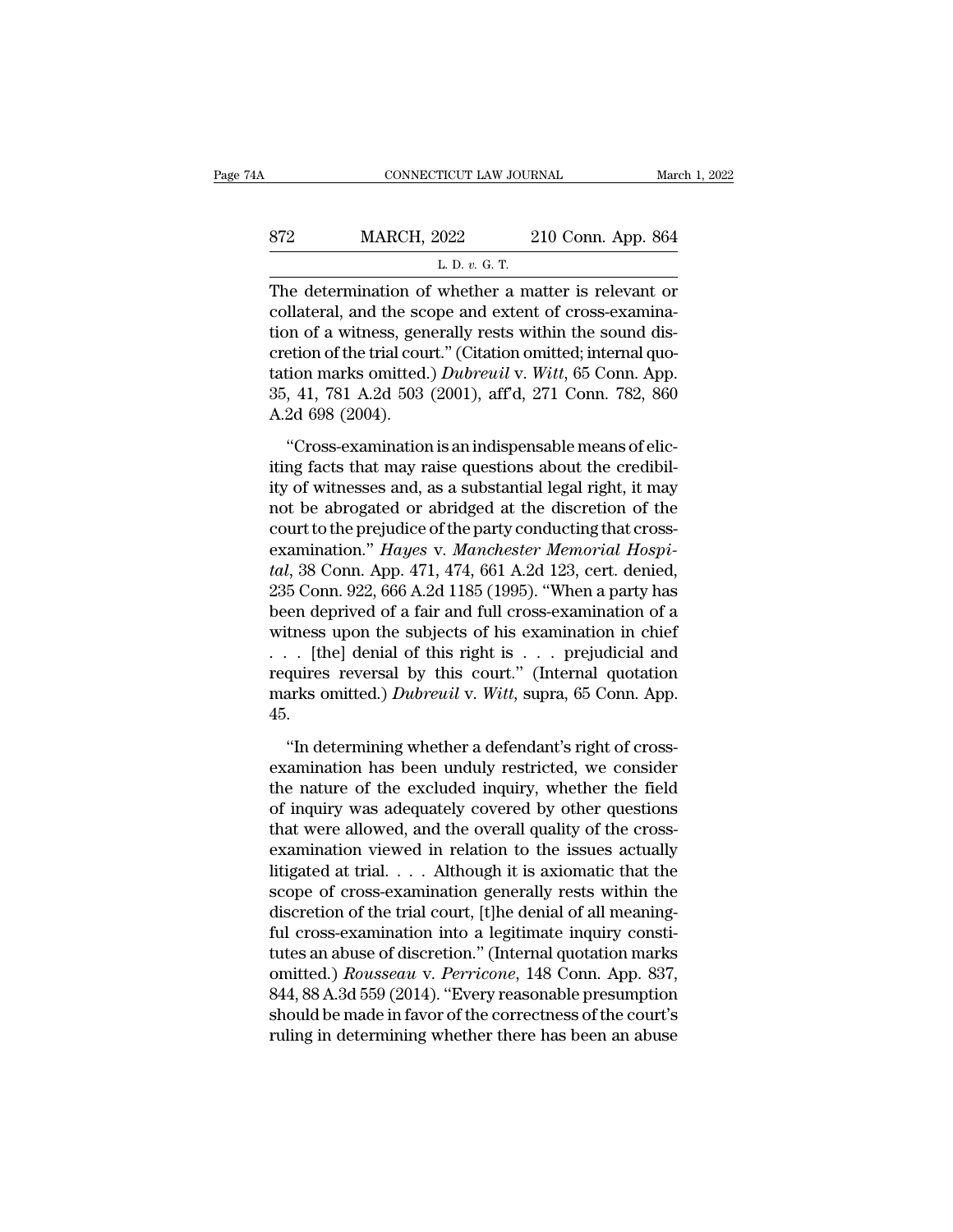| 2022               |                | CONNECTICUT LAW JOURNAL                                                                                                                                                    | Page 75A |
|--------------------|----------------|----------------------------------------------------------------------------------------------------------------------------------------------------------------------------|----------|
|                    |                |                                                                                                                                                                            |          |
| 210 Conn. App. 864 |                | <b>MARCH, 2022</b>                                                                                                                                                         | 873      |
|                    | L. D. v. G. T. |                                                                                                                                                                            |          |
|                    |                | of discretion." (Internal quotation marks omitted.) State<br>v. Bova, 240 Conn. 210, 219, 690 A.2d 1370 (1997).                                                            |          |
|                    |                | We have little difficulty concluding that the court<br>abused its discretion in prohibiting the defendant from<br>gross overwining the plaintiff during the hearing on the |          |

210 Conn. App. 864 MARCH, 2022 873<br>
L. D. v. G. T.<br>
of discretion." (Internal quotation marks omitted.) *State*<br>
v. *Bova*, 240 Conn. 210, 219, 690 A.2d 1370 (1997).<br>
We have little difficulty concluding that the court<br>
a L. D. v. G. T.<br>
cof discretion." (Internal quotation marks omitted.) State<br>
v. Bova, 240 Conn. 210, 219, 690 A.2d 1370 (1997).<br>
We have little difficulty concluding that the court<br>
abused its discretion in prohibiting the of discretion." (Internal quotation marks omitted.) State<br>v. Bova, 240 Conn. 210, 219, 690 A.2d 1370 (1997).<br>We have little difficulty concluding that the court<br>abused its discretion in prohibiting the defendant from<br>cros v. *Bova*, 240 Conn. 210, 219, 690 A.2d 1370 (1997).<br>We have little difficulty concluding that the court<br>abused its discretion in prohibiting the defendant from<br>cross-examining the plaintiff during the hearing on the<br>plain Field as to the defendant same provided counsel for the defendant from<br>the defendant from cross-examining the plaintiff during the defendant from<br>cross-examining the plaintiff during the hearing on the<br>plaintiff's applicat We have little difficulty concluding that the court<br>abused its discretion in prohibiting the defendant from<br>cross-examining the plaintiff during the hearing on the<br>plaintiff's application for relief from abuse. As pre-<br>vio abused its discretion in prohibiting the defendant from<br>cross-examining the plaintiff during the hearing on the<br>plaintiff's application for relief from abuse. As pre-<br>viously described, during the hearing, the plaintiff te cross-examining the plaintiff during the hearing on the plaintiff's application for relief from abuse. As previously described, during the hearing, the plaintiff testified as to the defendant's allegedly abusive conduct to plaintiff's application for relief from abuse. As pre-<br>viously described, during the hearing, the plaintiff testi-<br>fied as to the defendant's allegedly abusive conduct<br>toward her and their child. When the plaintiff's testi viously described, during the hearing, the plaintiff testified as to the defendant's allegedly abusive conduct<br>toward her and their child. When the plaintiff's testi-<br>mony concluded, counsel for the defendant sought to<br>cro fied as to the defendant's allegedly abusive conduct<br>toward her and their child. When the plaintiff's testi-<br>mony concluded, counsel for the defendant sought to<br>cross-examine the plaintiff. The court, however, stated:<br>"No. toward her and their child. When the plaintiff's testi-<br>mony concluded, counsel for the defendant sought to<br>cross-examine the plaintiff. The court, however, stated:<br>"No. I'm not going to allow cross-examination. This is<br>a mony concluded, counsel for the defendant sought to cross-examine the plaintiff. The court, however, stated: "No. I'm not going to allow cross-examination. This is a [order of protection] hearing. The court hears the state tion. In the going to allow cross-examination. This is<br>[order of protection] hearing. The court hears the<br>atement of the [plaintiff] and then hears the response<br>bm the [defendant]." Such a complete denial of the<br>the to cross-exa a folder of protectionf heating. The court heats the<br>statement of the [plaintiff] and then hears the response<br>from the [defendant]." Such a complete denial of the<br>right to cross-examination is clearly an abuse of discre-<br>t

statement of the [plaintiff] and then hears the response<br>from the [defendant]." Such a complete denial of the<br>right to cross-examination is clearly an abuse of discre-<br>tion.<br>In explaining its decision to preclude the defen Fight to cross-examination is clearly an abuse of discretion.<br>
In explaining its decision to preclude the defendant<br>
from cross-examining the plaintiff, it appears that the<br>
trial court distinguished the hearing on the pl Tight to cross-examination is clearly an abuse of ulscretion.<br>
In explaining its decision to preclude the defendant<br>
from cross-examining the plaintiff, it appears that the<br>
trial court distinguished the hearing on the pla In explaining its decision to preclude the defendant<br>from cross-examining the plaintiff, it appears that the<br>trial court distinguished the hearing on the plaintiff's<br>application from a trial. We disagree, however, with the In explaining its decision to preclude the defendant<br>from cross-examining the plaintiff, it appears that the<br>trial court distinguished the hearing on the plaintiff's<br>application from a trial. We disagree, however, with the from cross-examining the plaintiff, it appears that the<br>trial court distinguished the hearing on the plaintiff's<br>application from a trial. We disagree, however, with the<br>trial court's reasoning that the posture as a *heari* trial court distinguished the hearing on the plaintiff's<br>application from a trial. We disagree, however, with the<br>trial court's reasoning that the posture as a *hearing*<br>affecting significant interests, as opposed to a *tr* application from a trial. We disagree, however, with the trial court's reasoning that the posture as a *hearing* affecting significant interests, as opposed to a *trial* doing such, obviates the need to provide an opportu trial court's reasoning that the posture as a *hearing*<br>affecting significant interests, as opposed to a *trial*<br>doing such, obviates the need to provide an opportunity<br>for cross-examination. The United States Supreme<br>Cou affecting significant interests, as opposed to a *trial*<br>doing such, obviates the need to provide an opportunity<br>for cross-examination. The United States Supreme<br>Court has held that, "[i]n almost every setting where<br>import doing such, obviates the need to provide an opportunity<br>for cross-examination. The United States Supreme<br>Court has held that, "[i]n almost every setting where<br>important decisions turn on questions of fact, due pro-<br>cess re for cross-examination. The United States Supreme<br>Court has held that, "[i]n almost every setting where<br>important decisions turn on questions of fact, due pro-<br>cess requires an opportunity to confront and cross-<br>examine adv Court has held that, "[i]n almost every setting where<br>important decisions turn on questions of fact, due pro-<br>cess requires an opportunity to confront and cross-<br>examine adverse witnesses." *Goldberg* v. *Kelly*, 397 U.S.<br> important decisions turn on questions of fact, due process requires an opportunity to confront and cross-<br>examine adverse witnesses." *Goldberg* v. *Kelly*, 397 U.S.<br>254, 269, 90 S. Ct. 1011, 25 L. Ed. 2d 287 (1970). This cess requires an opportunity to confront and cross-<br>examine adverse witnesses."  $Goldberg$  v.  $Kelly$ , 397 U.S.<br>254, 269, 90 S. Ct. 1011, 25 L. Ed. 2d 287 (1970). This<br>court has also explained that "[a] fundamental premise<br>of due examine adverse witnesses."  $Goldberg$  v.  $Kelly$ , 397 U.S.<br>254, 269, 90 S. Ct. 1011, 25 L. Ed. 2d 287 (1970). This<br>court has also explained that "[a] fundamental premise<br>of due process is that a court cannot adjudicate any<br>matter 254, 269, 90 S. Ct. 1011, 25 L. Ed. 2d 287 (1970). This court has also explained that "[a] fundamental premise of due process is that a court cannot adjudicate any matter unless the parties have been given a reasonable op court has also explained that "[a] fundamental premise<br>of due process is that a court cannot adjudicate any<br>matter unless the parties have been given a reasonable<br>opportunity to be heard on the issues involved . . . .<br>Gene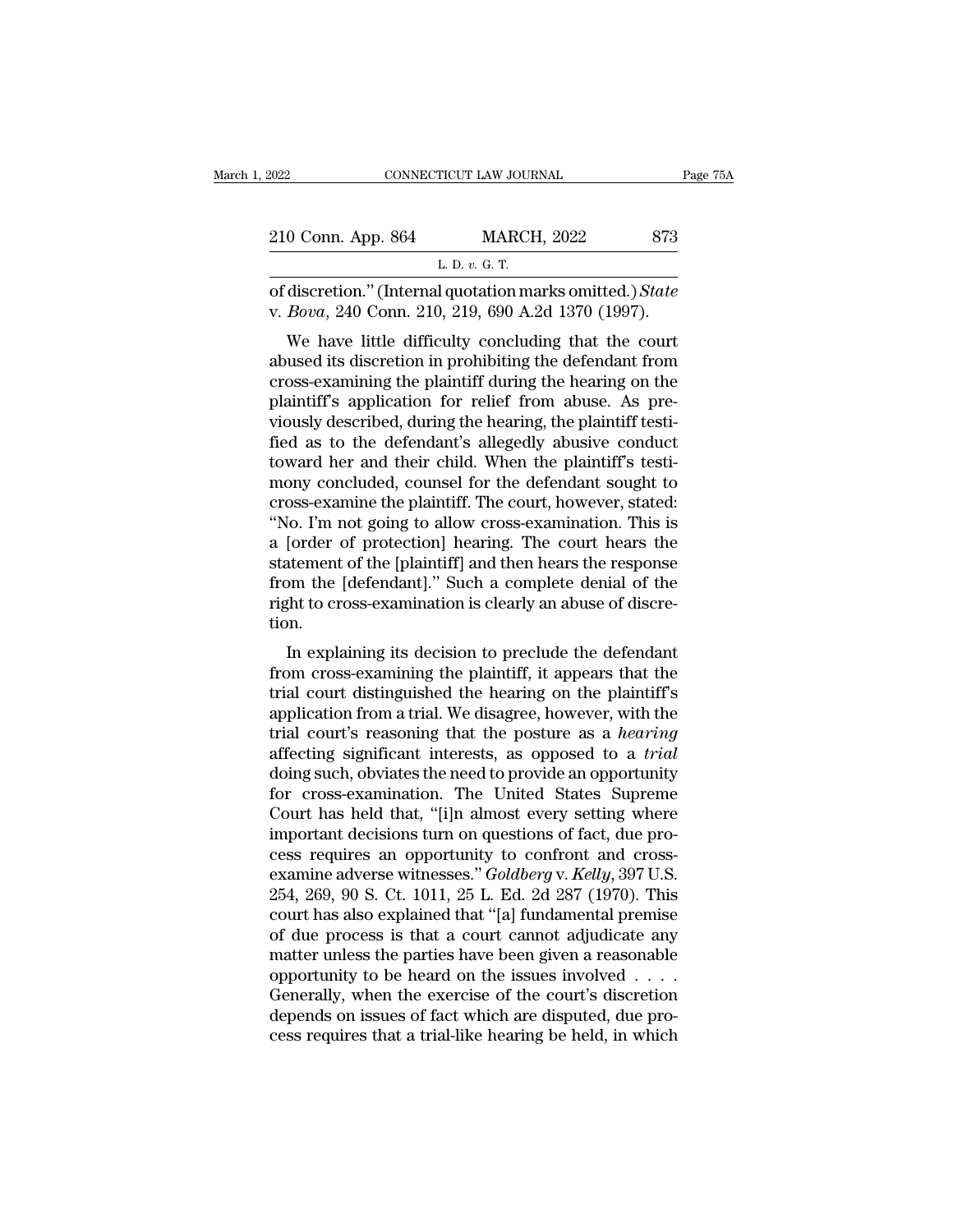|                    |                    | March 1, 2022                                                                                         |
|--------------------|--------------------|-------------------------------------------------------------------------------------------------------|
| <b>MARCH, 2022</b> | 210 Conn. App. 864 |                                                                                                       |
|                    |                    |                                                                                                       |
|                    |                    | CONNECTICUT LAW JOURNAL<br>L. D. $v$ . G. T.<br>an opportunity is provided to present evidence and to |

CONNECTICUT LAW JOURNAL March 1, 2022<br>
874 MARCH, 2022 210 Conn. App. 864<br>
L. D. v. G. T.<br>
an opportunity is provided to present evidence and to<br>
cross-examine adverse witnesses." (Citation omitted;<br>
internal quotation mar 874 MARCH, 2022 210 Conn. App. 864<br>
L. D. v. G. T.<br>
an opportunity is provided to present evidence and to<br>
cross-examine adverse witnesses.'' (Citation omitted;<br>
internal quotation marks omitted.) *Szot* v. *Szot*, 41 Conn **internal marks of the U.S. 2022**<br> **E. D. v. G. T.**<br> **E. D. v. G. T.**<br> **E. D. v. G. T.**<br> **E. D. v. G. T.**<br> **E. D. v. G. T.**<br> **E. D. v. G. T.**<br> **E. D. V. October 10**<br> **E. D. Szot** v. **Szot**, 41 Conn.<br> **App. 238, 241, 674 A.** MARCH, 2022 210 Co<br>
L. D. v. G. T.<br>
an opportunity is provided to present evices<br>
cross-examine adverse witnesses." (Citar<br>
internal quotation marks omitted.) *Szot* v. S<br>
App. 238, 241, 674 A.2d 1384 (1996).<br>
In the prese L. D. v. G. T.<br>
(opportunity is provided to present evidence and to<br>
oss-examine adverse witnesses." (Citation omitted;<br>
ternal quotation marks omitted.)  $Szot v. Szot, 41$  Conn.<br>
op. 238, 241, 674 A.2d 1384 (1996).<br>
In the p an opportunity is provided to present evidence and to<br>cross-examine adverse witnesses." (Citation omitted;<br>internal quotation marks omitted.)  $Szot v$ .  $Szot$ , 41 Conn.<br>App. 238, 241, 674 A.2d 1384 (1996).<br>In the present cas

an opportunity is provided to present evidence and to<br>cross-examine adverse witnesses." (Citation omitted;<br>internal quotation marks omitted.)  $Szot v. Szot, 41$  Conn.<br>App. 238, 241, 674 A.2d 1384 (1996).<br>In the present case, cross-examine adverse witnesses. (Citation omitted;<br>internal quotation marks omitted.) *Szot* v. *Szot*, 41 Conn.<br>App. 238, 241, 674 A.2d 1384 (1996).<br>In the present case, in which the plaintiff had already<br>testified, cros App. 238, 241, 074 A.2d 1384 (1990).<br>
In the present case, in which the plaintiff had already<br>
testified, cross-examination would have aided the court<br>
in assessing credibility, including any "bias, motive,<br>
interest and In the present case, in which the plaintiff had already<br>testified, cross-examination would have aided the court<br>in assessing credibility, including any "bias, motive,<br>interest and prejudice" of the plaintiff; *State* v. testified, cross-examination would have aided the court<br>in assessing credibility, including any "bias, motive,<br>interest and prejudice" of the plaintiff; *State* v. *Milum*,<br>197 Conn. 602, 609, 500 A.2d 555 (1985); would ha in assessing credibility, in<br>interest and prejudice" of tl<br>197 Conn. 602, 609, 500 A.<br>provided defendant's couns<br>admit exhibits through the<br>affected its decision to iss<br>against the defendant.<br>In denying the defendan Freest and prejudice of the plaintiff; *State v. Muum*,<br>7 Conn. 602, 609, 500 A.2d 555 (1985); would have<br>ovided defendant's counsel with the opportunity to<br>mit exhibits through the plaintiff, and could have<br>fected its dec For Conn. 602, 609, 500 A.2d 555 (1985); would have<br>provided defendant's counsel with the opportunity to<br>admit exhibits through the plaintiff, and could have<br>affected its decision to issue the order of protection<br>against

provided derendant s' counsel with the opportunity to<br>admit exhibits through the plaintiff, and could have<br>affected its decision to issue the order of protection<br>against the defendant.<br>In denying the defendant the opportun aamit exhibits through the plaintiff, and could have<br>affected its decision to issue the order of protection<br>against the defendant.<br>In denying the defendant the opportunity to cross-<br>examine the plaintiff during the hearin arrected its decision to issue the order of protection<br>against the defendant.<br>In denying the defendant the opportunity to cross-<br>examine the plaintiff during the hearing, the court<br>denied the defendant "of all meaningful c against the defendant.<br>
In denying the defendant the opportunity to cross-<br>
examine the plaintiff during the hearing, the codenied the defendant "of all meaningful cross-examintion into a legitimate inquiry"; (internal qu enied the defendant "of all meaningful cross-examination into a legitimate inquiry"; (internal quotation marks mitted) *Rousseau v. Perricone*, supra, 148 Conn. App.<br>14; and, thus, clearly abused its discretion.<sup>5</sup><br><sup>5</sup>Our tion into a legitimate inquiry"; (internal quotation marks<br>
comitted) *Rousseau* v. *Perricone*, supra, 148 Conn. App.<br>
844; and, thus, clearly abused its discretion.<sup>5</sup><br>
<sup>5</sup> Our conclusion is also supported by an interpr

omitted) Rousseau v. Perricone, supra, 148 Conn. App.<br>
844; and, thus, clearly abused its discretion.<sup>5</sup><br>
<sup>5</sup> Our conclusion is also supported by an interpretation of the statute, § 46b-15. Although § 46b-15 does not expl State of the statutes (Rev. to 2019) states (Rev. to 2019) is also supported by an interpretation of the statute,  $\S$  46b-15. Although  $\S$  46b-15 does not explicitly provide a right to cross-<br>examine witnesses during a he  $^{6}$  Our conclusion is also supported by an interpretation of the statute,  $\frac{8}{6}$  46b-15. Although  $\frac{8}{6}$  46b-15 does not explicitly provide a right to cross-<br>examine witnesses during a hearing on an application fo <sup>5</sup> Our conclusion is also supported by an interpretation of the statute,  $\S$  46b-15. Although  $\S$  46b-15 does not explicitly provide a right to cross-examine witnesses during a hearing on an application for relief from a  $$46b-15$ . Although  $$46b-15$  does not explicitly provide a right to cross-<br>examine witnesses during a hearing on an application for relief from abuse,<br>General Statutes (Rev. to 2019)  $$46b-15c$  (b) implies that one does examine witnesses during a hearing on an application for relief from abuse, General Statutes (Rev. to 2019) § 46b-15c (b) implies that one does in fact exist by providing that "[n]othing in this section shall be construed exist by providing that "[n]othing in this section shall be construed to limit any party's right to cross-examine a witness whose testimony is taken in a room other than the courtroom pursuant to an order under this secti any party's right to cross-examine a witness whose testimony is taken in a room other than the courtroom pursuant to an order under this section."<br>(Emphasis added.) Construing title 46b of the General Statutes as a whole; any parts in the courtroom pursuant to an order under this section."<br>(Emphasis added.) Construing title 46b of the General Statutes as a whole;<br>see *Cunningham* v. Planning & Zoning Commission, 90 Conn. App. 273,<br>285, 876 Comphasis added.) Construing title 46b of the General Statutes as a whole; (Emphasis added.) Construing title 46b of the General Statutes as a whole; see *Cunningham v. Planning & Zoning Commission*, 90 Conn. App. 273, 28 explicitly preserving a party's right to cross-examine witnesses *ounningham v. Planning & Zoning Commission*, 90 Conn. App. 273, 285, 876 A.2d 1257 ("[a] court must interpret a statute as written . . . and it is to be con 285, 876 A.2d 1257 ("[a] court must interpret a statute as written  $\ldots$  and it is to be considered as a whole, with a view toward reconciling its separate parts in order to render a reasonable overall interpretation" (in it is to be considered as a whole, with a view toward reconciling its separate parts in order to render a reasonable overall interpretation" (internal quotation marks omitted)), cert. denied, 276 Conn. 915, 888 A.2d 83 (2 parts in order to render a reasonable overall in<br>parts in order to render a reasonable overall in<br>tion marks omitted)), cert. denied, 276 Conn.<br>explicitly preserving a party's right to cross-e-<br>the courtroom,  $§ 46b$ -15c For marks omitted)), cert. denied, 276 Conn. 915, 888 A.2d 83 (2005); by plicitly preserving a party's right to cross-examine witnesses *outside* of e courtroom, § 46b-15c implies that a party has a right to cross-examine explicitly preserving a party's right to cross-examine witnesses *outside* of the courtroom, § 46b-15c implies that a party has a right to cross-examine witnesses *within* the courtroom during a hearing on a domestic viol

expressive particles of *R. S. Particles in the courtroom,* § 46b-15c implies that a party has a right to cross-examine witnesses *within* the courtroom during a hearing on a domestic violence order of protection pursuan A review of our case law also supports this conclusion. In cases involving § 46b-15 order of protection hearings, cross-examination took place. See, e.g., *D. S.* v. *R. S.*, 199 Conn. App. 11, 23, 234 A.3d 1150 (2020); *T*